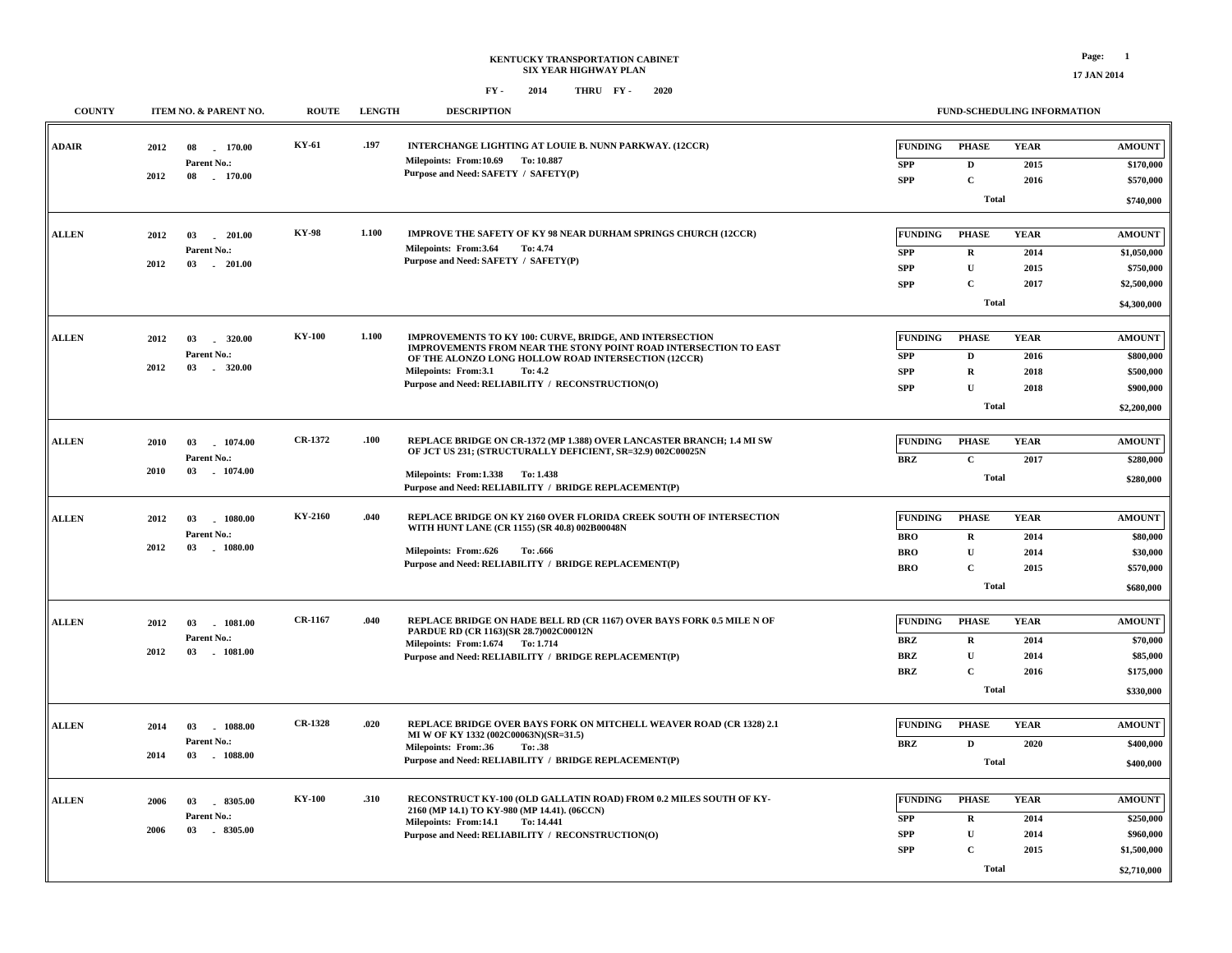| <b>COUNTY</b>                                     | ITEM NO. & PARENT NO.                                               | <b>ROUTE</b>  | <b>LENGTH</b> | <b>DESCRIPTION</b>                                                                                                                                                                                                                                                                                                                          | <b>FUND-SCHEDULING INFORMATION</b>                                                                                                                                             |                                                                   |
|---------------------------------------------------|---------------------------------------------------------------------|---------------|---------------|---------------------------------------------------------------------------------------------------------------------------------------------------------------------------------------------------------------------------------------------------------------------------------------------------------------------------------------------|--------------------------------------------------------------------------------------------------------------------------------------------------------------------------------|-------------------------------------------------------------------|
| <b>ALLEN</b>                                      | 2008<br>03<br>.8400.00<br>Parent No.:<br>2008<br>03<br>$-8400.00$   | <b>KY-98</b>  | 4.000         | CONDUCT A SCOPING STUDY ON THE EASTERN SCOTTSVILLE BYPASS. (08CCN)<br>(10CCR)<br>Milepoints: From:<br>To:<br>Purpose and Need: RELIABILITY / SCOPING STUDY(O)                                                                                                                                                                               | <b>FUNDING</b><br><b>YEAR</b><br><b>PHASE</b><br>SP<br>$\mathbf{P}$<br>2014<br><b>Total</b>                                                                                    | <b>AMOUNT</b><br>\$500,000<br>\$500,000                           |
| <b>ANDERSON</b><br><b>BOURBON</b><br><b>BOYLE</b> | 2010<br>07<br>918.00<br>Parent No.:<br>2006<br>.911.01<br>99        | <b>US-127</b> |               | REPLACE GUARDRAIL END TREATMENTS ON VARIOUS ROUTES IN ANDERSON,<br>BOURBON, BOYLE, CLARK, FAYETTE, JESSAMINE, MADISON, MERCER,<br>MONTGOMERY, SCOTT, AND WOODFORD COUNTIES. (2010BOP)<br><b>Milepoints: From:</b><br>To:<br>To:<br>Milepoints: From:<br><b>Milepoints: From:</b><br>To:<br>Purpose and Need: SAFETY / SAFETY-HAZARD ELIM(P) | <b>FUNDING</b><br><b>PHASE</b><br><b>YEAR</b><br><b>SAF</b><br>$\mathbf{C}$<br>2014<br><b>Total</b>                                                                            | <b>AMOUNT</b><br>\$907,850<br>\$907,850                           |
| <b>ANDERSON</b>                                   | 2002<br>07<br>$-8100.00$<br>Parent No.:<br>07<br>2002<br>$-8100.00$ | <b>US-62</b>  | .900          | WIDENING AND IMPROVEMENTS ON US-62 FROM 0.103 MILE WEST OF THE NEW<br>SCHOOL ENTRANCE/WESTWOOD ESTATES TO 0.095 MILE EAST OF US-127B<br>(LAWRENCEBURG BYPASS). (02CCN)(04CCN)(08CCR)(12CCR)<br>Milepoints: From: 17.251 To: 18.167<br>Purpose and Need: SAFETY / SAFETY(P)                                                                  | <b>YEAR</b><br><b>FUNDING</b><br><b>PHASE</b><br>SP<br>$\mathbf R$<br>2014<br>SP<br>$\mathbf{C}$<br>2015<br><b>Total</b>                                                       | <b>AMOUNT</b><br>\$3,800,000<br>\$3,650,000<br>\$7,450,000        |
| <b>BALLARD</b><br><b>MCCRACKEN</b>                | 1998<br>115.00<br>01<br>Parent No.:<br>1998<br>01<br>115.00         | <b>US-60</b>  | 3.700         | PADUCAH-WICKLIFFE RD; 4-LANE US-60 FROM STAFFORD ROAD TO BETHEL<br>CHURCH ROAD (INCLUDES KEVIL BYPASS) (TO BE LET WITH 1-115.10)<br>(06CCR)(12CCR).<br><b>Milepoints: From:</b><br>To:<br>To:<br><b>Milepoints: From:</b><br>Purpose and Need: RELIABILITY / MAJOR WIDENING(O)                                                              | <b>FUNDING</b><br><b>PHASE</b><br><b>YEAR</b><br>$\mathbf{R}$<br><b>SPP</b><br>2016<br><b>SPP</b><br>$\mathbf{U}$<br>2017<br><b>Total</b>                                      | <b>AMOUNT</b><br>\$9,980,000<br>\$5,720,000<br>\$15,700,000       |
| <b>BALLARD</b>                                    | 1140.01<br>2004<br>01<br>Parent No.:<br>2004<br>01<br>$-1140.00$    | <b>US-51</b>  |               | PE AND ENVIRONMENTAL FOR REPLACEMENT OF CAIRO BRIDGE AT OR BESIDE<br><b>EXISTING LOCATION.</b><br>Milepoints: From: 7.327 To: 8.297<br>Purpose and Need: RELIABILITY / BRIDGE REPLACEMENT(P)                                                                                                                                                | <b>FUNDING</b><br><b>PHASE</b><br><b>YEAR</b><br>$\mathbf{P}$<br><b>BRO</b><br>2017<br><b>BRO</b><br>$\mathbf{D}$<br>2019<br><b>Total</b>                                      | <b>AMOUNT</b><br>\$2,000,000<br>\$2,500,000<br>\$4,500,000        |
| <b>BALLARD</b>                                    | 2012<br>01<br>1143.00<br>Parent No.:<br>2012<br>01 1143.00          | KY-358        |               | REPLACE BRIDGE ON KY 358 OVER CLAYTON CREEK APPR. 0.5 MILE NORTH OF<br>KY 473 (SR 26.5) 004B00044N<br>Milepoints: From: 14.034 To: 14.074<br>Purpose and Need: RELIABILITY / BRIDGE REPLACEMENT(P)                                                                                                                                          | <b>FUNDING</b><br><b>PHASE</b><br><b>YEAR</b><br>$\mathbf R$<br>2014<br><b>BRO</b><br><b>BRO</b><br>$\mathbf{U}$<br>2014<br><b>BRO</b><br>$\mathbf{C}$<br>2015<br><b>Total</b> | <b>AMOUNT</b><br>\$150,000<br>\$250,000<br>\$580,000<br>\$980,000 |
| <b>BARREN</b>                                     | 03<br>108.50<br>2000<br>Parent No.:<br>2000<br>$-108.00$<br>03      | <b>KY-90</b>  | 3.590         | PRIORITY SECTION 3: RECONSTRUCT KY-90 EAST OF GLASGOW FROM APPROX.<br>0.38 MILE EAST OF KY-839 TO THE METCALFE COUNTY LINE.<br>(2002BOPC)(08CCR)(10CCR)(12CCR)<br>Milepoints: From:18.413 To: 22.022<br>Purpose and Need: RELIABILITY / SPOT IMPROVEMENTS(O)                                                                                | <b>FUNDING</b><br><b>PHASE</b><br><b>YEAR</b><br><b>SPP</b><br>$\mathbf{C}$<br>2014<br><b>Total</b>                                                                            | <b>AMOUNT</b><br>\$10,010,000<br>\$10,010,000                     |
| <b>BARREN</b>                                     | 8705.00<br>2012<br>03<br>Parent No.:<br>2012<br>03<br>8705.00       | <b>US-31E</b> | .300          | CONNECT US-31E (MP 12.6) TO OLD CALVARY DRIVE (CS 1196) AT THE EXISTING<br>INTERSECTION OF US-31E AND TROJAN TRAIL.(12CCN)<br><b>Milepoints: From:</b><br>To:<br>Purpose and Need: RELIABILITY / NEW ROUTE(O)                                                                                                                               | <b>FUNDING</b><br><b>PHASE</b><br><b>YEAR</b><br><b>SPP</b><br>$\mathbf R$<br>2014<br>$\mathbf U$<br><b>SPP</b><br>2014<br>$\mathbf{C}$<br><b>SPP</b><br>2015<br><b>Total</b>  | <b>AMOUNT</b><br>\$50,000<br>\$180,000<br>\$550,000<br>\$780,000  |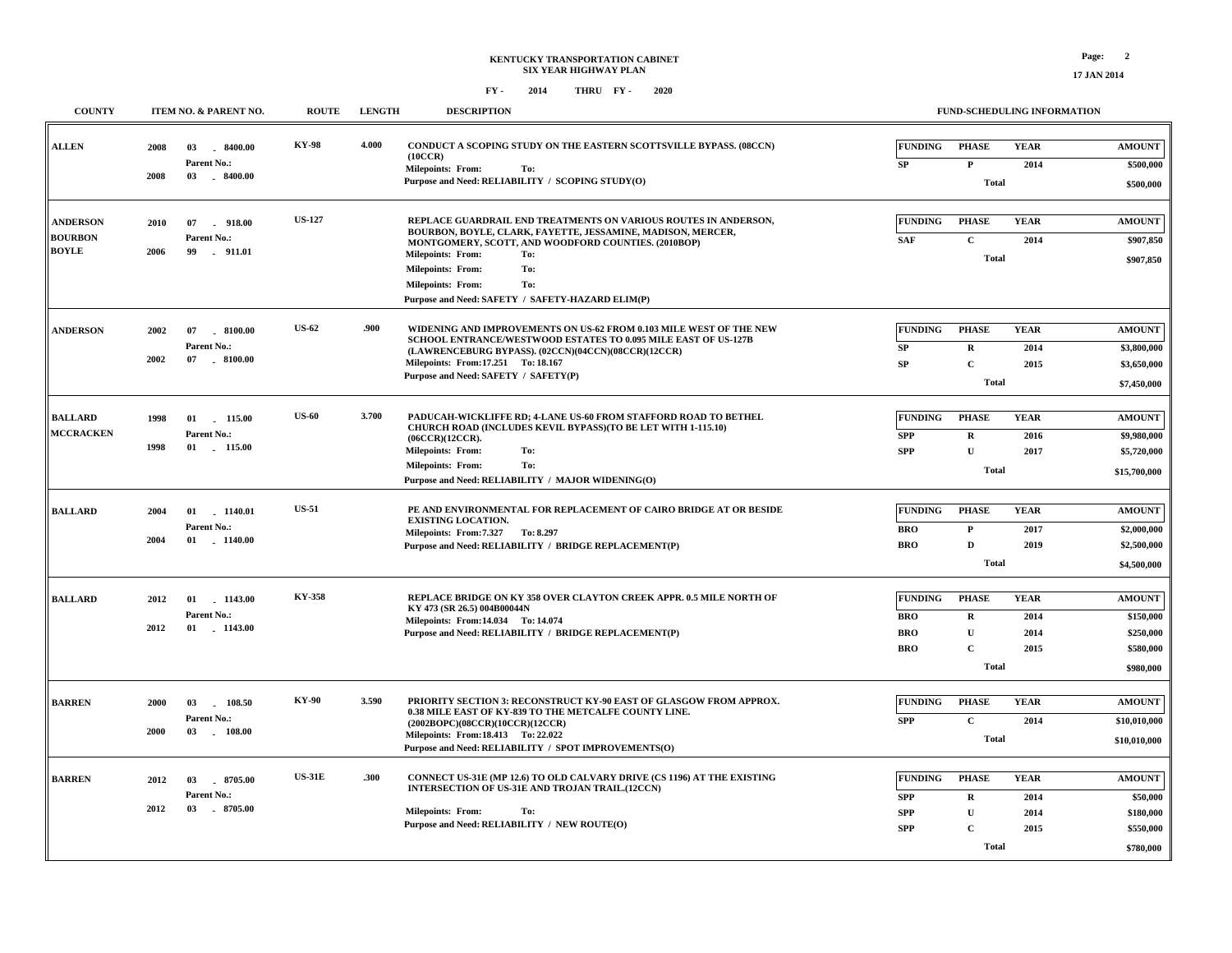**\$7,910,000**

**Total**

**17 JAN 2014**

## **FY - FY - 2014 2020 THRU**

 $\sqrt{2}$ 

| <b>COUNTY</b> | ITEM NO. & PARENT NO.                                               | <b>ROUTE</b>  | <b>LENGTH</b> | <b>DESCRIPTION</b>                                                                                                              |                                                                             |                                                                        | <b>FUND-SCHEDULING INFORMATION</b>                                            |                                             |                                                                                  |
|---------------|---------------------------------------------------------------------|---------------|---------------|---------------------------------------------------------------------------------------------------------------------------------|-----------------------------------------------------------------------------|------------------------------------------------------------------------|-------------------------------------------------------------------------------|---------------------------------------------|----------------------------------------------------------------------------------|
| <b>BARREN</b> | 2012<br>03<br>$-9005.00$<br>Parent No.:<br>99<br>2006<br>$-911.01$  | <b>US-68</b>  | .063          | 3.971. (2012BOP)(AR/W)<br>Milepoints: From: 3.929 To: 3.992<br>Purpose and Need: SAFETY / SAFETY-HAZARD ELIM(P)                 | <b>INTERSECTION REALIGNMENT ON US 68 AT KY 255 IN BARREN COUNTY AT M.P.</b> | <b>FUNDING</b><br><b>SAF</b>                                           | <b>PHASE</b><br>$\mathbf{C}$<br><b>Total</b>                                  | <b>YEAR</b><br>2014                         | <b>AMOUNT</b><br>\$250,000<br>\$250,000                                          |
| <b>BATH</b>   | 193.00<br>2006<br>09<br>Parent No.:<br>09<br>$-193.00$<br>2006      | <b>KY-111</b> | .500          | <b>OWINGSVILLE.</b><br><b>Milepoints: From:1</b><br>To: 1.5<br>Purpose and Need: RELIABILITY / RECONSTRUCTION(O)                | RECONSTRUCT KY-111 IN THE VICINITY OF THE "S-CURVE" EAST OF                 | <b>FUNDING</b><br>SP<br>SP<br>SP                                       | <b>PHASE</b><br>$\bf R$<br>$\mathbf U$<br>$\mathbf C$<br><b>Total</b>         | <b>YEAR</b><br>2017<br>2017<br>2018         | <b>AMOUNT</b><br>\$1,580,000<br>\$1,040,000<br>\$5,520,000<br>\$8,140,000        |
| <b>BATH</b>   | 2014<br>09<br>394.00<br>Parent No.:<br>2014<br>09<br>$-394.00$      | KY-36         | .100          | ACCOMODATE INDUSTRIAL TRUCK TRAFFIC.<br>Milepoints: From:12.65 To:12.75<br>Purpose and Need: SAFETY / SAFETY(P)                 | <b>IMPROVE INTERSECTION OF KY 36 AND KENDALL SPRINGS ROAD TO</b>            | <b>FUNDING</b><br><b>SPP</b><br><b>SPP</b><br><b>SPP</b><br><b>SPP</b> | <b>PHASE</b><br>D<br>$\mathbf R$<br>${\bf U}$<br>$\mathbf{C}$<br><b>Total</b> | <b>YEAR</b><br>2014<br>2015<br>2015<br>2016 | <b>AMOUNT</b><br>\$250,000<br>\$300,000<br>\$200,000<br>\$750,000<br>\$1,500,000 |
| <b>BATH</b>   | 2008<br>09<br>$-8402.00$<br>Parent No.:<br>09<br>$-8402.00$<br>2008 | <b>KY-111</b> | 1.900         | PRICKLY ASH ROAD. (08CCN) (10CCN)<br><b>Milepoints: From:0</b><br>To: 1.909<br>Purpose and Need: RELIABILITY / SCOPING STUDY(O) | STUDY FOR RECONSTRUCTION FROM US-60 IN OWINGSVILLE NORTH TO                 | <b>FUNDING</b><br>SP<br>SP<br>SP                                       | <b>PHASE</b><br>$\mathbf R$<br>$\mathbf{U}$<br>$\mathbf C$<br><b>Total</b>    | <b>YEAR</b><br>2014<br>2014<br>2015         | <b>AMOUNT</b><br>\$1,600,000<br>\$1,000,000<br>\$5,500,000<br>\$8,100,000        |
| <b>BATH</b>   | 2008<br>09<br>8403.00<br>Parent No.:<br>2008<br>09<br>$-8403.00$    |               |               | <b>SCHOOL IN OWINGSVILLE. (08CCN)</b><br><b>Milepoints: From:</b><br>To:<br>Purpose and Need: RELIABILITY / NEW ROUTE(O)        | NEW CONSTRUCTION FROM KENDALL SPRINGS ROAD TO BATH COUNTY HIGH              | <b>FUNDING</b><br>SP<br>SP                                             | <b>PHASE</b><br>$\mathbf{P}$<br>$\mathbf D$<br><b>Total</b>                   | <b>YEAR</b><br>2014<br>2014                 | <b>AMOUNT</b><br>\$240,000<br>\$1,200,000<br>\$1,440,000                         |
| <b>BATH</b>   | 2008<br>09<br>8404.00<br>Parent No.:<br>2008<br>09<br>$-8404.00$    | KY-965        | .100          | Milepoints: From: 7.147 To: 7.247<br>Purpose and Need: RELIABILITY / RECONSTRUCTION(O)                                          | RECONSTRUCT CURVE AT .8 MILE SOUTH OF KY-36. (08CCN)(12CCR)                 | <b>FUNDING</b><br><b>SPP</b><br><b>SPP</b><br><b>SPP</b>               | <b>PHASE</b><br>$\mathbf R$<br>$\mathbf U$<br>$\mathbf{C}$<br><b>Total</b>    | <b>YEAR</b><br>2014<br>2014<br>2015         | <b>AMOUNT</b><br>\$350,000<br>\$50,000<br>\$750,000<br>\$1,150,000               |
| <b>BELL</b>   | <b>2000</b><br>11 110.00<br>Parent No.:<br>2000<br>11 110.00        | <b>KY-441</b> | .800          | To:<br><b>Milepoints: From:</b><br>Purpose and Need: RELIABILITY / NEW ROUTE(O)                                                 | <b>CONSTRUCT NEW ROUTE FROM KY 441 TO US 25E IN MIDDLESBORO. (08CCR)</b>    | <b>FUNDING</b><br>SP<br>SP<br><b>SP</b><br>SP                          | <b>PHASE</b><br>$\mathbf D$<br>$\mathbf R$<br>$\mathbf{U}$<br>$\mathbf C$     | <b>YEAR</b><br>2014<br>2015<br>2015<br>2016 | <b>AMOUNT</b><br>\$400,000<br>\$620,000<br>\$490,000<br>\$6,400,000              |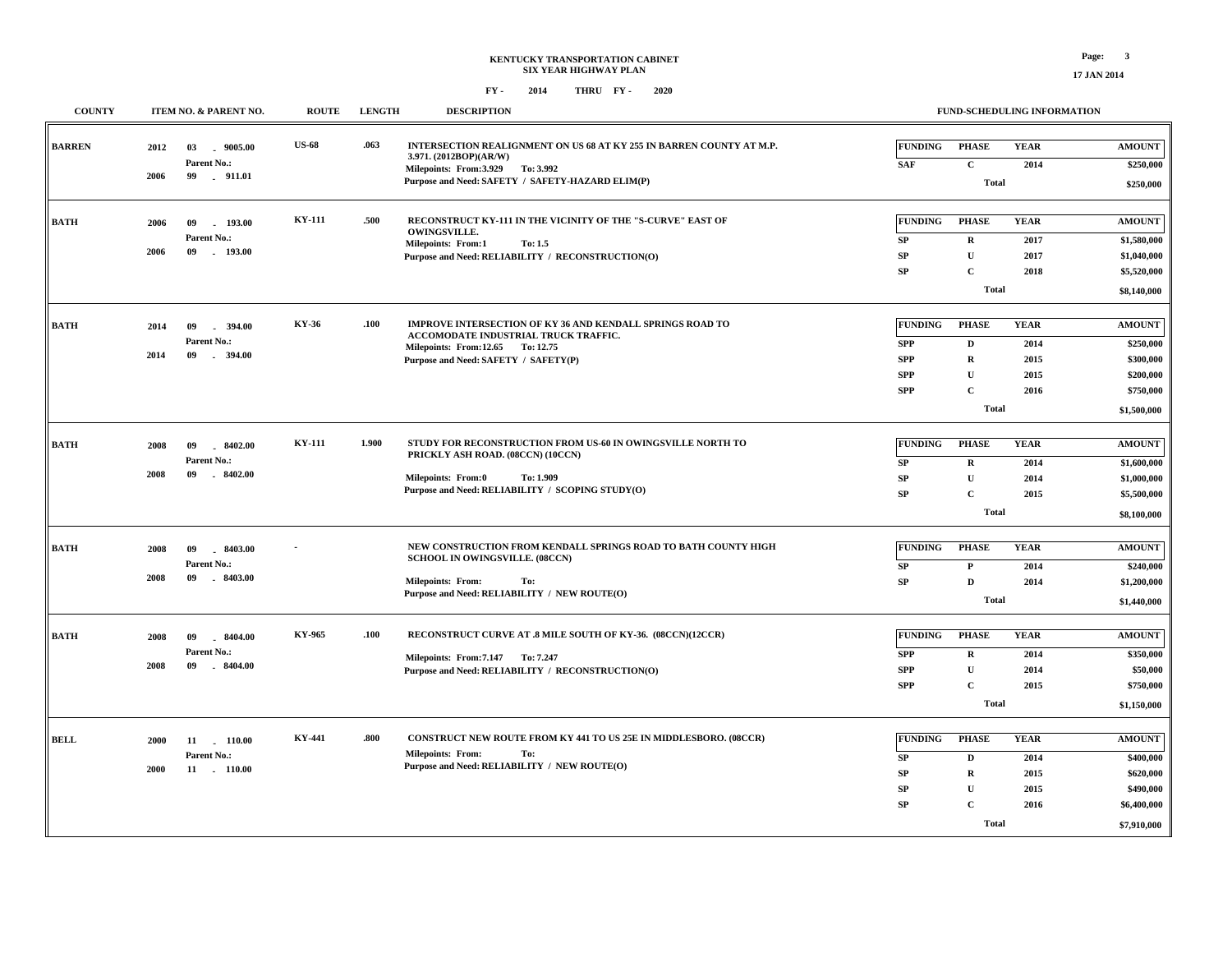| <b>COUNTY</b> | ITEM NO. & PARENT NO.                                                  | <b>ROUTE</b>   | <b>LENGTH</b> | <b>DESCRIPTION</b>                                                                                                                                                                                                                      |                                                                             |                                                                                          | FUND-SCHEDULING INFORMATION                 |                                                                                    |
|---------------|------------------------------------------------------------------------|----------------|---------------|-----------------------------------------------------------------------------------------------------------------------------------------------------------------------------------------------------------------------------------------|-----------------------------------------------------------------------------|------------------------------------------------------------------------------------------|---------------------------------------------|------------------------------------------------------------------------------------|
| <b>BELL</b>   | 2012<br>11<br>189.00<br>Parent No.:                                    | <b>US-119</b>  | .800          | IMPROVE CONGESTION AND FREIGHT MOVEMENT BY CONSTRUCTING A TWO<br>WAY LEFT TURN LANE.(12CCR)                                                                                                                                             | <b>FUNDING</b><br><b>SPP</b>                                                | <b>PHASE</b><br>$\mathbf U$                                                              | <b>YEAR</b><br>2014                         | <b>AMOUNT</b><br>\$200,000                                                         |
|               | 2012<br>11 . 189.00                                                    |                |               | Milepoints: From:.37<br>To: 1.17<br>Purpose and Need: SAFETY / SAFETY(P)                                                                                                                                                                | <b>SPP</b>                                                                  | $\mathbf C$<br><b>Total</b>                                                              | 2015                                        | \$2,424,500<br>\$2,624,500                                                         |
| <b>BELL</b>   | 1996<br>11<br>$-217.00$<br>Parent No.:<br>11<br>217.00<br>1996         | KY-66          | .900          | RECONSTRUCT KY-66 FROM 500' S OF NCL PINEVILLE TO KY-221<br>Milepoints: From:.41<br>To: 1.557<br>Purpose and Need: RELIABILITY / RECONSTRUCTION(O)                                                                                      | <b>FUNDING</b><br>SP<br>SP<br>SP                                            | <b>PHASE</b><br>$\bf R$<br>$\mathbf U$<br>$\mathbf C$<br><b>Total</b>                    | <b>YEAR</b><br>2014<br>2014<br>2015         | <b>AMOUNT</b><br>\$2,220,000<br>\$830,000<br>\$7,980,000<br>\$11,030,000           |
| <b>BELL</b>   | 2010<br>11<br>1079.00<br>Parent No.:<br>11<br>$-1079.00$<br>2010       | KY-2011        | .100          | REPLACE BRIDGE ON KY-2011 (MP 8.498) OVER RED BIRD CREEK; .55 MI SOUTH<br>OF JCT KY 66; (SR=3.5) 007B00074N<br>Milepoints: From:8.35<br>To: 8.65<br>Purpose and Need: RELIABILITY / BRIDGE REPLACEMENT(P)                               | FUNDING<br><b>BRX</b><br>$\mathbf{B}\mathbf{R}\mathbf{X}$<br>$\mathbf{BRX}$ | <b>PHASE</b><br>$\, {\bf R}$<br>$\mathbf U$<br>$\mathbf C$<br><b>Total</b>               | <b>YEAR</b><br>2014<br>2014<br>2016         | <b>AMOUNT</b><br>\$250,000<br>\$150,000<br>\$550,000<br>\$950,000                  |
| <b>BELL</b>   | 2010<br>11<br>1083.00<br>Parent No.:<br>11<br>$-1083.00$<br>2010       | CR-1327        | .100          | REPLACE BRIDGE ON CR-1327 (MP 0.014) OVER LEFT FORK STRAIGHT CREEK; .10<br>MI W OF JCT KY 66; (STRUCTURALLY DEFICIENT, SR=2) 007C00048N<br><b>Milepoints: From:0</b><br>To: .1<br>Purpose and Need: RELIABILITY / BRIDGE REPLACEMENT(P) | <b>FUNDING</b><br><b>BRZ</b>                                                | <b>PHASE</b><br>$\mathbf C$<br><b>Total</b>                                              | <b>YEAR</b><br>2016                         | <b>AMOUNT</b><br>\$800,000<br>\$800,000                                            |
| <b>BELL</b>   | 2012<br>11<br>1093.00<br>Parent No.:<br>2012<br>11 . 1093.00           | <b>CR-1184</b> |               | REPLACE BRIDGE ON DAVIS OXENDINE RD (CR 1184) OVER HANCES CREEK AT<br>JCT WITH KY 1344(SR 12.9) 007C00061N<br>Milepoints: From:.01<br>To: .05<br>Purpose and Need: RELIABILITY / BRIDGE REPLACEMENT(P)                                  | <b>FUNDING</b><br><b>BRZ</b><br>$\mathbf{BRZ}$                              | <b>PHASE</b><br>$\mathbf U$<br>$\mathbf C$<br><b>Total</b>                               | <b>YEAR</b><br>2014<br>2015                 | <b>AMOUNT</b><br>\$50,000<br>\$400,000<br>\$450,000                                |
| <b>BELL</b>   | 2012<br>11 2032.10<br>Parent No.:<br>11 2032.10<br>2012                | <b>US-25E</b>  | .600          | <b>CUMBERLAND GAP TUNNEL PAVEMENT REPAIRS. (12CCR)</b><br>Milepoints: From:0<br>To: .6<br>Purpose and Need: SAFETY / SAFETY(P)                                                                                                          | <b>FUNDING</b><br><b>SPP</b>                                                | <b>PHASE</b><br>$\mathbf{C}$<br><b>Total</b>                                             | <b>YEAR</b><br>2014                         | <b>AMOUNT</b><br>\$10,000,000<br>\$10,000,000                                      |
| <b>BELL</b>   | 2012<br>11 . 8701.00<br><b>Parent No.:</b><br>2012<br>11<br>$-8701.00$ | <b>US-119</b>  | .100          | PAGE SCHOOL TURN LANE. (12CCN)<br>Milepoints: From:3.45<br>To: 3.55<br>Purpose and Need: SAFETY / SAFETY(P)                                                                                                                             | <b>FUNDING</b><br><b>SPP</b><br><b>SPP</b>                                  | <b>PHASE</b><br>$\mathbf U$<br>$\mathbf C$<br><b>Total</b>                               | <b>YEAR</b><br>2014<br>2014                 | <b>AMOUNT</b><br>\$94,555<br>\$980,000<br>\$1,074,555                              |
| <b>BELL</b>   | 2012<br>11<br>8702.00<br>Parent No.:<br>2012<br>11 . 8702.00           | <b>US-119</b>  | 1.000         | PROVIDE A PASSING BAY ON US 119 IN THE VICINITY OF MP 15 IN BELL COUNTY.<br>(12CCN)<br>Milepoints: From:14.5<br>To: 15.5<br>Purpose and Need: RELIABILITY / MINOR WIDENING(O)                                                           | <b>FUNDING</b><br><b>SPP</b><br><b>SPP</b><br><b>SPP</b><br><b>SPP</b>      | <b>PHASE</b><br>$\mathbf D$<br>$\mathbf R$<br>$\mathbf U$<br>$\mathbf C$<br><b>Total</b> | <b>YEAR</b><br>2015<br>2016<br>2016<br>2017 | <b>AMOUNT</b><br>\$400,000<br>\$500,000<br>\$500,000<br>\$2,500,000<br>\$3,900,000 |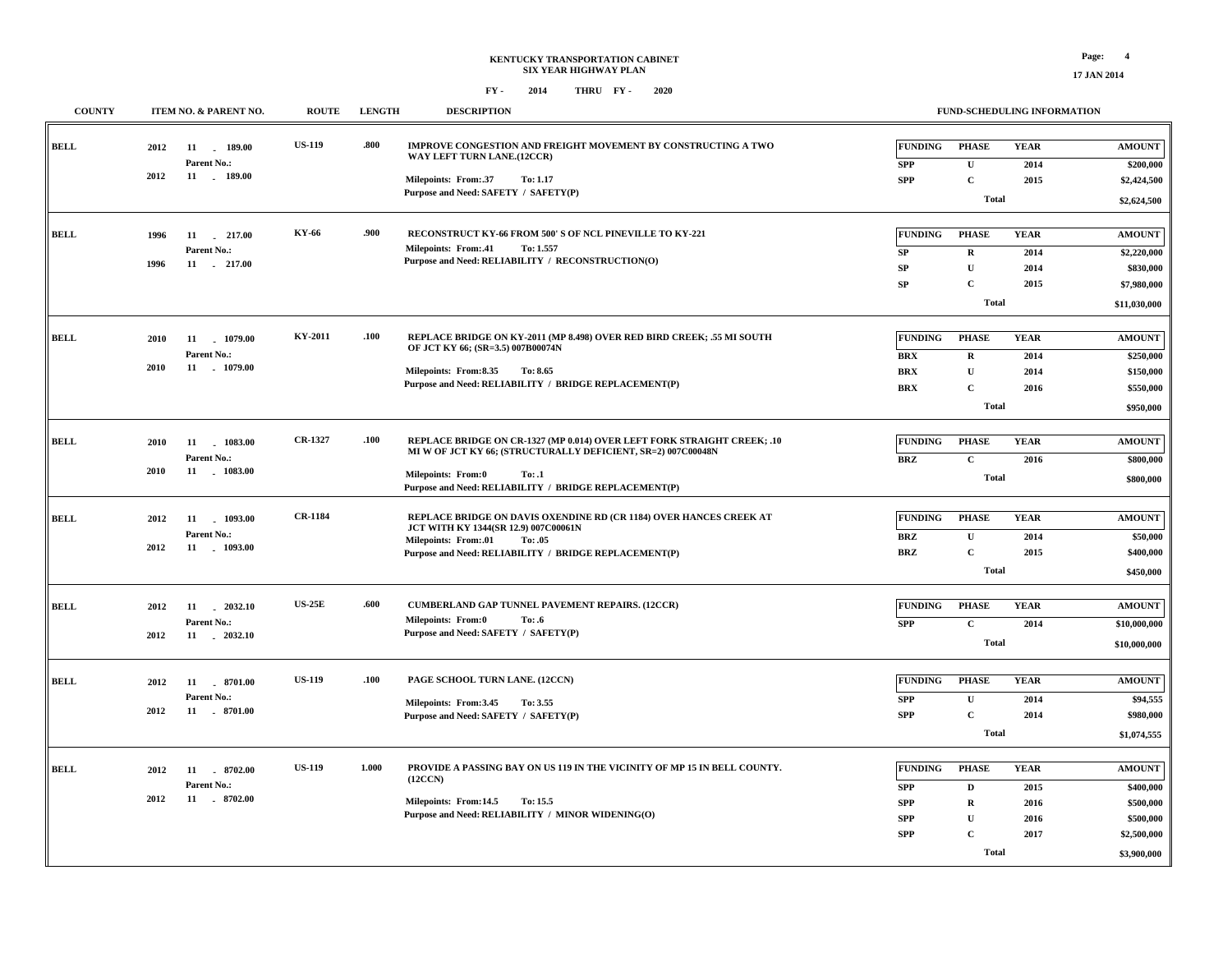| <b>COUNTY</b>                                    |              | ITEM NO. & PARENT NO.                                           | <b>ROUTE</b> | <b>LENGTH</b> | <b>DESCRIPTION</b>                                                                                                                                                                                                                                                         |                                                                   | FUND-SCHEDULING INFORMATION                                              |                                             |                                                                                             |
|--------------------------------------------------|--------------|-----------------------------------------------------------------|--------------|---------------|----------------------------------------------------------------------------------------------------------------------------------------------------------------------------------------------------------------------------------------------------------------------------|-------------------------------------------------------------------|--------------------------------------------------------------------------|---------------------------------------------|---------------------------------------------------------------------------------------------|
| <b>BOONE</b>                                     | 2000<br>2000 | 06<br>9.00<br>$\sim$<br>Parent No.:<br>06<br>$-9.00$            | $I-275$      | .600          | I-275 BRIDGE OVER THE OHIO RIVER NEAR LAWRENCEBURG, INDIANA (B52);<br>JOINT PROJECT WITH INDIANA TO PERFORM FRACTURE CRITICAL INSPECTION.<br>(008B00052N)<br>Milepoints: From:13.275 To: 13.892<br>Purpose and Need: SAFETY / BRIDGE INSPECTION(P)                         | <b>FUNDING</b><br>IM                                              | <b>PHASE</b><br>$\mathbf{C}$<br><b>Total</b>                             | <b>YEAR</b><br>2014                         | <b>AMOUNT</b><br>\$20,000<br>\$20,000                                                       |
| <b>BOONE</b>                                     | 2004<br>2004 | 06<br>$-14.00$<br>Parent No.:<br>06<br>14.00                    | $I-75$       | .100          | RECONSTRUCT THE KY-536 (MT. ZION ROAD) INTERCHANGE.<br>Milepoints: From: 177.659 To: 178.345<br>Purpose and Need: ECONOMIC DEVELOPMENT / I-CHANGE RECONST(O)                                                                                                               | <b>FUNDING</b><br>IM<br>IM<br>IM                                  | <b>PHASE</b><br>$\mathbf R$<br>${\bf U}$<br>$\mathbf C$<br><b>Total</b>  | <b>YEAR</b><br>2017<br>2018<br>2019         | <b>AMOUNT</b><br>\$8,930,000<br>\$5,200,000<br>\$19,740,000<br>\$33,870,000                 |
| <b>BOONE</b>                                     | 2008<br>2006 | 14.50<br>06<br>Parent No.:<br>06<br>14.01                       | I-75         | 1.500         | ADD AUXILIARY LANES ON I-71/75 FROM KY 536 TO US 42 (NB & SB) AS PER THE<br>INTERCHANGE JUSTIFICATION STUDY (IJS).(10CCR)(12CCR)<br>Milepoints: From: 178.039 To: 180.106<br>Purpose and Need: RELIABILITY / MINOR WIDENING(O)                                             | <b>FUNDING</b><br>$\mathbf{IM}$<br>$\mathbf{IM}$<br>$\mathbf{IM}$ | <b>PHASE</b><br>$\mathbf R$<br>${\bf U}$<br>$\mathbf C$<br><b>Total</b>  | <b>YEAR</b><br>2016<br>2017<br>2018         | <b>AMOUNT</b><br>\$6,300,000<br>\$800,000<br>\$17,600,000<br>\$24,700,000                   |
| <b>BOONE</b>                                     | 2004<br>2004 | 18.00<br>06<br>Parent No.:<br>06<br>18.00                       | I-75         | .100          | RECONSTRUCT THE KY-338 (RICHWOOD ROAD) INTERCHANGE. (FUNDING FOR<br><b>IMR SHOWN UNDER 6-14.01) (10CCR)(12CCR)</b><br>Milepoints: From: 175.217 To: 175.622<br>Purpose and Need: ECONOMIC DEVELOPMENT / I-CHANGE RECONST(O)                                                | <b>FUNDING</b><br>IM<br>IM<br>IM<br>IM                            | <b>PHASE</b><br>D<br>$\mathbf R$<br>$\mathbf{U}$<br>$\mathbf C$<br>Total | <b>YEAR</b><br>2016<br>2017<br>2018<br>2020 | <b>AMOUNT</b><br>\$5,000,000<br>\$20,950,000<br>\$6,240,000<br>\$31,710,000<br>\$63,900,000 |
| <b>BOONE</b>                                     | 2000<br>2000 | 06<br>158.00<br>Parent No.:<br>06<br>158.00                     | KY-536       | 3.000         | RECONSTRUCT KY-536 TO A 5-LANE URBAN SECTION FROM 1500' WEST OF US-42<br>TO I-75 (MP 10.3 TO MP 13.24). (DOES NOT INCLUDE INTERCHANGE<br>RECONSTRUCTION) (00CCR) (10CCR)(12CCR)<br>Milepoints: From:10.3<br>To: 13.24<br>Purpose and Need: RELIABILITY / RECONSTRUCTION(O) | <b>FUNDING</b><br>${\bf SPP}$<br>SP                               | <b>PHASE</b><br>$\mathbf U$<br>$\mathbf C$<br><b>Total</b>               | <b>YEAR</b><br>2018<br>2019                 | <b>AMOUNT</b><br>\$4,060,000<br>\$28,730,000<br>\$32,790,000                                |
| <b>BOONE</b>                                     | 2008<br>2002 | 318.00<br>06<br>Parent No.:<br>99<br>$-219.08$                  | KY-237       |               | LIMABURG ACCESS ROAD AND SIDEWALK FROM THE INTERSECTION OF<br>GATEWAY BLVD AND KY-237 TO EXISTING LIMABURG ROAD (KY-3168) NEAR<br>MILEPOINT 2.10 (2008BOPC).(10CCR)<br><b>Milepoints: From:</b><br>To:<br>Purpose and Need: RELIABILITY / CONGESTION MITIGTN(O)            | <b>FUNDING</b><br><b>CM</b>                                       | <b>PHASE</b><br>$\mathbf{C}$<br><b>Total</b>                             | <b>YEAR</b><br>2014                         | <b>AMOUNT</b><br>\$224,343<br>\$224,343                                                     |
| <b>BOONE</b>                                     | 2012<br>2012 | 367.00<br>06<br>n.<br>Parent No.:<br>06<br>367.00               | <b>US-42</b> | .263          | CONSTRUCT ADDITIONAL TURN LANES AT THE INTERSECTION OF KY 842 AND<br><b>US 42.(12CCR)</b><br>Milepoints: From:12.803 To: 13.066<br>Purpose and Need: SAFETY / SAFETY(P)                                                                                                    | <b>FUNDING</b><br><b>CM</b><br><b>CM</b><br><b>CM</b>             | <b>PHASE</b><br>$\bf R$<br>$\mathbf{U}$<br>$\mathbf C$<br><b>Total</b>   | <b>YEAR</b><br>2014<br>2014<br>2015         | <b>AMOUNT</b><br>\$1,750,000<br>\$150,000<br>\$2,500,000<br>\$4,400,000                     |
| <b>BOONE</b><br><b>KENTON</b><br><b>CAMPBELL</b> | 2008<br>2008 | 400.09<br>06<br>$\sim$<br>Parent No.:<br>06<br>400.09<br>$\sim$ |              |               | NORTHERN KENTUCKY RIDESHARE PROGRAM. (FUNDING SUBJECT TO FISCAL<br><b>CONSTRAINT PENDING MPO TIP)</b><br><b>Milepoints: From:</b><br>To:<br><b>Milepoints: From:</b><br>To:<br><b>Milepoints: From:</b><br>To:<br>Purpose and Need: RELIABILITY / MATCHED FED FUNDS(O)     | <b>FUNDING</b><br><b>SNK</b>                                      | <b>PHASE</b><br>$\mathbf{C}$<br><b>Total</b>                             | <b>YEAR</b><br>2014                         | <b>AMOUNT</b><br>\$44,000<br>\$44,000                                                       |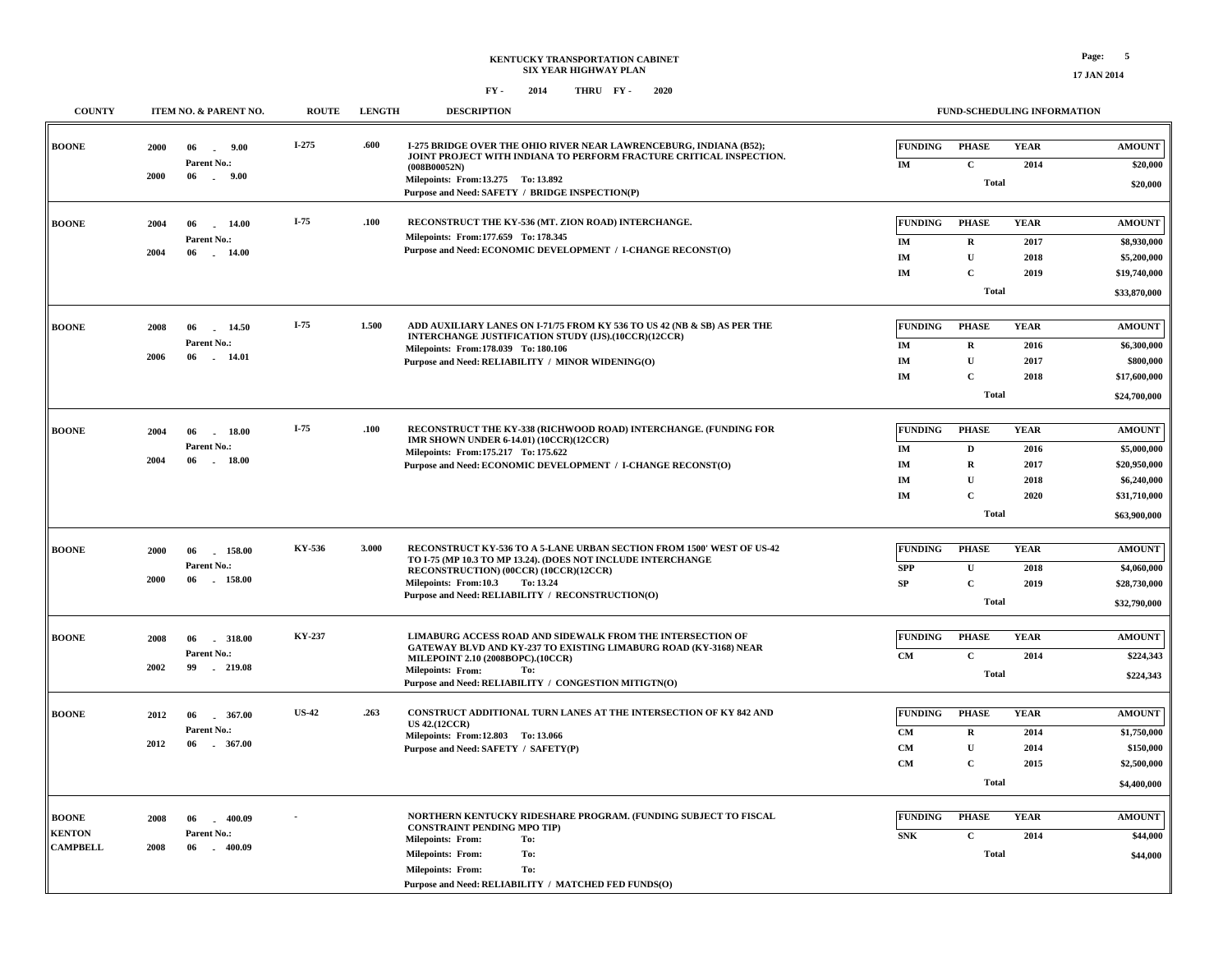**17 JAN 2014**

|  | FY - | 2014 | THRU FY- |  | 2020 |
|--|------|------|----------|--|------|
|--|------|------|----------|--|------|

| <b>COUNTY</b>   |      | ITEM NO. & PARENT NO. | <b>ROUTE</b> | <b>LENGTH</b> | <b>DESCRIPTION</b>                                   |                                                                  |                | <b>FUND-SCHEDULING INFORMATION</b> |             |               |
|-----------------|------|-----------------------|--------------|---------------|------------------------------------------------------|------------------------------------------------------------------|----------------|------------------------------------|-------------|---------------|
| <b>BOONE</b>    | 2012 | 06<br>400.10          |              |               |                                                      | NORTHERN KENTUCKY RIDESHARE PROGRAM. (FUNDING SUBJECT TO FISCAL  | <b>FUNDING</b> | <b>PHASE</b>                       | <b>YEAR</b> | <b>AMOUNT</b> |
| <b>KENTON</b>   |      | Parent No.:           |              |               | <b>CONSTRAINT PENDING MPO TIP)</b>                   |                                                                  |                |                                    |             |               |
| <b>CAMPBELL</b> | 2012 | $-400.10$<br>06       |              |               | <b>Milepoints: From:</b>                             | To:                                                              | <b>SNK</b>     | $\mathbf C$                        | 2015        | \$44,000      |
|                 |      |                       |              |               | <b>Milepoints: From:</b>                             | To:                                                              |                | <b>Total</b>                       |             | \$44,000      |
|                 |      |                       |              |               | <b>Milepoints: From:</b>                             | To:                                                              |                |                                    |             |               |
|                 |      |                       |              |               |                                                      | Purpose and Need: RELIABILITY / MATCHED FED FUNDS(O)             |                |                                    |             |               |
| BOONE           | 2012 | $-400.11$<br>06       |              |               |                                                      | NORTHERN KENTUCKY RIDESHARE PROGRAM. (FUNDING SUBJECT TO FISCAL  | FUNDING        | <b>PHASE</b>                       | <b>YEAR</b> | <b>AMOUNT</b> |
| <b>KENTON</b>   |      | Parent No.:           |              |               | <b>CONSTRAINT PENDING MPO TIP)</b>                   |                                                                  | <b>SNK</b>     | $\mathbf{C}$                       | 2016        | \$44,000      |
| <b>CAMPBELL</b> | 2012 | 06<br>$-400.11$       |              |               | <b>Milepoints: From:</b>                             | To:                                                              |                |                                    |             |               |
|                 |      |                       |              |               | <b>Milepoints: From:</b>                             | To:                                                              |                | <b>Total</b>                       |             | \$44,000      |
|                 |      |                       |              |               | <b>Milepoints: From:</b>                             | To:                                                              |                |                                    |             |               |
|                 |      |                       |              |               |                                                      | Purpose and Need: RELIABILITY / MATCHED FED FUNDS(O)             |                |                                    |             |               |
| <b>BOONE</b>    | 2012 | $-400.12$<br>06       |              |               |                                                      | NORTHERN KENTUCKY RIDESHARE PROGRAM. (FUNDING SUBJECT TO FISCAL  | <b>FUNDING</b> | <b>PHASE</b>                       | <b>YEAR</b> | <b>AMOUNT</b> |
| <b>KENTON</b>   |      | Parent No.:           |              |               | <b>CONSTRAINT PENDING MPO TIP)</b>                   |                                                                  | ${\bf SNK}$    | $\mathbf C$                        | 2017        | \$44,000      |
| <b>CAMPBELL</b> | 2012 | 06<br>$-400.12$       |              |               | <b>Milepoints: From:</b>                             | To:                                                              |                |                                    |             |               |
|                 |      |                       |              |               | <b>Milepoints: From:</b>                             | To:                                                              |                | <b>Total</b>                       |             | \$44,000      |
|                 |      |                       |              |               | <b>Milepoints: From:</b>                             | To:                                                              |                |                                    |             |               |
|                 |      |                       |              |               |                                                      | Purpose and Need: RELIABILITY / MATCHED FED FUNDS(O)             |                |                                    |             |               |
| BOONE           | 2012 | 400.13<br>06<br>n.    |              |               |                                                      | NORTHERN KENTUCKY RIDESHARE PROGRAM. (FUNDING SUBJECT TO FISCAL  | FUNDING        | <b>PHASE</b>                       | <b>YEAR</b> | <b>AMOUNT</b> |
| <b>KENTON</b>   |      | Parent No.:           |              |               | <b>CONSTRAINT PENDING MPO TIP)</b>                   |                                                                  | ${\bf SNK}$    | $\mathbf{C}$                       | 2018        | \$44,000      |
| <b>CAMPBELL</b> | 2012 | $-400.13$<br>-06      |              |               | <b>Milepoints: From:</b>                             | To:                                                              |                |                                    |             |               |
|                 |      |                       |              |               | <b>Milepoints: From:</b>                             | To:                                                              |                | <b>Total</b>                       |             | \$44,000      |
|                 |      |                       |              |               | <b>Milepoints: From:</b>                             | To:                                                              |                |                                    |             |               |
|                 |      |                       |              |               |                                                      | Purpose and Need: RELIABILITY / MATCHED FED FUNDS(O)             |                |                                    |             |               |
| <b>BOONE</b>    | 2014 | 06<br>400.14<br>a.    |              |               |                                                      | NORTHERN KENTUCKY RIDESHARE PROGRAM. (FUNDING SUBJECT TO FISCAL  | FUNDING        | <b>PHASE</b>                       | <b>YEAR</b> | <b>AMOUNT</b> |
|                 |      | Parent No.:           |              |               | <b>CONSTRAINT PENDING MPO TIP)</b>                   |                                                                  | ${\bf SNK}$    | $\mathbf{C}$                       | 2019        | \$44,000      |
|                 | 2014 | 06<br>$-400.14$       |              |               | <b>Milepoints: From:</b>                             | To:                                                              |                |                                    |             |               |
|                 |      |                       |              |               |                                                      | Purpose and Need: RELIABILITY / MATCHED FED FUNDS(O)             |                | <b>Total</b>                       |             | \$44,000      |
|                 |      |                       |              |               |                                                      |                                                                  |                |                                    |             |               |
| BOONE           | 2014 | 06<br>400.15<br>n.    |              |               | <b>CONSTRAINT PENDING MPO TIP)</b>                   | NORTHERN KENTUCKY RIDESHARE PROGRAM. (FUNDING SUBJECT TO FISCAL  | <b>FUNDING</b> | <b>PHASE</b>                       | <b>YEAR</b> | <b>AMOUNT</b> |
|                 |      | Parent No.:           |              |               | <b>Milepoints: From:</b>                             | To:                                                              | ${\bf SNK}$    | $\mathbf{C}$                       | 2020        | \$44,000      |
|                 | 2014 | 06<br>$-400.15$       |              |               |                                                      | Purpose and Need: RELIABILITY / MATCHED FED FUNDS(O)             |                | <b>Total</b>                       |             | \$44,000      |
|                 |      |                       |              |               |                                                      |                                                                  |                |                                    |             |               |
| <b>BOONE</b>    | 2008 | 06<br>401.09          |              |               |                                                      | OKI REGIONAL TRANSPORTATION PLANNING. (FUNDING SUBJECT TO FISCAL | <b>FUNDING</b> | <b>PHASE</b>                       | <b>YEAR</b> | <b>AMOUNT</b> |
| <b>KENTON</b>   |      | Parent No.:           |              |               | <b>CONSTRAINT PENDING MPO TIP)</b>                   | To:                                                              | <b>SNK</b>     | $\mathbf C$                        | 2014        | \$56,000      |
| <b>CAMPBELL</b> | 2008 | 06<br>$-401.09$       |              |               | <b>Milepoints: From:</b><br><b>Milepoints: From:</b> | To:                                                              |                | <b>Total</b>                       |             |               |
|                 |      |                       |              |               |                                                      |                                                                  |                |                                    |             | \$56,000      |
|                 |      |                       |              |               | <b>Milepoints: From:</b>                             | To:<br>Purpose and Need: RELIABILITY / MATCHED FED FUNDS(O)      |                |                                    |             |               |
|                 |      |                       |              |               |                                                      |                                                                  |                |                                    |             |               |
| BOONE           | 2012 | 06<br>$-401.10$       |              |               |                                                      | OKI REGIONAL TRANSPORTATION PLANNING. (FUNDING SUBJECT TO FISCAL | FUNDING        | <b>PHASE</b>                       | <b>YEAR</b> | <b>AMOUNT</b> |
| <b>KENTON</b>   |      | Parent No.:           |              |               | <b>CONSTRAINT PENDING MPO TIP)</b>                   |                                                                  | <b>SNK</b>     | $\mathbf C$                        | 2015        | \$56,000      |
| <b>CAMPBELL</b> | 2012 | 06<br>$-401.10$       |              |               | <b>Milepoints: From:</b>                             | To:                                                              |                |                                    |             |               |
|                 |      |                       |              |               | <b>Milepoints: From:</b>                             | To:<br>To:                                                       |                | <b>Total</b>                       |             | \$56,000      |
|                 |      |                       |              |               | <b>Milepoints: From:</b>                             | Purpose and Need: RELIABILITY / MATCHED FED FUNDS(O)             |                |                                    |             |               |
|                 |      |                       |              |               |                                                      |                                                                  |                |                                    |             |               |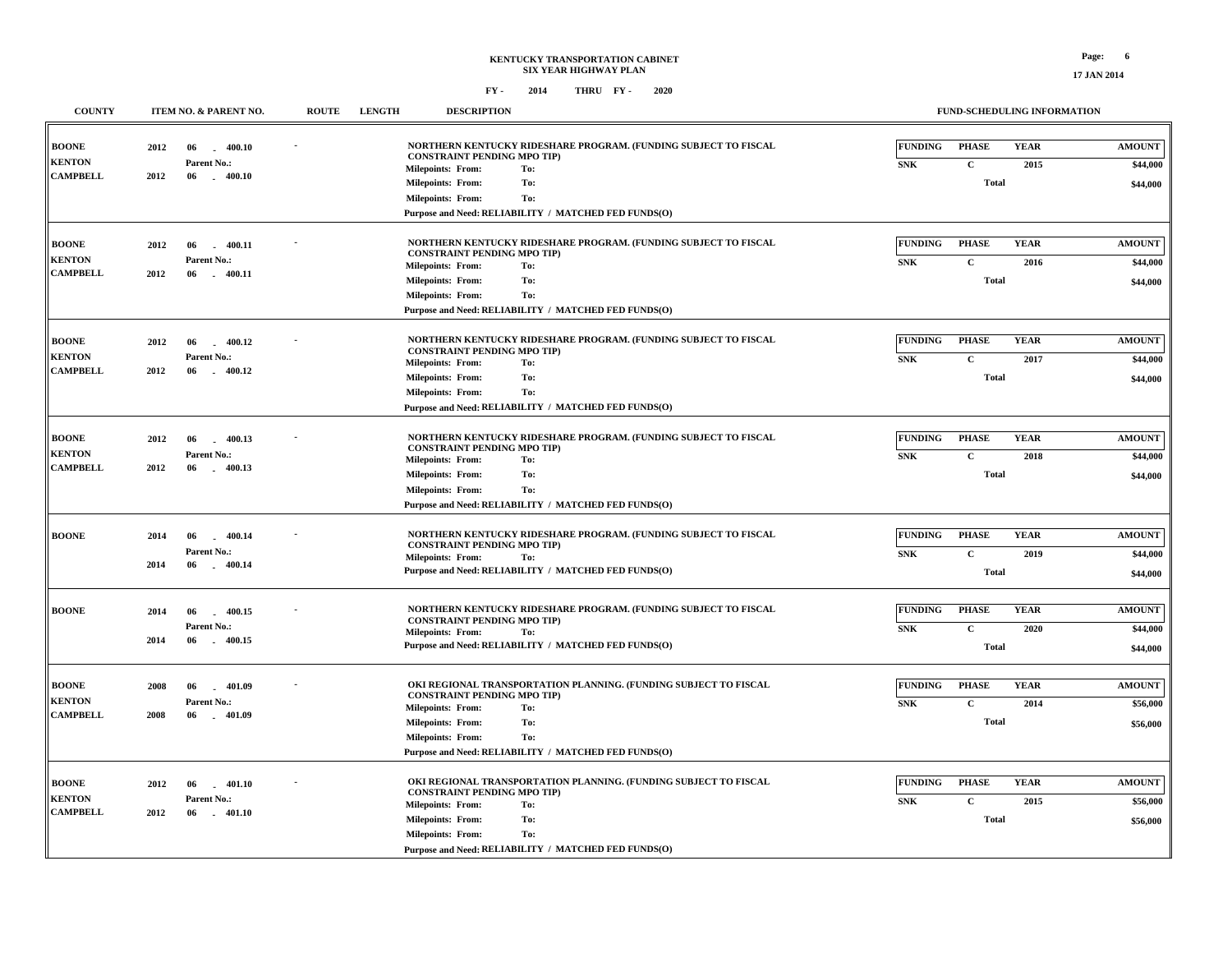## **KENTUCKY TRANSPORTATION CABINET SIX YEAR HIGHWAY PLAN FY - FY - 2014 2020 THRU**

**FUND-SCHEDULING INFORMATION**

| <b>COUNTY</b>                                    | ITEM NO. & PARENT NO.                                                    | <b>ROUTE</b>  | <b>LENGTH</b> | <b>DESCRIPTION</b>                                                                                                                                                                                                                                                                                                                   |                                                           |                                                                            | FUND-SCHEDULING INFORMATION         |                                                                         |
|--------------------------------------------------|--------------------------------------------------------------------------|---------------|---------------|--------------------------------------------------------------------------------------------------------------------------------------------------------------------------------------------------------------------------------------------------------------------------------------------------------------------------------------|-----------------------------------------------------------|----------------------------------------------------------------------------|-------------------------------------|-------------------------------------------------------------------------|
| <b>BOONE</b><br><b>KENTON</b>                    | 2012<br>06<br>$-401.11$<br>Parent No.:                                   |               |               | OKI REGIONAL TRANSPORTATION PLANNING. (FUNDING SUBJECT TO FISCAL<br><b>CONSTRAINT PENDING MPO TIP)</b>                                                                                                                                                                                                                               | <b>FUNDING</b><br>${\bf SNK}$                             | <b>PHASE</b><br>$\mathbf C$                                                | <b>YEAR</b><br>2016                 | <b>AMOUNT</b><br>\$56,000                                               |
| <b>CAMPBELL</b>                                  | 2012<br>06<br>$-401.11$                                                  |               |               | <b>Milepoints: From:</b><br>To:<br><b>Milepoints: From:</b><br>To:<br>To:<br><b>Milepoints: From:</b><br>Purpose and Need: RELIABILITY / MATCHED FED FUNDS(O)                                                                                                                                                                        |                                                           | Total                                                                      |                                     | \$56,000                                                                |
| <b>BOONE</b><br><b>KENTON</b><br><b>CAMPBELL</b> | 2012<br>$-401.12$<br>06<br>Parent No.:<br>2012<br>06<br>$-401.12$        |               |               | OKI REGIONAL TRANSPORTATION PLANNING. (FUNDING SUBJECT TO FISCAL<br><b>CONSTRAINT PENDING MPO TIP)</b><br><b>Milepoints: From:</b><br>To:<br>To:<br><b>Milepoints: From:</b><br><b>Milepoints: From:</b><br>To:<br>Purpose and Need: RELIABILITY / MATCHED FED FUNDS(O)                                                              | <b>FUNDING</b><br>${\bf SNK}$                             | <b>PHASE</b><br>$\mathbf C$<br><b>Total</b>                                | <b>YEAR</b><br>2017                 | <b>AMOUNT</b><br>\$56,000<br>\$56,000                                   |
| <b>BOONE</b><br><b>KENTON</b><br><b>CAMPBELL</b> | $-401.13$<br>2012<br>06<br>Parent No.:<br>2012<br>06<br>$-401.13$        |               |               | OKI REGIONAL TRANSPORTATION PLANNING. (FUNDING SUBJECT TO FISCAL<br><b>CONSTRAINT PENDING MPO TIP)</b><br>Milepoints: From:<br>To:<br>To:<br><b>Milepoints: From:</b><br><b>Milepoints: From:</b><br>To:<br>Purpose and Need: RELIABILITY / MATCHED FED FUNDS(O)                                                                     | FUNDING<br><b>SNK</b>                                     | <b>PHASE</b><br>$\mathbf C$<br>Total                                       | <b>YEAR</b><br>2018                 | <b>AMOUNT</b><br>\$56,000<br>\$56,000                                   |
| <b>BOONE</b>                                     | 2014<br>06<br>401.14<br>Parent No.:<br>2014<br>06<br>$-401.14$           |               |               | OKI REGIONAL TRANSPORTATION PLANNING. (FUNDING SUBJECT TO FISCAL<br><b>CONSTRAINT PENDING MPO TIP)</b><br><b>Milepoints: From:</b><br>To:<br>Purpose and Need: RELIABILITY / MATCHED FED FUNDS(O)                                                                                                                                    | <b>FUNDING</b><br>${\bf SNK}$                             | <b>PHASE</b><br>$\mathbf C$<br>Total                                       | <b>YEAR</b><br>2019                 | <b>AMOUNT</b><br>\$56,000<br>\$56,000                                   |
| <b>BOONE</b>                                     | 2014<br>401.15<br>06<br>Parent No.:<br>2014<br>06<br>401.15              |               |               | OKI REGIONAL TRANSPORTATION PLANNING. (FUNDING SUBJECT TO FISCAL<br><b>CONSTRAINT PENDING MPO TIP)</b><br><b>Milepoints: From:</b><br>To:<br>Purpose and Need: RELIABILITY / MATCHED FED FUNDS(O)                                                                                                                                    | <b>FUNDING</b><br><b>SNK</b>                              | <b>PHASE</b><br>$\mathbf C$<br>Total                                       | <b>YEAR</b><br>2020                 | <b>AMOUNT</b><br>\$56,000<br>\$56,000                                   |
| <b>BOONE</b>                                     | 2012<br>06<br>$-409.00$<br>Parent No.:<br>2012<br>06<br>409.00<br>a.     | $I-75$        | .083          | CONSTRUCT A RAMP FROM THE MALL ROAD INTERCHANGE TO SOUTHBOUND I-<br>75.(12CCR)<br>Milepoints: From:180.3 To:180.6<br>Purpose and Need: SAFETY / SAFETY(P)                                                                                                                                                                            | <b>FUNDING</b><br><b>SPP</b><br><b>SPP</b><br><b>SPP</b>  | <b>PHASE</b><br>${\bf R}$<br>$\mathbf U$<br>$\mathbf C$<br>Total           | <b>YEAR</b><br>2014<br>2014<br>2015 | <b>AMOUNT</b><br>\$250,000<br>\$50,000<br>\$1,500,000<br>\$1,800,000    |
| <b>BOONE</b>                                     | 2002<br>06<br>$-412.00$<br>Parent No.:<br>2002<br>06<br>966.00<br>$\sim$ | <b>US-42</b>  | .200          | INTERSECTION IMPROVEMENT PROJECT AT US 42 AND RICE PIKE/HICKS PIKE.<br>US 42 MP 8.4 TO 8.6. TOLL CREDITS. (2012BOP)<br>Milepoints: From:8.4<br>To: 8.6<br>Purpose and Need: RELIABILITY / MATCHED FED FUNDS(O)                                                                                                                       | <b>FUNDING</b><br><b>SNK</b><br><b>SNK</b><br>${\bf SNK}$ | <b>PHASE</b><br>$\mathbf R$<br>$\mathbf U$<br>$\mathbf C$<br>Total         | <b>YEAR</b><br>2014<br>2014<br>2015 | <b>AMOUNT</b><br>\$750,000<br>\$600,000<br>\$2,750,000<br>\$4,100,000   |
| <b>BOONE</b>                                     | 2012<br>06<br>$-415.00$<br>Parent No.:<br>2004<br>06<br>$-966.02$        | <b>KY-237</b> | .450          | PROVIDE ADDITIONAL LEFT TURN LANE ONTO WORLDWIDE BLVD FROM KY 237.<br>ADD ADDITIONAL THROUGH LANES ON KY 237 NORTH OF KY 2846 (TANNERS LN).<br>PROVIDE LANE EXTENSION ON WORLDWIDE BLVD FROM KY 237. (2012BOP)(ADM.<br><b>BY KYTC)</b><br>Milepoints: From:10.9<br>To: 11.35<br>Purpose and Need: RELIABILITY / MATCHED FED FUNDS(O) | <b>FUNDING</b><br><b>SNK</b><br><b>SNK</b><br><b>SNK</b>  | <b>PHASE</b><br>$\mathbf R$<br>$\mathbf{U}$<br>$\mathbf C$<br><b>Total</b> | <b>YEAR</b><br>2015<br>2016<br>2017 | <b>AMOUNT</b><br>\$1,000,000<br>\$500,000<br>\$3,000,000<br>\$4,500,000 |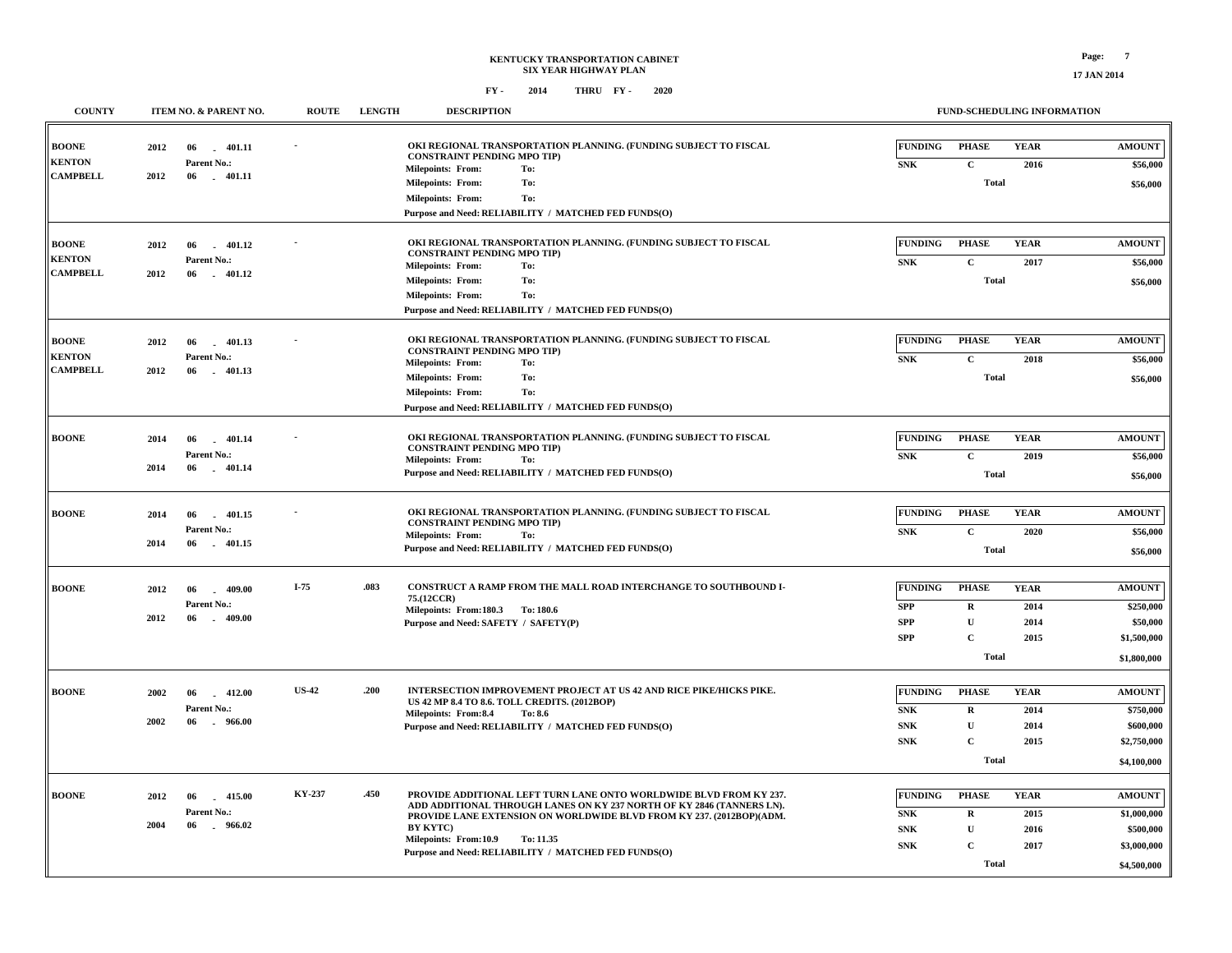**COUNTY ITEM NO. & PARENT NO. ROUTE LENGTH DESCRIPTION**

**FUND-SCHEDULING INFORMATION**

| <b>BOONE</b>    | 2012 | 06<br>$-417.00$        | <b>PV-1011</b>  | .753 | EXTENSION OF WENDELL FORD BLVD TO AERO PKWY, 0.48 MILES. (2012BOP)                                                           | <b>FUNDING</b> | <b>PHASE</b> | <b>YEAR</b> | <b>AMOUNT</b> |
|-----------------|------|------------------------|-----------------|------|------------------------------------------------------------------------------------------------------------------------------|----------------|--------------|-------------|---------------|
|                 |      | Parent No.:            |                 |      | <b>Milepoints: From: 747</b><br>To: 1.5                                                                                      | <b>SNK</b>     | $\mathbf{C}$ | 2015        | \$2,576,717   |
|                 | 2004 | 06<br>$-966.02$        |                 |      | Purpose and Need: RELIABILITY / RECONSTRUCTION(O)                                                                            |                |              |             |               |
|                 |      |                        |                 |      |                                                                                                                              |                | <b>Total</b> |             | \$2,576,717   |
| <b>BOONE</b>    | 2012 | 06<br>422.00           | <b>CR-1002</b>  | .558 | RECONSTRUCTION OF THE INTERSECTION OF CAMP ERNST ROAD AND                                                                    | <b>FUNDING</b> | <b>PHASE</b> | <b>YEAR</b> | <b>AMOUNT</b> |
|                 |      | Parent No.:            |                 |      | LONGBRANCH ROAD. WIDENING OF 1,900 FEET OF LONGBRANCH ROAD.<br>(2012BOP)                                                     | <b>SNK</b>     | $\mathbf{D}$ | 2014        | \$57,600      |
|                 | 2004 | 06<br>$-966.02$        |                 |      | Milepoints: From:2.1<br>To: 2.658                                                                                            | <b>SNK</b>     | $\mathbf R$  | 2015        | \$50,000      |
|                 |      |                        |                 |      | Purpose and Need: RELIABILITY / MATCHED FED FUNDS(O)                                                                         | <b>SNK</b>     | $\mathbf U$  | 2015        | \$112,000     |
|                 |      |                        |                 |      |                                                                                                                              | <b>SNK</b>     | $\mathbf{C}$ | 2016        | \$524,640     |
|                 |      |                        |                 |      |                                                                                                                              |                | <b>Total</b> |             | \$744,240     |
|                 |      |                        |                 |      |                                                                                                                              |                |              |             |               |
| <b>BOONE</b>    | 2012 | 06<br>$-423.00$        | KY-3060         | .450 | CORRECT GEOMETRIC DEFICIENCIES AND ADD LEFT TURN LANES ON<br>FROGTOWN ROAD AT TRIPLE CROWN BLVD AND CEDARWOOD.(2012BOP)(ADM. | <b>FUNDING</b> | <b>PHASE</b> | <b>YEAR</b> | <b>AMOUNT</b> |
|                 |      | Parent No.:            |                 |      | <b>BY KYTC)</b>                                                                                                              | <b>SNK</b>     | D            | 2016        | \$120,000     |
|                 | 2004 | 06<br>$-966.02$        |                 |      | Milepoints: From:1.5<br>To: 1.95                                                                                             | <b>SNK</b>     | $\mathbf R$  | 2017        | \$200,000     |
|                 |      |                        |                 |      | Purpose and Need: RELIABILITY / MATCHED FED FUNDS(O)                                                                         | ${\bf SNK}$    | $\mathbf{U}$ | 2017        | \$120,000     |
|                 |      |                        |                 |      |                                                                                                                              | <b>SNK</b>     | $\mathbf{C}$ | 2018        | \$1,200,000   |
|                 |      |                        |                 |      |                                                                                                                              |                | <b>Total</b> |             | \$1,640,000   |
| <b>BOONE</b>    | 2012 | $-700.00$<br>06        | <b>CR-1057L</b> |      | TWO-LANE EXTENSION OF EXISTING VETERANS WAY BETWEEN KY 18 AND KY                                                             | <b>FUNDING</b> | <b>PHASE</b> | <b>YEAR</b> | <b>AMOUNT</b> |
|                 |      | Parent No.:            |                 |      | 237. LPA PROJECT (2012BOP)                                                                                                   | <b>SNK</b>     | $\mathbf C$  | 2014        | \$1,650,000   |
|                 | 2002 | 06<br>.966.01          |                 |      | <b>Milepoints: From:</b><br>To:<br>Purpose and Need: RELIABILITY / MATCHED FED FUNDS(O)                                      |                |              |             |               |
|                 |      |                        |                 |      |                                                                                                                              |                | <b>Total</b> |             | \$1,650,000   |
| <b>BOONE</b>    | 2004 | 06<br>966.02           |                 |      | DEDICATED FEDERAL-AID STP FUNDS EARMARKED FOR NKY URBANIZED AREA                                                             | <b>FUNDING</b> | <b>PHASE</b> | <b>YEAR</b> | <b>AMOUNT</b> |
| <b>KENTON</b>   |      | Parent No.:            |                 |      | AND SUBJECT TO MPO CONTROL FOR FY 2014. (FUNDING SUBJECT TO FISCAL<br><b>CONSTRAINT PENDING MPO TIP)</b>                     | <b>SNK</b>     | $\mathbf C$  | 2014        | \$8,300,000   |
| <b>CAMPBELL</b> | 2004 | 966.02<br>06           |                 |      | <b>Milepoints: From:</b><br>To:                                                                                              |                | Total        |             | \$8,300,000   |
|                 |      |                        |                 |      | <b>Milepoints: From:</b><br>To:                                                                                              |                |              |             |               |
|                 |      |                        |                 |      | <b>Milepoints: From:</b><br>To:                                                                                              |                |              |             |               |
|                 |      |                        |                 |      | Purpose and Need: RELIABILITY / MATCHED FED FUNDS(O)                                                                         |                |              |             |               |
| <b>BOONE</b>    | 2006 | 06<br>966.04           |                 |      | <b>DEDICATED FEDERAL-AID STP FUNDS EARMARKED FOR NKY URBANIZED AREA</b>                                                      | <b>FUNDING</b> | <b>PHASE</b> | <b>YEAR</b> | <b>AMOUNT</b> |
| <b>KENTON</b>   |      | Parent No.:            |                 |      | AND SUBJECT TO MPO CONTROL FOR FY 2016. (FUNDING SUBJECT TO FISCAL<br><b>CONSTRAINT PENDING MPO TIP)</b>                     | <b>SNK</b>     | $\mathbf{C}$ | 2016        | \$3,300,000   |
| <b>CAMPBELL</b> | 2006 | 06<br>966.04<br>$\sim$ |                 |      | <b>Milepoints: From:</b><br>To:                                                                                              |                | <b>Total</b> |             | \$3,300,000   |
|                 |      |                        |                 |      | To:<br><b>Milepoints: From:</b>                                                                                              |                |              |             |               |
|                 |      |                        |                 |      | To:<br><b>Milepoints: From:</b>                                                                                              |                |              |             |               |
|                 |      |                        |                 |      | Purpose and Need: RELIABILITY / MATCHED FED FUNDS(O)                                                                         |                |              |             |               |
| <b>BOONE</b>    | 2008 | 06<br>966.06<br>$\sim$ |                 |      | DEDICATED FEDERAL-AID STP FUNDS EARMARKED FOR NKY URBANIZED AREA                                                             | <b>FUNDING</b> | <b>PHASE</b> | <b>YEAR</b> | <b>AMOUNT</b> |
| <b>KENTON</b>   |      | Parent No.:            |                 |      | AND SUBJECT TO MPO CONTROL FOR FY 2018 (FUNDING SUBJECT TO FISCAL<br><b>CONSTRAINT PENDING MPO TIP)</b>                      | <b>SNK</b>     | $\mathbf C$  | 2018        | \$5,400,000   |
| <b>CAMPBELL</b> | 2008 | 06<br>$-966.06$        |                 |      | <b>Milepoints: From:</b><br>To:                                                                                              |                | <b>Total</b> |             | \$5,400,000   |
|                 |      |                        |                 |      | <b>Milepoints: From:</b><br>To:                                                                                              |                |              |             |               |
|                 |      |                        |                 |      | <b>Milepoints: From:</b><br>To:                                                                                              |                |              |             |               |
|                 |      |                        |                 |      | Purpose and Need: RELIABILITY / MATCHED FED FUNDS(O)                                                                         |                |              |             |               |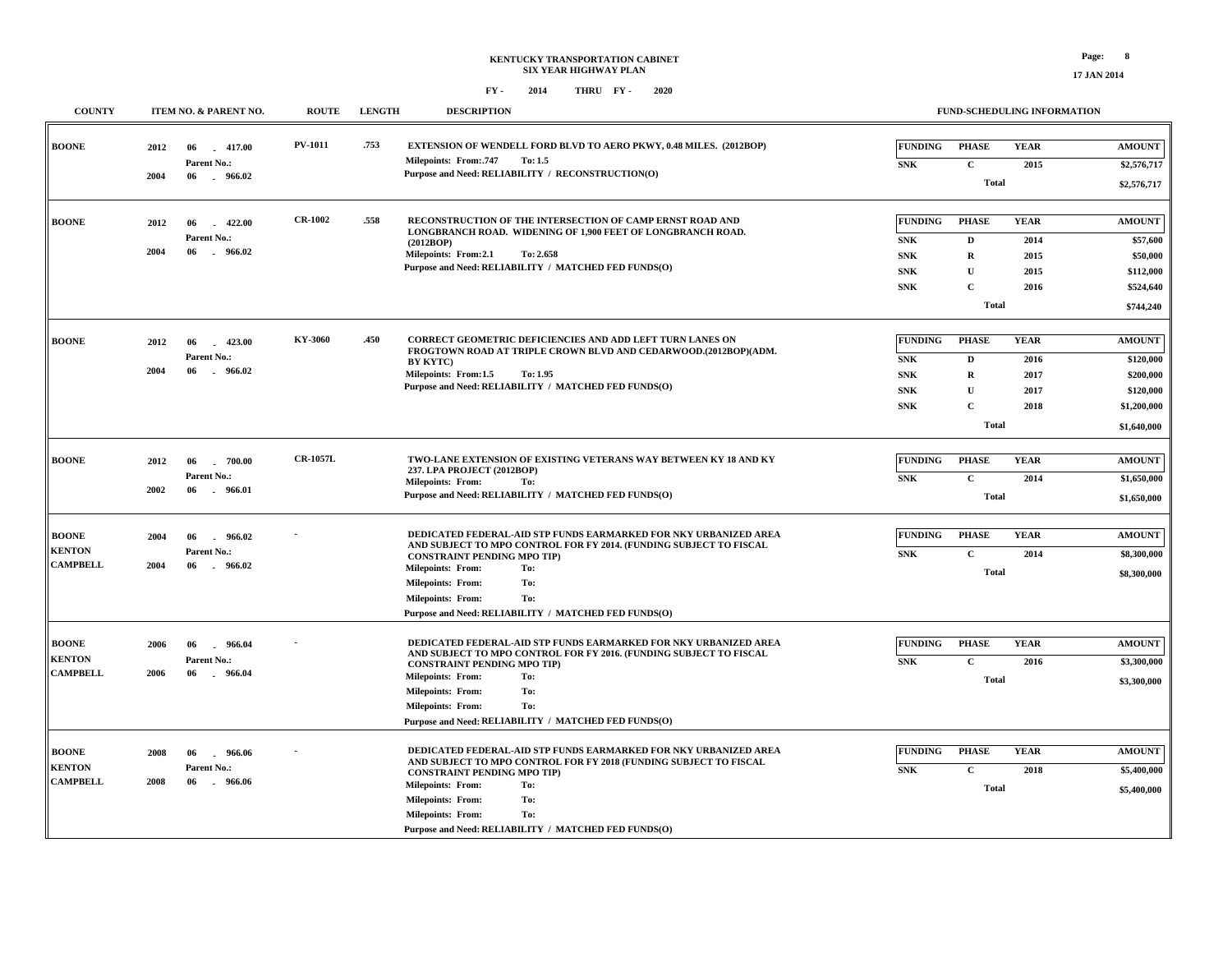| <b>COUNTY</b>                                    | ITEM NO. & PARENT NO.                                          | <b>ROUTE</b> | <b>LENGTH</b> | <b>DESCRIPTION</b>                                                                                                                                                                                             |                              | FUND-SCHEDULING INFORMATION          |                     |                                             |
|--------------------------------------------------|----------------------------------------------------------------|--------------|---------------|----------------------------------------------------------------------------------------------------------------------------------------------------------------------------------------------------------------|------------------------------|--------------------------------------|---------------------|---------------------------------------------|
| <b>BOONE</b><br><b>KENTON</b><br><b>CAMPBELL</b> | 2014<br>06<br>$\sim$<br>Parent No.:<br>2014<br>06<br>$-966.07$ | 966.07       |               | DEDICATED FEDERAL-AID STP FUNDS EARMARKED FOR NKY URBANIZED AREA<br>AND SUBJECT TO MPO CONTROL FOR FY 2019 (FUNDING SUBJECT TO FISCAL<br><b>CONSTRAINT PENDING MPO TIP)</b><br><b>Milepoints: From:</b><br>To: | <b>FUNDING</b><br><b>SNK</b> | PHASE<br>$\mathbf C$<br><b>Total</b> | <b>YEAR</b><br>2019 | <b>AMOUNT</b><br>\$7,000,000<br>\$7,000,000 |
|                                                  |                                                                |              |               | <b>Milepoints: From:</b><br>To:<br><b>Milepoints: From:</b><br>To:<br>Purpose and Need: RELIABILITY / MATCHED FED FUNDS(O)                                                                                     |                              |                                      |                     |                                             |
| <b>BOONE</b><br><b>KENTON</b><br><b>CAMPBELL</b> | 2014<br>06<br>Parent No.:<br>2014<br>06<br>$-966.08$           | 966.08       |               | DEDICATED FEDERAL-AID STP FUNDS EARMARKED FOR NKY URBANIZED AREA<br>AND SUBJECT TO MPO CONTROL FOR FY 2020. (FUNDING SUBJECT TO FISCAL<br><b>CONSTRAINT PENDING MPO TIP)</b>                                   | <b>FUNDING</b><br><b>SNK</b> | <b>PHASE</b><br>$\mathbf C$          | <b>YEAR</b><br>2020 | <b>AMOUNT</b><br>\$7,000,000                |
|                                                  |                                                                |              |               | To:<br><b>Milepoints: From:</b><br>Milepoints: From:<br>To:<br><b>Milepoints: From:</b><br>To:<br>Purpose and Need: RELIABILITY / MATCHED FED FUNDS(O)                                                         |                              | <b>Total</b>                         |                     | \$7,000,000                                 |
| <b>BOONE</b>                                     | 2012<br>1079.00<br>06<br>Parent No.:                           | <b>KY-20</b> |               | REPLACE BRIDGE ON KY 20 OVER WOOLPER CREEK SE OF STONE CREEK LANE<br>(PR 1300)(SR 39.7) 008B00018N<br>Milepoints: From:2.8<br>To: 2.86                                                                         | <b>FUNDING</b><br><b>BRO</b> | <b>PHASE</b><br>$\mathbf R$          | <b>YEAR</b><br>2014 | <b>AMOUNT</b><br>\$100,000                  |
|                                                  | 2012<br>06<br>1079.00                                          |              |               | Purpose and Need: RELIABILITY / BRIDGE REPLACEMENT(P)                                                                                                                                                          | <b>BRO</b><br><b>BRO</b>     | $\mathbf{U}$<br>$\mathbf C$          | 2014<br>2015        | \$50,000<br>\$1,500,000                     |
|                                                  |                                                                |              |               |                                                                                                                                                                                                                |                              | Total                                |                     | \$1,650,000                                 |
| <b>BOONE</b>                                     | 2008<br>$-2039.00$<br>06<br>Parent No.:                        | $I-275$      | .559          | DECK OVERLAY ON THE CARROLL CROPPER BRIDGE, I-275 OVER OHIO RIVER IN<br>BOONE COUNTY. (LET BY KYTC W/ INDOT TO REIMBURSE 50% OF THE                                                                            | <b>FUNDING</b><br>IM         | <b>PHASE</b><br>$\mathbf{D}$         | <b>YEAR</b><br>2014 | <b>AMOUNT</b><br>\$50,000                   |
|                                                  | 2008<br>99<br>337.08                                           |              |               | <b>COST)(2012BOP)</b><br>Milepoints: From:13.299 To:13.858<br>Purpose and Need: RELIABILITY / BRIDGE REHAB(P)                                                                                                  | $\mathbf{IM}$                | $\mathbf C$<br>Total                 | 2014                | \$13,000,000<br>\$13,050,000                |
|                                                  |                                                                |              |               |                                                                                                                                                                                                                |                              |                                      |                     |                                             |
| <b>BOONE</b>                                     | 2012<br>06<br>2045.00<br>Parent No.:                           | I-275        |               | OVERLAY BRIDGE DECK AND REPLACE EXPANSION JOINTS ON THE POINT<br>PLEASANT ROAD BRIDGE OVER I-275 (MP 0.363) NORTHEAST OF KY 236.<br>(008B00053N) (2012BOP)                                                     | <b>FUNDING</b><br>IM         | <b>PHASE</b><br>$\mathbf C$          | <b>YEAR</b><br>2014 | <b>AMOUNT</b><br>\$250,000                  |
|                                                  | 2008<br>99<br>$\sim$                                           | 65.10        |               | Milepoints: From: 363<br>To: .363<br>Purpose and Need: RELIABILITY / BRIDGE REHAB(P)                                                                                                                           |                              | <b>Total</b>                         |                     | \$250,000                                   |
| <b>BOONE</b>                                     | 2006<br>06<br>.3700.00                                         | <b>US-42</b> | .089          | CONSTRUCT AN ADDITIONAL US-42 LEFT TURN LANE TO NORTHBOUND MALL<br>ROAD (2006BOPC)                                                                                                                             | <b>FUNDING</b>               | <b>PHASE</b>                         | <b>YEAR</b>         | <b>AMOUNT</b>                               |
|                                                  | Parent No.:<br>2000<br>99<br>$-219.06$                         |              |               | Milepoints: From:13.4<br>To: 13.489<br>Purpose and Need: RELIABILITY / CONGESTION MITIGTN(O)                                                                                                                   | CM                           | $\mathbf C$<br><b>Total</b>          | 2014                | \$1,980,000<br>\$1,980,000                  |
| <b>BOONE</b>                                     | 2004<br>8000.20<br>06                                          | $I-275$      | .100          | <b>I-275/KY-212 INTERCHANGE AND KY-20 RECONSTRUCTION NEAR GREATER</b>                                                                                                                                          | <b>FUNDING</b>               | <b>PHASE</b>                         | <b>YEAR</b>         | <b>AMOUNT</b>                               |
|                                                  | Parent No.:<br>2002<br>06<br>$-8000.11$                        |              |               | CINCINNATI AIRPORT. (2004BOPC)(KYTC SHARE @ 46.6%)<br>Milepoints: From: 4.842 To: 4.942                                                                                                                        | <b>STP</b>                   | $\mathbf{C}$                         | 2020                | \$25,310,000                                |
|                                                  |                                                                |              |               | Purpose and Need: ECONOMIC DEVELOPMENT / I-CHANGE RECONST(O)                                                                                                                                                   |                              | <b>Total</b>                         |                     | \$25,310,000                                |
| <b>BOONE</b>                                     | 2004<br>06<br>.8001.21                                         | KY-237       | 3.119         | RECONSTRUCT AND WIDEN KY 237 FROM VALLEY VIEW DRIVE TO ROGERS<br>LANE.                                                                                                                                         | <b>FUNDING</b>               | <b>PHASE</b>                         | <b>YEAR</b>         | <b>AMOUNT</b>                               |
|                                                  | Parent No.:<br>2000<br>$-8001.00$<br>06                        |              |               | Milepoints: From: 2.251 To: 5.37                                                                                                                                                                               | <b>STP</b><br>SP             | $\mathbf R$                          | 2016                | \$10,320,000                                |
|                                                  |                                                                |              |               | Purpose and Need: RELIABILITY / RECONSTRUCTION(O)                                                                                                                                                              | ${\bf SP}$                   | $\mathbf U$<br>$\mathbf C$           | 2016<br>2018        | \$1,120,000<br>\$20,560,000                 |
|                                                  |                                                                |              |               |                                                                                                                                                                                                                |                              | Total                                |                     | \$32,000,000                                |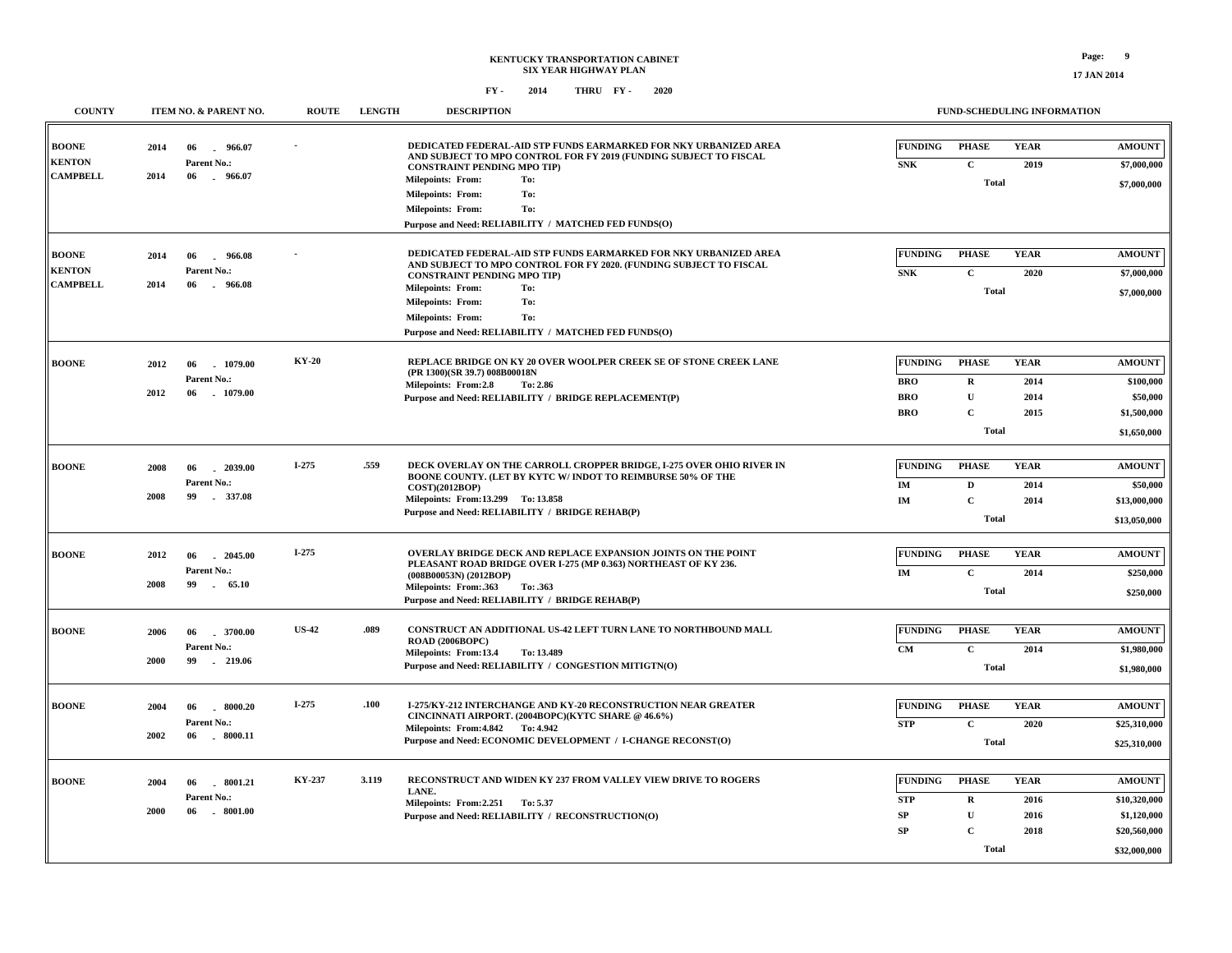| <b>COUNTY</b>                     |                          | ITEM NO. & PARENT NO.                | <b>ROUTE</b>   | <b>LENGTH</b> | <b>DESCRIPTION</b>                                                                                                                                                                        |                               | FUND-SCHEDULING INFORMATION  |                     |                              |
|-----------------------------------|--------------------------|--------------------------------------|----------------|---------------|-------------------------------------------------------------------------------------------------------------------------------------------------------------------------------------------|-------------------------------|------------------------------|---------------------|------------------------------|
| <b>BOONE</b>                      | 2010<br>06<br>2010<br>06 | 8630.00<br>Parent No.:<br>$-8630.00$ |                |               | CONSTRUCT A NEW LOOP ROAD AROUND THE CAMPUS OF GATEWAY COLLEGE<br>LOCATED OFF MOUNT ZION ROAD. (10CCN)<br><b>Milepoints: From:</b><br>To:<br>Purpose and Need: RELIABILITY / NEW ROUTE(O) | <b>FUNDING</b><br>${\bf SB2}$ | <b>PHASE</b><br>$\mathbf C$  | <b>YEAR</b><br>2014 | <b>AMOUNT</b><br>\$500,000   |
|                                   |                          |                                      |                |               |                                                                                                                                                                                           |                               | <b>Total</b>                 |                     | \$500,000                    |
| <b>BOURBON</b><br><b>NICHOLAS</b> | 2000<br>07               | 310.20<br>Parent No.:                | <b>US-68</b>   | 4.400         | PARIS-MAYSVILLE ROAD; CONSTRUCT MILLERSBURG BYPASS (SECTION<br>2)(08CCR)                                                                                                                  | <b>FUNDING</b>                | <b>PHASE</b>                 | <b>YEAR</b>         | <b>AMOUNT</b>                |
|                                   | 1996<br>07               | $-310.01$                            |                |               | To:<br><b>Milepoints: From:</b><br>To:<br><b>Milepoints: From:</b><br>Purpose and Need: RELIABILITY / MAJOR WIDENING(O)                                                                   | NH                            | $\mathbf{C}$<br><b>Total</b> | 2014                | \$13,160,000<br>\$13,160,000 |
| <b>BOURBON</b>                    | 2012<br>07               | 365.10                               | KY-3364        | .100          | STRUCTURE OVER SCOTTS CREEK ON KY 3364, 0.7 MILE NORTH OF US 460 AT                                                                                                                       | <b>FUNDING</b>                | <b>PHASE</b>                 | <b>YEAR</b>         | <b>AMOUNT</b>                |
|                                   | 2002                     | Parent No.:<br>07 365.00             |                |               | NORTH MIDDLETOWN (BRIDGE IMPROVEMENTS). (03KYDN)(2012BOP)<br>Milepoints: From: 5.389 To: 5.489<br>Purpose and Need: RELIABILITY / BRIDGE REHAB(P)                                         | <b>KYD</b>                    | $\mathbf D$                  | 2014                | \$18,723                     |
|                                   |                          |                                      |                |               |                                                                                                                                                                                           |                               | <b>Total</b>                 |                     | \$18,723                     |
| <b>BOURBON</b>                    | 2008<br>07               | 1119.00                              | <b>CR-1308</b> | .100          | TOWNSEND VALLEY ROAD; REPLACE BRIDGE AND APPROACHES OVER<br>TOWNSEND CREEK (C42) 1.6 MILES WEST OF JCT. US-27. (SR=32.0): (009C00042N)                                                    | <b>FUNDING</b>                | <b>PHASE</b>                 | <b>YEAR</b>         | <b>AMOUNT</b>                |
|                                   | 2008                     | Parent No.:<br>07 1119.00            |                |               | Milepoints: From:1.64<br>To: 1.657<br>Purpose and Need: RELIABILITY / BRIDGE REPLACEMENT(P)                                                                                               | <b>BRZ</b><br><b>BRZ</b>      | $\mathbf U$<br>$\mathbf C$   | 2014<br>2015        | \$120,000<br>\$500,000       |
|                                   |                          |                                      |                |               |                                                                                                                                                                                           |                               | <b>Total</b>                 |                     | \$620,000                    |
| <b>BOURBON</b>                    | 2010<br>07               | 1124.00                              | <b>CR-1308</b> | .100          | REPLACE BRIDGE ON CR-1308 (MP 3.588) OVER TOWNSEND CREEK; .9 MI E OF JCT                                                                                                                  | <b>FUNDING</b>                | <b>PHASE</b>                 | <b>YEAR</b>         | <b>AMOUNT</b>                |
|                                   |                          | Parent No.:                          |                |               | KY 353; (STRUCTURALLY DEFICIENT, SR=33.2) 009C00043N                                                                                                                                      | <b>BRZ</b>                    | $\bf R$                      | 2014                | \$90,000                     |
|                                   | 07<br>2010               | 1124.00                              |                |               | Milepoints: From: 3.538 To: 3.638<br>Purpose and Need: RELIABILITY / BRIDGE REPLACEMENT(P)                                                                                                | <b>BRZ</b>                    | ${\bf U}$                    | 2014                | \$75,000                     |
|                                   |                          |                                      |                |               |                                                                                                                                                                                           | <b>BRZ</b>                    | $\mathbf{C}$<br><b>Total</b> | 2016                | \$765,000<br>\$930,000       |
|                                   |                          |                                      |                |               |                                                                                                                                                                                           |                               |                              |                     |                              |
| <b>BOURBON</b>                    | 2012<br>07               | 8705.00<br>Parent No.:               | <b>US-460</b>  | 6.302         | RECONSTRUCT US 460 FROM RUSSELL CAVE ROAD TO US 27 BYPASS IN PARIS;<br>MP 1.394 TO MP 7.696.(12CCN)                                                                                       | <b>FUNDING</b>                | <b>PHASE</b>                 | <b>YEAR</b>         | <b>AMOUNT</b>                |
|                                   | 2012                     | 07 8705.00                           |                |               | Milepoints: From:1.394 To: 7.696<br>Purpose and Need: RELIABILITY / RECONSTRUCTION(O)                                                                                                     | SP<br>SP                      | $\mathbf R$<br>$\mathbf{U}$  | 2015<br>2016        | \$3,000,000<br>\$2,500,000   |
|                                   |                          |                                      |                |               |                                                                                                                                                                                           |                               | <b>Total</b>                 |                     | \$5,500,000                  |
|                                   |                          |                                      | <b>CS-2016</b> | .070          | EXTEND FIFTH STREET IN MILLERSBURG TO THE MILLERSBURG                                                                                                                                     |                               |                              |                     |                              |
| <b>BOURBON</b>                    | 2012<br>07               | $-8707.00$<br>Parent No.:            |                |               | BYPASS.(12CCN)                                                                                                                                                                            | <b>FUNDING</b><br>SP          | <b>PHASE</b><br>D            | <b>YEAR</b><br>2014 | <b>AMOUNT</b><br>\$150,000   |
|                                   | 2012<br>07               | 8707.00                              |                |               | <b>Milepoints: From:0</b><br>To: .07                                                                                                                                                      | <b>SP</b>                     | $\mathbf R$                  | 2015                | \$300,000                    |
|                                   |                          |                                      |                |               | Purpose and Need: RELIABILITY / NEW ROUTE(O)                                                                                                                                              | <b>SP</b>                     | ${\bf U}$                    | 2015                | \$100,000                    |
|                                   |                          |                                      |                |               |                                                                                                                                                                                           | <b>SP</b>                     | $\mathbf C$                  | 2016                | \$900,000                    |
|                                   |                          |                                      |                |               |                                                                                                                                                                                           |                               | <b>Total</b>                 |                     | \$1,450,000                  |
| <b>BOYD</b>                       | 2012<br>09               | $-206.00$                            | <b>US-60</b>   | 1.800         | RECONSTRUCT US 60 FROM KY 716 TO ROSE HILL CEMETERY. (12CCR)                                                                                                                              | <b>FUNDING</b>                | <b>PHASE</b>                 | <b>YEAR</b>         | <b>AMOUNT</b>                |
|                                   |                          | Parent No.:                          |                |               | <b>Milepoints: From:8</b><br>To: 9.8                                                                                                                                                      | <b>SPP</b>                    | ${\bf U}$                    | 2015                | \$100,000                    |
|                                   | 2012<br>09               | $-206.00$                            |                |               | Purpose and Need: RELIABILITY / RECONSTRUCTION(O)                                                                                                                                         | <b>SPP</b>                    | $\mathbf{C}$                 | 2016                | \$1,740,000                  |
|                                   |                          |                                      |                |               |                                                                                                                                                                                           |                               | <b>Total</b>                 |                     | \$1,840,000                  |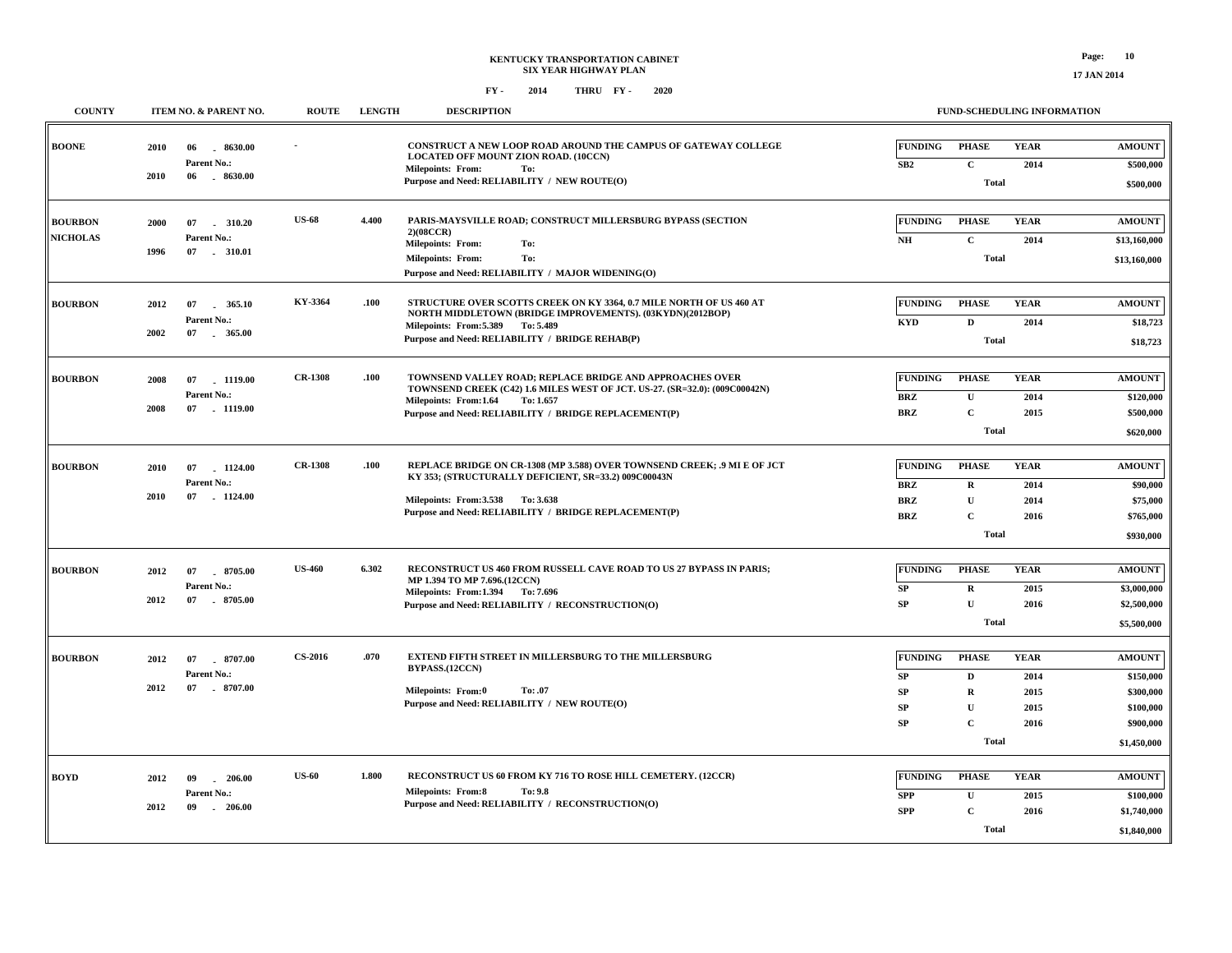#### **FY - FY - 2014 2020 THRU**

**BOYD**

**GREENUP**

**BOYDGREENUP**

**BOYD**

**GREENUP**

**BOYD**

**GREENUP**

**BOYD**

**GREENUP**

| <b>COUNTY</b> | ITEM NO. & PARENT NO.                  | <b>ROUTE</b> | <b>LENGTH</b> | <b>DESCRIPTION</b>                                                                                                             |                |              | <b>FUND-SCHEDULING INFORMATION</b> |               |
|---------------|----------------------------------------|--------------|---------------|--------------------------------------------------------------------------------------------------------------------------------|----------------|--------------|------------------------------------|---------------|
| ZD.           | 09<br>$-208.00$<br>2014                |              |               | FEDERAL 'STP' FUNDS DEDICATED TO HUNTINGTON-ASHLAND MPO FOR FY 2014.<br>(FUNDING SUBJECT TO FISCAL CONSTRAINT PENDING MPO TIP) | <b>FUNDING</b> | <b>PHASE</b> | <b>YEAR</b>                        | <b>AMOUNT</b> |
| ENUP          | Parent No.:<br>2014<br>09<br>$-208.00$ |              |               | <b>Milepoints: From:</b><br>To:                                                                                                | <b>SAH</b>     | C            | 2014                               | \$2,400,000   |
|               |                                        |              |               | To:<br><b>Milepoints: From:</b>                                                                                                |                | Total        |                                    | \$2,400,000   |
|               |                                        |              |               | Purpose and Need: RELIABILITY / MATCHED FED FUNDS(O)                                                                           |                |              |                                    |               |
|               |                                        |              |               |                                                                                                                                |                |              |                                    |               |
| ZD.           | $-208.01$<br>2014<br>09                |              |               | FEDERAL 'STP' FUNDS DEDICATED TO HUNTINGTON-ASHLAND MPO FOR FY 2015.<br>(FUNDING SUBJECT TO FISCAL CONSTRAINT PENDING MPO TIP) | <b>FUNDING</b> | <b>PHASE</b> | <b>YEAR</b>                        | <b>AMOUNT</b> |
| ENUP          | Parent No.:                            |              |               | Milepoints: From:<br>To:                                                                                                       | <b>SAH</b>     | $\mathbf{C}$ | 2015                               | \$1,200,000   |
|               | 09<br>208.01<br>2014                   |              |               | To:<br><b>Milepoints: From:</b>                                                                                                |                | Total        |                                    | \$1,200,000   |
|               |                                        |              |               | Purpose and Need: RELIABILITY / MATCHED FED FUNDS(O)                                                                           |                |              |                                    |               |
|               |                                        |              |               |                                                                                                                                |                |              |                                    |               |
| ZD.           | 2014<br>09<br>208.02                   |              |               | FEDERAL 'STP' FUNDS DEDICATED TO HUNTINGTON-ASHLAND MPO FOR FY 2016.                                                           | <b>FUNDING</b> | <b>PHASE</b> | <b>YEAR</b>                        | <b>AMOUNT</b> |
| ENUP          | Parent No.:                            |              |               | (FUNDING SUBJECT TO FISCAL CONSTRAINT PENDING MPO TIP)<br><b>Milepoints: From:</b><br>To:                                      | <b>SAH</b>     | C            | 2016                               | \$1,200,000   |
|               | 2014<br>09<br>$-208.02$                |              |               | To:<br><b>Milepoints: From:</b>                                                                                                |                | Total        |                                    | \$1,200,000   |
|               |                                        |              |               | Purpose and Need: RELIABILITY / MATCHED FED FUNDS(O)                                                                           |                |              |                                    |               |
|               |                                        |              |               |                                                                                                                                |                |              |                                    |               |
| ZD.           | 09<br>208.03<br>2014                   |              |               | <b>FEDERAL 'STP' FUNDS DEDICATED TO HUNTINGTON-ASHLAND MPO FOR FY 2017.</b>                                                    | <b>FUNDING</b> | <b>PHASE</b> | <b>YEAR</b>                        | <b>AMOUNT</b> |
| ENUP          | Parent No.:                            |              |               | (FUNDING SUBJECT TO FISCAL CONSTRAINT PENDING MPO TIP)                                                                         | <b>SAH</b>     | $\mathbf{C}$ | 2017                               | \$1,200,000   |
|               | 2014<br>09<br>$-208.03$                |              |               | Milepoints: From:<br>To:<br>To:<br><b>Milepoints: From:</b>                                                                    |                | <b>Total</b> |                                    |               |
|               |                                        |              |               | Purpose and Need: RELIABILITY / MATCHED FED FUNDS(O)                                                                           |                |              |                                    | \$1,200,000   |
|               |                                        |              |               |                                                                                                                                |                |              |                                    |               |
| ZD.           | 09<br>$-208.04$<br>2014                |              |               | FEDERAL 'STP' FUNDS DEDICATED TO HUNTINGTON-ASHLAND MPO FOR FY 2018.                                                           | <b>FUNDING</b> | <b>PHASE</b> | <b>YEAR</b>                        | <b>AMOUNT</b> |
| ENUP          | Parent No.:                            |              |               | (FUNDING SUBJECT TO FISCAL CONSTRAINT PENDING MPO TIP)                                                                         | <b>SAH</b>     | $\mathbf C$  | 2018                               | \$1,200,000   |
|               | 2014<br>09<br>208.04                   |              |               |                                                                                                                                |                |              |                                    |               |
|               |                                        |              |               | To:<br><b>Milepoints: From:</b>                                                                                                |                | Total        |                                    | \$1,200,000   |
|               |                                        |              |               | <b>Milepoints: From:</b><br>To:                                                                                                |                |              |                                    |               |
|               |                                        |              |               | Purpose and Need: RELIABILITY / MATCHED FED FUNDS(O)                                                                           |                |              |                                    |               |
|               |                                        |              |               |                                                                                                                                |                |              |                                    |               |
| D             | 2014<br>09<br>$-208.05$                |              |               | FEDERAL 'STP' FUNDS DEDICATED TO HUNTINGTON-ASHLAND MPO FOR FY 2019.                                                           | <b>FUNDING</b> | <b>PHASE</b> | <b>YEAR</b>                        | <b>AMOUNT</b> |
| ENUP          | Parent No.:                            |              |               | (FUNDING SUBJECT TO FISCAL CONSTRAINT PENDING MPO TIP)                                                                         | <b>SAH</b>     | C            | 2019                               | \$1,200,000   |

|                                               |                                                  |                                                  |                          |       | Purpose and Need: RELIABILITY / MATCHED FED FUNDS(O)                                                                                                                                                                                               |                                          |                                   |                             |                                                                                                                                |                              |            |                     |                              |
|-----------------------------------------------|--------------------------------------------------|--------------------------------------------------|--------------------------|-------|----------------------------------------------------------------------------------------------------------------------------------------------------------------------------------------------------------------------------------------------------|------------------------------------------|-----------------------------------|-----------------------------|--------------------------------------------------------------------------------------------------------------------------------|------------------------------|------------|---------------------|------------------------------|
| <b>BOYD</b><br><b>GREENUP</b>                 | 2014                                             | 09<br>208.05<br>Parent No.:<br>09<br>208.05      | $\overline{\phantom{a}}$ |       | <b>FEDERAL 'STP' FUNDS DEDICATED TO HUNTINGTON-ASHLAND MPO FOR FY 2019.</b><br>(FUNDING SUBJECT TO FISCAL CONSTRAINT PENDING MPO TIP)                                                                                                              | <b>FUNDING</b><br><b>SAH</b>             | PHASE<br>$\mathbf{C}$             | <b>YEAR</b><br>2019         | <b>AMOUNT</b><br>\$1,200,000                                                                                                   |                              |            |                     |                              |
|                                               | 2014                                             |                                                  |                          |       | To:<br><b>Milepoints: From:</b><br>To:<br><b>Milepoints: From:</b>                                                                                                                                                                                 |                                          | Total                             |                             | \$1,200,000                                                                                                                    |                              |            |                     |                              |
|                                               |                                                  |                                                  |                          |       | Purpose and Need: RELIABILITY / MATCHED FED FUNDS(O)                                                                                                                                                                                               |                                          |                                   |                             |                                                                                                                                |                              |            |                     |                              |
| <b>BOYD</b><br>2014<br><b>GREENUP</b><br>2014 | - 09<br>208.06<br>Parent No.:<br>09<br>$-208.06$ |                                                  |                          |       |                                                                                                                                                                                                                                                    |                                          | $\overline{\phantom{a}}$          |                             | FEDERAL 'STP' FUNDS DEDICATED TO HUNTINGTON-ASHLAND MPO FOR FY 2020.<br>(FUNDING SUBJECT TO FISCAL CONSTRAINT PENDING MPO TIP) | <b>FUNDING</b><br><b>SAH</b> | PHASE<br>С | <b>YEAR</b><br>2020 | <b>AMOUNT</b><br>\$1,200,000 |
|                                               |                                                  |                                                  |                          |       | To:<br><b>Milepoints: From:</b><br><b>Milepoints: From:</b><br>To:<br>Purpose and Need: RELIABILITY / MATCHED FED FUNDS(O)                                                                                                                         |                                          | <b>Total</b>                      |                             | \$1,200,000                                                                                                                    |                              |            |                     |                              |
| <b>BOYD</b>                                   | 2008<br>2008                                     | 09<br>8400.00<br>Parent No.:<br>09<br>$-8400.00$ | <b>US-60</b>             | 2.020 | US 60 FROM I-64 AT INTERCHANGE 181 (MP 0.2) EXTENDING NORTHERLY TO THE<br>KY 180 (MP 4.02) INTERSECTION AT CANNONSBURG CONSISTING OF 4 DRIVING<br>LANES WITH WIDE, DGA SHOULDERS. (08CCN) (10CCR)(12CCR)<br>To: 4.02<br><b>Milepoints: From:.2</b> | <b>FUNDING</b><br>SB2<br>SB <sub>2</sub> | <b>PHASE</b><br>U<br>$\mathbf{C}$ | <b>YEAR</b><br>2014<br>2015 | <b>AMOUNT</b><br>\$2,500,000<br>\$30,290,000                                                                                   |                              |            |                     |                              |
|                                               |                                                  |                                                  |                          |       | Purpose and Need: RELIABILITY / CONGESTION MITIGTN(O)                                                                                                                                                                                              |                                          | Total                             |                             | \$32,790,000                                                                                                                   |                              |            |                     |                              |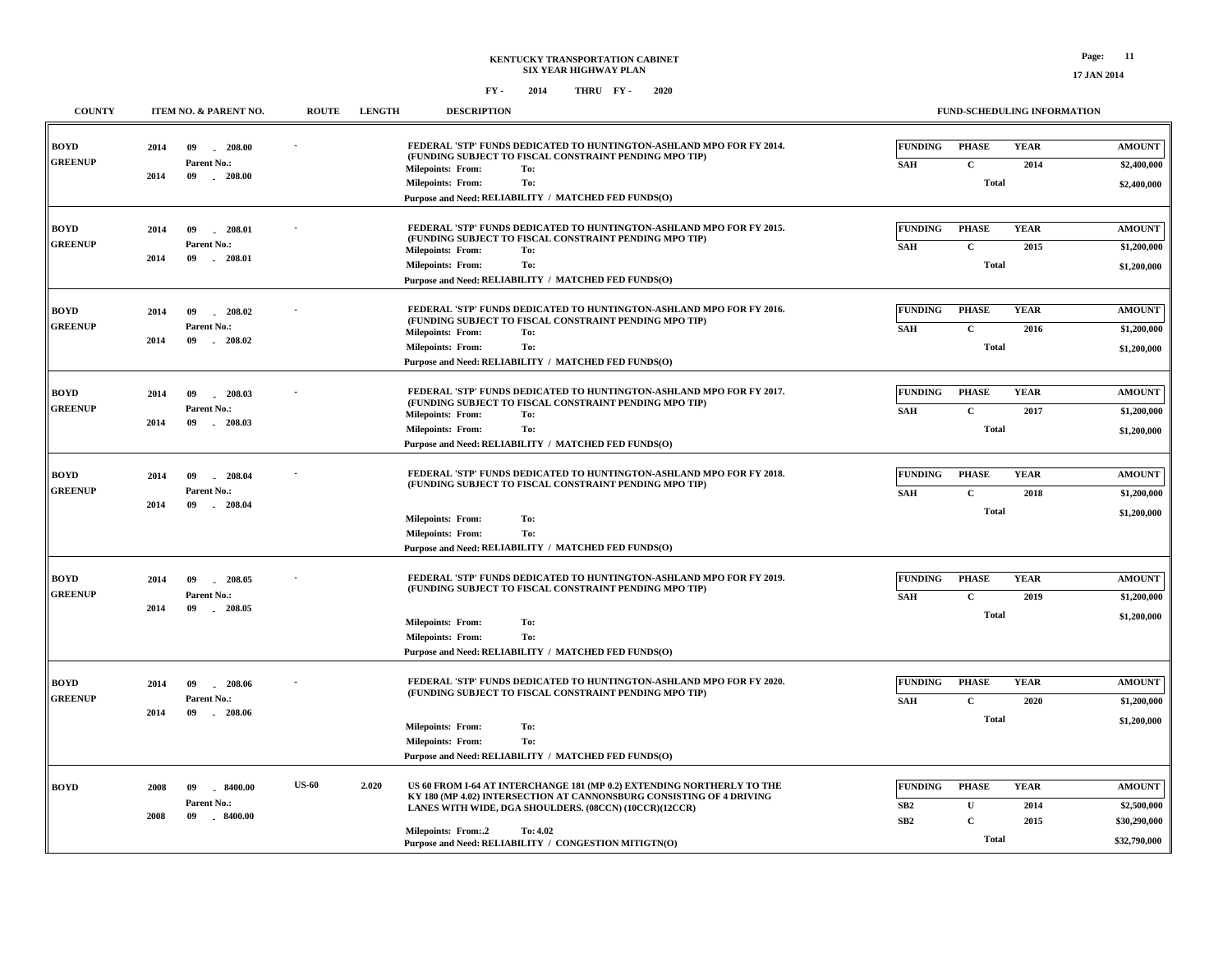| <b>COUNTY</b>  |      | ITEM NO. & PARENT NO.           | <b>ROUTE</b>   | <b>LENGTH</b> | <b>DESCRIPTION</b>                                                                                                                       |                          |                              | FUND-SCHEDULING INFORMATION |                        |
|----------------|------|---------------------------------|----------------|---------------|------------------------------------------------------------------------------------------------------------------------------------------|--------------------------|------------------------------|-----------------------------|------------------------|
| <b>BOYLE</b>   | 2010 | 242.01<br>07<br>Parent No.:     | <b>US-68</b>   |               | REPLACE U.S. 68 AND U.S. 150 BRIDGE OVER CHAPLIN RIVER, PERRYVILLE.<br>(2005HPP-KY134)(EARMARK DOES NOT COVER TOTAL CONSTRUCTION COST OF | <b>FUNDING</b>           | <b>PHASE</b>                 | <b>YEAR</b>                 | <b>AMOUNT</b>          |
|                | 2010 | 07 242.01                       |                |               | \$1,300,000).<br>To: 6.418<br>Milepoints: From:6.4<br>Purpose and Need: RELIABILITY / BRIDGE REPLACEMENT(P)                              | <b>HPP</b>               | $\mathbf{C}$<br><b>Total</b> | 2014                        | \$364,940<br>\$364,940 |
| <b>BOYLE</b>   | 2012 | 1133.00<br>07                   | <b>CR-1226</b> |               | REPLACE BRIDGE ON CURTIS RD (CR 1226) OVER N ROLLING FORK AT JCT WITH<br>KY 37(SR 19.2) 011C00042N                                       | <b>FUNDING</b>           | <b>PHASE</b>                 | <b>YEAR</b>                 | <b>AMOUNT</b>          |
|                | 2012 | Parent No.:<br>07 1133.00       |                |               | <b>Milepoints: From:.004</b><br>To: .044                                                                                                 | <b>BRZ</b>               | $\mathbf R$                  | 2014                        | \$50,000               |
|                |      |                                 |                |               | Purpose and Need: RELIABILITY / BRIDGE REPLACEMENT(P)                                                                                    | <b>BRZ</b>               | $\mathbf U$                  | 2014                        | \$50,000               |
|                |      |                                 |                |               |                                                                                                                                          | <b>BRZ</b>               | $\mathbf C$<br><b>Total</b>  | 2015                        | \$490,000<br>\$590,000 |
|                |      |                                 |                |               |                                                                                                                                          |                          |                              |                             |                        |
| <b>BRACKEN</b> | 2010 | 355.17<br>06                    | <b>KY-8</b>    |               | OPERATION OF AUGUSTA FERRY FOR FY 2015.(12CCR)                                                                                           | <b>FUNDING</b>           | <b>PHASE</b>                 | <b>YEAR</b>                 | <b>AMOUNT</b>          |
|                |      | Parent No.:                     |                |               | Milepoints: From:13.1<br>To: 13.2<br>Purpose and Need: RELIABILITY / FERRY OPERATION(P)                                                  | <b>SPP</b>               | $\mathbf{C}$                 | 2015                        | \$180,000              |
|                | 2010 | 06 355.17                       |                |               |                                                                                                                                          |                          | <b>Total</b>                 |                             | \$180,000              |
| <b>BRACKEN</b> | 2010 | 06<br>355.18                    | <b>KY-8</b>    |               | OPERATION OF AUGUSTA FERRY FOR FY 2016.(12CCR)                                                                                           | <b>FUNDING</b>           | <b>PHASE</b>                 | <b>YEAR</b>                 | <b>AMOUNT</b>          |
|                |      | Parent No.:                     |                |               | Milepoints: From:13.1<br>To: 13.2                                                                                                        | <b>SPP</b>               | $\mathbf{C}$                 | 2016                        | \$180,000              |
|                | 2010 | 06 355.18                       |                |               | Purpose and Need: RELIABILITY / FERRY OPERATION(P)                                                                                       |                          | <b>Total</b>                 |                             | \$180,000              |
|                |      |                                 |                |               |                                                                                                                                          |                          |                              |                             |                        |
| <b>BRACKEN</b> | 2012 | 355.19<br>06                    | $KY-8$         |               | OPERATION OF AUGUSTA FERRY FOR FY 2017. (12CCR)                                                                                          | <b>FUNDING</b>           | <b>PHASE</b>                 | <b>YEAR</b>                 | <b>AMOUNT</b>          |
|                |      | Parent No.:                     |                |               | Milepoints: From:13.1<br>To: 13.2<br>Purpose and Need: RELIABILITY / FERRY OPERATION(P)                                                  | <b>SPP</b>               | $\mathbf{C}$                 | 2017                        | \$180,000              |
|                | 2012 | 06<br>355.19                    |                |               |                                                                                                                                          |                          | <b>Total</b>                 |                             | \$180,000              |
| <b>BRACKEN</b> | 2012 | 06<br>355.20                    | <b>KY-8</b>    |               | OPERATION OF AUGUSTA FERRY FOR FY 2018. (12CCR)                                                                                          | <b>FUNDING</b>           | <b>PHASE</b>                 | <b>YEAR</b>                 | <b>AMOUNT</b>          |
|                |      | Parent No.:                     |                |               | Milepoints: From:13.1<br>To: 13.2                                                                                                        | <b>SPP</b>               | $\mathbf C$                  | 2018                        | \$180,000              |
|                | 2012 | $-355.20$<br>06                 |                |               | Purpose and Need: RELIABILITY / FERRY OPERATION(P)                                                                                       |                          | <b>Total</b>                 |                             | \$180,000              |
|                |      |                                 | $KY-8$         |               |                                                                                                                                          |                          |                              |                             |                        |
| <b>BRACKEN</b> | 2014 | 355.21<br>06<br>Parent No.:     |                |               | OPERATION OF AUGUSTA FERRY FOR FY 2019.(12CCR)<br>Milepoints: From:13.1<br>To: 13.2                                                      | <b>FUNDING</b>           | <b>PHASE</b>                 | <b>YEAR</b>                 | <b>AMOUNT</b>          |
|                | 2014 | 355.21<br>06                    |                |               | Purpose and Need: RELIABILITY / FERRY OPERATION(P)                                                                                       | <b>SPP</b>               | $\mathbf C$<br><b>Total</b>  | 2019                        | \$180,000<br>\$180,000 |
|                |      |                                 |                |               |                                                                                                                                          |                          |                              |                             |                        |
| <b>BRACKEN</b> | 2014 | 355.22<br>06                    | $KY-8$         |               | OPERATION OF AUGUSTA FERRY FOR FY 2020.(12CCR)                                                                                           | <b>FUNDING</b>           | <b>PHASE</b>                 | <b>YEAR</b>                 | <b>AMOUNT</b>          |
|                |      | Parent No.:                     |                |               | Milepoints: From:13.1<br>To: 13.2                                                                                                        | <b>SPP</b>               | $\mathbf{C}$                 | 2020                        | \$180,000              |
|                | 2014 | 06<br>355.22                    |                |               | Purpose and Need: RELIABILITY / FERRY OPERATION(P)                                                                                       |                          | <b>Total</b>                 |                             | \$180,000              |
|                |      |                                 |                |               |                                                                                                                                          |                          |                              |                             |                        |
| <b>BRACKEN</b> | 2008 | 1068.00<br>06                   | <b>CR-1023</b> | .100          | LONG STRETCH ROAD; REPLACE BRIDGE AND APPROACHES OVER TURTLE<br>CREEK 400 FEET NORTH OF KY-8 (C03). (SR=17.7): (012C00003N)(10CCR)       | <b>FUNDING</b>           | <b>PHASE</b>                 | <b>YEAR</b>                 | <b>AMOUNT</b>          |
|                | 2008 | Parent No.:<br>06<br>$-1068.00$ |                |               | Milepoints: From:.46<br>To: .51                                                                                                          | <b>BRZ</b><br><b>BRZ</b> | $\mathbf R$<br>$\mathbf U$   | 2014<br>2014                | \$25,000<br>\$5,000    |
|                |      |                                 |                |               | Purpose and Need: RELIABILITY / BRIDGE REPLACEMENT(P)                                                                                    | <b>BRZ</b>               | $\mathbf{C}$                 | 2015                        | \$175,000              |
|                |      |                                 |                |               |                                                                                                                                          |                          | <b>Total</b>                 |                             | \$205,000              |
|                |      |                                 |                |               |                                                                                                                                          |                          |                              |                             |                        |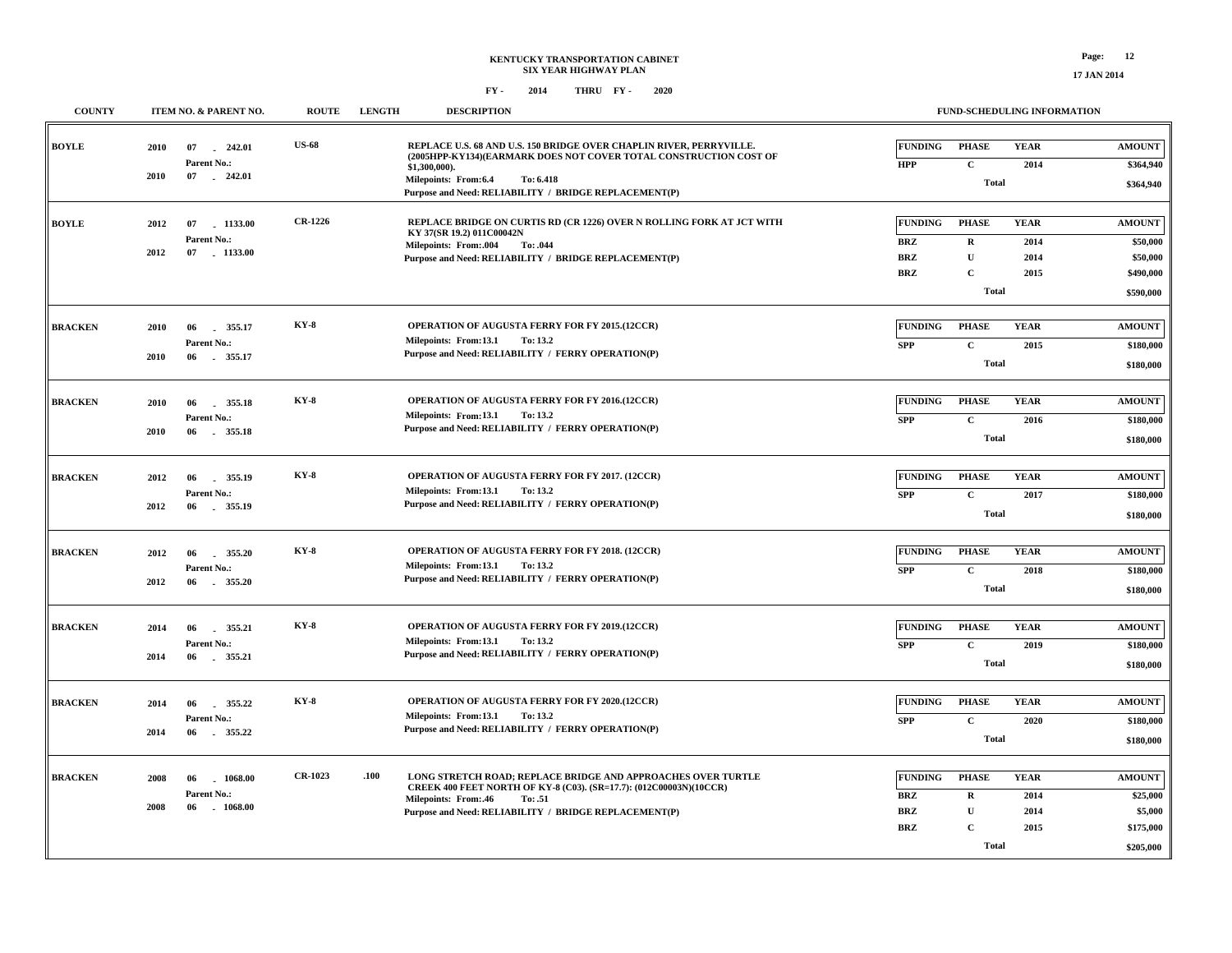**\$250,000**

**Total**

**FUND-SCHEDULING INFORMATION**

## **FY - FY - 2014 2020 THRU**

**COUNTY ITEM NO. & PARENT NO. ROUTE LENGTH DESCRIPTION**

| <b>BRACKEN</b>   | 2010 | 1074.00<br>06             | KY-8         | .100  | REPLACE BRIDGE ON KY-8 (MP 4.221) OVER SNAG CREEK; 1 MI W OF JCT KY 1109;                | <b>FUNDING</b>           | <b>PHASE</b>     | <b>YEAR</b>  | <b>AMOUNT</b>          |
|------------------|------|---------------------------|--------------|-------|------------------------------------------------------------------------------------------|--------------------------|------------------|--------------|------------------------|
|                  |      | Parent No.:               |              |       | (STRUCTURALLY DEFICIENT, SR=48.3) 012B00005N                                             | <b>BRO</b>               | $\mathbf R$      | 2014         | \$150,000              |
|                  | 2010 | 06<br>1074.00             |              |       | Milepoints: From: 4.171 To: 4.271                                                        | <b>BRO</b>               | $\mathbf{U}$     | 2014         | \$75,000               |
|                  |      |                           |              |       | Purpose and Need: RELIABILITY / BRIDGE REPLACEMENT(P)                                    | <b>BRO</b>               | $\mathbf{C}$     | 2017         | \$4,310,000            |
|                  |      |                           |              |       |                                                                                          |                          | <b>Total</b>     |              | \$4,535,000            |
|                  |      |                           |              |       |                                                                                          |                          |                  |              |                        |
| <b>BRACKEN</b>   | 2006 | 8309.00<br>06             | $KY-10$      | 3.579 | SPOT IMPROVEMENTS FROM THE CITY OF BROOKSVILLE SOUTH TO<br>POWERSVILLE. (06CCN) (10CCR)  | <b>FUNDING</b>           | <b>PHASE</b>     | <b>YEAR</b>  | <b>AMOUNT</b>          |
|                  |      | Parent No.:               |              |       | Milepoints: From:10.38 To:13.959                                                         | SP                       | $\mathbf D$      | 2014         | \$1,820,000            |
|                  | 2006 | 06<br>8309.00             |              |       | Purpose and Need: RELIABILITY / RECONSTRUCTION(O)                                        | SP                       | $\mathbf R$      | 2015         | \$4,870,000            |
|                  |      |                           |              |       |                                                                                          | SP                       | $\mathbf{U}$     | 2015         | \$1,200,000            |
|                  |      |                           |              |       |                                                                                          |                          | <b>Total</b>     |              | \$7,890,000            |
| <b>BRACKEN</b>   | 2006 | 06<br>8311.00             | KY-1159      | 2.650 | RECONSTRUCT KY-1159 FROM BROOKSVILLE TO KY-9/AA HIGHWAY. (06CCN)                         | <b>FUNDING</b>           | PHASE            | <b>YEAR</b>  | <b>AMOUNT</b>          |
|                  |      | Parent No.:               |              |       | (10CCR)(12CCR)<br>Milepoints: From: 85<br>To: 3.5                                        | <b>SPP</b>               | $\mathbf{R}$     | 2014         | \$4,410,000            |
|                  | 2006 | 06 . 8311.00              |              |       | Purpose and Need: RELIABILITY / RECONSTRUCTION(O)                                        | <b>SPP</b>               | $\mathbf{C}$     | 2016         | \$22,000,000           |
|                  |      |                           |              |       |                                                                                          |                          | <b>Total</b>     |              | \$26,410,000           |
| <b>BREATHITT</b> | 2010 | 1089.00<br>10             | KY-3193      | .100  | REPLACE BRIDGE ON KY-3193 (MP 4.034) OVER NORTH FORK OF KENTUCKY                         | <b>FUNDING</b>           | <b>PHASE</b>     | <b>YEAR</b>  | <b>AMOUNT</b>          |
|                  |      | Parent No.:               |              |       | RIVER; ON CR 5318 .4 MILE SOUTHWEST OF KY 15 (STRUCTURALLY DEFICIENT,                    | <b>BRX</b>               | $\mathbf R$      | 2014         | \$60,000               |
|                  | 2010 | 10 1089.00                |              |       | SR=35.3) 013B00044N<br>Milepoints: From: 3.984 To: 4.084                                 | <b>BRX</b>               | $\mathbf{U}$     | 2014         | \$50,000               |
|                  |      |                           |              |       | Purpose and Need: RELIABILITY / BRIDGE REPLACEMENT(P)                                    | <b>BRX</b>               | $\mathbf{C}$     | 2016         | \$2,000,000            |
|                  |      |                           |              |       |                                                                                          |                          | <b>Total</b>     |              | \$2,110,000            |
|                  |      |                           |              |       |                                                                                          |                          |                  |              |                        |
| <b>BREATHITT</b> | 2012 | 10 1096.00                | <b>KY-30</b> | .153  | REPLACE BRIDGE ON KY 30 OVER THE MIDDLE FORK OF KENTUCKY RIVER                           | <b>FUNDING</b>           | <b>PHASE</b>     | <b>YEAR</b>  | <b>AMOUNT</b>          |
|                  |      | Parent No.:               |              |       | (013B00017N).<br>Milepoints: From: 4.853 To: 5.006                                       | <b>BRO</b>               | $\mathbf U$      | 2014         | \$150,000              |
|                  | 2012 | 10 - 1096.00              |              |       | Purpose and Need: RELIABILITY / BRIDGE REPLACEMENT(P)                                    | <b>BRO</b>               | $\mathbf{C}$     | 2014         | \$3,120,000            |
|                  |      |                           |              |       |                                                                                          |                          | <b>Total</b>     |              | \$3,270,000            |
| <b>BREATHITT</b> | 2012 | 10<br>$-1100.00$          | KY-476       | .040  | REPLACE BRIDGE ON KY 476 OVER CANEY CREEK BETWEEN HARDSHELL                              | <b>FUNDING</b>           | <b>PHASE</b>     | <b>YEAR</b>  | <b>AMOUNT</b>          |
|                  |      | Parent No.:               |              |       | CANEY CREEK ROAD (CR 1117) AND NIX BRANCH ROAD (CR 1115)(SR 40.3)<br>013B00014N          | <b>BRO</b>               | $\mathbf R$      | 2015         | \$50,000               |
|                  | 2012 | 10 1100.00                |              |       |                                                                                          | <b>BRO</b>               | $\mathbf{U}$     | 2015         | \$100,000              |
|                  |      |                           |              |       | Milepoints: From: 4.255 To: 4.295                                                        | <b>BRO</b>               | $\mathbf{C}$     | 2016         | \$520,000              |
|                  |      |                           |              |       | Purpose and Need: RELIABILITY / BRIDGE REPLACEMENT(P)                                    |                          | Total            |              | \$670,000              |
| <b>BREATHITT</b> |      |                           | CR-1165      |       | REPLACE BRIDGE ON MARIE ROBERTS ROAD (CR 1165) OVER TROUBLESOME                          | <b>FUNDING</b>           | <b>PHASE</b>     | <b>YEAR</b>  | <b>AMOUNT</b>          |
|                  | 2012 | 10 1105.00<br>Parent No.: |              |       | CREEK 0.1 MILE SW OF KY 15(SR 27.1) 013C00011N                                           |                          |                  |              |                        |
|                  | 2012 | 10 1105.00                |              |       | <b>Milepoints: From:.092</b><br>To: .14                                                  | <b>BRZ</b><br><b>BRZ</b> | D<br>$\mathbf R$ | 2014<br>2016 | \$200,000<br>\$190,000 |
|                  |      |                           |              |       | Purpose and Need: RELIABILITY / BRIDGE REPLACEMENT(P)                                    | <b>BRZ</b>               | $\mathbf{U}$     | 2016         | \$100,000              |
|                  |      |                           |              |       |                                                                                          | <b>BRZ</b>               | $\mathbf{C}$     | 2018         | \$1,510,000            |
|                  |      |                           |              |       |                                                                                          |                          | <b>Total</b>     |              |                        |
|                  |      |                           |              |       |                                                                                          |                          |                  |              | \$2,000,000            |
| <b>BREATHITT</b> | 2014 | 10 1110.00                | KY-378       | .028  | REPLACE BRIDGE OVER FROZEN CREEK ON KY 378 0.7 MI N OF KY 1812.<br>$(013B00050N)(SR=41)$ | <b>FUNDING</b>           | <b>PHASE</b>     | <b>YEAR</b>  | <b>AMOUNT</b>          |
|                  |      | Parent No.:               |              |       | <b>Milepoints: From:.672</b><br>To: .7                                                   | <b>BRX</b>               | $\mathbf D$      | 2019         | \$250,000              |
|                  | 2014 | 10 1110.00                |              |       | Purpose and Need: RELIABILITY / BRIDGE REPLACEMENT(P)                                    |                          | Total            |              | <b>\$250,000</b>       |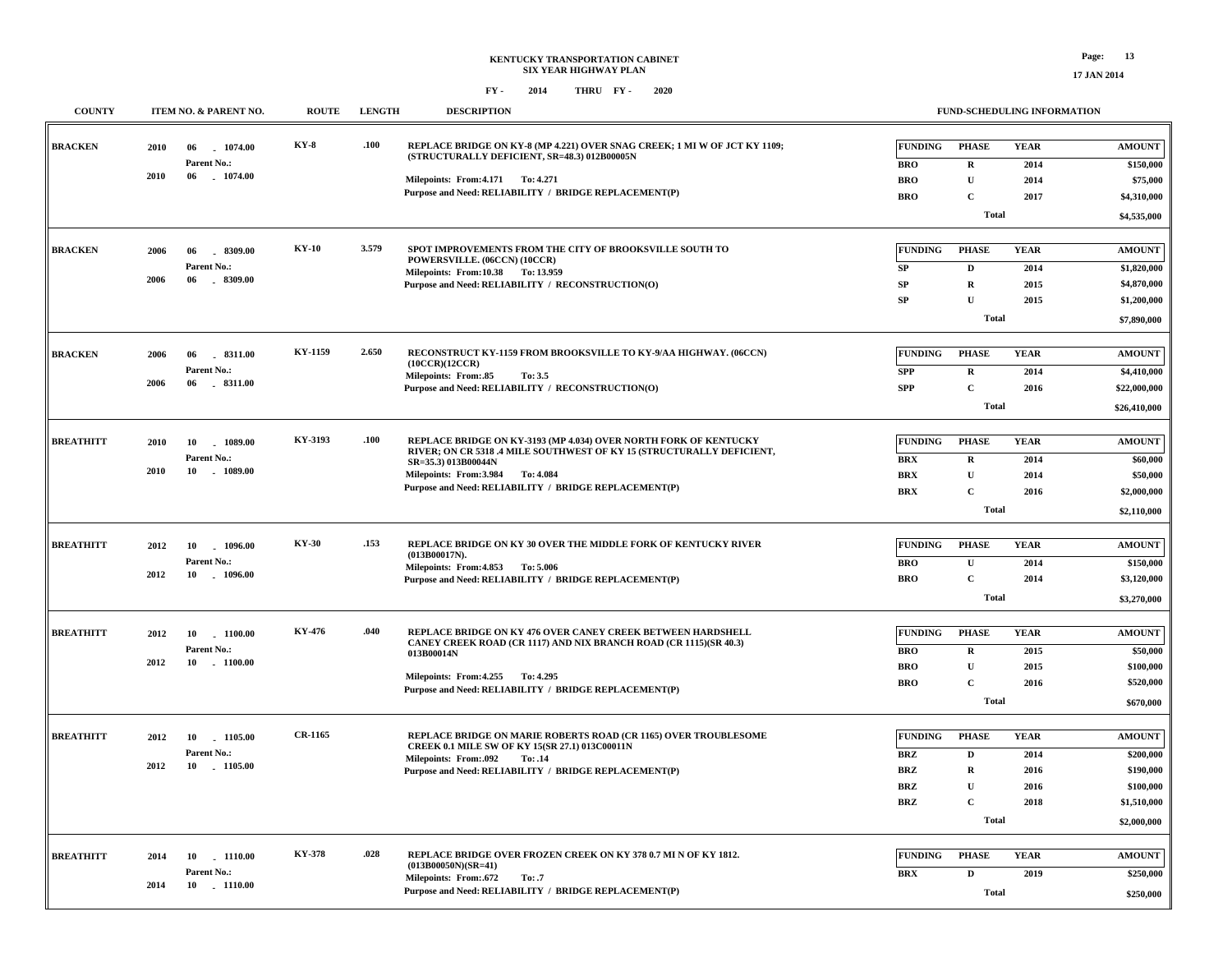| <b>COUNTY</b>                       | ITEM NO. & PARENT NO.                                               | <b>ROUTE</b>   | <b>LENGTH</b> | <b>DESCRIPTION</b>                                                                                                                                                                                                                                           |                                                                 | <b>FUND-SCHEDULING INFORMATION</b>                                                        |                                             |                                                                              |
|-------------------------------------|---------------------------------------------------------------------|----------------|---------------|--------------------------------------------------------------------------------------------------------------------------------------------------------------------------------------------------------------------------------------------------------------|-----------------------------------------------------------------|-------------------------------------------------------------------------------------------|---------------------------------------------|------------------------------------------------------------------------------|
| <b>BRECKINRIDGE</b>                 | 2012<br>04<br>394.00<br>Parent No.:<br>2012<br>04<br>$-394.00$      | <b>US-60</b>   | .500          | ADD CENTER TURN LANE ALONG US 60 IN IRVINGTON (PHASE 1) FROM WEST OF<br>IRVINGTON TO KY 2202. (12CCR)<br>Milepoints: From: 29.069 To: 29.559<br>Purpose and Need: RELIABILITY / MINOR WIDENING(O)                                                            | <b>FUNDING</b><br><b>SPP</b><br>SPP<br><b>SPP</b>               | <b>PHASE</b><br>$\mathbf R$<br>${\bf U}$<br>$\mathbf c$<br><b>Total</b>                   | <b>YEAR</b><br>2014<br>2014<br>2015         | <b>AMOUNT</b><br>\$1,190,000<br>\$710,000<br>\$2,930,000<br>\$4,830,000      |
| <b>BRECKINRIDGE</b>                 | 2014<br>04<br>$-1090.00$<br>Parent No.:<br>2014<br>04<br>$-1090.00$ | <b>CR-1021</b> | .020          | REPLACE BRIDGE OVER SINKING CREEK ON DENTS BRIDGE ROAD (CR 1021) 1.4<br>MI W OF KY 333 (014C00003N)(SR=26)<br>Milepoints: From:1.42<br><b>To: 1.44</b><br>Purpose and Need: RELIABILITY / BRIDGE REPLACEMENT(P)                                              | <b>FUNDING</b><br><b>BRZ</b><br><b>BRZ</b><br>BRZ<br><b>BRZ</b> | <b>PHASE</b><br>$\mathbf D$<br>$\mathbf R$<br>$\mathbf{U}$<br>$\mathbf C$<br><b>Total</b> | <b>YEAR</b><br>2017<br>2019<br>2019<br>2020 | <b>AMOUNT</b><br>\$100,000<br>\$30,000<br>\$50,000<br>\$500,000<br>\$680,000 |
| <b>BRECKINRIDGE</b><br><b>MEADE</b> | 2012<br>8703.00<br>04<br>Parent No.:<br>$-8703.00$<br>2012<br>04    | <b>KY-79</b>   | 2.143         | RECONSTRUCT KY 79 FROM KY 477 TO KY 428.(12CCN)<br>Milepoints: From:16.032 To: 16.912<br><b>Milepoints: From:0</b><br>To: 1.263<br>Purpose and Need: RELIABILITY / RECONSTRUCTION(O)                                                                         | <b>FUNDING</b><br>SP<br>SP<br>SP                                | <b>PHASE</b><br>$\mathbf{P}$<br>$\mathbf D$<br>$\mathbf R$<br><b>Total</b>                | <b>YEAR</b><br>2014<br>2015<br>2015         | <b>AMOUNT</b><br>\$10,000<br>\$1,250,000<br>\$3,530,000<br>\$4,790,000       |
| <b>BULLITT</b>                      | 2000<br>05<br>117.10<br>Parent No.:<br>1996<br>05 117.00            | KY-61          | 2.200         | KY-61 BEGINS SOUTH OF KY-44 AND ENDS NORTH OF THE NEWLY CONSTRUCTED<br>CONESTOGA PARKWAY. (CSX RAILROAD)(CONSTRUCTION SEQUENCE 3)<br>(10CCR)(12CCR)(LET W/ 117.20)<br>Milepoints: From:14.43 To: 16.667<br>Purpose and Need: RELIABILITY / MAJOR WIDENING(O) | <b>FUNDING</b><br><b>SPP</b>                                    | <b>PHASE</b><br>$\mathbf{C}$<br><b>Total</b>                                              | <b>YEAR</b><br>2015                         | <b>AMOUNT</b><br>\$20,130,000<br>\$20,130,000                                |
| <b>BULLITT</b>                      | 2000<br>05<br>117.20<br>Parent No.:<br>05 117.00<br>1996            | KY-61          | 1.300         | KY-61 BEGINS NORTH OF CONESTOGA PARKWAY AND ENDS AT EXISTING KY-61<br>SOUTH OF BROOKS RUN CREEK. (CONSTRUCTION SEQUENCE 2)<br>(10CCR)(12CCR)(LET W/ 117.10)<br>Milepoints: From:16.667 To: 17.88<br>Purpose and Need: RELIABILITY / MAJOR WIDENING(O)        | <b>FUNDING</b><br><b>SPP</b>                                    | <b>PHASE</b><br>$\mathbf C$<br><b>Total</b>                                               | <b>YEAR</b><br>2015                         | <b>AMOUNT</b><br>\$13,590,000<br>\$13,590,000                                |
| <b>BULLITT</b>                      | 2006<br>117.31<br>05<br>Parent No.:<br>2000<br>05 117.30            | KY-61          | 1.500         | KY-61 BEGINS AT EXISTING KY-61 SOUTH OF BROOKS RUN CREEK AND ENDS<br>SOUTH OF JOHN HARPER HIGHWAY (BROOKS ROAD) (2006BOPC)(12CCR)<br>Milepoints: From:17.88 To: 19.33<br>Purpose and Need: RELIABILITY / MAJOR WIDENING(O)                                   | <b>FUNDING</b><br><b>SPP</b>                                    | <b>PHASE</b><br>$\mathbf C$<br><b>Total</b>                                               | <b>YEAR</b><br>2014                         | <b>AMOUNT</b><br>\$15,890,000<br>\$15,890,000                                |
| <b>BULLITT</b>                      | 2004<br>05<br>150.10<br>Parent No.:<br>2000<br>05<br>150.00         | KY-44          | .600          | RECONSTRUCT KY-44 AT BELLS MILL ROAD. (06CCN) (10CCR)(12CCR)<br>Milepoints: From:17.72 To: 17.9<br>Purpose and Need: SAFETY / SAFETY(P)                                                                                                                      | <b>FUNDING</b><br><b>SPP</b><br><b>SPP</b>                      | <b>PHASE</b><br>$\mathbf U$<br>$\mathbf{C}$<br>Total                                      | <b>YEAR</b><br>2014<br>2015                 | <b>AMOUNT</b><br>\$880,000<br>\$1,020,000<br>\$1,900,000                     |
| <b>BULLITT</b>                      | 2004<br>150.20<br>05<br>Parent No.:<br>2000<br>05 150.00            | KY-44          | .500          | RECONSTRUCT KY-44 AT BOGARD/LLOYD LANE. (06CCN) (10CCR)(12CCR)<br>Milepoints: From:18.38 To:18.8<br>Purpose and Need: SAFETY / SAFETY(P)                                                                                                                     | <b>FUNDING</b><br><b>SPP</b><br><b>SPP</b>                      | <b>PHASE</b><br>$\mathbf{U}$<br>$\mathbf{C}$<br><b>Total</b>                              | <b>YEAR</b><br>2014<br>2015                 | <b>AMOUNT</b><br>\$1,280,000<br>\$1,280,000<br>\$2,560,000                   |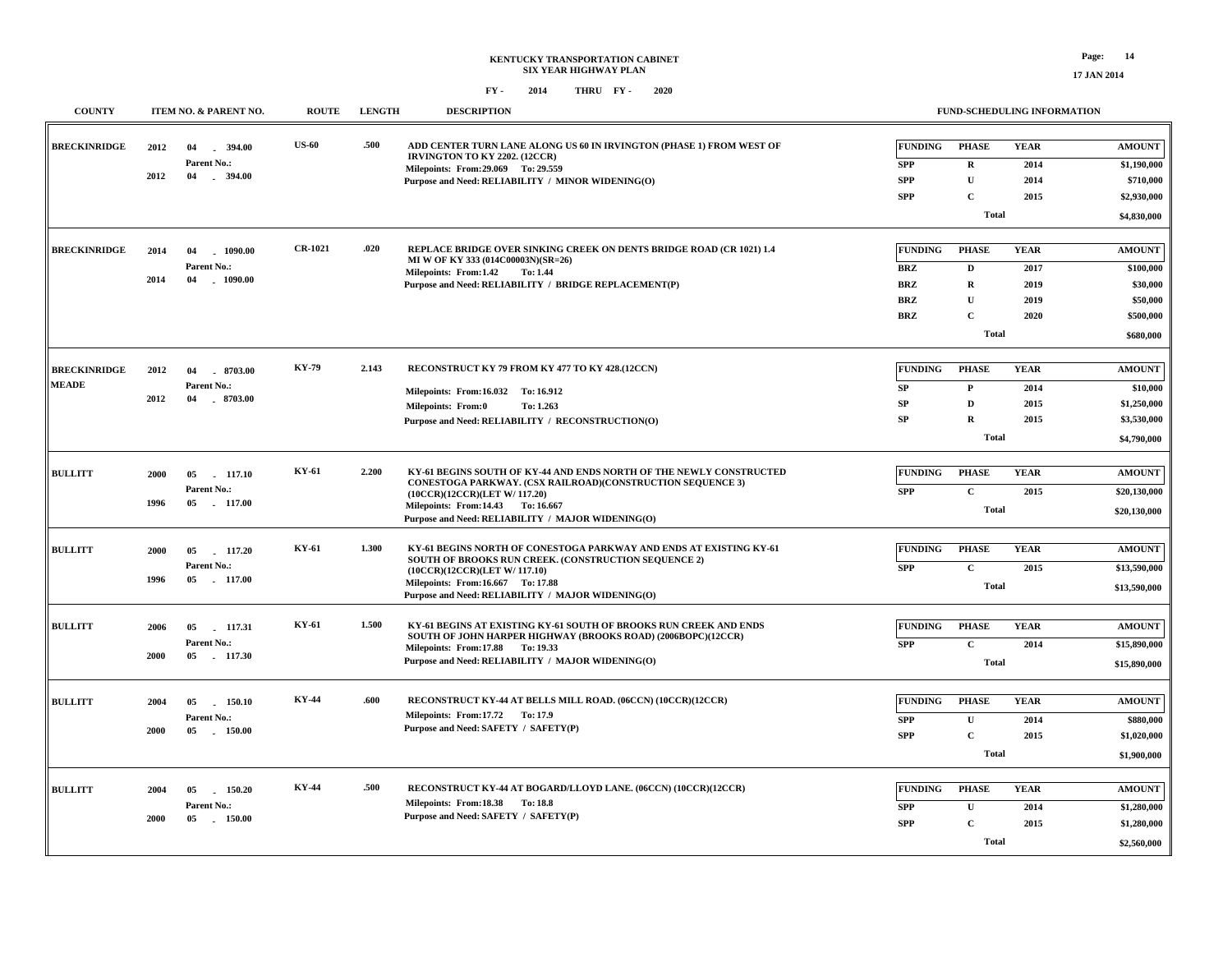| <b>COUNTY</b>                                       | ITEM NO. & PARENT NO.                                                 | <b>ROUTE</b>  | <b>LENGTH</b> | <b>DESCRIPTION</b>                                                                                                                                                                                                                                                                                              |                                                          |                                                                                            | FUND-SCHEDULING INFORMATION         |                                                                                        |
|-----------------------------------------------------|-----------------------------------------------------------------------|---------------|---------------|-----------------------------------------------------------------------------------------------------------------------------------------------------------------------------------------------------------------------------------------------------------------------------------------------------------------|----------------------------------------------------------|--------------------------------------------------------------------------------------------|-------------------------------------|----------------------------------------------------------------------------------------|
| <b>BULLITT</b>                                      | 2004<br>05<br>150.30<br><b>Parent No.:</b><br>2000<br>05<br>$-150.00$ | KY-44         | .500          | RECONSTRUCT KY-44 AT ARMSTRONG/FISHER LANE. (06CCN)(10CCR)<br>Milepoints: From: 20.85 To: 21.15<br>Purpose and Need: SAFETY / SAFETY(P)                                                                                                                                                                         | <b>FUNDING</b><br><b>SPP</b>                             | <b>PHASE</b><br>$\mathbf C$<br><b>Total</b>                                                | <b>YEAR</b><br>2014                 | <b>AMOUNT</b><br>\$1,260,000<br>\$1,260,000                                            |
| <b>BULLITT</b>                                      | 1998<br>05<br>347.50<br><b>Parent No.:</b><br>1998<br>05<br>$-347.50$ | <b>KY-44</b>  | 2.300         | MT. WASHINGTON-TAYLORSVILLE RD: RECONSTRUCT KY 44 FROM MT.<br>WASHINGTON BYPASS EAST 2.0 MILES (04CCN)<br>Milepoints: From: 23.14 To: 25.44<br>Purpose and Need: RELIABILITY / RECONSTRUCTION(O)                                                                                                                | <b>FUNDING</b><br>SP<br><b>SP</b>                        | <b>PHASE</b><br>$\mathbf R$<br>$\mathbf{U}$                                                | <b>YEAR</b><br>2014<br>2014         | <b>AMOUNT</b><br>\$890,000<br>\$1,090,000                                              |
| <b>BULLITT</b>                                      | 2006<br>05<br>391.20<br>Parent No.:<br>05<br>. 391.00<br>2006         | <b>KY-480</b> | .830          | WIDEN CEDAR GROVE ROAD (KY 480) FROM CEDAR GROVE ELEMENTARY<br>SCHOOL TO VALLEY VIEW DRIVE AND CONSTRUCT ADDITIONAL RAMP<br>ENHANCEMENTS/TURNING LANES ON KY 480 AND AT THE I-65/KY 480<br><b>INTERCHANGE.(12CCR)</b><br>Milepoints: From:2.01<br>To: 2.84<br>Purpose and Need: RELIABILITY / RECONSTRUCTION(O) | <b>FUNDING</b><br><b>SPP</b><br><b>SPP</b><br><b>SPP</b> | <b>Total</b><br><b>PHASE</b><br>$\mathbf R$<br>$\mathbf U$<br>$\mathbf{C}$<br><b>Total</b> | <b>YEAR</b><br>2014<br>2014<br>2015 | \$1,980,000<br><b>AMOUNT</b><br>\$250,000<br>\$1,000,000<br>\$7,000,000<br>\$8,250,000 |
| <b>BULLITT</b><br><b>JEFFERSON</b><br><b>OLDHAM</b> | 05<br>516.00<br>2014<br>Parent No.:<br>2004<br>05<br>965.12           |               |               | VARIOUS SAFETY PROJECTS IN THE LOUISVILLE URBANIZED AREA.<br><b>Milepoints: From:</b><br>To:<br><b>Milepoints: From:</b><br>To:<br><b>Milepoints: From:</b><br>To:<br>Purpose and Need: SAFETY / SAFETY(P)                                                                                                      | FUNDING<br><b>SLO</b>                                    | <b>PHASE</b><br>$\mathbf{C}$<br>Total                                                      | <b>YEAR</b><br>2014                 | <b>AMOUNT</b><br>\$1,000,000<br>\$1,000,000                                            |
| <b>BULLITT</b><br><b>JEFFERSON</b><br><b>OLDHAM</b> | 05<br>516.01<br>2014<br>Parent No.:<br>2014<br>05<br>516.00           |               |               | VARIOUS SAFETY PROJECTS IN THE LOUISVILLE URBANIZED AREA.<br><b>Milepoints: From:</b><br>To:<br><b>Milepoints: From:</b><br>To:<br><b>Milepoints: From:</b><br>To:<br>Purpose and Need: SAFETY / SAFETY(P)                                                                                                      | <b>FUNDING</b><br><b>SLO</b>                             | <b>PHASE</b><br>$\mathbf C$<br>Total                                                       | <b>YEAR</b><br>2015                 | <b>AMOUNT</b><br>\$1,000,000<br>\$1,000,000                                            |
| <b>BULLITT</b>                                      | 755.00<br>2012<br>05<br>Parent No.:<br>2012<br>05<br>755.00           | <b>KY-44</b>  | .380          | CONSTRUCTION OF A SIDEWALK ON THE NORTH SIDE OF KY 44 FROM MT.<br>WASHINGTON ELEMENTARY SCHOOL TO FISHER LANE IN MT.<br>WASHINGTON.(2012BOP)<br>Milepoints: From: 21.07 To: 21.45<br>Purpose and Need: SAFETY / BIKE/PED FACIL(O)                                                                               | <b>FUNDING</b><br><b>SLO</b><br><b>SLO</b><br><b>SLO</b> | <b>PHASE</b><br>$\mathbf R$<br>${\bf U}$<br>$\mathbf C$<br>Total                           | <b>YEAR</b><br>2014<br>2014<br>2014 | <b>AMOUNT</b><br>\$80,000<br>\$80,000<br>\$290,000<br>\$450,000                        |
| <b>BULLITT</b>                                      | 2010<br>05<br>1056.00<br>Parent No.:<br>2010<br>05<br>$-1056.00$      | KY-61         | .100          | REPLACE BRIDGE ON KY-61 (MP 7.609) OVER BARLEY CREEK; .10 MI NORTH OF<br>JCT KY 251; (STRUCTURALLY DEFICIENT, SR=49) 015B00013N<br>Milepoints: From: 7.559 To: 7.659<br>Purpose and Need: RELIABILITY / BRIDGE REPLACEMENT(P)                                                                                   | <b>FUNDING</b><br><b>BRO</b><br><b>BRO</b><br><b>BRO</b> | <b>PHASE</b><br>$\mathbf R$<br>$\mathbf U$<br>$\mathbf C$<br>Total                         | <b>YEAR</b><br>2014<br>2014<br>2016 | <b>AMOUNT</b><br>\$130,000<br>\$90,000<br>\$230,000<br>\$450,000                       |
| <b>BULLITT</b>                                      | 2008<br>05<br>$-8509.00$<br>Parent No.:<br>2008<br>05<br>8509.00      | KY-245        | 1.990         | WIDEN KY-245 FROM BERNHEIM FOREST TO THE COMMUNITY COLLEGE.<br>(08CCN)(10CCR)<br>Milepoints: From: 4.425 To: 6.415<br>Purpose and Need: RELIABILITY / MINOR WIDENING(O)                                                                                                                                         | <b>FUNDING</b><br><b>STP</b>                             | <b>PHASE</b><br>$\mathbf C$<br>Total                                                       | <b>YEAR</b><br>2015                 | <b>AMOUNT</b><br>\$10,510,000<br>\$10,510,000                                          |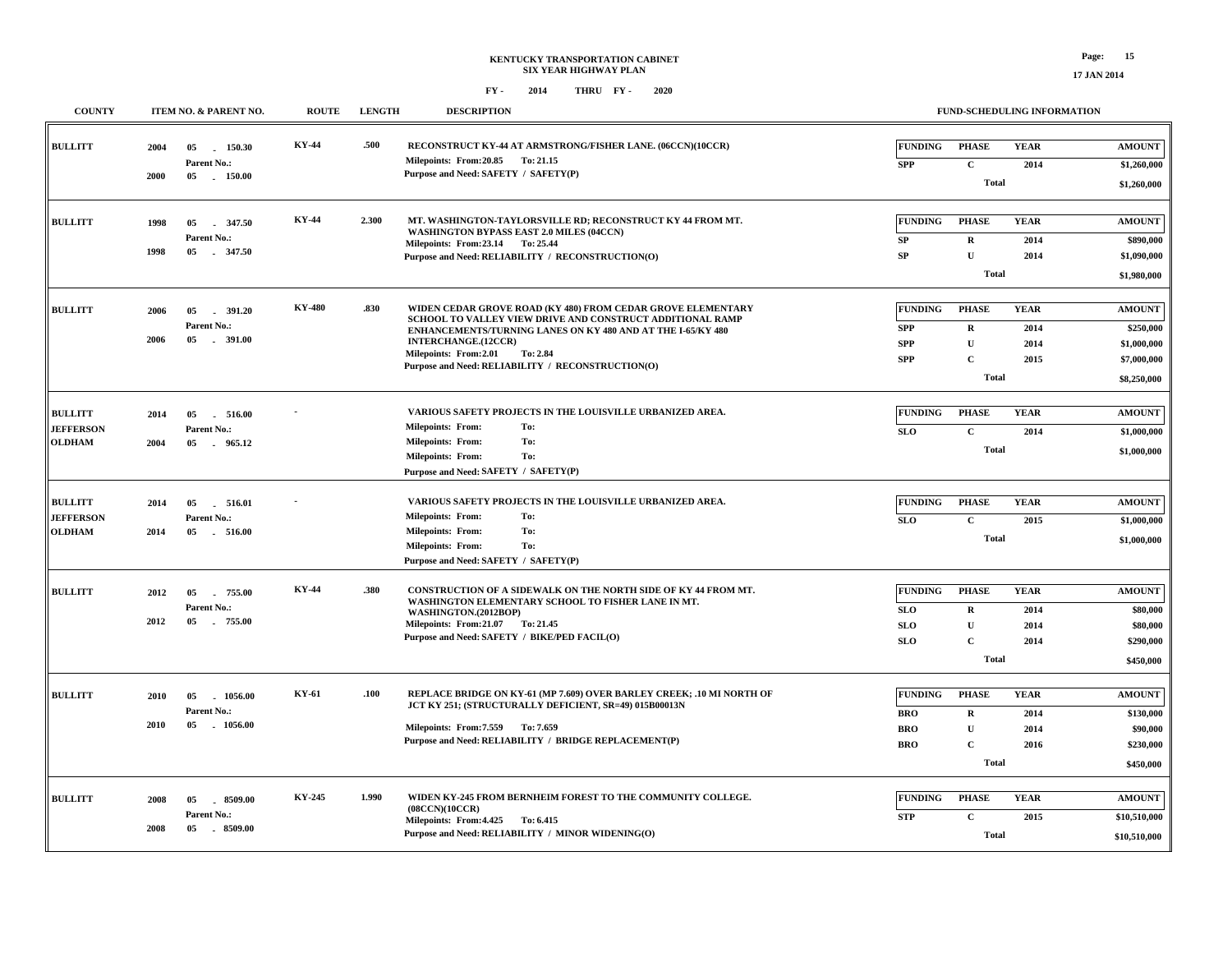| <b>COUNTY</b> |              | ITEM NO. & PARENT NO.                            | <b>ROUTE</b>  | <b>LENGTH</b> | <b>DESCRIPTION</b>                                                                                                                                                                                                                                     |                                                          |                                                                            | FUND-SCHEDULING INFORMATION         |                                                                 |
|---------------|--------------|--------------------------------------------------|---------------|---------------|--------------------------------------------------------------------------------------------------------------------------------------------------------------------------------------------------------------------------------------------------------|----------------------------------------------------------|----------------------------------------------------------------------------|-------------------------------------|-----------------------------------------------------------------|
| <b>BUTLER</b> | 2010<br>2010 | 03 125.10<br>Parent No.:<br>03 - 125.10          | KY-269        |               | <b>OPERATION OF REED'S FERRY AT LOGANSPORT FOR FY 2015.(12CCR)</b><br>Milepoints: From:1.544 To:1.644<br>Purpose and Need: RELIABILITY / FERRY OPERATION(P)                                                                                            | <b>FUNDING</b><br><b>SPP</b>                             | <b>PHASE</b><br>$\mathbf C$<br><b>Total</b>                                | <b>YEAR</b><br>2015                 | <b>AMOUNT</b><br>\$157,200                                      |
| <b>BUTLER</b> | 2010         | 03<br>125.11<br>Parent No.:                      | KY-269        |               | <b>OPERATION OF REED'S FERRY AT LOGANSPORT FOR FY 2016.(12CCR)</b><br>Milepoints: From:1.544 To:1.644                                                                                                                                                  | <b>FUNDING</b><br><b>SPP</b>                             | <b>PHASE</b><br>$\mathbf C$                                                | <b>YEAR</b><br>2016                 | \$157,200<br><b>AMOUNT</b><br>\$157,200                         |
|               | 2010         | 03 125.11                                        |               |               | Purpose and Need: RELIABILITY / FERRY OPERATION(P)                                                                                                                                                                                                     |                                                          | Total                                                                      |                                     | \$157,200                                                       |
| <b>BUTLER</b> | 2012<br>2012 | 03<br>125.12<br>Parent No.:<br>03 125.12         | KY-269        |               | OPERATION OF REED'S FERRY AT LOGANSPORT FOR FY 2017.(12CCR)<br>Milepoints: From:1.544 To:1.644<br>Purpose and Need: RELIABILITY / FERRY OPERATION(P)                                                                                                   | <b>FUNDING</b><br><b>SPP</b>                             | <b>PHASE</b><br>$\mathbf C$<br><b>Total</b>                                | <b>YEAR</b><br>2017                 | <b>AMOUNT</b><br>\$157,200<br>\$157,200                         |
| <b>BUTLER</b> | 2012<br>2012 | 03 125.13<br>Parent No.:<br>03<br>125.13         | KY-269        |               | OPERATION OF REED'S FERRY AT LOGANSPORT FOR FY 2018.(12CCR)<br>Milepoints: From:1.544 To:1.644<br>Purpose and Need: RELIABILITY / FERRY OPERATION(P)                                                                                                   | <b>FUNDING</b><br><b>SPP</b>                             | <b>PHASE</b><br>$\mathbf C$<br><b>Total</b>                                | <b>YEAR</b><br>2018                 | <b>AMOUNT</b><br>\$157,200<br>\$157,200                         |
| <b>BUTLER</b> | 2014<br>2014 | 03<br>125.14<br>Parent No.:<br>03<br>125.14      | KY-269        |               | OPERATION OF REED'S FERRY AT LOGANSPORT FOR FY 2019.(12CCR)<br>Milepoints: From:1.544 To:1.644<br>Purpose and Need: RELIABILITY / FERRY OPERATION(P)                                                                                                   | <b>FUNDING</b><br><b>SPP</b>                             | <b>PHASE</b><br>$\mathbf{C}$<br><b>Total</b>                               | <b>YEAR</b><br>2019                 | <b>AMOUNT</b><br>\$157,200<br>\$157,200                         |
| <b>BUTLER</b> | 2014<br>2014 | 03<br>125.15<br>Parent No.:<br>03<br>125.15      | KY-269        |               | OPERATION OF REED'S FERRY AT LOGANSPORT FOR FY 2020.(12CCR)<br>Milepoints: From:1.544 To: 1.644<br>Purpose and Need: RELIABILITY / FERRY OPERATION(P)                                                                                                  | <b>FUNDING</b><br><b>SPP</b>                             | <b>PHASE</b><br>$\mathbf C$<br><b>Total</b>                                | <b>YEAR</b><br>2020                 | <b>AMOUNT</b><br>\$157,200<br>\$157,200                         |
| <b>BUTLER</b> | 2010<br>2010 | 03<br>1072.00<br>Parent No.:<br>03<br>1072.00    | <b>KY-340</b> | .100          | REPLACE BRIDGE ON KY-340 (MP 7.120) OVER BR OF E PRONG INDIAN CAMP<br>CREEK; 1.0 MI NORTH OF JCT KY 79; (STRUCTURALLY DEFICIENT, SR=44.3)<br>016B00041N<br>Milepoints: From: 7.07<br>To: 7.17<br>Purpose and Need: RELIABILITY / BRIDGE REPLACEMENT(P) | <b>FUNDING</b><br><b>BRX</b>                             | <b>PHASE</b><br>$\mathbf C$<br><b>Total</b>                                | <b>YEAR</b><br>2017                 | <b>AMOUNT</b><br>\$260,000<br>\$260,000                         |
| <b>BUTLER</b> | 2012<br>2012 | 03<br>1076.00<br>Parent No.:<br>03<br>$-1076.00$ | <b>KY-403</b> |               | REPLACE BRIDGE ON KY 403 OVER UNNAMED STREAM SE OF COOL SPRINGS<br>ROAD (CR 1142)(SR 4.1) 016B00067N<br>Milepoints: From: 6.094 To: 6.134<br>Purpose and Need: RELIABILITY / BRIDGE REPLACEMENT(P)                                                     | <b>FUNDING</b><br><b>BRO</b><br><b>BRO</b><br><b>BRO</b> | <b>PHASE</b><br>$\mathbf R$<br>$\mathbf{U}$<br>$\mathbf C$<br><b>Total</b> | <b>YEAR</b><br>2014<br>2014<br>2015 | <b>AMOUNT</b><br>\$40,000<br>\$75,000<br>\$325,000<br>\$440,000 |
| <b>BUTLER</b> | 2008<br>2008 | 03<br>8503.00<br>Parent No.:<br>$-8503.00$<br>03 | <b>US-231</b> | .184          | CONSTRUCT TURN LANES IN BOTH DIRECTIONS AT THE INTERSECTION OF US-<br>231/KY-70 ON TO BOAT FACTORY ROAD. (08CCN)(10CCR)<br>Milepoints: From:11.336 To: 11.52<br>Purpose and Need: SAFETY / SAFETY-HAZARD ELIM(P)                                       | <b>FUNDING</b><br><b>STP</b>                             | <b>PHASE</b><br>$\mathbf C$<br><b>Total</b>                                | <b>YEAR</b><br>2014                 | <b>AMOUNT</b><br>\$1,200,000<br>\$1,200,000                     |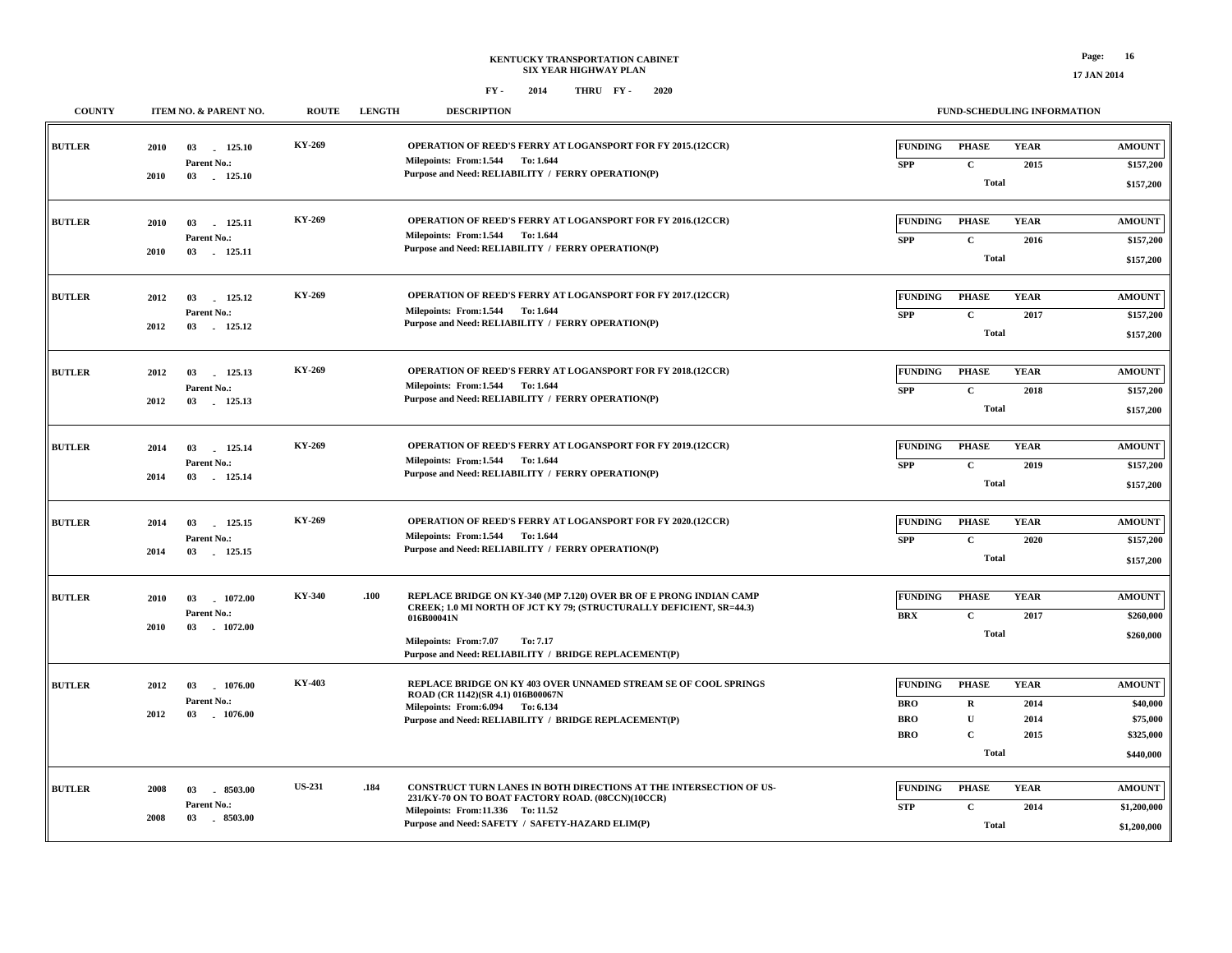|  | <b>17 JAN 201</b> |  |
|--|-------------------|--|
|  |                   |  |

| <b>COUNTY</b>                |      | ITEM NO. & PARENT NO.           | <b>ROUTE</b> | <b>LENGTH</b> | <b>DESCRIPTION</b>                                                                                                              |                          | FUND-SCHEDULING INFORMATION |              |                             |
|------------------------------|------|---------------------------------|--------------|---------------|---------------------------------------------------------------------------------------------------------------------------------|--------------------------|-----------------------------|--------------|-----------------------------|
| <b>BUTLER</b>                | 2010 | 03<br>8504.05                   | KY-369       |               | OPERATION OF THE ROCHESTER FERRY BY THE BUTLER AND OHIO COUNTY<br>FERRY AUTHORITY FOR FY 2015.(12CCR)                           | <b>FUNDING</b>           | <b>PHASE</b>                | <b>YEAR</b>  | <b>AMOUNT</b>               |
| <b>OHIO</b>                  |      | Parent No.:                     |              |               | Milepoints: From:.526<br>To: .626                                                                                               | <b>SPP</b>               | $\mathbf{C}$                | 2015         | \$157,200                   |
|                              | 2010 | 03<br>8504.05                   |              |               | Milepoints: From:0<br>To: .067                                                                                                  |                          | <b>Total</b>                |              | \$157,200                   |
|                              |      |                                 |              |               | Purpose and Need: RELIABILITY / FERRY OPERATION(P)                                                                              |                          |                             |              |                             |
|                              |      |                                 | KY-369       |               | OPERATION OF THE ROCHESTER FERRY BY THE BUTLER AND OHIO COUNTY                                                                  | <b>FUNDING</b>           | <b>PHASE</b>                | <b>YEAR</b>  | <b>AMOUNT</b>               |
| <b>BUTLER</b><br><b>OHIO</b> | 2010 | 03<br>8504.06<br>Parent No.:    |              |               | FERRY AUTHORITY FOR FY 2016.(12CCR)                                                                                             |                          |                             |              |                             |
|                              | 2010 | 03<br>8504.06                   |              |               | Milepoints: From:.526<br>To: .626                                                                                               | <b>SPP</b>               | $\mathbf{C}$                | 2016         | \$157,200                   |
|                              |      |                                 |              |               | <b>Milepoints: From:0</b><br>To: .067<br>Purpose and Need: RELIABILITY / FERRY OPERATION(P)                                     |                          | <b>Total</b>                |              | \$157,200                   |
|                              |      |                                 |              |               |                                                                                                                                 |                          |                             |              |                             |
| <b>BUTLER</b>                | 2012 | 03<br>8504.07                   | KY-369       |               | OPERATION OF THE ROCHESTER FERRY BY THE BUTLER AND OHIO COUNTY                                                                  | FUNDING                  | <b>PHASE</b>                | <b>YEAR</b>  | <b>AMOUNT</b>               |
| OHIO                         |      | Parent No.:                     |              |               | FERRY AUTHORITY FOR FY 2017.(12CCR)<br>Milepoints: From:.526<br>To: .626                                                        | <b>SPP</b>               | $\mathbf{C}$                | 2017         | \$157,200                   |
|                              | 2012 | 03<br>$-8504.07$                |              |               | <b>Milepoints: From:0</b><br>To: .067                                                                                           |                          | <b>Total</b>                |              | \$157,200                   |
|                              |      |                                 |              |               | Purpose and Need: RELIABILITY / FERRY OPERATION(P)                                                                              |                          |                             |              |                             |
|                              |      |                                 |              |               |                                                                                                                                 |                          |                             |              |                             |
| <b>BUTLER</b>                | 2012 | 8504.08<br>03                   | KY-369       |               | OPERATION OF THE ROCHESTER FERRY BY THE BUTLER AND OHIO COUNTY<br>FERRY AUTHORITY FOR FY 2018.(12CCR)                           | <b>FUNDING</b>           | <b>PHASE</b>                | <b>YEAR</b>  | <b>AMOUNT</b>               |
| <b>OHIO</b>                  | 2012 | Parent No.:<br>03<br>$-8504.08$ |              |               | Milepoints: From:.526<br>To: .626                                                                                               | <b>SPP</b>               | $\mathbf{C}$                | 2018         | \$157,200                   |
|                              |      |                                 |              |               | Milepoints: From:0<br>To: .067<br>Purpose and Need: RELIABILITY / FERRY OPERATION(P)                                            |                          | <b>Total</b>                |              | \$157,200                   |
|                              |      |                                 |              |               |                                                                                                                                 |                          |                             |              |                             |
| <b>BUTLER</b>                | 2014 | 8504.09<br>03                   | KY-369       |               | OPERATION OF THE ROCHESTER FERRY BY THE BUTLER AND OHIO COUNTY                                                                  | <b>FUNDING</b>           | <b>PHASE</b>                | <b>YEAR</b>  | <b>AMOUNT</b>               |
| <b>OHIO</b>                  |      | Parent No.:                     |              |               | FERRY AUTHORITY FOR FY 2019.(12CCR)<br>Milepoints: From:.526<br>To: .626                                                        | <b>SPP</b>               | $\mathbf C$                 | 2019         | \$157,200                   |
|                              | 2014 | 03<br>8504.09                   |              |               | Milepoints: From:0<br>To: .067                                                                                                  |                          | <b>Total</b>                |              | \$157,200                   |
|                              |      |                                 |              |               | Purpose and Need: RELIABILITY / FERRY OPERATION(P)                                                                              |                          |                             |              |                             |
|                              |      |                                 |              |               |                                                                                                                                 |                          |                             |              |                             |
| <b>BUTLER</b>                | 2014 | 03<br>8504.10                   | KY-369       |               | OPERATION OF THE ROCHESTER FERRY BY THE BUTLER AND OHIO COUNTY<br>FERRY AUTHORITY FOR FY 2020.(12CCR)                           | FUNDING                  | <b>PHASE</b>                | <b>YEAR</b>  | <b>AMOUNT</b>               |
| <b>OHIO</b>                  | 2014 | Parent No.:<br>8504.10<br>03    |              |               | Milepoints: From:.526<br>To: .626                                                                                               | <b>SPP</b>               | $\mathbf{C}$                | 2020         | \$157,200                   |
|                              |      |                                 |              |               | <b>Milepoints: From:0</b><br>To: .067<br>Purpose and Need: RELIABILITY / FERRY OPERATION(P)                                     |                          | <b>Total</b>                |              | \$157,200                   |
|                              |      |                                 |              |               |                                                                                                                                 |                          |                             |              |                             |
| <b>CALDWELL</b>              | 2000 | 02<br>141.00                    | KY-139       | .600          | RECONSTRUCT SUBSTANDARD CURVES AT ROCK SPRINGS HILL(10CCR)                                                                      | <b>FUNDING</b>           | <b>PHASE</b>                | <b>YEAR</b>  | <b>AMOUNT</b>               |
|                              |      | Parent No.:                     |              |               | Milepoints: From: 7.573 To: 8.173                                                                                               | SP                       | D                           | 2014         | \$520,000                   |
|                              | 2000 | 02<br>$-141.00$                 |              |               | Purpose and Need: SAFETY / SAFETY(P)                                                                                            | <b>SP</b>                | $\mathbf R$                 | 2015         | \$610,000                   |
|                              |      |                                 |              |               |                                                                                                                                 | <b>SP</b>                | $\mathbf{U}$                | 2015         | \$470,000                   |
|                              |      |                                 |              |               |                                                                                                                                 | SP                       | $\mathbf{C}$                | 2017         | \$2,440,000                 |
|                              |      |                                 |              |               |                                                                                                                                 |                          | <b>Total</b>                |              | \$4,040,000                 |
|                              |      |                                 |              |               |                                                                                                                                 |                          |                             |              |                             |
| <b>CALDWELL</b>              | 2002 | 02<br>153.00                    |              | 2.400         | NEW CONNECTOR FROM HOPKINSVILLE ROAD (KY-91) TO WILSON WAREHOUSE<br>ROAD (KY-293) NORTHEAST OF PRINCETON. (06CCR)(10CCR)(12CCR) | <b>FUNDING</b>           | <b>PHASE</b>                | <b>YEAR</b>  | <b>AMOUNT</b>               |
|                              | 2002 | Parent No.:<br>02<br>153.00     |              |               | <b>Milepoints: From:</b><br>To:                                                                                                 | <b>SPP</b>               | $\mathbf R$                 | 2015         | \$2,960,000                 |
|                              |      |                                 |              |               | Purpose and Need: RELIABILITY / NEW ROUTE(O)                                                                                    | <b>SPP</b><br><b>SPP</b> | U<br>$\mathbf C$            | 2015<br>2017 | \$2,060,000<br>\$13,470,000 |
|                              |      |                                 |              |               |                                                                                                                                 |                          |                             |              |                             |
|                              |      |                                 |              |               |                                                                                                                                 |                          | <b>Total</b>                |              | \$18,490,000                |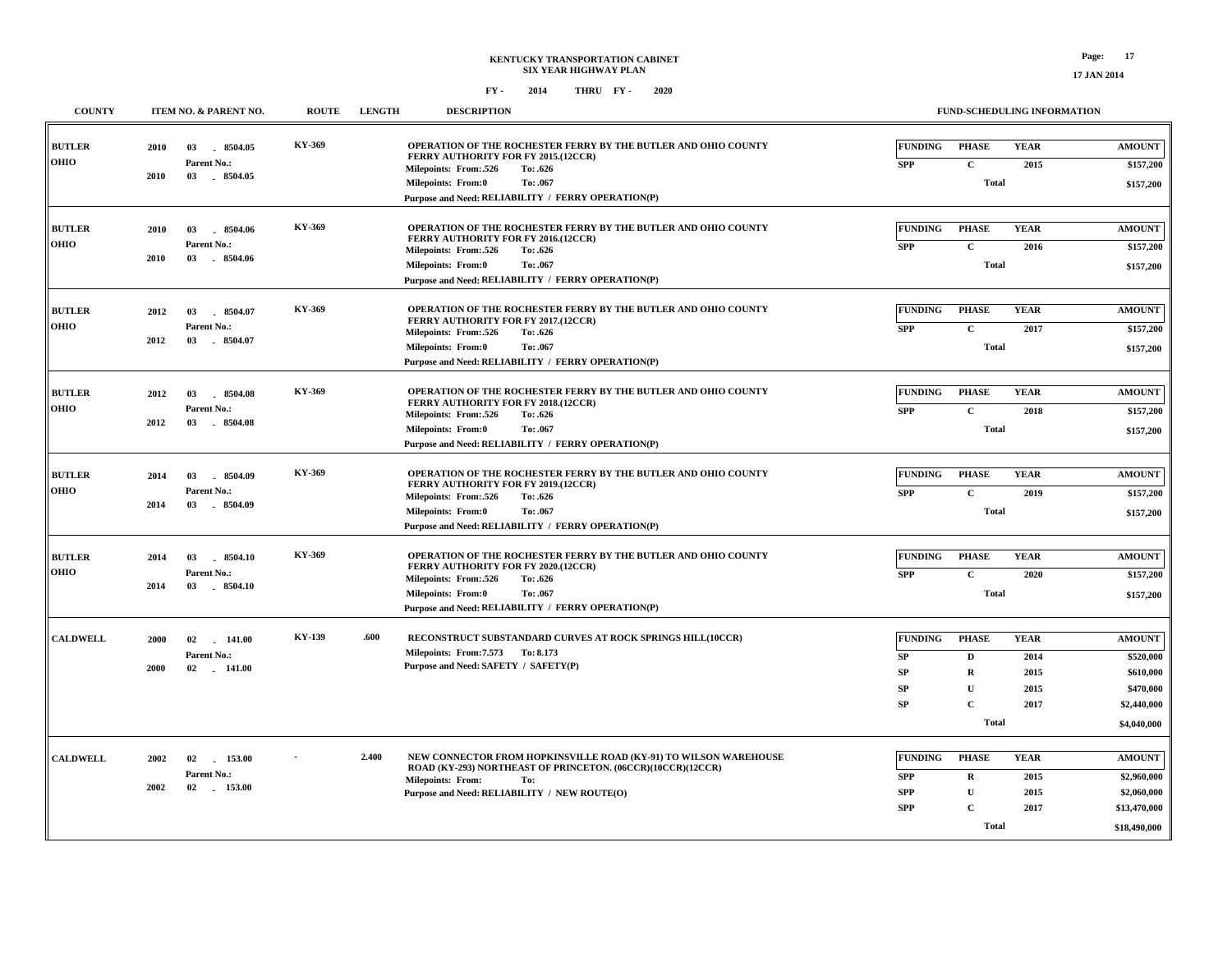## **FY - FY - 2014 2020 THRU**

**FUND-SCHEDULING INFORMATION**

| <b>COUNTY</b>   | ITEM NO. & PARENT NO.                                                    | <b>ROUTE</b>   | <b>LENGTH</b> | <b>DESCRIPTION</b>                                                                                                                                                                                                                                                          |                                                          |                                                                             | <b>FUND-SCHEDULING INFORMATION</b>  |                                                                           |
|-----------------|--------------------------------------------------------------------------|----------------|---------------|-----------------------------------------------------------------------------------------------------------------------------------------------------------------------------------------------------------------------------------------------------------------------------|----------------------------------------------------------|-----------------------------------------------------------------------------|-------------------------------------|---------------------------------------------------------------------------|
| <b>CALDWELL</b> | 193.00<br>2004<br>02<br>Parent No.:<br>02<br>$-193.00$<br>2004           |                | 1.000         | SOUTHERN CONNECTOR FROM KY 139 TO KY 91, CALDWELL COUNTY. (2005HPP-<br><b>KY162</b> )<br><b>Milepoints: From:</b><br>To:<br>Purpose and Need: RELIABILITY / NEW ROUTE(O)                                                                                                    | <b>FUNDING</b><br><b>HPP</b>                             | <b>PHASE</b><br>$\mathbf D$<br><b>Total</b>                                 | <b>YEAR</b><br>2014                 | <b>AMOUNT</b><br>\$9,900<br>\$9,900                                       |
| <b>CALLOWAY</b> | 01<br>121.00<br>2006<br>Parent No.:<br>2006<br>01<br>121.00              | KY-1327        | .100          | MURRAY FIVE-POINTS INTERSECTION ROUNDABOUT. (12CCR)<br>Milepoints: From:1.49<br>To: 1.51<br>Purpose and Need: RELIABILITY / RECONSTRUCTION(O)                                                                                                                               | <b>FUNDING</b><br><b>STP</b><br><b>STP</b><br><b>STP</b> | <b>PHASE</b><br>$\mathbf R$<br>$\mathbf{U}$<br>$\mathbf{C}$<br><b>Total</b> | <b>YEAR</b><br>2014<br>2015<br>2016 | <b>AMOUNT</b><br>\$1,160,000<br>\$1,760,000<br>\$1,630,000<br>\$4,550,000 |
| <b>CALLOWAY</b> | 2000<br>01 271.01<br>Parent No.:<br>2000<br>$01 \t 271.01$               | <b>KY-121</b>  | 1.050         | 5-LANE KY-121 FROM US-641 TO COLDWATER ROAD IN<br>MURRAY.(2008BOPP)(08CCR)(10CCN)(SEE ITEM NUMBER 1-271.10 AND 1-271.20 FOR<br>2012 HIGHWAY PLAN SCHEDULED CONSTRUCTION FUNDING)<br>Milepoints: From:14.075 To: 15.133<br>Purpose and Need: RELIABILITY / RECONSTRUCTION(O) | <b>FUNDING</b><br><b>SPP</b>                             | <b>PHASE</b><br>$\mathbf C$<br>Total                                        | <b>YEAR</b><br>2014                 | <b>AMOUNT</b><br>\$4,480,000<br>\$4,480,000                               |
| <b>CALLOWAY</b> | 2000<br>01<br>314.10<br>Parent No.:<br>1996<br>$01 \quad . \quad 314.00$ | <b>US-641</b>  | 1.000         | MAJOR WIDENING FROM TENN. STATE LINE TO MURRAY PRIORITY SECTION 1;<br>FROM CLARKS RIVER BRIDGE, NORTH 1.0 MILE TO EXISTING 4-LANE.(12CCR)<br>Milepoints: From: 5.666 To: 6.666<br>Purpose and Need: RELIABILITY / MAJOR WIDENING(O)                                         | <b>FUNDING</b><br><b>SPP</b><br><b>SPP</b>               | <b>PHASE</b><br>$\mathbf{U}$<br>$\mathbf C$<br><b>Total</b>                 | <b>YEAR</b><br>2016<br>2017         | <b>AMOUNT</b><br>\$2,080,000<br>\$7,580,000<br>\$9,660,000                |
| <b>CALLOWAY</b> | 2010<br>01<br>. 900.00<br>Parent No.:<br>2010<br>$01$ . $900.00$         | KY-1327        | .400          | CONSTRUCT TURN LANE ON KY 1327 AT CALLOWAY COUNTY SCHOOLS AND<br>MSU AG EXPO CENTER.(12CCR)(AR/W)<br><b>Milepoints: From:.4</b><br>To: .8<br>Purpose and Need: SAFETY / SAFETY(P)                                                                                           | <b>FUNDING</b><br><b>STP</b>                             | <b>PHASE</b><br>$\mathbf{C}$<br><b>Total</b>                                | <b>YEAR</b><br>2014                 | <b>AMOUNT</b><br>\$900,000<br>\$900,000                                   |
| <b>CALLOWAY</b> | $01$ 1061.00<br>2008<br>Parent No.:<br>2008<br>$01$ 1061.00              | KY-1536        | .100          | REPLACE BRIDGE AND APPROACHES ON KY 1536 OVER EAST FORK CLAYTON<br>CREEK (B108) 0.3 MILE SOUTH OF KY 280. (SR=27.7)(08CCR): (018B00108N)<br>Milepoints: From:.269<br>To: .339<br>Purpose and Need: RELIABILITY / BRIDGE REPLACEMENT(P)                                      | <b>FUNDING</b><br><b>BRX</b>                             | <b>PHASE</b><br>$\mathbf C$<br><b>Total</b>                                 | <b>YEAR</b><br>2015                 | <b>AMOUNT</b><br>\$800,000<br>\$800,000                                   |
| <b>CALLOWAY</b> | 01 1132.00<br>2010<br>Parent No.:<br>2010<br>01 1132.00                  | KY-893         | .100          | REPLACE BRIDGE ON KY-893 (MP 22.915) OVER MCCULLOUGH FORK; 4.0 MI EAST<br>OF JCT US 641; (STRUCTURALLY DEFICIENT, SR=11.9) 018B00080N (AR/W)<br>Milepoints: From: 22.865 To: 22.965<br>Purpose and Need: RELIABILITY / BRIDGE REPLACEMENT(P)                                | <b>FUNDING</b><br><b>BRX</b><br><b>BRX</b><br><b>BRX</b> | <b>PHASE</b><br>$\mathbf R$<br>$\mathbf{U}$<br>$\overline{c}$<br>Total      | <b>YEAR</b><br>2014<br>2014<br>2016 | <b>AMOUNT</b><br>\$200,000<br>\$220,000<br>\$520,000<br>\$940,000         |
| <b>CALLOWAY</b> | 01<br>$-1136.00$<br>2010<br>Parent No.:<br>2010<br>$01$ 1136.00          | <b>CR-1464</b> | .100          | REPLACE BRIDGE ON CR-1464 (MP 0.138) OVER BRANCH- CANEY CREEK; .15 MI N<br>OF JCT CR 5412; (STRUCTURALLY DEFICIENT, SR=37.9) 018C00107N (AR/W)<br><b>Milepoints: From:.088</b><br><b>To: .188</b><br>Purpose and Need: RELIABILITY / BRIDGE REPLACEMENT(P)                  | <b>FUNDING</b><br>BRZ<br><b>BRZ</b>                      | <b>PHASE</b><br>$\mathbf U$<br>$\mathbf C$<br><b>Total</b>                  | <b>YEAR</b><br>2014<br>2016         | <b>AMOUNT</b><br>\$60,000<br>\$450,000<br>\$510,000                       |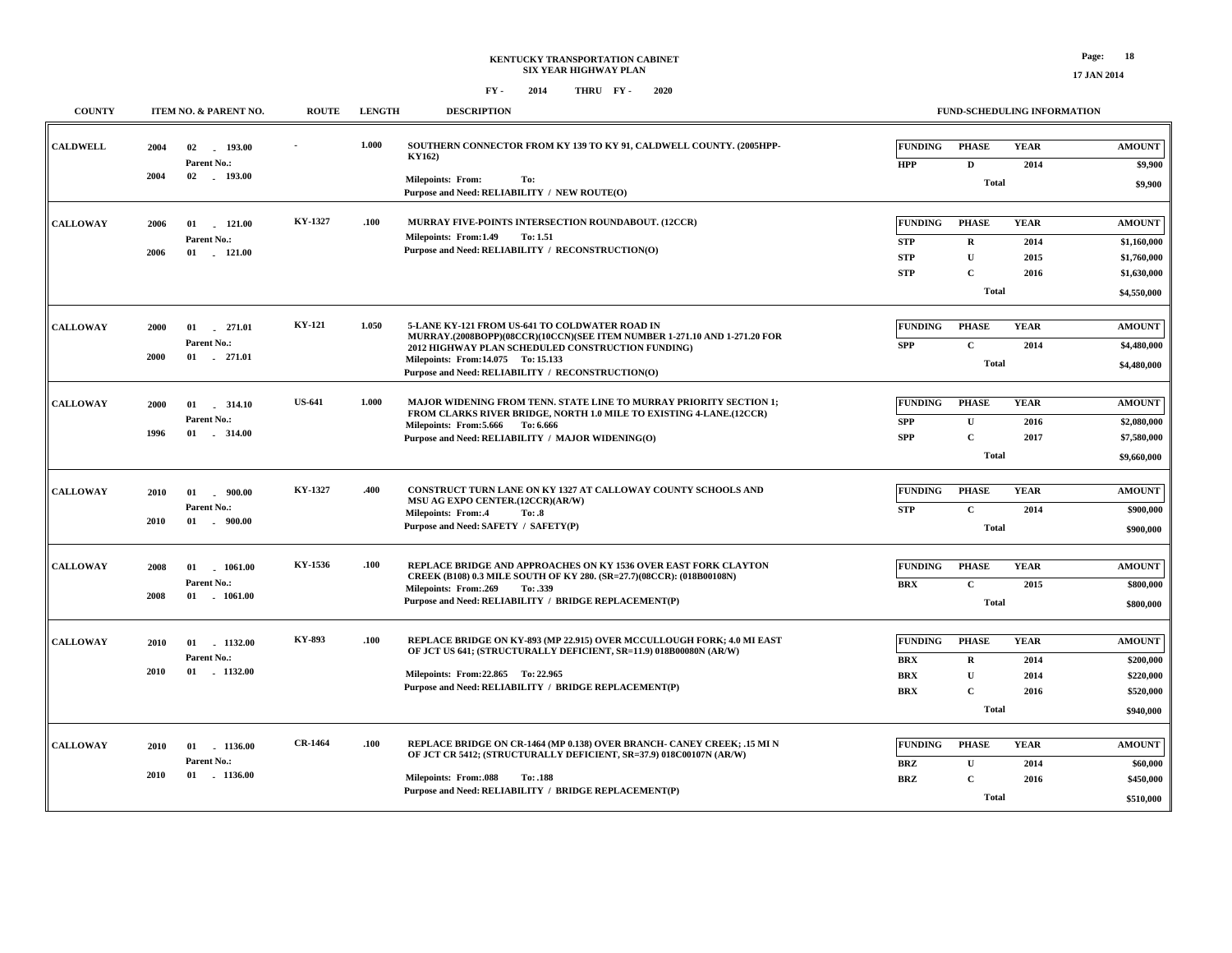## **KENTUCKY TRANSPORTATION CABINET SIX YEAR HIGHWAY PLAN FY - FY - 2014 2020 THRU**

| <b>COUNTY</b>   | ITEM NO. & PARENT NO.                                                    | <b>ROUTE</b>   | <b>LENGTH</b> | <b>DESCRIPTION</b>                                                                                                                                                                                                                              |                                                          |                                                                           | FUND-SCHEDULING INFORMATION         |                                                                             |
|-----------------|--------------------------------------------------------------------------|----------------|---------------|-------------------------------------------------------------------------------------------------------------------------------------------------------------------------------------------------------------------------------------------------|----------------------------------------------------------|---------------------------------------------------------------------------|-------------------------------------|-----------------------------------------------------------------------------|
| <b>CALLOWAY</b> | 2012<br>1149.00<br>01<br>Parent No.:<br>2012<br>01 1149.00               | <b>CR-1411</b> | .040          | REPLACE BRIDGE ON CARLTON RD (CR 1411) OVER W FORK ROCKHOUSE CREEK<br>0.1 MILE W OF COLLINS RD (CR 1505)(SR 37.3)018C00110N<br>Milepoints: From: 1.027 To: 1.067<br>Purpose and Need: RELIABILITY / BRIDGE REPLACEMENT(P)                       | <b>FUNDING</b><br><b>BRZ</b><br><b>BRZ</b><br><b>BRZ</b> | <b>PHASE</b><br>${\bf R}$<br>$\mathbf{U}$<br>$\mathbf C$                  | <b>YEAR</b><br>2015<br>2015<br>2017 | <b>AMOUNT</b><br>\$150,000<br>\$100,000<br>\$300,000                        |
|                 |                                                                          |                |               |                                                                                                                                                                                                                                                 |                                                          | <b>Total</b>                                                              |                                     | \$550,000                                                                   |
| <b>CALLOWAY</b> | 8502.00<br>2008<br>01<br>Parent No.:<br>01 8502.00<br>2008               |                |               | CITY OF MURRAY BUSINESS LOOP FROM GLENDALE TO INDUSTRIAL ROAD. (SEE<br>1-120 FOR D, R, & U FUNDING)(08CCN)(10CCR)<br><b>Milepoints: From:</b><br>To:<br>Purpose and Need: RELIABILITY / NEW ROUTE(O)                                            | <b>FUNDING</b><br><b>SPP</b>                             | <b>PHASE</b><br>$\mathbf C$<br><b>Total</b>                               | <b>YEAR</b><br>2016                 | <b>AMOUNT</b><br>\$3,800,000<br>\$3,800,000                                 |
| <b>CAMPBELL</b> | 2004<br>06<br>$-183.00$<br>Parent No.:<br>2004<br>$-183.00$<br>06        | $I-471$        | 5.016         | STUDY AND REHABILITATE THE I-471 CORRIDOR. CAMPBELL COUNTY.<br>KENTUCKY. (SEE ALSO 6-8104.00)(2005HPP-KY120)<br>To: 5.016<br><b>Milepoints: From:0</b><br>Purpose and Need: RELIABILITY / RECONSTRUCTION(O)                                     | <b>FUNDING</b><br><b>HPP</b>                             | <b>PHASE</b><br>$\mathbf{C}$<br><b>Total</b>                              | <b>YEAR</b><br>2014                 | <b>AMOUNT</b><br>\$1,439,839<br>\$1,439,839                                 |
| <b>CAMPBELL</b> | 1996<br>06<br>352.00<br>Parent No.:<br>1996<br>352.00<br>06              | KY-536         | 3.500         | EXTEND PROPOSED POND CREEK ROAD FROM US-27 TO AA HIGHWAY VIA<br>PORTION OF KY 10/KY 1997 CORRIDOR (NEW KY-536)(04CCN)(12CCR)<br><b>Milepoints: From:</b><br>To:<br>Purpose and Need: RELIABILITY / NEW ROUTE(O)                                 | <b>FUNDING</b><br><b>SPP</b><br>${\bf SP}$<br>${\bf SP}$ | <b>PHASE</b><br>${\bf R}$<br>$\mathbf{U}$<br>$\mathbf C$<br><b>Total</b>  | <b>YEAR</b><br>2016<br>2017<br>2018 | <b>AMOUNT</b><br>\$8,940,000<br>\$5,430,000<br>\$25,760,000<br>\$40,130,000 |
| <b>CAMPBELL</b> | 2010<br>06<br>$-407.00$<br>Parent No.:<br>2010<br>$-407.00$<br>06        | KY-9           | .150          | KY 9 EXTENSION, CAMPBELL COUNTY. (2006KYD). (KYD FUNDING MOVED FROM<br>$6-8101.02$<br>Milepoints: From:21.82 To: 21.97<br>Purpose and Need: SAFETY / SAFETY(P)                                                                                  | <b>FUNDING</b><br><b>STP</b><br><b>STP</b><br><b>STP</b> | <b>PHASE</b><br>$\mathbf R$<br>$\mathbf U$<br>$\mathbf C$<br><b>Total</b> | <b>YEAR</b><br>2014<br>2014<br>2015 | <b>AMOUNT</b><br>\$100,000<br>\$630,000<br>\$2,170,000<br>\$2,900,000       |
| <b>CAMPBELL</b> | 425.00<br>2012<br>06<br>Parent No.:<br>2004<br>06<br>$-966.02$           | KY-1120        | .292          | CONSTRUCT A SIDEWALK ON THE SOUTH SIDE OF KY 1120 (MEMORIAL<br>PARKWAY) FROM PAVILION PARKWAY TO WILSON ROAD OVER I-471 IN<br>NEWPORT. (2012BOP)<br>Milepoints: From:1.375<br>To: 1.667<br>Purpose and Need: RELIABILITY / MATCHED FED FUNDS(O) | <b>FUNDING</b><br><b>SNK</b><br><b>SNK</b><br><b>SNK</b> | <b>PHASE</b><br>$\mathbf D$<br>${\bf U}$<br>$\mathbf C$<br><b>Total</b>   | <b>YEAR</b><br>2014<br>2015<br>2016 | <b>AMOUNT</b><br>\$70,000<br>\$25,000<br>\$527,000<br>\$622,000             |
| <b>CAMPBELL</b> | $-427.00$<br>2014<br>06<br>Parent No.:<br>2014<br>06<br>427.00<br>$\sim$ | KY-1892        | .173          | ROADWAY REHABILITATION ON CAROTHERS ROAD FROM MONMOUTH STREET<br>(US 27) TO RIGHT TURN LANE INTO NEWPORT SHOPPING CENTER.<br>Milepoints: From: 2.395 To: 2.568<br>Purpose and Need: RELIABILITY / MATCHED FED FUNDS(O)                          | <b>FUNDING</b><br><b>SNK</b><br><b>SNK</b>               | <b>PHASE</b><br>$\mathbf D$<br>$\mathbf C$<br>Total                       | <b>YEAR</b><br>2016<br>2017         | <b>AMOUNT</b><br>\$104,874<br>\$1,005,052<br>\$1,109,926                    |
| <b>CAMPBELL</b> | 1072.00<br>2010<br>06<br>Parent No.:<br>2010<br>06<br>1072.00            | KY-1996        | .100          | REPLACE BRIDGE ON KY-1996 (MP 0.259) OVER STEVENS BRANCH; .75 MI WEST<br>OF JCT KY 10; (STRUCTURALLY DEFICIENT, SR=19.9) 019B00013N<br><b>Milepoints: From:.209</b><br>To: .309<br>Purpose and Need: RELIABILITY / BRIDGE REPLACEMENT(P)        | <b>FUNDING</b><br><b>BRX</b><br><b>BRX</b><br><b>BRX</b> | <b>PHASE</b><br>${\bf R}$<br>$\mathbf{U}$<br>$\mathbf C$<br><b>Total</b>  | <b>YEAR</b><br>2014<br>2014<br>2016 | <b>AMOUNT</b><br>\$100,000<br>\$50,000<br>\$300,000<br>\$450,000            |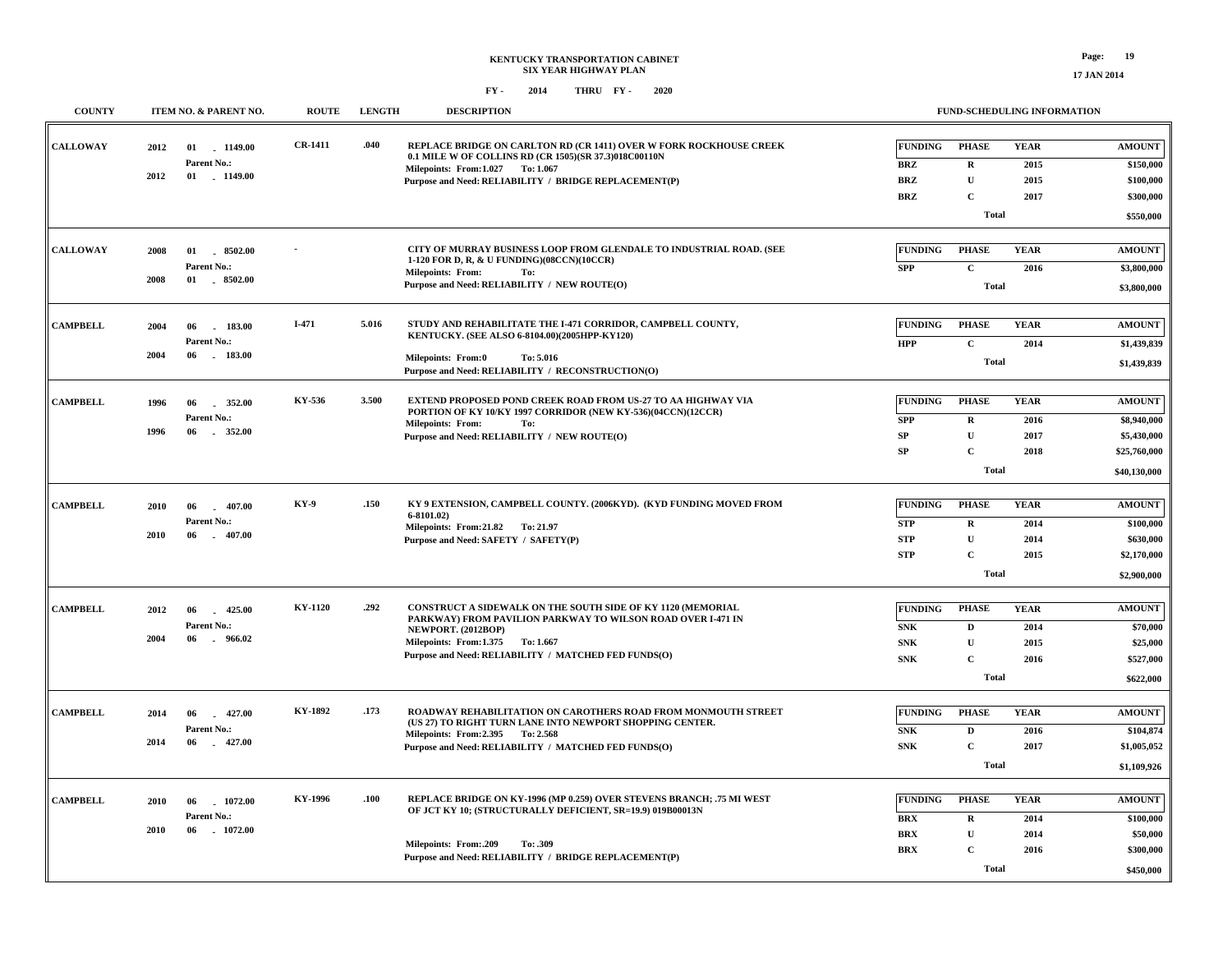**17 JAN 2014**

| <b>COUNTY</b>   |      | ITEM NO. & PARENT NO.           | <b>ROUTE</b>   | <b>LENGTH</b> | <b>DESCRIPTION</b>                                                                                                                  |                       | FUND-SCHEDULING INFORMATION |                     |                            |
|-----------------|------|---------------------------------|----------------|---------------|-------------------------------------------------------------------------------------------------------------------------------------|-----------------------|-----------------------------|---------------------|----------------------------|
| <b>CAMPBELL</b> | 2010 | 1076.00<br>06<br>Parent No.:    | <b>CS-1193</b> | .100          | REPLACE BRIDGE ON CS-1193 (MP 0.783) OVER TAYLOR CREEK; 1.0 MI N. JCT KY<br>1120; (STRUCTURALLY DEFICIENT, SR=31.7) 019C00063N      | FUNDING<br><b>BRZ</b> | <b>PHASE</b><br>$\mathbf R$ | <b>YEAR</b><br>2014 | <b>AMOUNT</b><br>\$230,000 |
|                 | 2010 | 06<br>1076.00                   |                |               | Milepoints: From: 733<br>To: .833                                                                                                   | <b>BRZ</b>            | $\mathbf{U}$                | 2015                | \$120,000                  |
|                 |      |                                 |                |               | Purpose and Need: RELIABILITY / BRIDGE REPLACEMENT(P)                                                                               | <b>BRZ</b>            | $\overline{c}$              | 2017                | \$1,130,000                |
|                 |      |                                 |                |               |                                                                                                                                     |                       |                             |                     |                            |
|                 |      |                                 |                |               |                                                                                                                                     |                       | <b>Total</b>                |                     | \$1,480,000                |
| <b>CAMPBELL</b> | 2012 | 06<br>$-1077.00$                | <b>KY-10</b>   |               | REPLACE BRIDGE ON KY 10 OVER TWELVE MILE CREEK SE OF KY 1997 (SR 15.1)                                                              | FUNDING               | <b>PHASE</b>                | <b>YEAR</b>         | <b>AMOUNT</b>              |
|                 |      | Parent No.:                     |                |               | 019B00006N                                                                                                                          | <b>BRO</b>            | $\mathbf R$                 | 2015                | \$150,000                  |
|                 | 2012 | 06<br>1077.00                   |                |               | Milepoints: From: 4.567 To: 4.607<br>Purpose and Need: RELIABILITY / BRIDGE REPLACEMENT(P)                                          | <b>BRO</b>            | $\mathbf{U}$                | 2015                | \$50,000                   |
|                 |      |                                 |                |               |                                                                                                                                     | <b>BRO</b>            | $\overline{C}$              | 2017                | \$1,630,000                |
|                 |      |                                 |                |               |                                                                                                                                     |                       | Total                       |                     |                            |
|                 |      |                                 |                |               |                                                                                                                                     |                       |                             |                     | \$1,830,000                |
| <b>CAMPBELL</b> | 2012 | 1078.00<br>06                   | KY-2921        |               | REPLACE BRIDGE ON KY 2921 OVER BR OF TWELVE MILE CREEK 0.2 MILE NW OF                                                               | <b>FUNDING</b>        | <b>PHASE</b>                | <b>YEAR</b>         | <b>AMOUNT</b>              |
|                 |      | Parent No.:                     |                |               | WASHINGTON TRACE ROAD (CR 1006)(SR 24.3) 019B00061N<br><b>Milepoints: From:.4</b><br>To: .54                                        | <b>BRO</b>            | $\mathbf R$                 | 2014                | \$75,000                   |
|                 | 2012 | 06<br>$-1078.00$                |                |               | Purpose and Need: RELIABILITY / BRIDGE REPLACEMENT(P)                                                                               | <b>BRO</b>            | $\mathbf{U}$                | 2014                | \$50,000                   |
|                 |      |                                 |                |               |                                                                                                                                     | <b>BRO</b>            | C                           | 2015                | \$500,000                  |
|                 |      |                                 |                |               |                                                                                                                                     |                       | Total                       |                     | \$625,000                  |
|                 |      |                                 |                |               |                                                                                                                                     |                       |                             |                     |                            |
| <b>CAMPBELL</b> | 2014 | 06<br>1085.00                   | $KY-8$         | .054          | REPLACE BRIDGE OVER TWELVEMILE CREEK ON KY 8 0.1 MI N OF NEISES ROAD<br>(CR 1009). (019B00003N)(SR=46.1)                            | <b>FUNDING</b>        | <b>PHASE</b>                | <b>YEAR</b>         | <b>AMOUNT</b>              |
|                 |      | Parent No.:                     |                |               | Milepoints: From:18.017 To:18.071                                                                                                   | <b>BRX</b>            | $\mathbf D$                 | 2017                | \$150,000                  |
|                 | 2014 | 06<br>1085.00                   |                |               | Purpose and Need: RELIABILITY / BRIDGE REPLACEMENT(P)                                                                               | <b>BRX</b>            | $\mathbf R$                 | 2019                | \$200,000                  |
|                 |      |                                 |                |               |                                                                                                                                     | <b>BRX</b>            | $\mathbf{U}$                | 2019                | \$100,000                  |
|                 |      |                                 |                |               |                                                                                                                                     | <b>BRX</b>            | $\mathbf C$                 | 2020                | \$900,000                  |
|                 |      |                                 |                |               |                                                                                                                                     |                       | Total                       |                     | \$1,350,000                |
|                 |      |                                 |                |               |                                                                                                                                     |                       |                             |                     |                            |
| <b>CAMPBELL</b> | 2012 | 06<br>3504.00                   |                |               | INSTALLATION OF SIDEWALKS AND TRAFFIC CONTROL MEASURES ALONG: 4TH<br>AND MONMOUTH, FROM SARATOGA TO MONMOUTH AND 3RD STREET AND 8TH | <b>FUNDING</b>        | <b>PHASE</b>                | <b>YEAR</b>         | <b>AMOUNT</b>              |
|                 |      | Parent No.:                     |                |               | STREET/COLUMBIA TO PUTMAN AND 9TH IN THE CITY OF NEWPORT. (2012BOP)                                                                 | <b>SAF</b>            | $\mathbf D$                 | 2014                | \$25,000                   |
|                 | 2012 | 06<br>$-3504.00$                |                |               | <b>Milepoints: From:</b><br>To:                                                                                                     | <b>SAF</b>            | $\mathbf C$                 | 2014                | \$225,000                  |
|                 |      |                                 |                |               | Purpose and Need: SAFETY / SAFETY-HAZARD ELIM(P)                                                                                    |                       | Total                       |                     | \$250,000                  |
|                 |      |                                 |                |               |                                                                                                                                     |                       |                             |                     |                            |
| <b>CAMPBELL</b> | 2012 | 3505.00<br>06                   | <b>CS-3085</b> | .447          | CONSTRUCT SIDEWALKS & INSTALL CROSSWALKS & ROADWAY MARKERS<br>ALONG DAYTON PIKE FROM 7TH ST TO CHATEAU DR & ALONG BELMONT RD TO     | <b>FUNDING</b>        | <b>PHASE</b>                | <b>YEAR</b>         | <b>AMOUNT</b>              |
|                 | 2008 | Parent No.:<br>99<br>908.02     |                |               | ERVIN TERRACE IN CITY OF DAYTON. (2012BOPC)                                                                                         | <b>SAF</b>            | D                           | 2014                | \$25,000                   |
|                 |      |                                 |                |               | Milepoints: From:.269<br>To: .716<br>Purpose and Need: SAFETY / SAFETY-HAZARD ELIM(P)                                               | <b>SAF</b>            | $\mathbf C$                 | 2014                | \$136,200                  |
|                 |      |                                 |                |               |                                                                                                                                     |                       | Total                       |                     | \$161,200                  |
| <b>CAMPBELL</b> | 2004 | 06<br>$-8101.01$                | <b>KY-9</b>    |               | KY-9 RECONSTRUCTION ALONG A NEW ROUTE FROM MP 21.643 TO KY-8 NEAR                                                                   | <b>FUNDING</b>        | <b>PHASE</b>                | <b>YEAR</b>         | <b>AMOUNT</b>              |
|                 |      | Parent No.:                     |                |               | THE 4TH STREET BRIDGE. (02CCN)(2004BOPC)(08CCR)(10CCR)(12CCR)(C-PHASE                                                               |                       | $\mathbf U$                 |                     |                            |
|                 | 2002 | 06<br>$-8101.00$                |                |               | SEE 8101.10 & 8101.20)<br>Milepoints: From:<br>To:                                                                                  | <b>SPP</b>            |                             | 2014                | \$2,660,000                |
|                 |      |                                 |                |               | Purpose and Need: RELIABILITY / NEW ROUTE(O)                                                                                        |                       | Total                       |                     | \$2,660,000                |
|                 |      |                                 |                |               | RECONSTRUCT KY 9 ALONG A NEW ROUTE FROM MP 21.643 TO NORTH OF 10TH                                                                  |                       |                             |                     |                            |
| <b>CAMPBELL</b> | 2014 | 06<br>.8101.10                  | KY-9           |               | <b>STREET. (2012BOP)</b>                                                                                                            | <b>FUNDING</b>        | <b>PHASE</b>                | <b>YEAR</b>         | <b>AMOUNT</b>              |
|                 | 2004 | Parent No.:<br>06<br>$-8101.01$ |                |               | <b>Milepoints: From:</b><br>To:                                                                                                     | <b>SPP</b>            | $\mathbf C$                 | 2015                | \$4,500,000                |
|                 |      |                                 |                |               | Purpose and Need: RELIABILITY / NEW ROUTE(O)                                                                                        |                       | <b>Total</b>                |                     | \$4,500,000                |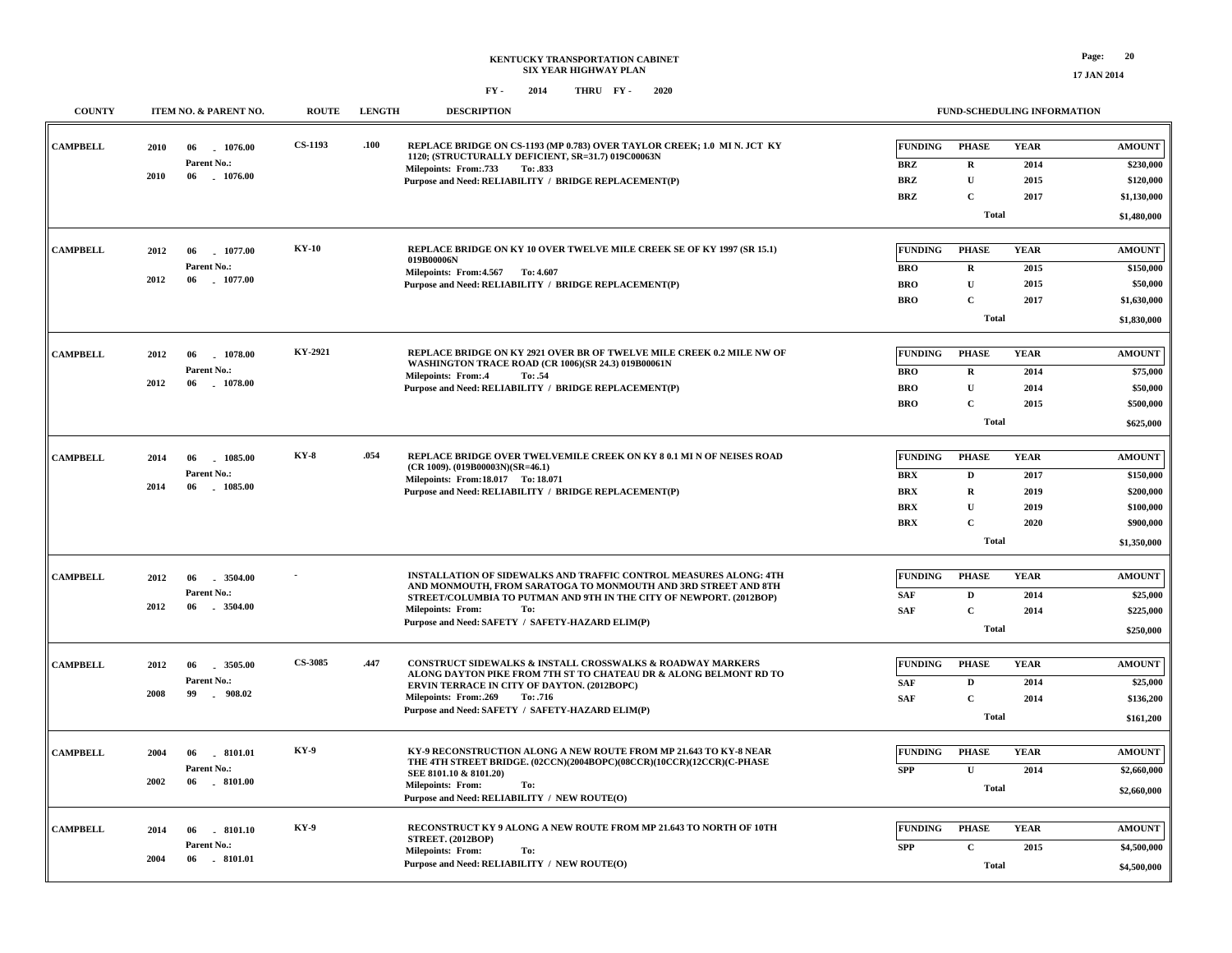| <b>COUNTY</b>   | ITEM NO. & PARENT NO.                                               | <b>ROUTE</b> | <b>LENGTH</b> | <b>DESCRIPTION</b>                                                                                                                                                                                                                   | <b>FUND-SCHEDULING INFORMATION</b>                                                                                                                             |                        |
|-----------------|---------------------------------------------------------------------|--------------|---------------|--------------------------------------------------------------------------------------------------------------------------------------------------------------------------------------------------------------------------------------|----------------------------------------------------------------------------------------------------------------------------------------------------------------|------------------------|
| <b>CAMPBELL</b> | 2014<br>06<br>8101.20<br>Parent No.:<br>2004<br>06 . 8101.01        | <b>KY-9</b>  |               | RECONSTRUCT KY 9 ALONG A NEW ROUTE FROM NORTH OF 10TH STREET TO US<br>27 (YORK STREET). (2012BOP)<br><b>Milepoints: From:</b><br>To:<br>Purpose and Need: RELIABILITY / NEW ROUTE(O)                                                 | <b>YEAR</b><br><b>FUNDING</b><br><b>PHASE</b><br><b>AMOUNT</b><br>$\mathbf C$<br><b>SPP</b><br>2016<br>\$8,500,000<br>Total<br>\$8,500,000                     |                        |
| <b>CAMPBELL</b> | 2002<br>06<br>$-8104.00$<br>Parent No.:<br>2002<br>06<br>$-8104.00$ | $I-471$      | .100          | CONSTRUCT NEW I-471 SOUTHBOUND OFF-RAMP AT KY-8 (SEE ALSO 6-183.00).<br>(02CCN)(06CCN)<br>Milepoints: From: 4.722 To: 4.822<br>Purpose and Need: RELIABILITY / NEW ROUTE(O)                                                          | <b>FUNDING</b><br><b>PHASE</b><br><b>YEAR</b><br><b>AMOUNT</b><br>SP<br>$\mathbf R$<br>2014<br>\$2,700,000<br>Total<br>\$2,700,000                             |                        |
| <b>CAMPBELL</b> | 2004<br>8105.01<br>06<br>Parent No.:<br>2004<br>8105.01<br>06       | $I-275$      |               | TRANSPORTATION IMPROVEMENTS TO AA-I-275 CONNECTOR, CAMPBELL<br>COUNTY. (2005HPP-KY155)(SEE 6-8105.00 FOR "KYD" COMPONENT)(06CCR)(10CCR)<br><b>Milepoints: From:</b><br>To:<br>Purpose and Need: RELIABILITY / NEW ROUTE(O)           | <b>FUNDING</b><br><b>PHASE</b><br><b>YEAR</b><br><b>AMOUNT</b><br>$\mathbf C$<br><b>HPP</b><br>2014<br>\$5,399,401<br>Total<br>\$5,399,401                     |                        |
| <b>CAMPBELL</b> | 2004<br>06<br>8105.02<br>Parent No.:<br>2004<br>06<br>8105.02       | $I-275$      |               | TRANSPORTATION IMPROVEMENTS TO AA-I-275 CONNECTOR, CAMPBELL<br>COUNTY. (2005HPP-KY166)(SEE 6-8105.00 FOR "KYD" COMPONENT)<br><b>Milepoints: From:</b><br>To:<br>Purpose and Need: RELIABILITY / NEW ROUTE(O)                         | <b>FUNDING</b><br><b>PHASE</b><br><b>YEAR</b><br><b>AMOUNT</b><br>$\mathbf{C}$<br><b>HPP</b><br>2014<br>\$7,249,112<br>Total<br>\$7,249,112                    |                        |
| <b>CAMPBELL</b> | 2004<br>06<br>$-8105.03$<br>Parent No.:<br>2004<br>06<br>. 191.00   |              |               | CONSTRUCT NEW TECHNOLOGY TRIANGLE ACCESS ROAD, CAMPBELL COUNTY,<br>KENTUCKY. (2005HPP-KY126)(2006BOPC).(10CCR)<br><b>Milepoints: From:</b><br>To:<br>Purpose and Need: RELIABILITY / NEW ROUTE(O)                                    | <b>FUNDING</b><br><b>PHASE</b><br><b>YEAR</b><br><b>AMOUNT</b><br><b>HPP</b><br>$\mathbf C$<br>2014<br>\$1,439,839<br><b>Total</b><br>\$1,439,839              |                        |
| <b>CAMPBELL</b> | 2012<br>06<br>8703.00<br>Parent No.:<br>2012<br>06<br>$-8703.00$    |              |               | <b>CULVERT EXTENSION CARRYING TAYLOR CREEK UNDER KY 8 AND RIVERBOAT</b><br><b>ROW.(12CCN)</b><br><b>Milepoints: From:</b><br>To:<br>Purpose and Need: RELIABILITY / DRAINAGE IMPROVE(P)                                              | <b>FUNDING</b><br><b>PHASE</b><br><b>YEAR</b><br><b>AMOUNT</b><br><b>SPP</b><br>$\mathbf C$<br>2014<br>\$3,600,000<br>Total<br>\$3,600,000                     |                        |
| <b>CARLISLE</b> | 2012<br>01 333.00<br>Parent No.:<br>2012<br>01 . 333.00             | <b>US-51</b> | .100          | <b>CORRECT GEOMETRIC DEFICIENCIES AT INTERSECTION OF US-51/US-62/FRONT</b><br>ST/ELM ST IN BARDWELL TO ADDRESS FLOW, SAFETY, AND ACCESS<br>ISSUES.(12CCR)<br>Milepoints: From:7.8<br>To: 7.9<br>Purpose and Need: SAFETY / SAFETY(P) | <b>FUNDING</b><br><b>PHASE</b><br><b>YEAR</b><br><b>AMOUNT</b><br><b>SPP</b><br>$\mathbf U$<br>2014<br>$\mathbf C$<br><b>SPP</b><br>2015<br>Total<br>\$750,000 | \$250,000<br>\$500,000 |
| <b>CARROLL</b>  | 2006<br>$-8002.10$<br>06<br>Parent No.:<br>2000<br>$-8002.00$<br>06 | <b>US-42</b> | 3.300         | WIDEN FOUR MILE ROAD TO WEST GHENT CITY LIMIT. (SECTION<br>4)(2006BOPC)(00CCN)(10CCR)<br>Milepoints: From: 9.9<br>To: 13.2<br>Purpose and Need: RELIABILITY / MINOR WIDENING(O)                                                      | <b>FUNDING</b><br><b>PHASE</b><br><b>YEAR</b><br><b>AMOUNT</b><br>$\mathbf C$<br>2015<br><b>SPP</b><br>\$7,100,000<br><b>Total</b><br>\$7,100,000              |                        |
| <b>CARTER</b>   | 09<br>144.00<br>1998<br>Parent No.:<br>1998<br>09<br>$-144.00$      | <b>KY-7</b>  | .980          | KY-7 (CAROL MALONE BLVD.) WIDENING FROM LITTLE SANDY RIVER BRIDGE<br>TO ACADEMIC PARKWAY. (08CCR)(12CCR)<br>Milepoints: From:10.318 To: 10.865<br>Purpose and Need: RELIABILITY / MAJOR WIDENING(O)                                  | <b>FUNDING</b><br><b>YEAR</b><br><b>PHASE</b><br><b>AMOUNT</b><br>$\mathbf C$<br>${\bf SP}$<br>2014<br>\$3,640,000<br>Total<br>\$3,640,000                     |                        |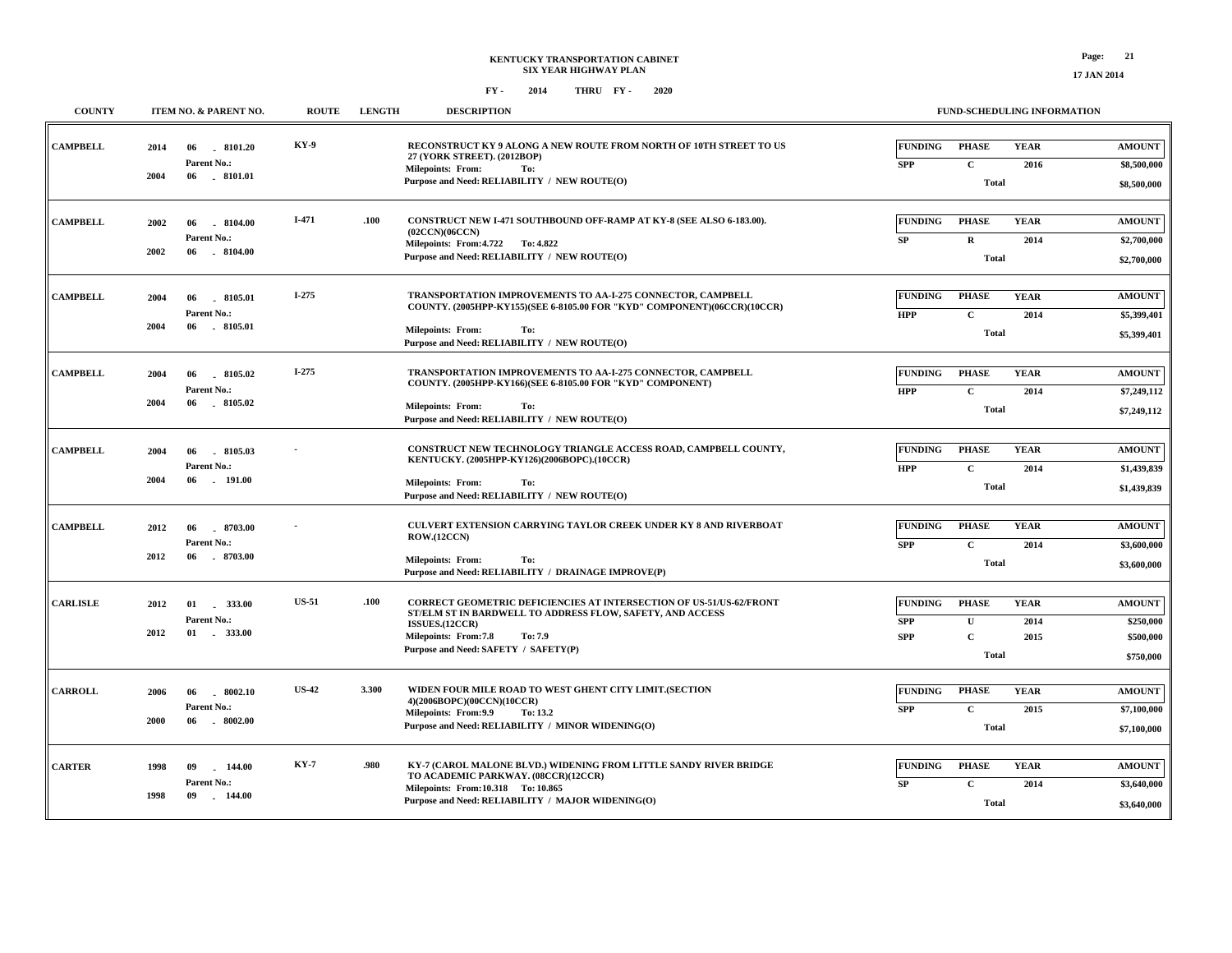## **KENTUCKY TRANSPORTATION CABINET SIX YEAR HIGHWAY PLAN FY - FY - 2014 2020 THRU**

**COUNTY ITEM NO. & PARENT NO. ROUTE LENGTH DESCRIPTION**

**FUND-SCHEDULING INFORMATION**

| <b>CARTER</b> | 2010 | 09<br>1072.00                | <b>US-60</b>  | .100 | REPLACE BRIDGE ON US-60 (MP 26.312) OVER UPPER STINSON CREEK; 1.5 MI E OF<br>E-JCT KY 1; (STRUCTURALLY DEFICIENT, SR=29.6) 022B00064N | <b>FUNDING</b> | <b>PHASE</b> | <b>YEAR</b> | <b>AMOUNT</b> |
|---------------|------|------------------------------|---------------|------|---------------------------------------------------------------------------------------------------------------------------------------|----------------|--------------|-------------|---------------|
|               |      | Parent No.:                  |               |      |                                                                                                                                       | <b>BRO</b>     | $\mathbf R$  | 2014        | \$230,000     |
|               | 2010 | 09<br>1072.00                |               |      | Milepoints: From:26.072 To: 26.172                                                                                                    | <b>BRO</b>     | $\mathbf U$  | 2014        | \$100,000     |
|               |      |                              |               |      | Purpose and Need: RELIABILITY / BRIDGE REPLACEMENT(P)                                                                                 | <b>BRO</b>     | $\mathbf C$  | 2015        | \$1,100,000   |
|               |      |                              |               |      |                                                                                                                                       |                | Total        |             | \$1,430,000   |
|               |      |                              |               |      |                                                                                                                                       |                |              |             |               |
| <b>CARTER</b> | 2010 | 09<br>1075.00                | <b>US-60</b>  | .100 | REPLACE BRIDGE ON US-60 (MP 4.111) OVER TYGARTS CREEK; .75 MI E OF JCT KY<br>1662; (STRUCTURALLY DEFICIENT, SR=47) 022B00037N         | FUNDING        | <b>PHASE</b> | <b>YEAR</b> | <b>AMOUNT</b> |
|               |      | Parent No.:                  |               |      |                                                                                                                                       | <b>BRO</b>     | $\mathbf R$  | 2014        | \$110,000     |
|               | 2010 | 09<br>1075.00                |               |      | Milepoints: From: 4.061 To: 4.161                                                                                                     | <b>BRO</b>     | $\mathbf{U}$ | 2014        | \$100,000     |
|               |      |                              |               |      | Purpose and Need: RELIABILITY / BRIDGE REPLACEMENT(P)                                                                                 | <b>BRO</b>     | $\mathbf C$  | 2016        | \$500,000     |
|               |      |                              |               |      |                                                                                                                                       |                | <b>Total</b> |             | \$710,000     |
| <b>CARTER</b> | 2012 | 09<br>1080.00                | <b>US-60</b>  |      | REPLACE BRIDGE ON US 60 OVER REEVES BRANCH 0.05 MILE W OF REEVES                                                                      | <b>FUNDING</b> | <b>PHASE</b> | <b>YEAR</b> | <b>AMOUNT</b> |
|               |      | Parent No.:                  |               |      | <b>BRANCH ROAD(CR 1352)(SR 39.4) 022B00038</b>                                                                                        | <b>BRO</b>     | $\mathbf R$  | 2014        | \$75,000      |
|               | 2012 | 09<br>$-1080.00$             |               |      | Milepoints: From: 3.659 To: 3.699                                                                                                     | <b>BRO</b>     | $\mathbf{U}$ | 2014        | \$250,000     |
|               |      |                              |               |      | Purpose and Need: RELIABILITY / BRIDGE REPLACEMENT(P)                                                                                 | <b>BRO</b>     | $\mathbf{C}$ | 2015        | \$500,000     |
|               |      |                              |               |      |                                                                                                                                       |                | Total        |             | \$825,000     |
|               |      |                              |               |      |                                                                                                                                       |                |              |             |               |
| <b>CARTER</b> | 2012 | 09<br>$-1081.00$             | <b>KY-474</b> |      | REPLACE BRIDGE ON KY 474 OVER SMITH CREEK IN CARTER AT INTERSECTION<br>OF KY 474 AND NUNN ROAD(CR 1507)(SR 40.1) 022B00123N           | <b>FUNDING</b> | <b>PHASE</b> | <b>YEAR</b> | <b>AMOUNT</b> |
|               |      | Parent No.:                  |               |      | Milepoints: From: 5.062 To: 5.102                                                                                                     | <b>BRO</b>     | $\mathbf R$  | 2015        | \$75,000      |
|               | 2012 | 09<br>1081.00                |               |      | Purpose and Need: RELIABILITY / BRIDGE REPLACEMENT(P)                                                                                 | <b>BRO</b>     | $\mathbf U$  | 2015        | \$150,000     |
|               |      |                              |               |      |                                                                                                                                       | <b>BRO</b>     | $\mathbf{C}$ | 2016        | \$500,000     |
|               |      |                              |               |      |                                                                                                                                       |                | Total        |             | \$725,000     |
|               |      |                              |               |      |                                                                                                                                       |                |              |             |               |
| <b>CARTER</b> | 2012 | 09<br>1083.00                | $KY-2$        | .040 | REPLACE BRIDGE ON KY 2 OVER JORDA FORK AT INTERSECTION OF KY 2 &<br>JORDAN FORK ROAD(CR 1445)(SR40.2) 022B00072N                      | <b>FUNDING</b> | <b>PHASE</b> | <b>YEAR</b> | <b>AMOUNT</b> |
|               |      | Parent No.:                  |               |      |                                                                                                                                       | <b>BRO</b>     | $\mathbf R$  | 2014        | \$250,000     |
|               | 2012 | $-1083.00$<br>09             |               |      | Milepoints: From: 8.734 To: 8.774                                                                                                     | <b>BRO</b>     | ${\bf U}$    | 2014        | \$250,000     |
|               |      |                              |               |      | Purpose and Need: RELIABILITY / BRIDGE REPLACEMENT(P)                                                                                 | <b>BRO</b>     | $\mathbf C$  | 2015        | \$400,000     |
|               |      |                              |               |      |                                                                                                                                       |                | <b>Total</b> |             | \$900,000     |
|               |      |                              |               |      |                                                                                                                                       |                |              |             |               |
| <b>CARTER</b> | 2006 | 09<br>.8311.00               | $KY-1$        | .100 | SAFETY IMPROVEMENTS AT THE EAST CARTER HIGH SCHOOL.<br>(06CCN)(08CCR)(12CCR)                                                          | <b>FUNDING</b> | <b>PHASE</b> | <b>YEAR</b> | <b>AMOUNT</b> |
|               |      | Parent No.:                  |               |      | Milepoints: From:10.08 To: 10.18                                                                                                      | SP             | $\mathbf R$  | 2014        | \$870,000     |
|               | 2006 | 09<br>8311.00                |               |      | Purpose and Need: SAFETY / SAFETY(P)                                                                                                  | SP             | $\mathbf U$  | 2014        | \$570,000     |
|               |      |                              |               |      |                                                                                                                                       | SP             | $\mathbf C$  | 2015        | \$2,080,000   |
|               |      |                              |               |      |                                                                                                                                       |                | <b>Total</b> |             | \$3,520,000   |
| <b>CARTER</b> |      |                              | <b>KY-773</b> | .100 | SAFETY IMPROVEMENTS TO KY-773 AT KY-7: ADD LEFT-TURN LANE AND                                                                         | <b>FUNDING</b> | <b>PHASE</b> | <b>YEAR</b> | <b>AMOUNT</b> |
|               | 2006 | 09<br>8312.10<br>Parent No.: |               |      | IMPROVE SIGHT DISTANCE ON KY-7. (06CCN)(2006BOPC)(08CCR)(10CCR)(12CCR)                                                                |                |              |             |               |
|               | 2006 | 09<br>$-8312.00$             |               |      | <b>Milepoints: From:0</b><br>To: .1                                                                                                   | SP             | $\mathbf R$  | 2014        | \$120,000     |
|               |      |                              |               |      | Purpose and Need: SAFETY / SAFETY(P)                                                                                                  | SP             | $\mathbf U$  | 2014        | \$110,000     |
|               |      |                              |               |      |                                                                                                                                       | <b>SP</b>      | $\mathbf{C}$ | 2015        | \$500,000     |
|               |      |                              |               |      |                                                                                                                                       |                | <b>Total</b> |             | \$730,000     |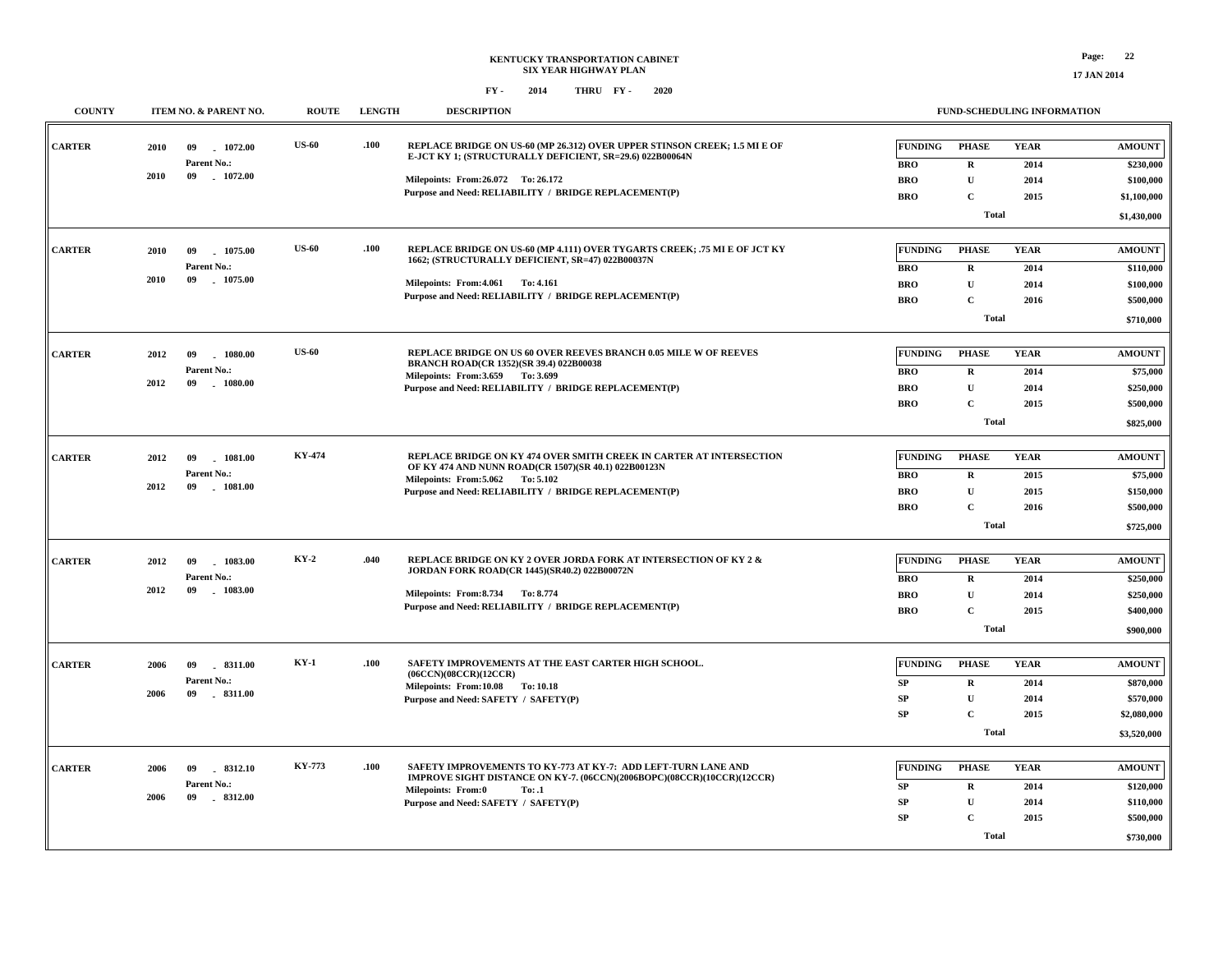## **KENTUCKY TRANSPORTATION CABINET SIX YEAR HIGHWAY PLAN FY - FY - 2014 2020 THRU**

| <b>COUNTY</b> | ITEM NO. & PARENT NO.                | <b>ROUTE</b>   | <b>LENGTH</b> | <b>DESCRIPTION</b>                                                                                                       |                | FUND-SCHEDULING INFORMATION |             |                        |
|---------------|--------------------------------------|----------------|---------------|--------------------------------------------------------------------------------------------------------------------------|----------------|-----------------------------|-------------|------------------------|
| <b>CARTER</b> | 2008<br>09<br>8506.00                | KY-773         |               | DESIGN BRIDGES IN CONJUNCTION WITH PROJECT 8-8312. (08CCN)                                                               | <b>FUNDING</b> | <b>PHASE</b>                | <b>YEAR</b> | <b>AMOUNT</b>          |
|               | Parent No.:                          |                |               | <b>Milepoints: From:1</b><br>To: 1.3                                                                                     | <b>SPP</b>     | $\mathbf R$                 | 2017        | \$560,000              |
|               | 2008<br>09<br>$-8506.00$             |                |               | Purpose and Need: RELIABILITY / DESIGN ENGINEERING(O)                                                                    | <b>SPP</b>     | $\mathbf U$                 | 2017        | \$370,000              |
|               |                                      |                |               |                                                                                                                          | <b>SPP</b>     | $\mathbf{C}$                | 2018        | \$6,240,000            |
|               |                                      |                |               |                                                                                                                          |                | <b>Total</b>                |             | \$7,170,000            |
|               |                                      |                |               |                                                                                                                          |                |                             |             |                        |
| <b>CASEY</b>  | 2014<br>08<br>1064.00                | <b>CR-1006</b> | .050          | REPLACE BRIDGE OVER BRUSH CREEK ON UPPER BRUSH CREEK ROAD (CR 1006)<br>1.3 MI NE OF KY 1552 (023C00002N)(SR=20.3) (EBRP) | <b>FUNDING</b> | <b>PHASE</b>                | <b>YEAR</b> | <b>AMOUNT</b>          |
|               | Parent No.:                          |                |               | Milepoints: From:1.3<br>To: 1.35                                                                                         | <b>BRZ</b>     | $\mathbf D$                 | 2015        | \$250,000              |
|               | 2014<br>08<br>1064.00                |                |               | Purpose and Need: RELIABILITY / BRIDGE REPLACEMENT(P)                                                                    | <b>BRZ</b>     | $\mathbf R$                 | 2016        | \$75,000               |
|               |                                      |                |               |                                                                                                                          | <b>BRZ</b>     | $\mathbf U$                 | 2016        | \$25,000               |
|               |                                      |                |               |                                                                                                                          | <b>BRZ</b>     | $\mathbf C$                 | 2016        | \$420,000              |
|               |                                      |                |               |                                                                                                                          |                | <b>Total</b>                |             | \$770,000              |
| <b>CASEY</b>  | 2012<br>08<br>.8701.00               | <b>KY-70</b>   | .060          | NEW ALIGNMENT FROM MP 16.8 TO MP 17.4 (12CCN)                                                                            | <b>FUNDING</b> | <b>PHASE</b>                | <b>YEAR</b> | <b>AMOUNT</b>          |
|               | Parent No.:                          |                |               |                                                                                                                          | ${\bf SP}$     | $\mathbf{D}$                | 2014        | \$780,000              |
|               | 2012<br>08<br>$-8701.00$             |                |               | Milepoints: From:16.8<br>To: 17.4<br>Purpose and Need: RELIABILITY / RECONSTRUCTION(O)                                   | ${\bf SP}$     | $\bf R$                     | 2015        | \$480,000              |
|               |                                      |                |               |                                                                                                                          | ${\bf SP}$     | $\mathbf{U}$                | 2015        | \$500,000              |
|               |                                      |                |               |                                                                                                                          |                | Total                       |             | \$1,760,000            |
|               |                                      |                |               |                                                                                                                          |                |                             |             |                        |
| <b>CASEY</b>  | 2012<br>08<br>8702.00                | <b>US-127</b>  | .300          | CORRECT VERTICAL ALIGNMENT ON US 127 AND KY 1552 NEAR                                                                    | <b>FUNDING</b> | <b>PHASE</b>                | <b>YEAR</b> | <b>AMOUNT</b>          |
|               | Parent No.:                          |                |               | INTERSECTION.(12CCN)                                                                                                     | ${\bf SP}$     | $\mathbf{D}$                | 2014        |                        |
|               | 2012<br>8702.00<br>08                |                |               | Milepoints: From:18.746 To: 19.046                                                                                       | SP             | $\mathbf R$                 | 2015        | \$780,000<br>\$530,000 |
|               |                                      |                |               | Purpose and Need: RELIABILITY / RECONSTRUCTION(O)                                                                        | SP             | $\mathbf{U}$                | 2015        | \$260,000              |
|               |                                      |                |               |                                                                                                                          |                |                             |             |                        |
|               |                                      |                |               |                                                                                                                          |                | <b>Total</b>                |             | \$1,570,000            |
| <b>CASEY</b>  | 2012<br>08<br>8703.00                | <b>KY-70</b>   | 1.500         | RECONSTRUCT BELL HILL FROM MP 10.4 TO MP 11.9.(12CCN)                                                                    | <b>FUNDING</b> | <b>PHASE</b>                | <b>YEAR</b> | <b>AMOUNT</b>          |
|               | Parent No.:                          |                |               |                                                                                                                          | SP             | D                           | 2014        | \$1,560,000            |
|               | 2012<br>$-8703.00$<br>08             |                |               | Milepoints: From:10.4<br>To: 11.9<br>Purpose and Need: RELIABILITY / RECONSTRUCTION(O)                                   | SP             | $\mathbf R$                 | 2015        | \$3,420,000            |
|               |                                      |                |               |                                                                                                                          | SP             | $\mathbf{U}$                | 2015        | \$890,000              |
|               |                                      |                |               |                                                                                                                          |                |                             |             |                        |
|               |                                      |                |               |                                                                                                                          |                | <b>Total</b>                |             | \$5,870,000            |
| <b>CASEY</b>  |                                      | KY-49          | 1.000         | RECONSTRUCT BRUSHY CREEK HILL FROM MP 1.8 TO MP 2.8.(12CCN)                                                              | <b>FUNDING</b> | <b>PHASE</b>                | <b>YEAR</b> | <b>AMOUNT</b>          |
|               | 2012<br>08<br>8704.00                |                |               |                                                                                                                          |                |                             |             |                        |
|               | Parent No.:<br>2012<br>08<br>8704.00 |                |               | Milepoints: From:1.8<br>To: 2.8                                                                                          | ${\bf SP}$     | $\mathbf{D}$                | 2014        | \$1,250,000            |
|               |                                      |                |               | Purpose and Need: RELIABILITY / RECONSTRUCTION(O)                                                                        | ${\bf SP}$     | $\mathbf R$                 | 2015        | \$1,320,000            |
|               |                                      |                |               |                                                                                                                          | SP             | $\mathbf{U}$                | 2015        | \$1,040,000            |
|               |                                      |                |               |                                                                                                                          |                | <b>Total</b>                |             | \$3,610,000            |
| <b>CASEY</b>  | 2012<br>8705.00<br>08                | KY-501         | .180          | REALIGN KY 501 TO INTERSECT KY 70 EAST OF EXISTING LOCATION AND                                                          | <b>FUNDING</b> | <b>PHASE</b>                | <b>YEAR</b> | <b>AMOUNT</b>          |
|               | Parent No.:                          |                |               | <b>CORRECT VERTICAL ALIGNMENT OF KY 70 NEAR EXISTING</b>                                                                 | ${\bf SP}$     | $\mathbf D$                 | 2014        | \$520,000              |
|               | 2012<br>08<br>$-8705.00$             |                |               | INTERSECTION.(12CCN)                                                                                                     | SP             | $\mathbf R$                 | 2015        | \$80,000               |
|               |                                      |                |               | <b>Milepoints: From:11</b><br><b>To: 11.18</b>                                                                           | ${\bf SP}$     | $\mathbf U$                 | 2015        | \$250,000              |
|               |                                      |                |               | Purpose and Need: RELIABILITY / RECONSTRUCTION(O)                                                                        | ${\bf SP}$     | $\mathbf C$                 | 2016        | \$900,000              |
|               |                                      |                |               |                                                                                                                          |                |                             |             |                        |
|               |                                      |                |               |                                                                                                                          |                | <b>Total</b>                |             | \$1,750,000            |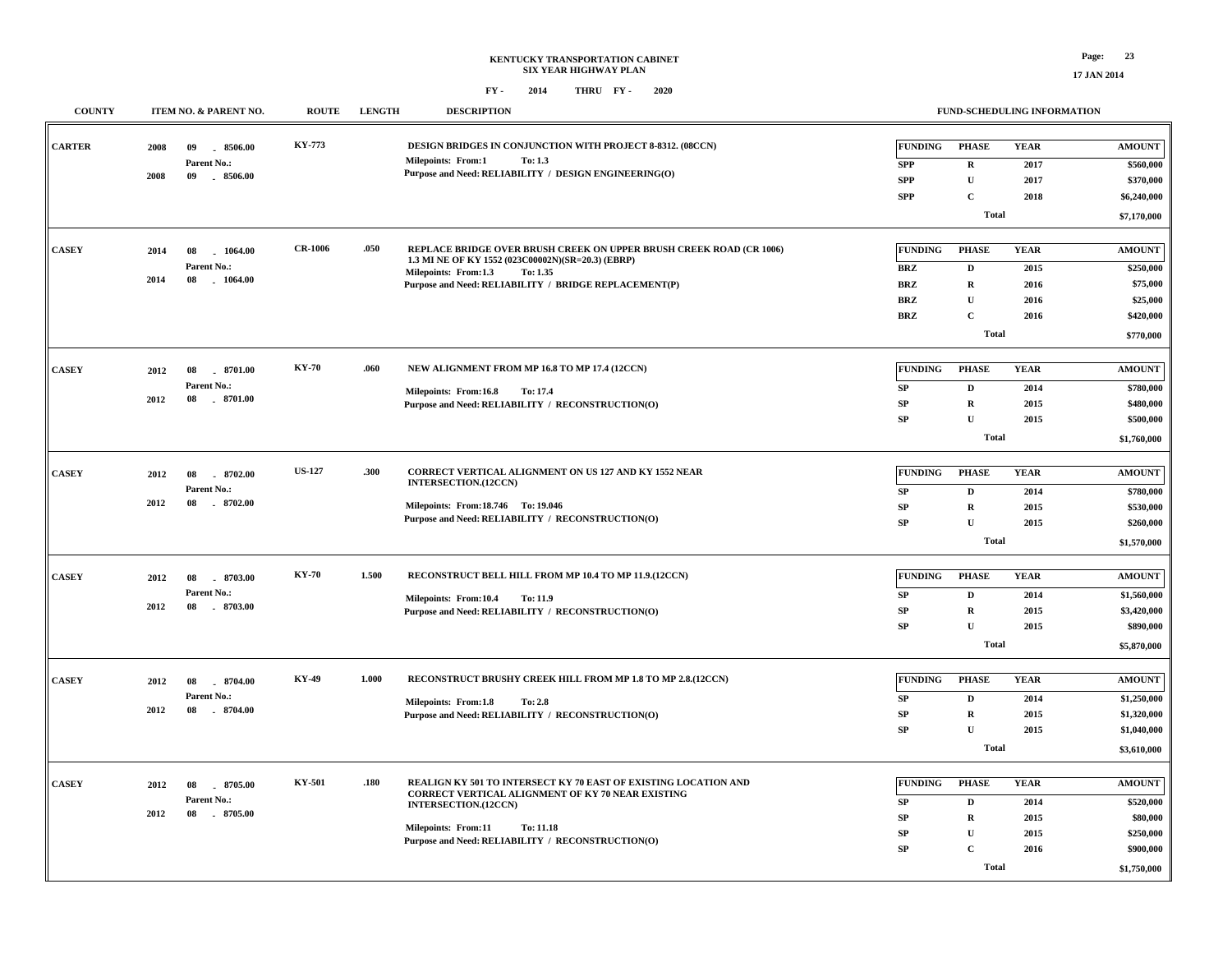| <b>COUNTY</b>    | <b>ITEM NO. &amp; PARENT NO.</b>       | <b>ROUTE</b>  | <b>LENGTH</b> | <b>DESCRIPTION</b>                                                                                                       |                      |                   | <b>FUND-SCHEDULING INFORMATION</b> |                            |
|------------------|----------------------------------------|---------------|---------------|--------------------------------------------------------------------------------------------------------------------------|----------------------|-------------------|------------------------------------|----------------------------|
| <b>CASEY</b>     | 8706.00<br>2012<br>08<br>Parent No.:   | <b>KY-70X</b> | .368          | CONSTRUCT A NEW STORM DRAINING SYSTEM, CURB AND GUTTER FROM<br>BELDON AVENUE EASTWARD AND CONSTRUCT A NEW LEFT TURN ONTO | <b>FUNDING</b><br>SP | <b>PHASE</b><br>D | <b>YEAR</b><br>2014                | <b>AMOUNT</b><br>\$780,000 |
|                  | 2012<br>$-8706.00$<br>08               |               |               | <b>COLLEGE STREET.(12CCN)</b>                                                                                            |                      |                   | 2015                               |                            |
|                  |                                        |               |               | Milepoints: From: 2.407 To: 2.775                                                                                        | <b>SP</b>            | $\mathbf R$       |                                    | \$1,660,000                |
|                  |                                        |               |               | Purpose and Need: SAFETY / SAFETY(P)                                                                                     | SP                   | U                 | 2015                               | \$1,090,000                |
|                  |                                        |               |               |                                                                                                                          |                      | Total             |                                    | \$3,530,000                |
| <b>CHRISTIAN</b> | 2006<br>02<br>100.07                   | EB-9004       |               | CHRISTIAN COUNTY, E.T. BREATHITT (PENNYRILE) PARKWAY                                                                     | <b>FUNDING</b>       | <b>PHASE</b>      | <b>YEAR</b>                        | <b>AMOUNT</b>              |
|                  | Parent No.:                            |               |               | EXTENSION.(KY182)(07KYD)(2006BOPC)<br>Milepoints: From:<br>To:                                                           | <b>KYD</b>           | $\mathbf C$       | 2014                               | \$2,280,000                |
|                  | 2000<br>02<br>100.50                   |               |               | Purpose and Need: RELIABILITY / NEW ROUTE(O)                                                                             |                      | Total             |                                    | \$2,280,000                |
|                  |                                        | <b>US-41A</b> | .700          | E.T. BREATHITT (PENNYRILE) PARKWAY EXTENSION SECTION 1A;                                                                 | <b>FUNDING</b>       | <b>PHASE</b>      | <b>YEAR</b>                        |                            |
| <b>CHRISTIAN</b> | 2004<br>02<br>100.20                   |               |               | RECONSTRUCT US-41A FROM CLINIC DRIVE (INCLUDING CLINIC DR                                                                |                      |                   |                                    | <b>AMOUNT</b>              |
|                  | Parent No.:<br>2000<br>02<br>100.10    |               |               | RECONSTRUCTION) TO NORTH ENTRANCE OF THE MALL.                                                                           | <b>NH</b>            | $\mathbf C$       | 2014                               | \$8,660,000                |
|                  |                                        |               |               | (2004BOPC)(CONSTRUCT SEQUENCE 3)(12CCR)<br>Milepoints: From:13.19 To: 13.668                                             |                      | <b>Total</b>      |                                    | \$8,660,000                |
|                  |                                        |               |               | Purpose and Need: RELIABILITY / RECONSTRUCTION(O)                                                                        |                      |                   |                                    |                            |
| <b>CHRISTIAN</b> | 2000<br>02<br>136.00<br>$\sim$         | KY-1682       | 4.000         | EXTEND KY-1682 FROM THE E.T. BREATHITT PARKWAY TO US-68/KY-80 EAST OF                                                    | <b>FUNDING</b>       | <b>PHASE</b>      | <b>YEAR</b>                        | <b>AMOUNT</b>              |
|                  | Parent No.:                            |               |               | HOPKINSVILLE (HOPKINSVILLE NORTHEAST BYPASS).                                                                            | <b>STP</b>           | $\mathbf D$       | 2017                               | \$2,710,000                |
|                  | 2000<br>136.00<br>02                   |               |               | <b>Milepoints: From:</b><br>To:<br>Purpose and Need: RELIABILITY / NEW ROUTE(O)                                          |                      |                   |                                    |                            |
|                  |                                        |               |               |                                                                                                                          |                      | Total             |                                    | \$2,710,000                |
| <b>CHRISTIAN</b> | 2002<br>02<br>156.00                   | <b>KY-115</b> | .100          | RECONSTRUCT THE KY 115/KY 911 INTERSECTION IN OAK                                                                        | <b>FUNDING</b>       | <b>PHASE</b>      | <b>YEAR</b>                        | <b>AMOUNT</b>              |
|                  | Parent No.:                            |               |               | GROVE.(03KYDN)(04KYD-KY074)(05KYD) (10CCR)<br>Milepoints: From:1.1<br>To: 1.35                                           | <b>STP</b>           | $\mathbf C$       | 2014                               | \$2,820,000                |
|                  | 2002<br>02<br>156.00                   |               |               | Purpose and Need: SAFETY / SAFETY(P)                                                                                     |                      | Total             |                                    | \$2,820,000                |
|                  |                                        |               |               |                                                                                                                          |                      |                   |                                    |                            |
| <b>CHRISTIAN</b> | 180.00<br>2006<br>02                   | KY-911        | 1.800         | WIDEN KY-911 FROM US-41A TO OAK GROVE.(12CCR)                                                                            | <b>FUNDING</b>       | <b>PHASE</b>      | <b>YEAR</b>                        | <b>AMOUNT</b>              |
|                  | Parent No.:                            |               |               | Milepoints: From:0<br>To: 1.835                                                                                          | <b>STP</b>           | $\mathbf R$       | 2014                               | \$2,800,000                |
|                  | 2006<br>02<br>180.00                   |               |               | Purpose and Need: RELIABILITY / MAJOR WIDENING(O)                                                                        | <b>STP</b>           | $\mathbf{U}$      | 2014                               | \$2,310,000                |
|                  |                                        |               |               |                                                                                                                          | <b>STP</b>           | C                 | 2016                               | \$8,800,000                |
|                  |                                        |               |               |                                                                                                                          |                      | Total             |                                    | \$13,910,000               |
|                  |                                        |               |               |                                                                                                                          |                      |                   |                                    |                            |
| <b>CHRISTIAN</b> | 2006<br>02<br>$-203.00$<br>Parent No.: | <b>KY-107</b> | .475          | INTERSECTION IMPROVEMENT AT KY-107 AND KOFFMAN DRIVE JUST SOUTH OF<br>COUNTRY CLUB LANE IN HOPKINSVILLE. (2006BOPC)      | <b>FUNDING</b>       | <b>PHASE</b>      | <b>YEAR</b>                        | <b>AMOUNT</b>              |
|                  | 2000<br>99<br>219.05                   |               |               | Milepoints: From:16.7<br>To: 17.175                                                                                      | <b>CM</b>            | $\mathbf R$       | 2014                               | \$240,000                  |
|                  |                                        |               |               | Purpose and Need: RELIABILITY / CONGESTION MITIGTN(O)                                                                    | CM                   | $\mathbf{U}$      | 2014                               | \$550,000                  |
|                  |                                        |               |               |                                                                                                                          | CM                   | $\mathbf C$       | 2015                               | \$650,000                  |
|                  |                                        |               |               |                                                                                                                          |                      | <b>Total</b>      |                                    | \$1,440,000                |
| <b>CHRISTIAN</b> | 227.00<br>2012<br>02                   | KY-1007       | 1.724         | RECONSTRUCT KY 1007 FROM US 68 TO SANDERSON ROAD IN                                                                      | <b>FUNDING</b>       | <b>PHASE</b>      | <b>YEAR</b>                        | <b>AMOUNT</b>              |
|                  | Parent No.:                            |               |               | HOPKINSVILLE.(12CCR)                                                                                                     | <b>SPP</b>           | $\mathbf R$       | 2015                               | \$5,520,000                |
|                  | 2012<br>02<br>227.00<br>$\sim$         |               |               | <b>Milepoints: From: 785</b><br>To: 2.509                                                                                | <b>SPP</b>           | U                 | 2016                               | \$3,250,000                |
|                  |                                        |               |               | Purpose and Need: RELIABILITY / RECONSTRUCTION(O)                                                                        | <b>SPP</b>           | $\mathbf C$       | 2018                               |                            |
|                  |                                        |               |               |                                                                                                                          |                      |                   |                                    | \$11,250,000               |
|                  |                                        |               |               |                                                                                                                          |                      | Total             |                                    | \$20,020,000               |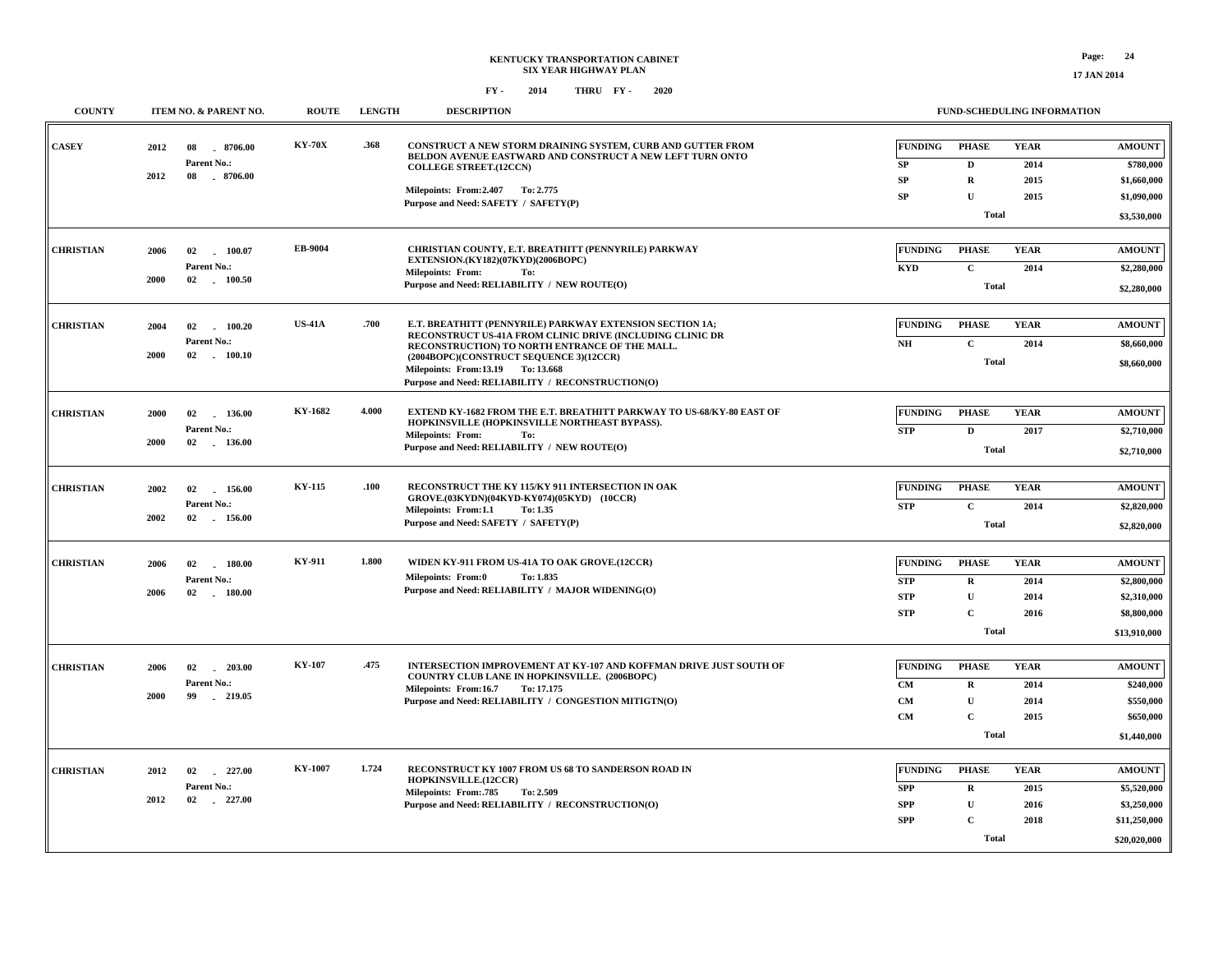| <b>COUNTY</b>    | ITEM NO. & PARENT NO.                                                | <b>ROUTE</b>   | <b>LENGTH</b> | <b>DESCRIPTION</b>                                                                                                                                                                                                                                                                |                                                          |                                                                            | FUND-SCHEDULING INFORMATION         |                                                                           |
|------------------|----------------------------------------------------------------------|----------------|---------------|-----------------------------------------------------------------------------------------------------------------------------------------------------------------------------------------------------------------------------------------------------------------------------------|----------------------------------------------------------|----------------------------------------------------------------------------|-------------------------------------|---------------------------------------------------------------------------|
| <b>CHRISTIAN</b> | 2014<br>02<br>805.00<br>$\sim$<br>Parent No.:<br>2014<br>02 . 805.00 | $I-24$         | .132          | DESIGN STUDY TO DETERMINE THE FEASIBILITY OF A NEW INTERCHANGE AT<br>KY 107 SOUTH OF HOPKINSVILLE.<br>Milepoints: From: 79.9<br>To: 80.032<br>Purpose and Need: ECONOMIC DEVELOPMENT / SCOPING STUDY DD (O)                                                                       | <b>FUNDING</b><br><b>SPP</b>                             | <b>PHASE</b><br>$\mathbf D$<br><b>Total</b>                                | <b>YEAR</b><br>2016                 | <b>AMOUNT</b><br>\$500,000<br>\$500,000                                   |
| <b>CHRISTIAN</b> | 2012<br>02<br>1085.00<br>Parent No.:<br>2012<br>02 1085.00           | <b>CR-1116</b> |               | REPLACE BRIDGE ON SUB STATION RD (CR 1116) OVER CSX RR 0.04 MILE E OF US<br>41 (SR 34.4) 024C00034N<br><b>Milepoints: From:.019</b><br>To: .059<br>Purpose and Need: RELIABILITY / BRIDGE REPLACEMENT(P)                                                                          | <b>FUNDING</b><br><b>BRZ</b><br><b>BRZ</b><br><b>BRZ</b> | <b>PHASE</b><br>$\mathbf R$<br>$\mathbf{U}$<br>$\mathbf C$<br><b>Total</b> | <b>YEAR</b><br>2015<br>2015<br>2017 | <b>AMOUNT</b><br>\$150,000<br>\$120,000<br>\$500,000<br>\$770,000         |
| <b>CHRISTIAN</b> | 2014<br>02<br>1089.00<br>Parent No.:<br>2014<br>02<br>$-1089.00$     | <b>US-41A</b>  | .032          | REPLACE BRIDGE OVER CSX RR ON WALNUT STREET (US 41A) IN HOPKINSVILLE<br>475 FT NE OF EAST 21ST STREET (CS 1016) (024B00112N) (SR=47.4)<br>Milepoints: From: 15.386 To: 15.418<br>Purpose and Need: RELIABILITY / BRIDGE REPLACEMENT(P)                                            | <b>FUNDING</b><br><b>BRX</b><br><b>BRX</b><br><b>BRX</b> | <b>PHASE</b><br>$\mathbf D$<br>$\mathbf R$<br>$\mathbf{U}$<br><b>Total</b> | <b>YEAR</b><br>2018<br>2020<br>2020 | <b>AMOUNT</b><br>\$500,000<br>\$100,000<br>\$350,000<br>\$950,000         |
| <b>CHRISTIAN</b> | 02<br>1094.00<br>2014<br>Parent No.:<br>2014<br>02<br>$-1094.00$     | <b>CS-1262</b> | .038          | <b>REPLACE BRIDGE OVER N FORK LITTLE RIVER ON MILBROOKE DRIVE (CS 1262)</b><br>500 FT SW OF KAREN DRIVE (CS 1268) 024C00081NSR 21.4<br>Milepoints: From: 372<br>To: .41<br>Purpose and Need: RELIABILITY / BRIDGE REPLACEMENT(P)                                                  | <b>FUNDING</b><br><b>BRZ</b>                             | <b>PHASE</b><br>$\mathbf{D}$<br><b>Total</b>                               | <b>YEAR</b><br>2019                 | <b>AMOUNT</b><br>\$225,000<br>\$225,000                                   |
| <b>CHRISTIAN</b> | 2010<br>02<br>3700.00<br>Parent No.:<br>2004<br>$-219.09$<br>99      | <b>KY-1007</b> | .100          | NORTH DRIVE/GLASS AVENUE TRAFFIC CONGESTION IMPROVEMENT PROJECT:<br>CONSTRUCTION OF LEFT-HAND TURNING LANES AT THE INTERSECTION OF<br>NORTH DRIVE AND GLASS AVENUE. (2010BOPC)<br>Milepoints: From:1.3<br><b>To: 1.4</b><br>Purpose and Need: RELIABILITY / CONGESTION MITIGTN(O) | <b>FUNDING</b><br>CM<br><b>CM</b>                        | <b>PHASE</b><br>$\mathbf R$<br>$\mathbf{C}$<br><b>Total</b>                | <b>YEAR</b><br>2014<br>2014         | <b>AMOUNT</b><br>\$51,000<br>\$1,413,000<br>\$1,464,000                   |
| <b>CHRISTIAN</b> | 2008<br>02<br>8505.00<br>Parent No.:<br>$-8505.00$<br>2008<br>02     |                |               | EXTEND LOVERS LANE AND MAKE SAFETY IMPROVEMENTS.<br>(08CCN)(10CCR)(12CCR)<br><b>Milepoints: From:</b><br>To:<br>Purpose and Need: RELIABILITY / NEW ROUTE(O)                                                                                                                      | <b>FUNDING</b><br><b>STP</b>                             | <b>PHASE</b><br>$\mathbf{C}$<br><b>Total</b>                               | <b>YEAR</b><br>2014                 | <b>AMOUNT</b><br>\$2,710,000<br>\$2,710,000                               |
| <b>CHRISTIAN</b> | 2012<br>02<br>8703.00<br>Parent No.:<br>2012<br>02<br>$-8703.00$     | KY-107         | .346          | WIDEN KY 107 TO THREE LANES FROM GREENWAY LANE TO KY 380.(12CCN)<br>Milepoints: From:16.823 To: 17.169<br>Purpose and Need: RELIABILITY / MINOR WIDENING(O)                                                                                                                       | <b>FUNDING</b><br><b>SPP</b><br><b>SPP</b><br><b>SPP</b> | <b>PHASE</b><br>$\mathbf R$<br>U<br>$\mathbf C$<br>Total                   | <b>YEAR</b><br>2014<br>2014<br>2015 | <b>AMOUNT</b><br>\$1,110,000<br>\$1,360,000<br>\$2,250,000<br>\$4,720,000 |
| <b>CLARK</b>     | 07 1121.00<br>2010<br>Parent No.:<br>2010<br>07<br>.1121.00          | KY-974         | .100          | REPLACE BRIDGE ON KY-974 (MP 10.924) OVER DRY FORK; .05 MI E-CR 1124<br>@ALLNSVL; (STRUCTURALLY DEFICIENT, SR=23.1) 025B00090N<br>Milepoints: From:10.874 To:10.974<br>Purpose and Need: RELIABILITY / BRIDGE REPLACEMENT(P)                                                      | <b>FUNDING</b><br><b>BRX</b><br><b>BRX</b><br><b>BRX</b> | <b>PHASE</b><br>${\bf R}$<br>$\mathbf U$<br>$\mathbf C$<br><b>Total</b>    | <b>YEAR</b><br>2014<br>2014<br>2016 | <b>AMOUNT</b><br>\$100,000<br>\$90,000<br>\$380,000<br>\$570,000          |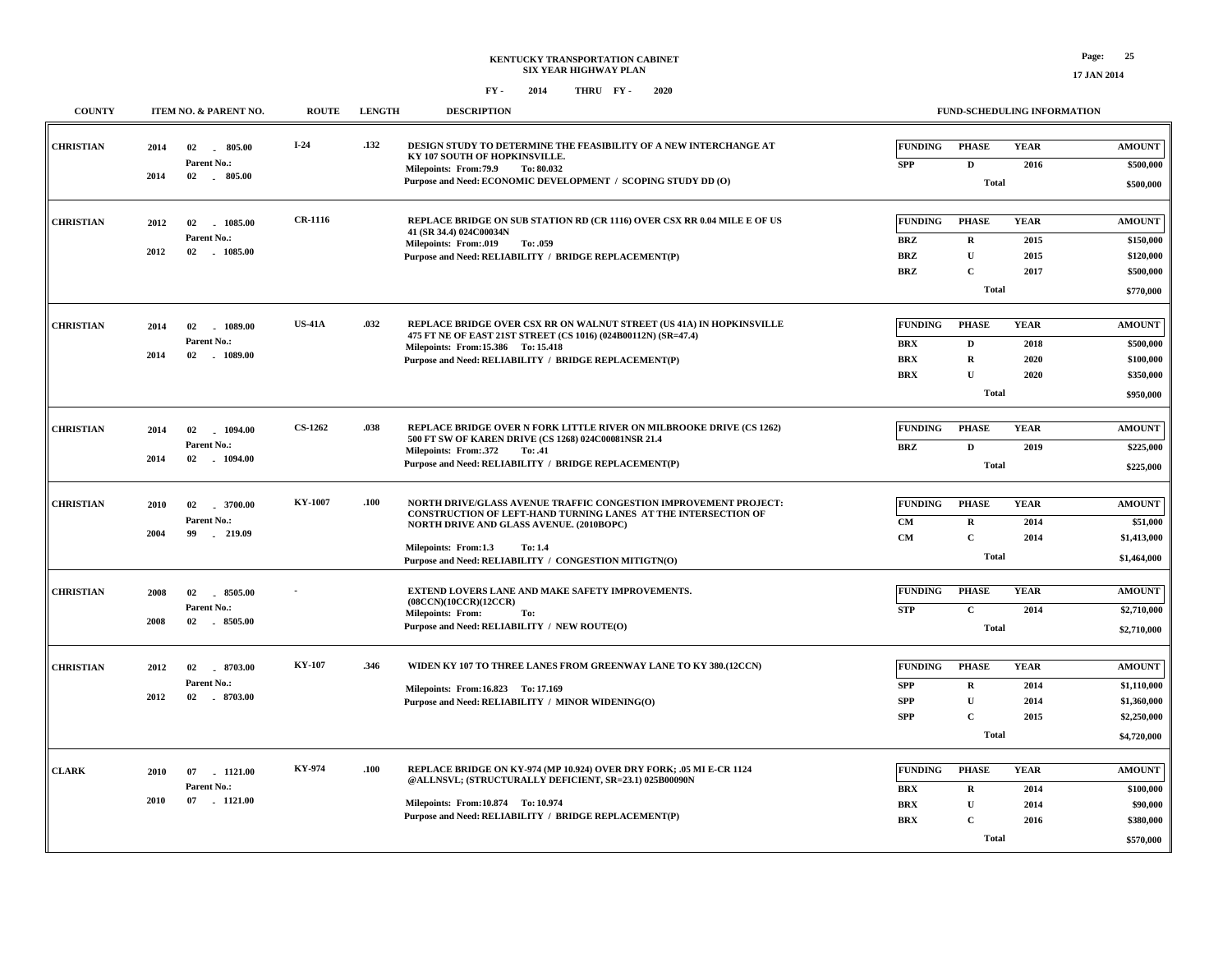| <b>COUNTY</b> |      | ITEM NO. & PARENT NO.        | <b>ROUTE</b> | <b>LENGTH</b> | <b>DESCRIPTION</b>                                                                                         |                          | FUND-SCHEDULING INFORMATION |                     |                              |
|---------------|------|------------------------------|--------------|---------------|------------------------------------------------------------------------------------------------------------|--------------------------|-----------------------------|---------------------|------------------------------|
| <b>CLARK</b>  | 2006 | 07<br>8302.00<br>Parent No.: | KY-89        | 1.870         | WIDEN KY-89 WINCHESTER-IRVINE ROAD: SECTION EIGHT FROM MILEPOST<br>12.45 TO MILEPOST 14.32. (06CCN)(12CCR) | <b>FUNDING</b><br>SP     | <b>PHASE</b><br>$\mathbf R$ | <b>YEAR</b><br>2014 | <b>AMOUNT</b><br>\$1,260,000 |
|               | 2006 | 07 . 8302.00                 |              |               | Milepoints: From:12.45 To:14.32<br>Purpose and Need: RELIABILITY / MAJOR WIDENING(O)                       | SP                       | $\mathbf{U}$                | 2014                | \$1,560,000                  |
|               |      |                              |              |               |                                                                                                            | SP                       | $\mathbf C$                 | 2015                | \$3,600,000                  |
|               |      |                              |              |               |                                                                                                            |                          | Total                       |                     | \$6,420,000                  |
| <b>CLARK</b>  | 2006 | 07<br>8307.00                | <b>KY-89</b> | .790          | WIDEN KY-89 WINCHESTER-IRVINE ROAD: SECTION SEVEN FROM MILEPOST<br>10.09 TO MILEPOST 10.88. (06CCN)(12CCR) | <b>FUNDING</b>           | <b>PHASE</b>                | <b>YEAR</b>         | <b>AMOUNT</b>                |
|               |      | Parent No.:                  |              |               | Milepoints: From:10.09 To:10.88                                                                            | SP                       | $\mathbf{D}$                | 2014                | \$440,000                    |
|               | 2006 | 07 . 8307.00                 |              |               | Purpose and Need: RELIABILITY / MAJOR WIDENING(O)                                                          |                          | <b>Total</b>                |                     | \$440,000                    |
| <b>CLARK</b>  | 2006 | $-8308.00$<br>07             | KY-89        | .400          | WIDEN KY-89 WINCHESTER-IRVINE ROAD: SECTION SIX FROM MILEPOST 9.30 TO<br>MILEPOST 9.69. (06CCN)(12CCR)     | <b>FUNDING</b>           | <b>PHASE</b>                | <b>YEAR</b>         | <b>AMOUNT</b>                |
|               |      | Parent No.:                  |              |               | Milepoints: From: 9.3<br>To: 9.69                                                                          | SP                       | $\mathbf{D}$                | 2014                | \$220,000                    |
|               | 2006 | 07<br>$-8308.00$             |              |               | Purpose and Need: RELIABILITY / MAJOR WIDENING(O)                                                          |                          | Total                       |                     | \$220,000                    |
| <b>CLARK</b>  | 2006 | $-8309.00$<br>07             | <b>KY-89</b> | .500          | WIDEN KY-89 WINCHESTER-IRVINE ROAD: SECTION FIVE FROM MILEPOST 7.02                                        | <b>FUNDING</b>           | <b>PHASE</b>                | <b>YEAR</b>         | <b>AMOUNT</b>                |
|               |      | Parent No.:                  |              |               | TO MILEPOST 7.51. (06CCN)(12CCR)<br>Milepoints: From: 7.02<br>To: 7.51                                     | <b>SP</b>                | ${\bf P}$                   | 2014                | \$220,000                    |
|               | 2006 | 07<br>$-8309.00$             |              |               | Purpose and Need: RELIABILITY / MAJOR WIDENING(O)                                                          |                          | <b>Total</b>                |                     | \$220,000                    |
| <b>CLARK</b>  | 2006 | 07<br>$-8310.00$             | <b>KY-89</b> | 1.200         | WIDEN KY-89 WINCHESTER-IRVINE ROAD: SECTION THREE FROM MILEPOST 3.06                                       | <b>FUNDING</b>           | <b>PHASE</b>                | <b>YEAR</b>         | <b>AMOUNT</b>                |
|               |      | Parent No.:                  |              |               | TO MILEPOST 4.28. (06CCN)(12CCR)<br>Milepoints: From:3.06<br>To: 4.28                                      | SP                       | D                           | 2014                | \$550,000                    |
|               | 2006 | 07<br>$-8310.00$             |              |               | Purpose and Need: RELIABILITY / MAJOR WIDENING(O)                                                          |                          | <b>Total</b>                |                     | \$550,000                    |
| <b>CLARK</b>  | 2006 | 07<br>8311.00                | <b>KY-89</b> | 1.000         | WIDEN KY-89 WINCHESTER-IRVINE ROAD: SECTION TWO FROM MILEPOST 1.96                                         | <b>FUNDING</b>           | <b>PHASE</b>                | <b>YEAR</b>         | <b>AMOUNT</b>                |
|               |      | Parent No.:                  |              |               | TO MILEPOST 2.93. (06CCN)(12CCR)<br>Milepoints: From:1.96<br>To: 2.93                                      | ${\bf SP}$               | $\mathbf{D}$                | 2014                | \$400,000                    |
|               | 2006 | 07 . 8311.00                 |              |               | Purpose and Need: RELIABILITY / MAJOR WIDENING(O)                                                          |                          | <b>Total</b>                |                     | \$400,000                    |
| <b>CLARK</b>  | 2006 | 8312.00<br>07                | <b>KY-89</b> | 1.000         | WIDEN KY-89 WINCHESTER-IRVINE ROAD: SECTION ONE FROM MILEPOST 0.96                                         | <b>FUNDING</b>           | <b>PHASE</b>                | <b>YEAR</b>         | <b>AMOUNT</b>                |
|               |      | Parent No.:                  |              |               | TO MILEPOST 1.96. (06CCN)(12CCR)                                                                           | SP                       | $\mathbf{D}$                | 2014                | \$570,000                    |
|               | 2006 | 07 . 8312.00                 |              |               | Milepoints: From:.96<br>To: 1.96<br>Purpose and Need: RELIABILITY / MAJOR WIDENING(O)                      |                          | <b>Total</b>                |                     | \$570,000                    |
|               |      |                              | KY-1958      |               | <b>EXTEND THE WINCHESTER EAST BYPASS (KY 1958) FROM IRVINE ROAD (KY 89)</b>                                | <b>FUNDING</b>           | <b>PHASE</b>                | <b>YEAR</b>         | <b>AMOUNT</b>                |
| <b>CLARK</b>  | 2008 | 07<br>8401.00<br>Parent No.: |              |               | TO KY 627 SOUTH OF WINCHESTER. (08CCN)(10CCR)                                                              |                          |                             |                     |                              |
|               | 2008 | 07<br>$-8401.00$             |              |               | <b>Milepoints: From:</b><br>To:                                                                            | <b>SPP</b><br><b>SPP</b> | $\mathbf R$<br>$\mathbf{U}$ | 2014<br>2015        | \$6,830,000<br>\$10,920,000  |
|               |      |                              |              |               | Purpose and Need: RELIABILITY / NEW ROUTE(O)                                                               | <b>SPP</b>               | $\mathbf C$                 | 2016                | \$24,640,000                 |
|               |      |                              |              |               |                                                                                                            |                          | Total                       |                     | \$42,390,000                 |
| <b>CLARK</b>  | 2008 | $-8410.00$<br>07             | <b>US-60</b> | .030          | ERECT A FOUR-WAY TRAFFIC CONTROL SIGNAL AT THE INTERSECTION OF US-                                         | <b>FUNDING</b>           | <b>PHASE</b>                | <b>YEAR</b>         | <b>AMOUNT</b>                |
|               |      | Parent No.:                  |              |               | 60 AND BREEZE HILL DRIVE. (08CCN)                                                                          | SP                       | $\mathbf C$                 | 2014                | \$50,000                     |
|               | 2008 | 07<br>$-8410.00$             |              |               | Milepoints: From: 4.94<br>To: 4.97                                                                         |                          | Total                       |                     |                              |
|               |      |                              |              |               | Purpose and Need: SAFETY / SAFETY-HAZARD ELIM(P)                                                           |                          |                             |                     | \$50,000                     |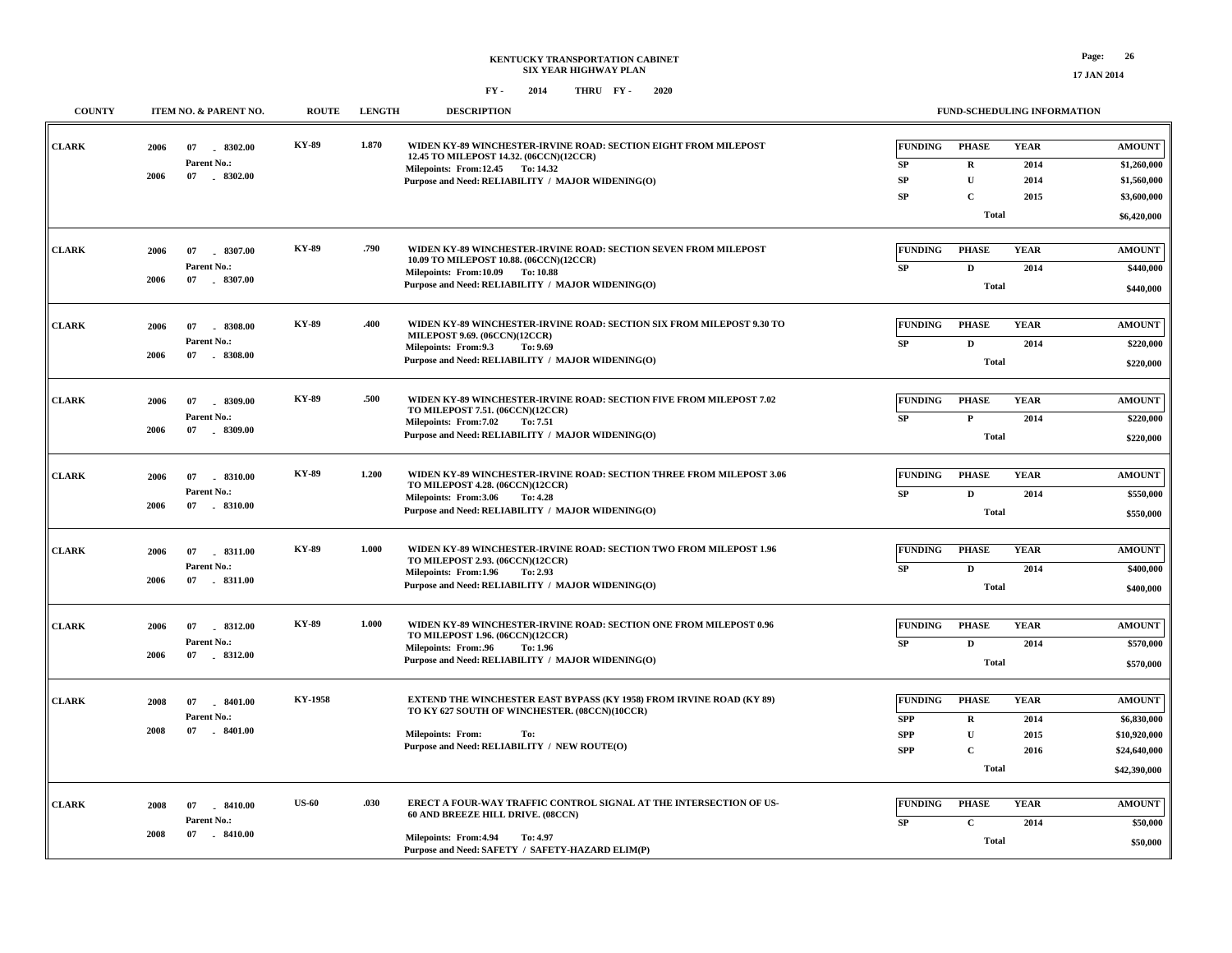## **KENTUCKY TRANSPORTATION CABINET SIX YEAR HIGHWAY PLAN FY - FY - 2014 2020 THRU**

| <b>COUNTY</b> |      | ITEM NO. & PARENT NO.        | <b>ROUTE</b>    | <b>LENGTH</b> | <b>DESCRIPTION</b>                                                                                                                       |                              | FUND-SCHEDULING INFORMATION |              |                              |
|---------------|------|------------------------------|-----------------|---------------|------------------------------------------------------------------------------------------------------------------------------------------|------------------------------|-----------------------------|--------------|------------------------------|
| <b>CLARK</b>  | 2012 | 8506.01<br>07<br>Parent No.: | $I-64$          | 2.575         | RECONSTRUCT I-64/MOUNTAIN PARKWAY INTERCHANGE TO ADD NEW RAMPS<br>TO AND FROM THE EAST.(12CCR)                                           | <b>FUNDING</b><br><b>SPP</b> | <b>PHASE</b><br>$\mathbf R$ | <b>YEAR</b>  | <b>AMOUNT</b><br>\$1,700,000 |
|               | 2008 | 07 8506.00                   |                 |               | Milepoints: From:95.1<br>To: 97.675                                                                                                      | <b>SPP</b>                   | ${\bf U}$                   | 2016<br>2017 | \$900,000                    |
|               |      |                              |                 |               | Purpose and Need: RELIABILITY / MAJOR WIDENING(O)                                                                                        | <b>SPP</b>                   | $\mathbf{C}$                | 2018         | \$11,620,000                 |
|               |      |                              |                 |               |                                                                                                                                          |                              |                             |              |                              |
|               |      |                              |                 |               |                                                                                                                                          |                              | <b>Total</b>                |              | \$14,220,000                 |
| <b>CLARK</b>  | 2010 | 8633.00<br>07                |                 |               | INSTALL MAST ARM POLES FOR TRAFFIC SIGNALS DOWNTOWN. (10CCN)                                                                             | <b>FUNDING</b>               | <b>PHASE</b>                | <b>YEAR</b>  | <b>AMOUNT</b>                |
|               |      | Parent No.:                  |                 |               | <b>Milepoints: From:</b><br>To:                                                                                                          | SB2                          | $\mathbf{C}$                | 2014         | \$160,000                    |
|               | 2010 | 07<br>8633.00                |                 |               | Purpose and Need: RELIABILITY / SIGNAL SYS IMPROVE(P)                                                                                    |                              | <b>Total</b>                |              | \$160,000                    |
|               |      |                              |                 |               |                                                                                                                                          |                              |                             |              |                              |
| <b>CLARK</b>  | 2010 | 8639.00<br>07                |                 |               | <b>EXTEND FULTON ROAD. (BY COUNTY)(10CCN)</b>                                                                                            | <b>FUNDING</b>               | <b>PHASE</b>                | <b>YEAR</b>  | <b>AMOUNT</b>                |
|               |      | Parent No.:                  |                 |               | <b>Milepoints: From:</b><br>To:                                                                                                          | SB2                          | $\mathbf C$                 | 2014         | \$1,410,000                  |
|               | 2010 | 07 . 8639.00                 |                 |               | Purpose and Need: RELIABILITY / NEW ROUTE(O)                                                                                             |                              | <b>Total</b>                |              | \$1,410,000                  |
|               |      |                              |                 |               |                                                                                                                                          |                              |                             |              |                              |
| <b>CLAY</b>   | 1996 | 11 273.01                    | <b>US-421</b>   | 3.600         | WEST BYPASS OF MANCHESTER (GRADE, DRAIN & INCIDENTAL SURFACING).                                                                         | <b>FUNDING</b>               | <b>PHASE</b>                | <b>YEAR</b>  | <b>AMOUNT</b>                |
|               |      | Parent No.:                  |                 |               | (RU-04DEOB)(10CCR)<br><b>Milepoints: From:</b><br>To:                                                                                    | <b>SP</b>                    | $\mathbf R$                 | 2014         | \$6,180,000                  |
|               | 1996 | 11 273.01                    |                 |               | Purpose and Need: RELIABILITY / BYPASS(O)                                                                                                | <b>SP</b>                    | U                           | 2014         | \$2,930,000                  |
|               |      |                              |                 |               |                                                                                                                                          | <b>SP</b>                    | $\mathbf C$                 | 2016         | \$54,160,000                 |
|               |      |                              |                 |               |                                                                                                                                          | <b>Total</b>                 |                             | \$63,270,000 |                              |
|               |      |                              |                 |               |                                                                                                                                          |                              |                             |              |                              |
| <b>CLAY</b>   | 2004 | 11<br>1069.00                | <b>CR-1113A</b> |               | REPLACE BRIDGE AND APPROACHES ON CR-1113A OVER BIG CREEK (C63).<br>(SR=4.0)(PROJECT FUNDING CONTINGENT UPON BRIDGE POSTING COMPLIANCE):  | <b>FUNDING</b>               | <b>PHASE</b>                | <b>YEAR</b>  | <b>AMOUNT</b>                |
|               |      | Parent No.:                  |                 |               | (026C00063N)(10CCR)                                                                                                                      | BRZ                          | $\mathbf C$                 | 2014         | \$1,360,000                  |
|               | 2004 | 11 1069.00                   |                 |               | <b>Milepoints: From:0</b><br>To: .042                                                                                                    |                              | <b>Total</b>                |              | \$1,360,000                  |
|               |      |                              |                 |               | Purpose and Need: RELIABILITY / BRIDGE REPLACEMENT(P)                                                                                    |                              |                             |              |                              |
| <b>CLAY</b>   | 2012 | 11<br>1088.00                | <b>US-421</b>   |               | REPLACE BRIDGE ON US 421 OVER ISLAND CREEK AT INTERSECTION OF US 421 &                                                                   | <b>FUNDING</b>               | <b>PHASE</b>                | <b>YEAR</b>  | <b>AMOUNT</b>                |
|               |      | Parent No.:                  |                 |               | BOWLING BRANCH RD (CR 1346)(SR 27.8) 026B00001N<br>Milepoints: From: 20.462 To: 20.502                                                   | <b>BRO</b>                   | $\bf R$                     | 2014         | \$200,000                    |
|               | 2012 | 11 1088.00                   |                 |               | Purpose and Need: RELIABILITY / BRIDGE REPLACEMENT(P)                                                                                    | <b>BRO</b>                   | $\mathbf U$                 | 2014         | \$125,000                    |
|               |      |                              |                 |               |                                                                                                                                          | <b>BRO</b>                   | $\mathbf C$                 | 2015         | \$2,100,000                  |
|               |      |                              |                 |               |                                                                                                                                          |                              | <b>Total</b>                |              | \$2,425,000                  |
|               |      |                              |                 |               |                                                                                                                                          |                              |                             |              |                              |
| <b>CLAY</b>   | 2012 | 11<br>1091.00                | <b>CR-1004</b>  |               | <b>REPLACE BRIDGE ON BEECH CREEK RD (CR 1004) OVER GOOSE CREEK AT</b><br>INTERSECTION WITH CHANDLER BRANCH RD (CR 1003)(SR 30.8) C00001N | <b>FUNDING</b>               | <b>PHASE</b>                | <b>YEAR</b>  | <b>AMOUNT</b>                |
|               | 2012 | Parent No.:<br>11 . 1091.00  |                 |               | Milepoints: From: 144<br>To: .184                                                                                                        | <b>BRZ</b>                   | $\mathbf R$                 | 2015         | \$75,000                     |
|               |      |                              |                 |               | Purpose and Need: RELIABILITY / BRIDGE REPLACEMENT(P)                                                                                    | <b>BRZ</b>                   | $\mathbf{U}$                | 2015         | \$50,000                     |
|               |      |                              |                 |               |                                                                                                                                          | <b>BRZ</b>                   | $\mathbf C$                 | 2018         | \$2,000,000                  |
|               |      |                              |                 |               |                                                                                                                                          |                              | <b>Total</b>                |              | \$2,125,000                  |
| <b>CLAY</b>   | 2012 | $-1092.00$<br>11             | <b>CR-1154</b>  |               | REPLACE BRIDGE ON MILL CREEK ROAD (CR 1154) OVER GOOSE CREEK AT JCT                                                                      | <b>FUNDING</b>               | <b>PHASE</b>                | <b>YEAR</b>  | <b>AMOUNT</b>                |
|               |      | Parent No.:                  |                 |               | WITH KY 1524 (SR 47) 026C00025N                                                                                                          | <b>BRZ</b>                   | $\mathbf R$                 | 2017         | \$80,000                     |
|               | 2012 | 11 . 1092.00                 |                 |               | Milepoints: From:0<br>To: .035<br>Purpose and Need: RELIABILITY / BRIDGE REPLACEMENT(P)                                                  | <b>BRZ</b>                   | ${\bf U}$                   | 2017         | \$50,000                     |
|               |      |                              |                 |               |                                                                                                                                          | <b>BRZ</b>                   | $\mathbf C$                 | 2018         | \$750,000                    |
|               |      |                              |                 |               |                                                                                                                                          |                              | <b>Total</b>                |              | \$880,000                    |
|               |      |                              |                 |               |                                                                                                                                          |                              |                             |              |                              |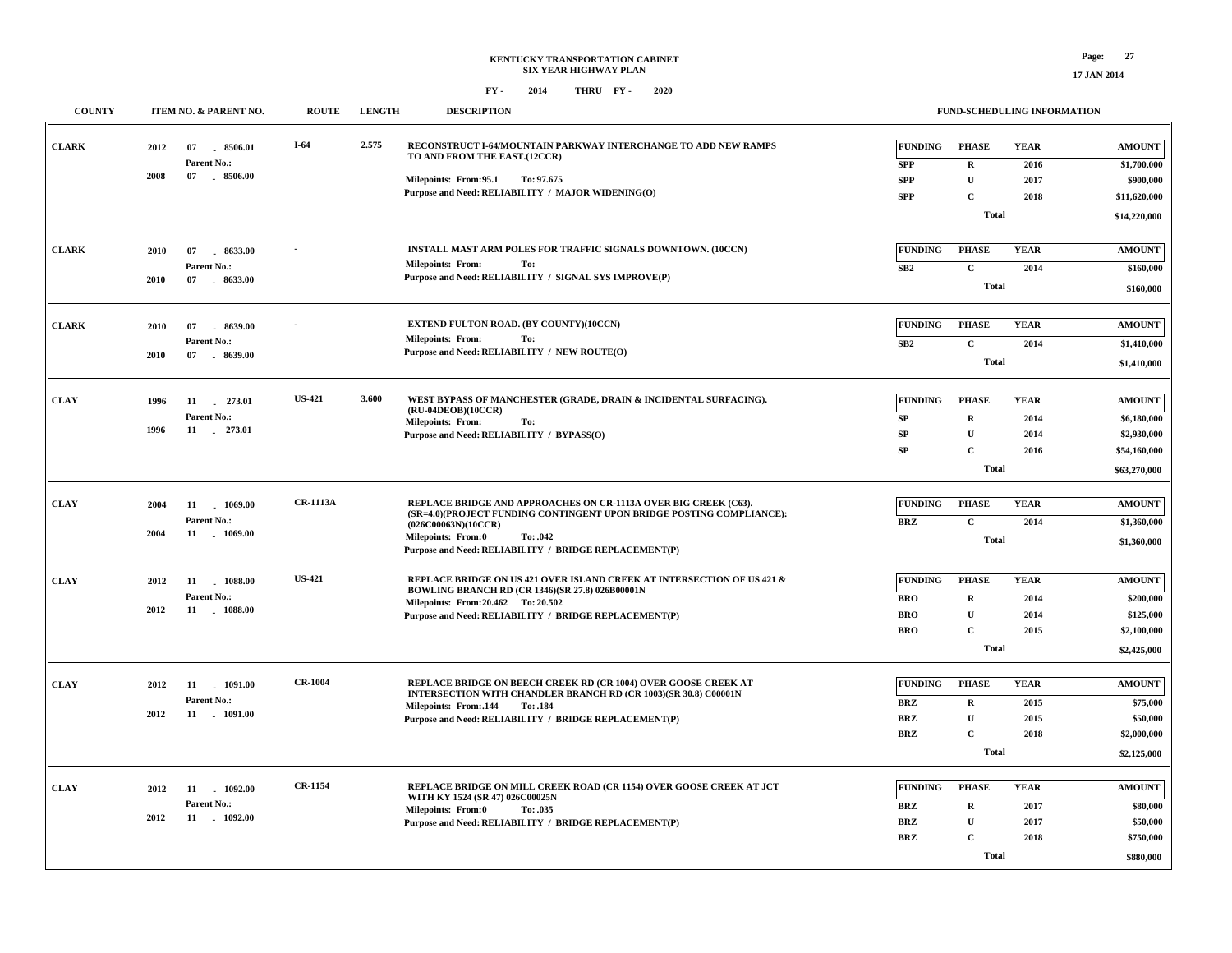**17 JAN 2014**

| <b>COUNTY</b>  | ITEM NO. & PARENT NO.                   | <b>ROUTE</b>   | <b>LENGTH</b> | <b>DESCRIPTION</b>                                                                                                                         |                          | <b>FUND-SCHEDULING INFORMATION</b> |              |               |
|----------------|-----------------------------------------|----------------|---------------|--------------------------------------------------------------------------------------------------------------------------------------------|--------------------------|------------------------------------|--------------|---------------|
| <b>CLAY</b>    | 11 1099.00<br>2014<br>Parent No.:       | <b>CR-1160</b> | .016          | REPLACE BRIDGE OVER OTTER CREEK ON OTTER CREEK ROAD (CR 1160) AT<br>JUNCTION WITH MAY FORK ROAD (CR 1158)(026C00031N)(SR=2)                | <b>FUNDING</b>           | <b>PHASE</b>                       | <b>YEAR</b>  | <b>AMOUNT</b> |
|                | 2014<br>11 . 1099.00                    |                |               | Milepoints: From: 2.01<br>To: 2.026                                                                                                        | <b>BRZ</b>               | D                                  | 2019         | \$150,000     |
|                |                                         |                |               | Purpose and Need: RELIABILITY / BRIDGE REPLACEMENT(P)                                                                                      | <b>BRZ</b><br><b>BRZ</b> | ${\bf R}$<br>$\mathbf U$           | 2020<br>2020 | \$30,000      |
|                |                                         |                |               |                                                                                                                                            |                          |                                    |              | \$50,000      |
|                |                                         |                |               |                                                                                                                                            |                          | <b>Total</b>                       |              | \$230,000     |
|                |                                         | KY-66          | .600          | CORRECT ROCKFALL HAZARD @ MP 23.5 TO 24.1(10CCR)                                                                                           |                          |                                    |              |               |
| CLAY           | 1998<br>11 5005.00<br>Parent No.:       |                |               | Milepoints: From:23.5<br>To: 24.1                                                                                                          | <b>FUNDING</b>           | <b>PHASE</b>                       | <b>YEAR</b>  | <b>AMOUNT</b> |
|                | 1998<br>11 5005.00                      |                |               | Purpose and Need: SAFETY / ROCKFALL MITIGTN(P)                                                                                             | SP                       | $\mathbf R$                        | 2014         | \$130,000     |
|                |                                         |                |               |                                                                                                                                            | SP                       | ${\bf U}$                          | 2014         | \$40,000      |
|                |                                         |                |               |                                                                                                                                            | <b>SP</b>                | $\mathbf{C}$                       | 2015         | \$3,990,000   |
|                |                                         |                |               |                                                                                                                                            |                          | <b>Total</b>                       |              | \$4,160,000   |
|                |                                         | KY-2432        | 1.230         | RECONSTRUCT KY-2432 FROM SECOND STREET IN EAST MANCHESTER NORTH                                                                            |                          |                                    |              |               |
| <b>CLAY</b>    | 2000<br>11<br>. 8001.00                 |                |               | TO THE LEFT FORK OF COAL HOLLOW ROAD (MP 1.58)                                                                                             | <b>FUNDING</b>           | <b>PHASE</b>                       | <b>YEAR</b>  | <b>AMOUNT</b> |
|                | Parent No.:<br>2000<br>11<br>$-8001.00$ |                |               | (00CCN)(06CCR)(08CCR)(10CCR)                                                                                                               | <b>SPB</b>               | $\mathbf R$                        | 2014         | \$2,320,000   |
|                |                                         |                |               | Milepoints: From: 351<br>To: 1.58<br>Purpose and Need: RELIABILITY / RECONSTRUCTION(O)                                                     | ${\bf SPB}$              | $\mathbf U$                        | 2014         | \$570,000     |
|                |                                         |                |               |                                                                                                                                            | SB2                      | $\mathbf C$                        | 2015         | \$13,000,000  |
|                |                                         |                |               |                                                                                                                                            |                          | <b>Total</b>                       |              | \$15,890,000  |
|                |                                         |                |               |                                                                                                                                            |                          |                                    |              |               |
| <b>CLAY</b>    | 2000<br>11<br>$-8003.00$                | <b>US-421</b>  | 2.060         | WIDEN US-421/KY-80 TO THREE LANES FROM KY 80 SOUTH TO KY-149<br>(LOCKARTS CREEK ROAD). (00CCN)(10CCR)(12CCR)                               | <b>FUNDING</b>           | <b>PHASE</b>                       | <b>YEAR</b>  | <b>AMOUNT</b> |
|                | Parent No.:<br>2000<br>11 . 8003.00     |                |               | Milepoints: From:13.692 To: 16.915                                                                                                         | <b>SPP</b>               | $\mathbf C$                        | 2015         | \$25,700,000  |
|                |                                         |                |               | Purpose and Need: RELIABILITY / MINOR WIDENING(O)                                                                                          |                          | <b>Total</b>                       |              | \$25,700,000  |
|                |                                         |                |               |                                                                                                                                            |                          |                                    |              |               |
| <b>CLAY</b>    | 11<br>8632.00<br>2010                   | <b>US-421</b>  |               | CONSTRUCT A NEW ENTRANCE TO THE GREEN PARK FROM US-421 TO END NEAR<br>CEMETERY. (10CCN)(12CCR)                                             | <b>FUNDING</b>           | <b>PHASE</b>                       | <b>YEAR</b>  | <b>AMOUNT</b> |
|                | Parent No.:                             |                |               | <b>Milepoints: From:</b><br>To:                                                                                                            | <b>SP</b>                | $\mathbf{C}$                       | 2014         | \$3,150,000   |
|                | 11 . 8632.00<br>2010                    |                |               | Purpose and Need: SAFETY / SAFETY(P)                                                                                                       |                          | <b>Total</b>                       |              | \$3,150,000   |
|                |                                         |                |               |                                                                                                                                            |                          |                                    |              |               |
| <b>CLAY</b>    | 11 8711.00<br>2012                      | CR-1263        | .040          | REPLACE BRIDGE OVER CURRY BRANCH ROAD IN CLAY COUNTY.(12CCN)                                                                               | <b>FUNDING</b>           | <b>PHASE</b>                       | <b>YEAR</b>  | <b>AMOUNT</b> |
|                | Parent No.:                             |                |               | Milepoints: From:.281<br>To: .321                                                                                                          | <b>SPP</b>               | $\mathbf R$                        | 2014         | \$80,000      |
|                | 2012<br>11 . 8711.00                    |                |               | Purpose and Need: RELIABILITY / BRIDGE REPLACEMENT(P)                                                                                      | <b>SPP</b>               | $\mathbf{C}$                       | 2015         | \$410,000     |
|                |                                         |                |               |                                                                                                                                            |                          | <b>Total</b>                       |              | \$490,000     |
|                |                                         |                |               |                                                                                                                                            |                          |                                    |              |               |
| <b>CLINTON</b> | 08<br>1062.00<br>2014                   | KY-738         | .010          | REPLACE BRIDGE OVER CLEAR FORK CREEK ON KY 738 0.2 MI S OF US 127X.                                                                        | <b>FUNDING</b>           | <b>PHASE</b>                       | <b>YEAR</b>  | <b>AMOUNT</b> |
|                | Parent No.:                             |                |               | $(027B00011N)(SR=31.5)$<br>Milepoints: From: 6.478 To: 6.488                                                                               | <b>BRX</b>               | D                                  | 2019         | \$250,000     |
|                | 2014<br>08<br>1062.00                   |                |               | Purpose and Need: RELIABILITY / BRIDGE REPLACEMENT(P)                                                                                      |                          | <b>Total</b>                       |              | \$250,000     |
|                |                                         |                |               |                                                                                                                                            |                          |                                    |              |               |
| <b>CLINTON</b> | 2012<br>08<br>8601.26                   | <b>US-127</b>  | 21.300        | RECONSTRUCTION OF US 127 FROM APPROX 1.14 MI N OF INTERSECTION OF KY                                                                       | <b>FUNDING</b>           | <b>PHASE</b>                       | <b>YEAR</b>  | <b>AMOUNT</b> |
| <b>RUSSELL</b> | Parent No.:                             |                |               | 3063 & OLD US 127, EXTENDING N TO KY 1730, LOCATED APPROX 0.36 MI E OF THE<br>INTERSECTION OF KY 1730 & MANNTOWN RD.(SEE 8-108 & 8-115 FOR | <b>SPP</b>               | $\mathbf{D}$                       | 2014         | \$2,300,000   |
|                | 08<br>2012<br>8601.26                   |                |               | PE&ENV)(12CCR)(G&D)(SEE 8-8601.27 FOR SURFACING)                                                                                           | <b>SPP</b>               | $\mathbf R$                        | 2016         | \$1,110,000   |
|                |                                         |                |               |                                                                                                                                            | <b>SPP</b>               | U                                  | 2016         | \$550,000     |
|                |                                         |                |               | Milepoints: From:11.017 To: 20.967                                                                                                         | NH                       | $\mathbf{C}$                       | 2017         | \$10,000,000  |
|                |                                         |                |               | <b>Milepoints: From:0</b><br>To: 11.4                                                                                                      |                          |                                    |              |               |
|                |                                         |                |               | Purpose and Need: RELIABILITY / RECONSTRUCTION(O)                                                                                          |                          | <b>Total</b>                       |              | \$13,960,000  |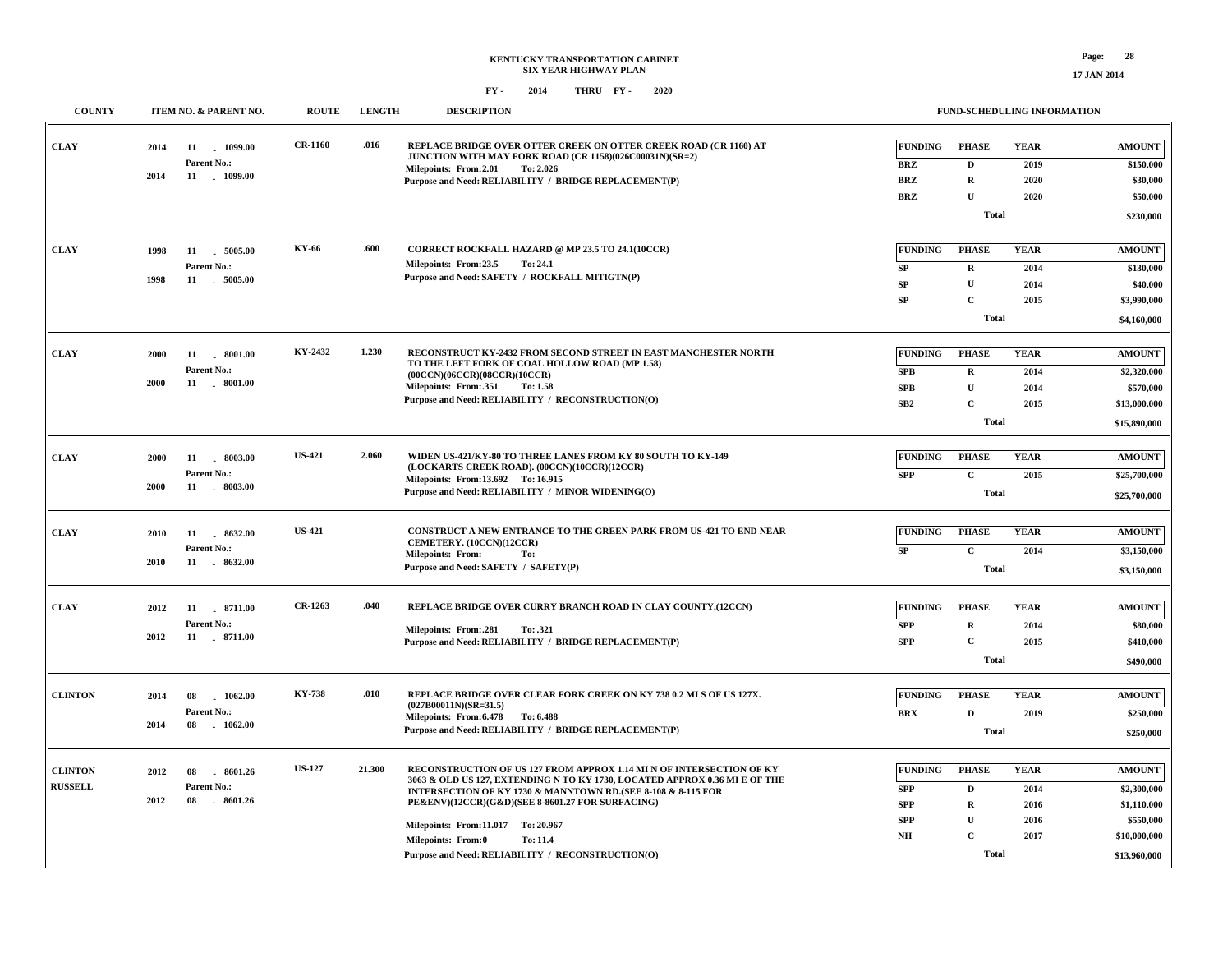| <b>COUNTY</b>                        | ITEM NO. & PARENT NO.                                            | <b>ROUTE</b>  | <b>LENGTH</b> | <b>DESCRIPTION</b>                                                                                                                                                                                                                                                                                                                                                                                              | <b>FUND-SCHEDULING INFORMATION</b>                                                                                                                                           |                                                                                          |
|--------------------------------------|------------------------------------------------------------------|---------------|---------------|-----------------------------------------------------------------------------------------------------------------------------------------------------------------------------------------------------------------------------------------------------------------------------------------------------------------------------------------------------------------------------------------------------------------|------------------------------------------------------------------------------------------------------------------------------------------------------------------------------|------------------------------------------------------------------------------------------|
| <b>CLINTON</b><br><b>RUSSELL</b>     | 2014<br>08<br>8601.27<br>Parent No.:<br>2014<br>08<br>$-8601.27$ | <b>US-127</b> | 21.300        | RECONSTRUCTION OF US 127 FROM APPROX 1.14 MI N OF INTERSECTION OF KY<br>3063 & OLD US 127, EXTENDING N TO KY 1730, LOCATED APPROX 0.36 MI E OF THE<br>INTERSECTION OF KY 1730 & MANNTOWN RD. (SEE 8-108 & 8-115 FOR<br>PE&ENV)(12CCR)(SURFACING)(SEE 8-8601.26 FOR G&D)<br>Milepoints: From:11.017 To: 20.967<br><b>Milepoints: From:0</b><br>To: 11.4<br>Purpose and Need: RELIABILITY / PREFINANCD CONVRSN(P) | <b>FUNDING</b><br><b>PHASE</b><br><b>YEAR</b><br>$\mathbf C$<br>$N\!H$<br>2018<br><b>Total</b>                                                                               | <b>AMOUNT</b><br>\$16,000,000<br>\$16,000,000                                            |
| <b>CLINTON</b><br><b>RUSSELL</b>     | 2014<br>08<br>8601.28<br>Parent No.:<br>2014<br>08<br>$-8601.28$ | <b>US-127</b> | 21.300        | RECONSTRUCTION OF US 127 FROM APPROX 1.14 MI N OF INTERSECTION OF KY<br>3063 & OLD US 127, EXTENDING N TO KY 1730, LOCATED APPROX 0.36 MI E OF THE<br>INTERSECTION OF KY 1730 & MANNTOWN RD. (SEE 8-108 & 8-115 FOR<br>PE&ENV)(12CCR)(SURFACING)(SEE 8-8601.26 FOR G&D)<br>Milepoints: From:11.017 To: 20.967<br><b>Milepoints: From:0</b><br>To: 11.4<br>Purpose and Need: RELIABILITY / PREFINANCD CONVRSN(O) | <b>FUNDING</b><br><b>PHASE</b><br><b>YEAR</b><br>NH<br>$\mathbf C$<br>2019<br><b>Total</b>                                                                                   | <b>AMOUNT</b><br>\$20,500,000<br>\$20,500,000                                            |
| <b>CLINTON</b>                       | 2012<br>08<br>8601.30<br>Parent No.:<br>2012<br>08<br>8601.30    | <b>US-127</b> | 2.370         | RECONSTRUCTION OF US 127 FROM APPROX 0.18 MI E OF THE INTERSECTION OF<br>AARON RIDGE RD AND OLD US 127, EXTENDING N TO APPROX 1.14 MI N OF THE<br>INTERSECTION OF KY 3063 AND OLD US 127. (SEE 8-108 AND 8-115 FOR<br>PE&ENV)(12CCR)(G&D)(SEE 8-8601.31 FOR SURFACING)<br><b>Milepoints: From:</b><br>To:<br>Purpose and Need: RELIABILITY / RECONSTRUCTION(O)                                                  | <b>FUNDING</b><br><b>PHASE</b><br><b>YEAR</b><br>SP<br>$\mathbf{D}$<br>2014<br>$\mathbf R$<br>SP<br>2016<br>SP<br>$\mathbf{U}$<br>2016<br>$\mathbf C$<br>SP<br>2019<br>Total | <b>AMOUNT</b><br>\$1,600,000<br>\$1,680,000<br>\$580,000<br>\$20,000,000<br>\$23,860,000 |
| <b>CLINTON</b>                       | 2014<br>08<br>8601.31<br>Parent No.:<br>08<br>2014<br>$-8601.31$ | <b>US-127</b> |               | RECONSTRUCTION OF US 127 FROM APPROX 0.18 MI E OF THE INTERSECTION OF<br>AARON RIDGE RD AND OLD US 127, EXTENDING N TO APPROX 1.14 MI N OF THE<br>INTERSECTION OF KY 3063 AND OLD US 127. (SEE 8-108 AND 8-115 FOR<br>PE&ENV)(12CCR)(SURFACING)(SEE 8-8601.30 FOR G&D)<br><b>Milepoints: From:</b><br>To:<br>Purpose and Need: RELIABILITY / RECONSTRUCTION(O)                                                  | <b>FUNDING</b><br><b>PHASE</b><br><b>YEAR</b><br>$\mathbf{C}$<br>SP<br>2020<br><b>Total</b>                                                                                  | <b>AMOUNT</b><br>\$4,000,000<br>\$4,000,000                                              |
| <b>CRITTENDEN</b><br><b>CALDWELL</b> | 2006<br>01<br>187.23<br>Parent No.:<br>2000<br>01<br>187.20      | <b>US-641</b> | 5.200         | MARION TO FREDONIA; SURFACING AND INCIDENTAL GRADE AND<br>DRAIN.(12CCR)<br><b>Milepoints: From:</b><br>To:<br>To:<br><b>Milepoints: From:</b><br>Purpose and Need: RELIABILITY / RELOCATION(O)                                                                                                                                                                                                                  | <b>FUNDING</b><br><b>YEAR</b><br><b>PHASE</b><br>$\mathbf C$<br><b>SPP</b><br>2014<br><b>Total</b>                                                                           | <b>AMOUNT</b><br>\$12,000,000<br>\$12,000,000                                            |
| <b>CRITTENDEN</b>                    | 2010<br>01<br>326.12<br>Parent No.:<br>01 . 326.12<br>2010       | <b>KY-91</b>  |               | OPERATION OF CAVE-IN-ROCK FERRY AT OHIO RIVER FOR FY 2015.(12CCR)<br>Milepoints: From:11.162 To: 11.262<br>Purpose and Need: RELIABILITY / FERRY OPERATION(P)                                                                                                                                                                                                                                                   | <b>FUNDING</b><br><b>PHASE</b><br><b>YEAR</b><br>$\mathbf{C}$<br><b>SPP</b><br>2015<br>Total                                                                                 | <b>AMOUNT</b><br>\$402,000<br>\$402,000                                                  |
| <b>CRITTENDEN</b>                    | 01<br>326.13<br>2010<br>Parent No.:<br>2010<br>01 . 326.13       | <b>KY-91</b>  |               | <b>OPERATION OF CAVE-IN-ROCK FERRY AT OHIO RIVER FOR FY 2016.(12CCR)</b><br>Milepoints: From:11.162 To: 11.262<br>Purpose and Need: RELIABILITY / FERRY OPERATION(P)                                                                                                                                                                                                                                            | <b>FUNDING</b><br><b>PHASE</b><br><b>YEAR</b><br>$\mathbf{C}$<br><b>SPP</b><br>2016<br><b>Total</b>                                                                          | <b>AMOUNT</b><br>\$402,000<br>\$402,000                                                  |
| <b>CRITTENDEN</b>                    | 2012<br>326.14<br>01<br>Parent No.:<br>2012<br>01<br>326.14      | <b>KY-91</b>  |               | OPERATION OF CAVE-IN-ROCK FERRY AT OHIO RIVER FOR FY 2017.(12CCR)<br>Milepoints: From:11.162 To: 11.262<br>Purpose and Need: RELIABILITY / FERRY OPERATION(P)                                                                                                                                                                                                                                                   | <b>FUNDING</b><br><b>PHASE</b><br><b>YEAR</b><br><b>SPP</b><br>$\mathbf C$<br>2017<br>Total                                                                                  | <b>AMOUNT</b><br>\$402,000<br>\$402,000                                                  |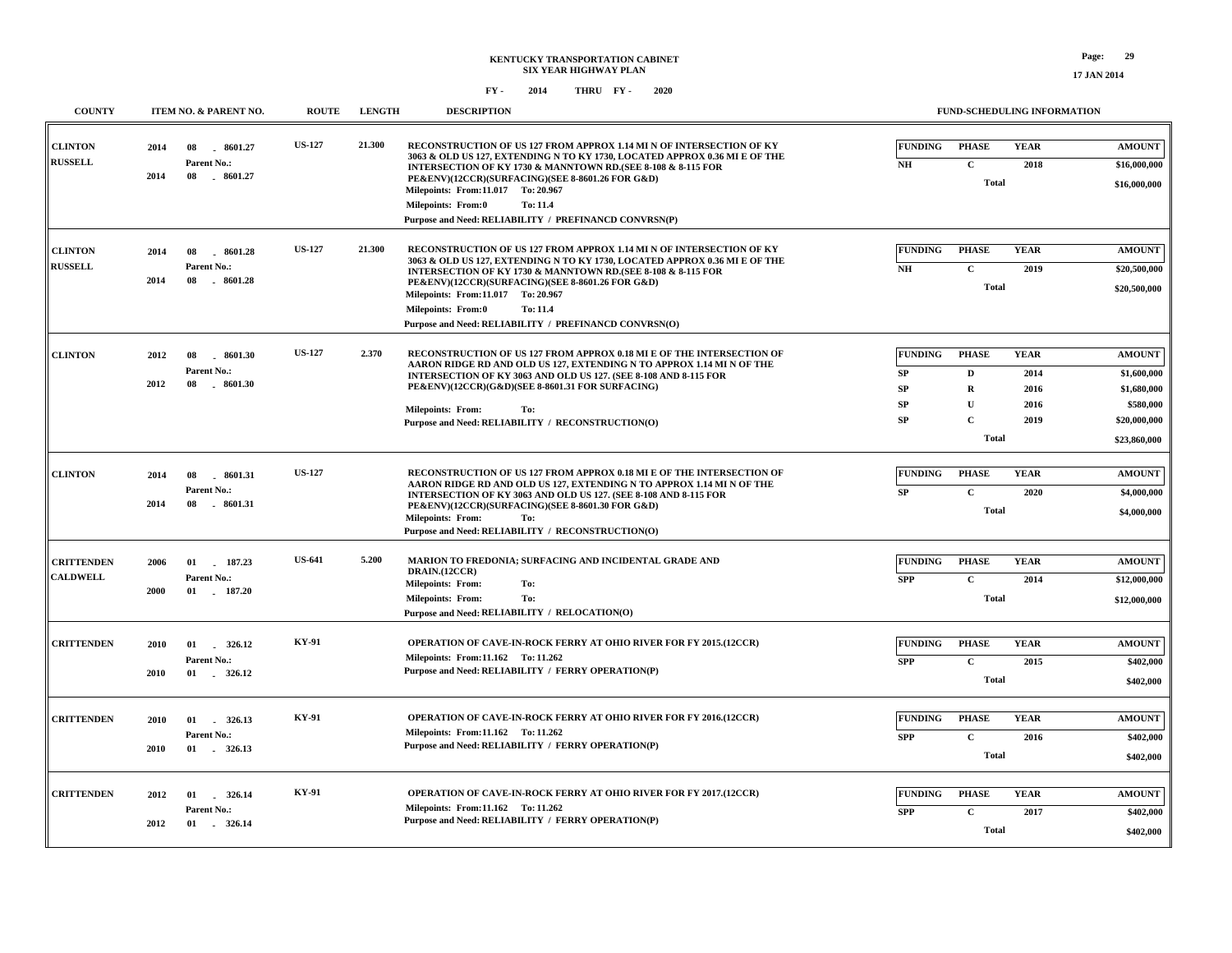**17 JAN 2014**

| <b>COUNTY</b>     |              | ITEM NO. & PARENT NO.                            | <b>ROUTE</b>  | <b>LENGTH</b> | <b>DESCRIPTION</b>                                                                                                                                                                                                            |                                                                        | <b>FUND-SCHEDULING INFORMATION</b>                                           |                                             |                                                                                    |
|-------------------|--------------|--------------------------------------------------|---------------|---------------|-------------------------------------------------------------------------------------------------------------------------------------------------------------------------------------------------------------------------------|------------------------------------------------------------------------|------------------------------------------------------------------------------|---------------------------------------------|------------------------------------------------------------------------------------|
| <b>CRITTENDEN</b> | 2012         | 01 326.15<br>Parent No.:                         | KY-91         |               | <b>OPERATION OF CAVE-IN-ROCK FERRY AT OHIO RIVER FOR FY 2018.(12CCR)</b><br>Milepoints: From:11.162 To: 11.262<br>Purpose and Need: RELIABILITY / FERRY OPERATION(P)                                                          | <b>FUNDING</b><br><b>SPP</b>                                           | <b>PHASE</b><br>$\mathbf{C}$                                                 | <b>YEAR</b><br>2018                         | <b>AMOUNT</b><br>\$402,000                                                         |
|                   | 2012         |                                                  |               |               |                                                                                                                                                                                                                               |                                                                        | <b>Total</b>                                                                 |                                             | \$402,000                                                                          |
| <b>CRITTENDEN</b> | 2014<br>2014 | 01<br>326.16<br>Parent No.:                      | <b>KY-91</b>  |               | <b>OPERATION OF CAVE-IN-ROCK FERRY AT OHIO RIVER FOR FY 2019.(12CCR)</b><br>Milepoints: From:11.162 To: 11.262<br>Purpose and Need: RELIABILITY / FERRY OPERATION(P)                                                          | <b>FUNDING</b><br><b>SPP</b>                                           | <b>PHASE</b><br>$\mathbf{C}$                                                 | <b>YEAR</b><br>2019                         | <b>AMOUNT</b><br>\$402,000                                                         |
|                   |              |                                                  |               |               |                                                                                                                                                                                                                               |                                                                        | <b>Total</b>                                                                 |                                             | \$402,000                                                                          |
| <b>CRITTENDEN</b> | 2014         | 01 326.17<br>Parent No.:                         | KY-91         |               | <b>OPERATION OF CAVE-IN-ROCK FERRY AT OHIO RIVER FOR FY 2020.(12CCR)</b><br>Milepoints: From:11.162 To: 11.262<br>Purpose and Need: RELIABILITY / FERRY OPERATION(P)                                                          | <b>FUNDING</b><br><b>SPP</b>                                           | <b>PHASE</b><br>$\mathbf c$                                                  | <b>YEAR</b><br>2020                         | <b>AMOUNT</b><br>\$402,000                                                         |
|                   | 2014         | 01 326.17                                        |               |               |                                                                                                                                                                                                                               |                                                                        | <b>Total</b>                                                                 |                                             | \$402,000                                                                          |
| <b>CUMBERLAND</b> | 2014<br>2014 | 08<br>1060.00<br>Parent No.:<br>$-1060.00$<br>08 | KY-61         | .140          | REPLACE BRIDGE OVER CUMBERLAND RIVER ON KY 61 0.1 MI N OF COLD<br>SPRINGS ROAD (CR 1204).(029B00012N)(SR=32)<br>Milepoints: From: 9.945 To: 10.085<br>Purpose and Need: RELIABILITY / BRIDGE REPLACEMENT(P)                   | <b>FUNDING</b><br><b>BRX</b><br><b>BRX</b><br><b>BRX</b>               | <b>PHASE</b><br>$\mathbf D$<br>$\mathbf R$<br>$\mathbf{U}$                   | <b>YEAR</b><br>2018<br>2020<br>2020         | <b>AMOUNT</b><br>\$500,000<br>\$50,000<br>\$50,000                                 |
|                   |              |                                                  |               |               |                                                                                                                                                                                                                               |                                                                        | <b>Total</b>                                                                 |                                             | \$600,000                                                                          |
| <b>DAVIESS</b>    | 2006<br>2006 | 02<br>194.00<br>Parent No.:<br>02 194.00         | <b>KY-144</b> | 1.100         | RECONSTRUCT KY-144 IN THE VICINITY OF PLEASANT VALLEY ROAD. DESIGN<br>PHASE MONEY WAS MOVED FROM 2-8631.00(10CCR)(12CCR)<br>Milepoints: From:6.3<br>To: 7.4<br>Purpose and Need: RELIABILITY / RECONSTRUCTION(O)              | <b>FUNDING</b><br><b>SPP</b>                                           | <b>PHASE</b><br>$\mathbf C$<br><b>Total</b>                                  | <b>YEAR</b><br>2014                         | <b>AMOUNT</b><br>\$1,520,000<br>\$1,520,000                                        |
| <b>DAVIESS</b>    | 2012<br>2012 | 02<br>229.00<br>Parent No.:<br>02<br>229.00      | KY-298        | .100          | RECONSTRUCT INTERSECTION AT FAIRVIEW DRIVE (KY 3143) AND KY 298.<br>(12CCR)<br>Milepoints: From:7.7<br>To: 7.8<br>Purpose and Need: SAFETY / SAFETY(P)                                                                        | <b>FUNDING</b><br><b>SPP</b><br><b>SPP</b><br><b>SPP</b>               | <b>PHASE</b><br>$\mathbf R$<br>$\mathbf{U}$<br>$\mathbf{C}$<br><b>Total</b>  | <b>YEAR</b><br>2015<br>2015<br>2017         | <b>AMOUNT</b><br>\$600,000<br>\$1,000,000<br>\$3,500,000<br>\$5,100,000            |
| <b>DAVIESS</b>    | 2014<br>2014 | 02<br>237.00<br>Parent No.:<br>02<br>$-237.00$   | <b>US-60</b>  | .592          | RECONSTRUCT ON US 60 BETWEEN OAKFORD RD LOOP (CR 1370) TO ADDRESS<br>FLOODING PROBLEM IN THE VICINITY OF THE KIMBERLY-CLARK PLANT<br>Milepoints: From: 5.69<br>To: 6.282<br>Purpose and Need: RELIABILITY / RECONSTRUCTION(O) | <b>FUNDING</b><br><b>SPP</b><br><b>SPP</b><br><b>SPP</b><br><b>SPP</b> | <b>PHASE</b><br>D<br>$\mathbf R$<br>${\bf U}$<br>$\mathbf C$<br><b>Total</b> | <b>YEAR</b><br>2014<br>2015<br>2015<br>2016 | <b>AMOUNT</b><br>\$250,000<br>\$500,000<br>\$500,000<br>\$2,000,000<br>\$3,250,000 |
| <b>DAVIESS</b>    | 2004<br>2004 | 287.52<br>02<br>Parent No.:<br>02<br>287.52      | <b>US-60</b>  | 2.200         | TRANSPORTATION IMPROVEMENTS TO US 60 OWENSBORO, DAVIESS COUNTY.<br>(2005HPP-KY158)(2005HPP-KY167)(SEE 2-287.20 FOR "STP" COMPONENT)<br><b>Milepoints: From:</b><br>To:<br>Purpose and Need: RELIABILITY / RELOCATION(O)       | <b>FUNDING</b><br><b>HPP</b>                                           | <b>PHASE</b><br>$\mathbf C$<br><b>Total</b>                                  | <b>YEAR</b><br>2014                         | <b>AMOUNT</b><br>\$3,404,040<br>\$3,404,040                                        |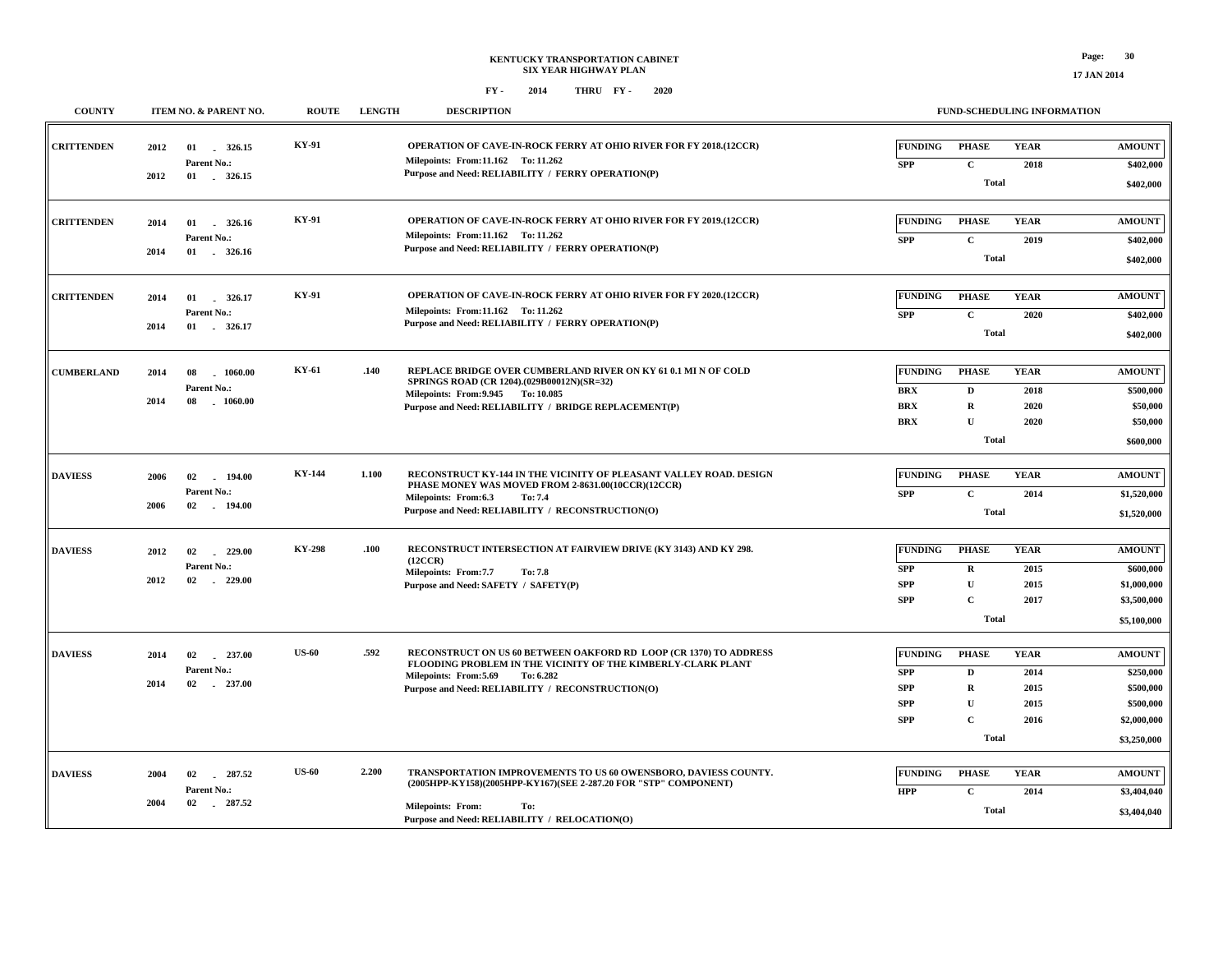**17 JAN 2014**

| <b>COUNTY</b>   | ITEM NO. & PARENT NO.                                                   | <b>ROUTE</b>   | <b>LENGTH</b> | <b>DESCRIPTION</b>                                                                                                                                                                                                                                               | <b>FUND-SCHEDULING INFORMATION</b>                                                                                                                                                                    |                                                                              |
|-----------------|-------------------------------------------------------------------------|----------------|---------------|------------------------------------------------------------------------------------------------------------------------------------------------------------------------------------------------------------------------------------------------------------------|-------------------------------------------------------------------------------------------------------------------------------------------------------------------------------------------------------|------------------------------------------------------------------------------|
| <b>DAVIESS</b>  | 1075.00<br>2010<br>02<br>Parent No.:<br>2010<br>02 1075.00              | PR-1212        | .100          | REPLACE BRIDGE ON PR-1212 (MP 0.725) OVER TRIB-PANTHER CK; .4 MI E KY 279;<br>(STRUCTURALLY DEFICIENT, SR=16.8) 030C00168N<br><b>Milepoints: From:.675</b><br>To: .775                                                                                           | <b>FUNDING</b><br><b>PHASE</b><br><b>YEAR</b><br><b>BRZ</b><br>$\mathbf R$<br>2014<br><b>BRZ</b><br>$\mathbf U$<br>2014                                                                               | <b>AMOUNT</b><br>\$120,000<br>\$150,000                                      |
|                 |                                                                         |                |               | Purpose and Need: RELIABILITY / BRIDGE REPLACEMENT(P)                                                                                                                                                                                                            | <b>BRZ</b><br>$\mathbf{C}$<br>2016<br><b>Total</b>                                                                                                                                                    | \$370,000<br>\$640,000                                                       |
| <b>DAVIESS</b>  | 2014<br>02<br>1093.00<br>Parent No.:<br>2014<br>02<br>$-1093.00$        | <b>CR-1014</b> | .014          | REPLACE BRIDGE OVER BURNETT FORK ON FIELDS RD (CR 1014) 0.75 MI W OF KY<br>142 030C00001N SR 39 (EBRP)<br>Milepoints: From:1.326 To:1.34<br>Purpose and Need: RELIABILITY / BRIDGE REPLACEMENT(P)                                                                | <b>FUNDING</b><br><b>PHASE</b><br><b>YEAR</b><br><b>BRZ</b><br>D<br>2019<br><b>BRZ</b><br>$\mathbf R$<br>2020<br>${\bf U}$<br><b>BRZ</b><br>2020<br>$\mathbf C$<br><b>BRZ</b><br>2020<br><b>Total</b> | <b>AMOUNT</b><br>\$215,000<br>\$75,000<br>\$75,000<br>\$350,000<br>\$715,000 |
| <b>DAVIESS</b>  | $-8300.00$<br>2006<br>02<br>Parent No.:<br>2006<br>02<br>$-8300.00$     | KY-54          | 3.500         | WIDENING KY-54 FROM THE US-60 BYPASS TO WHITESVILLE FROM MILEPOST<br>4.51 TO MILEPOST 8.0. (06CCN)(10CCR)(12CCR)<br>Milepoints: From: 4.505 To: 8.003<br>Purpose and Need: RELIABILITY / MAJOR WIDENING(O)                                                       | <b>FUNDING</b><br><b>PHASE</b><br><b>YEAR</b><br><b>SPP</b><br>$\mathbf{R}$<br>2015<br>$\mathbf U$<br><b>SPP</b><br>2016<br>$\mathbf C$<br>SP<br>2018<br><b>Total</b>                                 | <b>AMOUNT</b><br>\$7,660,000<br>\$17,040,000<br>\$35,540,000<br>\$60,240,000 |
| <b>DAVIESS</b>  | 2012<br>02<br>8709.00<br>Parent No.:<br>02<br>2012<br>8709.00           | KY-1456        |               | WIDEN KY 1456 - ADD SHOULDERS AND CORRECT GEOMETRIC DEFICIENCIES<br>(12CCN)<br>Milepoints: From:<br>To:<br>Purpose and Need: RELIABILITY / MINOR WIDENING(O)                                                                                                     | <b>FUNDING</b><br><b>PHASE</b><br><b>YEAR</b><br>$\mathbf D$<br>2015<br>SP<br><b>Total</b>                                                                                                            | <b>AMOUNT</b><br>\$500,000<br>\$500,000                                      |
| <b>EDMONSON</b> | 2012<br>03<br>$-920.00$<br>Parent No.:<br>2008<br>99<br>.911.03         | KY-2326        | .321          | INSTALL GUARDRAIL ON KY 2326 (OTTER GAP ROAD) BEGINNING 4100 FT EAST<br>OF BLEDSOE ROAD (MP 2.040) EXTENDING EAST TO 1200 FT WEST OF KY 743 (MP<br>2.361). (2012BOP)<br>Milepoints: From:2.04<br>To: 2.361<br>Purpose and Need: SAFETY / SAFETY-HAZARD ELIM(P)   | <b>FUNDING</b><br><b>PHASE</b><br><b>YEAR</b><br>$\mathbf C$<br><b>SAF</b><br>2014<br><b>Total</b>                                                                                                    | <b>AMOUNT</b><br>\$46,290<br>\$46,290                                        |
| <b>EDMONSON</b> | 2004<br>03<br>$-7030.10$<br>Parent No.:<br>1998<br>03 7030.00           | KY-259         | .900          | RECONSTRUCT KY-70/KY-259 FROM 0.36 MILE NORTH GREEN RIVER BRIDGE AT<br>BROWNSVILLE TO 0.42 MILE NORTH OF THE KY-70/KY-259<br>INTERSECTION.(06CCR)(2004BOPC)(12CCR)<br>Milepoints: From:11.676 To: 12.096<br>Purpose and Need: RELIABILITY / SPOT IMPROVEMENTS(O) | <b>FUNDING</b><br><b>YEAR</b><br><b>PHASE</b><br>$\mathbf R$<br><b>SPP</b><br>2016<br>$\mathbf U$<br><b>SPP</b><br>2016<br>SP<br>$\mathbf C$<br>2018<br><b>Total</b>                                  | <b>AMOUNT</b><br>\$1,540,000<br>\$1,470,000<br>\$5,480,000<br>\$8,490,000    |
| <b>EDMONSON</b> | 2004<br>03<br>$-7030.50$<br>Parent No.:<br>1998<br>$-7030.00$<br>03     | KY-259         | 3.400         | RECONSTRUCT KY-259 FROM 0.42 MILE NORTH OF THE KY-70 INTERSECTION TO<br>NORTH OF THE KYROCK ELEMENTARY SCHOOL (PRIORITY SECTION).<br>(2004BOPC)<br>Milepoints: From:12.096 To:16.204<br>Purpose and Need: RELIABILITY / SPOT IMPROVEMENTS(O)                     | <b>FUNDING</b><br><b>PHASE</b><br><b>YEAR</b><br>SP<br>$\mathbf{R}$<br>2015<br>$\mathbf{U}$<br><b>SP</b><br>2015<br>$\mathbf{C}$<br><b>SP</b><br>2017<br><b>Total</b>                                 | <b>AMOUNT</b><br>\$3,480,000<br>\$1,690,000<br>\$20,440,000<br>\$25,610,000  |
| <b>EDMONSON</b> | 2010<br>03<br>8602.00<br><b>Parent No.:</b><br>2010<br>03<br>$-8602.00$ | <b>KY-743</b>  | 1.323         | RECONSTRUCT KY-743 FROM KY-2326 TO KY-101 TO IMPROVE HORIZONTAL AND<br>VERTICAL ALIGNMENT AND PROVIDE A SUFFICIENT SHOULDER WIDTH.<br>(10CCN)(12CCR)<br>Milepoints: From: 3.737 To: 5.06<br>Purpose and Need: RELIABILITY / RECONSTRUCTION(O)                    | <b>FUNDING</b><br><b>PHASE</b><br><b>YEAR</b><br><b>SPP</b><br>$\mathbf C$<br>2014<br><b>Total</b>                                                                                                    | <b>AMOUNT</b><br>\$2,270,000<br>\$2,270,000                                  |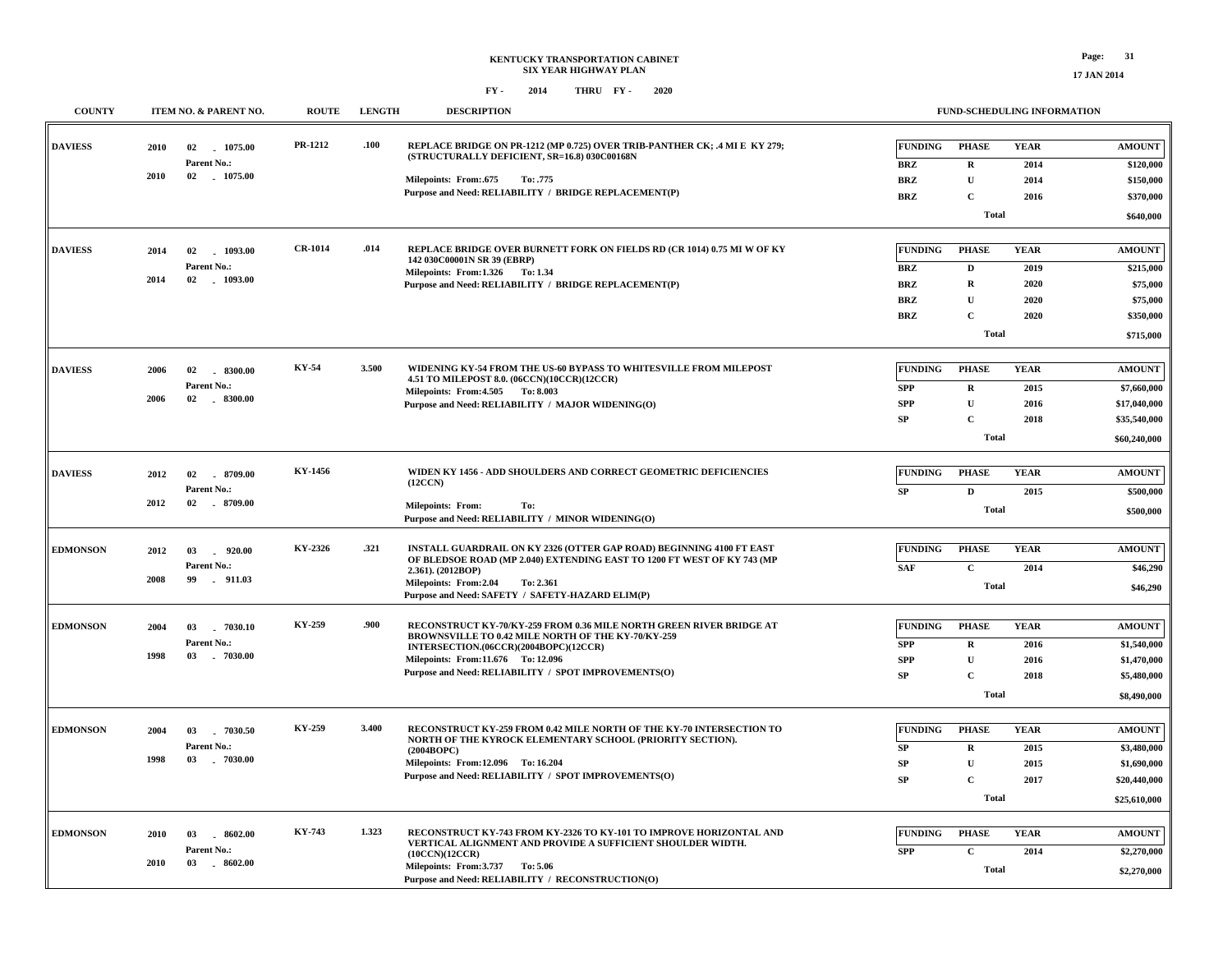## **KENTUCKY TRANSPORTATION CABINET SIX YEAR HIGHWAY PLAN FY - FY - 2014 2020 THRU**

**17 JAN 2014**

| <b>COUNTY</b>                   | ITEM NO. & PARENT NO.                                             | <b>ROUTE</b> | <b>LENGTH</b> | <b>DESCRIPTION</b>                                                                                                                                                                                                                                                                         | <b>FUND-SCHEDULING INFORMATION</b>                                                                                                                                                           |                                                                              |
|---------------------------------|-------------------------------------------------------------------|--------------|---------------|--------------------------------------------------------------------------------------------------------------------------------------------------------------------------------------------------------------------------------------------------------------------------------------------|----------------------------------------------------------------------------------------------------------------------------------------------------------------------------------------------|------------------------------------------------------------------------------|
| <b>ELLIOTT</b>                  | 192.01<br>2006<br>09<br>Parent No.:<br>2006<br>09<br>$-192.00$    | KY-32        | 6.656         | RECONSTRUCT KY-32 FROM 0.408 MILES WEST OF STEGALL COLD SPRING ROAD<br>TO KY-7 NEAR NEWFOUNDLAND. (PRIORITY SECTION I)(06CCR) (08CCR)<br>(10CCR)(12CCR)<br><b>Milepoints: From:2</b><br>To: 8.656<br>Purpose and Need: RELIABILITY / RECONSTRUCTION(O)                                     | <b>FUNDING</b><br><b>PHASE</b><br><b>YEAR</b><br><b>STP</b><br>D<br>2014<br>${\bf STP}$<br>R<br>2015<br>$\mathbf U$<br><b>STP</b><br>2015                                                    | <b>AMOUNT</b><br>\$3,800,000<br>\$7,720,000<br>\$5,000,000                   |
|                                 |                                                                   |              |               |                                                                                                                                                                                                                                                                                            | $\mathbf{C}$<br><b>STP</b><br>2016<br><b>Total</b>                                                                                                                                           | \$23,000,000<br>\$39,520,000                                                 |
| <b>ELLIOTT</b>                  | 09<br>192.07<br>2014<br>Parent No.:<br>09<br>2006<br>192.01       | KY-32        | 6.656         | RECONSTRUCT KY-32 FROM 0.408 MILES WEST OF STEGALL COLD SPRING ROAD<br>TO KY-7 NEAR NEWFOUNDLAND. (PRIORITY SECTION I)(06CCR) (08CCR)<br>(10CCR)(12CCR)(ADDITIONAL FUNDING FOR C PHASE)<br><b>Milepoints: From:2</b><br>To: 8.656<br>Purpose and Need: RELIABILITY / PREFINANCD CONVRSN(O) | <b>FUNDING</b><br><b>YEAR</b><br><b>PHASE</b><br>$\mathbf{C}$<br><b>STP</b><br>2017<br><b>Total</b>                                                                                          | <b>AMOUNT</b><br>\$20,000,000<br>\$20,000,000                                |
| <b>ELLIOTT</b><br><b>MORGAN</b> | 2012<br>09<br>228.00<br>Parent No.:<br>2012<br>09<br>$-228.00$    | <b>KY-7</b>  | 6.956         | RECONSTRUCT KY 7 FROM SOUTH CITY LIMITS OF SANDY HOOK TOWARD<br>WRIGLEY. (12CCR)<br><b>Milepoints: From:0</b><br>To: 6.956<br>Milepoints: From: 7.887<br>To: 11.121<br>Purpose and Need: RELIABILITY / RECONSTRUCTION(O)                                                                   | FUNDING<br><b>PHASE</b><br><b>YEAR</b><br><b>STP</b><br>2014<br>D<br><b>Total</b>                                                                                                            | <b>AMOUNT</b><br>\$3,380,000<br>\$3,380,000                                  |
| <b>ESTILL</b>                   | 2000<br>10 . 363.10<br>Parent No.:<br>1996                        | <b>KY-89</b> | .900          | RECONSTRUCT KY-89 FROM 260' SOUTH OF RICE ST. IN IRVINE TO THE IRVINE<br>BY-PASS.(10CCR)<br>Milepoints: From:11.851 To: 12.811<br>Purpose and Need: RELIABILITY / RECONSTRUCTION(O)                                                                                                        | <b>FUNDING</b><br><b>PHASE</b><br><b>YEAR</b><br><b>SPP</b><br>$\mathbf C$<br>2015<br><b>Total</b>                                                                                           | <b>AMOUNT</b><br>\$5,850,000<br>\$5,850,000                                  |
| <b>ESTILL</b>                   | 10<br>1109.00<br>2014<br>Parent No.:<br>10<br>2014<br>$-1109.00$  | KY-594       | .014          | REPLACE BRIDGE OVER HENDERSON BRANCH ON KY 594 0.1 MI W OF ECK<br>HOLLOW ROAD (CR 1259).(033B00031N)(SR=7.8)(EBRP)<br>Milepoints: From: 7.523 To: 7.537<br>Purpose and Need: RELIABILITY / BRIDGE REPLACEMENT(P)                                                                           | <b>FUNDING</b><br><b>PHASE</b><br><b>YEAR</b><br><b>BRX</b><br>D<br>2015<br><b>BRX</b><br>R<br>2016<br>${\bf U}$<br><b>BRX</b><br>2016<br>$\mathbf{C}$<br><b>BRX</b><br>2016<br><b>Total</b> | <b>AMOUNT</b><br>\$250,000<br>\$50,000<br>\$50,000<br>\$500,000<br>\$850,000 |
| <b>ESTILL</b><br><b>POWELL</b>  | $-8306.00$<br>2006<br>10<br>Parent No.:<br>2006<br>10 - 8306.00   | <b>KY-89</b> | 10.412        | SPOT IMPROVEMENTS ON KY-89/KY-82 FROM IRVINE TO THE MOUNTAIN<br>PARKWAY. (06CCN)(10CCR)<br>Milepoints: From:14.578 To: 17.903<br><b>Milepoints: From:0</b><br>To: 2.058<br>Purpose and Need: RELIABILITY / SPOT IMPROVEMENTS(O)                                                            | <b>FUNDING</b><br><b>PHASE</b><br><b>YEAR</b><br>$\mathbf C$<br><b>SPP</b><br>2014<br><b>Total</b>                                                                                           | <b>AMOUNT</b><br>\$1,770,000<br>\$1,770,000                                  |
| <b>ESTILL</b>                   | 8306.10<br>2006<br>10<br>Parent No.:<br>2006<br>10 - 8306.00      | <b>KY-89</b> | .100          | SPOT IMPROVEMENT ON KY 89: CORRECT SIGHT DISTANCE PROBLEM AT THE<br>KY 89/DRY RIDGE ROAD INTERSECTION. (2006BOPC)(10CCR)(TO BE LET W/8306.2)<br>Milepoints: From: 15.49 To: 15.59<br>Purpose and Need: SAFETY / SPOT IMPROVEMENTS(O)                                                       | <b>FUNDING</b><br><b>PHASE</b><br><b>YEAR</b><br><b>SPP</b><br>$\mathbf{C}$<br>2014<br><b>Total</b>                                                                                          | <b>AMOUNT</b><br>\$1,060,000<br>\$1,060,000                                  |
| <b>ESTILL</b>                   | 2006<br>8306.20<br>10<br>Parent No.:<br>10<br>$-8306.00$<br>2006  | KY-89        | .100          | SPOT IMPROVEMENT ON KY 89: CORRECT SIGHT DISTANCE PROBLEM ON KY 89<br>AT A COMMERCIAL ENTRANCE 0.495 MILE SOUTH JCT. KY 794.<br>(2006BOPC)(10CCR)(TO BE LET W/8306.1)<br>Milepoints: From:15.95 To:16.05<br>Purpose and Need: SAFETY / SPOT IMPROVEMENTS(O)                                | <b>FUNDING</b><br><b>PHASE</b><br><b>YEAR</b><br>$\mathbf C$<br><b>SPP</b><br>2014<br><b>Total</b>                                                                                           | <b>AMOUNT</b><br>\$600,000<br>\$600,000                                      |
| <b>FAYETTE</b>                  | 2006<br>07<br>$-113.00$<br>Parent No.:<br>2006<br>07<br>$-113.00$ | KY-4         | 2.400         | NEW CIRCLE ROAD REHAB AND WIDENING FROM VERSAILLES ROAD TO<br>LEESTOWN ROAD. (12CCR) (LET W/7-279)<br>Milepoints: From: 4.86<br>To: 7.26<br>Purpose and Need: RELIABILITY / MAJOR WIDENING(O)                                                                                              | FUNDING<br><b>PHASE</b><br><b>YEAR</b><br>SB2<br>$\mathbf C$<br>2015<br><b>Total</b>                                                                                                         | <b>AMOUNT</b><br>\$19,430,000<br>\$19,430,000                                |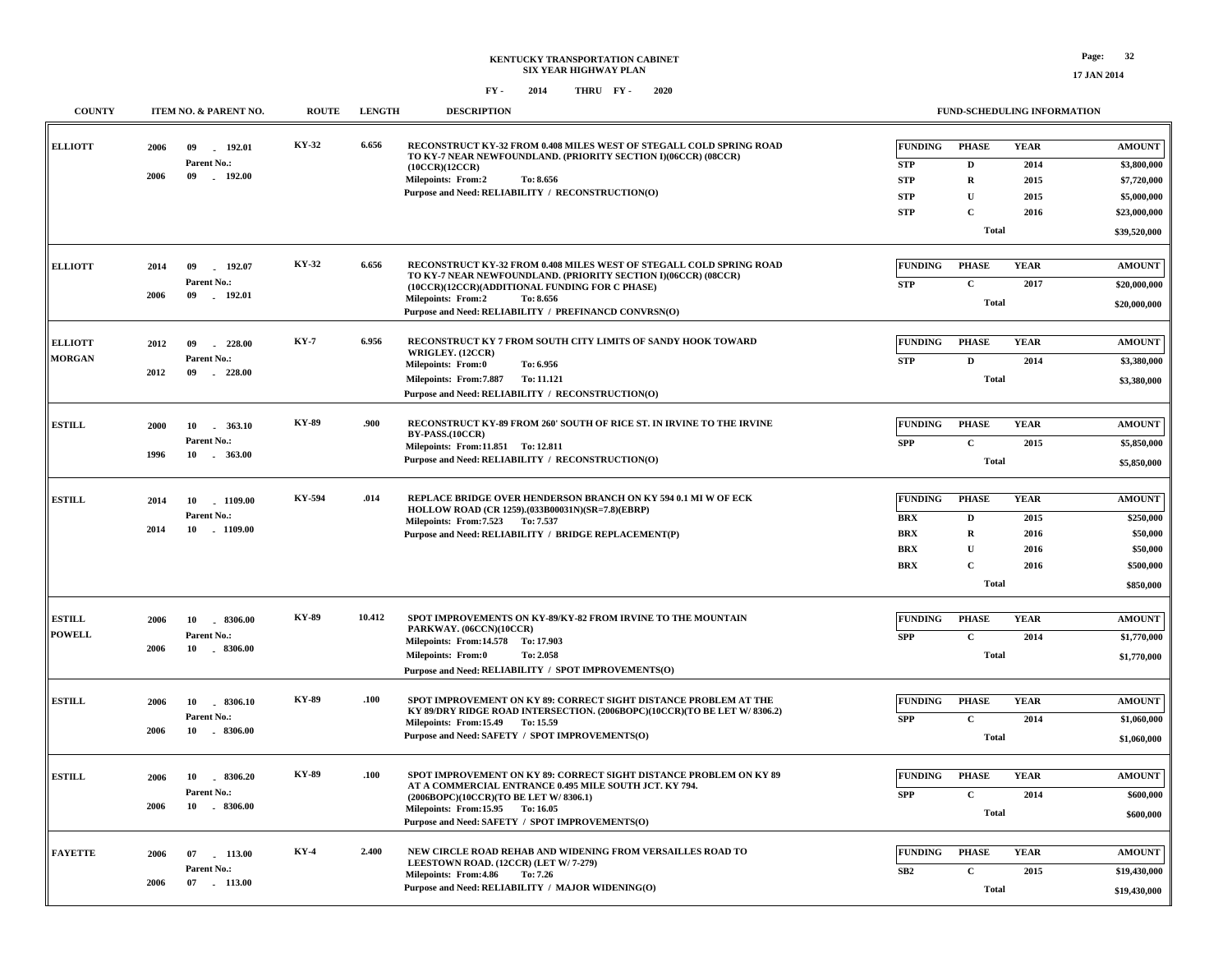| FY - | 2014 | THRU FY- | 2020 |
|------|------|----------|------|
|      |      |          |      |

| <b>COUNTY</b>  |              | ITEM NO. & PARENT NO.                                       | <b>ROUTE</b>                            | <b>LENGTH</b>                                                                                                                                                              | <b>DESCRIPTION</b>                                                                                                                                                                                                                                                                                                               |                              |                              | FUND-SCHEDULING INFORMATION  |                              |
|----------------|--------------|-------------------------------------------------------------|-----------------------------------------|----------------------------------------------------------------------------------------------------------------------------------------------------------------------------|----------------------------------------------------------------------------------------------------------------------------------------------------------------------------------------------------------------------------------------------------------------------------------------------------------------------------------|------------------------------|------------------------------|------------------------------|------------------------------|
| <b>FAYETTE</b> | 2006         | 113.01<br>07<br>Parent No.:                                 | <b>KY-4</b>                             | 2.400                                                                                                                                                                      | NEW CIRCLE ROAD REHAB AND WIDENING FROM VERSAILLES ROAD TO<br>LEESTOWN ROAD. (12CCR) (LET W/ 7-279)(ADDITIONAL FUNDING FOR C PHASE)                                                                                                                                                                                              | <b>FUNDING</b><br><b>SPP</b> | <b>PHASE</b><br>$\mathbf{C}$ | <b>YEAR</b>                  | <b>AMOUNT</b>                |
|                | 2006         | 07 113.00                                                   |                                         |                                                                                                                                                                            | Milepoints: From: 4.86<br>To: 7.26<br>Purpose and Need: RELIABILITY / PREFINANCD CONVRSN(O)                                                                                                                                                                                                                                      |                              | <b>Total</b>                 | 2015                         | \$15,180,000<br>\$15,180,000 |
| <b>FAYETTE</b> | 2014         | 07<br>113.02                                                | $KY-4$                                  | 3.400                                                                                                                                                                      | NEW CIRCLE ROAD REHAB AND WIDENING FROM LEESTOWN ROAD TO NEAR<br><b>GEORGETOWN ROAD. (12CCR)</b>                                                                                                                                                                                                                                 | <b>FUNDING</b>               | <b>PHASE</b>                 | <b>YEAR</b>                  | <b>AMOUNT</b>                |
|                | 2006         | Parent No.:<br>07<br>$-113.00$                              |                                         |                                                                                                                                                                            | Milepoints: From: 7.26<br>To: 8.26<br>Purpose and Need: RELIABILITY / MAJOR WIDENING(O)                                                                                                                                                                                                                                          | <b>SPP</b>                   | $\mathbf C$<br><b>Total</b>  | 2018                         | \$18,000,000<br>\$18,000,000 |
| <b>FAYETTE</b> | 2006         | <b>US-25</b><br>07<br>122.10<br>Parent No.:<br>07<br>122.10 |                                         | 3.200                                                                                                                                                                      | RECONSTRUCT/WIDEN US-25 FROM SPURR ROAD SOUTH OF I-75 TO 1400 FEET<br>SOUTH OF IRONWORKS ROAD. (06CCN)(08CCR)(10CCR)(12CCR)<br>Milepoints: From: 18.264 To: 21.415<br>Purpose and Need: RELIABILITY / MAJOR WIDENING(O)                                                                                                          | <b>FUNDING</b>               | <b>PHASE</b>                 | <b>YEAR</b>                  | <b>AMOUNT</b>                |
|                | 2006         |                                                             |                                         |                                                                                                                                                                            |                                                                                                                                                                                                                                                                                                                                  | SP<br>${\bf SP}$             | ${\bf R}$<br>$\mathbf U$     | 2014<br>2014                 | \$12,170,000<br>\$3,520,000  |
|                |              |                                                             |                                         |                                                                                                                                                                            |                                                                                                                                                                                                                                                                                                                                  | SP                           | $\mathbf C$<br><b>Total</b>  | 2016                         | \$19,280,000<br>\$34,970,000 |
| <b>FAYETTE</b> | 2000         | 07<br>220.00                                                | <b>US-25</b><br>Parent No.:<br>- 996.04 | 1.000                                                                                                                                                                      | RICHMOND ROAD MULTIUSE PATH IN LEXINGTON BETWEEN EAGLE CREEK<br>DRIVE AND JACOBSON PARK. (LOCAL MATCH) (ALL WORK BY LFUCG)<br>(FUNDING SUBJECT TO FISCAL CONSTRAINT PENDING MPO TIP).<br>Milepoints: From:8.4<br>To: 9.55<br>Purpose and Need: SAFETY / BIKE/PED FACIL(O)                                                        | <b>FUNDING</b>               | <b>PHASE</b>                 | <b>YEAR</b>                  | <b>AMOUNT</b>                |
|                | 1996         | 07                                                          |                                         |                                                                                                                                                                            |                                                                                                                                                                                                                                                                                                                                  | SLX                          | $\mathbf C$<br><b>Total</b>  | 2017                         | \$690,000<br>\$690,000       |
| <b>FAYETTE</b> | 2004         | <b>US-421</b><br>07 223.02                                  |                                         | 1.500                                                                                                                                                                      | LEESTOWN ROAD: WIDEN TO 4 LANES FROM EXISTING 4-LANE NEAR NEW<br>CIRCLE ROAD TO MASTERSON PARK. (ADDITIONAL "SLX" FUNDING FOR C<br>PHASE)(SEE 7-223.00 FOR "STP" COMPONENT) (FUNDING SUBJECT TO FISCAL<br>CONSTRAINT PENDING MPO TIP).<br>Milepoints: From: 2.296 To: 3.842<br>Purpose and Need: RELIABILITY / MAJOR WIDENING(O) | <b>FUNDING</b>               | <b>PHASE</b>                 | <b>YEAR</b>                  | <b>AMOUNT</b>                |
|                | 2000         | Parent No.:<br>07<br>223.00                                 |                                         |                                                                                                                                                                            |                                                                                                                                                                                                                                                                                                                                  | SLX                          | $\mathbf C$<br>Total         | 2014                         | \$4,856,384<br>\$4,856,384   |
| <b>FAYETTE</b> | 2000         | 07<br>224.10<br>Parent No.:                                 | <b>CS-4174</b><br>$-224.00$             | 1.900                                                                                                                                                                      | CLAYS MILL ROAD; WIDEN FROM HARRODSBURG ROAD TO NEW CIRCLE ROAD<br>(SECTION 1) (LFUCG T.I.P.) (LOCAL MATCH) (ALL WORK BY LFUCG)<br>(CONSTRUCTION SEQU. 2) (SUBJECT TO FISCAL CONSTRAINT PENDING MPO TIP).<br>Milepoints: From:0<br>To: 2.01<br>Purpose and Need: RELIABILITY / MINOR WIDENING(O)                                 | <b>FUNDING</b><br>SLX        | <b>PHASE</b><br>$\mathbf R$  | <b>YEAR</b><br>2016          | <b>AMOUNT</b><br>\$1,400,000 |
|                | 2000         | 07                                                          |                                         |                                                                                                                                                                            |                                                                                                                                                                                                                                                                                                                                  | SLX<br>SLX                   | $\mathbf U$<br>$\mathbf C$   | 2016<br>2017                 | \$280,000<br>\$11,735,000    |
|                |              |                                                             |                                         |                                                                                                                                                                            |                                                                                                                                                                                                                                                                                                                                  |                              | Total                        |                              | \$13,415,000                 |
| <b>FAYETTE</b> | 2004         | <b>CS-4174</b><br>224.55<br>07<br>Parent No.:               | .674                                    | CLAYS MILL ROAD (SECTION 2C); WIDEN FROM NEW CIRCLE ROAD TO<br>KEITHSHIRE WAY. (LOCAL MATCH) (ALL WORK BY LFUCG)(FUNDING SUBJECT<br>TO FISCAL CONSTRAINT PENDING MPO TIP). | <b>FUNDING</b><br><b>SLX</b>                                                                                                                                                                                                                                                                                                     | <b>PHASE</b><br>$\mathbf{C}$ | <b>YEAR</b><br>2015          | <b>AMOUNT</b><br>\$4,559,000 |                              |
|                | 2000         | 07<br>$-224.50$                                             |                                         |                                                                                                                                                                            | Milepoints: From: 2.01<br>To: 2.684<br>Purpose and Need: RELIABILITY / MINOR WIDENING(O)                                                                                                                                                                                                                                         |                              | <b>Total</b>                 |                              | \$4,559,000                  |
| <b>FAYETTE</b> | 2000         | 07<br>225.00                                                | KY-1927<br>Parent No.:<br>$-225.00$     | 1.000                                                                                                                                                                      | LIBERTY ROAD/TODDS ROAD; WIDEN FROM 0.2 MI S OF ANDOVER FOREST<br>DRIVE/FOREST HILL DRIVE TO I-75 (SECTION 2) (ALL WORK BY LFUCG)(SEE 7-<br>590.00 FOR SECTION 1) (FUNDING SUBJECT TO FISCAL CONSTRAINT PENDING<br>MPO TIP).<br>Milepoints: From:2.7<br>To: 3.95<br>Purpose and Need: RELIABILITY / MAJOR WIDENING(O)            | <b>FUNDING</b>               | <b>PHASE</b>                 | <b>YEAR</b>                  | <b>AMOUNT</b>                |
|                | 2000         | 07                                                          |                                         |                                                                                                                                                                            |                                                                                                                                                                                                                                                                                                                                  | SLX                          | $\mathbf C$<br>Total         | 2014                         | \$5,900,000<br>\$5,900,000   |
| <b>FAYETTE</b> | 2004<br>2000 | 07<br>225.01<br>Parent No.:<br>07<br>225.00<br>$\sim$       | KY-1927                                 | 1.000                                                                                                                                                                      | LIBERTY ROAD/TODDS ROAD; WIDEN FROM 0.2 MI S OF ANDOVER FOREST<br>DRIVE/FOREST HILL DRIVE TO I-75 (SECTION 2).(ALL WORK BY LFUCG)<br>(ADDITIONAL FUNDING FOR C PHASE) (FUNDING SUBJECT TO FISCAL<br>CONSTRAINT PENDING MPO TIP).                                                                                                 | <b>FUNDING</b><br>SLX        | <b>PHASE</b><br>$\mathbf C$  | <b>YEAR</b><br>2015          | <b>AMOUNT</b><br>\$4,000,000 |
|                |              |                                                             |                                         |                                                                                                                                                                            | Milepoints: From:2.7<br>To: 3.95<br>Purpose and Need: RELIABILITY / PREFINANCD CONVRSN(O)                                                                                                                                                                                                                                        |                              | <b>Total</b>                 |                              | \$4,000,000                  |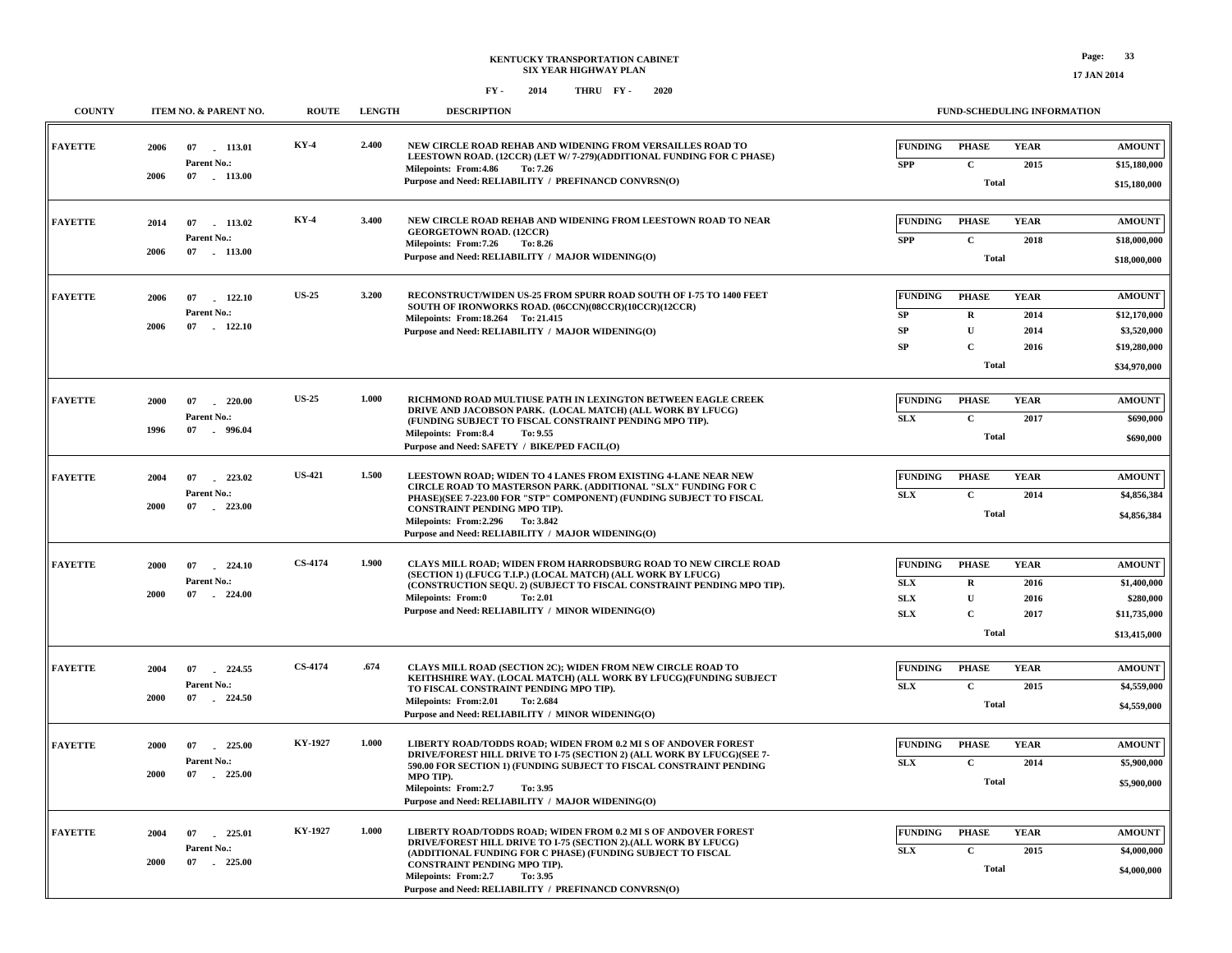| <b>COUNTY</b>                      | ITEM NO. & PARENT NO.                                       | <b>ROUTE</b>                      | <b>LENGTH</b>                                                                                                                                                                                                                                                                                                                                              | <b>DESCRIPTION</b>                                                                                                                                                                                                                                                                                         | <b>FUND-SCHEDULING INFORMATION</b> |                                             |                            |                                         |
|------------------------------------|-------------------------------------------------------------|-----------------------------------|------------------------------------------------------------------------------------------------------------------------------------------------------------------------------------------------------------------------------------------------------------------------------------------------------------------------------------------------------------|------------------------------------------------------------------------------------------------------------------------------------------------------------------------------------------------------------------------------------------------------------------------------------------------------------|------------------------------------|---------------------------------------------|----------------------------|-----------------------------------------|
| <b>FAYETTE</b><br><b>JESSAMINE</b> | 2004<br>07<br>227.09<br>Parent No.:<br>2004<br>07<br>227.09 |                                   |                                                                                                                                                                                                                                                                                                                                                            | VARIOUS 'SLX' CONTINUING PROGRAM PROJECTS (RIDESHARE/MOBILITY, AIR<br>QUALITY PLANNING, TRAFFIC SIGNAL) (LOCAL MATCH) (ALL WORK BY LFUCG)<br>(FUNDING SUBJECT TO FISCAL CONSTRAINT PENDING MPO TIP).<br><b>Milepoints: From:</b><br>To:                                                                    | <b>FUNDING</b><br>SLX              | <b>PHASE</b><br>$\mathbf C$<br><b>Total</b> | <b>YEAR</b><br>2014        | <b>AMOUNT</b><br>\$845,000<br>\$845,000 |
|                                    |                                                             |                                   |                                                                                                                                                                                                                                                                                                                                                            | <b>Milepoints: From:</b><br>To:<br>Purpose and Need: RELIABILITY / MATCHED FED FUNDS(O)                                                                                                                                                                                                                    |                                    |                                             |                            |                                         |
| <b>FAYETTE</b>                     | 227.12<br>2014<br>07<br>Parent No.:                         |                                   |                                                                                                                                                                                                                                                                                                                                                            | DEDICATED FEDERAL-AID STP FUNDS EARMARKED FOR LEXINGTON<br>URBANIZED AREA AND SUBJECT TO MPO CONTROL FOR FY 2018. (FUNDING                                                                                                                                                                                 | <b>FUNDING</b>                     | <b>PHASE</b>                                | <b>YEAR</b>                | <b>AMOUNT</b>                           |
|                                    | 2014<br>07 227.12                                           |                                   |                                                                                                                                                                                                                                                                                                                                                            | SUBJECT TO FISCAL CONSTRAINT PENDING MPO TIP)<br><b>Milepoints: From:</b><br>To:<br>Purpose and Need: RELIABILITY / MATCHED FED FUNDS(O)                                                                                                                                                                   | <b>SLX</b>                         | $\mathbf C$<br><b>Total</b>                 | 2018                       | \$3,700,000<br>\$3,700,000              |
| <b>FAYETTE</b>                     | 227.13<br>2014<br>07                                        |                                   |                                                                                                                                                                                                                                                                                                                                                            | DEDICATED FEDERAL-AID STP FUNDS EARMARKED FOR LEXINGTON<br>URBANIZED AREA AND SUBJECT TO MPO CONTROL FOR FY 2019. (FUNDING                                                                                                                                                                                 | <b>FUNDING</b>                     | <b>PHASE</b>                                | <b>YEAR</b>                | <b>AMOUNT</b>                           |
|                                    | Parent No.:<br>2014<br>07 227.13                            |                                   |                                                                                                                                                                                                                                                                                                                                                            | SUBJECT TO FISCAL CONSTRAINT PENDING MPO TIP)<br><b>Milepoints: From:</b><br>To:<br>Purpose and Need: RELIABILITY / MATCHED FED FUNDS(O)                                                                                                                                                                   | <b>SLX</b>                         | $\mathbf{C}$<br><b>Total</b>                | 2019                       | \$6,300,000<br>\$6,300,000              |
| <b>FAYETTE</b>                     | 227.14<br>2014<br>07                                        |                                   |                                                                                                                                                                                                                                                                                                                                                            | DEDICATED FEDERAL-AID STP FUNDS EARMARKED FOR LEXINGTON<br>URBANIZED AREA AND SUBJECT TO MPO CONTROL FOR FY 2020. (FUNDING                                                                                                                                                                                 | <b>FUNDING</b>                     | <b>PHASE</b>                                | <b>YEAR</b>                | <b>AMOUNT</b>                           |
|                                    | Parent No.:<br>2014<br>07<br>227.14                         |                                   |                                                                                                                                                                                                                                                                                                                                                            | SUBJECT TO FISCAL CONTRAINT PENDING MPO TIP)<br><b>Milepoints: From:</b><br>To:<br>Purpose and Need: RELIABILITY / MATCHED FED FUNDS(O)                                                                                                                                                                    | <b>SLX</b>                         | $\mathbf c$<br><b>Total</b>                 | 2020                       | \$6,300,000<br>\$6,300,000              |
| <b>FAYETTE</b>                     | 2002<br>07<br>229.20<br>Parent No.:                         |                                   | .300                                                                                                                                                                                                                                                                                                                                                       | SOUTH ELKHORN TRAIL IN LEXINGTON (PRIORITY SECTION 2); FROM JOSEPH<br>BRYAN WAY THROUGH NS RAILROAD TUNNEL TO WAVELAND HISTORIC SITE<br>(ALL WORK BY LFUCG). (FUNDING SUBJECT TO FISCAL CONSTRAINT PENDING<br>MPO TIP).<br><b>Milepoints: From:</b><br>To:<br>Purpose and Need: SAFETY / BIKE/PED FACIL(O) | <b>FUNDING</b><br><b>SLX</b>       | <b>PHASE</b><br>$\mathbf{C}$                | <b>YEAR</b><br>2017        | <b>AMOUNT</b><br>\$400,000              |
|                                    | 2000<br>07<br>229.00                                        |                                   |                                                                                                                                                                                                                                                                                                                                                            |                                                                                                                                                                                                                                                                                                            |                                    | <b>Total</b>                                |                            | \$400,000                               |
| <b>FAYETTE</b>                     | 2004<br>07<br>229.30                                        | Parent No.:<br>$-229.00$          | .300<br>SOUTH ELKHORN TRAIL (PRIORITY SECTION 3); FROM LOCHDALE TERRACE,<br><b>EXTENDING NORTHERLY UNDER MAN O' WAR BOULEVARD TO SHILLITO</b><br>PARK.(LOCAL MATCH)(DESIGN BY LFUCG)(ALL WORK BY<br>LFUCG)(2004BOPC)(FUNDING SUBJECT TO FISCAL CONSTRAINT PENDING MPO<br>TIP).<br>Milepoints: From:<br>To:<br>Purpose and Need: SAFETY / BIKE/PED FACIL(O) | <b>FUNDING</b><br>SLX                                                                                                                                                                                                                                                                                      | <b>PHASE</b><br>$\mathbf C$        | <b>YEAR</b><br>2017                         | <b>AMOUNT</b><br>\$625,000 |                                         |
|                                    | 2000<br>07                                                  |                                   |                                                                                                                                                                                                                                                                                                                                                            |                                                                                                                                                                                                                                                                                                            |                                    | <b>Total</b>                                |                            | \$625,000                               |
| <b>FAYETTE</b>                     | 2000<br>07<br>$-231.00$<br>Parent No.:                      | <b>CS-3817</b>                    | .087                                                                                                                                                                                                                                                                                                                                                       | ADD BIKE LANE ON ROSE STREET FROM ROSE LANE TO EUCLID. (LFUCG T.I.P.)<br>(LOCAL MATCH)(ALL WORK BY LFUCG) (FUNDING SUBJECT TO FISCAL                                                                                                                                                                       | <b>FUNDING</b>                     | <b>PHASE</b>                                | <b>YEAR</b>                | <b>AMOUNT</b>                           |
|                                    | 2000<br>$07 \qquad 231.00$                                  | Milepoints: From:.504<br>To: .591 | CONSTRAINT PENDING MPO TIP).<br>Purpose and Need: SAFETY / BIKE/PED FACIL(O)                                                                                                                                                                                                                                                                               | ${\bf SLX}$<br><b>SLX</b>                                                                                                                                                                                                                                                                                  | $\mathbf{R}$<br>$\mathbf{C}$       | 2014<br>2014                                | \$37,000<br>\$267,000      |                                         |
|                                    |                                                             |                                   |                                                                                                                                                                                                                                                                                                                                                            |                                                                                                                                                                                                                                                                                                            |                                    | <b>Total</b>                                |                            | \$304,000                               |
| <b>FAYETTE</b>                     | 252.00<br>2000<br>07<br>Parent No.:                         | KY-922                            | 1.837                                                                                                                                                                                                                                                                                                                                                      | SIX-LANE NEWTOWN PIKE FROM KY-4 TO<br>I-75.<br>Milepoints: From: 1.023 To: 2.86                                                                                                                                                                                                                            | <b>FUNDING</b><br><b>STP</b>       | <b>PHASE</b><br>$\mathbf R$                 | <b>YEAR</b><br>2015        | <b>AMOUNT</b><br>\$500,000              |
|                                    | 2000<br>07<br>252.00                                        |                                   |                                                                                                                                                                                                                                                                                                                                                            | Purpose and Need: RELIABILITY / MAJOR WIDENING(O)                                                                                                                                                                                                                                                          |                                    | <b>Total</b>                                |                            | \$500,000                               |
| <b>FAYETTE</b>                     | 2006<br>07<br>279.00<br>Parent No.:                         | <b>KY-4</b>                       | .616                                                                                                                                                                                                                                                                                                                                                       | RECONSTRUCTION OF KY-4/US-60 (VERSAILLES ROAD) INTERCHANGE.(12CCN)<br>(LET W/7-113)                                                                                                                                                                                                                        | <b>FUNDING</b><br><b>STP</b>       | <b>PHASE</b><br>$\mathbf{U}$                | <b>YEAR</b><br>2014        | <b>AMOUNT</b><br>\$2,080,000            |
|                                    | 2006<br>07<br>279.00                                        |                                   |                                                                                                                                                                                                                                                                                                                                                            | Milepoints: From: 4.335 To: 4.951<br>Purpose and Need: RELIABILITY / I-CHANGE RECONST(O)                                                                                                                                                                                                                   | <b>STP</b>                         | $\mathbf C$<br><b>Total</b>                 | 2015                       | \$10,970,000<br>\$13,050,000            |
|                                    |                                                             |                                   |                                                                                                                                                                                                                                                                                                                                                            |                                                                                                                                                                                                                                                                                                            |                                    |                                             |                            |                                         |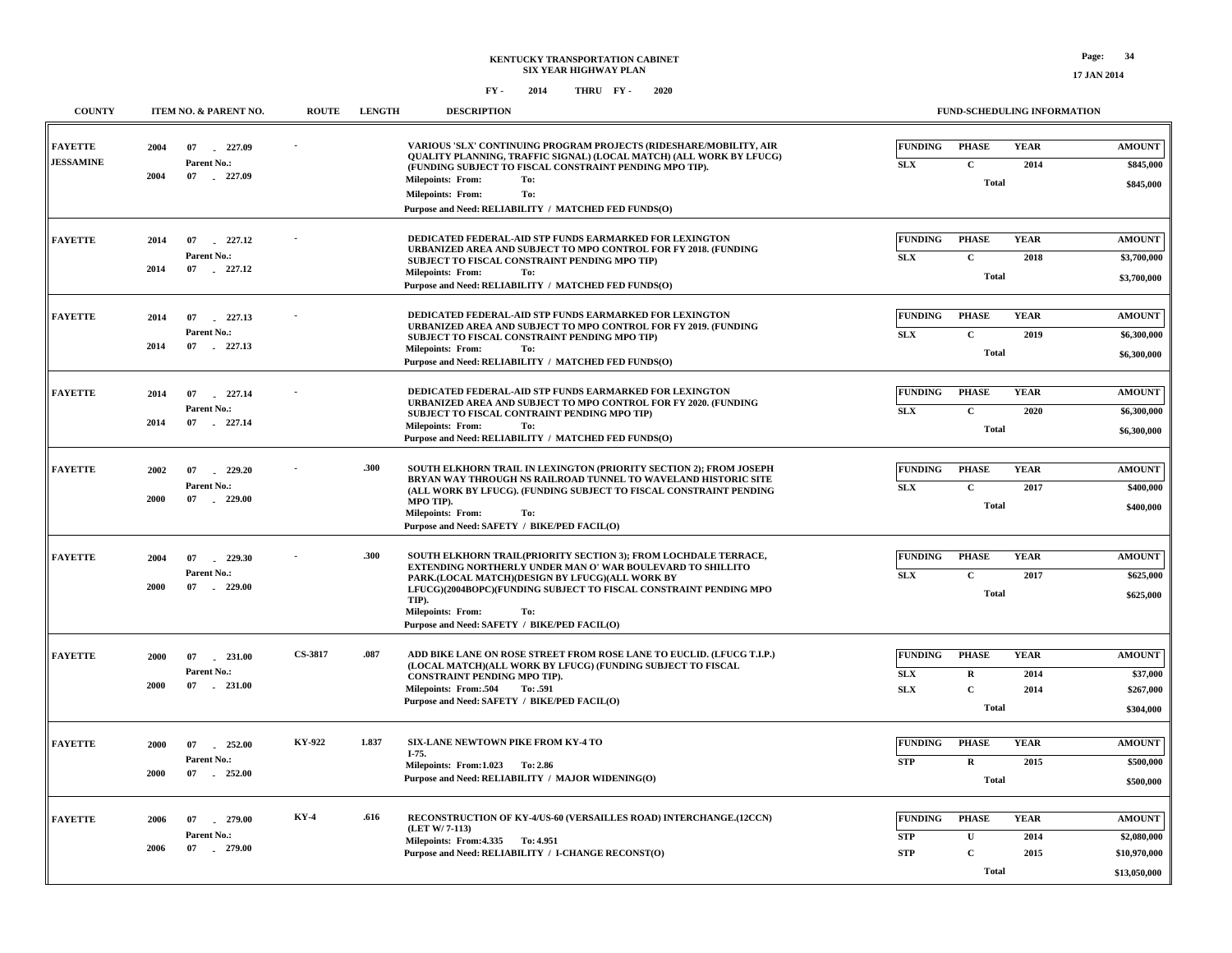**\$210,000**

**Total**

**FY - FY - 2014 2020 THRU**

| <b>COUNTY</b>                    | ITEM NO. & PARENT NO.                                             | <b>ROUTE</b>   | <b>LENGTH</b> | <b>DESCRIPTION</b>                                                                                                                                                                                                                                                                                                                                           |                                                        |                                                             | FUND-SCHEDULING INFORMATION |                                                              |
|----------------------------------|-------------------------------------------------------------------|----------------|---------------|--------------------------------------------------------------------------------------------------------------------------------------------------------------------------------------------------------------------------------------------------------------------------------------------------------------------------------------------------------------|--------------------------------------------------------|-------------------------------------------------------------|-----------------------------|--------------------------------------------------------------|
| <b>FAYETTE</b><br><b>MADISON</b> | 357.12<br>2010<br>07<br>Parent No.:                               | KY-169         |               | <b>OPERATION OF VALLEY VIEW FERRY AT KY RIVER FOR FY 2015.(12CCR)</b><br>Milepoints: From:0<br>To: .1                                                                                                                                                                                                                                                        | <b>FUNDING</b><br><b>SPP</b>                           | <b>PHASE</b><br>$\mathbf{C}$                                | <b>YEAR</b><br>2015         | $\boldsymbol{\mathrm{AMOUNT}}$<br>\$180,000                  |
|                                  | 2010<br>07 . 357.12                                               |                |               | Milepoints: From:12.411 To: 12.449<br>Purpose and Need: RELIABILITY / FERRY OPERATION(P)                                                                                                                                                                                                                                                                     |                                                        | <b>Total</b>                                                |                             | \$180,000                                                    |
| <b>FAYETTE</b>                   | 2010<br>07 . 357.13                                               | KY-169         |               | OPERATION OF VALLEY VIEW FERRY AT KY RIVER FOR FY 2016.(12CCR)<br><b>Milepoints: From:0</b><br>To: .1                                                                                                                                                                                                                                                        | <b>FUNDING</b>                                         | <b>PHASE</b>                                                | <b>YEAR</b>                 | <b>AMOUNT</b>                                                |
| <b>MADISON</b>                   | Parent No.:<br>2010<br>07 357.13                                  |                |               | Milepoints: From:12.411 To: 12.449<br>Purpose and Need: RELIABILITY / FERRY OPERATION(P)                                                                                                                                                                                                                                                                     | <b>SPP</b>                                             | $\mathbf{C}$<br><b>Total</b>                                | 2016                        | \$180,000<br>\$180,000                                       |
| <b>FAYETTE</b><br><b>MADISON</b> | 2012<br>07<br>357.14<br>Parent No.:<br>2012<br>07<br>357.14       | KY-169         |               | OPERATION OF VALLEY VIEW FERRY AT KY RIVER FOR FY 2017.(12CCR)<br><b>Milepoints: From:0</b><br>To: .1<br>Milepoints: From:12.411 To: 12.449<br>Purpose and Need: RELIABILITY / FERRY OPERATION(P)                                                                                                                                                            | <b>FUNDING</b><br><b>SPP</b>                           | <b>PHASE</b><br>$\mathbf{C}$<br><b>Total</b>                | <b>YEAR</b><br>2017         | <b>AMOUNT</b><br>\$180,000<br>\$180,000                      |
| <b>FAYETTE</b><br><b>MADISON</b> | 357.15<br>2012<br>07<br>Parent No.:<br>2012<br>07 . 357.15        | KY-169         |               | OPERATION OF VALLEY VIEW FERRY AT KY RIVER FOR FY 2018.(12CCR)<br><b>Milepoints: From:0</b><br>To: .1<br>Milepoints: From:12.411 To: 12.449<br>Purpose and Need: RELIABILITY / FERRY OPERATION(P)                                                                                                                                                            | <b>FUNDING</b><br><b>SPP</b>                           | <b>PHASE</b><br>$\mathbf C$<br><b>Total</b>                 | <b>YEAR</b><br>2018         | <b>AMOUNT</b><br>\$180,000<br>\$180,000                      |
| <b>FAYETTE</b>                   | 2014<br>07<br>357.16<br>Parent No.:<br>2014<br>07 357.16          | KY-169         |               | <b>OPERATION OF VALLEY VIEW FERRY AT KY RIVER FOR FY 2019.(12CCR)</b><br>Milepoints: From:0<br>To: .1<br>Purpose and Need: RELIABILITY / FERRY OPERATION(P)                                                                                                                                                                                                  | <b>FUNDING</b><br><b>SPP</b>                           | <b>PHASE</b><br>$\mathbf C$<br><b>Total</b>                 | <b>YEAR</b><br>2019         | <b>AMOUNT</b><br>\$180,000<br>\$180,000                      |
| <b>FAYETTE</b>                   | 357.17<br>2014<br>07<br>Parent No.:<br>2014<br>07<br>357.17       | <b>KY-169</b>  |               | <b>OPERATION OF VALLEY VIEW FERRY AT KY RIVER FOR FY 2020.(12CCR)</b><br>Milepoints: From:0<br>To: .1<br>Purpose and Need: RELIABILITY / FERRY OPERATION(P)                                                                                                                                                                                                  | <b>FUNDING</b><br><b>SPP</b>                           | <b>PHASE</b><br>$\mathbf C$<br><b>Total</b>                 | <b>YEAR</b><br>2020         | <b>AMOUNT</b><br>\$180,000<br>\$180,000                      |
| <b>FAYETTE</b>                   | 2002<br>07<br>366.00<br>Parent No.:<br>1998<br>07<br>.996.08      | KY-4           | 1.300         | WIDEN NEW CIRCLE ROAD IN LEXINGTON FROM GEORGETOWN ROAD TO<br>BOARDWALK AVENUE INCLUDING INTERCHANGE RECONSTRUCTION AT<br>NEWTOWN PIKE.(2002BOPC)(2004BOPP)(10CCR)(12CCR)<br>Milepoints: From: 8.731 To: 10.015<br>Purpose and Need: RELIABILITY / PE & ENVIRONMENTAL(O)                                                                                     | <b>FUNDING</b><br>$\mathbf{N}\mathbf{H}$<br><b>SPP</b> | <b>PHASE</b><br>$\mathbf{U}$<br>$\mathbf C$<br><b>Total</b> | <b>YEAR</b><br>2014<br>2015 | <b>AMOUNT</b><br>\$5,850,000<br>\$13,700,000<br>\$19,550,000 |
| <b>FAYETTE</b>                   | $-384.00$<br>2006<br>07<br>Parent No.:<br>2006<br>152.08<br>99    |                |               | STREAM RESTORATION ALONG CANE RUN AT THE KENTUCKY HORSE PARK FOR<br>GENERATION OF STREAM "CREDITS" DUE TO HIGHWAY PROJECT IMPACTS IN<br>THE LOWER KENTUCKY RIVER WATERSHED. (2006BOPC)<br><b>Milepoints: From:</b><br>To:<br>Purpose and Need: RELIABILITY / ENVIRO MITIGATION(P)                                                                            | <b>FUNDING</b><br>SP                                   | <b>PHASE</b><br>$\mathbf{C}$<br><b>Total</b>                | <b>YEAR</b><br>2014         | <b>AMOUNT</b><br>\$2,000,000<br>\$2,000,000                  |
| <b>FAYETTE</b>                   | 2010<br>07<br>$-404.00$<br>Parent No.:<br>2002<br>99<br>$-219.08$ | <b>CS-4791</b> | 1.048         | SOUTHLAND DRIVE BIKE/PEDESTRIAN IMPROVEMENTS: CONSTRUCT ONE MILE<br>OF BIKE LANES ALONG SOUTHLAND DRIVE FROM ROSEMONT GARDEN TO<br>NICHOLASVILLE ROAD. CONSTRUCT SIDEWALKS UNDER RAILROAD BRIDGE<br>THAT CROSSES SOUTHLAND DRIVE. (2010BOPC)(LET BY CITY)<br><b>Milepoints: From:0</b><br>To: 1.048<br>Purpose and Need: RELIABILITY / CONGESTION MITIGTN(O) | <b>FUNDING</b><br><b>CM</b>                            | <b>PHASE</b><br>$\mathbf C$<br><b>Total</b>                 | <b>YEAR</b><br>2014         | <b>AMOUNT</b><br>\$500,000<br>\$500,000                      |
| <b>FAYETTE</b>                   | 405.00<br>2010<br>07<br>Parent No.:<br>2002<br>99<br>$-219.08$    | CS-1376        | .879          | CONSTRUCT 4,000 FEET OF A 5 FOOT WIDE SIDEWALK ON THE SOUTH SIDE OF<br>LOUDON AVENUE FROM NEWTOWN PIKE TO RUSSELL CAVE ROAD<br>(2010BOPC)(LET BY CITY)<br>Milepoints: From: 33<br>To: 1.209                                                                                                                                                                  | <b>FUNDING</b><br><b>CM</b>                            | <b>PHASE</b><br>$\mathbf{C}$<br>Total                       | <b>YEAR</b><br>2014         | <b>AMOUNT</b><br>\$210,000<br>0210.000                       |

**Purpose and Need: RELIABILITY / CONGESTION MITIGTN(O)**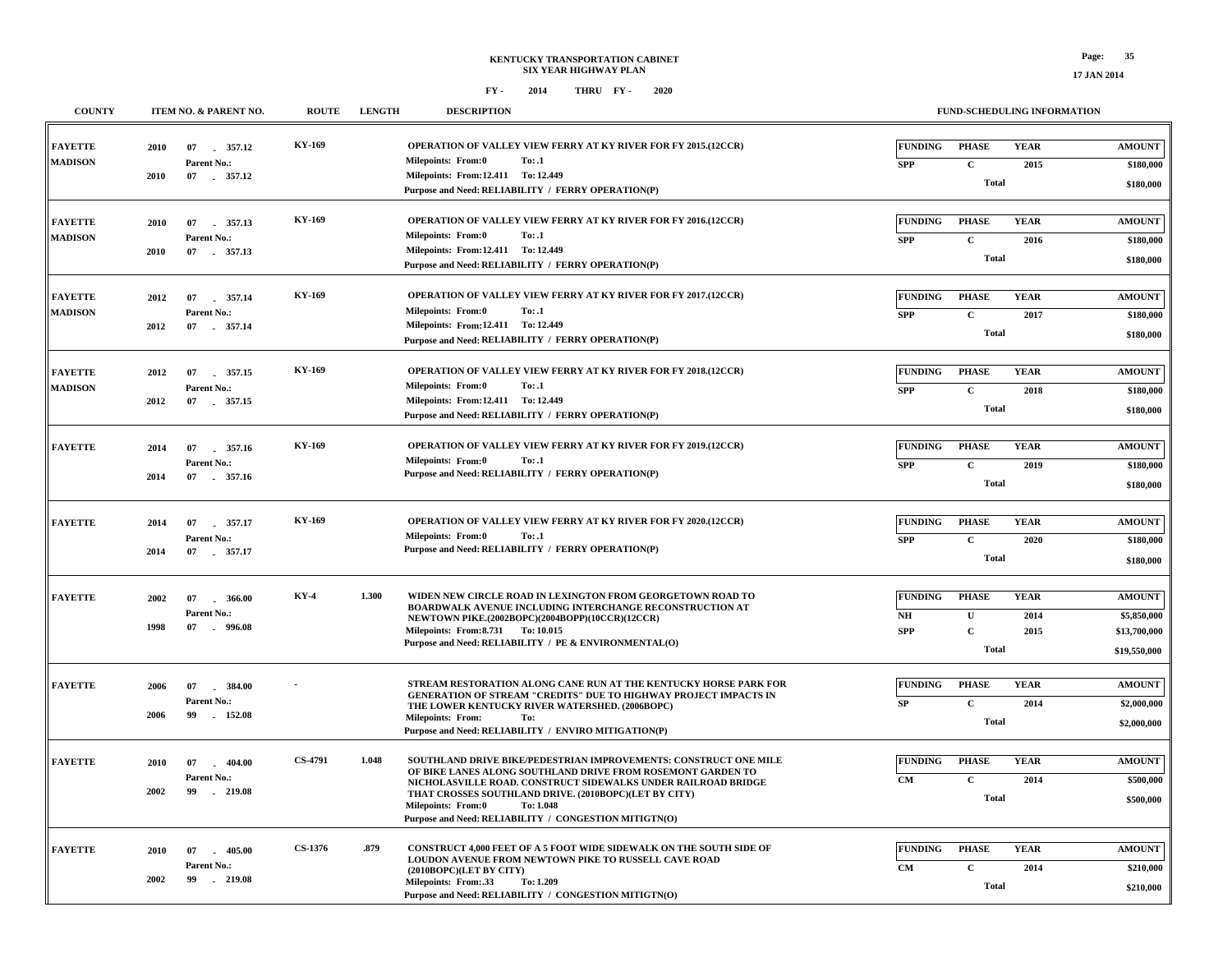**17 JAN 2014**

| <b>COUNTY</b>  |            | ITEM NO. & PARENT NO.       | <b>ROUTE</b>   | <b>LENGTH</b> | <b>DESCRIPTION</b>                                                                                                                                                                                                                                               |                |              | FUND-SCHEDULING INFORMATION |                                |
|----------------|------------|-----------------------------|----------------|---------------|------------------------------------------------------------------------------------------------------------------------------------------------------------------------------------------------------------------------------------------------------------------|----------------|--------------|-----------------------------|--------------------------------|
| <b>FAYETTE</b> | 2012<br>07 | $-412.00$                   | <b>US-27</b>   | .126          | REPLACE L&N RAILROAD BRIDGE OVERPASS (MP 8.378), IMPROVE DRAINAGE<br>AND TYPICAL SECTION ON US 27 (NORTH BROADWAY)(12CCR)                                                                                                                                        | <b>FUNDING</b> | <b>PHASE</b> | <b>YEAR</b>                 | <b>AMOUNT</b>                  |
|                | 2012       | Parent No.:<br>07 412.00    |                |               | Milepoints: From: 8.324 To: 8.45                                                                                                                                                                                                                                 | <b>STP</b>     | $\bf{R}$     | 2018                        | \$2,440,000                    |
|                |            |                             |                |               | Purpose and Need: RELIABILITY / RECONSTRUCTION(O)                                                                                                                                                                                                                | <b>STP</b>     | $\mathbf U$  | 2018                        | \$1,550,000                    |
|                |            |                             |                |               |                                                                                                                                                                                                                                                                  | <b>STP</b>     | $\mathbf{C}$ | 2020                        | \$12,040,000                   |
|                |            |                             |                |               |                                                                                                                                                                                                                                                                  |                | Total        |                             | \$16,030,000                   |
| <b>FAYETTE</b> | 2012       | 07<br>$-413.00$             | KY-922         | .330          | CONSTRUCT AN ADDITIONAL LANE ON KY 922 (NEWTOWN PIKE) FROM PINTAIL                                                                                                                                                                                               | <b>FUNDING</b> | <b>PHASE</b> | <b>YEAR</b>                 | $\boldsymbol{\mathrm{AMOUNT}}$ |
|                |            | Parent No.:                 |                |               | DR (MAIN ENTRANCE TO THE MARRIOTT GRIFFIN GATE) TO THE BEGINNING OF                                                                                                                                                                                              | <b>STP</b>     | D            | 2014                        |                                |
|                | 2012       | 07 413.00                   |                |               | THE SOUTHBOUND I-75 ENTRANCE RAMP.(12CCR)<br>Milepoints: From: 2.72 To: 3.05                                                                                                                                                                                     | <b>STP</b>     | $\mathbf R$  | 2016                        | \$200,000<br>\$1,500,000       |
|                |            |                             |                |               | Purpose and Need: RELIABILITY / RECONSTRUCTION(O)                                                                                                                                                                                                                | <b>STP</b>     | $\mathbf{U}$ | 2016                        | \$500,000                      |
|                |            |                             |                |               |                                                                                                                                                                                                                                                                  | N <sub>H</sub> | $\mathbf C$  | 2016                        | \$800,000                      |
|                |            |                             |                |               |                                                                                                                                                                                                                                                                  |                | <b>Total</b> |                             |                                |
|                |            |                             |                |               |                                                                                                                                                                                                                                                                  |                |              |                             | \$3,000,000                    |
| <b>FAYETTE</b> | 2012       | 07<br>415.00                | KY-2335        | 2.100         | IMPROVE ROADWAY TYPICAL SECTION AND PAVEMENT ON KY 2335 (WARE RD)<br>FROM KY 57 (BRIAR HILL RD) TO NORTHERN ENTRANCE TO LEXINGTON<br>BLUEGRASS ARMY DEPOT. (NOTE: DISTRICT IS ANTICIPATING EXPANSION OF<br>LOCKHEED MARTIN FACILITY AT BLUEGRASS STATION)(12CCR) | FUNDING        | <b>PHASE</b> | <b>YEAR</b>                 | <b>AMOUNT</b>                  |
|                |            | Parent No.:                 |                |               |                                                                                                                                                                                                                                                                  | <b>SPP</b>     | D            | 2014                        | \$1,500,000                    |
|                | 2012       | 07 415.00                   |                |               |                                                                                                                                                                                                                                                                  | <b>SPP</b>     | $\mathbf R$  | 2016                        | \$4,000,000                    |
|                |            |                             |                |               | Milepoints: From:0<br>To: 2.1<br>Purpose and Need: SAFETY / SAFETY(P)                                                                                                                                                                                            | <b>SPP</b>     | $\mathbf U$  | 2016                        | \$1,000,000                    |
|                |            |                             |                |               |                                                                                                                                                                                                                                                                  | SPP            | $\mathbf{C}$ | 2018                        | \$5,000,000                    |
|                |            |                             |                |               |                                                                                                                                                                                                                                                                  | <b>Total</b>   |              |                             |                                |
|                |            |                             |                |               |                                                                                                                                                                                                                                                                  |                |              |                             |                                |
| <b>FAYETTE</b> | 2014       | 07<br>$-426.00$             | CS-4524        | .100          | CONSTRUCT TURN LANES AT THE INTERSECTION OF MAN O' WAR BLVD (CS-<br>4524) AND PINK PIGEON PKWY (CS-2540).<br>Milepoints: From:14.722 To: 14.822                                                                                                                  | <b>FUNDING</b> | <b>PHASE</b> | <b>YEAR</b>                 | <b>AMOUNT</b>                  |
|                |            | Parent No.:                 |                |               |                                                                                                                                                                                                                                                                  | SLX            | D            | 2015                        | \$60,000                       |
|                | 2014       | 07<br>$-426.00$             |                |               | Purpose and Need: RELIABILITY / RECONSTRUCTION(O)                                                                                                                                                                                                                | <b>SLX</b>     | $\mathbf{C}$ | 2015                        | \$456,000                      |
|                |            |                             |                |               |                                                                                                                                                                                                                                                                  |                | Total        |                             |                                |
|                |            |                             | CS-4524        |               |                                                                                                                                                                                                                                                                  |                |              |                             |                                |
| <b>FAYETTE</b> | 2014       | 07<br>$-427.00$             |                | .100          | CONSTRUCT TURN LANES AT THE INTERSECTION OF MAN O' WAR BLVD (CS<br>4524) AND ALUMNI DRIVE (CS 3016).                                                                                                                                                             | <b>FUNDING</b> | <b>PHASE</b> | <b>YEAR</b>                 | <b>AMOUNT</b>                  |
|                | 2014       | Parent No.:<br>07<br>427.00 |                |               | Milepoints: From:11.773 To: 11.873                                                                                                                                                                                                                               | <b>SLX</b>     | D            | 2015                        | \$112,000                      |
|                |            |                             |                |               | Purpose and Need: RELIABILITY / RECONSTRUCTION(O)                                                                                                                                                                                                                | <b>SLX</b>     | $\mathbf R$  | 2015                        | \$18,000                       |
|                |            |                             |                |               |                                                                                                                                                                                                                                                                  | <b>SLX</b>     | $\mathbf{C}$ | 2015                        | \$725,000                      |
|                |            |                             |                |               |                                                                                                                                                                                                                                                                  |                | Total        |                             | \$855,000                      |
| <b>FAYETTE</b> | 2014       | 07<br>$-428.00$             | <b>CS-4524</b> | .100          | CONSTRUCT TURN LANES AT THE INTERSECTION OF MAN O' WAR BLVD (CS-                                                                                                                                                                                                 | <b>FUNDING</b> | <b>PHASE</b> | <b>YEAR</b>                 | <b>AMOUNT</b>                  |
|                |            | Parent No.:                 |                |               | 4524) AND RICHMOND ROAD (US-25).                                                                                                                                                                                                                                 | ${\bf SLX}$    | D            | 2015                        | \$60,000                       |
|                | 2014       | 07 428.00                   |                |               | Milepoints: From:12.736 To: 12.836                                                                                                                                                                                                                               | <b>SLX</b>     | $\mathbf R$  | 2015                        | \$40,000                       |
|                |            |                             |                |               | Purpose and Need: RELIABILITY / RECONSTRUCTION(O)                                                                                                                                                                                                                | <b>SLX</b>     | $\mathbf C$  | 2015                        | \$550,000                      |
|                |            |                             |                |               |                                                                                                                                                                                                                                                                  |                | Total        |                             | \$650,000                      |
|                |            |                             |                |               |                                                                                                                                                                                                                                                                  |                |              |                             |                                |
| <b>FAYETTE</b> | 2014       | $-429.00$<br>07             | <b>CS-3016</b> | 1.191         | UPGRADE ALUMNI DRIVE BETWEEN NICHOLASVILLE ROAD AND TATES CREEK                                                                                                                                                                                                  | <b>FUNDING</b> | <b>PHASE</b> | <b>YEAR</b>                 | <b>AMOUNT</b>                  |
|                |            | Parent No.:                 |                |               | ROAD.<br>Milepoints: From:0<br>To: 1.191                                                                                                                                                                                                                         | <b>SPP</b>     | $\mathbf{C}$ | 2015                        | \$5,000,000                    |
|                | 2014       | 07<br>$-429.00$             |                |               | Purpose and Need: SAFETY / SAFETY(P)                                                                                                                                                                                                                             |                | <b>Total</b> |                             | \$5,000,000                    |
|                |            |                             |                |               |                                                                                                                                                                                                                                                                  |                |              |                             |                                |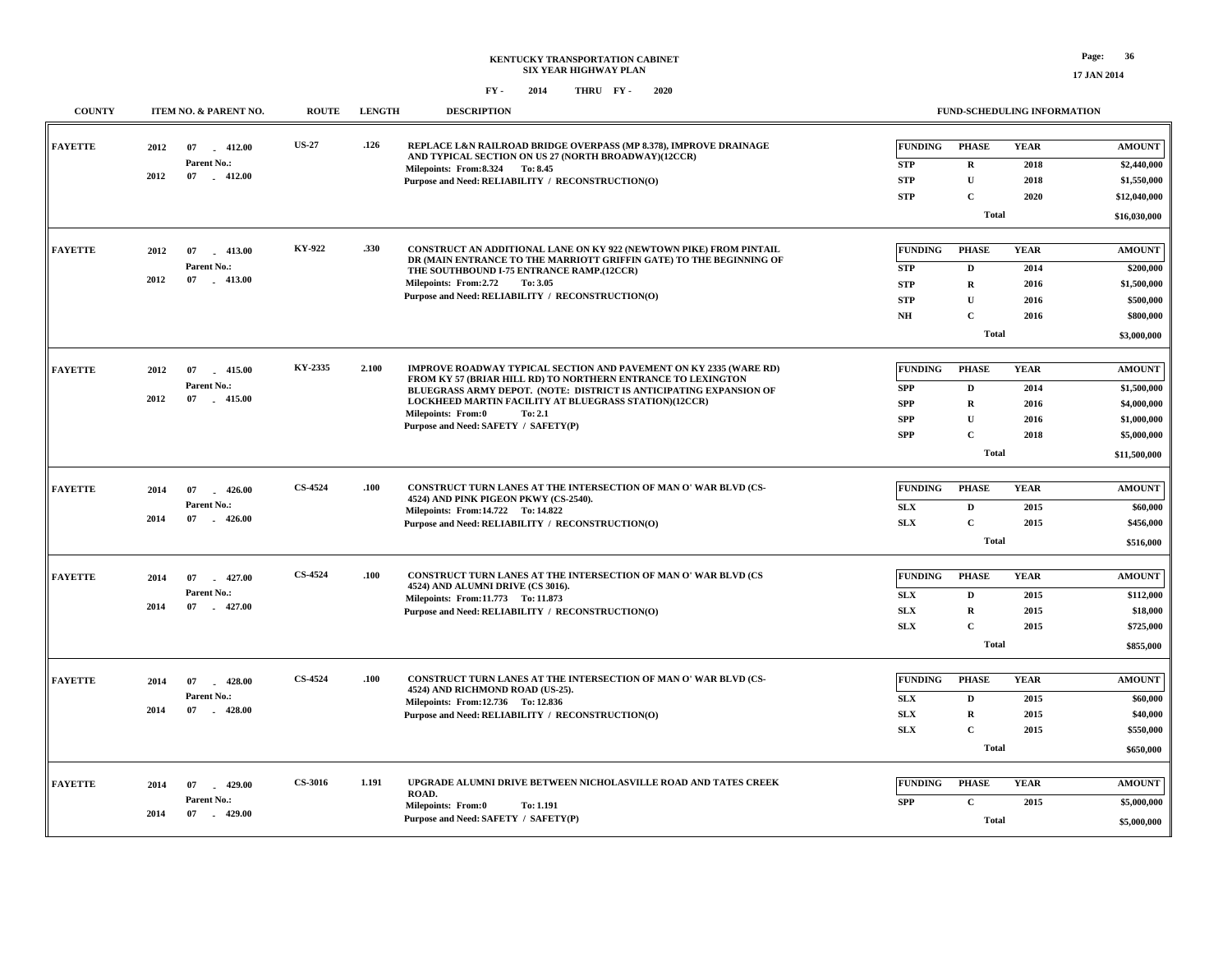#### **COUNTY ITEM NO. & PARENT NO. ROUTE LENGTH DESCRIPTIONNEWTOWN PIKE EXTENSION - PRIORITY 2: REDEVELOPMENT OF SOUTHEND PARK NEIGHBORHOOD (MITIGATION AREA). (PHASE I SITE GRADING AND UTILITIES FOR THE NATHANIEL MISSION) (2005HPP-KY114)(2012BOP) NEWTOWN PIKE EXTENSION - PRIORITY 3: FROM VERSAILLES ROAD TOBROADWAY. (PHASE II)(08CCR)(10CCR) NEWTOWN PIKE EXTENSION - PRIORITY 4: FROM EXISTING NEWTOWN PIKE & PATTERSON TO SOUTH LIMESTONE. (PHASE III - SCOTT STREET CONNECTOR) REPLACE BRIDGE ON US 421 OVER FORK OF TOWN BRANCH AT INTERSECTIONOF US 421 AND BRACKTOWN RD (CS 4008)(SR 27.8) 034B00018N REPLACE BRIDGE ON MALABU DRIVE (CS 3605) OVER BRANCH HICKMAN CREEK AT JCT WITH TATES CREEK ROAD (KY 1974)(SR 40) 034C00038N REPLACE BRIDGE OVER BRANCH OF NORTH ELKHORN CREEK ON HUME ROAD(CR 1001) 0.7 MI NW OF US 60 (034C00001N)(SR=44.5) .040 .040FAYETTEFAYETTEFAYETTEFAYETTEFAYETTEFAYETTE--US-421CS-3605CR-1001 \$120,000 \$21,499,600 \$22,879,700 \$1,050,000 \$1,000,000 \$300,000 Total Total TotalTotalTotal TotalCUCRUCRUCDRUCDPHASEPHASEPHASEPHASE PHASE PHASE 2014201420152014 20142016 20142014201620142016 201620182020YEARYEARYEARYEARYEARYEAR STPSPPSPPSP SPSPBROBROBROBRZBRZBRZBRZBRZFUNDINGFUNDINGFUNDINGFUNDINGFUNDINGFUNDING \$120,000 \$5,439,800 \$16,059,800 \$8,657,000 \$3,467,500 \$10,755,200 \$125,000 \$125,000 \$800,000 \$300,000 \$100,000 \$100,000 \$500,000 \$300,000 AMOUNTAMOUNT AMOUNTAMOUNT AMOUNT AMOUNT 07 593.14- 07 593.20 - 07 593.30 - 07 1129.00 - 07 07 1141.00- 1132.00 -Purpose and Need: RELIABILITY / NEW ROUTE(O) Purpose and Need: RELIABILITY / NEW ROUTE(O) Purpose and Need: RELIABILITY / NEW ROUTE(O) Purpose and Need: RELIABILITY / BRIDGE REPLACEMENT(P) Purpose and Need: RELIABILITY / BRIDGE REPLACEMENT(P) Purpose and Need: RELIABILITY / BRIDGE REPLACEMENT(P) 07 593.10 - 07 593.02 - 07 593.02 - 07 1129.00- 07 1132.00 - 07 1141.00-Parent No.:Parent No.:Parent No.: Parent No.: Parent No.:Parent No.:20062006200620122012201420062004 20042012201220144.4264.466Milepoints: To: From: 1.6561.696Milepoints: To:From:1.6 Milepoints: From: 1.64 To: Milepoints: From: Milepoints: From: Milepoints: From: To:To:To:**

|                |                                                              |                                                                                                                                                                                                                                                                                                                      |                                                                      | <b>PODINIO</b>                          |
|----------------|--------------------------------------------------------------|----------------------------------------------------------------------------------------------------------------------------------------------------------------------------------------------------------------------------------------------------------------------------------------------------------------------|----------------------------------------------------------------------|-----------------------------------------|
| <b>FAYETTE</b> | 2010<br>07 . 3701.00<br>Parent No.:<br>2004<br>219.09<br>99. | <b>IC-8104W</b><br>.372<br>UNIVERSITY DRIVE BIKE LANE EXTENSION: ENGINEERING AND CONSTRUCTION<br>OF A BIKE LANE ON UNIVERSITY DRIVE FROM COOPER DRIVE TO ALUMNI<br>DRIVE AT THE UNIVERSITY OF KENTUCKY. (2010BOPC)<br><b>Milepoints: From:0</b><br>To: .372<br>Purpose and Need: RELIABILITY / CONGESTION MITIGTN(O) | <b>FUNDING</b><br>PHASE<br>YEAR<br>2014<br><b>CM</b><br>◡<br>Total   | <b>AMOUNT</b><br>\$68,740<br>\$68,740   |
| <b>FAYETTE</b> | 07 3702.00<br>2010<br>Parent No.:<br>2004<br>99 -<br>219.09  | TOWN BRANCH TRAIL CROSSING-INSTALLATION OF TRAIL FROM NEW CIRCLE<br><b>ROAD TO MCCONNELL SPRINGS PARK CROSSING OLD FRANKFORT PIKE</b><br>(2010BOPC).<br>To:<br><b>Milepoints: From:</b><br>Purpose and Need: RELIABILITY / CONGESTION MITIGTN(O)                                                                     | PHASE<br>YEAR<br><b>FUNDING</b><br>2014<br><b>CM</b><br><b>Total</b> | <b>AMOUNT</b><br>\$416,700<br>\$416,700 |

**FUND-SCHEDULING INFORMATION**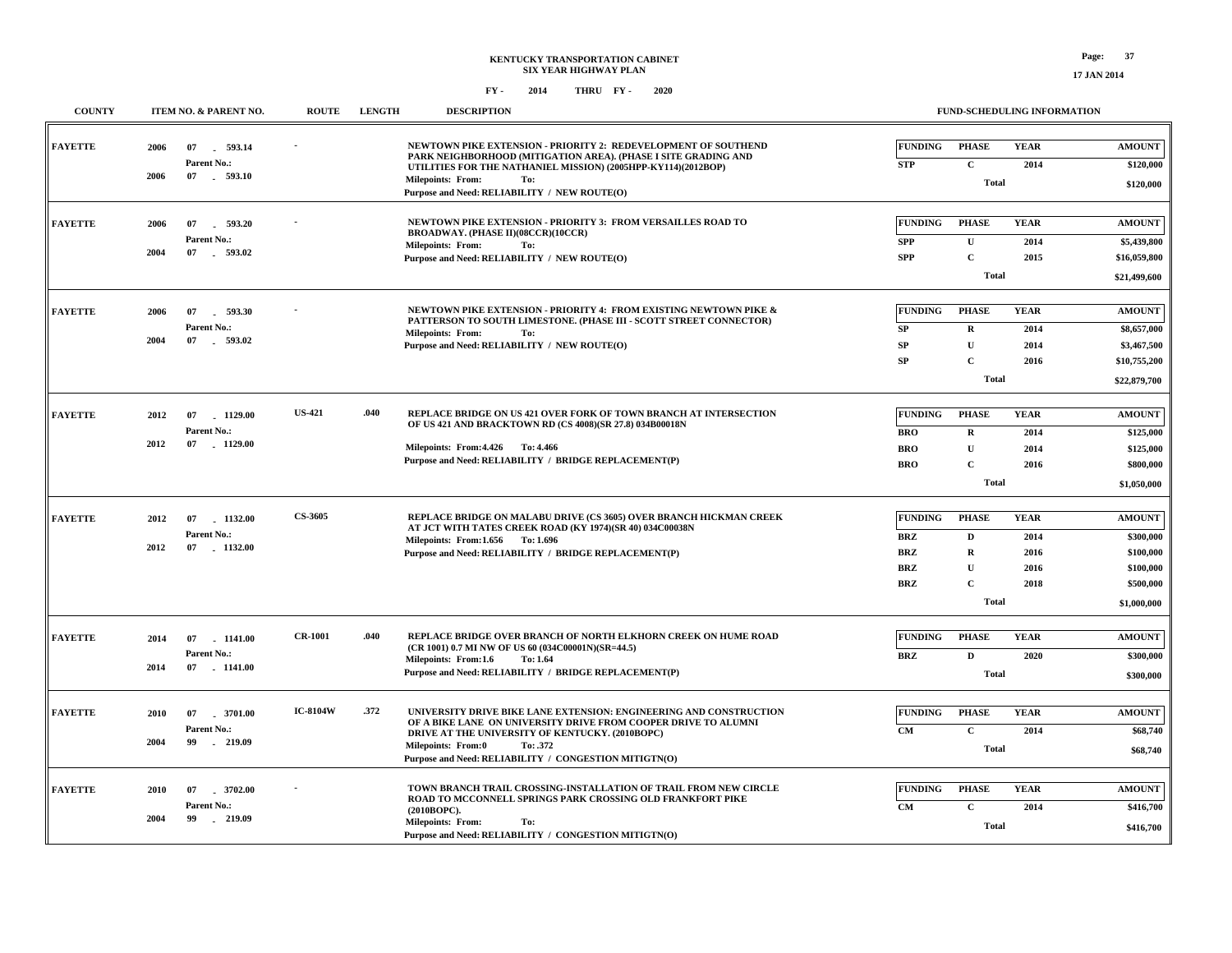| <b>COUNTY</b>  | ITEM NO. & PARENT NO.                   | <b>ROUTE</b>   | <b>LENGTH</b> | <b>DESCRIPTION</b>                                                                                                                               | FUND-SCHEDULING INFORMATION                                                |                                          |
|----------------|-----------------------------------------|----------------|---------------|--------------------------------------------------------------------------------------------------------------------------------------------------|----------------------------------------------------------------------------|------------------------------------------|
| <b>FAYETTE</b> | 2012<br>07<br>3706.00<br>Parent No.:    |                |               | GAINESWAY TRAIL. CONSTRUCTION OF BIKE-PED TRAIL CONNECTING TATES<br>CREEK SCHOOL COMPLEX, GAINESWAY PARK, AND MILLCREEK<br>ELEMENTARY.(2012BOP)  | FUNDING<br><b>PHASE</b><br><b>YEAR</b><br>$\mathbf{C}$<br>CM               | <b>AMOUNT</b><br>2014<br>\$410,000       |
|                | 2004<br>99 . 219.10                     |                |               | Milepoints: From:<br>To:<br>Purpose and Need: RELIABILITY / CONGESTION MITIGTN(O)                                                                | <b>Total</b>                                                               | \$410,000                                |
| <b>FAYETTE</b> | 2006<br>07 8340.00<br>Parent No.:       | <b>US-60</b>   | .900          | SCOPING STUDY TO RECONSTRUCT/WIDEN US-60/WINCHESTER ROAD TO FOUR<br>LANES. (06CCN)(12CCR)                                                        | <b>FUNDING</b><br><b>PHASE</b><br><b>YEAR</b>                              | <b>AMOUNT</b>                            |
|                | 2006<br>07<br>8340.00                   |                |               | Milepoints: From:12.5<br>To: 13.4<br>Purpose and Need: RELIABILITY / SCOPING STUDY(O)                                                            | <b>SPP</b><br>$\mathbf{P}$<br>Total                                        | 2014<br>\$280,000<br>\$280,000           |
| <b>FAYETTE</b> | 2006<br>07<br>$-8341.00$                | <b>US-60</b>   | 5.850         | SCOPING STUDY TO RECONSTRUCT/WIDEN US-60/WINCHESTER ROAD FROM<br>MAN-O-WAR BOULEVARD TO THE CLARK COUNTY LINE. (06CCN)(12CCR)                    | <b>FUNDING</b><br><b>PHASE</b><br><b>YEAR</b>                              | <b>AMOUNT</b>                            |
|                | Parent No.:<br>07<br>$-8341.00$<br>2006 |                |               | Milepoints: From:13.4<br>To: 19.25<br>Purpose and Need: RELIABILITY / SCOPING STUDY(O)                                                           | ${\bf SP}$<br>$\mathbf{P}$<br>Total                                        | 2014<br>\$280,000<br>\$280,000           |
| <b>FAYETTE</b> | 8342.00<br>2006<br>07                   | <b>KY-4</b>    | 3.300         | SCOPING STUDY TO RECONSTRUCT/WIDEN KY-4/NEW CIRCLE ROAD FROM<br>NEWTOWN PIKE TO WINCHESTER ROAD. (06CCN)(12CCR)                                  | <b>FUNDING</b><br><b>PHASE</b><br><b>YEAR</b>                              | <b>AMOUNT</b>                            |
|                | Parent No.:<br>2006<br>07 8342.00       |                |               | <b>Milepoints: From: 9.4</b><br>To: 12.7<br>Purpose and Need: RELIABILITY / SCOPING STUDY(O)                                                     | $\mathbf P$<br>${\bf SP}$<br><b>Total</b>                                  | 2014<br>\$340,000<br>\$340,000           |
| <b>FAYETTE</b> | 2008<br>07<br>8507.00                   | <b>CS-2548</b> |               | COMPLETE CONSTRUCTION ON POLO CLUB BOULEVARD AT DEERHAVEN LANE                                                                                   | <b>FUNDING</b><br><b>PHASE</b><br><b>YEAR</b>                              | <b>AMOUNT</b>                            |
|                | Parent No.:<br>2008<br>07<br>8507.00    |                |               | AND TODDS ROAD. (08CCN)(FUNDING SUBJECT TO FISCAL CONSTRAINT PENDING<br><b>MPO TIP)</b><br><b>Milepoints: From:</b><br>To:                       | <b>SLX</b><br>$\mathbf R$<br>$\mathbf C$<br>SLX                            | 2014<br>\$262,000<br>2014<br>\$1,550,000 |
|                |                                         |                |               | Purpose and Need: RELIABILITY / NEW ROUTE(O)                                                                                                     | Total                                                                      | \$1,812,000                              |
| <b>FLEMING</b> | 2000<br>177.00<br>09<br>Parent No.:     |                |               | <b>EXTEND MT. TABOR ROAD TO OLD US-68 TO CREATE AN IMPOUNDMENT OF ELK</b><br><b>CREEK. THESE FUNDS TO BE MATCHED 50/50 BY FEDERAL DOLLARS TO</b> | <b>FUNDING</b><br><b>PHASE</b><br><b>YEAR</b><br>SP<br>$\mathbf D$         | <b>AMOUNT</b><br>\$840,000<br>2015       |
|                | 2000<br>09<br>177.00                    |                |               | COMPLETELY FUND THE CONSTRUCTION OF THE DAM. (00CCR)(D-<br>04DEOB)(12CCR)<br>Milepoints: From:<br>To:                                            | SP<br>$\mathbf C$<br><b>Total</b>                                          | 2016<br>\$4,330,000                      |
|                |                                         |                |               | Purpose and Need: RELIABILITY / NEW ROUTE(O)                                                                                                     |                                                                            | \$5,170,000                              |
| <b>FLEMING</b> | 1084.00<br>2012<br>09<br>Parent No.:    | KY-32          | .040          | REPLACE BRIDGE ON KY 32 OVER MUD LICK CREEK 0.2 MILES W OF<br>CRAINTOWN RD (CR 1302)(SR 48.9) 035B00038N                                         | <b>FUNDING</b><br><b>PHASE</b><br><b>YEAR</b><br><b>BRO</b><br>$\mathbf R$ | <b>AMOUNT</b><br>\$150,000<br>2015       |
|                | 2012<br>09<br>1084.00                   |                |               | Milepoints: From: 7.76<br><b>To: 7.8</b><br>Purpose and Need: RELIABILITY / BRIDGE REPLACEMENT(P)                                                | <b>BRO</b><br>$\mathbf U$<br>$\mathbf C$<br><b>BRO</b>                     | \$250,000<br>2015<br>\$400,000<br>2016   |
|                |                                         |                |               |                                                                                                                                                  | <b>Total</b>                                                               | \$800,000                                |
| <b>FLEMING</b> | 1089.00<br>2014<br>09                   | KY-560         | .038          | REPLACE BRIDGE OVER JOHNSON CREEK ON KY 560 0.3 MI S OF<br>FLEMING/MASON CO LINE. (035B00085N)(SR=36.4)(EBRP)                                    | <b>FUNDING</b><br><b>YEAR</b><br><b>PHASE</b>                              | <b>AMOUNT</b>                            |
|                | Parent No.:<br>2014<br>09<br>$-1089.00$ |                |               | Milepoints: From: 3.813 To: 3.851<br>Purpose and Need: RELIABILITY / BRIDGE REPLACEMENT(P)                                                       | <b>BRX</b><br>$\mathbf D$<br><b>BRX</b><br>$\mathbf R$                     | 2015<br>\$400,000<br>\$100,000<br>2016   |
|                |                                         |                |               |                                                                                                                                                  | $\mathbf{U}$<br><b>BRX</b><br>$\overline{c}$<br><b>BRX</b>                 | \$100,000<br>2016<br>2016<br>\$1,000,000 |
|                |                                         |                |               |                                                                                                                                                  | <b>Total</b>                                                               | \$1,600,000                              |
| <b>FLEMING</b> | 09<br>1091.00<br>2014                   | <b>KY-111</b>  | .020          | REPLACE BRIDGE OVER ALLISON CREEK ON KY 111 1.2 MI N OF KY 156.<br>$(035B00016N)(SR=32.1)(EBRP)$                                                 | <b>FUNDING</b><br><b>PHASE</b><br><b>YEAR</b>                              | <b>AMOUNT</b>                            |
|                | Parent No.:<br>2014<br>09<br>1091.00    |                |               | Milepoints: From:11.84 To:11.86<br>Purpose and Need: RELIABILITY / BRIDGE REPLACEMENT(P)                                                         | <b>BRX</b><br>$\mathbf D$<br>Total                                         | 2020<br>\$500,000<br>\$500,000           |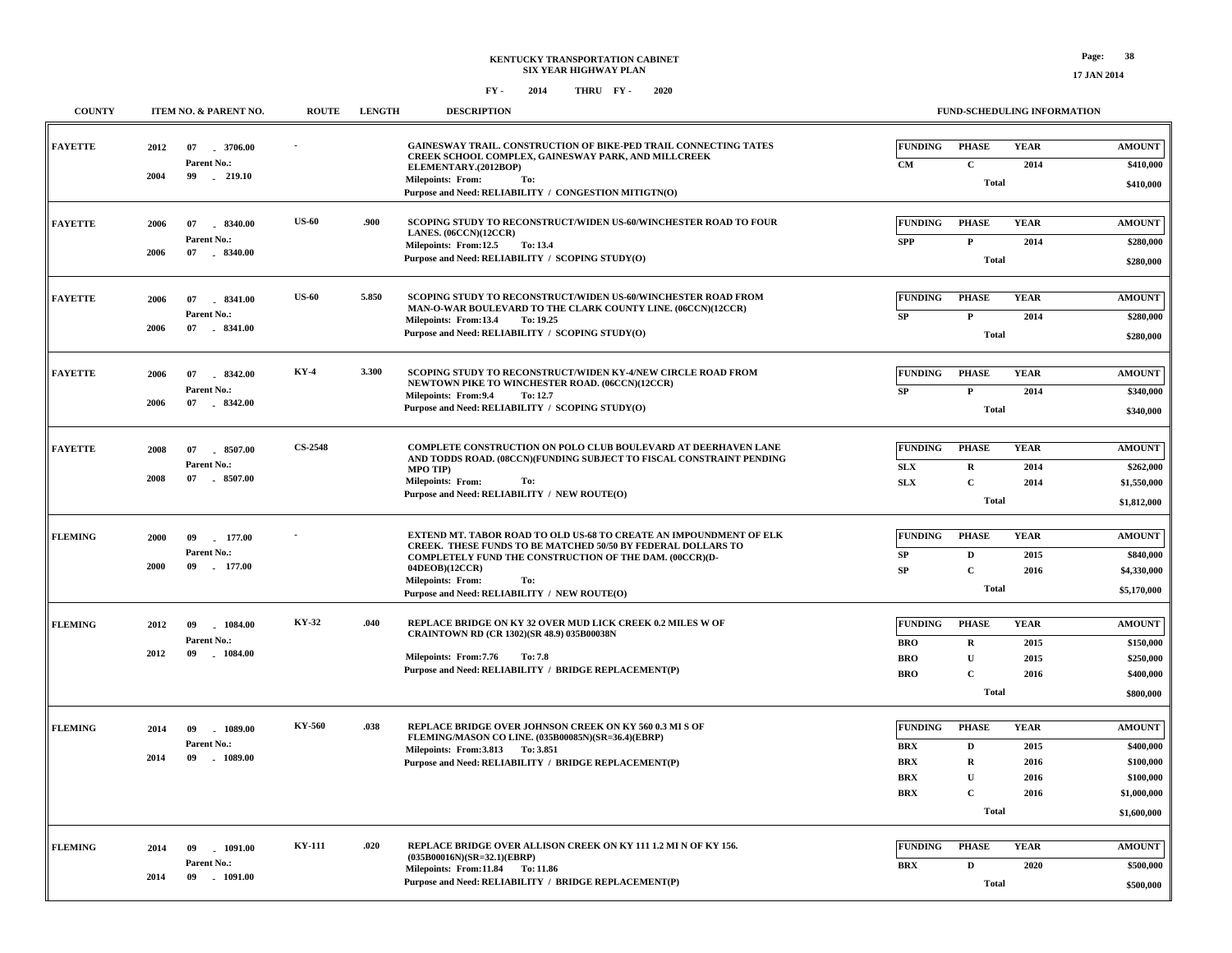**17 JAN 2014**

| <b>COUNTY</b>  | ITEM NO. & PARENT NO.                                               | <b>ROUTE</b>   | <b>LENGTH</b> | <b>DESCRIPTION</b>                                                                                                                                                                                                                                                                             |                                                                                            | <b>FUND-SCHEDULING INFORMATION</b>                                             |                                             |                                                                                             |
|----------------|---------------------------------------------------------------------|----------------|---------------|------------------------------------------------------------------------------------------------------------------------------------------------------------------------------------------------------------------------------------------------------------------------------------------------|--------------------------------------------------------------------------------------------|--------------------------------------------------------------------------------|---------------------------------------------|---------------------------------------------------------------------------------------------|
| <b>FLEMING</b> | 2014<br>09<br>1092.00<br>Parent No.:<br>2014<br>09<br>$-1092.00$    | <b>CR-1240</b> | .024          | REPLACE BRIDGE OVER FLEMING CREEK ON MCINTIRE ROAD (CR 1240) AT THE<br>JCT WITH PIKE BLUFF (CR 1305)(035C00065N)(SR=24)<br>Milepoints: From:2.04<br>To: 2.064<br>Purpose and Need: RELIABILITY / BRIDGE REPLACEMENT(P)                                                                         | <b>FUNDING</b><br><b>BRZ</b><br><b>BRZ</b><br><b>BRZ</b><br><b>BRZ</b>                     | <b>PHASE</b><br>D<br>$\mathbf R$<br>$\mathbf U$<br>$\mathbf C$                 | <b>YEAR</b><br>2017<br>2019<br>2019<br>2020 | <b>AMOUNT</b><br>\$350,000<br>\$75,000<br>\$50,000<br>\$600,000                             |
|                |                                                                     |                |               |                                                                                                                                                                                                                                                                                                |                                                                                            | <b>Total</b>                                                                   |                                             | \$1,075,000                                                                                 |
| <b>FLEMING</b> | 2010<br>09<br>$-3021.00$<br>Parent No.:<br>2010<br>09<br>$-3021.00$ | <b>KY-158</b>  |               | RESTORATION OF RINGO'S MILL COVERED BRIDGE LOCATED ON KY 158 AT<br>RAWLINGS ROAD APPROX 7.274 MILES EAST OF HILLSBORO (FY2010 NHCB<br>PROJECT) (2010 BOPC).<br><b>Milepoints: From:</b><br>To:<br>Purpose and Need: RELIABILITY / BRIDGE REHAB(P)                                              | <b>FUNDING</b><br><b>KYD</b>                                                               | <b>PHASE</b><br>$\mathbf C$<br><b>Total</b>                                    | <b>YEAR</b><br>2014                         | <b>AMOUNT</b><br>\$508,000<br>\$508,000                                                     |
| <b>FLEMING</b> | 09<br>.8300.00<br>2006<br>Parent No.:<br>2006<br>09<br>$-8300.00$   | <b>KY-11</b>   | .200          | SURFACE INDUSTRIAL PARK ROAD ON KY-11. (06CCN)(10CCR)<br>Milepoints: From:13.3<br>To: 13.5<br>Purpose and Need: ECONOMIC DEVELOPMENT / ECONOMIC DEVEL(O)                                                                                                                                       | <b>FUNDING</b><br>${\bf SP}$                                                               | <b>PHASE</b><br>$\mathbf C$<br><b>Total</b>                                    | <b>YEAR</b><br>2014                         | <b>AMOUNT</b><br>\$520,000<br>\$520,000                                                     |
| <b>FLEMING</b> | 2006<br>09<br>8304.00<br>Parent No.:<br>09<br>2006<br>$-8304.00$    | KY-32          | .400          | ADD TURN LANES ON KY-32 AT WARD ELEMENTARY SCHOOL. (06CCN)(08CCR)<br>Milepoints: From:20.7<br>To: 21.1<br>Purpose and Need: RELIABILITY / RECONSTRUCTION(O)                                                                                                                                    | <b>FUNDING</b><br>SB2                                                                      | <b>PHASE</b><br>$\mathbf C$<br><b>Total</b>                                    | <b>YEAR</b><br>2014                         | <b>AMOUNT</b><br>\$1,930,000<br>\$1,930,000                                                 |
| <b>FLEMING</b> | 2006<br>09<br>8305.00<br>Parent No.:<br>2006<br>$-8305.00$<br>09    | <b>KY-57</b>   | 2.008         | RECONSTRUCT/IMPROVE KY-57 FROM THE FLEMING COUNTY COURTHOUSE TO<br>SLEEPY RUN CREEK. (06CCN)(10CCR)<br><b>Milepoints: From:.1</b><br>To: 2.108<br>Purpose and Need: RELIABILITY / RECONSTRUCTION(O)                                                                                            | <b>FUNDING</b><br>SP                                                                       | <b>PHASE</b><br>$\mathbf{D}$<br><b>Total</b>                                   | <b>YEAR</b><br>2014                         | <b>AMOUNT</b><br>\$300,000<br>\$300,000                                                     |
| <b>FLEMING</b> | 2012<br>09<br>8702.00<br>Parent No.:<br>$-8702.00$<br>2012<br>09    | KY-32          | .600          | RECONSTRUCT KY 32 FROM THE KY 165 INTERSECTION AT JABETOWN (MP 5.9)<br>TO ELIZAVILLE (MP 6.5).(12CCN)<br>Milepoints: From:5.9<br>To: 6.5<br>Purpose and Need: RELIABILITY / RECONSTRUCTION(O)                                                                                                  | <b>FUNDING</b><br><b>SPP</b>                                                               | <b>PHASE</b><br>$\mathbf C$<br><b>Total</b>                                    | <b>YEAR</b><br>2014                         | <b>AMOUNT</b><br>\$4,160,000<br>\$4,160,000                                                 |
| <b>FLOYD</b>   | 2014<br>12<br>$\sim$<br>1.20<br>Parent No.:<br>1996<br>12 1.01      | KY-114         | 3.500         | MOUNTAIN PARKWAY CORRIDOR: SALYERSVILLE-PRESTONSBURG; WIDEN KY<br>114 TO 4 LANES FROM THE MAGOFFIN/FLOYD COUNTY LINE TO ADAMS<br>CEMETERY ROAD (W JCT CR 1380). (SEE 12-1.01 FOR PE & ENV)<br><b>Milepoints: From:0</b><br>To: 3.48<br>Purpose and Need: RELIABILITY / MAJOR WIDENING(O)       | <b>FUNDING</b><br>N <sub>H</sub><br>NH<br>N <sub>H</sub><br><b>SPP</b>                     | <b>PHASE</b><br>D<br>$\mathbf R$<br>$\mathbf U$<br>$\mathbf C$<br><b>Total</b> | <b>YEAR</b><br>2014<br>2015<br>2015<br>2018 | <b>AMOUNT</b><br>\$2,900,000<br>\$9,200,000<br>\$1,200,000<br>\$50,000,000<br>\$63,300,000  |
| <b>FLOYD</b>   | 2014<br>12 1.30<br>Parent No.:<br>1996<br>12 1.01                   | <b>KY-114</b>  | 3.900         | MOUNTAIN PARKWAY CORRIDOR: SALYERSVILLE-PRESTONSBURG; WIDEN KY<br>114 TO 4 LANES FROM ADAMS CEMETERY ROAD (W JCT CR 1380) TO STEVE<br>FITZPATRICK ROAD (W JCT CR 1388). (SEE 12-1.01 FOR PE & ENV)<br>Milepoints: From: 3.48<br>To: 7.354<br>Purpose and Need: RELIABILITY / MAJOR WIDENING(O) | <b>FUNDING</b><br>N <sub>H</sub><br>$\mathbf{N}\mathbf{H}$<br>N <sub>H</sub><br><b>SPP</b> | <b>PHASE</b><br>D<br>$\mathbf R$<br>$\mathbf U$<br>$\mathbf C$<br><b>Total</b> | <b>YEAR</b><br>2014<br>2015<br>2015<br>2019 | <b>AMOUNT</b><br>\$3,200,000<br>\$10,200,000<br>\$1,300,000<br>\$55,000,000<br>\$69,700,000 |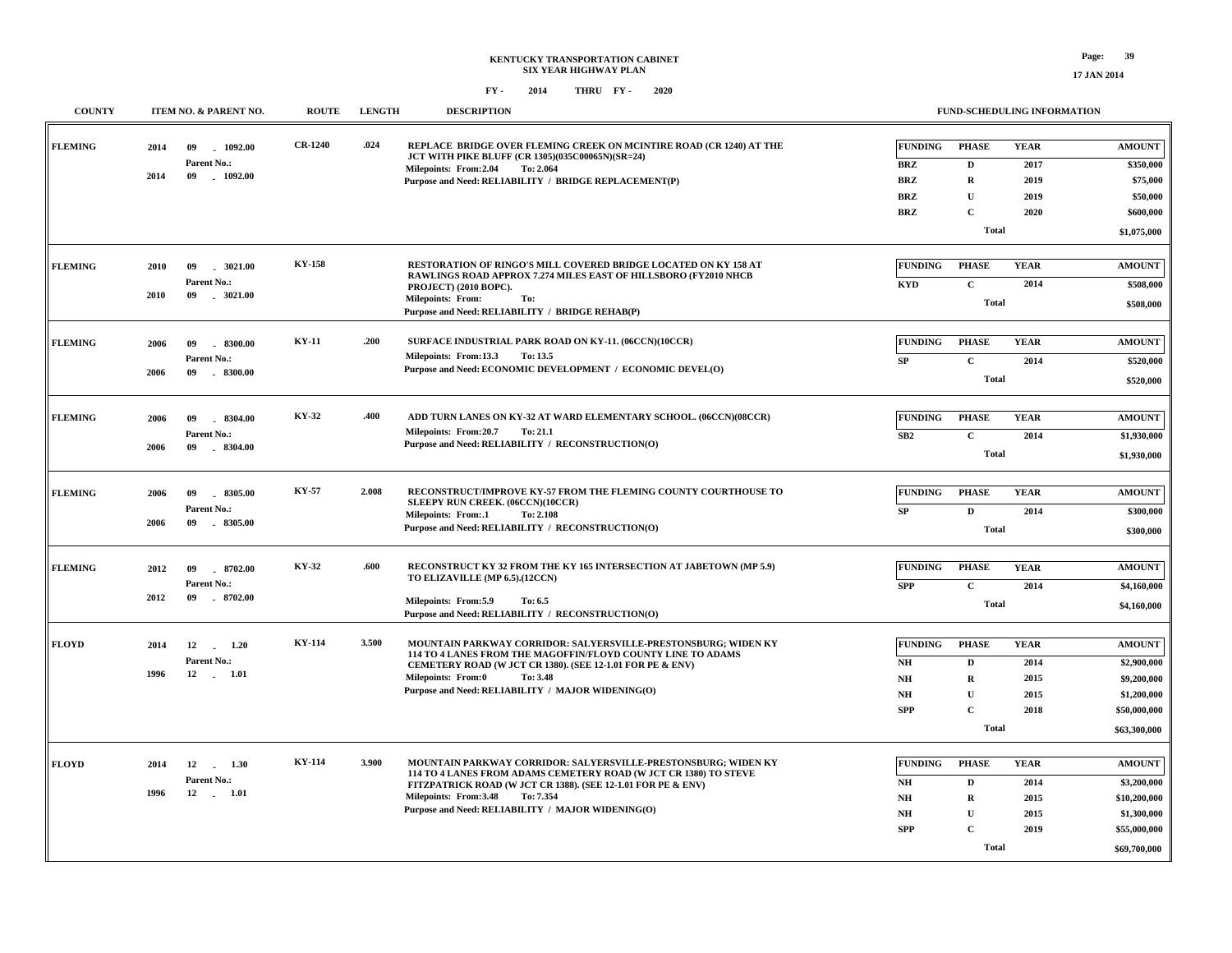**17 JAN 2014**

| <b>COUNTY</b> | ITEM NO. & PARENT NO.           | <b>ROUTE</b>  | <b>LENGTH</b> | <b>DESCRIPTION</b>                                                                                                                        |                | <b>FUND-SCHEDULING INFORMATION</b> |             |               |
|---------------|---------------------------------|---------------|---------------|-------------------------------------------------------------------------------------------------------------------------------------------|----------------|------------------------------------|-------------|---------------|
| <b>FLOYD</b>  | 2014<br>12<br>1.40              | <b>KY-114</b> | 1.800         | MOUNTAIN PARKWAY CORRIDOR: SALYERSVILLE-PRESTONSBURG; WIDEN KY<br>114 TO 4 LANES FROM STEVE FITZPATRICK ROAD (W JCT CR 1388) TO KY 404 AT | <b>FUNDING</b> | <b>PHASE</b>                       | <b>YEAR</b> | <b>AMOUNT</b> |
|               | Parent No.:                     |               |               | PRESTONSBURG. (SEE 12-1.01 FOR PE & ENV)                                                                                                  | NH             | D                                  | 2014        | \$1,800,000   |
|               | 1996<br>$12 \quad . \quad 1.01$ |               |               | Milepoints: From: 7.354 To: 9.092                                                                                                         | N <sub>H</sub> | ${\bf R}$                          | 2015        | \$5,800,000   |
|               |                                 |               |               | Purpose and Need: RELIABILITY / MAJOR WIDENING(O)                                                                                         | NH             | U                                  | 2015        | \$600,000     |
|               |                                 |               |               |                                                                                                                                           | <b>SPP</b>     | $\mathbf C$                        | 2016        | \$30,000,000  |
|               |                                 |               |               |                                                                                                                                           |                | <b>Total</b>                       |             | \$38,200,000  |
| <b>FLOYD</b>  | 2012<br>12<br>191.00            | <b>US-23</b>  | 1.000         | MITIGATE SAFETY HAZARDS DUE TO SPEED, POOR ACCESS CONTROL BETWEEN                                                                         | <b>FUNDING</b> | <b>PHASE</b>                       | <b>YEAR</b> | <b>AMOUNT</b> |
|               | Parent No.:                     |               |               | KY 80 AND INTERSECTION WITH KY 3384.(12CCR)                                                                                               | <b>STP</b>     | $\bf R$                            | 2014        | \$400,000     |
|               | 2012<br>12 191.00               |               |               | Milepoints: From:12.775 To: 13.775                                                                                                        | <b>STP</b>     | U                                  | 2014        | \$500,000     |
|               |                                 |               |               | Purpose and Need: SAFETY / SAFETY(P)                                                                                                      | N <sub>H</sub> | $\mathbf C$                        | 2015        | \$1,800,000   |
|               |                                 |               |               |                                                                                                                                           |                | <b>Total</b>                       |             | \$2,700,000   |
| <b>FLOYD</b>  | 2012<br>12<br>195.00<br>$\sim$  | KY-979        | 1.179         | SPOT IMPROVEMENTS FROM BRANHAM'S CREEK TO JOHN M. STUMBO                                                                                  | <b>FUNDING</b> | <b>PHASE</b>                       | <b>YEAR</b> | <b>AMOUNT</b> |
|               | Parent No.:                     |               |               | SCHOOL.(12CCR)                                                                                                                            | <b>SPP</b>     | $\mathbf R$                        | 2016        | \$1,500,000   |
|               | 2012<br>12 195.00               |               |               | Milepoints: From:12.389 To:13.95                                                                                                          | <b>SPP</b>     | $\mathbf U$                        | 2016        | \$1,320,000   |
|               |                                 |               |               | Purpose and Need: RELIABILITY / SPOT IMPROVEMENTS(O)                                                                                      | <b>SPP</b>     | $\mathbf C$                        | 2018        | \$11,500,000  |
|               |                                 |               |               |                                                                                                                                           |                |                                    |             |               |
|               |                                 |               |               |                                                                                                                                           |                | <b>Total</b>                       |             | \$14,320,000  |
|               |                                 |               |               |                                                                                                                                           |                |                                    |             |               |
| <b>FLOYD</b>  | 2012<br>12<br>301.15            | KY-680        | 2.100         | MINNIE - HAROLD CONNECTOR; FROM BOY HOLLOW OF SIMPSONS BRANCH TO<br>LITTLE MUD CREEK (SECTION 1-B)(2012BOP)                               | <b>FUNDING</b> | <b>PHASE</b>                       | <b>YEAR</b> | <b>AMOUNT</b> |
|               | Parent No.:<br>1998             |               |               | <b>Milepoints: From:</b><br>To:                                                                                                           | SB2            | $\mathbf C$                        | 2014        | \$19,110,000  |
|               |                                 |               |               | Purpose and Need: RELIABILITY / NEW ROUTE(O)                                                                                              |                | <b>Total</b>                       |             | \$19,110,000  |
|               |                                 |               |               |                                                                                                                                           |                |                                    |             |               |
| <b>FLOYD</b>  | 1998<br>12<br>301.20            | <b>KY-680</b> | 2.800         | MINNIE-HAROLD CONNECTOR; FROM LITTLE MUD CREEK RD TO MOUTH OF<br>TACKETT CREEK(ALT.3B SEC.2)PROJ SHALL BE KYTC MODEL FOR                  | <b>FUNDING</b> | <b>PHASE</b>                       | <b>YEAR</b> | <b>AMOUNT</b> |
|               | Parent No.:                     |               |               | PUBLIC/PRIVATE CONST PROJ W/ELKHORN COAL OR                                                                                               | <b>SPP</b>     | $\mathbf U$                        | 2014        | \$550,000     |
|               | 12<br>301.00<br>1996<br>$\sim$  |               |               | SUCCESSOR.(08CCN)(10CCR)(12CCR)<br>To:                                                                                                    | <b>SPP</b>     | $\mathbf C$                        | 2015        | \$31,120,000  |
|               |                                 |               |               | <b>Milepoints: From:</b><br>Purpose and Need: RELIABILITY / NEW ROUTE(O)                                                                  |                | <b>Total</b>                       |             | \$31,670,000  |
| <b>FLOYD</b>  | 2004<br>12<br>1075.00           | KY-194        | .100          | REPLACE BRIDGE AND APPROACHES ON KY-194 OVER BRUSHY CREEK (B65) AT                                                                        | <b>FUNDING</b> | <b>PHASE</b>                       | <b>YEAR</b> | <b>AMOUNT</b> |
| <b>PIKE</b>   | Parent No.:                     |               |               | THE FLOYD/PIKE COUNTY LINE. (SR=46.5): (036B00065N)                                                                                       | <b>BRZ</b>     | $\mathbf C$                        | 2014        | \$840,000     |
|               | 2004<br>12 1075.00              |               |               | Milepoints: From:12.105 To: 12.155<br><b>Milepoints: From:0</b><br>To: .036                                                               |                | <b>Total</b>                       |             |               |
|               |                                 |               |               | Purpose and Need: RELIABILITY / BRIDGE REPLACEMENT(P)                                                                                     |                |                                    |             | \$840,000     |
|               |                                 |               |               |                                                                                                                                           |                |                                    |             |               |
| <b>FLOYD</b>  | 12<br>1084.00<br>2004           | KY-466        | .100          | REPLACE BRIDGE AND APPROACHES ON KY-466 OVER LEFT FORK BEAVER<br>CREEK (B30). (SR=37.5): (036B00030N)                                     | <b>FUNDING</b> | <b>PHASE</b>                       | <b>YEAR</b> | <b>AMOUNT</b> |
|               | Parent No.:                     |               |               | Milepoints: From: 3.559 To: 3.599                                                                                                         | <b>BRX</b>     | $\mathbf C$                        | 2014        | \$1,090,000   |
|               | 2004<br>12 1084.00              |               |               | Purpose and Need: RELIABILITY / BRIDGE REPLACEMENT(P)                                                                                     |                | <b>Total</b>                       |             | \$1,090,000   |
|               |                                 |               |               |                                                                                                                                           |                |                                    |             |               |
| <b>FLOYD</b>  | 2004<br>12<br>1085.00           | <b>KY-777</b> | .100          | REPLACE BRIDGE AND APPROACHES ON KY-777 OVER RIGHT FORK BEAVER<br>CREEK (B76). (SR=3.0): (036B00076N)                                     | <b>FUNDING</b> | <b>PHASE</b>                       | <b>YEAR</b> | <b>AMOUNT</b> |
|               | Parent No.:                     |               |               | Milepoints: From: 175<br>To: .215                                                                                                         | <b>BRX</b>     | $\mathbf C$                        | 2014        | \$600,000     |
|               | 2004<br>12 1085.00              |               |               | Purpose and Need: RELIABILITY / BRIDGE REPLACEMENT(P)                                                                                     |                | <b>Total</b>                       |             | \$600,000     |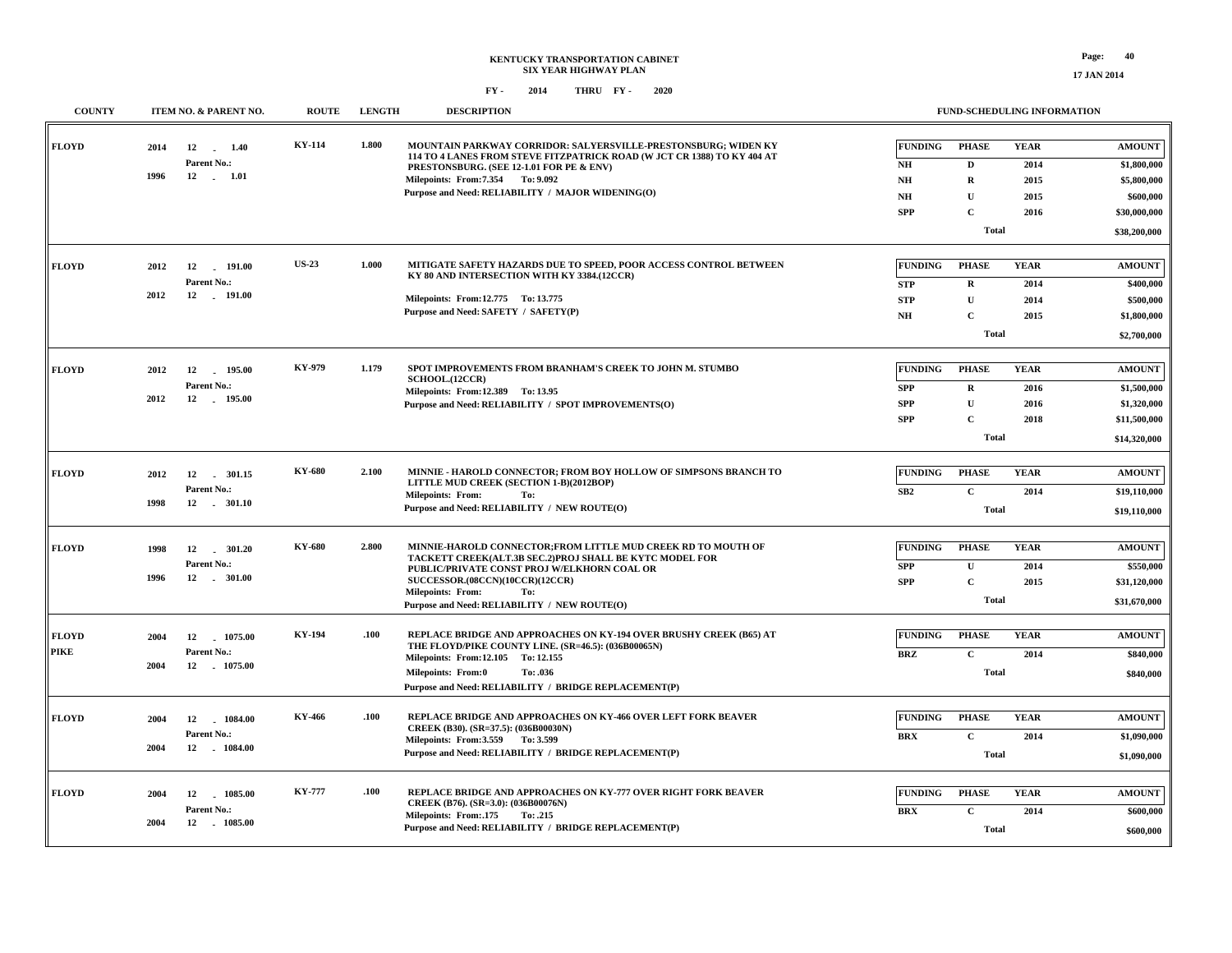| <b>COUNTY</b>   |      | <b>ITEM NO. &amp; PARENT NO.</b> | <b>ROUTE</b>   | <b>LENGTH</b> | <b>DESCRIPTION</b>                                                                                                                         |                | <b>FUND-SCHEDULING INFORMATION</b> |             |               |
|-----------------|------|----------------------------------|----------------|---------------|--------------------------------------------------------------------------------------------------------------------------------------------|----------------|------------------------------------|-------------|---------------|
| <b>FLOYD</b>    | 2012 | 12<br>1111.00<br>Parent No.:     | <b>KY-1100</b> |               | REPLACE BRIDGE ON KY 1100 OVER LITTLE PAINT CREEK NEAR<br>FLOYD/JOHNSON COUNTY LINE (SR 47.1) 036B00002N                                   | <b>FUNDING</b> | <b>PHASE</b>                       | <b>YEAR</b> | <b>AMOUNT</b> |
|                 | 2012 | 12 - 1111.00                     |                |               | Milepoints: From: 5.231 To: 5.271                                                                                                          | <b>BRO</b>     | $\mathbf R$                        | 2015        | \$75,000      |
|                 |      |                                  |                |               | Purpose and Need: RELIABILITY / BRIDGE REPLACEMENT(P)                                                                                      | <b>BRO</b>     | ${\bf U}$                          | 2015        | \$135,000     |
|                 |      |                                  |                |               |                                                                                                                                            | <b>BRO</b>     | $\mathbf C$                        | 2017        | \$900,000     |
|                 |      |                                  |                |               |                                                                                                                                            |                | <b>Total</b>                       |             | \$1,110,000   |
| <b>FLOYD</b>    | 2014 | 12<br>1119.00                    | KY-2557        | .146          | REPLACE BRIDGE OVER LEVISA FORK ON KY 2557 AT JCT US 23 IN JUSTELL.<br>$(036B00040N)(SR=19.9)$                                             | <b>FUNDING</b> | <b>PHASE</b>                       | <b>YEAR</b> | <b>AMOUNT</b> |
|                 |      | Parent No.:                      |                |               | Milepoints: From:.152<br>To: .298                                                                                                          | <b>BRX</b>     | D                                  | 2018        | \$750,000     |
|                 | 2014 | 12 1119.00                       |                |               | Purpose and Need: RELIABILITY / BRIDGE REPLACEMENT(P)                                                                                      | <b>BRX</b>     | $\mathbf R$                        | 2020        | \$300,000     |
|                 |      |                                  |                |               |                                                                                                                                            | <b>BRX</b>     | $\mathbf{U}$                       | 2020        | \$500,000     |
|                 |      |                                  |                |               |                                                                                                                                            |                | <b>Total</b>                       |             | \$1,550,000   |
| <b>FLOYD</b>    | 2014 | 12<br>1121.00                    | KY-550         | .040          | REPLACE BRIDGE OVER BRUSH CREEK ON KY 550 AT JCT WITH KY 850.                                                                              | <b>FUNDING</b> | <b>PHASE</b>                       | <b>YEAR</b> | <b>AMOUNT</b> |
|                 |      | Parent No.:                      |                |               | $(036B00015N)(SR=41.3)(EBRP)$<br>Milepoints: From: 2.03<br>To: 2.07                                                                        | <b>BRX</b>     | D                                  | 2019        | \$300,000     |
|                 | 2014 | 12 - 1121.00                     |                |               | Purpose and Need: RELIABILITY / BRIDGE REPLACEMENT(P)                                                                                      | <b>BRX</b>     | ${\bf R}$                          | 2020        | \$200,000     |
|                 |      |                                  |                |               |                                                                                                                                            | <b>BRX</b>     | $\mathbf U$                        | 2020        | \$300,000     |
|                 |      |                                  |                |               |                                                                                                                                            | <b>BRX</b>     | $\mathbf{C}$                       | 2020        | \$1,000,000   |
|                 |      |                                  |                |               |                                                                                                                                            |                | <b>Total</b>                       |             | \$1,800,000   |
|                 |      |                                  |                |               |                                                                                                                                            |                |                                    |             |               |
| <b>FLOYD</b>    | 2002 | 12 8100.00<br>Parent No.:        | KY-122         | .100          | CURVE REVISION TO INCLUDE IMPROVED SIGHT DISTANCE AND A LEFT TURN<br>LANE ON KY-122 AT THE KY-680 INTERSECTION IN MCDOWELL. (02CCN)(12CCR) | <b>FUNDING</b> | <b>PHASE</b>                       | <b>YEAR</b> | <b>AMOUNT</b> |
|                 | 2002 |                                  |                |               | Milepoints: From:18.5<br>To: 18.678                                                                                                        | <b>SPP</b>     | $\mathbf C$                        | 2014        | \$3,950,000   |
|                 |      |                                  |                |               | Purpose and Need: SAFETY / SAFETY(P)                                                                                                       |                | <b>Total</b>                       |             | \$3,950,000   |
| <b>FLOYD</b>    | 2012 | 8703.00<br>12                    | <b>KY-80</b>   | .300          | IMPROVE ACCESS TO KY 80 AT GARRETT EASTBOUND AND ELIMINATE                                                                                 | <b>FUNDING</b> | <b>PHASE</b>                       | <b>YEAR</b> | <b>AMOUNT</b> |
|                 |      | Parent No.:                      |                |               | NECESSITY FOR CROSSING WESTBOUND LANES TO MERGE INTO EASTBOUND<br>LANES. MP 1.527 TO MP 1.827 (12CCN)                                      | <b>SPP</b>     | $\mathbf R$                        | 2014        | \$500,000     |
|                 | 2012 | 12<br>$-8703.00$                 |                |               |                                                                                                                                            | <b>SPP</b>     | $\mathbf U$                        | 2014        | \$330,000     |
|                 |      |                                  |                |               | Milepoints: From:1.527 To: 1.827                                                                                                           | <b>SPP</b>     | $\mathbf{C}$                       | 2015        | \$3,000,000   |
|                 |      |                                  |                |               | Purpose and Need: RELIABILITY / CONGESTION MITIGTN(O)                                                                                      |                | <b>Total</b>                       |             | \$3,830,000   |
|                 |      |                                  |                |               |                                                                                                                                            |                |                                    |             |               |
| <b>FRANKLIN</b> | 1998 | 05<br>97.50                      | <b>US-60</b>   | 1.400         | WIDEN US 60 FROM END OF TRUCK CLIMBING LANE JUST WEST OF SOUTH<br>BENSON CREEK BRIDGE (B97) TO VICKY WAY.(04CCN)(10CCR)                    | <b>FUNDING</b> | <b>PHASE</b>                       | <b>YEAR</b> | <b>AMOUNT</b> |
|                 |      | Parent No.:                      |                |               | Milepoints: From:2.5<br>To: 3.913                                                                                                          | <b>SPP</b>     | $\mathbf R$                        | 2015        | \$4,880,000   |
|                 | 1998 | 05<br>.97.50                     |                |               | Purpose and Need: RELIABILITY / MAJOR WIDENING(O)                                                                                          | <b>SPP</b>     | $\mathbf U$                        | 2016        | \$2,440,000   |
|                 |      |                                  |                |               |                                                                                                                                            | <b>SP</b>      | $\mathbf{C}$                       | 2017        | \$7,600,000   |
|                 |      |                                  |                |               |                                                                                                                                            |                | <b>Total</b>                       |             | \$14,920,000  |
|                 |      |                                  | <b>US-421</b>  | 1.500         | FRANKFORT-NEWCASTLE; RECONSTRUCT US-421 FROM TOP OF BALD KNOB                                                                              | <b>FUNDING</b> | <b>PHASE</b>                       | <b>YEAR</b> | <b>AMOUNT</b> |
| <b>FRANKLIN</b> | 2004 | 05<br>374.00                     |                |               | HILL AT END OF RECONSTRUCTED SECTION TO HARVIELAND ROAD.(10CCR)                                                                            |                |                                    |             |               |
|                 | 2004 | Parent No.:<br>05<br>374.00      |                |               | Milepoints: From: 5.809 To: 7.309                                                                                                          | SP             | D                                  | 2014        | \$680,000     |
|                 |      |                                  |                |               | Purpose and Need: RELIABILITY / RECONSTRUCTION(O)                                                                                          | SP             | $\mathbf R$                        | 2015        | \$2,440,000   |
|                 |      |                                  |                |               |                                                                                                                                            | SP             | $\mathbf U$                        | 2015        | \$1,350,000   |
|                 |      |                                  |                |               |                                                                                                                                            |                | <b>Total</b>                       |             | \$4,470,000   |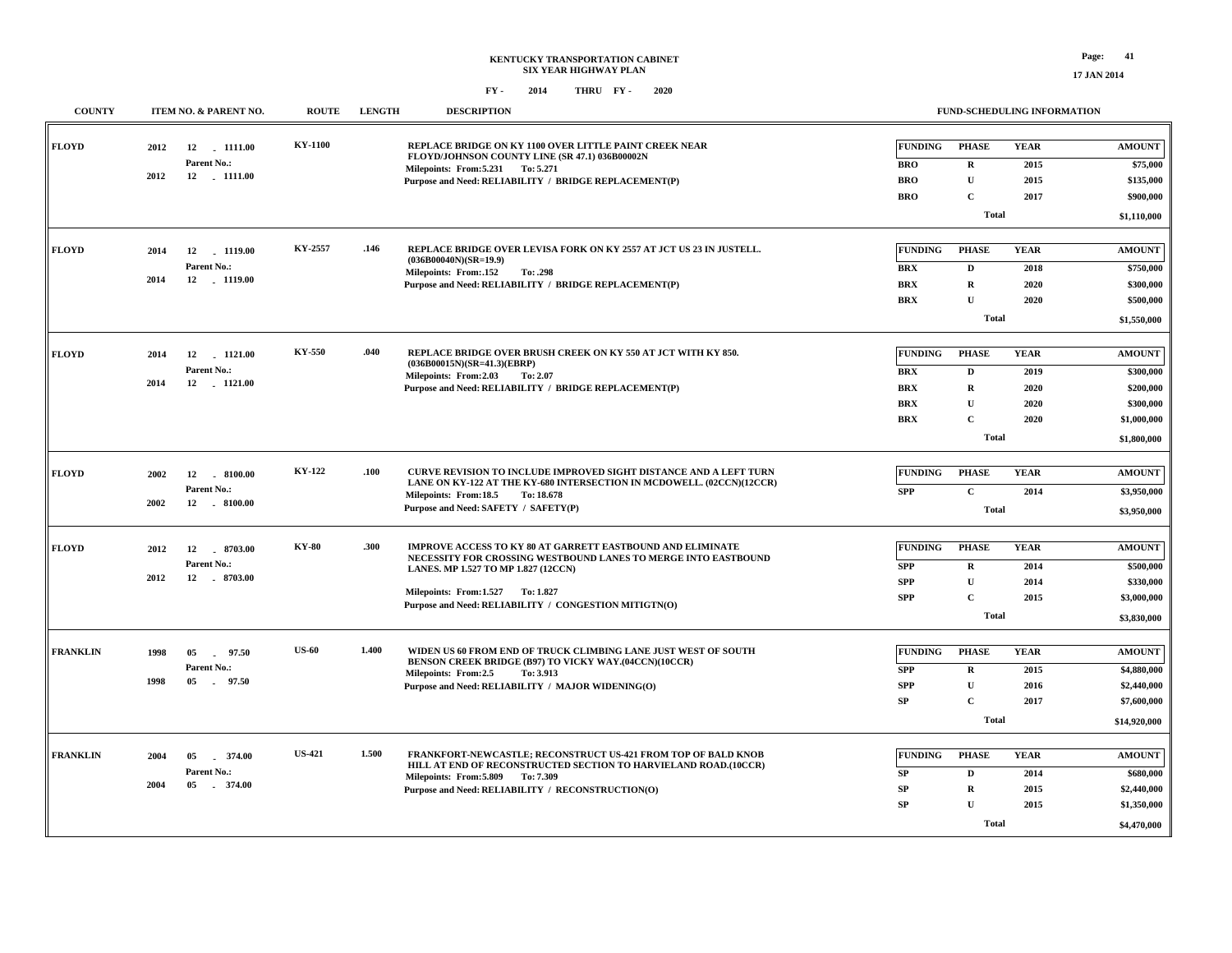| <b>COUNTY</b>   |             | ITEM NO. & PARENT NO.                 | <b>ROUTE</b>                                                                     | <b>LENGTH</b> | <b>DESCRIPTION</b>                                                                                                                                 |                              |                                                    | <b>FUND-SCHEDULING INFORMATION</b> |                              |
|-----------------|-------------|---------------------------------------|----------------------------------------------------------------------------------|---------------|----------------------------------------------------------------------------------------------------------------------------------------------------|------------------------------|----------------------------------------------------|------------------------------------|------------------------------|
| <b>FRANKLIN</b> | 2008        | 05<br>600.00<br>$\sim$<br>Parent No.: | <b>US-60</b>                                                                     | .810          | <b>ENHANCEMENT OF US 60 (EAST MAIN STREET) FROM MARTIN LUTHER KING</b><br>BLVD TO SCHENKEL LANE IN FRANKFORT.(INCLUDES PEDESTRIAN BRIDGE           | <b>FUNDING</b><br><b>SPP</b> | <b>PHASE</b><br>$\mathbf{C}$                       | <b>YEAR</b><br>2015                | <b>AMOUNT</b><br>\$5,680,000 |
|                 | 2008        | $05\,$<br>$-600.00$                   |                                                                                  |               | BETWEEN HATHAWAY HALL AND WHITNEY YOUNG HALL) (08CCR)(12CCR)<br>Milepoints: From: 9.338 To: 10.148<br>Purpose and Need: SAFETY / RECONSTRUCTION(O) |                              | <b>Total</b>                                       |                                    | \$5,680,000                  |
| <b>FRANKLIN</b> | 2010        | 1057.00<br>05                         | <b>US-421</b>                                                                    | .100          | REPLACE BRIDGE ON US-421 (MP 13.09) OVER FLAT CREEK; 2.0 MI NORTH OF JCT<br>KY 12; (STRUCTURALLY DEFICIENT, SR=46.8) 037B00023N                    | <b>FUNDING</b>               | <b>PHASE</b>                                       | <b>YEAR</b>                        | <b>AMOUNT</b>                |
|                 |             | Parent No.:                           |                                                                                  |               |                                                                                                                                                    | <b>BRO</b>                   | ${\bf R}$                                          | 2014                               | \$60,000                     |
|                 | <b>2010</b> | 05<br>1057.00                         |                                                                                  |               | Milepoints: From:13.04 To:13.14                                                                                                                    | <b>BRO</b>                   | $\mathbf{U}$                                       | 2014                               | \$30,000                     |
|                 |             |                                       |                                                                                  |               | Purpose and Need: RELIABILITY / BRIDGE REPLACEMENT(P)                                                                                              | <b>BRO</b>                   | $\mathbf C$                                        | 2016                               | \$520,000                    |
|                 |             |                                       |                                                                                  |               |                                                                                                                                                    |                              | <b>Total</b>                                       |                                    | \$610,000                    |
| <b>FRANKLIN</b> | 2010        | 05<br>1058.00                         | <b>US-421</b>                                                                    | .100          | REPLACE BRIDGE ON US-421 (MP 14.059) OVER HUDSON CREEK; 2.8 MI NORTH OF                                                                            | <b>FUNDING</b>               | <b>PHASE</b>                                       | <b>YEAR</b>                        | <b>AMOUNT</b>                |
|                 |             | Parent No.:                           |                                                                                  |               | JCT KY 12; (STRUCTURALLY DEFICIENT, SR=48.9) 037B00024N                                                                                            | <b>BRO</b>                   | R                                                  | 2014                               | \$100,000                    |
|                 | 2010        | 05<br>1058.00                         |                                                                                  |               | Milepoints: From: 14.009 To: 14.109                                                                                                                | <b>BRO</b>                   | $\mathbf U$                                        | 2014                               | \$60,000                     |
|                 |             |                                       |                                                                                  |               | Purpose and Need: RELIABILITY / BRIDGE REPLACEMENT(P)                                                                                              | <b>BRO</b>                   | $\mathbf C$                                        | 2016                               | \$200,000                    |
|                 |             |                                       |                                                                                  |               |                                                                                                                                                    |                              | <b>Total</b>                                       |                                    | \$360,000                    |
| <b>FRANKLIN</b> | 2010        | 05<br>1059.00                         | <b>US-421</b>                                                                    | .100          | REPLACE BRIDGE ON US-421 (MP 15.091) OVER LITTLE FLAT CREEK; 3.8 MI                                                                                | <b>FUNDING</b>               | <b>PHASE</b>                                       | <b>YEAR</b>                        | <b>AMOUNT</b>                |
|                 |             | Parent No.:                           |                                                                                  |               | NORTH OF JCT KY 12; (STRUCTURALLY DEFICIENT, SR=48.7) 037B00025N                                                                                   | <b>BRO</b>                   | ${\bf R}$                                          | 2014                               | \$50,000                     |
|                 | 2010        | $05\,$<br>1059.00                     |                                                                                  |               | Milepoints: From:15.041 To: 15.141                                                                                                                 | <b>BRO</b>                   | U                                                  | 2014                               | \$30,000                     |
|                 |             |                                       |                                                                                  |               | Purpose and Need: RELIABILITY / BRIDGE REPLACEMENT(P)                                                                                              | <b>BRO</b>                   | $\mathbf{C}$                                       | 2016                               | \$490,000                    |
|                 |             |                                       |                                                                                  |               |                                                                                                                                                    |                              | <b>Total</b>                                       |                                    | \$570,000                    |
|                 |             |                                       |                                                                                  |               |                                                                                                                                                    |                              |                                                    |                                    |                              |
| <b>FRANKLIN</b> | 2012        | 05<br>1065.00                         | <b>US-460</b>                                                                    |               | REPLACE BRIDGE ON US 460 OVER SOUTH ELKHORN CREEK AT INTERSECTION<br>OF US 460 AND N SCRUGGS LN(CR 1010)(SR 41.3) 037B00006N (PART-WIDTH           | <b>FUNDING</b>               | <b>PHASE</b>                                       | <b>YEAR</b>                        | <b>AMOUNT</b>                |
|                 | 2012        | Parent No.:<br>05<br>1065.00          |                                                                                  |               | <b>CONSTRUCTION ON EXISTING LOCATION)</b>                                                                                                          | <b>BRO</b>                   | D                                                  | 2015                               | \$250,000                    |
|                 |             |                                       |                                                                                  |               | Milepoints: From: 2.177 To: 2.217<br>Purpose and Need: RELIABILITY / BRIDGE REPLACEMENT(P)                                                         | <b>BRO</b>                   | $\mathbf R$<br>$\mathbf{U}$                        | 2017                               | \$100,000                    |
|                 |             |                                       |                                                                                  |               |                                                                                                                                                    | <b>BRO</b>                   |                                                    | 2017                               | \$200,000<br>\$700,000       |
|                 |             |                                       |                                                                                  |               |                                                                                                                                                    |                              | $\mathbf{C}$<br><b>BRO</b><br>2019<br><b>Total</b> |                                    |                              |
|                 |             |                                       |                                                                                  |               |                                                                                                                                                    |                              |                                                    |                                    |                              |
| <b>FRANKLIN</b> | 2014        | 05<br>1078.00                         | <b>CR-1230</b>                                                                   | .025          | <b>REPLACE BRIDGE OVER BENSON CREEK ON CRAB ORCHARD ROAD (CR 1230) 200</b><br>FT NW OF KY 151 NEAR I-64 EXIT 48 (037C00010N)(SR=33.1) (EBRP)       | <b>FUNDING</b>               | <b>PHASE</b>                                       | <b>YEAR</b>                        | <b>AMOUNT</b>                |
|                 |             | Parent No.:                           |                                                                                  |               | <b>Milepoints: From:.04</b><br>To: .065                                                                                                            | <b>BRZ</b>                   | $\mathbf D$                                        | 2019                               | \$350,000                    |
|                 | 2014        | 05<br>1078.00                         |                                                                                  |               | Purpose and Need: RELIABILITY / BRIDGE REPLACEMENT(P)                                                                                              | <b>BRZ</b>                   | $\mathbf R$                                        | 2020                               | \$10,000                     |
|                 |             |                                       |                                                                                  |               |                                                                                                                                                    | <b>BRZ</b>                   | $\mathbf{U}$                                       | 2020                               | \$20,000                     |
|                 |             |                                       |                                                                                  |               |                                                                                                                                                    | <b>BRZ</b>                   | $\mathbf C$                                        | 2020                               | \$875,000                    |
|                 |             |                                       |                                                                                  |               |                                                                                                                                                    |                              | <b>Total</b>                                       |                                    | \$1,255,000                  |
| <b>FRANKLIN</b> | 2004        | $-2035.70$<br>05                      | $I-64$                                                                           | 5.420         | PAVEMENT REHAB AND BRIDGE WIDENING ON I-64 FROM MP 47.70 TO MP 53.75.                                                                              | <b>FUNDING</b>               | <b>PHASE</b>                                       | <b>YEAR</b>                        | <b>AMOUNT</b>                |
|                 |             | Parent No.:                           | (2004BOPC)(DESIGN FUNDED UNDER 5-2035.40)<br>Milepoints: From: 47.7<br>To: 53.75 | IM            | $\mathbf R$                                                                                                                                        | 2014                         | \$120,000                                          |                                    |                              |
|                 | 2004        | $-2035.00$<br>05                      |                                                                                  |               | Purpose and Need: RELIABILITY / PAVEMENT REHAB-INT(P)                                                                                              | $\mathbf{IM}$                | $\mathbf U$                                        | 2014                               | \$110,000                    |
|                 |             |                                       |                                                                                  |               |                                                                                                                                                    |                              | Total                                              |                                    | \$230,000                    |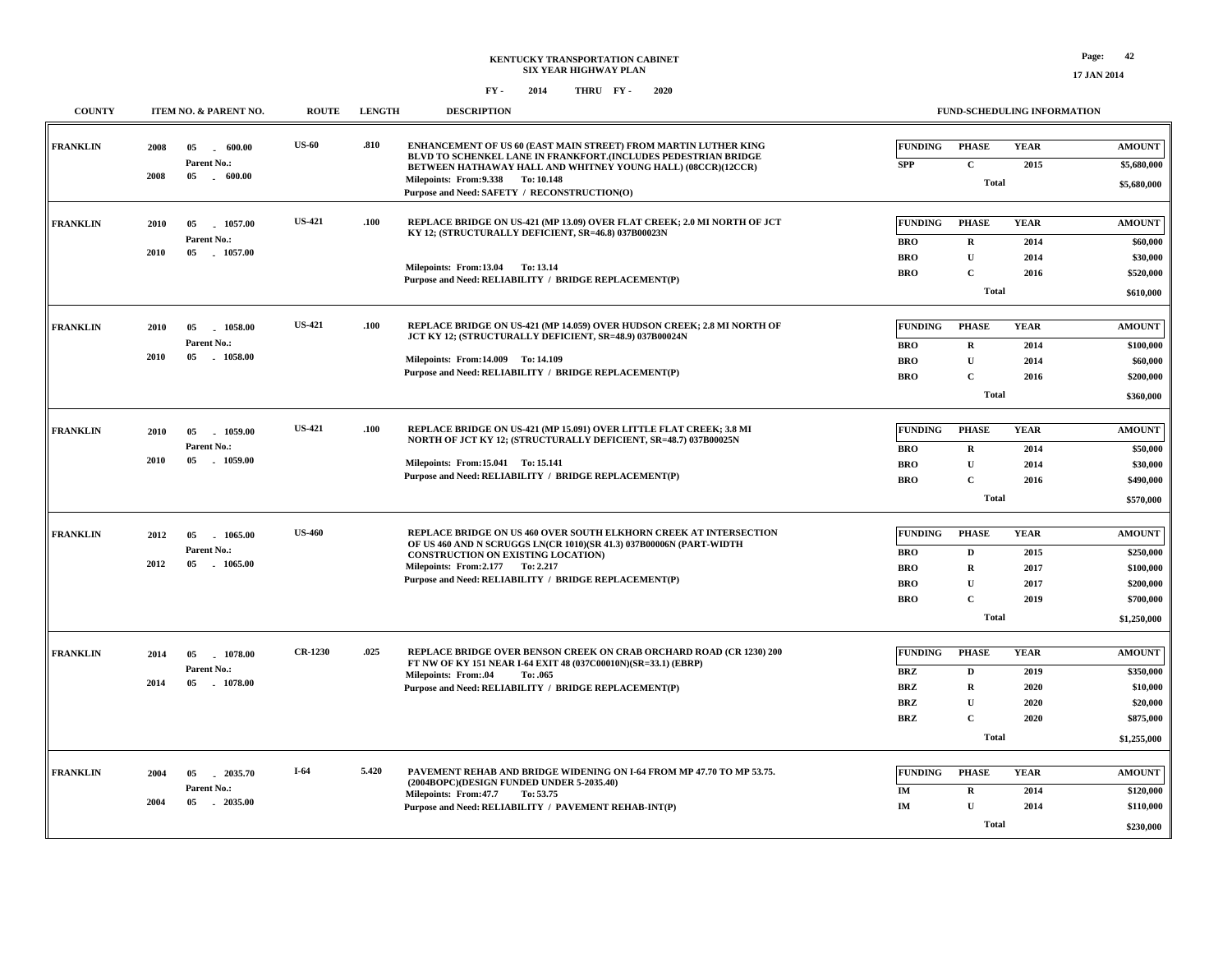| <b>COUNTY</b>                                    | ITEM NO. & PARENT NO.                                                 | <b>ROUTE</b>   | <b>LENGTH</b> | <b>DESCRIPTION</b>                                                                                                                                                                                                                                                                                                                                                     |                                                 |                                                                             | FUND-SCHEDULING INFORMATION         |                                                                         |
|--------------------------------------------------|-----------------------------------------------------------------------|----------------|---------------|------------------------------------------------------------------------------------------------------------------------------------------------------------------------------------------------------------------------------------------------------------------------------------------------------------------------------------------------------------------------|-------------------------------------------------|-----------------------------------------------------------------------------|-------------------------------------|-------------------------------------------------------------------------|
| <b>FRANKLIN</b>                                  | $-8302.00$<br>2006<br>05<br>Parent No.:<br>05 8302.00<br>2006         | KY-2817        |               | RECONSTRUCT INTERSECTION OF KY-2817 (CARDWELL LANE) AND C. MICHAEL<br>DAVENPORT DRIVE. (06CCN)(10CCR)<br>Milepoints: From:2.1<br>To: 2.2<br>Purpose and Need: RELIABILITY / RECONSTRUCTION(O)                                                                                                                                                                          | <b>FUNDING</b><br><b>SPP</b>                    | <b>PHASE</b><br>$\mathbf{C}$<br><b>Total</b>                                | <b>YEAR</b><br>2014                 | <b>AMOUNT</b><br>\$910,000<br>\$910,000                                 |
| FRANKLIN                                         | 2012<br>05<br>8714.00<br>Parent No.:<br>2012<br>$-8714.00$<br>05      | <b>US-60</b>   |               | PEDESTRIAN BRIDGE BETWEEN HATHAWAY HALL AND WHITNEY YOUNG<br>HALL.(12CCN)<br><b>Milepoints: From:</b><br>To:<br>Purpose and Need: SAFETY / BIKE/PED FACIL(O)                                                                                                                                                                                                           | <b>FUNDING</b><br><b>SPP</b>                    | <b>PHASE</b><br>$\mathbf C$<br>Total                                        | <b>YEAR</b><br>2014                 | <b>AMOUNT</b><br>\$2,000,000<br>\$2,000,000                             |
| <b>FULTON</b>                                    | 2012<br>01<br>25.00<br>Parent No.:<br>2012<br>01<br>25.00             | <b>JC-9003</b> | 1.660         | RECONSTRUCT AND IMPROVE I-69 AT THE KENTUCKY/TENNESSEE STATE LINE<br>TO US-51 INTERCHANGE AT FULTON. (I-69 CORRIDOR IMPROVEMENT)(2012BOP)<br>Milepoints: From:0<br>To: 1.66<br>Purpose and Need: RELIABILITY / RECONSTRUCTION(O)                                                                                                                                       | <b>FUNDING</b><br><b>KYD</b><br>NH<br><b>NH</b> | <b>PHASE</b><br>$\mathbf{P}$<br>$\mathbf{D}$<br>$\mathbf R$<br><b>Total</b> | <b>YEAR</b><br>2014<br>2019<br>2020 | <b>AMOUNT</b><br>\$500,000<br>\$3,000,000<br>\$2,500,000<br>\$6,000,000 |
| <b>FULTON</b><br><b>HICKMAN</b><br><b>GRAVES</b> | 2008<br>26.00<br>01<br>Parent No.:<br>2008<br>01<br>26.00             | <b>JC-9003</b> | 19.000        | RECONSTRUCT ELEMENTS OF THE EXISTING PURCHASE PARKWAY BETWEEN<br>MP 1 AND MP 20 INCLUDING THE RECONSTRUCTION OF THE KY339<br>INTERCHANGE IN WINGO, KY. (I-69 CORRIDOR IMPROVEMENT) (2012BOP)<br>To: 3.434<br><b>Milepoints: From:1</b><br>To: 8.352<br>Milepoints: From:3.434<br>Milepoints: From:8.352<br>To: 20<br>Purpose and Need: RELIABILITY / RECONSTRUCTION(O) | <b>FUNDING</b><br><b>KYD</b><br><b>NH</b><br>NH | <b>PHASE</b><br>$\mathbf D$<br>$\mathbf R$<br>$\mathbf C$<br>Total          | <b>YEAR</b><br>2014<br>2019<br>2020 | <b>AMOUNT</b><br>\$250,000<br>\$750,000<br>\$15,000,000<br>\$16,000,000 |
| <b>FULTON</b>                                    | 2010<br>01<br>320.12<br>Parent No.:<br>2010<br>01 . 320.12            | KY-1354        |               | OPERATION OF HICKMAN FERRY AT MISSISSIPPI RIVER FOR FY 2015.(12CCR)<br><b>Milepoints: From:0</b><br>To: .1<br>Purpose and Need: RELIABILITY / FERRY OPERATION(P)                                                                                                                                                                                                       | <b>FUNDING</b><br><b>SPP</b>                    | <b>PHASE</b><br>$\mathbf C$<br><b>Total</b>                                 | <b>YEAR</b><br>2015                 | <b>AMOUNT</b><br>\$126,000<br>\$126,000                                 |
| <b>FULTON</b>                                    | 320.13<br>2010<br>01<br>Parent No.:<br>2010<br>01 . 320.13            | KY-1354        |               | OPERATION OF HICKMAN FERRY AT MISSISSIPPI RIVER FOR FY 2016.(12CCR)<br>Milepoints: From:0<br>To: .1<br>Purpose and Need: RELIABILITY / FERRY OPERATION(P)                                                                                                                                                                                                              | <b>FUNDING</b><br><b>SPP</b>                    | <b>PHASE</b><br>$\mathbf C$<br>Total                                        | <b>YEAR</b><br>2016                 | <b>AMOUNT</b><br>\$126,000<br>\$126,000                                 |
| <b>FULTON</b>                                    | 320.14<br>2012<br>01<br>Parent No.:<br>2012<br>320.14<br>01           | KY-1354        |               | OPERATION OF HICKMAN FERRY AT MISSISSIPPI RIVER FOR FY 2017.(12CCR)<br><b>Milepoints: From:0</b><br>To: .1<br>Purpose and Need: RELIABILITY / FERRY OPERATION(P)                                                                                                                                                                                                       | <b>FUNDING</b><br><b>SPP</b>                    | <b>PHASE</b><br>$\mathbf C$<br><b>Total</b>                                 | <b>YEAR</b><br>2017                 | <b>AMOUNT</b><br>\$126,000<br>\$126,000                                 |
| <b>FULTON</b>                                    | 2012<br>01<br>320.15<br>Parent No.:<br>2012                           | KY-1354        |               | <b>OPERATION OF HICKMAN FERRY AT MISSISSIPPI RIVER FOR FY 2018.(12CCR)</b><br><b>Milepoints: From:0</b><br>To: .1<br>Purpose and Need: RELIABILITY / FERRY OPERATION(P)                                                                                                                                                                                                | <b>FUNDING</b><br><b>SPP</b>                    | <b>PHASE</b><br>$\mathbf C$<br><b>Total</b>                                 | <b>YEAR</b><br>2018                 | <b>AMOUNT</b><br>\$126,000<br>\$126,000                                 |
| <b>FULTON</b>                                    | 320.16<br>01<br>2014<br>$\sim$<br>Parent No.:<br>2014<br>320.16<br>01 | KY-1354        |               | <b>OPERATION OF HICKMAN FERRY AT MISSISSIPPI RIVER FOR FY 2019.(12CCR)</b><br><b>Milepoints: From:0</b><br>To: .1<br>Purpose and Need: RELIABILITY / FERRY OPERATION(P)                                                                                                                                                                                                | <b>FUNDING</b><br><b>SPP</b>                    | <b>PHASE</b><br>$\mathbf C$<br><b>Total</b>                                 | <b>YEAR</b><br>2019                 | <b>AMOUNT</b><br>\$126,000<br>\$126,000                                 |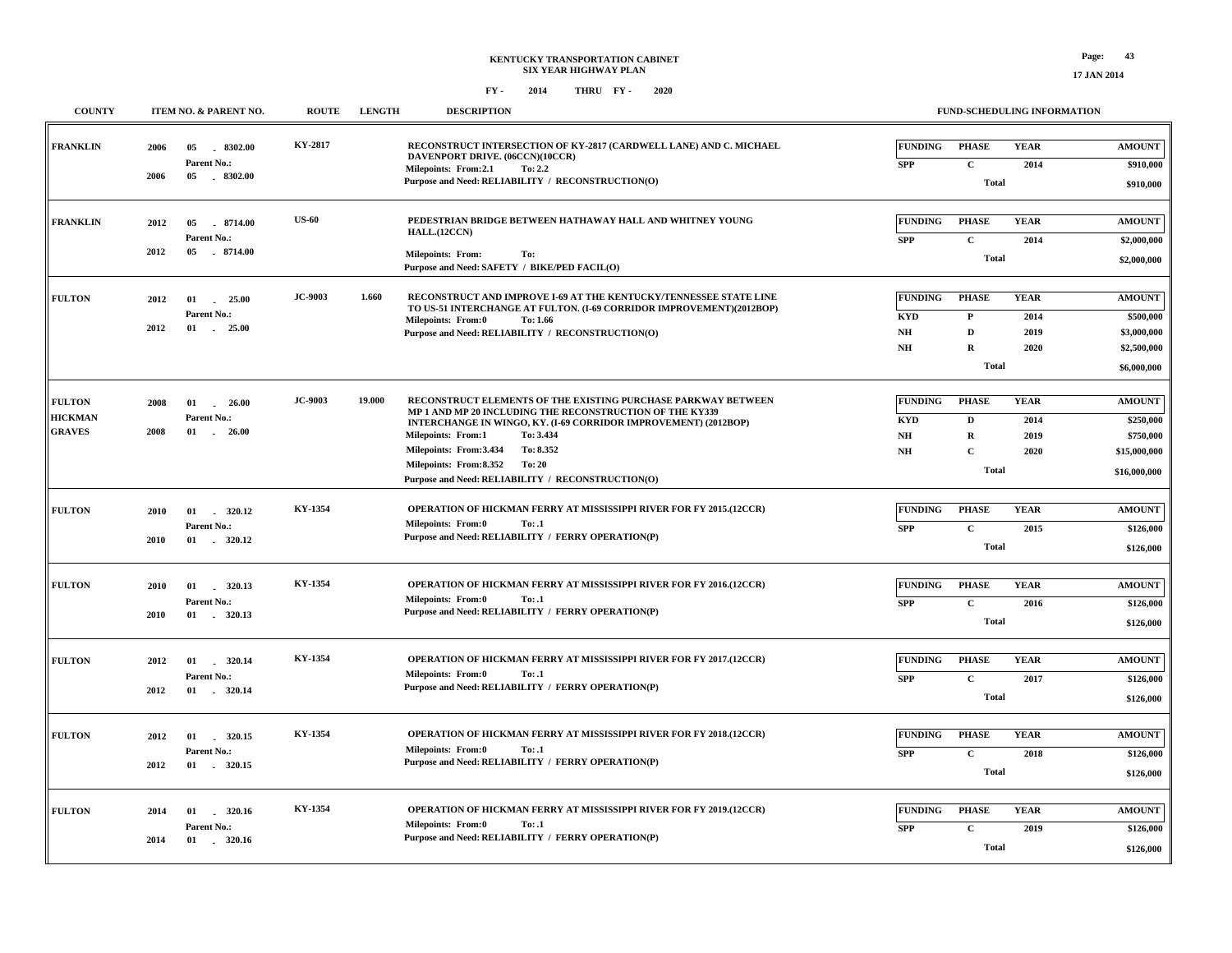**17 JAN 2014**

| KY-1354<br>OPERATION OF HICKMAN FERRY AT MISSISSIPPI RIVER FOR FY 2020.(12CCR)<br><b>FULTON</b><br><b>FUNDING</b><br><b>PHASE</b><br><b>YEAR</b><br><b>AMOUNT</b><br>01 . 320.17<br>2014<br>Milepoints: From:0<br>To: .1<br>Parent No.:<br><b>SPP</b><br>$\mathbf{C}$<br>2020<br>\$126,000<br>Purpose and Need: RELIABILITY / FERRY OPERATION(P)<br>2014<br>01 . 320.17<br><b>Total</b><br>\$126,000<br>KY-1909<br>.040<br>REPLACE BRIDGE ON KY 1909 OVER LITTLE BAYOU DE CHIEN CREEK S OF<br><b>FUNDING</b><br><b>PHASE</b><br><b>YEAR</b><br><b>FULTON</b><br><b>AMOUNT</b><br>01 1144.00<br>2012<br>INTERSECTION WITH KY 2149 (SR 28.7) 038B00074N<br>Parent No.:<br><b>BRO</b><br>$\mathbf R$<br>2015<br>\$150,000<br>Milepoints: From: 712<br>To: .752<br>2012<br>$01$ . 1144.00<br>$\mathbf U$<br><b>BRO</b><br>2015<br>\$150,000<br>Purpose and Need: RELIABILITY / BRIDGE REPLACEMENT(P)<br><b>BRO</b><br>$\mathbf C$<br>\$400,000<br>2016<br><b>Total</b><br>\$700,000<br>$CR-1011$<br>REPLACE BRIDGE ON HOLLAND LN (CR 1011) OVER BRANCH OF HARRIS FORK<br><b>FULTON</b><br><b>FUNDING</b><br><b>PHASE</b><br><b>YEAR</b><br><b>AMOUNT</b><br>1148.00<br>2012<br>01<br>CREEK 0.26 MILE E OF KENTUCKY AVE (KY 307)(SR 31.9)038C00001N(12CCR)<br>Parent No.:<br><b>BRZ</b><br>\$150,000<br>$\mathbf R$<br>2014<br>Milepoints: From:.247<br>To: .287<br>2012<br>$-1148.00$<br>01<br>$\mathbf U$<br><b>BRZ</b><br>2014<br>\$100,000<br>Purpose and Need: RELIABILITY / BRIDGE REPLACEMENT(P)<br>$\mathbf C$<br><b>BRZ</b><br>2015<br>\$300,000<br><b>Total</b><br>\$550,000<br><b>US-42</b><br>3.500<br>RECONSTRUCT US-42 ALONG THE OHIO RIVER TO CORRECT LANDSLIDE<br><b>FUNDING</b><br><b>PHASE</b><br><b>YEAR</b><br><b>GALLATIN</b><br><b>AMOUNT</b><br>1996<br>202.00<br>06<br>PROBLEMS BETWEEN MARKLAND DAM AND CRAIGS CREEK.(U-04DEOB)(10CCR)<br>Parent No.:<br>$\mathbf C$<br><b>SPP</b><br>2017<br>\$13,740,000<br>Milepoints: From: 3.325 To: 4.636<br>1996<br>06<br>$-202.00$<br>Purpose and Need: RELIABILITY / LANDSLIDE REPAIR(P)<br><b>Total</b><br>\$13,740,000<br><b>CR-1001</b><br>.008<br>REPLACE BRIDGE OVER LITTLE SUGAR CREEK ON LITTLE SUGAR CREEK ROAD<br><b>FUNDING</b><br><b>PHASE</b><br><b>YEAR</b><br><b>AMOUNT</b><br><b>GALLATIN</b><br>2014<br>06<br>1089.00<br>(CR 1001) 1.1 MI S OF US 42 (039C00002N)(SR=46.7)(EBRP)<br>Parent No.:<br><b>BRZ</b><br>D<br>2015<br>\$100,000<br>Milepoints: From:1.13 To:1.138<br>2014<br>06<br>1089.00<br><b>BRZ</b><br>$\mathbf R$<br>\$100,000<br>Purpose and Need: RELIABILITY / BRIDGE REPLACEMENT(P)<br>2016<br>$\mathbf U$<br>\$100,000<br>BRZ<br>2016<br>$\mathbf C$<br>\$200,000<br><b>BRZ</b><br>2016<br><b>Total</b><br>\$500,000<br>$I-71$<br><b>OVERLAY BRIDGE DECK AND REPLACE EXPANSION JOINTS ON THE KY 465</b><br><b>FUNDING</b><br><b>PHASE</b><br><b>YEAR</b><br><b>AMOUNT</b><br><b>GALLATIN</b><br>2012<br>06<br>$-2044.00$<br>BRIDGE OVER I-71 NORTHEAST OF SPARTA AT (MP 59.433). (039B00015N) (2012BOP)<br>Parent No.:<br>IM<br>$\mathbf C$<br>2014<br>\$250,000<br>Milepoints: From: 59.433 To: 59.433<br>2008<br>99 65.10<br>Purpose and Need: RELIABILITY / BRIDGE REHAB(P)<br><b>Total</b><br>\$250,000<br><b>US-27</b><br>.053<br>DEVELOP DESIGN FOR A TRAFFIC CIRCLE ON US-27 IN LANCASTER.(12CCR)<br><b>FUNDING</b><br><b>PHASE</b><br><b>YEAR</b><br><b>AMOUNT</b><br><b>GARRARD</b><br>285.00<br>2006<br>07<br>Milepoints: From: 3.009 To: 3.062<br>Parent No.:<br><b>SPP</b><br>$\mathbf R$<br>2014<br>\$10,000<br>Purpose and Need: RELIABILITY / DESIGN ENGINEERING(O)<br>2006<br>07<br>$-285.00$<br><b>SPP</b><br>$\mathbf U$<br>2014<br>\$150,000<br>$\mathbf C$<br>${\bf SPP}$<br>2015<br>\$550,000<br><b>Total</b><br>\$710,000<br>KY-1972<br>REPLACE BRIDGE ON KY-1972 (MP 0.663) OVER BR OF TURKEY CREEK; .50 MI<br>.100<br><b>FUNDING</b><br><b>PHASE</b><br><b>YEAR</b><br><b>GARRARD</b><br><b>AMOUNT</b><br>07<br>$-1120.00$<br>2010<br>EAST OF JCT KY 39; (STRUCTURALLY DEFICIENT, SR=19.4) 040B00023N<br>Parent No.:<br><b>BRX</b><br>$\mathbf R$<br>2014<br>\$75,000<br>2010<br>07<br>$-1120.00$<br>Milepoints: From:.613<br>To: .713<br>$\mathbf{U}$<br><b>BRX</b><br>2014<br>\$60,000<br>Purpose and Need: RELIABILITY / BRIDGE REPLACEMENT(P)<br>$\mathbf C$<br><b>BRX</b><br>2016<br>\$350,000<br><b>Total</b><br>\$485,000 | <b>COUNTY</b> | ITEM NO. & PARENT NO. | <b>ROUTE</b> | <b>LENGTH</b> | <b>DESCRIPTION</b> | <b>FUND-SCHEDULING INFORMATION</b> |  |  |  |
|----------------------------------------------------------------------------------------------------------------------------------------------------------------------------------------------------------------------------------------------------------------------------------------------------------------------------------------------------------------------------------------------------------------------------------------------------------------------------------------------------------------------------------------------------------------------------------------------------------------------------------------------------------------------------------------------------------------------------------------------------------------------------------------------------------------------------------------------------------------------------------------------------------------------------------------------------------------------------------------------------------------------------------------------------------------------------------------------------------------------------------------------------------------------------------------------------------------------------------------------------------------------------------------------------------------------------------------------------------------------------------------------------------------------------------------------------------------------------------------------------------------------------------------------------------------------------------------------------------------------------------------------------------------------------------------------------------------------------------------------------------------------------------------------------------------------------------------------------------------------------------------------------------------------------------------------------------------------------------------------------------------------------------------------------------------------------------------------------------------------------------------------------------------------------------------------------------------------------------------------------------------------------------------------------------------------------------------------------------------------------------------------------------------------------------------------------------------------------------------------------------------------------------------------------------------------------------------------------------------------------------------------------------------------------------------------------------------------------------------------------------------------------------------------------------------------------------------------------------------------------------------------------------------------------------------------------------------------------------------------------------------------------------------------------------------------------------------------------------------------------------------------------------------------------------------------------------------------------------------------------------------------------------------------------------------------------------------------------------------------------------------------------------------------------------------------------------------------------------------------------------------------------------------------------------------------------------------------------------------------------------------------------------------------------------------------------------------------------------------------------------------------------------------------------------------------------------------------------------------------------------------------------------------------------------------------------------------------------------------------------------------------------------------------------------------------------------------------------------------------------------------------------------------------------------------------------------------------------------------------------------------------------------------------------------------------------------------------------------|---------------|-----------------------|--------------|---------------|--------------------|------------------------------------|--|--|--|
|                                                                                                                                                                                                                                                                                                                                                                                                                                                                                                                                                                                                                                                                                                                                                                                                                                                                                                                                                                                                                                                                                                                                                                                                                                                                                                                                                                                                                                                                                                                                                                                                                                                                                                                                                                                                                                                                                                                                                                                                                                                                                                                                                                                                                                                                                                                                                                                                                                                                                                                                                                                                                                                                                                                                                                                                                                                                                                                                                                                                                                                                                                                                                                                                                                                                                                                                                                                                                                                                                                                                                                                                                                                                                                                                                                                                                                                                                                                                                                                                                                                                                                                                                                                                                                                                                                                                                          |               |                       |              |               |                    |                                    |  |  |  |
|                                                                                                                                                                                                                                                                                                                                                                                                                                                                                                                                                                                                                                                                                                                                                                                                                                                                                                                                                                                                                                                                                                                                                                                                                                                                                                                                                                                                                                                                                                                                                                                                                                                                                                                                                                                                                                                                                                                                                                                                                                                                                                                                                                                                                                                                                                                                                                                                                                                                                                                                                                                                                                                                                                                                                                                                                                                                                                                                                                                                                                                                                                                                                                                                                                                                                                                                                                                                                                                                                                                                                                                                                                                                                                                                                                                                                                                                                                                                                                                                                                                                                                                                                                                                                                                                                                                                                          |               |                       |              |               |                    |                                    |  |  |  |
|                                                                                                                                                                                                                                                                                                                                                                                                                                                                                                                                                                                                                                                                                                                                                                                                                                                                                                                                                                                                                                                                                                                                                                                                                                                                                                                                                                                                                                                                                                                                                                                                                                                                                                                                                                                                                                                                                                                                                                                                                                                                                                                                                                                                                                                                                                                                                                                                                                                                                                                                                                                                                                                                                                                                                                                                                                                                                                                                                                                                                                                                                                                                                                                                                                                                                                                                                                                                                                                                                                                                                                                                                                                                                                                                                                                                                                                                                                                                                                                                                                                                                                                                                                                                                                                                                                                                                          |               |                       |              |               |                    |                                    |  |  |  |
|                                                                                                                                                                                                                                                                                                                                                                                                                                                                                                                                                                                                                                                                                                                                                                                                                                                                                                                                                                                                                                                                                                                                                                                                                                                                                                                                                                                                                                                                                                                                                                                                                                                                                                                                                                                                                                                                                                                                                                                                                                                                                                                                                                                                                                                                                                                                                                                                                                                                                                                                                                                                                                                                                                                                                                                                                                                                                                                                                                                                                                                                                                                                                                                                                                                                                                                                                                                                                                                                                                                                                                                                                                                                                                                                                                                                                                                                                                                                                                                                                                                                                                                                                                                                                                                                                                                                                          |               |                       |              |               |                    |                                    |  |  |  |
|                                                                                                                                                                                                                                                                                                                                                                                                                                                                                                                                                                                                                                                                                                                                                                                                                                                                                                                                                                                                                                                                                                                                                                                                                                                                                                                                                                                                                                                                                                                                                                                                                                                                                                                                                                                                                                                                                                                                                                                                                                                                                                                                                                                                                                                                                                                                                                                                                                                                                                                                                                                                                                                                                                                                                                                                                                                                                                                                                                                                                                                                                                                                                                                                                                                                                                                                                                                                                                                                                                                                                                                                                                                                                                                                                                                                                                                                                                                                                                                                                                                                                                                                                                                                                                                                                                                                                          |               |                       |              |               |                    |                                    |  |  |  |
|                                                                                                                                                                                                                                                                                                                                                                                                                                                                                                                                                                                                                                                                                                                                                                                                                                                                                                                                                                                                                                                                                                                                                                                                                                                                                                                                                                                                                                                                                                                                                                                                                                                                                                                                                                                                                                                                                                                                                                                                                                                                                                                                                                                                                                                                                                                                                                                                                                                                                                                                                                                                                                                                                                                                                                                                                                                                                                                                                                                                                                                                                                                                                                                                                                                                                                                                                                                                                                                                                                                                                                                                                                                                                                                                                                                                                                                                                                                                                                                                                                                                                                                                                                                                                                                                                                                                                          |               |                       |              |               |                    |                                    |  |  |  |
|                                                                                                                                                                                                                                                                                                                                                                                                                                                                                                                                                                                                                                                                                                                                                                                                                                                                                                                                                                                                                                                                                                                                                                                                                                                                                                                                                                                                                                                                                                                                                                                                                                                                                                                                                                                                                                                                                                                                                                                                                                                                                                                                                                                                                                                                                                                                                                                                                                                                                                                                                                                                                                                                                                                                                                                                                                                                                                                                                                                                                                                                                                                                                                                                                                                                                                                                                                                                                                                                                                                                                                                                                                                                                                                                                                                                                                                                                                                                                                                                                                                                                                                                                                                                                                                                                                                                                          |               |                       |              |               |                    |                                    |  |  |  |
|                                                                                                                                                                                                                                                                                                                                                                                                                                                                                                                                                                                                                                                                                                                                                                                                                                                                                                                                                                                                                                                                                                                                                                                                                                                                                                                                                                                                                                                                                                                                                                                                                                                                                                                                                                                                                                                                                                                                                                                                                                                                                                                                                                                                                                                                                                                                                                                                                                                                                                                                                                                                                                                                                                                                                                                                                                                                                                                                                                                                                                                                                                                                                                                                                                                                                                                                                                                                                                                                                                                                                                                                                                                                                                                                                                                                                                                                                                                                                                                                                                                                                                                                                                                                                                                                                                                                                          |               |                       |              |               |                    |                                    |  |  |  |
|                                                                                                                                                                                                                                                                                                                                                                                                                                                                                                                                                                                                                                                                                                                                                                                                                                                                                                                                                                                                                                                                                                                                                                                                                                                                                                                                                                                                                                                                                                                                                                                                                                                                                                                                                                                                                                                                                                                                                                                                                                                                                                                                                                                                                                                                                                                                                                                                                                                                                                                                                                                                                                                                                                                                                                                                                                                                                                                                                                                                                                                                                                                                                                                                                                                                                                                                                                                                                                                                                                                                                                                                                                                                                                                                                                                                                                                                                                                                                                                                                                                                                                                                                                                                                                                                                                                                                          |               |                       |              |               |                    |                                    |  |  |  |
|                                                                                                                                                                                                                                                                                                                                                                                                                                                                                                                                                                                                                                                                                                                                                                                                                                                                                                                                                                                                                                                                                                                                                                                                                                                                                                                                                                                                                                                                                                                                                                                                                                                                                                                                                                                                                                                                                                                                                                                                                                                                                                                                                                                                                                                                                                                                                                                                                                                                                                                                                                                                                                                                                                                                                                                                                                                                                                                                                                                                                                                                                                                                                                                                                                                                                                                                                                                                                                                                                                                                                                                                                                                                                                                                                                                                                                                                                                                                                                                                                                                                                                                                                                                                                                                                                                                                                          |               |                       |              |               |                    |                                    |  |  |  |
|                                                                                                                                                                                                                                                                                                                                                                                                                                                                                                                                                                                                                                                                                                                                                                                                                                                                                                                                                                                                                                                                                                                                                                                                                                                                                                                                                                                                                                                                                                                                                                                                                                                                                                                                                                                                                                                                                                                                                                                                                                                                                                                                                                                                                                                                                                                                                                                                                                                                                                                                                                                                                                                                                                                                                                                                                                                                                                                                                                                                                                                                                                                                                                                                                                                                                                                                                                                                                                                                                                                                                                                                                                                                                                                                                                                                                                                                                                                                                                                                                                                                                                                                                                                                                                                                                                                                                          |               |                       |              |               |                    |                                    |  |  |  |
|                                                                                                                                                                                                                                                                                                                                                                                                                                                                                                                                                                                                                                                                                                                                                                                                                                                                                                                                                                                                                                                                                                                                                                                                                                                                                                                                                                                                                                                                                                                                                                                                                                                                                                                                                                                                                                                                                                                                                                                                                                                                                                                                                                                                                                                                                                                                                                                                                                                                                                                                                                                                                                                                                                                                                                                                                                                                                                                                                                                                                                                                                                                                                                                                                                                                                                                                                                                                                                                                                                                                                                                                                                                                                                                                                                                                                                                                                                                                                                                                                                                                                                                                                                                                                                                                                                                                                          |               |                       |              |               |                    |                                    |  |  |  |
|                                                                                                                                                                                                                                                                                                                                                                                                                                                                                                                                                                                                                                                                                                                                                                                                                                                                                                                                                                                                                                                                                                                                                                                                                                                                                                                                                                                                                                                                                                                                                                                                                                                                                                                                                                                                                                                                                                                                                                                                                                                                                                                                                                                                                                                                                                                                                                                                                                                                                                                                                                                                                                                                                                                                                                                                                                                                                                                                                                                                                                                                                                                                                                                                                                                                                                                                                                                                                                                                                                                                                                                                                                                                                                                                                                                                                                                                                                                                                                                                                                                                                                                                                                                                                                                                                                                                                          |               |                       |              |               |                    |                                    |  |  |  |
|                                                                                                                                                                                                                                                                                                                                                                                                                                                                                                                                                                                                                                                                                                                                                                                                                                                                                                                                                                                                                                                                                                                                                                                                                                                                                                                                                                                                                                                                                                                                                                                                                                                                                                                                                                                                                                                                                                                                                                                                                                                                                                                                                                                                                                                                                                                                                                                                                                                                                                                                                                                                                                                                                                                                                                                                                                                                                                                                                                                                                                                                                                                                                                                                                                                                                                                                                                                                                                                                                                                                                                                                                                                                                                                                                                                                                                                                                                                                                                                                                                                                                                                                                                                                                                                                                                                                                          |               |                       |              |               |                    |                                    |  |  |  |
|                                                                                                                                                                                                                                                                                                                                                                                                                                                                                                                                                                                                                                                                                                                                                                                                                                                                                                                                                                                                                                                                                                                                                                                                                                                                                                                                                                                                                                                                                                                                                                                                                                                                                                                                                                                                                                                                                                                                                                                                                                                                                                                                                                                                                                                                                                                                                                                                                                                                                                                                                                                                                                                                                                                                                                                                                                                                                                                                                                                                                                                                                                                                                                                                                                                                                                                                                                                                                                                                                                                                                                                                                                                                                                                                                                                                                                                                                                                                                                                                                                                                                                                                                                                                                                                                                                                                                          |               |                       |              |               |                    |                                    |  |  |  |
|                                                                                                                                                                                                                                                                                                                                                                                                                                                                                                                                                                                                                                                                                                                                                                                                                                                                                                                                                                                                                                                                                                                                                                                                                                                                                                                                                                                                                                                                                                                                                                                                                                                                                                                                                                                                                                                                                                                                                                                                                                                                                                                                                                                                                                                                                                                                                                                                                                                                                                                                                                                                                                                                                                                                                                                                                                                                                                                                                                                                                                                                                                                                                                                                                                                                                                                                                                                                                                                                                                                                                                                                                                                                                                                                                                                                                                                                                                                                                                                                                                                                                                                                                                                                                                                                                                                                                          |               |                       |              |               |                    |                                    |  |  |  |
|                                                                                                                                                                                                                                                                                                                                                                                                                                                                                                                                                                                                                                                                                                                                                                                                                                                                                                                                                                                                                                                                                                                                                                                                                                                                                                                                                                                                                                                                                                                                                                                                                                                                                                                                                                                                                                                                                                                                                                                                                                                                                                                                                                                                                                                                                                                                                                                                                                                                                                                                                                                                                                                                                                                                                                                                                                                                                                                                                                                                                                                                                                                                                                                                                                                                                                                                                                                                                                                                                                                                                                                                                                                                                                                                                                                                                                                                                                                                                                                                                                                                                                                                                                                                                                                                                                                                                          |               |                       |              |               |                    |                                    |  |  |  |
|                                                                                                                                                                                                                                                                                                                                                                                                                                                                                                                                                                                                                                                                                                                                                                                                                                                                                                                                                                                                                                                                                                                                                                                                                                                                                                                                                                                                                                                                                                                                                                                                                                                                                                                                                                                                                                                                                                                                                                                                                                                                                                                                                                                                                                                                                                                                                                                                                                                                                                                                                                                                                                                                                                                                                                                                                                                                                                                                                                                                                                                                                                                                                                                                                                                                                                                                                                                                                                                                                                                                                                                                                                                                                                                                                                                                                                                                                                                                                                                                                                                                                                                                                                                                                                                                                                                                                          |               |                       |              |               |                    |                                    |  |  |  |
|                                                                                                                                                                                                                                                                                                                                                                                                                                                                                                                                                                                                                                                                                                                                                                                                                                                                                                                                                                                                                                                                                                                                                                                                                                                                                                                                                                                                                                                                                                                                                                                                                                                                                                                                                                                                                                                                                                                                                                                                                                                                                                                                                                                                                                                                                                                                                                                                                                                                                                                                                                                                                                                                                                                                                                                                                                                                                                                                                                                                                                                                                                                                                                                                                                                                                                                                                                                                                                                                                                                                                                                                                                                                                                                                                                                                                                                                                                                                                                                                                                                                                                                                                                                                                                                                                                                                                          |               |                       |              |               |                    |                                    |  |  |  |
|                                                                                                                                                                                                                                                                                                                                                                                                                                                                                                                                                                                                                                                                                                                                                                                                                                                                                                                                                                                                                                                                                                                                                                                                                                                                                                                                                                                                                                                                                                                                                                                                                                                                                                                                                                                                                                                                                                                                                                                                                                                                                                                                                                                                                                                                                                                                                                                                                                                                                                                                                                                                                                                                                                                                                                                                                                                                                                                                                                                                                                                                                                                                                                                                                                                                                                                                                                                                                                                                                                                                                                                                                                                                                                                                                                                                                                                                                                                                                                                                                                                                                                                                                                                                                                                                                                                                                          |               |                       |              |               |                    |                                    |  |  |  |
|                                                                                                                                                                                                                                                                                                                                                                                                                                                                                                                                                                                                                                                                                                                                                                                                                                                                                                                                                                                                                                                                                                                                                                                                                                                                                                                                                                                                                                                                                                                                                                                                                                                                                                                                                                                                                                                                                                                                                                                                                                                                                                                                                                                                                                                                                                                                                                                                                                                                                                                                                                                                                                                                                                                                                                                                                                                                                                                                                                                                                                                                                                                                                                                                                                                                                                                                                                                                                                                                                                                                                                                                                                                                                                                                                                                                                                                                                                                                                                                                                                                                                                                                                                                                                                                                                                                                                          |               |                       |              |               |                    |                                    |  |  |  |
|                                                                                                                                                                                                                                                                                                                                                                                                                                                                                                                                                                                                                                                                                                                                                                                                                                                                                                                                                                                                                                                                                                                                                                                                                                                                                                                                                                                                                                                                                                                                                                                                                                                                                                                                                                                                                                                                                                                                                                                                                                                                                                                                                                                                                                                                                                                                                                                                                                                                                                                                                                                                                                                                                                                                                                                                                                                                                                                                                                                                                                                                                                                                                                                                                                                                                                                                                                                                                                                                                                                                                                                                                                                                                                                                                                                                                                                                                                                                                                                                                                                                                                                                                                                                                                                                                                                                                          |               |                       |              |               |                    |                                    |  |  |  |
|                                                                                                                                                                                                                                                                                                                                                                                                                                                                                                                                                                                                                                                                                                                                                                                                                                                                                                                                                                                                                                                                                                                                                                                                                                                                                                                                                                                                                                                                                                                                                                                                                                                                                                                                                                                                                                                                                                                                                                                                                                                                                                                                                                                                                                                                                                                                                                                                                                                                                                                                                                                                                                                                                                                                                                                                                                                                                                                                                                                                                                                                                                                                                                                                                                                                                                                                                                                                                                                                                                                                                                                                                                                                                                                                                                                                                                                                                                                                                                                                                                                                                                                                                                                                                                                                                                                                                          |               |                       |              |               |                    |                                    |  |  |  |
|                                                                                                                                                                                                                                                                                                                                                                                                                                                                                                                                                                                                                                                                                                                                                                                                                                                                                                                                                                                                                                                                                                                                                                                                                                                                                                                                                                                                                                                                                                                                                                                                                                                                                                                                                                                                                                                                                                                                                                                                                                                                                                                                                                                                                                                                                                                                                                                                                                                                                                                                                                                                                                                                                                                                                                                                                                                                                                                                                                                                                                                                                                                                                                                                                                                                                                                                                                                                                                                                                                                                                                                                                                                                                                                                                                                                                                                                                                                                                                                                                                                                                                                                                                                                                                                                                                                                                          |               |                       |              |               |                    |                                    |  |  |  |
|                                                                                                                                                                                                                                                                                                                                                                                                                                                                                                                                                                                                                                                                                                                                                                                                                                                                                                                                                                                                                                                                                                                                                                                                                                                                                                                                                                                                                                                                                                                                                                                                                                                                                                                                                                                                                                                                                                                                                                                                                                                                                                                                                                                                                                                                                                                                                                                                                                                                                                                                                                                                                                                                                                                                                                                                                                                                                                                                                                                                                                                                                                                                                                                                                                                                                                                                                                                                                                                                                                                                                                                                                                                                                                                                                                                                                                                                                                                                                                                                                                                                                                                                                                                                                                                                                                                                                          |               |                       |              |               |                    |                                    |  |  |  |
|                                                                                                                                                                                                                                                                                                                                                                                                                                                                                                                                                                                                                                                                                                                                                                                                                                                                                                                                                                                                                                                                                                                                                                                                                                                                                                                                                                                                                                                                                                                                                                                                                                                                                                                                                                                                                                                                                                                                                                                                                                                                                                                                                                                                                                                                                                                                                                                                                                                                                                                                                                                                                                                                                                                                                                                                                                                                                                                                                                                                                                                                                                                                                                                                                                                                                                                                                                                                                                                                                                                                                                                                                                                                                                                                                                                                                                                                                                                                                                                                                                                                                                                                                                                                                                                                                                                                                          |               |                       |              |               |                    |                                    |  |  |  |
|                                                                                                                                                                                                                                                                                                                                                                                                                                                                                                                                                                                                                                                                                                                                                                                                                                                                                                                                                                                                                                                                                                                                                                                                                                                                                                                                                                                                                                                                                                                                                                                                                                                                                                                                                                                                                                                                                                                                                                                                                                                                                                                                                                                                                                                                                                                                                                                                                                                                                                                                                                                                                                                                                                                                                                                                                                                                                                                                                                                                                                                                                                                                                                                                                                                                                                                                                                                                                                                                                                                                                                                                                                                                                                                                                                                                                                                                                                                                                                                                                                                                                                                                                                                                                                                                                                                                                          |               |                       |              |               |                    |                                    |  |  |  |
|                                                                                                                                                                                                                                                                                                                                                                                                                                                                                                                                                                                                                                                                                                                                                                                                                                                                                                                                                                                                                                                                                                                                                                                                                                                                                                                                                                                                                                                                                                                                                                                                                                                                                                                                                                                                                                                                                                                                                                                                                                                                                                                                                                                                                                                                                                                                                                                                                                                                                                                                                                                                                                                                                                                                                                                                                                                                                                                                                                                                                                                                                                                                                                                                                                                                                                                                                                                                                                                                                                                                                                                                                                                                                                                                                                                                                                                                                                                                                                                                                                                                                                                                                                                                                                                                                                                                                          |               |                       |              |               |                    |                                    |  |  |  |
|                                                                                                                                                                                                                                                                                                                                                                                                                                                                                                                                                                                                                                                                                                                                                                                                                                                                                                                                                                                                                                                                                                                                                                                                                                                                                                                                                                                                                                                                                                                                                                                                                                                                                                                                                                                                                                                                                                                                                                                                                                                                                                                                                                                                                                                                                                                                                                                                                                                                                                                                                                                                                                                                                                                                                                                                                                                                                                                                                                                                                                                                                                                                                                                                                                                                                                                                                                                                                                                                                                                                                                                                                                                                                                                                                                                                                                                                                                                                                                                                                                                                                                                                                                                                                                                                                                                                                          |               |                       |              |               |                    |                                    |  |  |  |
|                                                                                                                                                                                                                                                                                                                                                                                                                                                                                                                                                                                                                                                                                                                                                                                                                                                                                                                                                                                                                                                                                                                                                                                                                                                                                                                                                                                                                                                                                                                                                                                                                                                                                                                                                                                                                                                                                                                                                                                                                                                                                                                                                                                                                                                                                                                                                                                                                                                                                                                                                                                                                                                                                                                                                                                                                                                                                                                                                                                                                                                                                                                                                                                                                                                                                                                                                                                                                                                                                                                                                                                                                                                                                                                                                                                                                                                                                                                                                                                                                                                                                                                                                                                                                                                                                                                                                          |               |                       |              |               |                    |                                    |  |  |  |
|                                                                                                                                                                                                                                                                                                                                                                                                                                                                                                                                                                                                                                                                                                                                                                                                                                                                                                                                                                                                                                                                                                                                                                                                                                                                                                                                                                                                                                                                                                                                                                                                                                                                                                                                                                                                                                                                                                                                                                                                                                                                                                                                                                                                                                                                                                                                                                                                                                                                                                                                                                                                                                                                                                                                                                                                                                                                                                                                                                                                                                                                                                                                                                                                                                                                                                                                                                                                                                                                                                                                                                                                                                                                                                                                                                                                                                                                                                                                                                                                                                                                                                                                                                                                                                                                                                                                                          |               |                       |              |               |                    |                                    |  |  |  |
|                                                                                                                                                                                                                                                                                                                                                                                                                                                                                                                                                                                                                                                                                                                                                                                                                                                                                                                                                                                                                                                                                                                                                                                                                                                                                                                                                                                                                                                                                                                                                                                                                                                                                                                                                                                                                                                                                                                                                                                                                                                                                                                                                                                                                                                                                                                                                                                                                                                                                                                                                                                                                                                                                                                                                                                                                                                                                                                                                                                                                                                                                                                                                                                                                                                                                                                                                                                                                                                                                                                                                                                                                                                                                                                                                                                                                                                                                                                                                                                                                                                                                                                                                                                                                                                                                                                                                          |               |                       |              |               |                    |                                    |  |  |  |
|                                                                                                                                                                                                                                                                                                                                                                                                                                                                                                                                                                                                                                                                                                                                                                                                                                                                                                                                                                                                                                                                                                                                                                                                                                                                                                                                                                                                                                                                                                                                                                                                                                                                                                                                                                                                                                                                                                                                                                                                                                                                                                                                                                                                                                                                                                                                                                                                                                                                                                                                                                                                                                                                                                                                                                                                                                                                                                                                                                                                                                                                                                                                                                                                                                                                                                                                                                                                                                                                                                                                                                                                                                                                                                                                                                                                                                                                                                                                                                                                                                                                                                                                                                                                                                                                                                                                                          |               |                       |              |               |                    |                                    |  |  |  |
|                                                                                                                                                                                                                                                                                                                                                                                                                                                                                                                                                                                                                                                                                                                                                                                                                                                                                                                                                                                                                                                                                                                                                                                                                                                                                                                                                                                                                                                                                                                                                                                                                                                                                                                                                                                                                                                                                                                                                                                                                                                                                                                                                                                                                                                                                                                                                                                                                                                                                                                                                                                                                                                                                                                                                                                                                                                                                                                                                                                                                                                                                                                                                                                                                                                                                                                                                                                                                                                                                                                                                                                                                                                                                                                                                                                                                                                                                                                                                                                                                                                                                                                                                                                                                                                                                                                                                          |               |                       |              |               |                    |                                    |  |  |  |
|                                                                                                                                                                                                                                                                                                                                                                                                                                                                                                                                                                                                                                                                                                                                                                                                                                                                                                                                                                                                                                                                                                                                                                                                                                                                                                                                                                                                                                                                                                                                                                                                                                                                                                                                                                                                                                                                                                                                                                                                                                                                                                                                                                                                                                                                                                                                                                                                                                                                                                                                                                                                                                                                                                                                                                                                                                                                                                                                                                                                                                                                                                                                                                                                                                                                                                                                                                                                                                                                                                                                                                                                                                                                                                                                                                                                                                                                                                                                                                                                                                                                                                                                                                                                                                                                                                                                                          |               |                       |              |               |                    |                                    |  |  |  |
|                                                                                                                                                                                                                                                                                                                                                                                                                                                                                                                                                                                                                                                                                                                                                                                                                                                                                                                                                                                                                                                                                                                                                                                                                                                                                                                                                                                                                                                                                                                                                                                                                                                                                                                                                                                                                                                                                                                                                                                                                                                                                                                                                                                                                                                                                                                                                                                                                                                                                                                                                                                                                                                                                                                                                                                                                                                                                                                                                                                                                                                                                                                                                                                                                                                                                                                                                                                                                                                                                                                                                                                                                                                                                                                                                                                                                                                                                                                                                                                                                                                                                                                                                                                                                                                                                                                                                          |               |                       |              |               |                    |                                    |  |  |  |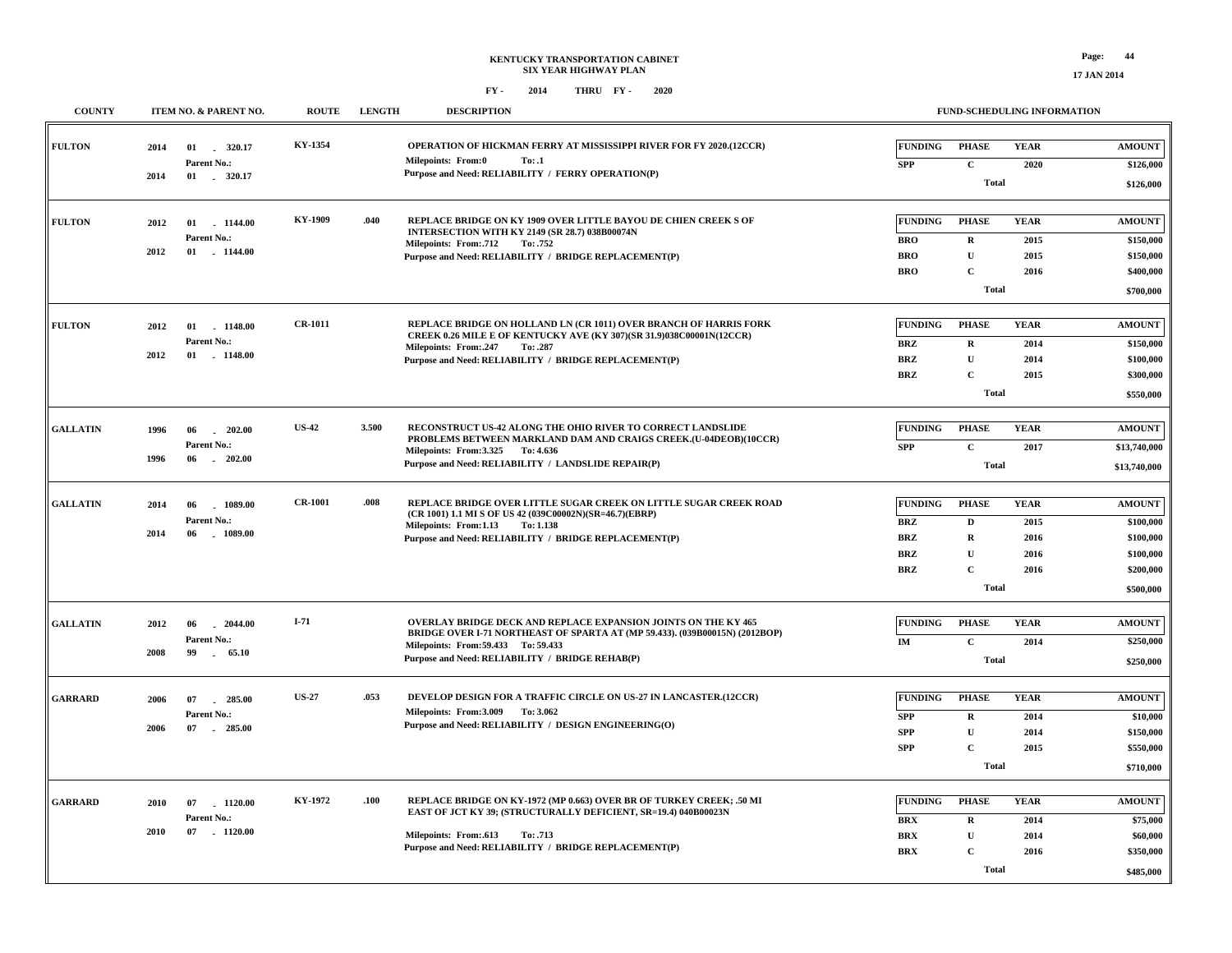#### **FUND-SCHEDULING INFORMATION**

| <b>COUNTY</b>  | ITEM NO. & PARENT NO.                                             | <b>ROUTE</b>   | <b>LENGTH</b> | <b>DESCRIPTION</b>                                                                                                                                                                                                                                          |                                                             | FUND-SCHEDULING INFORMATION                                                     |                                             |                                                                                        |
|----------------|-------------------------------------------------------------------|----------------|---------------|-------------------------------------------------------------------------------------------------------------------------------------------------------------------------------------------------------------------------------------------------------------|-------------------------------------------------------------|---------------------------------------------------------------------------------|---------------------------------------------|----------------------------------------------------------------------------------------|
| <b>GARRARD</b> | 2010<br>07<br>$-1122.00$<br>Parent No.:<br>2010<br>07 1122.00     | KY-563         | .100          | REPLACE BRIDGE ON KY-563 (MP 3.89) OVER SUGAR CREEK; E-@ JCT KY 39;<br>(STRUCTURALLY DEFICIENT, SR=21.7) 040B00034N<br>Milepoints: From:3.84<br>To: 3.915<br>Purpose and Need: RELIABILITY / BRIDGE REPLACEMENT(P)                                          | <b>FUNDING</b><br><b>BRX</b><br><b>BRX</b><br><b>BRX</b>    | <b>PHASE</b><br>$\mathbf R$<br>$\mathbf{U}$<br>$\mathbf C$<br><b>Total</b>      | <b>YEAR</b><br>2014<br>2014<br>2016         | <b>AMOUNT</b><br>\$80,000<br>\$70,000<br>\$430,000<br>\$580,000                        |
| <b>GARRARD</b> | 2014<br>07<br>1138.00<br>Parent No.:<br>2014<br>07 1138.00        | KY-1972        | .010          | REPLACE BRIDGE OVER GILBERTS CREEK ON KY 1972 1.4 MI E OF CRAB<br>ORCHARD ROAD (CR 1226) AT SECL OF LANCASTER. (040B00024N)(SR=19.1)(EBRP)<br>Milepoints: From:1.76<br>To: 1.77<br>Purpose and Need: RELIABILITY / BRIDGE REPLACEMENT(P)                    | <b>FUNDING</b><br>BRX                                       | <b>PHASE</b><br>$\mathbf D$<br><b>Total</b>                                     | <b>YEAR</b><br>2020                         | <b>AMOUNT</b><br>\$300,000<br>\$300,000                                                |
| <b>GRANT</b>   | 2006<br>112.10<br>06<br>Parent No.:<br>2006<br>$-112.00$<br>06    | I-75           | 1.000         | CONSTRUCT AN INTERCHANGE ON I-75 AT SHERMAN. (06CCN)(08CCN)(10CCN)<br>Milepoints: From:161.5 To:162.5<br>Purpose and Need: RELIABILITY / NEW INTERCHANGE(O)                                                                                                 | <b>FUNDING</b><br>SP<br><b>SP</b><br><b>SP</b><br><b>SP</b> | <b>PHASE</b><br>$\mathbf D$<br>$\mathbf R$<br>$\mathbf{U}$<br>C<br><b>Total</b> | <b>YEAR</b><br>2014<br>2015<br>2015<br>2016 | <b>AMOUNT</b><br>\$1,690,000<br>\$650,000<br>\$450,000<br>\$11,000,000<br>\$13,790,000 |
| <b>GRANT</b>   | 2012<br>06<br>$-411.00$<br>Parent No.:<br>2012<br>06<br>$-411.00$ | KY-36          | 2.900         | ROADWAY IMPROVEMENTS TO KY-36 FROM I-75 AT WILLIAMSTOWN TO<br>APPROXIMATELY 1 MILE WEST OF HEEKIN CLARKS ROAD.(12CCR)<br>Milepoints: From:11.7<br>To: 14.6<br>Purpose and Need: SAFETY / SAFETY(P)                                                          | <b>FUNDING</b><br><b>SPP</b><br><b>SPP</b><br><b>SPP</b>    | <b>PHASE</b><br>$\bf R$<br>$\mathbf U$<br>C<br><b>Total</b>                     | <b>YEAR</b><br>2014<br>2014<br>2015         | <b>AMOUNT</b><br>\$400,000<br>\$750,000<br>\$9,100,000<br>\$10,250,000                 |
| <b>GRANT</b>   | 2010<br>06<br>$-910.00$<br>Parent No.:<br>2006<br>99<br>.911.01   | KY-22          | .100          | INSTALL SIGNS, GUARDRAIL, FRICTION TREATMENT, SHOULDERS AND REMOVE<br>TREES AND BRUSH ON KY-22 AT CLARKS CREEK BRIDGE AND BATON ROUGE<br>ROAD INTERSECTION.(2010BOP)<br>Milepoints: From:6.6<br>To: 6.7<br>Purpose and Need: SAFETY / SAFETY-HAZARD ELIM(P) | <b>FUNDING</b><br><b>SAF</b>                                | <b>PHASE</b><br>$\mathbf{C}$<br><b>Total</b>                                    | <b>YEAR</b><br>2014                         | <b>AMOUNT</b><br>\$44,000<br>\$44,000                                                  |
| <b>GRANT</b>   | 2012<br>06<br>8714.00<br>Parent No.:<br>2012<br>$-8714.00$<br>06  | <b>CR-1138</b> | .050          | REPLACE BRIDGE ON SOUTH END OF BLANCHET ROAD 0.3 MILES NORTHEAST<br>OF US 25.(12CCN)<br><b>Milepoints: From:.28</b><br>To: .33<br>Purpose and Need: RELIABILITY / BRIDGE REPLACEMENT(P)                                                                     | <b>FUNDING</b><br><b>BRZ</b><br><b>BRZ</b><br><b>BRZ</b>    | <b>PHASE</b><br>$\mathbf R$<br>$\mathbf U$<br>C<br><b>Total</b>                 | <b>YEAR</b><br>2015<br>2015<br>2017         | <b>AMOUNT</b><br>\$110,000<br>\$210,000<br>\$1,000,000<br>\$1,320,000                  |
| <b>GRANT</b>   | 8715.00<br>2012<br>06<br>Parent No.:<br>2012<br>06<br>8715.00     | <b>CR-1138</b> | .070          | REPLACE BRIDGE ON NORTH END OF BLANCHET ROAD 0.2 MILES SOUTHEAST<br>OF THE JUNCTION WITH US 25.(12CCN)<br>Milepoints: From:1.95<br>To: 2.02<br>Purpose and Need: RELIABILITY / BRIDGE REPLACEMENT(P)                                                        | <b>FUNDING</b><br><b>BRZ</b><br><b>BRZ</b><br><b>BRZ</b>    | <b>PHASE</b><br>$\mathbf R$<br>$\mathbf U$<br>C<br><b>Total</b>                 | <b>YEAR</b><br>2015<br>2015<br>2017         | <b>AMOUNT</b><br>\$340,000<br>\$100,000<br>\$1,000,000<br>\$1,440,000                  |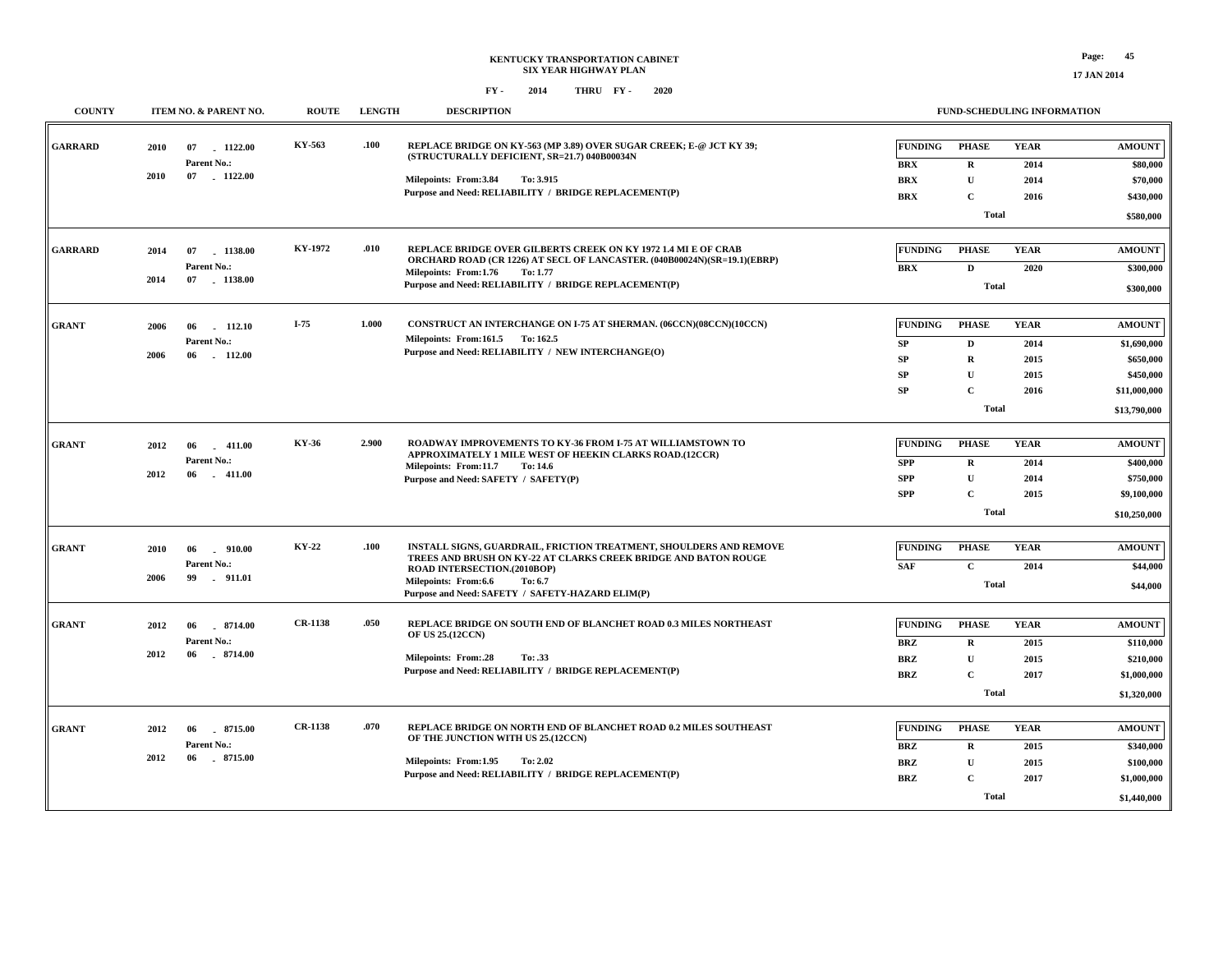| <b>COUNTY</b> | ITEM NO. & PARENT NO.                                                   | <b>ROUTE</b>   | <b>LENGTH</b> | <b>DESCRIPTION</b>                                                                                                                                                                                                                                                |                                                                  | FUND-SCHEDULING INFORMATION                                                |                                     |                                                                         |
|---------------|-------------------------------------------------------------------------|----------------|---------------|-------------------------------------------------------------------------------------------------------------------------------------------------------------------------------------------------------------------------------------------------------------------|------------------------------------------------------------------|----------------------------------------------------------------------------|-------------------------------------|-------------------------------------------------------------------------|
| <b>GRANT</b>  | 2012<br>06<br>8716.00<br>Parent No.:<br>2012<br>06<br>$-8716.00$        | <b>CR-1142</b> | .050          | REPLACE BRIDGE ON NORTH END OF DELANEY ROAD 0.1 MILE NORTH OF THE<br><b>JUNCTION WITH US 25.</b><br>(12CCN)<br><b>Milepoints: From:.02</b><br>To: .07<br>Purpose and Need: RELIABILITY / BRIDGE REPLACEMENT(P)                                                    | <b>FUNDING</b><br><b>BRO</b><br><b>BRO</b><br><b>BRO</b>         | <b>PHASE</b><br>$\mathbf R$<br>$\mathbf U$<br>$\mathbf C$<br><b>Total</b>  | <b>YEAR</b><br>2014<br>2014<br>2015 | <b>AMOUNT</b><br>\$180,000<br>\$100,000<br>\$1,000,000<br>\$1,280,000   |
| <b>GRAVES</b> | 2000<br>01<br>181.50<br>Parent No.:<br>1998<br>$01$ 181.30              | KY-303         | 2.800         | MURRAY-MAYFIELD RD; FROM KY 303 SOUTH OF MAYFIELD, NORTHWEST TO<br>JULIAN M. CARROLL PARKWAY (PURCHASE PARKWAY). (EXTENSION OF 1-<br>181.30)(00CCR)(12CCR)<br><b>Milepoints: From:</b><br>To:<br>Purpose and Need: RELIABILITY / NEW ROUTE(O)                     | <b>FUNDING</b><br>SP                                             | <b>PHASE</b><br>$\mathbf{C}$<br><b>Total</b>                               | <b>YEAR</b><br>2017                 | <b>AMOUNT</b><br>\$15,000,000<br>\$15,000,000                           |
| <b>GRAVES</b> | 2012<br>01<br>193.00<br>Parent No.:<br>2012<br>$01$ . $193.00$          | <b>JC-9003</b> | 1.000         | RECONSTRUCT JULIAN CARROLL PKWY INTERSECTION W/THE MAYFIELD<br>BYPASS TO PROVIDE SUPERIOR THROUGH MOVEMENT TO THE PARKWAY. (I-69<br><b>CORRIDOR IMPROVEMENT)(12CCR)</b><br>Milepoints: From:20.9<br>To: 21.9<br>Purpose and Need: RELIABILITY / RECONSTRUCTION(O) | <b>FUNDING</b><br>N <sub>H</sub><br>N <sub>H</sub><br><b>SPP</b> | <b>PHASE</b><br>$\mathbf R$<br>$\mathbf U$<br>$\mathbf{C}$<br><b>Total</b> | <b>YEAR</b><br>2015<br>2015<br>2016 | <b>AMOUNT</b><br>\$630,000<br>\$420,000<br>\$22,500,000<br>\$23,550,000 |
| <b>GRAVES</b> | 2008<br>01<br>1056.00<br>Parent No.:<br>2008<br>01<br>1056.00           | KY-97          | .100          | REPLACE BRIDGE AND APPROACHES ON KY-97 OVER LEACH CREEK (B52) 0.13<br>MILE NORTH OF FRANKS ROAD. (SR=18.8): (042B00052N) (AR/W)<br>Milepoints: From: 8.081 To: 8.149<br>Purpose and Need: SAFETY / BRIDGE REPLACEMENT(P)                                          | <b>FUNDING</b><br><b>BRX</b><br><b>BRX</b><br><b>BRX</b>         | <b>PHASE</b><br>$\mathbf{R}$<br>$\mathbf U$<br>$\mathbf C$<br><b>Total</b> | <b>YEAR</b><br>2014<br>2014<br>2015 | <b>AMOUNT</b><br>\$160,000<br>\$160,000<br>\$650,000<br>\$970,000       |
| <b>GRAVES</b> | 1134.00<br>2010<br>01<br>Parent No.:<br>2010<br>$01$ . 1134.00          | <b>KY-1748</b> | .100          | REPLACE BRIDGE ON KY-1748 (MP 3.855) OVER BRANCH OBION CREEK; .3 MI E OF<br>JCT CR 5289; (STRUCTURALLY DEFICIENT, SR=20.2) 042B00236N (AR/W)<br>Milepoints: From: 3.805 To: 3.905<br>Purpose and Need: RELIABILITY / BRIDGE REPLACEMENT(P)                        | <b>FUNDING</b><br><b>BRX</b><br>BRX                              | <b>PHASE</b><br>$\mathbf{U}$<br>$\mathbf C$<br><b>Total</b>                | <b>YEAR</b><br>2014<br>2016         | <b>AMOUNT</b><br>\$250,000<br>\$600,000<br>\$850,000                    |
| <b>GRAVES</b> | 01 1137.00<br>2010<br>Parent No.:<br>2010<br>$01$ . 1137.00             | <b>CR-1194</b> | .100          | REPLACE BRIDGE ON CR-1194 (MP 0.67) OVER CALDWELL CREEK; .6 MI S OF JCT<br>CR 5221; (STRUCTURALLY DEFICIENT, SR=23.5) 042C00252N (AR/W)<br>Milepoints: From:.62<br>To: .72<br>Purpose and Need: RELIABILITY / BRIDGE REPLACEMENT(P)                               | <b>FUNDING</b><br><b>BRZ</b><br><b>BRZ</b><br><b>BRZ</b>         | <b>PHASE</b><br>$\mathbf R$<br>$\mathbf U$<br>$\mathbf C$<br><b>Total</b>  | <b>YEAR</b><br>2014<br>2014<br>2016 | <b>AMOUNT</b><br>\$75,000<br>\$50,000<br>\$500,000<br>\$625,000         |
| <b>GRAVES</b> | 2012<br>01 1146.00<br>Parent No.:<br>2012<br>$01 \quad . \quad 1146.00$ | KY-945         | .040          | REPLACE BRIDGE ON KY 945 OVER BRANCH OF BRUSH CREEK S OF<br>INTERSECTION WITH BURCHARD RD (CR 1416)(SR 16.8)042B00206N<br>Milepoints: From: 7.197 To: 7.237<br>Purpose and Need: RELIABILITY / BRIDGE REPLACEMENT(P)                                              | <b>FUNDING</b><br><b>BRO</b><br><b>BRO</b><br><b>BRO</b>         | <b>PHASE</b><br>$\mathbf R$<br>$\mathbf U$<br>$\mathbf{C}$<br><b>Total</b> | <b>YEAR</b><br>2014<br>2014<br>2015 | <b>AMOUNT</b><br>\$150,000<br>\$200,000<br>\$420,000<br>\$770,000       |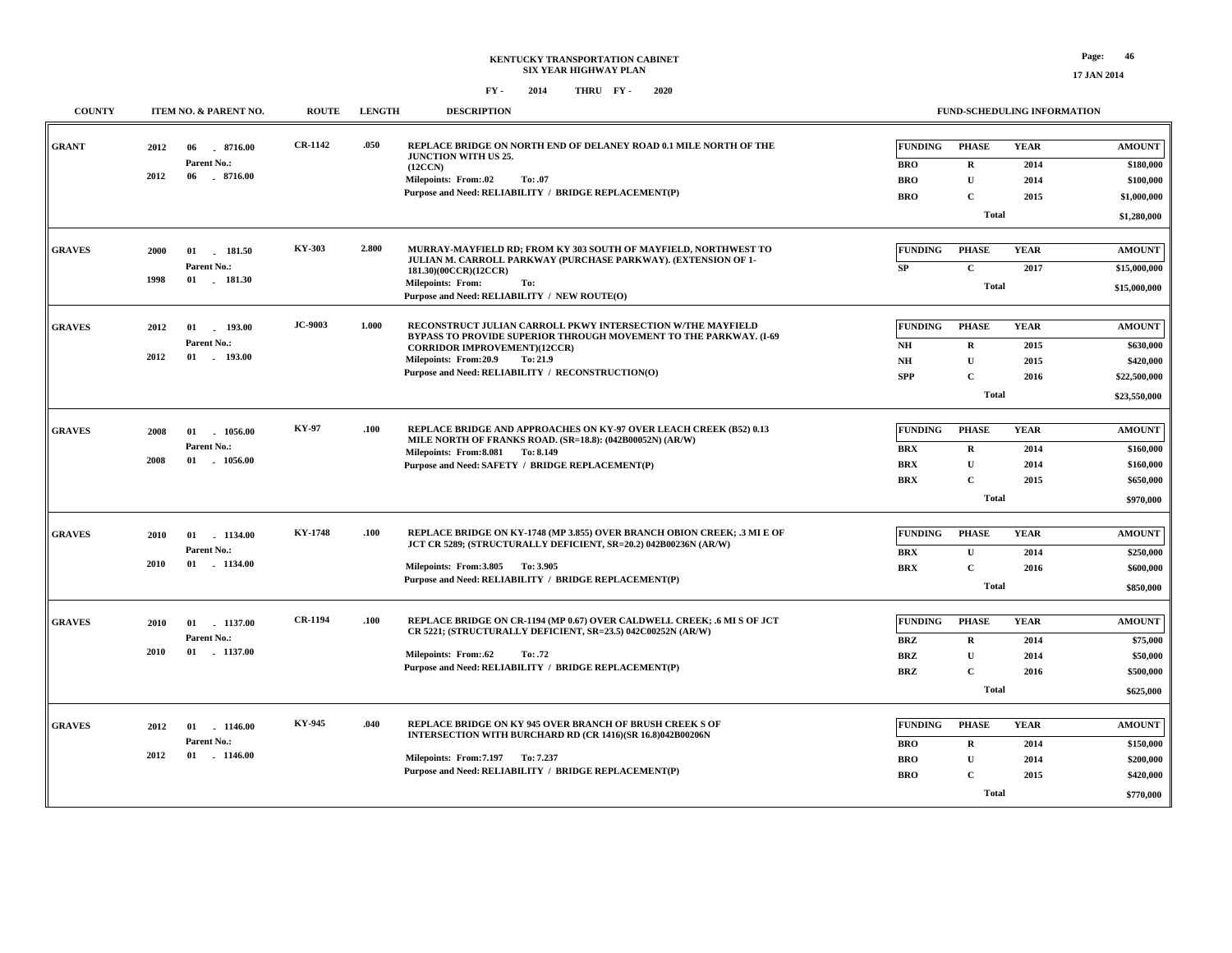**FUND-SCHEDULING INFORMATION**

| <b>COUNTY</b>                         |              | ITEM NO. & PARENT NO.                               | <b>ROUTE</b>   | <b>LENGTH</b> | <b>DESCRIPTION</b>                                                                                                                                                                                                         |                                                                        | FUND-SCHEDULING INFORMATION                                                           |                                             |                                                                                 |
|---------------------------------------|--------------|-----------------------------------------------------|----------------|---------------|----------------------------------------------------------------------------------------------------------------------------------------------------------------------------------------------------------------------------|------------------------------------------------------------------------|---------------------------------------------------------------------------------------|---------------------------------------------|---------------------------------------------------------------------------------|
| <b>GRAVES</b>                         | 2012<br>2012 | 01 1147.00<br>Parent No.:<br>$01$ 1147.00           | <b>CR-1384</b> |               | REPLACE BRIDGE ON RULE SHACK ROAD OVER IC RAILROAD 0.4 MILE E OF KY<br>339(SR29.3)042C00146N<br>Milepoints: From:.403<br>To: .443<br>Purpose and Need: RELIABILITY / BRIDGE REPLACEMENT(P)                                 | <b>FUNDING</b><br><b>BRZ</b><br><b>BRZ</b><br><b>BRZ</b>               | <b>PHASE</b><br>$\mathbf R$<br>$\mathbf U$<br>$\mathbf C$<br><b>Total</b>             | <b>YEAR</b><br>2015<br>2015<br>2018         | <b>AMOUNT</b><br>\$200,000<br>\$225,000<br>\$1,500,000<br>\$1,925,000           |
| <b>GRAVES</b>                         | 2014<br>2014 | 1155.00<br>01<br>Parent No.:<br>01<br>1155.00       | <b>CR-1381</b> | .100          | REPLACE BRIDGE OVER IC RR ON LEWIS ROAD (CR 1381) 0.6 MI SE OF KY 339<br>042C00253N SR 32.4 (EBRP)<br><b>Milepoints: From:.6</b><br>To: .7<br>Purpose and Need: RELIABILITY / BRIDGE REPLACEMENT(P)                        | <b>FUNDING</b><br><b>BRZ</b><br><b>BRZ</b><br><b>BRZ</b><br><b>BRZ</b> | <b>PHASE</b><br>$\mathbf D$<br>$\bf R$<br>$\mathbf{U}$<br>$\mathbf C$<br><b>Total</b> | <b>YEAR</b><br>2015<br>2016<br>2016<br>2016 | <b>AMOUNT</b><br>\$250,000<br>\$75,000<br>\$500,000<br>\$800,000<br>\$1,625,000 |
| <b>GRAVES</b>                         | 2014<br>2014 | 1157.00<br>01<br>Parent No.:<br>01<br>$-1157.00$    | <b>CR-1088</b> | .100          | REPLACE BRIDGE OVER PANTHER CREEK ON MCKENDREE CHURCH RD (CR<br>1088) 0.3 MI E OF KY 301 042C00010N SR 19.7<br>Milepoints: From:.3<br>To: .4<br>Purpose and Need: RELIABILITY / BRIDGE REPLACEMENT(P)                      | <b>FUNDING</b><br><b>BRZ</b>                                           | <b>PHASE</b><br>$\mathbf{D}$<br><b>Total</b>                                          | <b>YEAR</b><br>2020                         | <b>AMOUNT</b><br>\$250,000<br>\$250,000                                         |
| <b>GRAYSON</b><br><b>BRECKINRIDGE</b> | 1998<br>1998 | 04<br>122.00<br>Parent No.:<br>04<br>$-122.00$      | <b>KY-737</b>  | 2.000         | LEITCHFIELD-HARNED ROAD; BRIDGE DECK REPLACEMENT AT KY 737 AT<br><b>ROUGH RIVER.</b><br>Milepoints: From: 5.78<br>To: 6.092<br><b>Milepoints: From:0</b><br>To: .07<br>Purpose and Need: RELIABILITY / RECONSTRUCTION(O)   | <b>FUNDING</b><br><b>BRX</b><br><b>BRX</b>                             | <b>PHASE</b><br>$\mathbf U$<br>$\mathbf C$<br>Total                                   | <b>YEAR</b><br>2016<br>2017                 | <b>AMOUNT</b><br>\$10,000<br>\$1,090,000<br>\$1,100,000                         |
| <b>GRAYSON</b>                        | 2006<br>2006 | 04<br>$-308.01$<br>Parent No.:<br>$-308.01$<br>04   |                | 4.000         | DESIGN FOR LEITCHFIELD BYPASS PRIORITY SECTION. (06CCN)(10CCR)<br><b>Milepoints: From:</b><br>To:<br>Purpose and Need: RELIABILITY / NEW ROUTE(O)                                                                          | <b>FUNDING</b><br>${\bf SP}$<br>SP<br>SP                               | <b>PHASE</b><br>$\mathbf D$<br>$\mathbf R$<br>$\mathbf U$<br><b>Total</b>             | <b>YEAR</b><br>2014<br>2016<br>2016         | <b>AMOUNT</b><br>\$2,710,000<br>\$14,590,000<br>\$1,170,000<br>\$18,470,000     |
| <b>GRAYSON</b>                        | 2010<br>2010 | 1071.00<br>04<br>Parent No.:<br>04<br>$-1071.00$    | <b>CR-1872</b> | .100          | REPLACE BRIDGE ON CR-1872 (MP 1.792) OVER SPRING FORK; .7 MI SW OF JCT KY<br>54; (STRUCTURALLY DEFICIENT, SR=16.8) 043C00024N<br>Milepoints: From:1.772 To: 1.812<br>Purpose and Need: RELIABILITY / BRIDGE REPLACEMENT(P) | <b>FUNDING</b><br><b>BRZ</b>                                           | <b>PHASE</b><br>$\mathbf C$<br><b>Total</b>                                           | <b>YEAR</b><br>2016                         | <b>AMOUNT</b><br>\$220,000<br>\$220,000                                         |
| <b>GRAYSON</b>                        | 2012<br>2012 | $-8709.00$<br>04<br>Parent No.:<br>04<br>$-8709.00$ |                |               | EXTEND LEITCHFIELD BYPASS SOUTH OF US 62 TO KY 259. (12CCN)<br><b>Milepoints: From:</b><br>To:<br>Purpose and Need: RELIABILITY / NEW ROUTE(O)                                                                             | <b>FUNDING</b><br><b>SPP</b>                                           | <b>PHASE</b><br>$\mathbf C$<br><b>Total</b>                                           | <b>YEAR</b><br>2014                         | <b>AMOUNT</b><br>\$3,600,000<br>\$3,600,000                                     |
| <b>GREEN</b>                          | 2010<br>2010 | $-8603.00$<br>04<br>Parent No.:<br>04<br>$-8603.00$ | <b>US-68</b>   | .045          | <b>CORRECT GEOMETRIC DEFICIENCIES AND IMPROVE SAFETY CONCERN AT THE</b><br>US-68/KY-61 INTERSECTION. (10CCN)<br>Milepoints: From: 9.8<br>To: 12.1<br>Purpose and Need: SAFETY / SAFETY-HAZARD ELIM(P)                      | <b>FUNDING</b><br>SB2                                                  | <b>PHASE</b><br>$\mathbf C$<br>Total                                                  | <b>YEAR</b><br>2014                         | <b>AMOUNT</b><br>\$2,970,000<br>\$2,970,000                                     |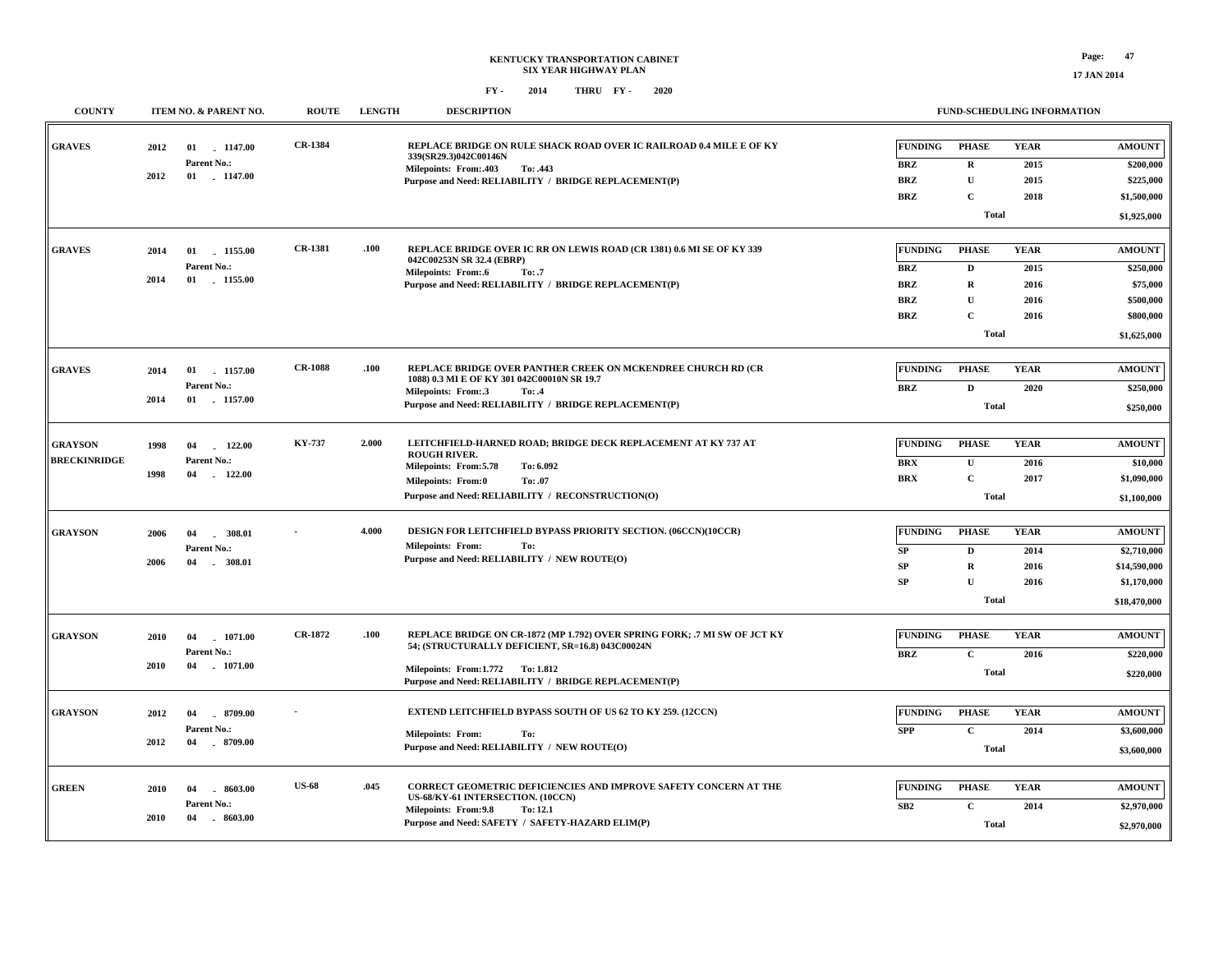| <b>COUNTY</b>  |      | ITEM NO. & PARENT NO. | <b>ROUTE</b> | <b>LENGTH</b> | <b>DESCRIPTION</b>                                                                                                                    |                |              | <b>FUND-SCHEDULING INFORMATION</b> |               |
|----------------|------|-----------------------|--------------|---------------|---------------------------------------------------------------------------------------------------------------------------------------|----------------|--------------|------------------------------------|---------------|
| <b>GREEN</b>   | 2012 | $-8712.00$<br>04      | KY-61        | .390          | CONSTRUCT A TRUCK CLIMBING LANE, SHOULDERS, AND TURN LANE AT KY-<br>323.(12CCN)                                                       | <b>FUNDING</b> | <b>PHASE</b> | <b>YEAR</b>                        | <b>AMOUNT</b> |
|                |      | Parent No.:           |              |               | (PROJECT MOVED FROM DISTRICT 8 UNDER ITEM NO.8-8712)                                                                                  | <b>SPP</b>     | $\mathbf R$  | 2015                               | \$2,100,000   |
|                | 2012 | 08<br>8712.00         |              |               | Milepoints: From:11.379 To: 14.093                                                                                                    | <b>SPP</b>     | $\mathbf{U}$ | 2015                               | \$3,120,000   |
|                |      |                       |              |               | Purpose and Need: RELIABILITY / MAJOR WIDENING(O)                                                                                     | <b>SPP</b>     | $\mathbf{C}$ | 2017                               | \$11,150,000  |
|                |      |                       |              |               |                                                                                                                                       |                | <b>Total</b> |                                    | \$16,370,000  |
| <b>GREEN</b>   | 2006 | 128.11<br>08          | KY-61        | 5.100         | COLUMBIA TO GREENSBURG PRIORITY SECTION 1B; KY-61 FROM KY-487 AT<br>GRESHAM, NW TO 5000' SE OF US-68 IN GREENSBURG, INCLUDING BRIDGE. | <b>FUNDING</b> | <b>PHASE</b> | <b>YEAR</b>                        | <b>AMOUNT</b> |
|                |      | Parent No.:           |              |               | (2005HPP-KY125)(2005HPP-KY161). (2006BOPC)(10CCR)(12CCR)                                                                              | ${\bf SP}$     | $\mathbf R$  | 2014                               | \$4,940,000   |
|                | 2004 | 08<br>128.02          |              |               | <b>Milepoints: From:</b><br>To:                                                                                                       | SP             | $\mathbf{U}$ | 2014                               | \$1,040,000   |
|                |      |                       |              |               | Purpose and Need: RELIABILITY / RECONSTRUCTION(O)                                                                                     | SP             | $\mathbf C$  | 2016                               | \$36,720,000  |
|                |      |                       |              |               |                                                                                                                                       |                | <b>Total</b> |                                    | \$42,700,000  |
| <b>GREEN</b>   | 2010 | 128.12<br>08          | KY-61        |               | <b>COLUMBIA TO GREENSBURG PRIORITY SECTION 1B: KY-61 FROM KY-487 AT</b>                                                               | <b>FUNDING</b> | <b>PHASE</b> | <b>YEAR</b>                        | <b>AMOUNT</b> |
|                |      | Parent No.:           |              |               | GRESHAM, NW TO 5000' SE OF US-68 IN GREENSBURG. (2005HPP-KY125)(2005HPP-                                                              | <b>HPP</b>     | $\mathbf{C}$ | 2014                               | \$2,082,599   |
|                | 2010 | 08<br>128.12          |              |               | KY161).<br>Milepoints: From:<br>To:                                                                                                   |                | <b>Total</b> |                                    |               |
|                |      |                       |              |               | Purpose and Need: RELIABILITY / RECONSTRUCTION(O)                                                                                     |                |              |                                    | \$2,082,599   |
| <b>GREEN</b>   | 2012 | 08<br>$-8710.00$      | <b>US-68</b> | 14.287        | SCOPING STUDY AND DESIGN FOR US-68 FROM METCALFE COUNTY TO THE US-                                                                    | <b>FUNDING</b> | <b>PHASE</b> | <b>YEAR</b>                        | <b>AMOUNT</b> |
|                |      | Parent No.:           |              |               | 61/US-68 INTERSECTION.(12CCN)                                                                                                         | <b>STP</b>     | $\mathbf{D}$ | 2014                               | \$2,000,000   |
|                | 2012 | 8710.00<br>08         |              |               | <b>Milepoints: From:0</b><br>To: 14.287<br>Purpose and Need: RELIABILITY / SCOPING STUDY(O)                                           |                | <b>Total</b> |                                    | \$2,000,000   |
|                |      |                       |              |               |                                                                                                                                       |                |              |                                    |               |
| <b>GREEN</b>   | 2012 | 08<br>$-8711.00$      |              |               | CONSTRUCT NEW CONNECTOR FROM VAUGHN CURVE ON US-68 BYPASS EAST<br>OF GREENSBURG CROSSING KY-61 AND KY-417 AND CONNECTING WITH KY-3535 | <b>FUNDING</b> | <b>PHASE</b> | <b>YEAR</b>                        | <b>AMOUNT</b> |
|                |      | Parent No.:<br>08     |              |               | NORTH OF GREENSBURG.(12CCN)                                                                                                           | <b>SPP</b>     | D            | 2014                               | \$2,600,000   |
|                | 2012 | .8711.00              |              |               | <b>Milepoints: From:</b><br>To:                                                                                                       | <b>SPP</b>     | $\mathbf R$  | 2015                               | \$3,000,000   |
|                |      |                       |              |               | Purpose and Need: RELIABILITY / NEW ROUTE(O)                                                                                          | <b>SPP</b>     | $\mathbf U$  | 2016                               | \$900,000     |
|                |      |                       |              |               |                                                                                                                                       | <b>SPP</b>     | $\mathbf{C}$ | 2017                               | \$25,000,000  |
|                |      |                       |              |               |                                                                                                                                       |                | <b>Total</b> |                                    | \$31,500,000  |
| <b>GREEN</b>   | 2012 | 08<br>8715.00         | <b>US-68</b> | 7.460         | SPOT IMPROVEMENTS FROM LOCUST GROVE RD ON US-68 TO KY-61. (12CCN)                                                                     | <b>FUNDING</b> | <b>PHASE</b> | <b>YEAR</b>                        | <b>AMOUNT</b> |
|                |      | Parent No.:           |              |               | Milepoints: From: 6.827 To: 14.287                                                                                                    | SP             | $\mathbf{D}$ | 2015                               | \$2,000,000   |
|                | 2012 | $-8715.00$<br>08      |              |               | Purpose and Need: RELIABILITY / PAVEMENT REHAB-PRI(P)                                                                                 |                | <b>Total</b> |                                    | \$2,000,000   |
|                |      |                       |              |               |                                                                                                                                       |                |              |                                    |               |
| <b>GREENUP</b> | 1998 | 09<br>109.00          | $KY-8S$      | .600          | CLEAN AND PAINT THE CARL D. PERKINS BRIDGE CARRYING KY-8S OVER THE<br>OHIO RIVER BETWEEN SOUTH SHORE, KENTUCKY AND PORTSMOUTH, OHIO   | <b>FUNDING</b> | <b>PHASE</b> | <b>YEAR</b>                        | <b>AMOUNT</b> |
|                |      | Parent No.:           |              |               | (KY-OHIO SHARE 50/50 OF PROJECT COST) (B64): (045B00064N)(10CCR)(12CCR)                                                               | <b>SPP</b>     | $\mathbf{C}$ | 2015                               | \$10,000,000  |
|                | 1998 | 09<br>$-109.00$       |              |               | Milepoints: From:.042<br>To: .61<br>Purpose and Need: RELIABILITY / BRIDGE PAINTING(P)                                                |                | <b>Total</b> |                                    | \$10,000,000  |
|                |      |                       |              |               |                                                                                                                                       |                |              |                                    |               |
| <b>GREENUP</b> | 1998 | 09<br>132.00          | $KY-2$       | 4.000         | RECONSTRUCT KY-2 FROM MP 13.2 TO US-23 (MP 17.2)(08CCN)                                                                               | <b>FUNDING</b> | PHASE        | <b>YEAR</b>                        | <b>AMOUNT</b> |
|                |      | Parent No.:           |              |               | Milepoints: From:13.2<br>To: 17.2<br>Purpose and Need: RELIABILITY / PE & ENVIRONMENTAL(O)                                            | <b>SPP</b>     | $\mathbf R$  | 2017                               | \$6,070,000   |
|                | 1998 | 09<br>$-132.00$       |              |               |                                                                                                                                       | <b>SPP</b>     | $\mathbf{U}$ | 2019                               | \$3,380,000   |
|                |      |                       |              |               |                                                                                                                                       |                | <b>Total</b> |                                    | \$9,450,000   |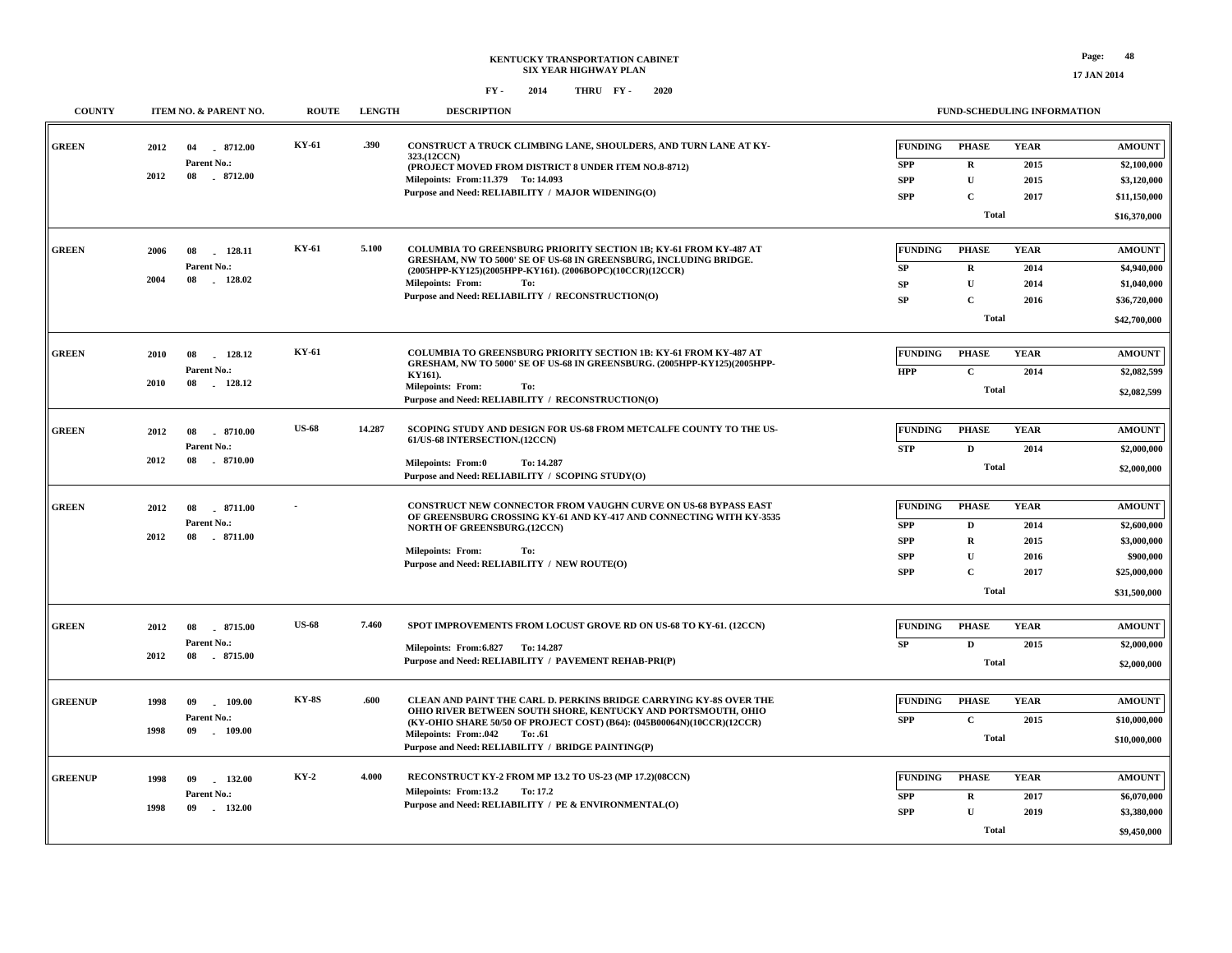| <b>COUNTY</b>  | ITEM NO. & PARENT NO.                                          | <b>ROUTE</b>                            | <b>LENGTH</b> | <b>DESCRIPTION</b>                                                                                                                                                                                                                                                     | <b>FUND-SCHEDULING INFORMATION</b>                                                                                                                                                                                                                  |  |
|----------------|----------------------------------------------------------------|-----------------------------------------|---------------|------------------------------------------------------------------------------------------------------------------------------------------------------------------------------------------------------------------------------------------------------------------------|-----------------------------------------------------------------------------------------------------------------------------------------------------------------------------------------------------------------------------------------------------|--|
| <b>GREENUP</b> | 2010<br>09<br>Parent No.:                                      | KY-244<br>1073.00                       | .100          | REPLACE BRIDGE ON KY-244 (MP 0.103) OVER CSX RAILROAD; .05 MI N.E. OF JCT<br>US 23; (STRUCTURALLY DEFICIENT, SR=47.9) 045B00039N                                                                                                                                       | <b>FUNDING</b><br><b>YEAR</b><br><b>PHASE</b><br><b>AMOUNT</b><br><b>BRX</b><br>$\mathbf R$<br>2014<br>\$1,930,000                                                                                                                                  |  |
|                | 2010<br>09                                                     | $-1073.00$                              |               | Milepoints: From:0<br>To: .207<br>Purpose and Need: RELIABILITY / BRIDGE REPLACEMENT(P)                                                                                                                                                                                | <b>BRX</b><br>$\mathbf U$<br>2015<br>\$1,090,000<br><b>BRX</b><br>$\mathbf C$<br>\$1,000,000<br>2016<br><b>Total</b><br>\$4,020,000                                                                                                                 |  |
| <b>GREENUP</b> | 09<br>2014<br>Parent No.:<br>2010<br>09                        | <b>KY-244</b><br>1073.01<br>1073.00     |               | REPLACE BRIDGE ON KY-244 (MP 0.103) OVER CSX RAILROAD: .05 MI N.E. OF JCT<br>US 23; (STRUCTURALLY DEFICIENT, SR=47.9) 045B00039N (ADDITIONAL FUNDING<br>FOR C PHASE)<br><b>Milepoints: From:0</b><br>To: .207<br>Purpose and Need: RELIABILITY / PREFINANCD CONVRSN(O) | <b>FUNDING</b><br><b>PHASE</b><br><b>YEAR</b><br><b>AMOUNT</b><br><b>BRX</b><br>$\mathbf C$<br>2017<br>\$4,000,000<br><b>Total</b><br>\$4,000,000                                                                                                   |  |
| <b>GREENUP</b> | 2014<br>09<br>Parent No.:<br>09<br>2010                        | KY-244<br>1073.02<br>$-1073.00$         |               | REPLACE BRIDGE ON KY-244 (MP 0.103) OVER CSX RAILROAD; .05 MI N.E. OF JCT<br>US 23; (STRUCTURALLY DEFICIENT SR=47.9) 045B00039N (ADDITIONAL FUNDING<br>FOR C PHASE)<br>Milepoints: From:0<br>To: .207<br>Purpose and Need: RELIABILITY / PREFINANCD CONVRSN(O)         | <b>FUNDING</b><br><b>YEAR</b><br><b>PHASE</b><br><b>AMOUNT</b><br>$\mathbf C$<br><b>BRX</b><br>2018<br>\$4,370,000<br><b>Total</b><br>\$4,370,000                                                                                                   |  |
| <b>GREENUP</b> | 2010<br>09<br>Parent No.:<br>2010<br>09                        | <b>CS-1023</b><br>1078.00<br>$-1078.00$ | .100          | "DEMOLISH" BRIDGE ON CS-1023 (MP 0.121) OVER TOWN BRANCH; 100' S. JCT KY<br>2541; (STRUCTURALLY DEFICIENT, SR=16.5) 045C00051N<br>Milepoints: From:.071<br>To: .171<br>Purpose and Need: RELIABILITY / BRIDGE REPLACEMENT(P)                                           | <b>FUNDING</b><br><b>PHASE</b><br><b>YEAR</b><br><b>AMOUNT</b><br><b>BRZ</b><br>2014<br>\$50,000<br>$\mathbf R$<br><b>BRZ</b><br>$\mathbf U$<br>2014<br>\$25,000<br><b>BRZ</b><br>$\mathbf C$<br>2016<br>\$1,000,000<br><b>Total</b><br>\$1,075,000 |  |
| <b>GREENUP</b> | 2014<br>09<br>Parent No.:<br>2014<br>09                        | <b>CS-4041</b><br>1094.00<br>$-1094.00$ | .016          | REPLACE BRIDGE OVER POND RUN ON WILLIAMS AVE (CS 4041) IN RACELAND<br>250 FT NW OF POND RUN ROAD (CS 4001) (045C00119N) (SR=27.3)<br>Milepoints: From:.05<br>To: .066<br>Purpose and Need: RELIABILITY / BRIDGE REPLACEMENT(P)                                         | FUNDING<br><b>PHASE</b><br><b>YEAR</b><br><b>AMOUNT</b><br><b>BRZ</b><br>$\mathbf D$<br>2020<br>\$350,000<br><b>Total</b><br>\$350,000                                                                                                              |  |
| <b>GREENUP</b> | 2008<br>09<br>Parent No.:<br>2008<br>09                        | <b>KY-207</b><br>8509.00<br>8509.00     |               | <b>CONSTRUCT A NEW CONNECTOR ROAD CONNECTING FLATWOODS AT KY-207</b><br>AND KY-693 AND THE INDUSTRIAL PARKWAY CONNECTOR BETWEEN I-64 AND<br><b>US-60. (08CCN)</b><br><b>Milepoints: From:</b><br>To:<br>Purpose and Need: RELIABILITY / NEW ROUTE(O)                   | <b>FUNDING</b><br><b>PHASE</b><br><b>YEAR</b><br><b>AMOUNT</b><br><b>SPP</b><br>$\mathbf R$<br>2019<br>\$5,790,000<br><b>Total</b><br>\$5,790,000                                                                                                   |  |
| <b>HANCOCK</b> | 2006<br>02 197.00<br>Parent No.:<br>2006<br>$02 \qquad 197.00$ | KY-69                                   |               | IMPROVE CONNECTION BETWEEN US-60 AND CANNELTON BRIDGE APPROACH<br>AT HAWESVILLE. (06CCR) (08CCR) (10CCR)(12CCR)<br><b>Milepoints: From:</b><br>To:<br>Purpose and Need: RELIABILITY / RECONSTRUCTION(O)                                                                | <b>YEAR</b><br><b>FUNDING</b><br><b>PHASE</b><br><b>AMOUNT</b><br>$\mathbf U$<br><b>SPP</b><br>2014<br>\$760,000<br>SB2<br>$\mathbf C$<br>2015<br>\$5,850,000<br><b>Total</b><br>\$6,610,000                                                        |  |
| <b>HANCOCK</b> | 2012<br>02<br>Parent No.:<br>2012<br>02                        | <b>US-60</b><br>$-226.00$<br>$-226.00$  | 6.267         | MINOR WIDENING OF OLD TWO WESTBOUND LANES OF US 60.(12CCR)<br>Milepoints: From:1.933 To: 8.2<br>Purpose and Need: RELIABILITY / MINOR WIDENING(O)                                                                                                                      | <b>PHASE</b><br><b>YEAR</b><br><b>FUNDING</b><br><b>AMOUNT</b><br>$\mathbf C$<br><b>SPP</b><br>2015<br>\$5,200,000<br><b>Total</b><br>\$5,200,000                                                                                                   |  |
| <b>HANCOCK</b> | 2012<br>02<br>Parent No.:<br>2012<br>02 1082.00                | KY-2124<br>1082.00                      | .040          | REPLACE BRIDGE ON KY 2124 OVER SOUTH FORK OF PANTHER CREEK SW OF<br>INTERSECTION WITH HICKORY RIDGE RD (CR 1127)(SR 33.5)046B00031N<br>Milepoints: From: 2.593 To: 2.633<br>Purpose and Need: RELIABILITY / BRIDGE REPLACEMENT(P)                                      | <b>PHASE</b><br><b>YEAR</b><br><b>FUNDING</b><br><b>AMOUNT</b><br><b>BRO</b><br>$\mathbf R$<br>2014<br>\$75,000<br>$\mathbf U$<br><b>BRO</b><br>\$75,000<br>2014<br>$\overline{c}$<br><b>BRO</b><br>\$300,000<br>2015<br><b>Total</b><br>\$450,000  |  |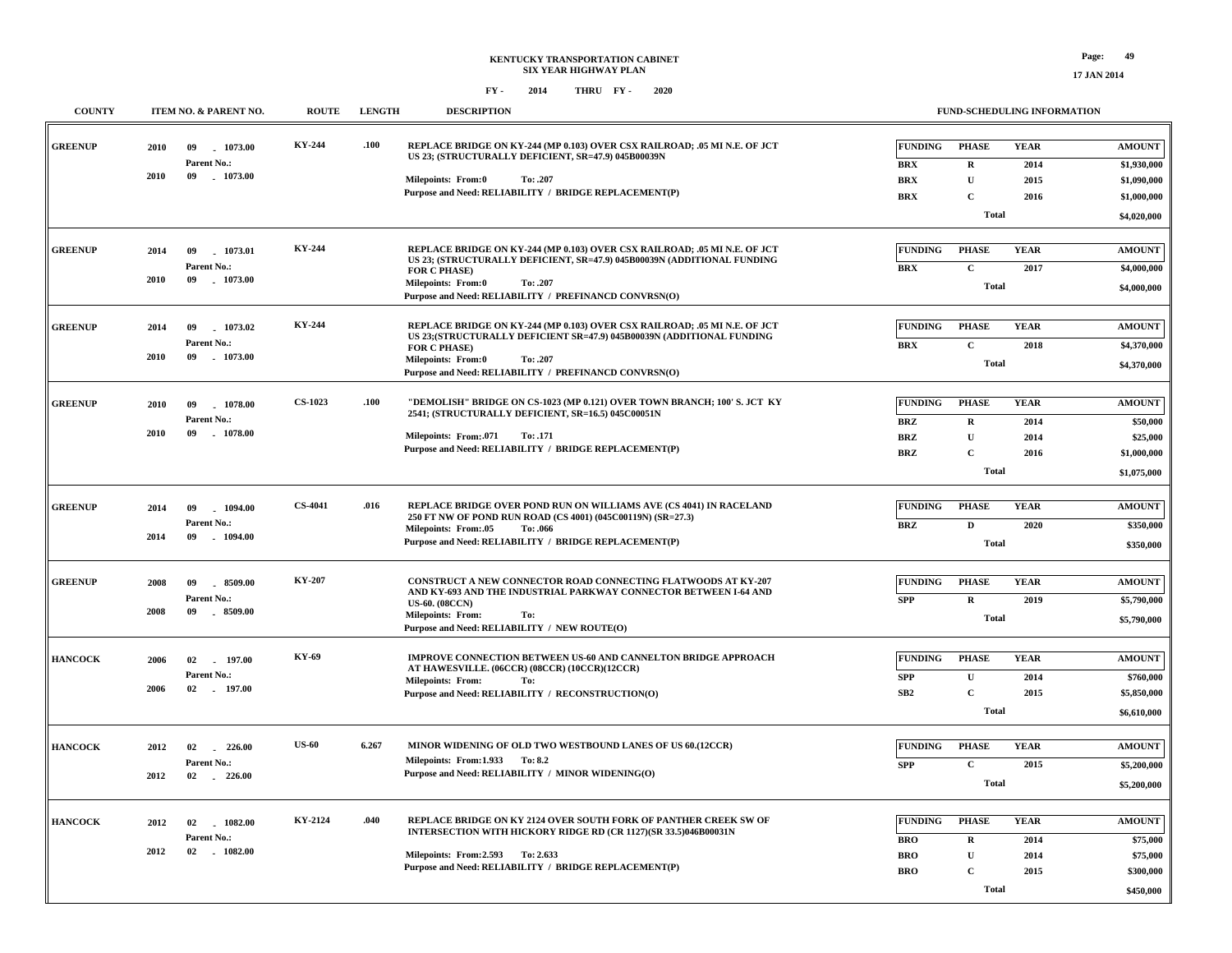| <b>COUNTY</b>  |              | ITEM NO. & PARENT NO.                               | <b>ROUTE</b> | <b>LENGTH</b> | <b>DESCRIPTION</b>                                                                                                                                                                                                                                                            |                                                                                | FUND-SCHEDULING INFORMATION                                          |                                             |                                                                                         |
|----------------|--------------|-----------------------------------------------------|--------------|---------------|-------------------------------------------------------------------------------------------------------------------------------------------------------------------------------------------------------------------------------------------------------------------------------|--------------------------------------------------------------------------------|----------------------------------------------------------------------|---------------------------------------------|-----------------------------------------------------------------------------------------|
| <b>HANCOCK</b> | 2012         | 02<br>8708.00<br>Parent No.:                        | KY-69        | 13.043        | SCOPING STUDY ON KY-69 IN HANCOCK COUNTY.(12CCN)<br>Milepoints: From:0<br>To: 13.043                                                                                                                                                                                          | <b>FUNDING</b><br><b>SPP</b>                                                   | PHASE<br>$\mathbf{P}$                                                | <b>YEAR</b><br>2014                         | <b>AMOUNT</b><br>\$200,000                                                              |
|                | 2012         | 02 8708.00                                          |              |               | Purpose and Need: RELIABILITY / SCOPING STUDY(O)                                                                                                                                                                                                                              |                                                                                | <b>Total</b>                                                         |                                             | \$200,000                                                                               |
| <b>HARDIN</b>  | 2000<br>2000 | 04<br>18.00<br>Parent No.:<br>04<br>$-18.00$        | $I-65$       | 4.200         | HARDIN I-65; WIDEN I-65 TO 6 LANES FROM 0.6MI N OF OLD SONORA RD TO 0.7MI<br>N OF KY 222; INCLUDES NOLIN RIVER BRIDGE. (12CCR)<br>Milepoints: From:82.2<br>To: 86.4<br>Purpose and Need: RELIABILITY / MAJOR WIDENING(O)                                                      | <b>FUNDING</b><br>NH<br>NH<br>IM                                               | <b>PHASE</b><br>$\mathbf R$<br>$\mathbf{U}$<br>C<br>Total            | <b>YEAR</b><br>2015<br>2015<br>2016         | <b>AMOUNT</b><br>\$530,000<br>\$110,000<br>\$10,000,000<br>\$10,640,000                 |
| <b>HARDIN</b>  | 2000<br>2000 | 04<br>18.01<br>Parent No.:<br>04<br>18.00           | $I-65$       | 4.200         | HARDIN I-65; WIDEN I-65 TO 6 LANES FROM 0.6MI N OF OLD SONORA RD TO 0.7MI<br>N OF KY 222; INCLUDES NOLIN RIVER BRIDGE. (12CCR)(ADDITIONAL FUNDING<br><b>FOR C PHASE)</b><br>Milepoints: From:82.2<br><b>To: 86.4</b><br>Purpose and Need: RELIABILITY / PREFINANCD CONVRSN(O) | <b>FUNDING</b><br>IM                                                           | <b>PHASE</b><br>$\mathbf C$<br><b>Total</b>                          | <b>YEAR</b><br>2017                         | <b>AMOUNT</b><br>\$18,100,000<br>\$18,100,000                                           |
| <b>HARDIN</b>  | 2014<br>2000 | 04<br>18.02<br>Parent No.:<br>04<br>18.00           | $I-65$       | 4.200         | HARDIN I-65; WIDEN I-65 TO 6 LANES FROM 0.6MI N OF OLD SONORA RD TO 0.7MI<br>N OF KY 222; INCLUDES NOLIN RIVER BRIDGE. (12CCR)(ADDITIONAL FUNDING<br><b>FOR C PHASE)</b><br>Milepoints: From:82.2<br>To: 86.4<br>Purpose and Need: RELIABILITY / PREFINANCD CONVRSN(O)        | <b>FUNDING</b><br>NH                                                           | <b>PHASE</b><br>$\mathbf{C}$<br><b>Total</b>                         | <b>YEAR</b><br>2018                         | <b>AMOUNT</b><br>\$22,100,000<br>\$22,100,000                                           |
| <b>HARDIN</b>  | 2000<br>2000 | 04<br>19.00<br>Parent No.:<br>04<br>$-19.00$        | I-65         | 4.700         | HARDIN I-65; WIDEN I-65 TO 6 LANES FROM 0.7MI N OF KY 222 TO WESTERN<br><b>KENTUCKY PKWY.(12CCR)</b><br>Milepoints: From:86.4<br>To: 91.1<br>Purpose and Need: RELIABILITY / MAJOR WIDENING(O)                                                                                | <b>FUNDING</b><br><b>NH</b><br>NH<br><b>STP</b>                                | <b>PHASE</b><br>$\mathbf R$<br>U<br>$\mathbf C$<br>Total             | <b>YEAR</b><br>2015<br>2015<br>2016         | <b>AMOUNT</b><br>\$110,000<br>\$110,000<br>\$20,000,000<br>\$20,220,000                 |
| <b>HARDIN</b>  | 2000<br>2000 | 19.01<br>04<br>Parent No.:<br>04<br>19.01           | $I-65$       | 4.700         | HARDIN I-65; WIDEN I-65 TO 6 LANES FROM 0.7MI N OF KY 222 TO WESTERN<br>KENTUCKY PKWY.(ADDITIONAL FUNDING FOR C PHASE)<br>Milepoints: From:86.4<br>To: 91.1<br>Purpose and Need: RELIABILITY / PREFINANCD CONVRSN(O)                                                          | <b>FUNDING</b><br><b>STP</b>                                                   | <b>PHASE</b><br>$\mathbf{C}$<br><b>Total</b>                         | <b>YEAR</b><br>2017                         | <b>AMOUNT</b><br>\$16,600,000<br>\$16,600,000                                           |
| <b>HARDIN</b>  | 2006<br>2002 | 04<br>20.01<br>Parent No.:<br>04<br>20.00<br>$\sim$ | $I-65$       | .751          | IMPROVE THE SAFETY AND INCREASE THE CAPACITY OF THE I-65/KY-222<br>INTERCHANGE BASED ON EXISTING AND FUTURE NEEDS OF THE AREA.<br>(2006BOPC)(08CCR)(10CCR)<br>Milepoints: From: 85.313 To: 86.064<br>Purpose and Need: RELIABILITY / I-CHANGE RECONST(O)                      | <b>FUNDING</b><br><b>SPP</b>                                                   | <b>PHASE</b><br>$\mathbf C$<br><b>Total</b>                          | <b>YEAR</b><br>2018                         | <b>AMOUNT</b><br>\$32,450,000<br>\$32,450,000                                           |
| <b>HARDIN</b>  | 2008<br>2008 | 04<br>153.01<br>Parent No.:<br>04<br>153.00         | KY-251       | 3.600         | SAFETY AND SPOT IMPROVEMENTS TO KY 251 AND KY 434 AS RECOMMENDED<br>BY THE 2012 PLANNING STUDY.<br>Milepoints: From: 2.722 To: 6.326<br>Purpose and Need: RELIABILITY / PHASE I DESIGN(O)                                                                                     | <b>FUNDING</b><br>BR <sub>2</sub><br>BR <sub>2</sub><br>BR2<br>BR <sub>2</sub> | <b>PHASE</b><br>D<br>$\mathbf R$<br>U<br>$\mathbf C$<br><b>Total</b> | <b>YEAR</b><br>2014<br>2015<br>2015<br>2016 | <b>AMOUNT</b><br>\$955,000<br>\$1,345,000<br>\$1,395,000<br>\$8,755,000<br>\$12,450,000 |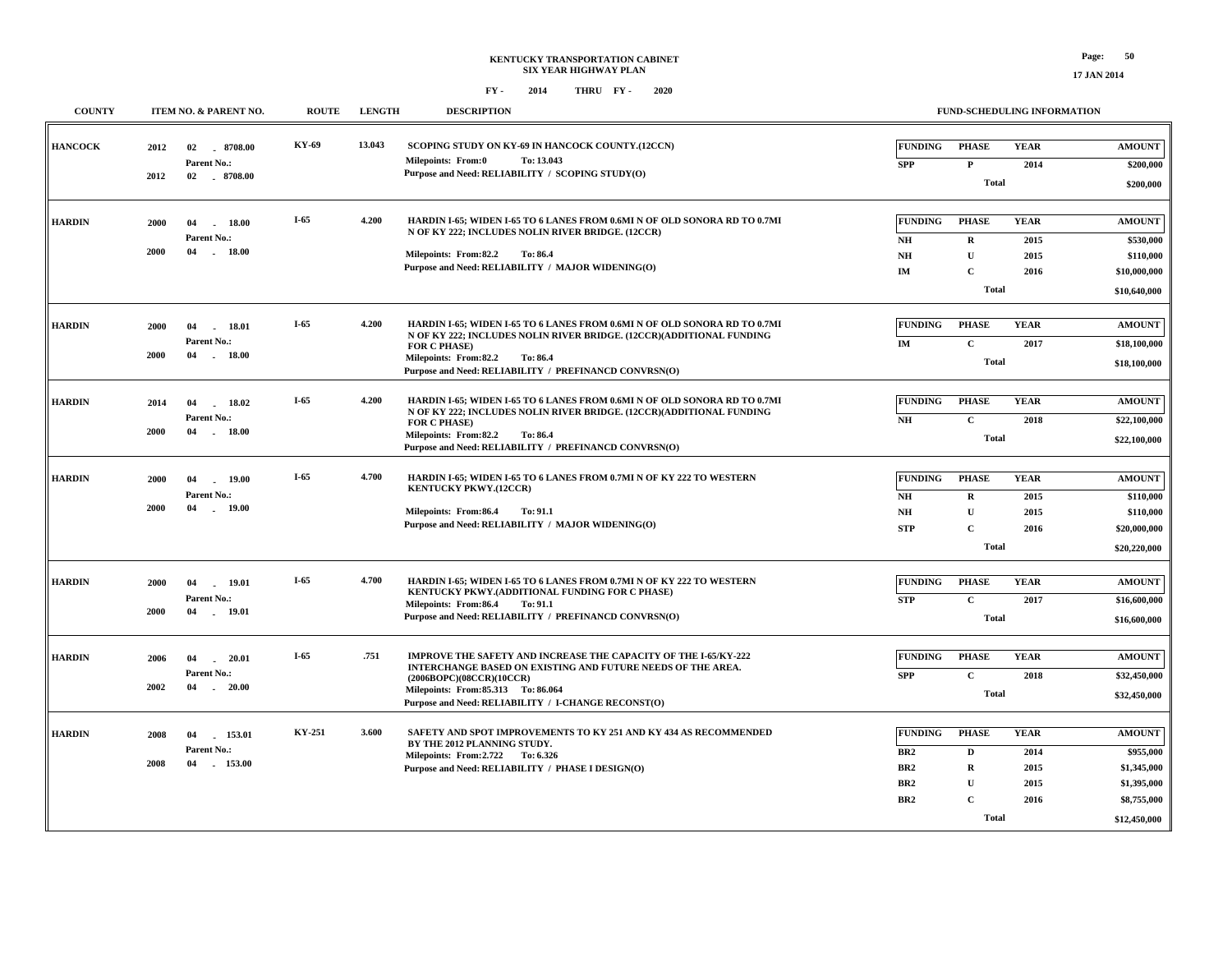| <b>COUNTY</b> | <b>ITEM NO. &amp; PARENT NO.</b>                                  | <b>ROUTE</b>  | <b>LENGTH</b> | <b>DESCRIPTION</b>                                                                                                                                                                                                                                                                                                               |                                                          |                                                                       | <b>FUND-SCHEDULING INFORMATION</b>  |                                                                       |
|---------------|-------------------------------------------------------------------|---------------|---------------|----------------------------------------------------------------------------------------------------------------------------------------------------------------------------------------------------------------------------------------------------------------------------------------------------------------------------------|----------------------------------------------------------|-----------------------------------------------------------------------|-------------------------------------|-----------------------------------------------------------------------|
| <b>HARDIN</b> | 2012<br>04<br>$-198.00$<br>Parent No.:<br>2012<br>04 - 198.00     | KY-3005       |               | <b>EXTEND RING ROAD FROM THE WESTERN KENTUCKY PARKWAY TO I-65.(12CCR)</b><br><b>Milepoints: From:</b><br>To:<br>Purpose and Need: RELIABILITY / PE & ENVIRONMENTAL(O)                                                                                                                                                            | FUNDING<br><b>SPP</b><br><b>SPP</b>                      | <b>PHASE</b><br>$\mathbf R$<br>U<br><b>Total</b>                      | <b>YEAR</b><br>2016<br>2016         | <b>AMOUNT</b><br>\$2,760,000<br>\$1,690,000<br>\$4,450,000            |
| <b>HARDIN</b> | $-199.00$<br>2012<br>04<br>Parent No.:<br>2012<br>04<br>$-199.00$ | <b>US-31W</b> | .400          | REPLACE BRIDGE OVER P&L AND CSX RAILROADS (MP 36.4 TO 36.8 IN WEST<br>POINT) (047B00007N).<br>Milepoints: From:36.4<br>To: 36.8<br>Purpose and Need: RELIABILITY / BRIDGE REPLACEMENT(P)                                                                                                                                         | <b>FUNDING</b><br><b>STP</b><br><b>STP</b><br><b>STP</b> | <b>PHASE</b><br>$\mathbf R$<br>$\mathbf U$<br>$\mathbf C$<br>Total    | <b>YEAR</b><br>2015<br>2015<br>2017 | <b>AMOUNT</b><br>\$120,000<br>\$110,000<br>\$9,230,000<br>\$9,460,000 |
| <b>HARDIN</b> | 2000<br>04<br>$-286.10$<br>Parent No.:<br>1996<br>04<br>$-286.00$ | $I-65$        | .100          | <b>I-65 SOUTHBOUND PORT OF ENTRY FOR A COMMERCIAL VEHICLE MONITORING</b><br>STATION.(10CCR)<br>Milepoints: From:81.95 To:82.05<br>Purpose and Need: RELIABILITY / WEIGH STA REHAB(P)                                                                                                                                             | <b>FUNDING</b><br>IM                                     | <b>PHASE</b><br>$\mathbf{D}$<br><b>Total</b>                          | <b>YEAR</b><br>2015                 | <b>AMOUNT</b><br>\$550,000<br>\$550,000                               |
| <b>HARDIN</b> | 1077.00<br>2012<br>04<br>Parent No.:<br>2012<br>04<br>$-1077.00$  | <b>US-62</b>  | .400          | REPLACE BRIDGE ON US 62 OVER UNNAMED STREAM 0.65 MILE SW OF KY 1375 (S<br>LONG GROVE RD)(SR 48.5) 047B00052N<br>Milepoints: From: 8.894 To: 8.934<br>Purpose and Need: RELIABILITY / BRIDGE REPLACEMENT(P)                                                                                                                       | FUNDING<br><b>BRO</b><br><b>BRO</b><br><b>BRO</b>        | <b>PHASE</b><br>$\mathbf R$<br>$\mathbf U$<br>$\overline{c}$<br>Total | <b>YEAR</b><br>2015<br>2015<br>2017 | <b>AMOUNT</b><br>\$80,000<br>\$110,000<br>\$490,000<br>\$680,000      |
| <b>HARDIN</b> | 1998<br>04<br>7020.00<br>Parent No.:<br>04<br>$-7020.00$<br>1998  | KY-1600       | .200          | RELOCATE INTERSECTION OF WOODLAND DRIVE AT US-31W. (CITY OF E-TOWN<br>RESPONSIBLE FOR ALL PHASES) (98CCN)(06CCR)(REMAINING FUNDS FOR<br><b>AGREEMENT)(12CCR)(LET BY CITY)</b><br><b>Milepoints: From:0</b><br>To: .2<br>Purpose and Need: SAFETY / SAFETY(P)                                                                     | FUNDING<br>BR <sub>2</sub>                               | <b>PHASE</b><br>$\mathbf C$<br><b>Total</b>                           | <b>YEAR</b><br>2014                 | <b>AMOUNT</b><br>\$2,710,000<br>\$2,710,000                           |
| <b>HARLAN</b> | 2006<br>11 149.00<br>Parent No.:<br>2006<br>11 149.00             | KY-1926       | .284          | KINGDOM COME STATE PARK ACCESS ROAD. (08CCR)(10CCR)(12CCR)<br><b>Milepoints: From:0</b><br>To: .284<br>Purpose and Need: SAFETY / SAFETY(P)                                                                                                                                                                                      | <b>FUNDING</b><br>SB2                                    | <b>PHASE</b><br>$\mathbf C$<br><b>Total</b>                           | <b>YEAR</b><br>2014                 | <b>AMOUNT</b><br>\$3,640,000<br>\$3,640,000                           |
| <b>HARLAN</b> | 2006<br>11<br>269.10<br>Parent No.:<br>1996<br>11 . 269.00        | <b>US-421</b> | 3.800         | HARLAN-VIRGINIA STATE LINE; RESCOPE US-421 FROM BARN BRANCH TO<br>VIRGINIA STATE LINE.(08CCR)(10CCR)<br>Milepoints: From:0<br>To: 3.832<br>Purpose and Need: RELIABILITY / MAJOR WIDENING(O)                                                                                                                                     | <b>FUNDING</b><br>${\bf SP}$<br>${\bf SP}$               | <b>PHASE</b><br>$\mathbf D$<br>$\mathbf C$<br><b>Total</b>            | <b>YEAR</b><br>2014<br>2015         | <b>AMOUNT</b><br>\$570,000<br>\$43,800,000<br>\$44,370,000            |
| <b>HARLAN</b> | $-929.00$<br>2012<br>11<br>Parent No.:<br>2006<br>99<br>.911.01   | <b>US-421</b> | 21.170        | SAFETY IMPROVEMENTS ON US 421 FROM THE VIRGINIA STATE LINE (MP 0.00)<br>TO (MP 21.17) 0.1 MILE NORTH OF LITTLE SHEPHERD TRAIL (KY 1679): EXCAVATE<br>ROCK CUTS, WIDEN CURVES AND FLATTEN SLOPES AT VARIOUS LOCATIONS.<br>(2012BOP)<br><b>Milepoints: From:0</b><br>To: 21.17<br>Purpose and Need: SAFETY / SAFETY-HAZARD ELIM(P) | <b>FUNDING</b><br><b>SAF</b>                             | <b>PHASE</b><br>$\mathbf D$<br>Total                                  | <b>YEAR</b><br>2014                 | <b>AMOUNT</b><br>\$60,000<br>\$60,000                                 |
| <b>HARLAN</b> | 2002<br>11 1061.00<br>Parent No.:<br>2002<br>11 - 1061.00         | KY-413        | .100          | REPLACE BRIDGE OVER CUMBERLAND RIVER (B89) 0.1MI N JCT. KY-840.<br>$(SR=27.3)$ : (048B00089N)<br>Milepoints: From:.027<br>To: .071<br>Purpose and Need: RELIABILITY / BRIDGE REPLACEMENT(P)                                                                                                                                      | <b>FUNDING</b><br><b>BRX</b>                             | <b>PHASE</b><br>$\mathbf C$<br><b>Total</b>                           | <b>YEAR</b><br>2014                 | <b>AMOUNT</b><br>\$1,040,000<br>\$1,040,000                           |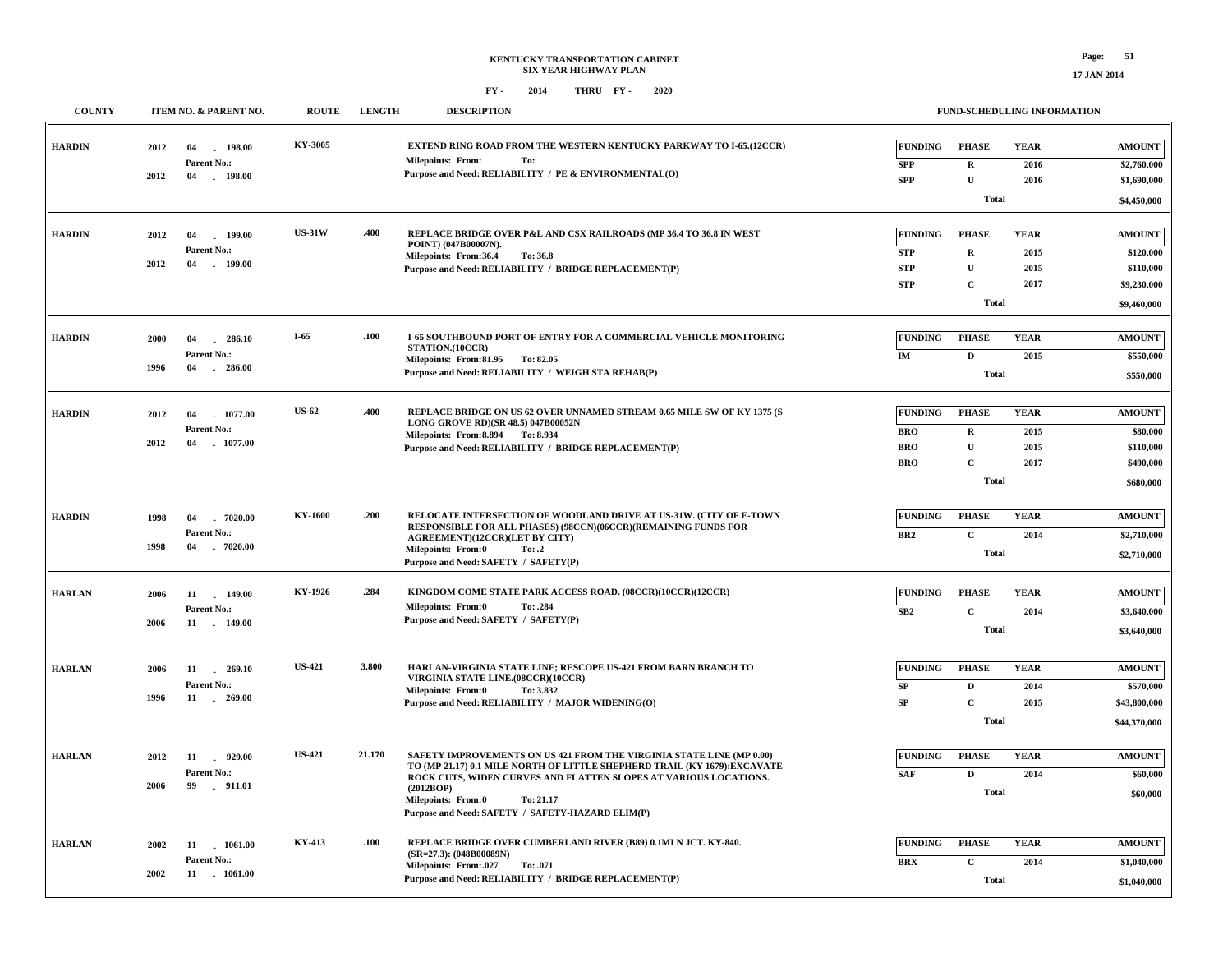| <b>COUNTY</b>   | ITEM NO. & PARENT NO.    | <b>ROUTE</b>   | <b>LENGTH</b> | <b>DESCRIPTION</b>                                                                                                               |                |              | FUND-SCHEDULING INFORMATION |               |
|-----------------|--------------------------|----------------|---------------|----------------------------------------------------------------------------------------------------------------------------------|----------------|--------------|-----------------------------|---------------|
| <b>HARLAN</b>   | 2004<br>11 1064.00       | <b>CR-1125</b> | .100          | REPLACE BRIDGE AND APPROACHES ON CR-1125 OVER CLOVER FORK OF<br>CUMBERLAND RIVER (C30). (SR=2.0)(PROJECT FUNDING CONTINGENT UPON | <b>FUNDING</b> | <b>PHASE</b> | <b>YEAR</b>                 | <b>AMOUNT</b> |
|                 | Parent No.:              |                |               | <b>BRIDGE POSTING COMPLIANCE: (048C00030N)</b>                                                                                   | <b>BRZ</b>     | R            | 2014                        | \$230,000     |
|                 | 2004<br>11 . 1064.00     |                |               | <b>Milepoints: From:0</b><br>To: .032                                                                                            | <b>BRZ</b>     | $\mathbf U$  | 2014                        | \$120,000     |
|                 |                          |                |               | Purpose and Need: RELIABILITY / BRIDGE REPLACEMENT(P)                                                                            | <b>BRZ</b>     | $\mathbf C$  | 2015                        | \$810,000     |
|                 |                          |                |               |                                                                                                                                  |                | Total        |                             | \$1,160,000   |
| <b>HARLAN</b>   | 11 1087.00<br>2012       | KY-72          | .040          | REPLACE BRIDGE ON KY 72 OVER CATRON CREEK AT INTERSECTION OF KY 72<br>AND SMITH LANE (CR 1226L)(SR 30) 048B00030N                | <b>FUNDING</b> | <b>PHASE</b> | <b>YEAR</b>                 | <b>AMOUNT</b> |
|                 | Parent No.:              |                |               | Milepoints: From: 6.539 To: 6.579                                                                                                | <b>BRO</b>     | $\mathbf{U}$ | 2014                        | \$50,000      |
|                 | 2012<br>11 1087.00       |                |               | Purpose and Need: RELIABILITY / BRIDGE REPLACEMENT(P)                                                                            | <b>BRO</b>     | $\mathbf C$  | 2015                        | \$1,300,000   |
|                 |                          |                |               |                                                                                                                                  |                | <b>Total</b> |                             | \$1,350,000   |
| <b>HARLAN</b>   | 2014<br>11<br>1097.00    | KY-219         | .020          | REPLACE BRIDGE OVER WALLINS CREEK ON KY 219 3.0 MILE SOUTH OF SCL OF                                                             | <b>FUNDING</b> | <b>PHASE</b> | <b>YEAR</b>                 | <b>AMOUNT</b> |
|                 | Parent No.:              |                |               | WALLINS CREEK. (048B00047N)(SR=43.8)<br>Milepoints: From:1.033 To:1.053                                                          | <b>BRX</b>     | $\mathbf D$  | 2020                        | \$250,000     |
|                 | 11 . 1097.00<br>2014     |                |               | Purpose and Need: RELIABILITY / BRIDGE REPLACEMENT(P)                                                                            |                | <b>Total</b> |                             | \$250,000     |
| <b>HARLAN</b>   | 11 . 8511.10<br>2008     | <b>US-119</b>  | .200          | WIDEN US 119 TO PROVIDE A RIGHT TURN LANE AT THE US 119/KY 840                                                                   | <b>FUNDING</b> | <b>PHASE</b> | <b>YEAR</b>                 | <b>AMOUNT</b> |
|                 | Parent No.:              |                |               | <b>INTERSECTION.(12CCR)(TO BE CONSTRUCTED WITH STATE FORCES)</b>                                                                 | <b>SPP</b>     | $\mathbf{U}$ | 2014                        | \$20,000      |
|                 | 2008<br>11 8511.00       |                |               | <b>Milepoints: From:10</b><br>To: 10.2<br>Purpose and Need: SAFETY / SPOT IMPROVEMENTS(O)                                        |                |              |                             |               |
|                 |                          |                |               |                                                                                                                                  |                | <b>Total</b> |                             | \$20,000      |
| <b>HARLAN</b>   | 11<br>8703.00<br>2012    | <b>US-119</b>  | 1.000         | PROVIDE A PASSING BAY ON US 119 IN THE VICINITY OF MP 12 IN HARLAN<br>COUNTY.(12CCN)                                             | <b>FUNDING</b> | <b>PHASE</b> | <b>YEAR</b>                 | <b>AMOUNT</b> |
|                 | Parent No.:              |                |               |                                                                                                                                  | <b>SPP</b>     | D            | 2015                        | \$400,000     |
|                 | 2012<br>11 . 8703.00     |                |               | Milepoints: From:11.5<br>To: 12.5                                                                                                | <b>SPP</b>     | $\mathbf R$  | 2016                        | \$500,000     |
|                 |                          |                |               | Purpose and Need: RELIABILITY / MINOR WIDENING(O)                                                                                | <b>SPP</b>     | $\mathbf U$  | 2016                        | \$500,000     |
|                 |                          |                |               |                                                                                                                                  | <b>SPP</b>     | $\mathbf C$  | 2017                        | \$3,000,000   |
|                 |                          |                |               |                                                                                                                                  |                | <b>Total</b> |                             | \$4,400,000   |
| <b>HARLAN</b>   | 2012<br>11 . 8704.00     | <b>KY-38</b>   | .200          | IMPROVE SAFETY ON DEAD MAN'S CURVE NEAR MP 10.1. (12CCN)                                                                         | <b>FUNDING</b> | <b>PHASE</b> | <b>YEAR</b>                 | <b>AMOUNT</b> |
|                 | Parent No.:              |                |               | Milepoints: From:10<br>To: 10.2                                                                                                  | <b>SPP</b>     | $\mathbf R$  | 2014                        | \$200,000     |
|                 | 2012<br>11 . 8704.00     |                |               | Purpose and Need: SAFETY / SAFETY(P)                                                                                             | <b>SPP</b>     | $\mathbf U$  | 2014                        | \$150,000     |
|                 |                          |                |               |                                                                                                                                  | <b>SPP</b>     | $\mathbf{C}$ | 2015                        | \$1,200,000   |
|                 |                          |                |               |                                                                                                                                  |                | Total        |                             | \$1,550,000   |
| <b>HARRISON</b> | 2010<br>$-908.00$<br>06  | KY-32          | .200          | IMPROVE SAFETY ON KY-32 AT THE ENTRANCE TO HARRISON MEMORIAL                                                                     | <b>FUNDING</b> | <b>PHASE</b> | <b>YEAR</b>                 | <b>AMOUNT</b> |
|                 | Parent No.:              |                |               | HOSPITAL IN CYNTHIANA.(12CCR)<br>Milepoints: From:10.074 To: 10.274                                                              | <b>SPP</b>     | $\mathbf R$  | 2014                        | \$1,200,000   |
|                 | 2010<br>$-908.00$<br>06  |                |               | Purpose and Need: SAFETY / SAFETY(P)                                                                                             | <b>SPP</b>     | $\mathbf U$  | 2014                        | \$1,000,000   |
|                 |                          |                |               |                                                                                                                                  | <b>SPP</b>     | $\mathbf C$  | 2016                        | \$4,000,000   |
|                 |                          |                |               |                                                                                                                                  |                | <b>Total</b> |                             | \$6,200,000   |
| <b>HARRISON</b> | 2008<br>$-8500.00$<br>06 | <b>KY-36</b>   |               | RECONSTRUCT BRIDGE OVER MILL CREEK ON KY-36 FOUR MILES WEST OF                                                                   | <b>FUNDING</b> | <b>PHASE</b> | <b>YEAR</b>                 | <b>AMOUNT</b> |
|                 | Parent No.:              |                |               | CYNTHIANA. (08CCN): (049B00032N)(12CCR)<br>Milepoints: From:12.583 To: 12.623                                                    | <b>SPP</b>     | $\mathbf C$  | 2014                        | \$4,100,000   |
|                 | 2008<br>06<br>$-8500.00$ |                |               | Purpose and Need: RELIABILITY / BRIDGE REHAB(P)                                                                                  |                | <b>Total</b> |                             | \$4,100,000   |
|                 |                          |                |               |                                                                                                                                  |                |              |                             |               |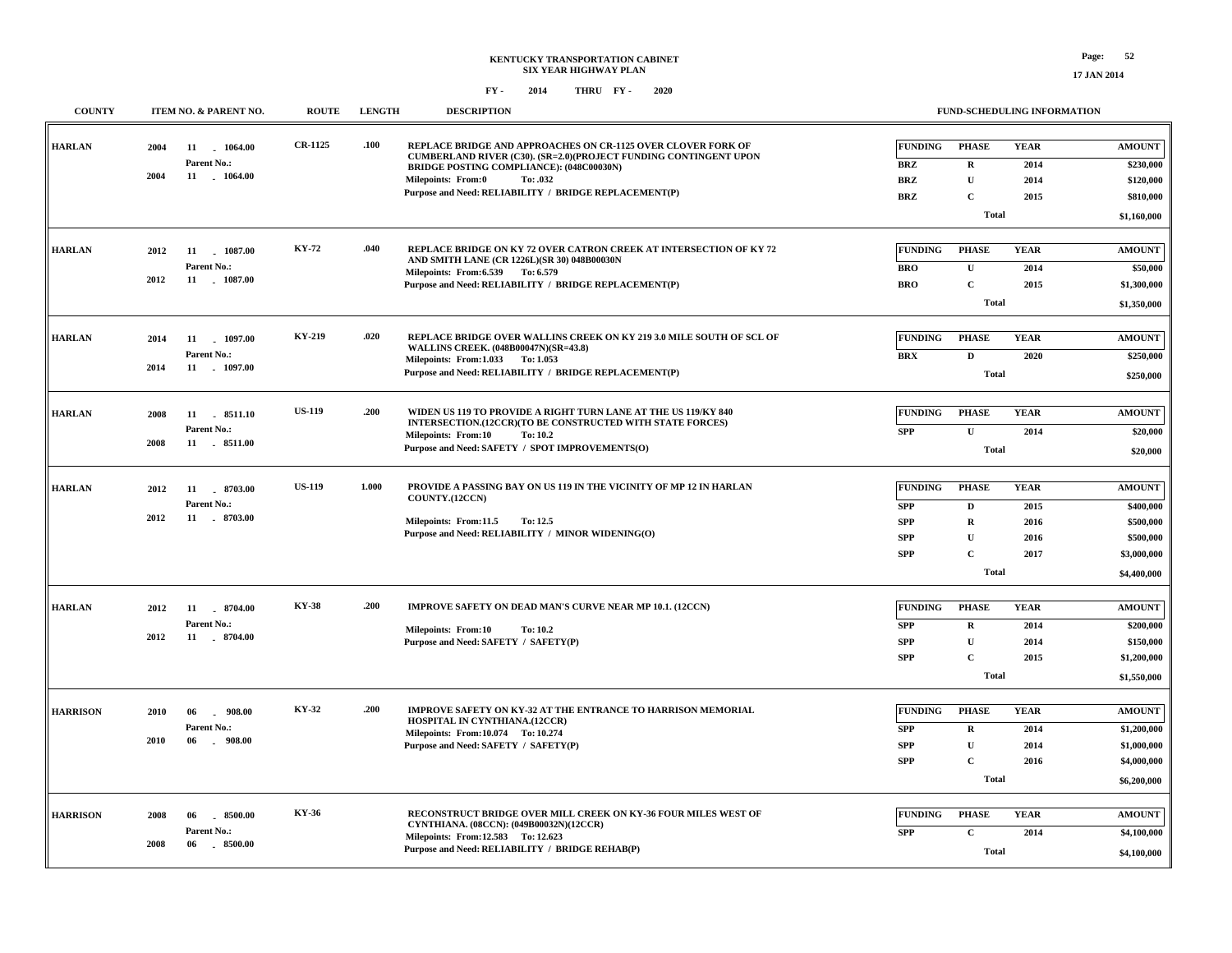| <b>COUNTY</b>        | ITEM NO. & PARENT NO.                                                      | <b>ROUTE</b>   | <b>LENGTH</b> | <b>DESCRIPTION</b>                                                                                                                                                                                                                                                                                                                           |                                                             |                                                                                   | <b>FUND-SCHEDULING INFORMATION</b>          |                                                                                            |
|----------------------|----------------------------------------------------------------------------|----------------|---------------|----------------------------------------------------------------------------------------------------------------------------------------------------------------------------------------------------------------------------------------------------------------------------------------------------------------------------------------------|-------------------------------------------------------------|-----------------------------------------------------------------------------------|---------------------------------------------|--------------------------------------------------------------------------------------------|
| <b>HARRISON</b>      | 2012<br>06<br>8707.00<br>Parent No.:<br>2012<br>$-8707.00$<br>06           | <b>US-62</b>   | .400          | RECONSTRUCT U2 62 FROM MP 11.9 TO MP 12.3.<br>(12CCN)<br>Milepoints: From:11.9<br>To: 12.3<br>Purpose and Need: RELIABILITY / RECONSTRUCTION(O)                                                                                                                                                                                              | <b>FUNDING</b><br><b>SPP</b><br><b>SPP</b>                  | <b>PHASE</b><br>$\mathbf R$<br>$\mathbf{U}$<br>Total                              | <b>YEAR</b><br>2014<br>2014                 | <b>AMOUNT</b><br>\$250,000<br>\$100,000<br>\$350,000                                       |
| <b>HARRISON</b>      | 2012<br>06<br>$-8708.00$<br>Parent No.:<br>2012<br>8708.00<br>06           | <b>US-27</b>   | .500          | RECONSTRUCT US 27 FROM MP 11.9 TO MP 12.4.<br>(12CCN)<br>Milepoints: From:11.9<br><b>To: 12.4</b><br>Purpose and Need: RELIABILITY / RECONSTRUCTION(O)                                                                                                                                                                                       | <b>FUNDING</b><br><b>SPP</b><br><b>SPP</b>                  | <b>PHASE</b><br>$\mathbf R$<br>$\mathbf{U}$<br>Total                              | <b>YEAR</b><br>2014<br>2014                 | <b>AMOUNT</b><br>\$500,000<br>\$350,000<br>\$850,000                                       |
| <b>HARRISON</b>      | .8710.00<br>2012<br>06<br>Parent No.:<br>$-8710.00$<br>2012<br>06          | <b>CR-1062</b> |               | REPLACE UNION ROBINSON ROAD BRIDGE.(12CCN)<br>Milepoints: From: 3.877 To: 3.895<br>Purpose and Need: RELIABILITY / BRIDGE REPLACEMENT(P)                                                                                                                                                                                                     | <b>FUNDING</b><br><b>SPP</b><br><b>SPP</b><br><b>SPP</b>    | <b>PHASE</b><br>$\mathbf R$<br>$\mathbf U$<br>$\mathbf C$<br><b>Total</b>         | <b>YEAR</b><br>2014<br>2014<br>2015         | <b>AMOUNT</b><br>\$150,000<br>\$50,000<br>\$3,380,000<br>\$3,580,000                       |
| <b>HART</b>          | 15.00<br>2000<br>04<br>Parent No.:<br>2000<br>04<br>15.00                  | $I-65$         | 6.200         | TENN. STATE LINE-ELIZABETHTOWN; WIDEN TO 6 LANES FROM 0.7 MI N OF THE<br>US 31W BRIDGE (B27) TO 0.7 MI N OF THE KY 728 BRIDGE (B08). (PE & ENV UNDER<br>4-10.05)(04CCN)(08CCR)(10CCR)(12CCR)(AR/W)<br>Milepoints: From:64.9<br>To: 71.1<br>Purpose and Need: RELIABILITY / MAJOR WIDENING(O)                                                 | <b>FUNDING</b><br>IM                                        | <b>PHASE</b><br>$\mathbf C$<br><b>Total</b>                                       | <b>YEAR</b><br>2015                         | <b>AMOUNT</b><br>\$57,000,000<br>\$57,000,000                                              |
| HART<br><b>LARUE</b> | <b>2000</b><br>04<br>16.00<br>Parent No.:<br>2000<br>04<br>16.00<br>$\sim$ | $I-65$         | 5.500         | TENN. STATE LINE-ELIZABETHTOWN: WIDEN TO 6 LANES FROM 0.7 MI N OF THE<br>KY 728 BRIDGE (B08) TO 0.7 MI N OF KY 224 (B16). (PE & ENV UNDER 4-<br>10.05)(04CCN)(12CCR)(AR/W)(U PHASE ADVANCED FROM 99-337.08)<br>Milepoints: From:71.1<br>To: 74.622<br>Milepoints: From: 74.622 To: 76.6<br>Purpose and Need: RELIABILITY / MAJOR WIDENING(O) | <b>FUNDING</b><br>IM                                        | <b>PHASE</b><br>$\mathbf C$<br>Total                                              | <b>YEAR</b><br>2015                         | <b>AMOUNT</b><br>\$48,000,000<br>\$48,000,000                                              |
| <b>HART</b>          | 2008<br>04<br>8501.00<br>Parent No.:<br>$-8501.00$<br>2008<br>04           | <b>KY-88</b>   | 1.273         | RECONSTRUCT AND MAKE SAFETY IMPROVEMENTS BY REALIGNING AND<br>ADDING/WIDENING SHOULDERS ON KY-88 FROM LOGSTON VALLEY ROAD TO<br>COUNTY BARN ROAD. (08CCN)(10CCR)<br>Milepoints: From:15.225 To: 16.498<br>Purpose and Need: RELIABILITY / RECONSTRUCTION(O)                                                                                  | <b>FUNDING</b><br><b>SPP</b>                                | <b>PHASE</b><br>$\mathbf C$<br>Total                                              | <b>YEAR</b><br>2014                         | <b>AMOUNT</b><br>\$3,000,000<br>\$3,000,000                                                |
| <b>HENDERSON</b>     | 1998<br>02<br>79.02<br>$\sim$<br>Parent No.:<br>02<br>1996<br>79.00        | <b>US-60</b>   | 3.200         | PADUCAH-HENDERSON; RECONSTRUCT US-60 FROM THE CORYDON BYPASS<br>(CORYDON-GENEVA ROAD) TO THE HENDERSON BYPASS (KY-425).(04CCR)<br>Milepoints: From: 5.531 To: 8.71<br>Purpose and Need: RELIABILITY / RECONSTRUCTION(O)                                                                                                                      | <b>FUNDING</b><br>SP<br><b>SP</b><br><b>SP</b><br><b>SP</b> | <b>PHASE</b><br>$\mathbf D$<br>$\mathbf R$<br>$\mathbf U$<br>$\mathbf C$<br>Total | <b>YEAR</b><br>2014<br>2015<br>2015<br>2017 | <b>AMOUNT</b><br>\$1,560,000<br>\$5,760,000<br>\$4,880,000<br>\$24,200,000<br>\$36,400,000 |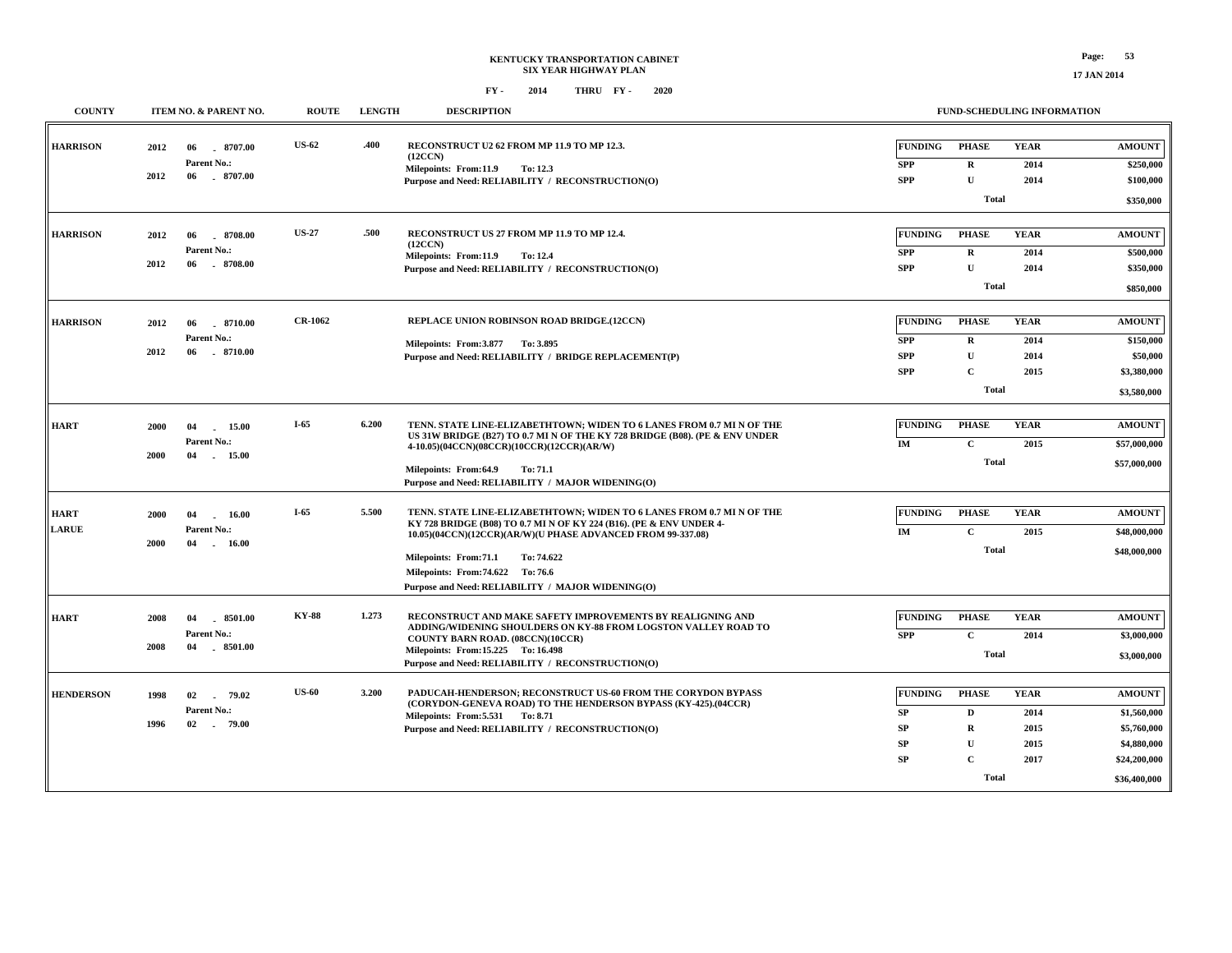| <b>COUNTY</b>    |      | ITEM NO. & PARENT NO.        | <b>ROUTE</b>   | <b>LENGTH</b> | <b>DESCRIPTION</b>                                                                                                                      |                | FUND-SCHEDULING INFORMATION |             |               |
|------------------|------|------------------------------|----------------|---------------|-----------------------------------------------------------------------------------------------------------------------------------------|----------------|-----------------------------|-------------|---------------|
| <b>HENDERSON</b> | 1998 | 79.10<br>02<br>Parent No.:   | <b>US-60</b>   | 5.000         | PADUCAH-HENDERSON; CONSTRUCT US-60 BYPASS OF CORYDON.(04CCR)(12CCR)<br><b>Milepoints: From:</b><br>To:                                  | <b>FUNDING</b> | <b>PHASE</b>                | <b>YEAR</b> | <b>AMOUNT</b> |
|                  | 1996 | 02 79.00                     |                |               | Purpose and Need: RELIABILITY / NEW ROUTE(O)                                                                                            | SP             | $\mathbf D$                 | 2014        | \$2,600,000   |
|                  |      |                              |                |               |                                                                                                                                         | SP             | $\mathbf R$                 | 2015        | \$3,840,000   |
|                  |      |                              |                |               |                                                                                                                                         | SP             | $\mathbf{U}$                | 2015        | \$1,960,000   |
|                  |      |                              |                |               |                                                                                                                                         | SP             | $\mathbf C$                 | 2017        | \$30,660,000  |
|                  |      |                              |                |               |                                                                                                                                         |                | <b>Total</b>                |             | \$39,060,000  |
|                  |      |                              | <b>US-60</b>   | 1.000         | WIDEN AND IMPROVE US 60 FROM WEST OF HENDERSON COMMUNITY COLLEGE                                                                        | <b>FUNDING</b> | <b>PHASE</b>                | <b>YEAR</b> |               |
| <b>HENDERSON</b> | 2012 | 02 79.30                     |                |               | (MP 7.7) EXTENDING EAST TO KY 425 (MP 8.7). (BOP2012)                                                                                   |                |                             |             | <b>AMOUNT</b> |
|                  | 1996 | Parent No.:<br>02<br>. 79.00 |                |               | Milepoints: From:7.7<br>To: 8.71                                                                                                        | <b>STP</b>     | $\bf R$                     | 2015        | \$1,000,000   |
|                  |      |                              |                |               | Purpose and Need: RELIABILITY / MAJOR WIDENING(O)                                                                                       | <b>STP</b>     | $\mathbf U$                 | 2015        | \$1,000,000   |
|                  |      |                              |                |               |                                                                                                                                         | <b>STP</b>     | $\mathbf C$                 | 2016        | \$5,500,000   |
|                  |      |                              |                |               |                                                                                                                                         |                | <b>Total</b>                |             | \$7,500,000   |
|                  |      |                              |                |               | FEDERAL 'STP' FUNDS DEDICATED TO HENDERSON FOR FY 2016. (FUNDING                                                                        | FUNDING        | <b>PHASE</b>                | <b>YEAR</b> | <b>AMOUNT</b> |
| <b>HENDERSON</b> | 2010 | 02<br>700.11<br>Parent No.:  |                |               | SUBJECT TO FISCAL CONSTRAINT PENDING MPO TIP)                                                                                           |                | $\mathbf C$                 |             |               |
|                  | 2010 | 02 700.11                    |                |               | <b>Milepoints: From:</b><br>To:<br>Purpose and Need: SAFETY / MATCHED FED FUNDS(O)                                                      | <b>SHN</b>     |                             | 2016        | \$100,000     |
|                  |      |                              |                |               |                                                                                                                                         |                | Total                       |             | \$100,000     |
| <b>HENDERSON</b> |      |                              |                |               | FEDERAL 'STP' FUNDS DEDICATED TO HENDERSON FOR FY 2017. (FUNDING                                                                        | FUNDING        | <b>PHASE</b>                | <b>YEAR</b> | <b>AMOUNT</b> |
|                  | 2012 | 02<br>700.12<br>Parent No.:  |                |               | SUBJECT TO FISCAL CONSTRAINT PENDING MPO TIP)                                                                                           |                |                             |             |               |
|                  | 2012 | 02 . 700.12                  |                |               | <b>Milepoints: From:</b><br>To:                                                                                                         | <b>SHN</b>     | $\mathbf C$                 | 2017        | \$600,000     |
|                  |      |                              |                |               | Purpose and Need: RELIABILITY / MATCHED FED FUNDS(O)                                                                                    |                | <b>Total</b>                |             | \$600,000     |
|                  |      |                              |                |               |                                                                                                                                         |                |                             |             |               |
| <b>HENDERSON</b> | 2012 | 02<br>700.13                 |                |               | FEDERAL 'STP' FUNDS DEDICATED TO HENDERSON FOR FY 2018. (FUNDING<br>SUBJECT TO FISCAL CONSTRAINT PENDING MPO TIP)                       | FUNDING        | <b>PHASE</b>                | <b>YEAR</b> | <b>AMOUNT</b> |
|                  |      | Parent No.:                  |                |               | Milepoints: From:<br>To:                                                                                                                | <b>SHN</b>     | $\mathbf C$                 | 2018        | \$600,000     |
|                  | 2012 | 02 700.13                    |                |               | Purpose and Need: RELIABILITY / MATCHED FED FUNDS(O)                                                                                    |                | <b>Total</b>                |             | \$600,000     |
|                  |      |                              |                |               |                                                                                                                                         |                |                             |             |               |
| <b>HENDERSON</b> | 2014 | 02<br>700.14                 |                |               | FEDERAL 'STP' FUNDS DEDICATED TO HENDERSON FOR FY 2019. (FUNDING                                                                        | <b>FUNDING</b> | <b>PHASE</b>                | <b>YEAR</b> | <b>AMOUNT</b> |
|                  |      | <b>Parent No.:</b>           |                |               | SUBJECT TO FISCAL CONSTRAINT PENDING MPO TIP).<br><b>Milepoints: From:</b><br>To:                                                       | <b>SHN</b>     | $\mathbf C$                 | 2019        | \$600,000     |
|                  | 2014 | 02 700.14                    |                |               | Purpose and Need: RELIABILITY / MATCHED FED FUNDS(O)                                                                                    |                | <b>Total</b>                |             | \$600,000     |
|                  |      |                              |                |               |                                                                                                                                         |                |                             |             |               |
| <b>HENDERSON</b> | 2014 | 02 700.15                    |                |               | FEDERAL 'STP' FUNDS DEDICATED TO HENDERSON FOR FY 2020. (FUNDING<br>SUBJECT TO FISCAL CONSTRAINT PENDING MPO TIP).                      | <b>FUNDING</b> | <b>PHASE</b>                | <b>YEAR</b> | <b>AMOUNT</b> |
|                  |      | Parent No.:                  |                |               | <b>Milepoints: From:</b><br>To:                                                                                                         | <b>SHN</b>     | $\mathbf C$                 | 2020        | \$600,000     |
|                  | 2014 | 02 700.15                    |                |               | Purpose and Need: RELIABILITY / MATCHED FED FUNDS(O)                                                                                    |                | <b>Total</b>                |             | \$600,000     |
|                  |      |                              |                |               |                                                                                                                                         |                |                             |             |               |
| <b>HENDERSON</b> | 2006 | 02 711.00                    | <b>US-41</b>   | .140          | US 41/KY 812 INTERSECTION UPGRADE: ADD RIGHT TURN AND LEFT TURN LANES<br>INCLUDING SIGNAL PHASING. KYTC PROJECT WITH KYTC PROVIDING 20% | <b>FUNDING</b> | <b>PHASE</b>                | <b>YEAR</b> | <b>AMOUNT</b> |
|                  |      | Parent No.:                  |                |               | MATCH.(TOLL CREDITS)(FUNDING SUBJECT TO FISCAL CONSTRAINT PENDING                                                                       | <b>SHN</b>     | $\mathbf R$                 | 2014        | \$50,000      |
|                  | 2006 | 02<br>$-700.07$              |                |               | MPO TIP)                                                                                                                                | <b>SHN</b>     | $\mathbf U$                 | 2014        | \$100,000     |
|                  |      |                              |                |               | Milepoints: From:12.766 To: 12.906<br>Purpose and Need: SAFETY / SAFETY(P)                                                              | <b>SHN</b>     | $\mathbf C$                 | 2015        | \$550,000     |
|                  |      |                              |                |               |                                                                                                                                         |                | <b>Total</b>                |             | \$700,000     |
|                  |      |                              |                |               |                                                                                                                                         |                |                             |             |               |
| <b>HENDERSON</b> | 2006 | 712.00<br>02                 | <b>CS-1142</b> | .569          | N GREEN RIVER RD UPGRADE-(OSAGE DR TO WOODSPOINT DR).PROJECT WILL<br>INCLUDE UPGRADING EXISTING PAVEMENT TO 28 FT WIDE PAVEMENT W/ CURB | <b>FUNDING</b> | <b>PHASE</b>                | <b>YEAR</b> | <b>AMOUNT</b> |
|                  |      | Parent No.:                  |                |               | & GUTTER & SIDEWALK. LPA PROJECT. (FUNDING SUBJECT TO FISCAL                                                                            | <b>SHN</b>     | $\mathbf C$                 | 2014        | \$675,000     |
|                  | 2006 | 02 700.07                    |                |               | CONSTRAINT PENDING MPO TIP)(TOLL CREDITS FOR MATCHING FUNDS)<br>Milepoints: From: 1.099 To: 1.668                                       |                | Total                       |             | \$675,000     |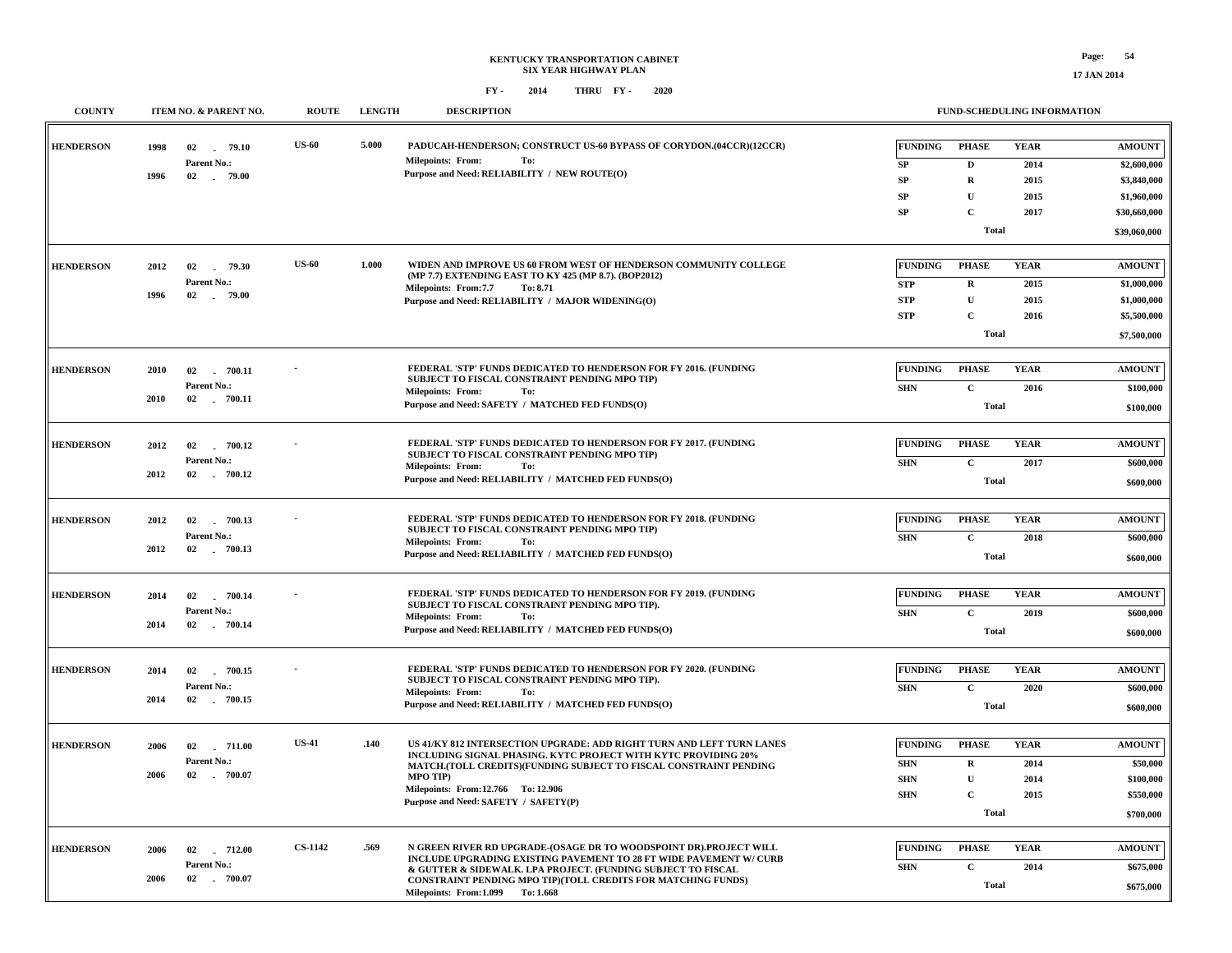| <b>COUNTY</b>    | ITEM NO. & PARENT NO.               | <b>ROUTE</b>   | <b>LENGTH</b> | <b>DESCRIPTION</b>                                                                                                                           |                          |                            | <b>FUND-SCHEDULING INFORMATION</b> |                        |
|------------------|-------------------------------------|----------------|---------------|----------------------------------------------------------------------------------------------------------------------------------------------|--------------------------|----------------------------|------------------------------------|------------------------|
| <b>HENDERSON</b> | 2006<br>02 713.00                   | <b>CS-1453</b> |               | WATHEN BRIDGE REPLACEMENT: REPLACE EXISTING BRIDGE WITH 6FT<br>PRECAST CONCRETE BOX CULVERT, PAVEMENT AND GUARDRAIL, LPA                     | <b>FUNDING</b>           | <b>PHASE</b>               | <b>YEAR</b>                        | <b>AMOUNT</b>          |
|                  | Parent No.:                         |                |               | PROJECT. CITY TO PROVIDE MATCH.(FUNDING SUBJECT TO FISCAL                                                                                    | <b>SHN</b>               | $\mathbf D$                | 2014                               | \$25,000               |
|                  | 2006<br>02 . 700.07                 |                |               | CONSTRAINT PENDING MPO TIP)(051C00014)<br><b>Milepoints: From:.72</b><br>To: .77                                                             | <b>SHN</b>               | $\mathbf R$                | 2014                               | \$10,000               |
|                  |                                     |                |               | Purpose and Need: RELIABILITY / BRIDGE REPLACEMENT(P)                                                                                        | <b>SHN</b>               | $\mathbf{U}$               | 2014                               | \$15,000               |
|                  |                                     |                |               |                                                                                                                                              | <b>SHN</b>               | $\mathbf C$                | 2015                               | \$200,000              |
|                  |                                     |                |               |                                                                                                                                              |                          | <b>Total</b>               |                                    | \$250,000              |
| <b>HENDERSON</b> | 2012<br>02<br>714.00                | KY-2183        | .100          | KY 2183 / KY 1539 INTERSECTION AND UPGRADE: PROJECT WILL RECONSTRUCT                                                                         | <b>FUNDING</b>           | <b>PHASE</b>               | <b>YEAR</b>                        | <b>AMOUNT</b>          |
|                  | Parent No.:                         |                |               | THE INTERSECTION AND MAKE IMPROVEMENTS TO THE SOUTHBOUND<br>APPROACH. (2012BOP)                                                              | <b>SHN</b>               | $\mathbf R$                | 2014                               | \$400,000              |
|                  | 2008<br>02<br>$-700.08$             |                |               | Milepoints: From: 1.693 To: 1.793                                                                                                            | <b>SHN</b>               | $\mathbf{U}$               | 2014                               | \$400,000              |
|                  |                                     |                |               | Purpose and Need: RELIABILITY / MATCHED FED FUNDS(O)                                                                                         | <b>SHN</b>               | $\mathbf C$                | 2014                               | \$600,000              |
|                  |                                     |                |               |                                                                                                                                              |                          | \$1,400,000                |                                    |                        |
|                  |                                     | <b>US-41</b>   | .100          | US 41/ WOLF HILLS ROAD INTERSECTION UPGRADE: PROJECT WILL ADD                                                                                | <b>FUNDING</b>           | <b>PHASE</b>               | <b>YEAR</b>                        | <b>AMOUNT</b>          |
| <b>HENDERSON</b> | 2012<br>02<br>715.00<br>Parent No.: |                |               | DEDICATED RIGHT TURN AND LEFT TURN LANES INCLUDING SIGNAL PHASING                                                                            |                          |                            |                                    |                        |
|                  | 2008<br>02<br>$-700.08$             |                |               | TO BE MODIFIED OR ADDED TO EACH LEG OF THE INTERSECTION. (2012BOP)<br>Milepoints: From: 18.488 To: 18.588                                    | <b>SHN</b>               | $\mathbf R$<br>$\mathbf U$ | 2014                               | \$50,000               |
|                  |                                     |                |               | Purpose and Need: RELIABILITY / MATCHED FED FUNDS(O)                                                                                         | <b>SHN</b><br><b>SHN</b> | $\mathbf C$                | 2014<br>2016                       | \$100,000<br>\$500,000 |
|                  |                                     |                |               |                                                                                                                                              |                          | <b>Total</b>               |                                    | \$650,000              |
|                  |                                     |                |               |                                                                                                                                              |                          |                            |                                    |                        |
| <b>HENDERSON</b> | 2002<br>02<br>$-968.00$             | KY-351         | .600          | KY-351 NEAR ZION, HORIZONTAL & VERTICAL REALIGNMENT, SHOULDER<br>WIDENING, AND INSTALL GUARDRAIL (B/C=2.5) (D-DISTRICT, C-CONTRACTOR)        | <b>FUNDING</b>           | <b>PHASE</b>               | <b>YEAR</b>                        | <b>AMOUNT</b>          |
|                  | Parent No.:                         |                |               | (2002BOP)                                                                                                                                    | <b>SHN</b>               | $\mathbf C$                | 2014                               | \$1,500,000            |
|                  | 1998<br>99<br>353.00                |                |               | Milepoints: From:4.7<br>To: 5.432                                                                                                            |                          | <b>Total</b>               |                                    | \$1,500,000            |
|                  |                                     |                |               | Purpose and Need: SAFETY / SAFETY-HAZARD ELIM(P)                                                                                             |                          |                            |                                    |                        |
| <b>HENDERSON</b> | $-1080.00$<br>2012<br>02            | <b>US-60</b>   | .208          | REPLACE BRIDGE ON US 60 OVER GREEN RIVER AT INTERSECTION WITH KY 1078                                                                        | <b>FUNDING</b>           | <b>PHASE</b>               | <b>YEAR</b>                        | <b>AMOUNT</b>          |
|                  | Parent No.:                         |                |               | (SR 39)051B00015N.(12CCR)<br>Milepoints: From: 19.236 To: 19.444                                                                             | <b>BRO</b>               | $\mathbf R$                | 2014                               | \$250,000              |
|                  | 2012<br>02<br>$-1080.00$            |                |               | Purpose and Need: RELIABILITY / BRIDGE REPLACEMENT(P)                                                                                        | <b>BRO</b>               | $\mathbf U$                | 2014                               | \$250,000              |
|                  |                                     |                |               |                                                                                                                                              | <b>BRO</b>               | $\mathbf C$                | 2016                               | \$10,000,000           |
|                  |                                     |                |               |                                                                                                                                              |                          | <b>Total</b>               |                                    | \$10,500,000           |
| <b>HENDERSON</b> | 02 1080.01<br>2014                  | <b>US-60</b>   | .208          | REPLACE BRIDGE ON US 60 OVER GREEN RIVER AT INTERSECTION WITH KY 1078                                                                        | <b>FUNDING</b>           | <b>PHASE</b>               | <b>YEAR</b>                        | <b>AMOUNT</b>          |
|                  | Parent No.:                         |                |               | (SR 39) 051B00015N (ADDITIONAL FUNDING FOR C PHASE)                                                                                          | <b>BRO</b>               | $\mathbf C$                | 2017                               | \$15,000,000           |
|                  | 2012<br>02 1080.00                  |                |               | Milepoints: From: 19.236 To: 19.444<br>Purpose and Need: RELIABILITY / PREFINANCD CONVRSN(O)                                                 |                          |                            |                                    |                        |
|                  |                                     |                |               |                                                                                                                                              |                          | <b>Total</b>               |                                    | \$15,000,000           |
| <b>HENDERSON</b> | 1088.00<br>2014<br>02               | <b>US-41</b>   | 1.028         | PE AND ENVIRONMENTAL FOR US-41 BRIDGE OVER THE OHIO RIVER BETWEEN                                                                            | <b>FUNDING</b>           | <b>PHASE</b>               | <b>YEAR</b>                        | <b>AMOUNT</b>          |
|                  | Parent No.:                         |                |               | HENDERSON AND EVANSVILLE (POSSIBLE INTERMEDIATE SOLUTION FOR<br>FUTURE I-69).                                                                | <b>BRO</b>               | $\mathbf{D}$               | 2018                               | \$2,500,000            |
|                  | 2014<br>02<br>$-1088.00$            |                |               | Milepoints: From: 19.243 To: 20.271<br>Purpose and Need: RELIABILITY / BRIDGE REPLACEMENT(P)                                                 |                          | <b>Total</b>               |                                    | \$2,500,000            |
|                  |                                     |                |               |                                                                                                                                              |                          |                            |                                    |                        |
| <b>HENDERSON</b> | 2014<br>02<br>1092.00               | <b>CR-1162</b> | .015          | REPLACE BRIDGE OVER BRANCH OF CANOE CREEK ON BUSBY STATION ROAD<br>0.4 E OF ROBARS-BUSBY STATION ROAD (CR 1154) (051C00041N)(SR=21.8) (EBRP) | <b>FUNDING</b>           | <b>PHASE</b>               | <b>YEAR</b>                        | <b>AMOUNT</b>          |
|                  | Parent No.:<br>2014<br>02 1092.00   |                |               | Milepoints: From:1.445 To:1.46                                                                                                               | <b>BRZ</b>               | $\mathbf{D}$               | 2015                               | \$215,000              |
|                  |                                     |                |               | Purpose and Need: RELIABILITY / BRIDGE REPLACEMENT(P)                                                                                        | <b>BRZ</b>               | $\mathbf R$                | 2016                               | \$50,000               |
|                  |                                     |                |               |                                                                                                                                              | <b>BRZ</b>               | $\mathbf U$                | 2016                               | \$100,000              |
|                  |                                     |                |               |                                                                                                                                              | <b>BRZ</b>               | $\mathbf{C}$               | 2016                               | \$350,000              |
|                  |                                     |                |               |                                                                                                                                              |                          | <b>Total</b>               |                                    | \$715,000              |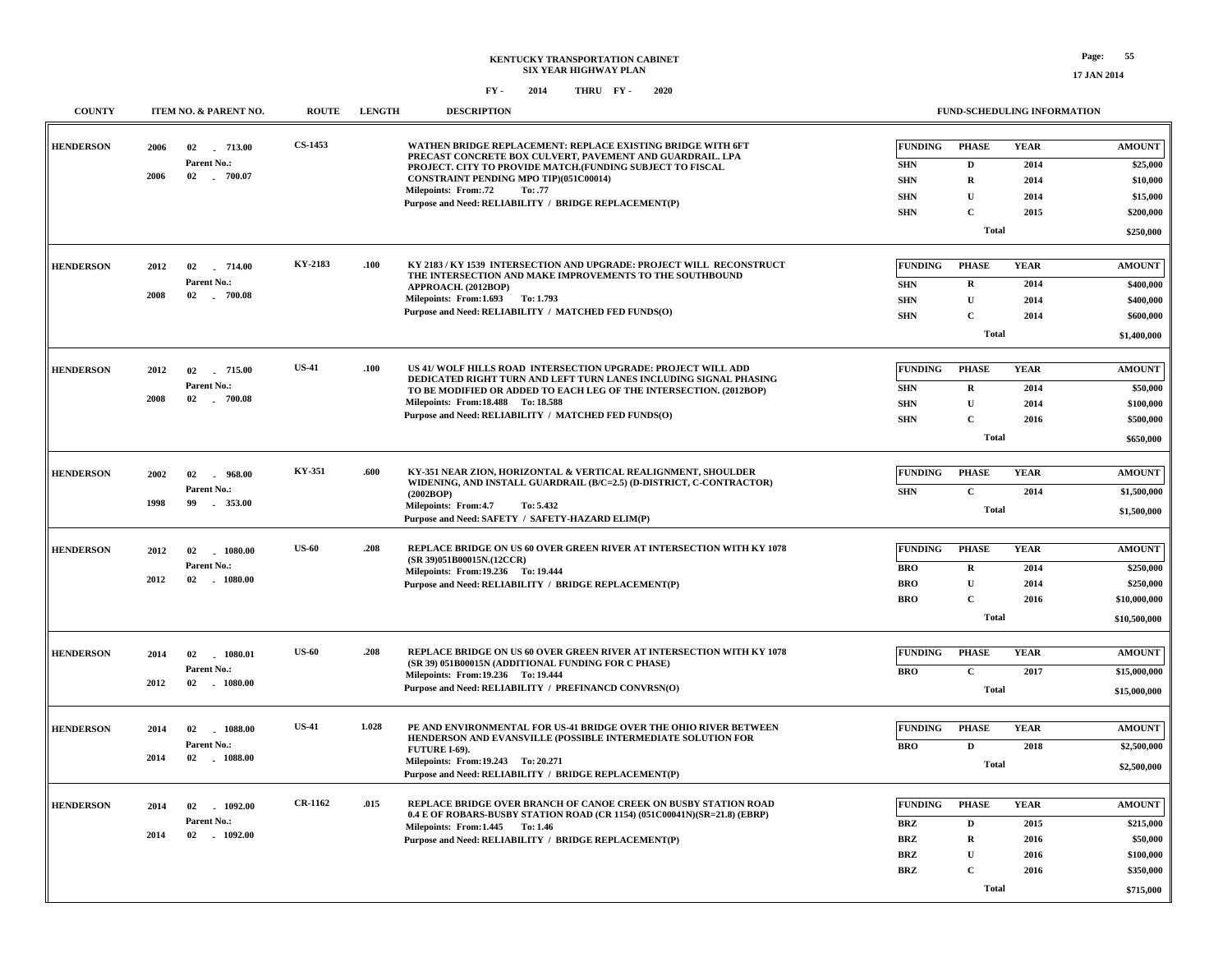| <b>COUNTY</b>    |              | <b>ITEM NO. &amp; PARENT NO.</b>                      | <b>ROUTE</b>   | <b>LENGTH</b> | <b>DESCRIPTION</b>                                                                                                                                                                                                                                                                                                                                |                                                          |                                                                             | <b>FUND-SCHEDULING INFORMATION</b>  |                                                                             |
|------------------|--------------|-------------------------------------------------------|----------------|---------------|---------------------------------------------------------------------------------------------------------------------------------------------------------------------------------------------------------------------------------------------------------------------------------------------------------------------------------------------------|----------------------------------------------------------|-----------------------------------------------------------------------------|-------------------------------------|-----------------------------------------------------------------------------|
| <b>HENDERSON</b> | 2006<br>2006 | 02<br>$-8304.00$<br>Parent No.:<br>02 . 8304.00       | EB-9004        | .500          | RECONSTRUCT/COMPLETE THE HALF INTERCHANGE AT EXIT 68 (KY 416) ON<br>THE BREATHITT PARKWAY. (I-69 CORRIDOR<br>IMPROVEMENT)(06CCN)(08CCR)(12CCR)(AR/W)                                                                                                                                                                                              | <b>FUNDING</b><br><b>STP</b>                             | <b>PHASE</b><br>$\mathbf c$                                                 | <b>YEAR</b><br>2014                 | <b>AMOUNT</b><br>\$4,680,000                                                |
|                  |              |                                                       |                |               | Milepoints: From: 68.25 To: 68.75<br>Purpose and Need: RELIABILITY / I-CHANGE RECONST(O)                                                                                                                                                                                                                                                          |                                                          | <b>Total</b>                                                                |                                     | \$4,680,000                                                                 |
| <b>HENRY</b>     | 2010<br>2010 | 05<br>472.00<br>$\sim$<br>Parent No.:<br>472.00<br>05 | KY-574         | .400          | SPOT IMPROVEMENTS ALONG KY 574 BETWEEN MP 0.1 AND MP 0.5 EAST OF US<br>421/KY 55 (BOPC2010).(12CCR)<br><b>Milepoints: From:.1</b><br>To: .5<br>Purpose and Need: RELIABILITY / SAFETY(P)                                                                                                                                                          | <b>FUNDING</b><br><b>SPP</b>                             | <b>PHASE</b><br>$\mathbf{C}$<br><b>Total</b>                                | <b>YEAR</b><br>2014                 | <b>AMOUNT</b><br>\$1,220,000<br>\$1,220,000                                 |
| <b>HENRY</b>     | 2012<br>2012 | 1066.00<br>05<br>Parent No.:<br>$-1066.00$<br>05      | KY-55          |               | REPLACE BRIDGE ON KY 55 OVER DAUGHERTY CREEK 0.17 MILE N OF JONES RD<br>(CR 1331)(SR 46.8) 052B00003N<br>Milepoints: From: 6.105 To: 6.145<br>Purpose and Need: RELIABILITY / BRIDGE REPLACEMENT(P)                                                                                                                                               | <b>FUNDING</b><br><b>BRO</b><br><b>BRO</b><br><b>BRO</b> | <b>PHASE</b><br>$\mathbf R$<br>$\mathbf U$<br>$\mathbf C$<br><b>Total</b>   | <b>YEAR</b><br>2015<br>2015<br>2016 | <b>AMOUNT</b><br>\$90,000<br>\$60,000<br>\$230,000<br>\$380,000             |
| <b>HENRY</b>     | 2006<br>2006 | 05<br>$-8300.00$<br>Parent No.:<br>$-8300.00$<br>05   | KY-146         | 7.600         | MAJOR RECONSTRUCTION OF KY-146 BETWEEN NEW CASTLE AT US-421 AND<br>PENDLETON AT KY-153. SEGMENT 1: PENDLETON ROAD (KY 153) TO LOST CREEK<br>(1/2 MILE EAST OF SAFETY KLEEN ENTRANCE). MILE POINT 2.1 TO MILE POINT<br>6.8. (06CCN)(08CCR)(10CCR)(12CCR)<br>Milepoints: From:2.169<br>To: 6.8<br>Purpose and Need: RELIABILITY / RECONSTRUCTION(O) | <b>FUNDING</b><br>SB2<br>SB2<br><b>SPP</b>               | <b>PHASE</b><br>$\mathbf R$<br>$\mathbf{U}$<br>$\mathbf{C}$<br><b>Total</b> | <b>YEAR</b><br>2014<br>2014<br>2014 | <b>AMOUNT</b><br>\$1,000,000<br>\$1,100,000<br>\$10,000,000<br>\$12,100,000 |
| <b>HENRY</b>     | 2012<br>2012 | .8300.10<br>05<br>Parent No.:<br>05<br>$-8300.10$     | KY-146         | 3.000         | MAJOR RECONSTRUCTION OF KY-146 BETWEEN NEW CASTLE AT US-421 AND<br>PENDLETON AT KY-153. SEGMENT 2:LOST CREEK (1/2 MILE EAST OF SAFETY<br>KLEEN ENTRANCE) TO MAIN STREET (US 421/KY 55). MILE POINT 6.8 TO MILE<br><b>POINT 9.8.(12CCN)</b><br>Milepoints: From:6.8<br>To: 9.8<br>Purpose and Need: RELIABILITY / RECONSTRUCTION(O)                | <b>FUNDING</b><br>SB2<br>SB2<br><b>SPP</b>               | <b>PHASE</b><br>$\mathbf R$<br>$\mathbf{U}$<br>$\mathbf C$<br><b>Total</b>  | <b>YEAR</b><br>2014<br>2014<br>2014 | <b>AMOUNT</b><br>\$1,900,000<br>\$2,400,000<br>\$7,400,000<br>\$11,700,000  |
| <b>HICKMAN</b>   | 2008<br>2008 | 01 1062.00<br>Parent No.:<br>01<br>1062.00            | KY-1826        | .100          | REPLACE BRIDGE AND APPROACHES ON KY-1826 OVER TOWN CREEK (B79) IN<br>CLINTON. (SR=24.4): (053B00079N)<br>Milepoints: From: 4.888 To: 4.988<br>Purpose and Need: SAFETY / BRIDGE REPLACEMENT(P)                                                                                                                                                    | <b>FUNDING</b><br><b>BRX</b><br><b>BRX</b><br><b>BRX</b> | <b>PHASE</b><br>$\mathbf R$<br>$\mathbf U$<br>$\mathbf C$<br><b>Total</b>   | <b>YEAR</b><br>2014<br>2015<br>2018 | <b>AMOUNT</b><br>\$270,000<br>\$630,000<br>\$2,710,000<br>\$3,610,000       |
| <b>HICKMAN</b>   | 2014<br>2014 | 01<br>1156.00<br>Parent No.:<br>01 1156.00            | <b>CR-1011</b> | .055          | REPLACE BRIDGE OVER IC RR ON BALTIMORE RD (CR 1011) 0.3 MI NW OF<br>HICKMAN/GRAVES CO LINE 053C00003N SR 24.5<br>Milepoints: From:.25<br>To: .305<br>Purpose and Need: RELIABILITY / BRIDGE REPLACEMENT(P)                                                                                                                                        | <b>FUNDING</b><br><b>BRZ</b>                             | <b>PHASE</b><br>$\mathbf D$<br><b>Total</b>                                 | <b>YEAR</b><br>2019                 | <b>AMOUNT</b><br>\$350,000<br>\$350,000                                     |
| <b>HOPKINS</b>   | 2004<br>2004 | 137.02<br>02<br>Parent No.:<br>$-137.02$<br>02        | <b>US-41A</b>  | 3.600         | US 41A PHASE II DESIGN AND RIGHT-OF-WAY. (2005HPP-KY135)(SEE 2-137.01 FOR<br>"STP" COMPONENT)<br>Milepoints: From:0<br>To: 3.426<br>Purpose and Need: RELIABILITY / MAJOR WIDENING(O)                                                                                                                                                             | <b>FUNDING</b><br><b>HPP</b>                             | <b>PHASE</b><br>$\mathbf{C}$<br><b>Total</b>                                | <b>YEAR</b><br>2015                 | <b>AMOUNT</b><br>\$2,879,680<br>\$2,879,680                                 |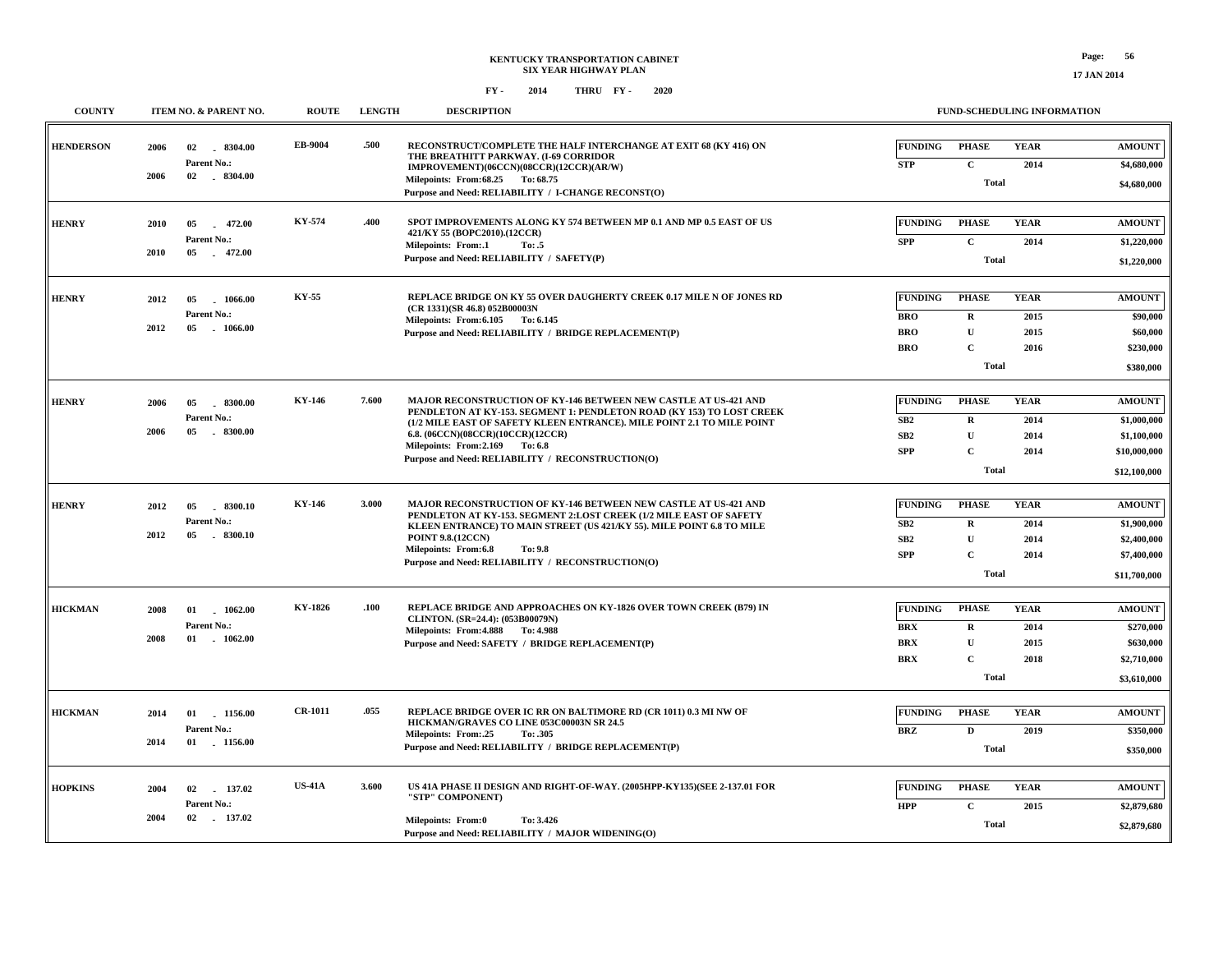| <b>COUNTY</b>                                        |                          | ITEM NO. & PARENT NO.                      | <b>ROUTE</b>  | <b>LENGTH</b> | <b>DESCRIPTION</b>                                                                                                                                                                                                                                                                                                                                                           |                                                          | <b>FUND-SCHEDULING INFORMATION</b>                                           |                                     |                                                                       |
|------------------------------------------------------|--------------------------|--------------------------------------------|---------------|---------------|------------------------------------------------------------------------------------------------------------------------------------------------------------------------------------------------------------------------------------------------------------------------------------------------------------------------------------------------------------------------------|----------------------------------------------------------|------------------------------------------------------------------------------|-------------------------------------|-----------------------------------------------------------------------|
| <b>HOPKINS</b>                                       | 2000<br>02<br>2000       | 137.10<br>Parent No.:<br>02 137.00         | <b>US-41A</b> | 2.030         | WIDEN US-41A FROM INDUSTRIAL DRIVE TO YORKWOOD PLACE. (SECTION 1)<br>(2012BOP)<br>Milepoints: From:1.246 To: 3.275<br>Purpose and Need: RELIABILITY / MAJOR WIDENING(O)                                                                                                                                                                                                      | <b>FUNDING</b><br>SP                                     | <b>PHASE</b><br>$\mathbf C$<br><b>Total</b>                                  | <b>YEAR</b><br>2016                 | <b>AMOUNT</b><br>\$11,000,000<br>\$11,000,000                         |
| <b>HOPKINS</b>                                       | 2000<br>02<br>2000       | 137.20<br>Parent No.:<br>02 137.00         | <b>US-41A</b> | 1.246         | WIDEN US-41A FROM YORKWOOD PLACE TO US 41 / KY 281. (SECTION 2) (2012BOP)<br>Milepoints: From:0<br>To: 1.246<br>Purpose and Need: RELIABILITY / MAJOR WIDENING(O)                                                                                                                                                                                                            | <b>FUNDING</b><br>SP                                     | <b>PHASE</b><br>$\mathbf{C}$<br><b>Total</b>                                 | <b>YEAR</b><br>2017                 | <b>AMOUNT</b><br>\$9,000,000<br>\$9,000,000                           |
| <b>HOPKINS</b>                                       | 2004<br>02<br>2004       | 161.00<br>Parent No.:<br>$02 \quad 161.00$ | KY-1034       | .300          | STUDY POSSIBILITIES FOR IMPROVING RAILROAD CROSSING ON KY-1034 AT US-<br>41A, MP 11.336.(10CCR)<br>Milepoints: From:11.186 To: 11.486<br>Purpose and Need: SAFETY / SCOPING STUDY(O)                                                                                                                                                                                         | <b>FUNDING</b><br>${\bf SP}$                             | <b>PHASE</b><br>$\mathbf D$<br><b>Total</b>                                  | <b>YEAR</b><br>2014                 | <b>AMOUNT</b><br>\$200,000<br>\$200,000                               |
| <b>HOPKINS</b>                                       | 02<br>2006<br>2006       | 176.00<br>Parent No.:<br>02 176.00         | KY-85         | 1.700         | RECONSTRUCT KY-85 FROM KY-70 EAST TO AIRPORT ROAD AT ANTON.<br>(08CCR)(10CCR)<br><b>Milepoints: From:0</b><br>To: 1.72<br>Purpose and Need: ECONOMIC DEVELOPMENT / RECONSTRUCTION(O)                                                                                                                                                                                         | <b>FUNDING</b><br><b>SP</b><br><b>SP</b><br><b>SP</b>    | <b>PHASE</b><br>$\mathbf R$<br>${\bf U}$<br>$\mathbf{C}$<br><b>Total</b>     | <b>YEAR</b><br>2014<br>2014<br>2016 | <b>AMOUNT</b><br>\$890,000<br>\$870,000<br>\$7,650,000<br>\$9,410,000 |
| <b>HOPKINS</b>                                       | 2012<br>02<br>2012<br>02 | 225.00<br>Parent No.:<br>225.00            | $I-69$        | .410          | <b>IMPROVE RAMP CONFIGURATION AT THE EXISTING I-69/WESTERN KENTUCKY</b><br>PARKWAY/PENNYRILE PARKWAY INTERCHANGE (I-69 CORRIDOR<br>IMPROVEMENT)(12CCR)<br><b>Milepoints: From:106</b><br>To: 106.41<br>Purpose and Need: RELIABILITY / RECONSTRUCTION(O)                                                                                                                     | <b>FUNDING</b><br>IM<br>IM                               | <b>PHASE</b><br>D<br>$\mathbf{C}$<br><b>Total</b>                            | <b>YEAR</b><br>2014<br>2014         | <b>AMOUNT</b><br>\$500,000<br>\$17,500,000<br>\$18,000,000            |
| <b>HOPKINS</b><br><b>HENDERSON</b><br><b>WEBSTER</b> | 2012<br>02<br>2012<br>02 | 232.00<br>Parent No.:<br>$-232.00$         | EB-9004       | 36.400        | RECONSTRUCT ELEMENTS OF EXISTING EDWARD T BREATHITT PKWY<br>(PENNYRILE PARKWAY) BETWEEN MP 37.0 AND MP 73.4 TO UPGRADE<br><b>GEOMETRICS TO INTERSTATE STANDARDS (I-69 CORRIDOR IMPROVEMENT)</b><br><b>Milepoints: From:37</b><br>To: 55.003<br>Milepoints: From: 65.305 To: 73.4<br>Milepoints: From: 55.003 To: 65.305<br>Purpose and Need: RELIABILITY / RECONSTRUCTION(O) | <b>FUNDING</b><br>N <sub>H</sub>                         | <b>PHASE</b><br>$\mathbf c$<br><b>Total</b>                                  | <b>YEAR</b><br>2014                 | <b>AMOUNT</b><br>\$16,000,000<br>\$16,000,000                         |
| <b>HOPKINS</b>                                       | 02<br>2014<br>2014<br>02 | 804.00<br>Parent No.:<br>$-804.00$         |               |               | CENTER STREET/ISLAND FORD CONNECTOR ROAD IN MADISONVILLE: STATE<br>SHARE TO BE USED NORTH OF THE RAILROAD TRACKS TO CONNECT WITH KY<br>281. SOUTH OF RAILROAD TO BE BUILT BY OTHERS.<br><b>Milepoints: From:</b><br>To:<br>Purpose and Need: RELIABILITY / NEW ROUTE(O)                                                                                                      | <b>FUNDING</b><br><b>SPP</b>                             | <b>PHASE</b><br>$\mathbf{C}$<br><b>Total</b>                                 | <b>YEAR</b><br>2016                 | <b>AMOUNT</b><br>\$3,000,000<br>\$3,000,000                           |
| <b>HOPKINS</b>                                       | 02<br>2010<br>2010       | 1072.00<br>Parent No.:<br>02 1072.00       | KY-260        | .100          | REPLACE BRIDGE ON KY-260 (MP 2.14) OVER OTTER CREEK; .20 MI EAST OF<br>PENNYRILE PARKWAY; (FUNCTIONALLY OBSOLETE, SR=49.9) 054B00022N<br>Milepoints: From:2.09<br>To: 2.19<br>Purpose and Need: RELIABILITY / BRIDGE REPLACEMENT(P)                                                                                                                                          | <b>FUNDING</b><br><b>BRX</b><br><b>BRX</b><br><b>BRX</b> | <b>PHASE</b><br>$\mathbf{R}$<br>$\mathbf{U}$<br>$\mathbf{C}$<br><b>Total</b> | <b>YEAR</b><br>2014<br>2014<br>2017 | <b>AMOUNT</b><br>\$160,000<br>\$300,000<br>\$680,000<br>\$1,140,000   |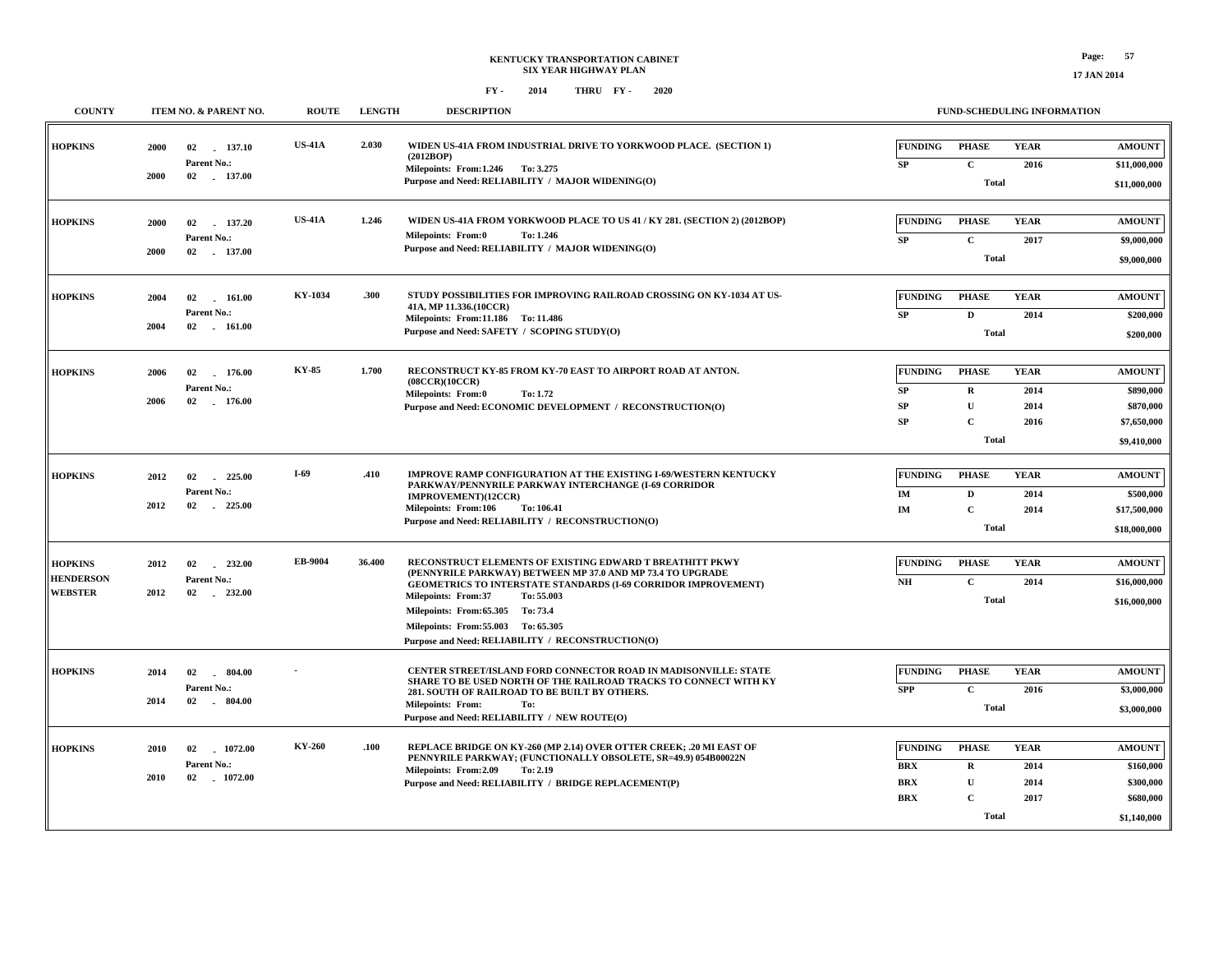#### **FUND-SCHEDULING INFORMATION**

| <b>COUNTY</b>                     | ITEM NO. & PARENT NO.                                               | <b>ROUTE</b> | <b>LENGTH</b> | <b>DESCRIPTION</b>                                                                                                                                                                                                   |                                                          | FUND-SCHEDULING INFORMATION                                                 |                                             |                                                                                        |
|-----------------------------------|---------------------------------------------------------------------|--------------|---------------|----------------------------------------------------------------------------------------------------------------------------------------------------------------------------------------------------------------------|----------------------------------------------------------|-----------------------------------------------------------------------------|---------------------------------------------|----------------------------------------------------------------------------------------|
| <b>HOPKINS</b>                    | 2012<br>02<br>1079.00<br>Parent No.:<br>2012<br>02<br>$-1079.00$    | KY-262       |               | REPLACE BRIDGE ON KY 262 OVER GREASEY CREEK 0.67 MILE E OF BEAN<br>CEMETERY RD (CR 1396)(SR 25.1)054B00107N<br>Milepoints: From: 2.734 To: 2.774<br>Purpose and Need: RELIABILITY / BRIDGE REPLACEMENT(P)            | <b>FUNDING</b><br><b>BRO</b><br><b>BRO</b><br><b>BRO</b> | <b>PHASE</b><br>$\mathbf R$<br>$\mathbf U$<br>$\mathbf C$<br><b>Total</b>   | <b>YEAR</b><br>2014<br>2014<br>2015         | <b>AMOUNT</b><br>\$175,000<br>\$225,000<br>\$500,000<br>\$900,000                      |
| <b>HOPKINS</b><br><b>CALDWELL</b> | 2012<br>02<br>$-1081.00$<br>Parent No.:<br>2012<br>02<br>$-1081.00$ | KY-293       |               | REPLACE BRIDGE ON KY 293 AT THE CALDWELL/HOPKINS COUNTY LINE(SR<br>37.7)054B00115N<br>Milepoints: From:0<br>To: .044<br>Milepoints: From: 20.442 To: 20.486<br>Purpose and Need: RELIABILITY / BRIDGE REPLACEMENT(P) | <b>FUNDING</b><br><b>BRO</b><br><b>BRO</b><br><b>BRO</b> | <b>PHASE</b><br>$\mathbf R$<br>$\mathbf U$<br>$\mathbf{C}$<br><b>Total</b>  | <b>YEAR</b><br>2014<br>2014<br>2015         | <b>AMOUNT</b><br>\$500,000<br>\$100,000<br>\$1,450,000<br>\$2,050,000                  |
| <b>HOPKINS</b>                    | 02<br>1084.00<br>2012<br>Parent No.:<br>2012<br>02<br>$-1084.00$    | KY-1069      | .040          | REPLACE BRIDGE ON KY 1069 OVER OTTER CREEK AT INTERSECTION OF J D<br>BUCHANAN RD (CR 1093)(SR 43.9)054B00157N<br>Milepoints: From: 2.355 To: 2.395<br>Purpose and Need: RELIABILITY / BRIDGE REPLACEMENT(P)          | <b>FUNDING</b><br><b>BRO</b><br><b>BRO</b><br><b>BRO</b> | <b>PHASE</b><br>$\mathbf R$<br>$\mathbf U$<br>$\mathbf{C}$<br><b>Total</b>  | <b>YEAR</b><br>2015<br>2015<br>2016         | <b>AMOUNT</b><br>\$150,000<br>\$170,000<br>\$450,000<br>\$770,000                      |
| <b>HOPKINS</b>                    | 2006<br>02<br>8305.00<br>Parent No.:<br>2006<br>02<br>8305.00       | <b>US-41</b> | .600          | WIDEN NORTH MAIN STREET FROM HOSPITAL DRIVE TO KY-281. (06CCN)(12CCR)<br>Milepoints: From:16.989 To: 17.548<br>Purpose and Need: RELIABILITY / MAJOR WIDENING(O)                                                     | <b>FUNDING</b><br>SP<br>SP<br>SP<br>SP                   | <b>PHASE</b><br>D<br>$\mathbf R$<br>U<br>$\mathbf{C}$<br><b>Total</b>       | <b>YEAR</b><br>2014<br>2015<br>2015<br>2017 | <b>AMOUNT</b><br>\$980,000<br>\$920,000<br>\$1,180,000<br>\$10,130,000<br>\$13,210,000 |
| <b>HOPKINS</b>                    | 2008<br>02<br>8501.00<br>Parent No.:<br>2008<br>02<br>$-8501.00$    | <b>US-62</b> | .521          | US-62; THREE LANES FROM BOARD OF EDUCATION TO CITY PARK IN DAWSON<br><b>SPRINGS. (08CCN)(10CCR)(12CCR)</b><br>Milepoints: From: 829<br>To: 1.35<br>Purpose and Need: RELIABILITY / MINOR WIDENING(O)                 | <b>FUNDING</b><br><b>SPP</b><br><b>SPP</b><br><b>SPP</b> | <b>PHASE</b><br>$\mathbf R$<br>$\mathbf{U}$<br>$\mathbf{C}$<br><b>Total</b> | <b>YEAR</b><br>2014<br>2014<br>2015         | <b>AMOUNT</b><br>\$500,000<br>\$500,000<br>\$1,500,000<br>\$2,500,000                  |
| <b>HOPKINS</b>                    | 2008<br>02<br>8507.00<br>Parent No.:<br>2008<br>02 8507.00          | KY-3052      | .753          | <b>CONSTRUCT A LEFT TURN LANE BY PROVIDING A THREE LANE CURVE ON KY-</b><br>3052. (08CCN)(10CCR)(12CCR)<br>Milepoints: From:0<br>To: .753<br>Purpose and Need: SAFETY / SAFETY-HAZARD ELIM(P)                        | <b>FUNDING</b><br><b>SPP</b>                             | <b>PHASE</b><br>$\mathbf{C}$<br><b>Total</b>                                | <b>YEAR</b><br>2014                         | <b>AMOUNT</b><br>\$2,760,000<br>\$2,760,000                                            |
| <b>HOPKINS</b>                    | 2010<br>02<br>8633.00<br>Parent No.:<br>2010<br>02 8633.00          | EB-9004      | 1.040         | UPGRADE MORTON'S GAP INTERCHANGE AT MP 37.07 TO INTERSTATE<br>STANDARDS (I-69 CORRIDOR IMPROVEMENT). (10CCN)(12CCR)(AR/W)<br>Milepoints: From:36.5<br>To: 37.54<br>Purpose and Need: SAFETY / SAFETY(P)              | <b>FUNDING</b><br>IM                                     | <b>PHASE</b><br>$\mathbf C$<br><b>Total</b>                                 | <b>YEAR</b><br>2015                         | <b>AMOUNT</b><br>\$12,170,000<br>\$12,170,000                                          |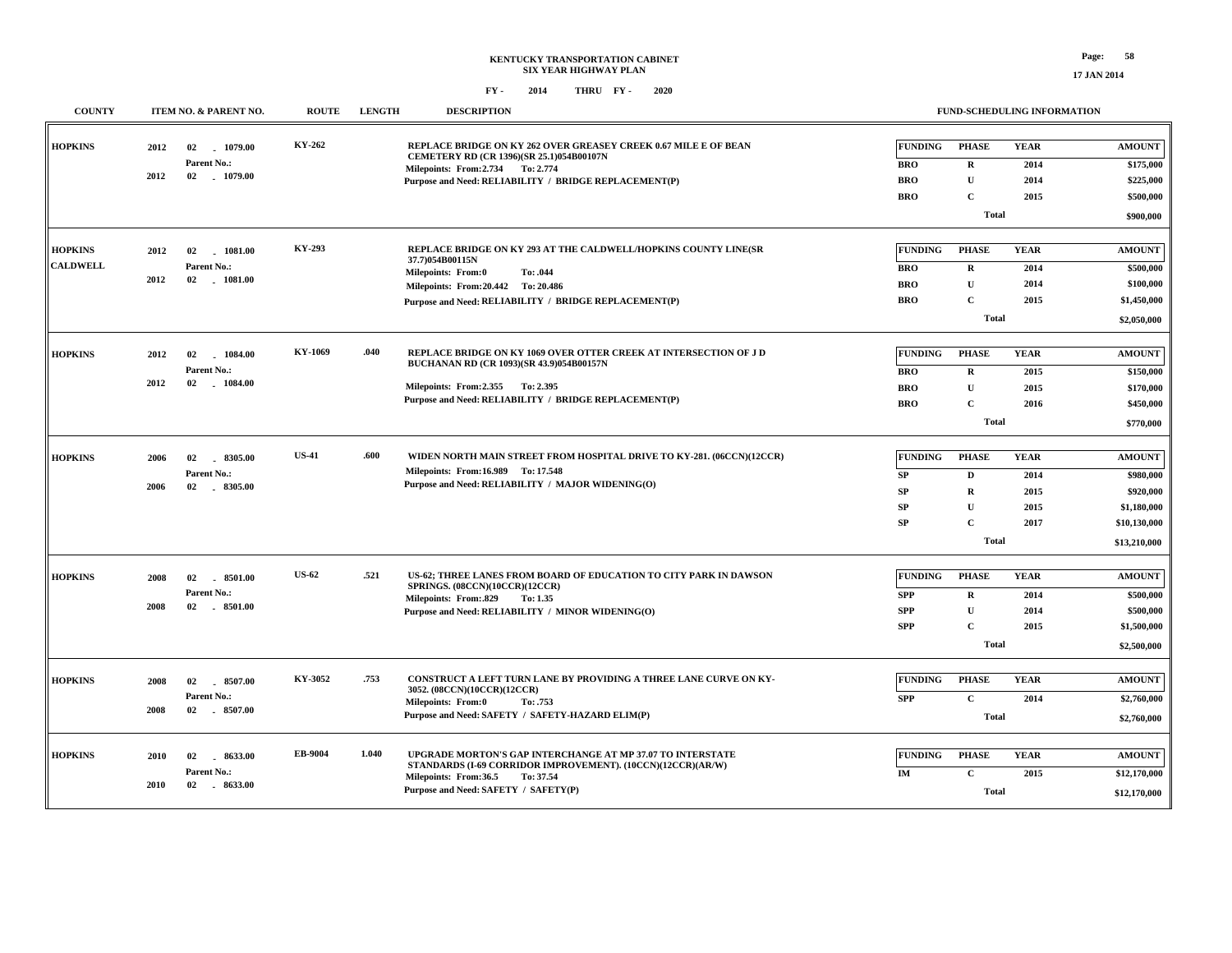| <b>COUNTY</b>    | ITEM NO. & PARENT NO.                                                  | <b>ROUTE</b>  | <b>LENGTH</b> | <b>DESCRIPTION</b>                                                                                                                                                                                                                 |                                                                              | FUND-SCHEDULING INFORMATION                                                |                                     |                                                                             |
|------------------|------------------------------------------------------------------------|---------------|---------------|------------------------------------------------------------------------------------------------------------------------------------------------------------------------------------------------------------------------------------|------------------------------------------------------------------------------|----------------------------------------------------------------------------|-------------------------------------|-----------------------------------------------------------------------------|
| <b>JACKSON</b>   | 11 278.30<br>2014<br>Parent No.:<br>2014<br>11 . 278.30                | <b>KY-30</b>  | 8.396         | RECONSTRUCT KY 30 FROM US 421 TO THE OWSLEY COUNTY LINE.<br>Milepoints: From: 9.913 To: 18.309<br>Purpose and Need: RELIABILITY / RECONSTRUCTION(O)                                                                                | <b>FUNDING</b><br><b>SPP</b><br><b>SPP</b><br><b>SPP</b>                     | <b>PHASE</b><br>D<br>$\mathbf R$<br>$\mathbf{U}$<br><b>Total</b>           | <b>YEAR</b><br>2016<br>2018<br>2019 | <b>AMOUNT</b><br>\$4,700,000<br>\$8,300,000<br>\$5,000,000<br>\$18,000,000  |
| <b>JACKSON</b>   | 2012<br>11<br>$-1090.00$<br>Parent No.:<br>2012<br>11 1090.00          | <b>US-421</b> | .040          | REPLACE BRIDGE ON US 421 OVER PIGEON ROOST CREEK AT INTERSECTION<br>WITH WATER STREET E(CS 1006)(SR 43.9) 055B00157N<br>Milepoints: From:13.919 To: 13.959<br>Purpose and Need: RELIABILITY / BRIDGE REPLACEMENT(P)                | <b>FUNDING</b><br><b>BRO</b><br><b>BRO</b><br><b>BRO</b>                     | <b>PHASE</b><br>$\mathbf R$<br>$\mathbf U$<br>$\mathbf C$<br><b>Total</b>  | <b>YEAR</b><br>2015<br>2015<br>2017 | <b>AMOUNT</b><br>\$100,000<br>\$50,000<br>\$555,000<br>\$705,000            |
| <b>JEFFERSON</b> | 15.20<br>2010<br>05<br>Parent No.:<br>2008<br>05 15.00                 | $I-264$       |               | PHASE 2: CLEAN AND PAINT STEEL BRIDGES AND STEEL BEARINGS ON THE<br>WATTERSON EXPRESSWAY. (PHASE 2) (2008BOPC)(12CCR)<br><b>Milepoints: From:</b><br>To:<br>Purpose and Need: RELIABILITY / BRIDGE PAINTING(P)                     | <b>FUNDING</b><br>IM                                                         | <b>PHASE</b><br>$\mathbf C$<br><b>Total</b>                                | <b>YEAR</b><br>2015                 | <b>AMOUNT</b><br>\$3,370,000<br>\$3,370,000                                 |
| <b>JEFFERSON</b> | 2010<br>05 15.30<br>Parent No.:<br>2008<br>05 15.00                    | $I-264$       |               | PHASE 3: CLEAN AND PAINT STEEL BRIDGES AND STEEL BEARINGS ON THE<br>WATTERSON EXPRESSWAY. (2008BOPC)(12CCR)<br><b>Milepoints: From:</b><br>To:<br>Purpose and Need: RELIABILITY / BRIDGE PAINTING(P)                               | <b>FUNDING</b><br>IM                                                         | <b>PHASE</b><br>$\mathbf{C}$<br><b>Total</b>                               | <b>YEAR</b><br>2015                 | <b>AMOUNT</b><br>\$4,360,000<br>\$4,360,000                                 |
| <b>JEFFERSON</b> | 2000<br>05<br>21.00<br>Parent No.:<br>2000<br>05<br>21.00              | $I-265$       | .300          | SNYDER FREEWAY; RECONSTRUCT 2 RAMPS AT I-265/I-64 INTERCHANGE EAST<br>OF LOUISVILLE. (DESIGNED WITH 5-41.00)(2006BOPP)(12CCR)<br>Milepoints: From:25.3<br>To: 25.6<br>Purpose and Need: ECONOMIC DEVELOPMENT / I-CHANGE RECONST(O) | <b>FUNDING</b><br>IM<br><b>IM</b><br>$\mathbf{IM}$                           | <b>PHASE</b><br>$\mathbf R$<br>$\mathbf U$<br>$\mathbf C$<br><b>Total</b>  | <b>YEAR</b><br>2017<br>2017<br>2019 | <b>AMOUNT</b><br>\$6,510,000<br>\$2,080,000<br>\$51,750,000<br>\$60,340,000 |
| <b>JEFFERSON</b> | 2004<br>05<br>28.70<br>Parent No.:<br>2000<br>05 28.00                 | KY-1447       | 4.283         | LANDSCAPING FOR THE WESTPORT ROAD CORRIDOR FROM HUBBARDS LANE<br>TO HURSTBOURNE PARKWAY. (2004BOPC)<br>Milepoints: From: 926<br>To: 5.245<br>Purpose and Need: RELIABILITY / TRANSP ENHANCEMENT(P)                                 | <b>FUNDING</b><br>SP                                                         | <b>PHASE</b><br>$\mathbf{C}$<br><b>Total</b>                               | <b>YEAR</b><br>2014                 | <b>AMOUNT</b><br>\$1,130,000<br>\$1,130,000                                 |
| <b>JEFFERSON</b> | 2004<br>05<br>$-48.30$<br>Parent No.:<br>2000<br>05<br>48.02<br>$\sim$ | $I-71$        | 2.300         | RECONSTRUCTION OF THE I-71/I-265 (SNYDER FREEWAY) INTERCHANGE<br>(INTERIM IMPROVEMENTS). (2004BOPC)(08CCR)(10CCR)<br>Milepoints: From:7.5<br>To: 9.8<br>Purpose and Need: RELIABILITY / RECONSTRUCTION(O)                          | <b>FUNDING</b><br>N <sub>H</sub><br>N <sub>H</sub><br>$\mathbf{N}\mathbf{H}$ | <b>PHASE</b><br>$\mathbf{R}$<br>$\mathbf U$<br>$\mathbf C$<br><b>Total</b> | <b>YEAR</b><br>2014<br>2014<br>2016 | <b>AMOUNT</b><br>\$4,440,000<br>\$1,370,000<br>\$13,500,000<br>\$19,310,000 |
| <b>JEFFERSON</b> | 2004<br>05<br>$-48.90$<br>Parent No.:<br>2000<br>05<br>$\sim$<br>48.02 | $I-71$        | 9.800         | TRIMARC IMPROVEMENTS ON I-71 FROM NEAR KENNEDY (MP 0.00) TO THE GENE<br>SNYDER FREEWAY (MP 9.80). (2004BOPC)<br><b>Milepoints: From:0</b><br>To: 9.8<br>Purpose and Need: RELIABILITY / ITS(P)                                     | <b>FUNDING</b><br>SP                                                         | <b>PHASE</b><br>$\mathbf C$<br><b>Total</b>                                | <b>YEAR</b><br>2014                 | <b>AMOUNT</b><br>\$6,730,000<br>\$6,730,000                                 |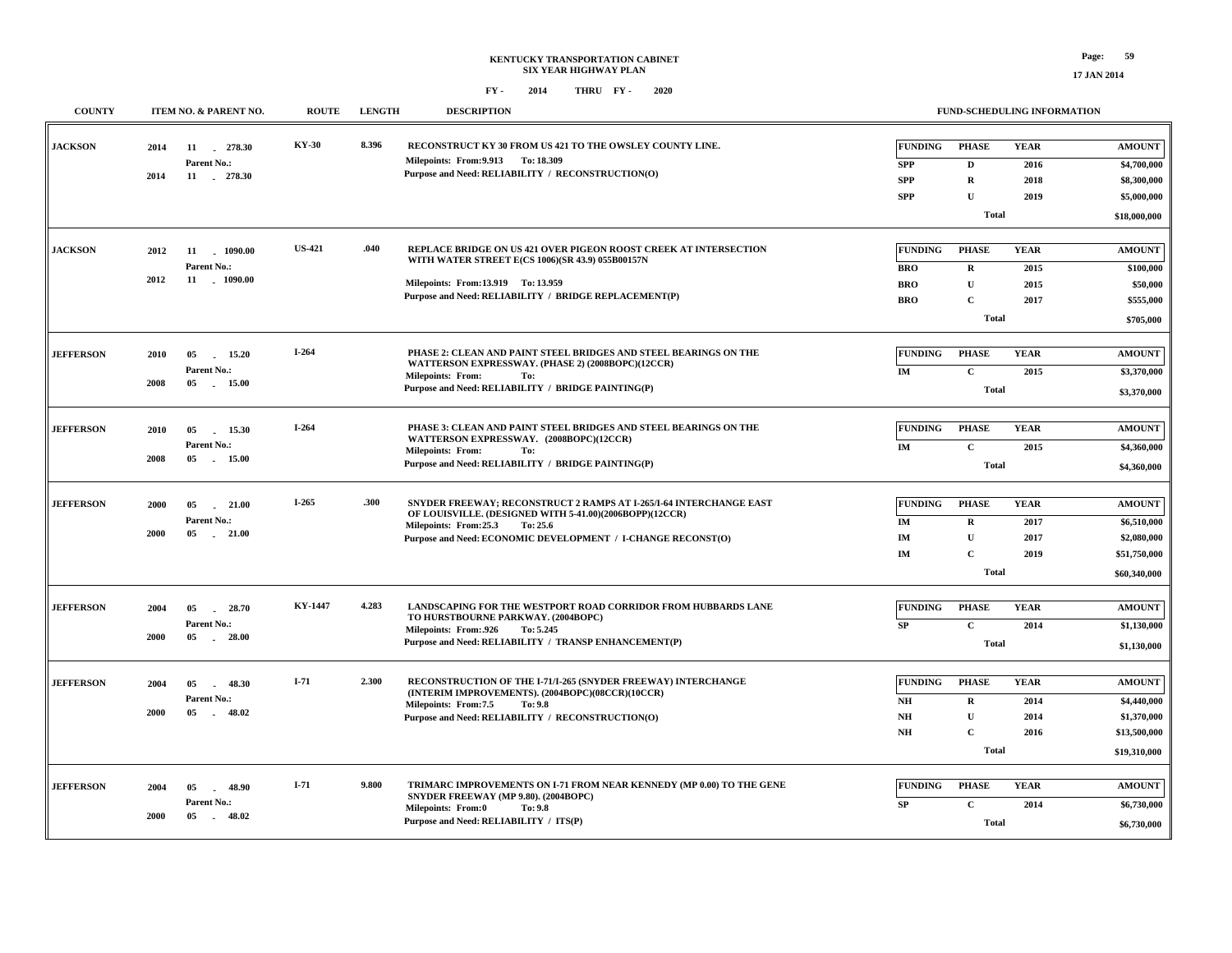| <b>COUNTY</b>    |              | ITEM NO. & PARENT NO.                                  | <b>ROUTE</b>    | <b>LENGTH</b> | <b>DESCRIPTION</b>                                                                                                                                                                                                                                                                                                                                | FUND-SCHEDULING INFORMATION                                                                                                                                               |                                                                             |
|------------------|--------------|--------------------------------------------------------|-----------------|---------------|---------------------------------------------------------------------------------------------------------------------------------------------------------------------------------------------------------------------------------------------------------------------------------------------------------------------------------------------------|---------------------------------------------------------------------------------------------------------------------------------------------------------------------------|-----------------------------------------------------------------------------|
| <b>JEFFERSON</b> | 2000<br>2000 | 05<br>63.00<br>$\sim$<br>Parent No.:<br>05 63.00       | $I-64$          | .300          | I-64 BRIDGE (SHERMAN MINTON) OVER OHIO RIVER @ LOUISVILLE (B279); JOINT<br>PROJECT WITH INDIANA TO PERFORM IN-DEPTH INSPECTION. (056B00279N)<br><b>Milepoints: From:0</b><br>To: .316<br>Purpose and Need: SAFETY / BRIDGE INSPECTION(P)                                                                                                          | <b>FUNDING</b><br><b>PHASE</b><br><b>YEAR</b><br>$\mathbf{C}$<br>IM<br>2014<br><b>Total</b>                                                                               | <b>AMOUNT</b><br>\$160,000<br>\$160,000                                     |
| <b>JEFFERSON</b> | 2000<br>2000 | 05<br>91.02<br>$\sim$<br>Parent No.:<br>05<br>$-91.02$ | <b>CS-1001B</b> | 1.500         | WIDEN FROM 2 TO 4 LANES FROM BEARGRASS CREEK TO ZORN AVENUE. (LOU<br>T.I.P.) (KYTC MATCH) (SEE 5-91.07 FOR ADDITIONAL 'KYD' FUNDING FOR R<br>PHASE.) (FUNDING SUBJECT TO FISCAL CONSTRAINT PENDING MPO TIP).<br>Milepoints: From:1.6<br>To: 2.925<br>Purpose and Need: RELIABILITY / MAJOR WIDENING(O)                                            | <b>FUNDING</b><br><b>PHASE</b><br><b>YEAR</b><br><b>SLO</b><br>$\mathbf{C}$<br>2014<br><b>Total</b>                                                                       | <b>AMOUNT</b><br>\$11,500,000<br>\$11,500,000                               |
| <b>JEFFERSON</b> | 2000<br>2000 | 05<br>110.00<br>Parent No.:<br>05<br>$-110.00$         | <b>US-31</b>    | 1.100         | CLEAN AND PAINT THE GEORGE ROGERS CLARK MEMORIAL BRIDGE<br>CARRYING US-31 OVER THE OHIO RIVER BETWEEN LOUISVILLE, KENTUCKY<br>AND JEFFERSONTOWN, INDIANA (THIS STRUCTURE IS 100% OWNED AND<br>MAINTAINED BY KENTUCKY) (B118): (056B00118N)(12CCR)<br><b>Milepoints: From:0</b><br>To: 1.089<br>Purpose and Need: RELIABILITY / BRIDGE PAINTING(P) | <b>FUNDING</b><br><b>PHASE</b><br><b>YEAR</b><br>SP<br>$\mathbf C$<br>2014<br><b>Total</b>                                                                                | <b>AMOUNT</b><br>\$18,000,000<br>\$18,000,000                               |
| <b>JEFFERSON</b> | 2000<br>2000 | 05<br>122.00<br>Parent No.:<br>05<br>122.00            | KY-1065         | .200          | MAJOR REVISION OF THE INTERSECTION LOCATED AT THE OUTER LOOP,<br>FEGENBUSH LANE, AND BEULAH CHURCH ROAD. TURN LANE TO BE COMPLETED<br>BY TRANSPORTATION CABINET PER AGREEMENT.<br>(04CCN)(08CCR)(10CCR)(12CCR)<br>Milepoints: From: 9.944 To: 10.009<br>Purpose and Need: SAFETY / SAFETY(P)                                                      | <b>FUNDING</b><br><b>PHASE</b><br><b>YEAR</b><br>$\mathbf{C}$<br><b>SPP</b><br>2014<br><b>Total</b>                                                                       | <b>AMOUNT</b><br>\$4,950,000<br>\$4,950,000                                 |
| <b>JEFFERSON</b> | 2000<br>2000 | 05<br>136.00<br><b>Parent No.:</b><br>05<br>136.00     | I-265           |               | CLEAN AND PAINT ALL STEEL BRIDGES AND STEEL BEARINGS ON THE GENE<br><b>SNYDER FREEWAY(10CCR)</b><br><b>Milepoints: From:</b><br>To:<br>Purpose and Need: RELIABILITY / BRIDGE PAINTING(P)                                                                                                                                                         | <b>FUNDING</b><br><b>PHASE</b><br><b>YEAR</b><br>$\mathbf C$<br>SP<br>2014<br><b>Total</b>                                                                                | <b>AMOUNT</b><br>\$3,790,000<br>\$3,790,000                                 |
| <b>JEFFERSON</b> | 2000<br>2000 | 05<br>159.00<br>Parent No.:<br>05<br>159.00            | $I-64$          | .500          | WIDEN I-64 WESTBOUND RAMP TO I-264 WESTBOUND FROM ONE TO TWO LANES<br>FOR ENTIRE LENGTH AND OTHER NEEDED IMPROVEMENTS TO ADDRESS<br>WEAVE ISSUES AT MERGE ON I-264. (2006BOPP)(12CCR)<br>Milepoints: From: 232<br>To: .779<br>Purpose and Need: RELIABILITY / RECONSTRUCTION(O)                                                                   | <b>FUNDING</b><br><b>PHASE</b><br><b>YEAR</b><br>NH<br>$\mathbf R$<br>2014<br>NH<br>$\mathbf{U}$<br>2015<br>$\mathbf C$<br>$\mathbf{N}\mathbf{H}$<br>2017<br><b>Total</b> | <b>AMOUNT</b><br>\$7,400,000<br>\$2,170,000<br>\$14,250,000<br>\$23,820,000 |
| <b>JEFFERSON</b> | 2014<br>2000 | 159.01<br>05<br>Parent No.:<br>05<br>. 159.00          | $I-64$          | .400          | WIDEN I-64 WESTBOUND RAMP TO I-264 WESTBOUND FROM ONE TO TWO LANES<br>FOR ENTIRE LENGTH AND OTHER NEEDED IMPROVEMENTS TO ADDRESS<br>WEAVE ISSUES AT MERGE ON I-264. (ADDITIONAL FUNDING FOR C PHASE)<br>Milepoints: From:.232<br>To: .779<br>Purpose and Need: RELIABILITY / PREFINANCD CONVRSN(O)                                                | <b>FUNDING</b><br><b>PHASE</b><br><b>YEAR</b><br>$\mathbf{N}\mathbf{H}$<br>$\mathbf C$<br>2018<br><b>Total</b>                                                            | <b>AMOUNT</b><br>\$15,000,000<br>\$15,000,000                               |
| <b>JEFFERSON</b> | 2006<br>2006 | 183.01<br>05<br>Parent No.:<br>. 183.01<br>05          |                 |               | SIGNAL SYSTEM IMPROVEMENTS IN JEFFERSON COUNTY.<br><b>Milepoints: From:</b><br>To:<br>Purpose and Need: RELIABILITY / SIGNAL SYS IMPROVE(P)                                                                                                                                                                                                       | <b>FUNDING</b><br><b>PHASE</b><br><b>YEAR</b><br>SP<br>$\mathbf{C}$<br>2014<br><b>Total</b>                                                                               | <b>AMOUNT</b><br>\$910,000<br>\$910,000                                     |
| <b>JEFFERSON</b> | 2006<br>2006 | 05<br>205.00<br>Parent No.:<br>05<br>$-205.00$         | I-65            | .621          | RECONSTRUCT SECOND CURVE ONLY ON I-65 SOUTHBOUND RAMP AT KY-1065<br>(OUTER LOOP).(SEE 5-205.01 FOR BREAKOUT IMPROVEMENTS)<br>Milepoints: From:0<br>To: .621<br>Purpose and Need: SAFETY / SAFETY(P)                                                                                                                                               | <b>FUNDING</b><br><b>YEAR</b><br><b>PHASE</b><br>$\mathbf{IM}$<br>$\mathbf C$<br>2014<br>Total                                                                            | <b>AMOUNT</b><br>\$1,820,000<br>\$1,820,000                                 |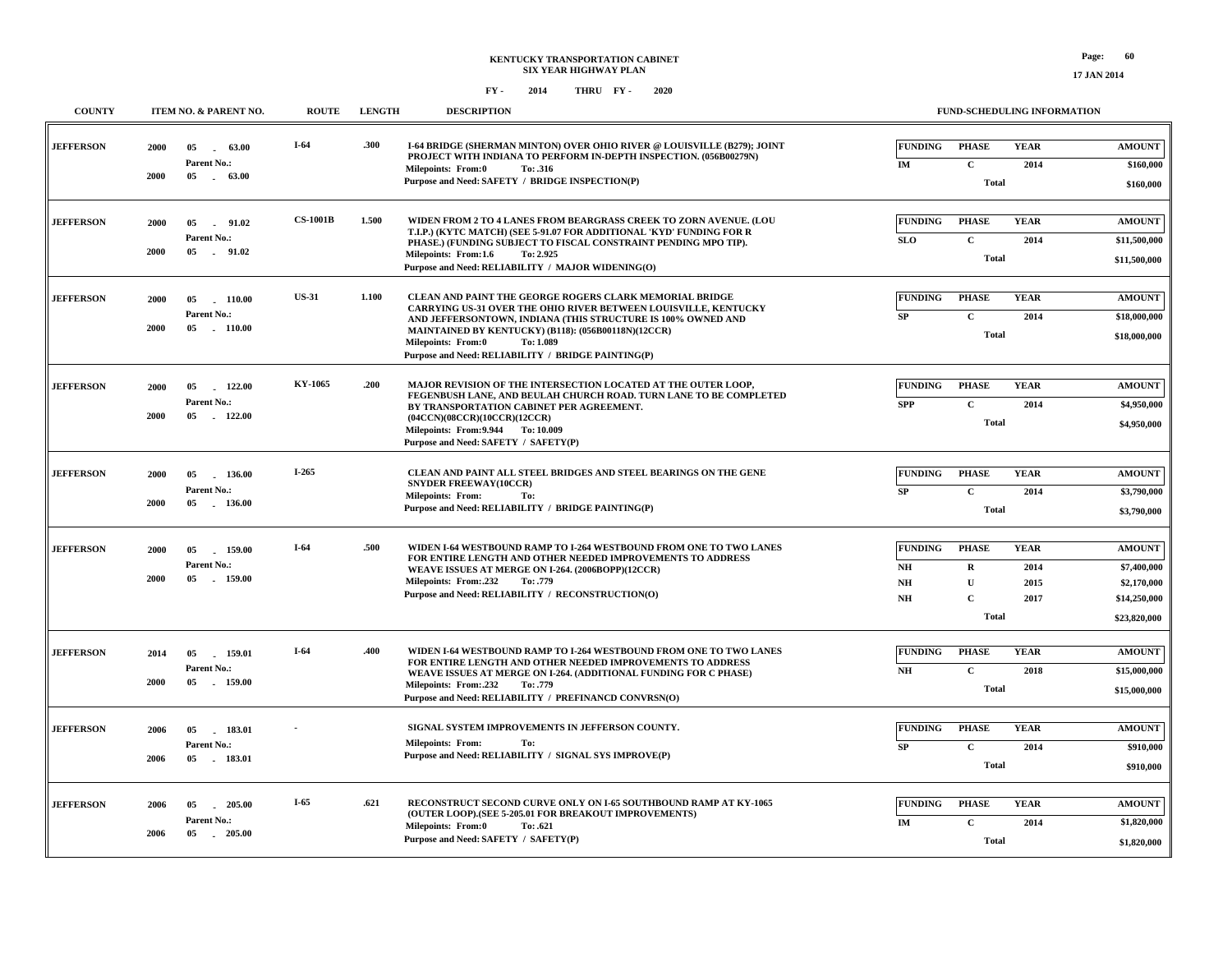**17 JAN 2014**

| <b>COUNTY</b>    | ITEM NO. & PARENT NO.                                           | <b>ROUTE</b>    | <b>LENGTH</b> | <b>DESCRIPTION</b>                                                                                                                                                                                                                                              | FUND-SCHEDULING INFORMATION                                                                                                                                                   |                                                                            |
|------------------|-----------------------------------------------------------------|-----------------|---------------|-----------------------------------------------------------------------------------------------------------------------------------------------------------------------------------------------------------------------------------------------------------------|-------------------------------------------------------------------------------------------------------------------------------------------------------------------------------|----------------------------------------------------------------------------|
| <b>JEFFERSON</b> | 05<br>$-247.10$<br>2000<br>Parent No.:<br>1996<br>05 247.00     | <b>KY-1450</b>  | 1.600         | WIDEN BLUE LICK ROAD FROM SNYDER FREEWAY NORTH TO KY-61 (LOU T.I.P.)<br>(SECTION 2) (RU-04DEOB)(08CCR)(12CCR)<br>Milepoints: From: 1.873 To: 3.542<br>Purpose and Need: RELIABILITY / MAJOR WIDENING(O)                                                         | <b>FUNDING</b><br><b>YEAR</b><br><b>PHASE</b><br>$\mathbf{C}$<br><b>SPP</b><br>2014<br><b>Total</b>                                                                           | <b>AMOUNT</b><br>\$10,130,000<br>\$10,130,000                              |
| <b>JEFFERSON</b> | 05<br>254.00<br>2006<br>Parent No.:<br>2006<br>05<br>254.00     | KY-1747         | .100          | EXTEND DUAL LEFT TURN LANES ON KY-1747 (HURSTBOURNE LN) AT BUNSEN<br>PKWY.<br>Milepoints: From:11.409 To: 11.509<br>Purpose and Need: SAFETY / SAFETY(P)                                                                                                        | <b>FUNDING</b><br><b>PHASE</b><br><b>YEAR</b><br>$\mathbf{C}$<br><b>SPP</b><br>2014<br><b>Total</b>                                                                           | <b>AMOUNT</b><br>\$210,000<br>\$210,000                                    |
| <b>JEFFERSON</b> | 2006<br>05<br>263.00<br>Parent No.:<br>2006<br>05<br>$-263.00$  | I-265           | .700          | IMPROVE I-265/KY-61 (PRESTON HWY) INTERCHANGE AS RECOMMENDED BY<br>KIPDA'S INTERCHANGE STUDY.<br>Milepoints: From:11.3<br>To: 12<br>Purpose and Need: SAFETY / SAFETY(P)                                                                                        | <b>FUNDING</b><br><b>PHASE</b><br><b>YEAR</b><br>$\mathbf{C}$<br>IM<br>2014<br><b>Total</b>                                                                                   | <b>AMOUNT</b><br>\$3,700,000<br>\$3,700,000                                |
| <b>JEFFERSON</b> | 2006<br>05<br>284.00<br>Parent No.:<br>2006<br>05<br>$-284.00$  | KY-841          | .800          | IMPROVE KY-841/STONESTREET ROAD INTERCHANGE AS RECOMMENDED BY<br>KIPDA'S INTERCHANGE STUDY.<br>Milepoints: From:2.7<br>To: 3.5<br>Purpose and Need: SAFETY / SAFETY(P)                                                                                          | <b>FUNDING</b><br><b>PHASE</b><br><b>YEAR</b><br>$\mathbf C$<br><b>STP</b><br>2014<br><b>Total</b>                                                                            | <b>AMOUNT</b><br>\$390,000<br>\$390,000                                    |
| <b>JEFFERSON</b> | 323.01<br><b>2000</b><br>05<br>Parent No.:<br>2000<br>05 323.01 | KY-1931         | 2.600         | WIDEN GREENWOOD ROAD FROM GREENBELT HWY TO DIXIE HWY (US-31W) (3-<br>LANE IMPROVEMENT) FROM MP 0.54 TO MP 3.148. (98CCR)(R-<br>04DEOB)(04CCR)(BOP2006P)(10CCR)(12CCR)<br>Milepoints: From:.54<br>To: 3.148<br>Purpose and Need: RELIABILITY / MAJOR WIDENING(O) | <b>FUNDING</b><br><b>PHASE</b><br><b>YEAR</b><br>$\mathbf R$<br><b>SPP</b><br>2014<br><b>SPP</b><br>$\mathbf{U}$<br>2014<br>$\mathbf C$<br><b>SPP</b><br>2016<br><b>Total</b> | <b>AMOUNT</b><br>\$3,550,000<br>\$8,770,000<br>\$8,630,000<br>\$20,950,000 |
| <b>JEFFERSON</b> | 2000<br>05<br>344.01<br>Parent No.:<br>2000<br>05<br>344.00     | KY-1747         | 1.600         | WIDEN SOUTHBOUND HURSTBOURNE LANE TO 3 LANES FROM US-60 TO I-64.<br>(06CCR)(03KYD)(2006BOPP)(SEE 5-344.02 FOR KYD C PHASE)<br>Milepoints: From:11.89 To: 13.503<br>Purpose and Need: RELIABILITY / RECONSTRUCTION(O)                                            | <b>FUNDING</b><br><b>PHASE</b><br><b>YEAR</b><br><b>SPP</b><br>R<br>2016<br>$\mathbf U$<br><b>SPP</b><br>2016<br>$\overline{C}$<br><b>SPP</b><br>2018<br><b>Total</b>         | <b>AMOUNT</b><br>\$2,320,000<br>\$2,580,000<br>\$5,410,000<br>\$10,310,000 |
| <b>JEFFERSON</b> | 2000<br>05<br>353.00<br>Parent No.:<br>1998<br>05<br>- 965.08   | <b>CR-1006C</b> | .850          | ENGLISH STATION ROAD IN LOUISVILLE; WIDEN TO 3 LANES FROM AVOCA<br>ROAD TO AIKEN ROAD. (FUNDING SUBJECT TO FISCAL CONSTRAINT PENDING<br>MPO TIP).<br>Milepoints: From: 773<br>To: 1.232<br>Purpose and Need: RELIABILITY / MINOR WIDENING(O)                    | <b>FUNDING</b><br><b>YEAR</b><br><b>PHASE</b><br><b>SLO</b><br>$\mathbf{C}$<br>2014<br><b>Total</b>                                                                           | <b>AMOUNT</b><br>\$3,690,000<br>\$3,690,000                                |
| <b>JEFFERSON</b> | 05<br>371.11<br>2004<br>Parent No.:<br>1998<br>05<br>.371.00    | <b>KY-22</b>    | .400          | <b>INTERSECTION SAFETY IMPROVEMENTS ON KY-22 AT TEN BROECK WAY</b><br>INCLUDING PROVIDING LEFT TURN LANES. (2004BOPC) (DESIGN SHOWN UNDER<br>371.01).<br>Milepoints: From: 3.257 To: 3.357<br>Purpose and Need: SAFETY / SAFETY(P)                              | <b>FUNDING</b><br><b>PHASE</b><br><b>YEAR</b><br>${\bf SP}$<br>$\mathbf R$<br>2014<br>$\mathbf U$<br><b>SP</b><br>2014<br>SP<br>$\mathbf C$<br>2015<br><b>Total</b>           | <b>AMOUNT</b><br>\$610,000<br>\$620,000<br>\$1,290,000<br>\$2,520,000      |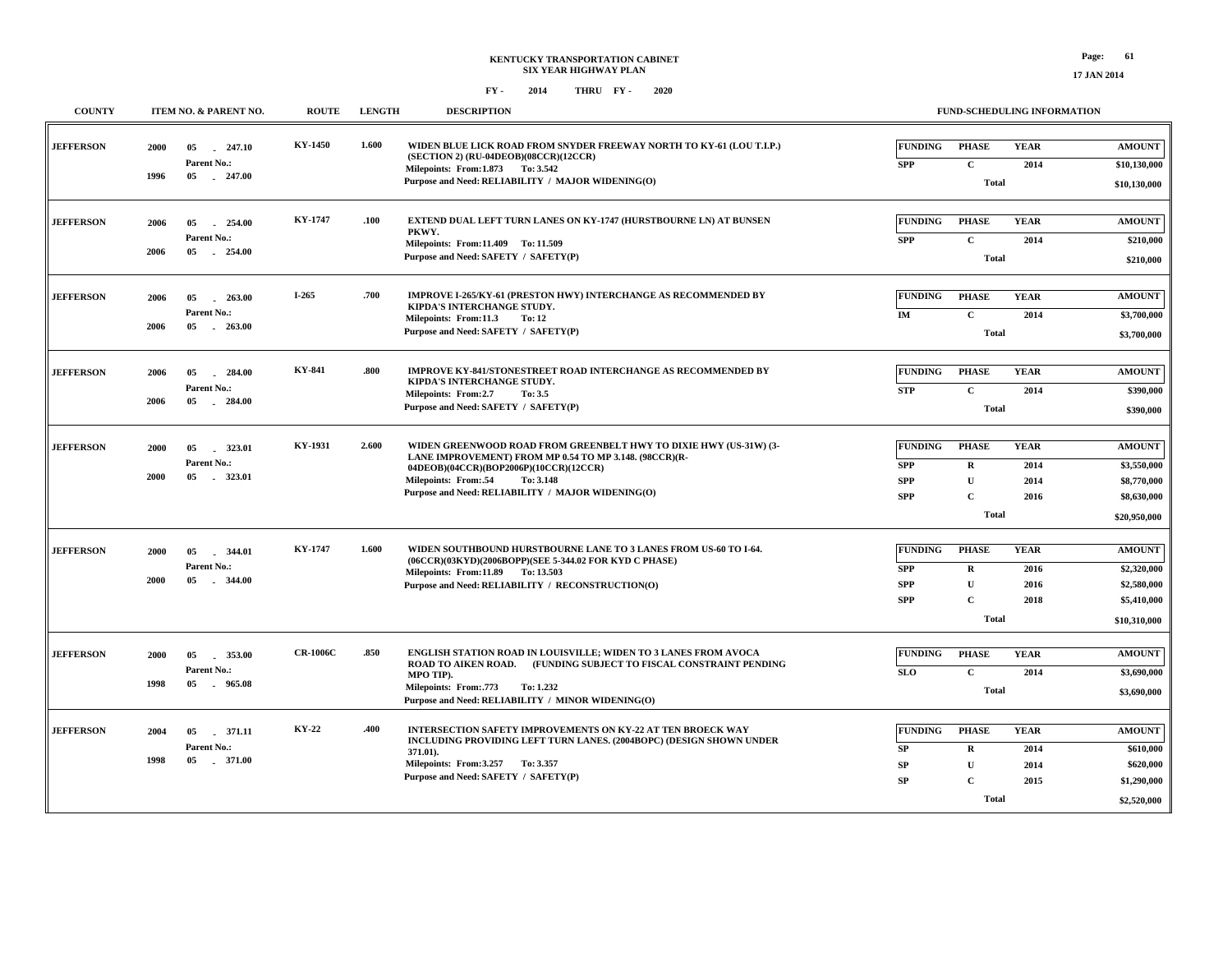**17 JAN 2014**

| <b>COUNTY</b>    |            | ITEM NO. & PARENT NO.           | <b>ROUTE</b>  | <b>LENGTH</b> | <b>DESCRIPTION</b>                                                                                                              |                | <b>FUND-SCHEDULING INFORMATION</b> |              |                          |
|------------------|------------|---------------------------------|---------------|---------------|---------------------------------------------------------------------------------------------------------------------------------|----------------|------------------------------------|--------------|--------------------------|
| <b>JEFFERSON</b> | 2004<br>05 | 371.12<br>Parent No.:           | KY-22         | .400          | RECONSTRUCT KY-22 AT SPRINGCREST DRIVE. (06CCN) (2004BOPC)<br>Milepoints: From:1.389 To: 1.789                                  | <b>FUNDING</b> | <b>PHASE</b>                       | <b>YEAR</b>  | <b>AMOUNT</b>            |
|                  | 1998       | 05 . 371.00                     |               |               | Purpose and Need: SAFETY / SAFETY(P)                                                                                            | SP             | $\mathbf{R}$                       | 2014         | \$400,000                |
|                  |            |                                 |               |               |                                                                                                                                 | SP<br>SP       | $\mathbf U$<br>C                   | 2014<br>2015 | \$600,000<br>\$1,190,000 |
|                  |            |                                 |               |               |                                                                                                                                 |                | <b>Total</b>                       |              |                          |
|                  |            |                                 |               |               |                                                                                                                                 |                |                                    |              | \$2,190,000              |
| <b>JEFFERSON</b> | 2004       | 05 371.13                       | KY-22         | .400          | RECONSTRUCT KY-22 AT GOOSE CREEK ROAD. (06CCN) (2004BOPC)                                                                       | <b>FUNDING</b> | <b>PHASE</b>                       | <b>YEAR</b>  | <b>AMOUNT</b>            |
|                  |            | Parent No.:                     |               |               | Milepoints: From: 2.537 To: 2.937                                                                                               | ${\bf SP}$     | $\bf R$                            | 2014         | \$560,000                |
|                  | 1998<br>05 | $-371.00$                       |               |               | Purpose and Need: SAFETY / SAFETY(P)                                                                                            | SP             | $\mathbf{U}$                       | 2014         | \$970,000                |
|                  |            |                                 |               |               |                                                                                                                                 | <b>SP</b>      | $\mathbf C$                        | 2015         | \$1,320,000              |
|                  |            |                                 |               |               |                                                                                                                                 |                | <b>Total</b>                       |              |                          |
|                  |            |                                 |               |               |                                                                                                                                 |                |                                    |              | \$2,850,000              |
| <b>JEFFERSON</b> | 2004<br>05 | 371.14                          | KY-22         | .500          | RECONSTRUCT KY-22 AT BARBOUR LANE. (06CCN) (2004BOPC)                                                                           | <b>FUNDING</b> | <b>PHASE</b>                       | <b>YEAR</b>  | <b>AMOUNT</b>            |
|                  |            | Parent No.:                     |               |               | Milepoints: From: 1.919 To: 2.419<br>Purpose and Need: SAFETY / SAFETY(P)                                                       | SP             | $\mathbf R$                        | 2014         | \$310,000                |
|                  | 1998       | 05 . 371.00                     |               |               |                                                                                                                                 | <b>SP</b>      | $\mathbf C$                        | 2015         | \$570,000                |
|                  |            |                                 |               |               |                                                                                                                                 |                | <b>Total</b>                       |              | \$880,000                |
|                  |            |                                 |               |               |                                                                                                                                 |                |                                    |              |                          |
| <b>JEFFERSON</b> | 2004       | 05 371.15                       | KY-22         | .400          | <b>RECONSTRUCT KY-22 AT AVENUE OF THE WOODS AND CHATSWORTH. (06CCN)</b><br>(2004BOPC)                                           | <b>FUNDING</b> | <b>PHASE</b>                       | <b>YEAR</b>  | <b>AMOUNT</b>            |
|                  |            | Parent No.:                     |               |               | Milepoints: From:1.03<br>To: 1.43                                                                                               | SP             | $\mathbf R$                        | 2014         | \$1,290,000              |
|                  | 1998<br>05 | 371.00                          |               |               | Purpose and Need: SAFETY / SAFETY(P)                                                                                            | <b>SP</b>      | $\mathbf U$                        | 2014         | \$1,790,000              |
|                  |            |                                 |               |               |                                                                                                                                 | <b>SP</b>      | $\mathbf{C}$                       | 2015         | \$3,540,000              |
|                  |            |                                 |               |               |                                                                                                                                 |                | <b>Total</b>                       |              | \$6,620,000              |
|                  |            |                                 |               |               |                                                                                                                                 |                |                                    |              |                          |
| <b>JEFFERSON</b> | 2004<br>05 | 371.16                          | KY-22         | .200          | INTERSECTION IMPROVEMENT ON OLD KY-22 AT HERR LANE AND THE<br>ENTRANCE TO BALLARD HIGH SCHOOL. (06CCR)(2004BOPC)(12CCR)         | <b>FUNDING</b> | <b>PHASE</b>                       | <b>YEAR</b>  | <b>AMOUNT</b>            |
|                  | 1998       | Parent No.:<br>05 . 371.00      |               |               | Milepoints: From:.438<br>To: .87                                                                                                | SP             | $\mathbf R$                        | 2014         | \$1,370,000              |
|                  |            |                                 |               |               | Purpose and Need: SAFETY / SAFETY(P)                                                                                            | ${\bf SP}$     | $\mathbf{C}$                       | 2015         | \$1,830,000              |
|                  |            |                                 |               |               |                                                                                                                                 |                | <b>Total</b>                       |              | \$3,200,000              |
| <b>JEFFERSON</b> | 2000<br>05 | 378.10                          | $I-65$        | .100          | EXTEND/RECONSTRUCT I-65 SB RAMP TO BROOK STREET (FUNDING SUBJECT TO                                                             | <b>FUNDING</b> | <b>PHASE</b>                       | <b>YEAR</b>  | <b>AMOUNT</b>            |
|                  |            | Parent No.:                     |               |               | FISCAL CONSTRAINT PENDING MPO TIP)                                                                                              | <b>SLO</b>     | $\mathbf{C}$                       |              |                          |
|                  | 1998       | 05 378.00                       |               |               | <b>Milepoints: From:0</b><br>To: .155<br>Purpose and Need: RELIABILITY / RECONSTRUCTION(O)                                      |                |                                    | 2014         | \$4,330,000              |
|                  |            |                                 |               |               |                                                                                                                                 |                | <b>Total</b>                       |              | \$4,330,000              |
|                  |            |                                 |               |               |                                                                                                                                 |                |                                    |              |                          |
| <b>JEFFERSON</b> | 2004<br>05 | $-404.01$                       |               | 2.700         | EXTEND COOPER CHAPEL ROAD FROM BEULAH CHURCH ROAD TO BARDSTOWN<br>ROAD (LOU T.I.P.) (ALL WORK BY LOUISVILLE METRO)              | <b>FUNDING</b> | <b>PHASE</b>                       | <b>YEAR</b>  | <b>AMOUNT</b>            |
|                  | 2000<br>05 | Parent No.:<br>$-404.00$        |               |               | (LOCALMATCH)(2004BOPC) (FUNDING SUBJECT TO FISCAL CONSTRAINT<br>PENDING MPO TIP).                                               | <b>SLO</b>     | $\mathbf{D}$                       | 2014         | \$1,000,000              |
|                  |            |                                 |               |               | <b>Milepoints: From:</b><br>To:                                                                                                 | <b>SLO</b>     | $\mathbf R$                        | 2014         | \$3,750,000              |
|                  |            |                                 |               |               | Purpose and Need: RELIABILITY / NEW ROUTE(O)                                                                                    |                | <b>Total</b>                       |              | \$4,750,000              |
|                  |            |                                 | <b>US-150</b> | .100          |                                                                                                                                 |                |                                    |              |                          |
| <b>JEFFERSON</b> | 2004<br>05 | $-413.00$                       |               |               | ALIGN INTERSECTION OF BROADWAY AND 18TH STREET BY MOVING THE<br>SOUTH LEG OF 18TH STREET TO THE EAST (FUNDING SUBJECT TO FISCAL | <b>FUNDING</b> | <b>PHASE</b>                       | <b>YEAR</b>  | <b>AMOUNT</b>            |
|                  | 2004<br>05 | <b>Parent No.:</b><br>$-413.00$ |               |               | <b>CONSTRAINT PENDING MPO TIP)</b>                                                                                              | <b>SLO</b>     | $\mathbf U$                        | 2014         | \$90,000                 |
|                  |            |                                 |               |               | Milepoints: From:1.07<br>To: 1.12<br>Purpose and Need: SAFETY / SAFETY(P)                                                       | <b>SLO</b>     | $\mathbf C$                        | 2014         | \$780,000                |
|                  |            |                                 |               |               |                                                                                                                                 |                | Total                              |              | \$870,000                |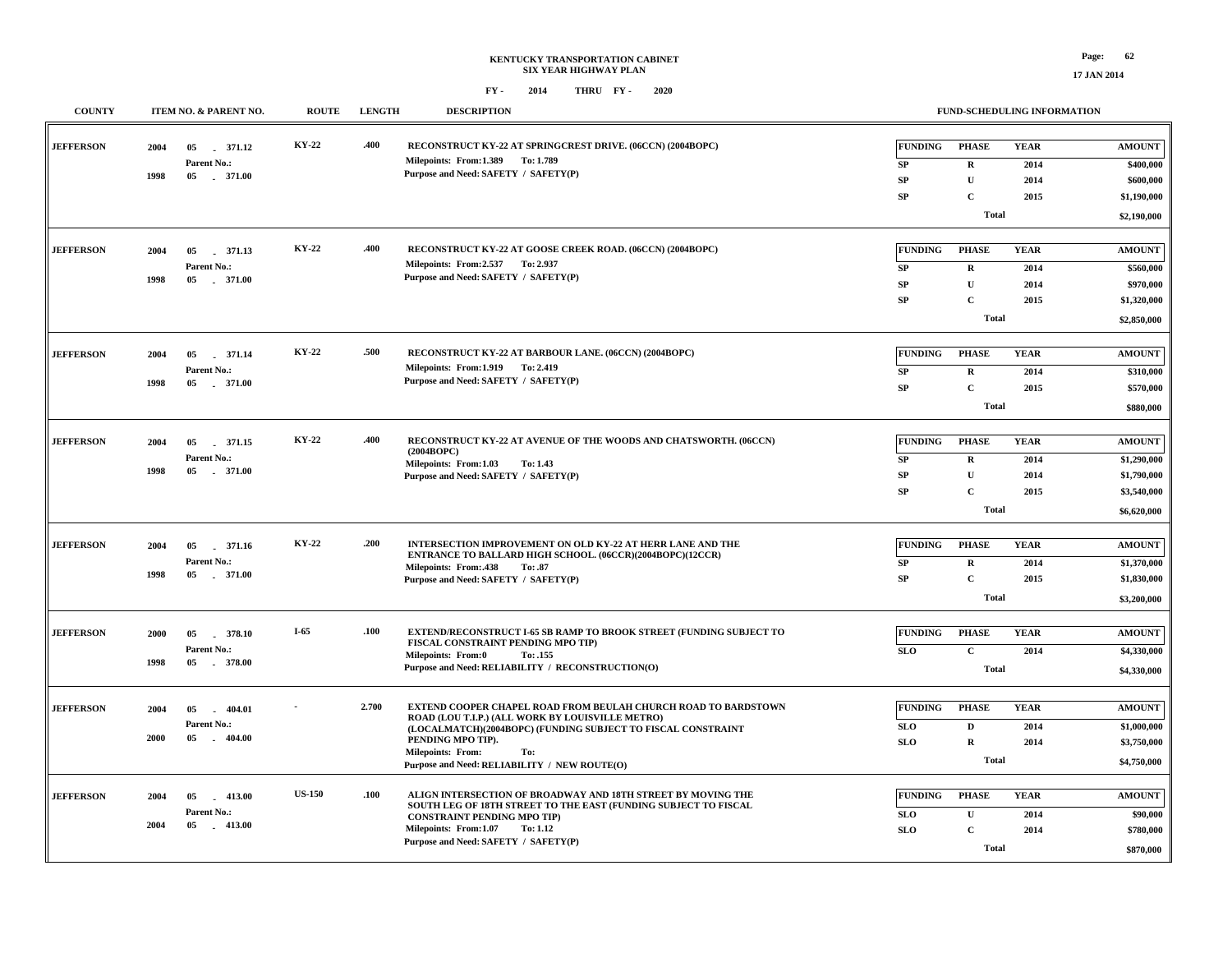| <b>COUNTY</b>                                       | ITEM NO. & PARENT NO.                                                    | <b>ROUTE</b>  | <b>LENGTH</b> | <b>DESCRIPTION</b>                                                                                                                                                                                                                                                                                                                                     | FUND-SCHEDULING INFORMATION                                                                                                                                                                                                                                                                          |
|-----------------------------------------------------|--------------------------------------------------------------------------|---------------|---------------|--------------------------------------------------------------------------------------------------------------------------------------------------------------------------------------------------------------------------------------------------------------------------------------------------------------------------------------------------------|------------------------------------------------------------------------------------------------------------------------------------------------------------------------------------------------------------------------------------------------------------------------------------------------------|
| <b>JEFFERSON</b>                                    | 2004<br>05<br>$-437.01$<br>Parent No.:<br>2004<br>05<br>$-437.00$        | <b>KY-907</b> | .700          | WIDEN SOUTHSIDE DRIVE (KY-907) TO 5 LANES FROM NEW CUT ROAD TO<br>NATIONAL TURNPIKE. (2004BOPC) (FUNDING SUBJECT TO FISCAL CONSTRAINT<br>PENDING MPO TIP).<br>Milepoints: From:6.31<br>To: 7.036<br>Purpose and Need: RELIABILITY / MAJOR WIDENING(O)                                                                                                  | <b>FUNDING</b><br><b>PHASE</b><br><b>YEAR</b><br><b>AMOUNT</b><br>$\mathbf D$<br><b>SLO</b><br>2014<br>\$1,000,000<br><b>SLO</b><br>$\mathbf R$<br>2015<br>\$1,000,000<br><b>SLO</b><br>U<br>2015<br>\$1,000,000<br>$\mathbf{C}$<br><b>SLO</b><br>2016<br>\$4,000,000<br><b>Total</b><br>\$7,000,000 |
| <b>JEFFERSON</b><br><b>OLDHAM</b><br><b>BULLITT</b> | 439.03<br>2006<br>05<br>Parent No.:<br>2004<br>05<br>$-439.02$           |               |               | REHABILITATION AND CONSTRUCTION OF VARIOUS SIDEWALK PROJECTS IN<br>LOUISVILLE METRO. (2006BOPC) (FUNDING SUBJECT TO FISCAL CONSTRAINT<br>PENDING MPO TIP).<br>To:<br><b>Milepoints: From:</b><br>To:<br><b>Milepoints: From:</b><br>To:<br><b>Milepoints: From:</b><br>Purpose and Need: SAFETY / BIKE/PED FACIL(O)                                    | <b>FUNDING</b><br><b>PHASE</b><br><b>YEAR</b><br><b>AMOUNT</b><br><b>SLO</b><br>$\mathbf{C}$<br>2015<br>\$100,000<br><b>Total</b><br>\$100,000                                                                                                                                                       |
| <b>JEFFERSON</b><br><b>OLDHAM</b><br><b>BULLITT</b> | 2014<br>05<br>439.04<br>Parent No.:<br>2006<br>05<br>$-439.03$           |               |               | REHABILITATION AND CONSTRUCTION OF VARIOUS SIDEWALK PROJECTS IN<br>LOUISVILLE METRO. (2006BOPC) (FUNDING SUBJECT TO FISCAL CONSTRAINT<br>PENDING MPO TIP).<br><b>Milepoints: From:</b><br>To:<br>To:<br><b>Milepoints: From:</b><br>To:<br><b>Milepoints: From:</b><br>Purpose and Need: SAFETY / BIKE/PED FACIL(O)                                    | <b>FUNDING</b><br><b>PHASE</b><br><b>YEAR</b><br><b>AMOUNT</b><br><b>SLO</b><br>$\mathbf C$<br>2016<br>\$100,000<br>Total<br>\$100,000                                                                                                                                                               |
| <b>JEFFERSON</b><br><b>OLDHAM</b><br><b>BULLITT</b> | 439.05<br>2014<br>05<br>Parent No.:<br>2006<br>05<br>439.03              |               |               | REHABILITATION AND CONSTRUCTION OF VARIOUS SIDEWALK PROJECTS IN<br>LOUISVILLE METRO. (2006BOPC) (FUNDING SUBJECT TO FISCAL CONSTRAINT<br>PENDING MPO TIP).<br><b>Milepoints: From:</b><br>To:<br>To:<br><b>Milepoints: From:</b><br><b>Milepoints: From:</b><br>To:<br>Purpose and Need: SAFETY / BIKE/PED FACIL(O)                                    | <b>FUNDING</b><br><b>PHASE</b><br><b>YEAR</b><br><b>AMOUNT</b><br>$\mathbf C$<br><b>SLO</b><br>2017<br>\$100,000<br>Total<br>\$100,000                                                                                                                                                               |
| <b>JEFFERSON</b><br><b>OLDHAM</b><br><b>BULLITT</b> | 440.01<br>2004<br>05<br>$\sim$<br>Parent No.:<br>2004<br>05<br>$-440.01$ |               |               | INSTALLATION OF SIDEWALKS TO FIX GAPS IN PEDESTRIAN NETWORK ON<br>VARIOUS STATE MAINTAINED ROADS IN THE LOUISVILLE URBANIZED AREA.<br>(FUNDING SUBJECT TO FISCAL CONSTRAINT PENDING MPO TIP).<br><b>Milepoints: From:</b><br>To:<br><b>Milepoints: From:</b><br>To:<br><b>Milepoints: From:</b><br>To:<br>Purpose and Need: SAFETY / BIKE/PED FACIL(O) | <b>FUNDING</b><br><b>PHASE</b><br><b>YEAR</b><br><b>AMOUNT</b><br><b>SLO</b><br>$\mathbf C$<br>2014<br>\$40,000<br><b>Total</b><br>\$40,000                                                                                                                                                          |
| <b>JEFFERSON</b><br><b>OLDHAM</b><br><b>BULLITT</b> | 2004<br>05<br>440.02<br>Parent No.:<br>2004<br>440.02<br>05              |               |               | INSTALLATION OF SIDEWALKS TO FIX GAPS IN PEDESTRIAN NETWORK ON<br>VARIOUS STATE MAINTAINED ROADS IN THE LOUISVILLE URBANIZED AREA.<br>(FUNDING SUBJECT TO FISCAL CONSTRAINT PENDING MPO TIP).<br><b>Milepoints: From:</b><br>To:<br>To:<br><b>Milepoints: From:</b><br><b>Milepoints: From:</b><br>To:<br>Purpose and Need: SAFETY / BIKE/PED FACIL(O) | <b>FUNDING</b><br><b>PHASE</b><br><b>YEAR</b><br><b>AMOUNT</b><br>$\mathbf C$<br><b>SLO</b><br>2014<br>\$40,000<br>Total<br>\$40,000                                                                                                                                                                 |
| <b>JEFFERSON</b>                                    | 2004<br>05<br>$-442.00$<br>Parent No.:<br>2000<br>05<br>. 965.09         |               |               | SENECA PARK LOOP EXTENSIONS (EAST AND WEST). (LOCAL MATCH)(ALL<br>WORK BY LOUISVILLE METRO)(2004BOPC) (FUNDING SUBJECT TO FISCAL<br>CONSTRAINT PENDING MPO TIP).<br><b>Milepoints: From:</b><br>To:<br>Purpose and Need: SAFETY / BIKE/PED FACIL(O)                                                                                                    | <b>FUNDING</b><br><b>PHASE</b><br><b>YEAR</b><br><b>AMOUNT</b><br>$\mathbf C$<br>SLO<br>2014<br>\$320,000<br><b>Total</b><br>\$320,000                                                                                                                                                               |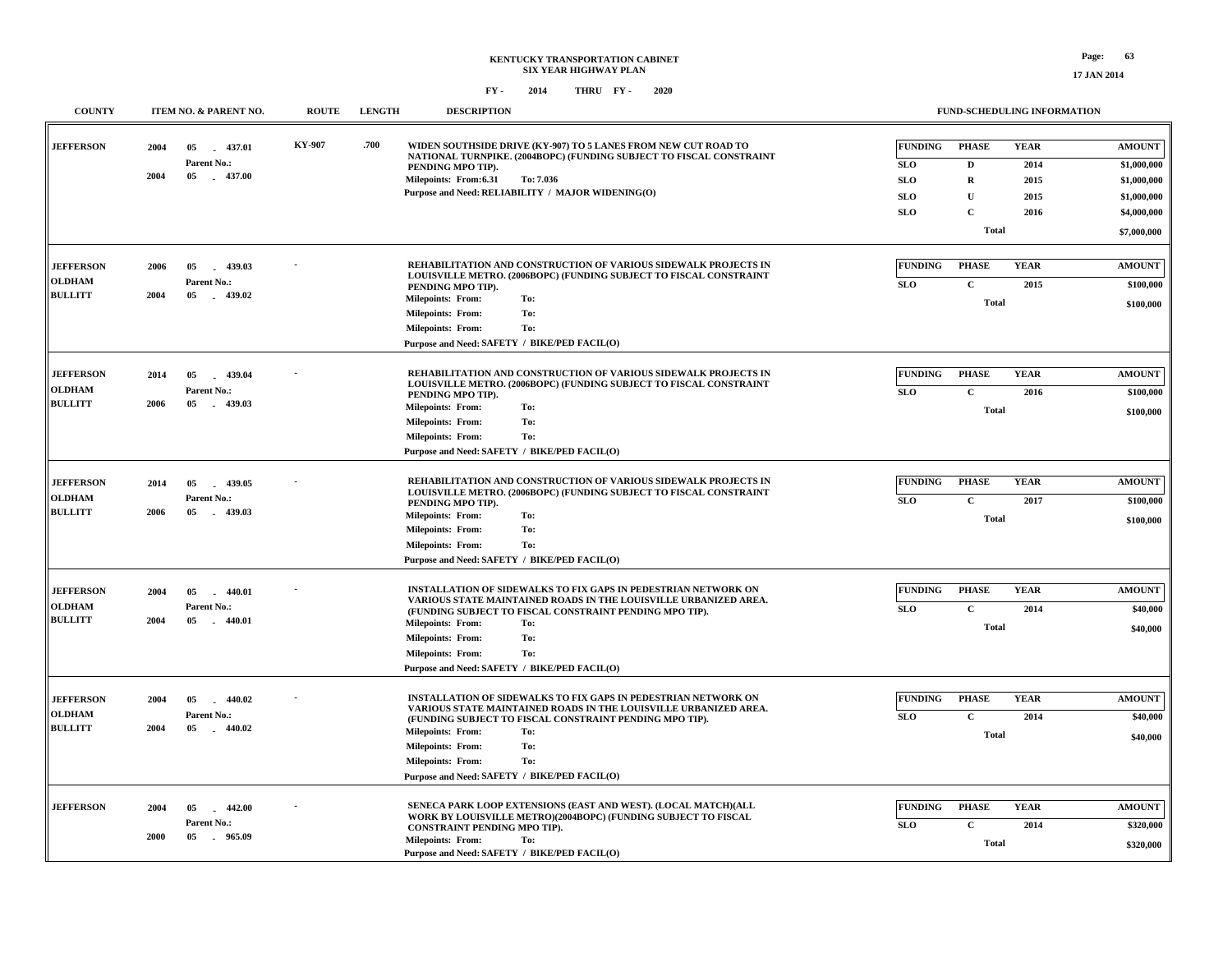| <b>COUNTY</b>    | ITEM NO. & PARENT NO.                                                 | <b>ROUTE</b>    | <b>LENGTH</b> | <b>DESCRIPTION</b>                                                                                                                                                                                                                                                                                                                |                                                          | FUND-SCHEDULING INFORMATION                                       |                                     |                                                                       |
|------------------|-----------------------------------------------------------------------|-----------------|---------------|-----------------------------------------------------------------------------------------------------------------------------------------------------------------------------------------------------------------------------------------------------------------------------------------------------------------------------------|----------------------------------------------------------|-------------------------------------------------------------------|-------------------------------------|-----------------------------------------------------------------------|
| <b>JEFFERSON</b> | 2004<br>05<br>442.02<br>Parent No.:<br>2004<br>$-442.00$<br>05        |                 |               | SENECA PARK LOOP EXTENSIONS (EAST AND WEST). (LOCAL MATCH)(ALL<br>WORK BY LOUISVILLE METRO)(2004BOPC) (FUNDING SUBJECT TO FISCAL<br>CONSTRAINT PENDING MPO TIP).<br><b>Milepoints: From:</b><br>To:<br>Purpose and Need: SAFETY / BIKE/PED FACIL(O)                                                                               | <b>FUNDING</b><br><b>SLO</b>                             | <b>PHASE</b><br>$\mathbf C$<br><b>Total</b>                       | <b>YEAR</b><br>2014                 | <b>AMOUNT</b><br>\$650,000<br>\$650,000                               |
| <b>JEFFERSON</b> | $-443.10$<br>2004<br>05<br>Parent No.:<br>2004<br>05<br>$-443.00$     | KY-2053         | .300          | MT. WASHINGTON ROAD (KY-2053) SECTION 1; FROM PRESTON TO MAPLE WAY.<br>(KYTC MATCH)(2004BOPC)(FUNDING SUBJECT TO FISCAL CONSTRAINT PENDING<br><b>MPO TIP)</b><br><b>Milepoints: From:0</b><br>To: .343<br>Purpose and Need: RELIABILITY / RECONSTRUCTION(O)                                                                       | <b>FUNDING</b><br><b>SLO</b><br><b>SLO</b><br><b>SLO</b> | <b>PHASE</b><br>D<br>$\mathbf R$<br>$\mathbf{U}$<br><b>Total</b>  | <b>YEAR</b><br>2014<br>2015<br>2015 | <b>AMOUNT</b><br>\$320,000<br>\$490,000<br>\$120,000<br>\$930,000     |
| <b>JEFFERSON</b> | 2004<br>05<br>443.20<br>Parent No.:<br>2004<br>05<br>$-443.00$        | KY-2053         | 2.460         | MT. WASHINGTON ROAD (KY-2053) SECTION 2; FROM MAPLE WAY TO CEDAR<br>CREEK RD. (KYTC MATCH)(2004BOPC)(FUNDING SUBJECT TO FISCAL<br><b>CONSTRAINT PENDING MPO TIP)</b><br>Milepoints: From: 343<br>To: 2.804<br>Purpose and Need: RELIABILITY / RECONSTRUCTION(O)                                                                   | <b>FUNDING</b><br><b>SLO</b>                             | <b>PHASE</b><br>$\mathbf D$<br><b>Total</b>                       | <b>YEAR</b><br>2014                 | <b>AMOUNT</b><br>\$290,000<br>\$290,000                               |
| <b>JEFFERSON</b> | 2000<br>05<br>$-446.00$<br>Parent No.:<br>2000<br>05<br>. 965.09      | KY-155          | .756          | <b>RECONSTRUCT INTERSECTION OF KY-155 AND KY-148. (FUNDING SUBJECT TO</b><br>FISCAL CONSTRAINT PENDING MPO TIP).<br>Milepoints: From: 3.947 To: 4.703<br>Purpose and Need: RELIABILITY / SAFETY(P)                                                                                                                                | <b>FUNDING</b><br><b>SLO</b>                             | <b>PHASE</b><br>$\mathbf{C}$<br><b>Total</b>                      | <b>YEAR</b><br>2014                 | <b>AMOUNT</b><br>\$2,400,000<br>\$2,400,000                           |
| <b>JEFFERSON</b> | 2010<br>05<br>469.00<br>Parent No.:<br>2002<br>$-219.08$<br>99        | <b>US-60</b>    | 1.802         | NORTHEAST LOUISVILLE LOOP MULTI-USE PATH: CONSTRUCT A PAVED MULTI-<br>USE TRAIL, DRAINAGE IMPROVEMENTS AND PROVIDE SIGNAGE. WORK WILL<br>OCCUR ON SHELBYVILLE RD. BETWEEN OLD SHELBYVILLE RD AND N. BECKLEY<br>STATION. (2010BOPC)<br>Milepoints: From:11.093 To: 12.895<br>Purpose and Need: RELIABILITY / CONGESTION MITIGTN(O) | <b>FUNDING</b><br><b>CM</b>                              | <b>PHASE</b><br>$\mathbf C$<br><b>Total</b>                       | <b>YEAR</b><br>2014                 | <b>AMOUNT</b><br>\$678,500<br>\$678,500                               |
| <b>JEFFERSON</b> | 2011<br>05<br>$-470.00$<br>Parent No.:<br>2004<br>05<br>965.12        |                 |               | CONVERSION OF ONE-WAY STREETS IN DOWNTOWN LOUISVILLE TO TWO-WAY<br>TRAFFIC (MAIN, JEFFERSON, LIBERTY, MUHAMMAD ALI, CHESTNUT, 3RD<br><b>STREETS). PHASE 1</b><br><b>Milepoints: From:</b><br>To:<br>Purpose and Need: RELIABILITY / RECONSTRUCTION(O)                                                                             | <b>FUNDING</b><br><b>SLO</b>                             | <b>PHASE</b><br>$\mathbf C$<br><b>Total</b>                       | <b>YEAR</b><br>2014                 | <b>AMOUNT</b><br>\$2,381,500<br>\$2,381,500                           |
| <b>JEFFERSON</b> | 2014<br>05<br>$-470.10$<br>Parent No.:<br>2004<br>05 965.12           | <b>CS-1049F</b> |               | CONVERSION OF ONE-WAY STREETS IN DOWNTOWN LOUISVILLE TO TWO-WAY<br>TRAFFIC (8TH, 7TH, SHELBY, CAMPBELL STREETS). PHASE 2<br>Milepoints: From:<br>To:<br>Purpose and Need: RELIABILITY / RECONSTRUCTION(O)                                                                                                                         | <b>FUNDING</b><br><b>SLO</b>                             | <b>PHASE</b><br>$\mathbf C$<br><b>Total</b>                       | <b>YEAR</b><br>2014                 | $\boldsymbol{\mathsf{AMOUNT}}$<br>\$748,000<br>\$748,000              |
| <b>JEFFERSON</b> | 2012<br>474.00<br>05<br><b>Parent No.:</b><br>2012<br>05<br>$-474.00$ | $I-265$         | .820          | REDUCE CONGESTION AND IMPROVE SAFETY AT THE KY 3084 (OLD HENRY<br>ROAD) INTERCHANGE. (12CCR)<br>Milepoints: From: 28.28 To: 29.1<br>Purpose and Need: SAFETY / SAFETY(P)                                                                                                                                                          | <b>FUNDING</b><br>NH<br>NH<br><b>IM</b>                  | <b>PHASE</b><br>R<br>$\mathbf{U}$<br>$\mathbf{C}$<br><b>Total</b> | <b>YEAR</b><br>2016<br>2016<br>2017 | <b>AMOUNT</b><br>\$300,000<br>\$700,000<br>\$5,090,000<br>\$6,090,000 |
| <b>JEFFERSON</b> | $-478.00$<br>2012<br>05<br>Parent No.:<br>2012<br>05<br>$-478.00$     | <b>US-31W</b>   | 1.503         | <b>IMPROVE DIXIE HIGHWAY BETWEEN CRUMS LANE (KY 2049) AND ROCKFORD</b><br><b>LANE (KY 2051)(12CCR)</b><br>Milepoints: From:13.837 To: 15.34<br>Purpose and Need: SAFETY / SAFETY(P)                                                                                                                                               | <b>FUNDING</b><br><b>SPP</b>                             | <b>PHASE</b><br>$\mathbf C$<br><b>Total</b>                       | <b>YEAR</b><br>2014                 | <b>AMOUNT</b><br>\$4,330,000<br>\$4,330,000                           |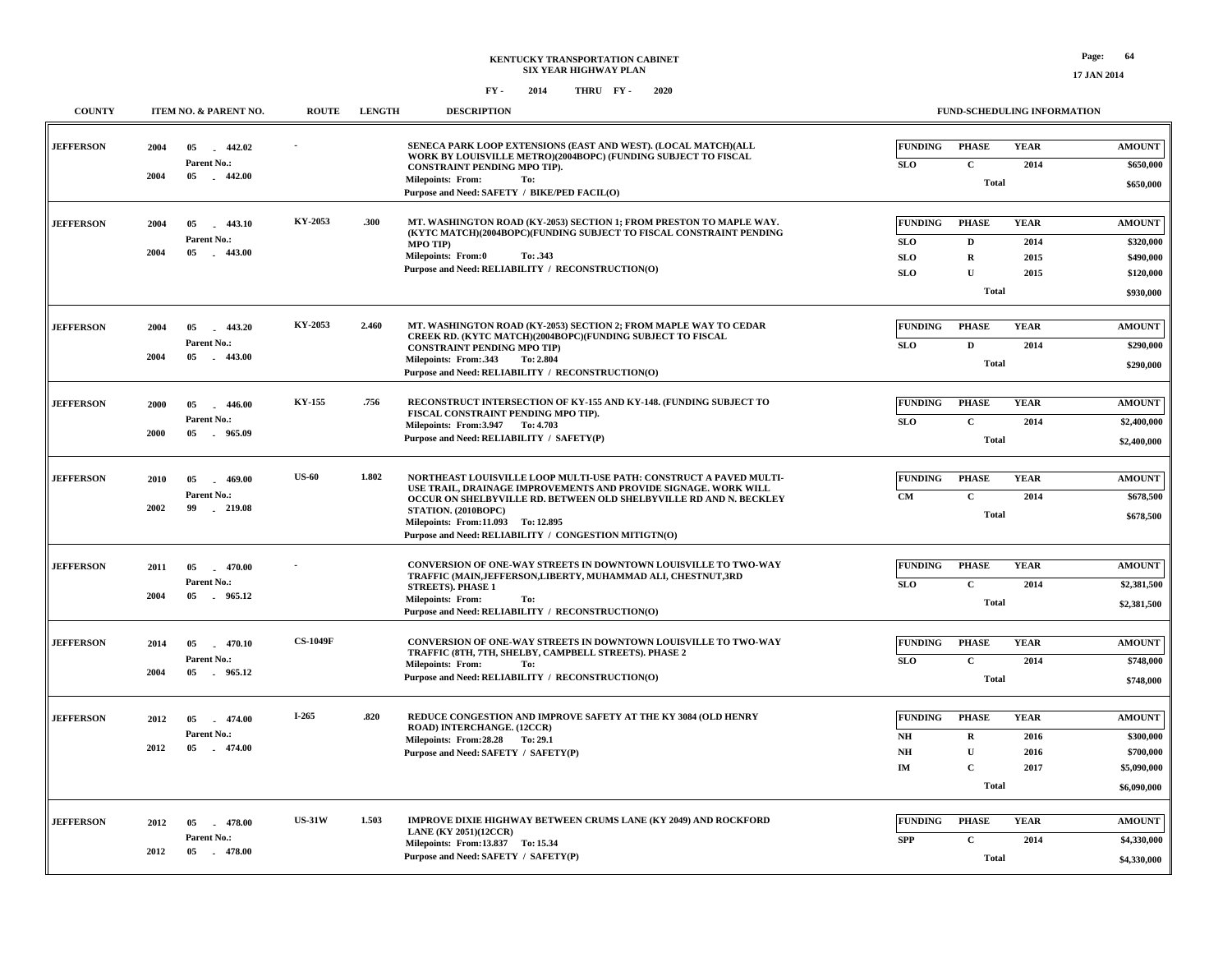**COUNTY ITEM NO. & PARENT NO. ROUTE LENGTH DESCRIPTION**

**FUND-SCHEDULING INFORMATION**

| <b>JEFFERSON</b> | 2014<br>2014 | 478.20<br>05<br>Parent No.:<br>05<br>$-478.20$ | <b>US-31W</b>   | 2.200 | IMPROVE DIXIE HIGHWAY BETWEEN ROCKFORD LANE (KY 2051) AND<br><b>GREENWOOD ROAD (KY 1931)</b><br>Milepoints: From:11.65 To: 13.837           | <b>FUNDING</b><br><b>SPP</b> | <b>PHASE</b><br>$\mathbf{C}$ | <b>YEAR</b><br>2016 | <b>AMOUNT</b><br>\$7,200,000 |
|------------------|--------------|------------------------------------------------|-----------------|-------|---------------------------------------------------------------------------------------------------------------------------------------------|------------------------------|------------------------------|---------------------|------------------------------|
|                  |              |                                                |                 |       | Purpose and Need: SAFETY / SAFETY(P)                                                                                                        |                              | <b>Total</b>                 |                     | \$7,200,000                  |
| <b>JEFFERSON</b> | 2010         | 05<br>$-479.00$                                | <b>CR-1005B</b> | .614  | WIDEN HUBBARDS LANE FROM US 60 (SHELBYVILLE ROAD) TO KY 1447                                                                                | <b>FUNDING</b>               | <b>PHASE</b>                 | <b>YEAR</b>         | <b>AMOUNT</b>                |
|                  |              | Parent No.:                                    |                 |       | (WESTPORT ROAD) AND ADD BIKE LANES FROM KRESGE WAY TO KY 1447<br>(WESTPORT ROAD) IN LOUISVILLE. (BOPC2010)                                  | SLO                          | ${\bf U}$                    | 2015                | \$500,000                    |
|                  | 2004         | 05 965.12                                      |                 |       | <b>Milepoints: From:0</b><br>To: .614                                                                                                       | <b>SLO</b>                   | $\mathbf C$                  | 2016                | \$2,000,000                  |
|                  |              |                                                |                 |       | Purpose and Need: RELIABILITY / RECONSTRUCTION(O)                                                                                           |                              | Total                        |                     | \$2,500,000                  |
|                  |              |                                                |                 |       |                                                                                                                                             |                              |                              |                     |                              |
| <b>JEFFERSON</b> | 2012         | $-482.00$<br>05                                | <b>CR-1001G</b> | .400  | RECONSTRUCT GRADE LANE (CR-1001G) IN LOUISVILLE BETWEEN I-65 SB RAMPS<br>AND GRADE LANE CONNECTOR (MP 0.2 TO MP 0.6)(AS PER MOA KY NATIONAL | <b>FUNDING</b>               | <b>PHASE</b>                 | <b>YEAR</b>         | <b>AMOUNT</b>                |
|                  |              | Parent No.:                                    |                 |       | <b>GUARD WILL REIMBURSE KYTC FOR PROJECT COSTS)(2012BOP)</b>                                                                                | <b>DAR</b>                   | ${\bf U}$                    | 2014                | \$215,000                    |
|                  | 2012         | 05<br>$-482.00$                                |                 |       | <b>Milepoints: From:.2</b><br>To: .6                                                                                                        | <b>DAR</b>                   | $\mathbf C$                  | 2014                | \$2,200,000                  |
|                  |              |                                                |                 |       | Purpose and Need: RELIABILITY / RECONSTRUCTION(O)                                                                                           |                              | <b>Total</b>                 |                     | \$2,415,000                  |
| <b>JEFFERSON</b> | 2014         | $-483.00$<br>05                                | $I-71$          | 5.000 | WIDEN PRIORITY SECTION OF I-71 BETWEEN I-265 AND CRESTWOOD.                                                                                 | <b>FUNDING</b>               | <b>PHASE</b>                 | <b>YEAR</b>         | <b>AMOUNT</b>                |
| <b>OLDHAM</b>    |              | Parent No.:                                    |                 |       | Milepoints: From: 9.1<br>To: 11.315                                                                                                         | N <sub>H</sub>               | $\mathbf D$                  | 2014                | \$2,500,000                  |
|                  | 2014         | 05 483.00                                      |                 |       | Milepoints: From:11.315 To: 14.1                                                                                                            | N <sub>H</sub>               | $\mathbf R$                  | 2016                | \$1,000,000                  |
|                  |              |                                                |                 |       | Purpose and Need: RELIABILITY / MAJOR WIDENING(O)                                                                                           | NH                           | $\mathbf{U}$                 | 2016                | \$500,000                    |
|                  |              |                                                |                 |       |                                                                                                                                             | <b>SPP</b>                   | $\mathbf{C}$                 | 2018                | \$45,000,000                 |
|                  |              |                                                |                 |       |                                                                                                                                             |                              | Total                        |                     | \$49,000,000                 |
|                  |              |                                                |                 |       |                                                                                                                                             |                              |                              |                     |                              |
| <b>JEFFERSON</b> | 2014         | $-484.00$<br>05                                |                 |       | CONSTRUCT A 2800' LONG, 10' WIDE MULTIUSE PATH THROUGH A.B. SAWYER<br>PARK AND CONNECTING TO SURROUNDING NEIGHBORHOODS INCLUDES AN          | <b>FUNDING</b>               | <b>PHASE</b>                 | <b>YEAR</b>         | <b>AMOUNT</b>                |
|                  | 2004         | Parent No.:<br>05<br>965.12                    |                 |       | UNDERPASS, BRIDGE, AND SITE AMENITIES.<br>To:                                                                                               | SLO                          | $\mathbf{D}$                 | 2014                | \$170,000                    |
|                  |              |                                                |                 |       | <b>Milepoints: From:</b><br>Purpose and Need: SAFETY / BIKE/PED FACIL(O)                                                                    | <b>SLO</b>                   | $\mathbf C$                  | 2015                | \$700,000                    |
|                  |              |                                                |                 |       |                                                                                                                                             |                              | Total                        |                     | \$870,000                    |
| <b>JEFFERSON</b> | 2014         | 485.00<br>05<br>$\sim$                         | <b>US-60A</b>   | 2.793 | RE-CURB US 60A (EASTERN PARKWAY) FROM KY 1631 (CRITTENDEN DRIVE) TO                                                                         | <b>FUNDING</b>               | <b>PHASE</b>                 | <b>YEAR</b>         | <b>AMOUNT</b>                |
|                  |              | Parent No.:                                    |                 |       | US 31E (BARDSTOWN ROAD).<br>Milepoints: From: 4.038 To: 6.831                                                                               | <b>SLO</b>                   | $\mathbf P$                  | 2015                | \$200,000                    |
|                  | 2004         | 05<br>. 965.12                                 |                 |       | Purpose and Need: RELIABILITY / PAVEMENT REHAB-PRI(P)                                                                                       | <b>SLO</b>                   | $\mathbf D$                  | 2016                | \$400,000                    |
|                  |              |                                                |                 |       |                                                                                                                                             | <b>SLO</b>                   | $\mathbf C$                  | 2017                | \$3,800,000                  |
|                  |              |                                                |                 |       |                                                                                                                                             |                              | <b>Total</b>                 |                     | \$4,400,000                  |
|                  |              |                                                |                 |       |                                                                                                                                             |                              |                              |                     |                              |
| <b>JEFFERSON</b> | 2014         | 05<br>$-486.00$                                |                 |       | GOOD SAMARITAN BICYCLE/PEDESTRIAN TRAIL CONNECTOR:CONSTRUCT A<br>MULTI-USE BICYCLE & PEDESTRIAN TRAIL ALONG OLD TAYLORSVILLE ROAD &         | FUNDING                      | <b>PHASE</b>                 | <b>YEAR</b>         | <b>AMOUNT</b>                |
|                  | 2004         | Parent No.:<br>05<br>. 965.12                  |                 |       | JEFFERSON ST IN DOWNTOWN JEFFERSONTOWN CONNECTING THE<br>DOWNTOWN ST NETWORK TO THE GOOD SAMARITAN CENTER & BICYCLE/PED                     | <b>SLO</b>                   | $\mathbf{C}$                 | 2014                | \$162,000                    |
|                  |              |                                                |                 |       | TRAIL.<br><b>Milepoints: From:</b><br>To:<br>Purpose and Need: SAFETY / BIKE/PED FACIL(O)                                                   |                              | <b>Total</b>                 |                     | \$162,000                    |
|                  |              |                                                |                 |       |                                                                                                                                             |                              |                              |                     |                              |
| <b>JEFFERSON</b> | 2014         | 05<br>$-487.00$                                |                 |       | PRELIMINARY DESIGN & SCOPING STUDY TO DETERMINE LOCATION OF A<br>MULTI-USE BICYCLE & PEDESTRIAN TRAIL PROJECT ALONG TAYLORSVILLE            | FUNDING                      | <b>PHASE</b>                 | <b>YEAR</b>         | <b>AMOUNT</b>                |
|                  | 2004         | Parent No.:<br>05<br>965.12                    |                 |       | ROAD FROM DOWNTOWN JEFFERSONTOWN TO 21ST CENTURY PARK.<br><b>Milepoints: From:</b><br>To:                                                   | <b>SLO</b>                   | $\mathbf{P}$                 | 2017                | \$189,000                    |
|                  |              |                                                |                 |       | Purpose and Need: RELIABILITY / SCOPING STUDY(O)                                                                                            |                              | <b>Total</b>                 |                     | \$189,000                    |
|                  |              |                                                |                 |       |                                                                                                                                             |                              |                              |                     |                              |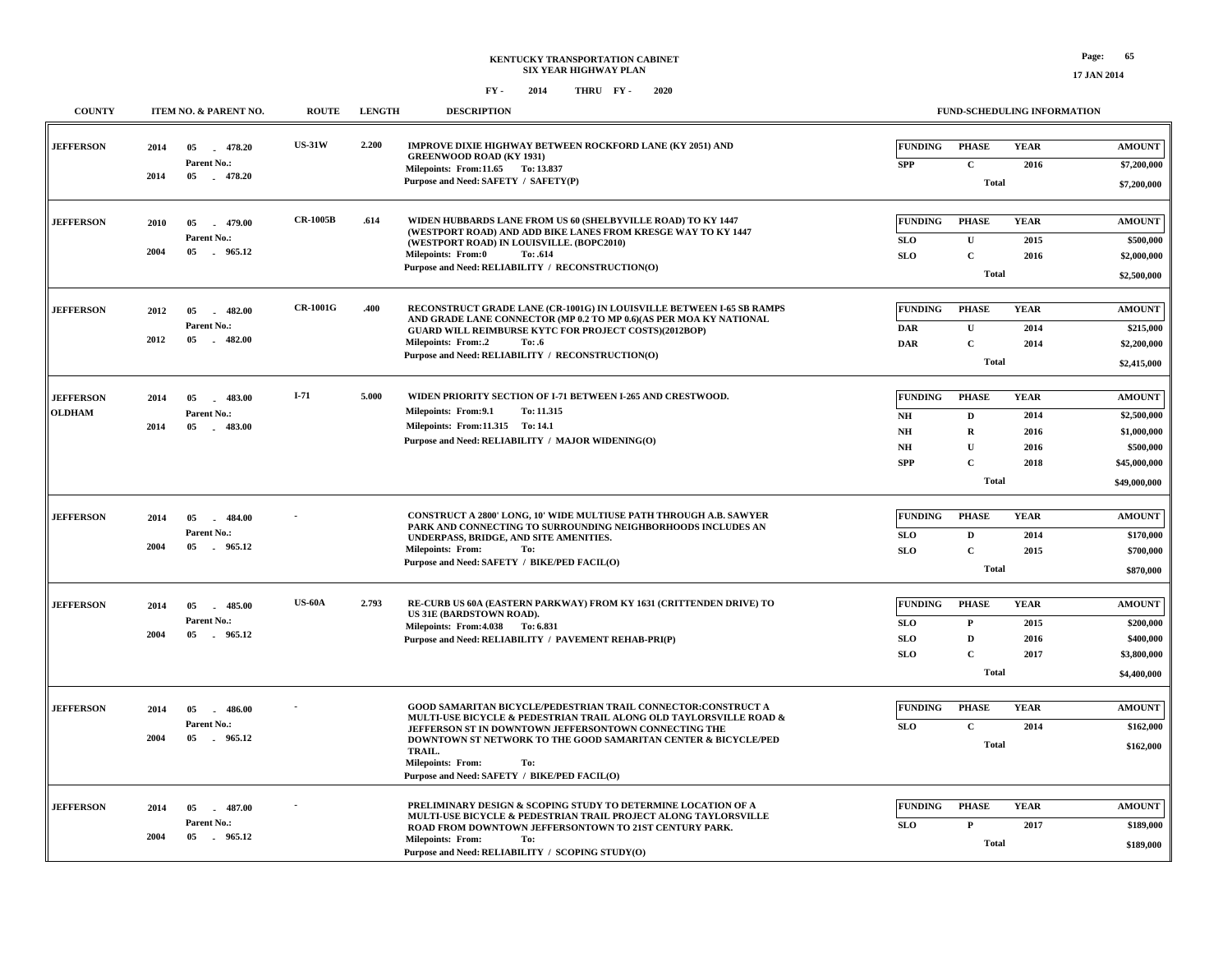| <b>COUNTY</b>    | ITEM NO. & PARENT NO.                                                 | <b>ROUTE</b> | <b>LENGTH</b> | <b>DESCRIPTION</b>                                                                                                                                                                                             | FUND-SCHEDULING INFORMATION                                                         |                            |
|------------------|-----------------------------------------------------------------------|--------------|---------------|----------------------------------------------------------------------------------------------------------------------------------------------------------------------------------------------------------------|-------------------------------------------------------------------------------------|----------------------------|
| <b>JEFFERSON</b> | 2014<br>05<br>489.00<br>$\sim$<br>Parent No.:<br>2004<br>05<br>965.12 |              |               | DESIGN & CONSTRUCT SHARED USE PATH & LOUISVILLE LOOP TRAILHEAD<br>FACILITIES THRU JEFFERSON MEMORIAL FOREST FROM NORTH END OF SAND<br><b>OUARRY TUNNEL AT GENE SNYDER FWY TO WEST TERMINUS OF EXISTING MSD</b> | <b>FUNDING</b><br><b>YEAR</b><br><b>PHASE</b><br><b>SLO</b><br>$\mathbf{D}$<br>2014 | <b>AMOUNT</b><br>\$333,600 |
|                  |                                                                       |              |               | TRAIL APPROX. 2.7 MI WHICH WILL INCLUDE BRIDGE OVER POND CR.<br>Milepoints: From:<br>To:<br>Purpose and Need: SAFETY / BIKE/PED FACIL(O)                                                                       | <b>Total</b>                                                                        | \$333,600                  |
| <b>JEFFERSON</b> | 2014<br>05<br>$-490.00$                                               |              | 2.500         | DESIGN & CONSTRUCT SHARED USE PATH & LOUISVILLE LOOP TRAILHEAD<br>FACILITIES THRU JEFFERSON MEMORIAL FOREST FROM BLEVINS GAP ROAD TO                                                                           | <b>YEAR</b><br><b>FUNDING</b><br><b>PHASE</b>                                       | <b>AMOUNT</b>              |
|                  | Parent No.:<br>2004<br>05<br>. 965.12                                 |              |               | NORTH END OF SAND QUARRY TUNNEL AT GENE SNYDER FWY(THE TUNNEL<br>WILL BE PART OF THIS SEGMENT) APPROX. 2.5 MILES.<br><b>Milepoints: From:</b><br>To:<br>Purpose and Need: SAFETY / BIKE/PED FACIL(O)           | <b>SLO</b><br>D<br>2014<br><b>Total</b>                                             | \$210,500<br>\$210,500     |
| <b>JEFFERSON</b> | 2014<br>05<br>$-491.00$                                               |              |               | DESIGN AND CONSTRUCT SHARED USE PATH AND LOUISVILLE LOOP<br>TRAILHEAD FACILITIES THROUGH JEFFERSON MEMORIAL FOREST FROM                                                                                        | <b>FUNDING</b><br><b>PHASE</b><br><b>YEAR</b>                                       | <b>AMOUNT</b>              |
|                  | Parent No.:<br>2004<br>05<br>965.12                                   |              |               | PENDLETON RD AT MEDORA RD TO THE BEGINNING OF JEFFERSON MEMORIAL<br>FOREST PROPERTY ON BLEVINS GAP RD APPROX. 1.3 MILES.<br>Milepoints: From:<br>To:<br>Purpose and Need: SAFETY / BIKE/PED FACIL(O)           | <b>SLO</b><br>D<br>2014<br><b>Total</b>                                             | \$144,240<br>\$144,240     |
| <b>JEFFERSON</b> | 2014<br>05<br>$-492.00$                                               | CS-3596      |               | MIDDLETOWN STREETSCAPE PHASE VI. ROADWAY AND STREETSCAPE                                                                                                                                                       | <b>FUNDING</b><br><b>YEAR</b><br><b>PHASE</b>                                       | <b>AMOUNT</b>              |
|                  | Parent No.:                                                           |              |               | IMPROVEMENTS ON OLD SHELBYVILLE RD FROM EVERGREEN RD TO US 60<br>(SHELBYVILLE RD).                                                                                                                             | $\mathbf{C}$<br><b>SLO</b><br>2014                                                  | \$254,000                  |
|                  | 2004<br>05<br>965.12                                                  |              |               | <b>Milepoints: From:.494</b><br>To: 1.005<br>Purpose and Need: RELIABILITY / RECONSTRUCTION(O)                                                                                                                 | <b>Total</b>                                                                        | \$254,000                  |
| <b>JEFFERSON</b> | 2014<br>$-493.00$<br>05                                               |              |               | MISCELLANEOUS SIDEWALKS AND HANDICAP RAMPS: CONSTRUCT AND<br>REPLACE VARIOUS SIDEWALKS AND HANDICAP RAMPS THROUGHOUT THE CITY                                                                                  | <b>FUNDING</b><br><b>PHASE</b><br><b>YEAR</b>                                       | <b>AMOUNT</b>              |
|                  | Parent No.:<br>2004<br>05<br>965.12                                   |              |               | ON A REOCCURRING ANNUAL BASIS.<br><b>Milepoints: From:</b><br>To:                                                                                                                                              | <b>SLO</b><br>$\mathbf{C}$<br>2017<br><b>Total</b>                                  | \$37,800                   |
|                  |                                                                       |              |               | Purpose and Need: SAFETY / BIKE/PED FACIL(O)                                                                                                                                                                   |                                                                                     | \$37,800                   |
| <b>JEFFERSON</b> | 2014<br>05<br>495.00                                                  | KY-1020      |               | OLMSTED PARKWAYS MULTI-USE PATH SYSTEM-SOUTHERN PKWY:<br><b>CONSTRUCTION OF A 2.5 MILE SHARED USE PATH SYSTEM ALONG SOUTHERN</b>                                                                               | <b>FUNDING</b><br><b>PHASE</b><br><b>YEAR</b>                                       | <b>AMOUNT</b>              |
|                  | Parent No.:<br>2004<br>05<br>.965.12                                  |              |               | PARKWAY BETWEEN SOUTH 3RD AND NEW CUT ROAD.                                                                                                                                                                    | <b>SLO</b><br>$\mathbf C$<br>2015<br><b>Total</b>                                   | \$1,000,000                |
|                  |                                                                       |              |               | Milepoints: From: 7.837 To: 9.15<br>Purpose and Need: SAFETY / BIKE/PED FACIL(O)                                                                                                                               |                                                                                     | \$1,000,000                |
| <b>JEFFERSON</b> | 2014<br>05<br>$-496.00$                                               | KY-2054      |               | CONSTRUCTION OF A 0.5 MILE SHARED USE PATH SYSTEM ALONG ALGONQUIN                                                                                                                                              | <b>FUNDING</b><br><b>PHASE</b><br><b>YEAR</b>                                       | <b>AMOUNT</b>              |
|                  | Parent No.:<br>2004<br>05<br>965.12                                   |              |               | PARKWAY BETWEEN WILSON AVENUE AND CYPRESS STREET.<br><b>Milepoints: From:.72</b><br>To: 1.22                                                                                                                   | $\mathbf C$<br><b>SLO</b><br>2014                                                   | \$1,000,000                |
|                  |                                                                       |              |               | Purpose and Need: SAFETY / BIKE/PED FACIL(O)                                                                                                                                                                   | <b>Total</b>                                                                        | \$1,000,000                |
| <b>JEFFERSON</b> | 2014<br>05<br>$-497.00$                                               | KY-2054      |               | CONSTRUCTION OF A 0.45 MILE SHARED USE PATH SYSTEM ALONG ALGONQUIN                                                                                                                                             | <b>FUNDING</b><br><b>PHASE</b><br><b>YEAR</b>                                       | <b>AMOUNT</b>              |
|                  | Parent No.:<br>2004<br>05<br>965.12                                   |              |               | PARKWAY BETWEEN CYPRESS STREET AND DIXIE HWY.<br>Milepoints: From:1.22<br>To: 1.64                                                                                                                             | <b>SLO</b><br>$\mathbf C$<br>2014                                                   | \$1,000,000                |
|                  |                                                                       |              |               | Purpose and Need: SAFETY / BIKE/PED FACIL(O)                                                                                                                                                                   | <b>Total</b>                                                                        | \$1,000,000                |
| <b>JEFFERSON</b> | 2014<br>05<br>$-498.00$                                               | KY-2054      |               | CONSTRUCTION OF A 1.2 MILE SHARED USE PATH SYSTEM ALONG ALGONQUIN                                                                                                                                              | <b>FUNDING</b><br><b>PHASE</b><br><b>YEAR</b>                                       | <b>AMOUNT</b>              |
|                  | Parent No.:<br>2004<br>05 965.12                                      |              |               | PARKWAY BETWEEN DIXIE HIGHWAY AND SHARP AVE.<br>Milepoints: From:1.64<br>To: 2.717                                                                                                                             | $\mathbf C$<br><b>SLO</b><br>2014                                                   | \$1,000,000                |
|                  |                                                                       |              |               | Purpose and Need: SAFETY / BIKE/PED FACIL(O)                                                                                                                                                                   | <b>Total</b>                                                                        | \$1,000,000                |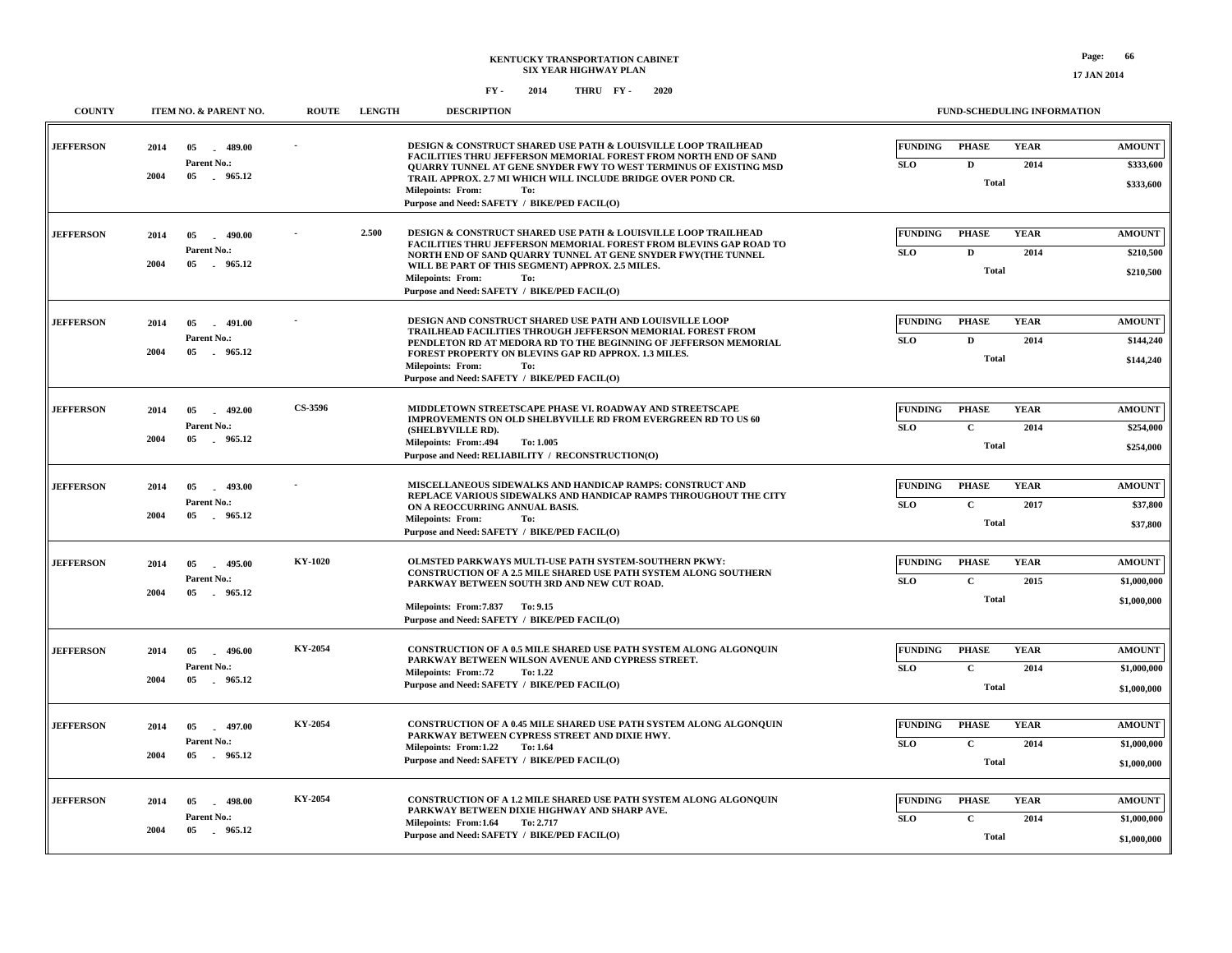**17 JAN 2014**

| <b>COUNTY</b>    |      | ITEM NO. & PARENT NO.         | <b>ROUTE</b>    | <b>LENGTH</b> | <b>DESCRIPTION</b>                                                                                                                     |                  | FUND-SCHEDULING INFORMATION  |              |                             |
|------------------|------|-------------------------------|-----------------|---------------|----------------------------------------------------------------------------------------------------------------------------------------|------------------|------------------------------|--------------|-----------------------------|
| <b>JEFFERSON</b> | 2014 | 499.00<br>05                  | <b>CR-1001B</b> |               | RIVER ROAD BICYCLE AND PEDESTRIAN IMPROVEMENTS FROM DOWNTOWN<br>LOUISVILLE TO THE CITY OF PROSPECT (US 42), 8.5 MILES. (SEE 5-3036.00) | <b>FUNDING</b>   | <b>PHASE</b>                 | <b>YEAR</b>  | <b>AMOUNT</b>               |
|                  | 2004 | Parent No.:<br>05 965.12      |                 |               |                                                                                                                                        | <b>SLO</b>       | D                            | 2014         | \$200,000                   |
|                  |      |                               |                 |               | <b>Milepoints: From:0</b><br>To: 6.761<br>Purpose and Need: SAFETY / BIKE/PED FACIL(O)                                                 | <b>SLO</b>       | $\mathbf C$                  | 2015         | \$2,043,030                 |
|                  |      |                               |                 |               |                                                                                                                                        |                  | <b>Total</b>                 |              | \$2,243,030                 |
|                  |      |                               |                 |               |                                                                                                                                        |                  |                              |              |                             |
| <b>JEFFERSON</b> | 2004 | 05<br>513.00                  |                 |               | CONSTRUCT SHARED USE PATH FROM NEIGHBORHOOD SIDEWALK TO REAR OF<br>SCHOOL PROPERTY, AND PROVIDE OUTDOOR CLASSROOM AMENITIES ALONG      | <b>FUNDING</b>   | <b>PHASE</b>                 | <b>YEAR</b>  | <b>AMOUNT</b>               |
|                  |      | Parent No.:                   |                 |               | SHARED USE PATH. PROJECT WILL INCLUDE WETLAND RESTORATION ON                                                                           | <b>SLO</b>       | D                            | 2014         | \$12,500                    |
|                  | 2004 | $05\,$<br>965.12              |                 |               | SCHOOL SITE. (FUNDING SUBJECT TO FISCAL CONSTRAINT PENDING MPO TIP)<br><b>Milepoints: From:</b><br>To:                                 | <b>SLO</b>       | $\mathbf C$                  | 2014         | \$70,000                    |
|                  |      |                               |                 |               | Purpose and Need: SAFETY / MATCHED FED FUNDS(O)                                                                                        |                  | <b>Total</b>                 |              | \$82,500                    |
|                  |      |                               |                 |               |                                                                                                                                        |                  |                              |              |                             |
| <b>JEFFERSON</b> | 2012 | 05<br>515.00                  |                 |               | OHIO RIVER LEVEE TRAIL EXTENSION PROJECT- CONSTRUCT A SHARED USE<br>PATH OF APPROXIMATELY 13,000 LINEAR FT BETWEEN RIVERSIDE HISTORIC  | <b>FUNDING</b>   | <b>PHASE</b>                 | <b>YEAR</b>  | <b>AMOUNT</b>               |
|                  |      | Parent No.:                   |                 |               | SITE AND MILL CREEK GENERATING STATION (2012BOP).                                                                                      | <b>SLO</b>       | $\mathbf C$                  | 2014         | \$701,444                   |
|                  | 2012 | 05 515.00                     |                 |               | <b>Milepoints: From:</b><br>To:                                                                                                        |                  | <b>Total</b>                 |              | \$701,444                   |
|                  |      |                               |                 |               | Purpose and Need: SAFETY / BIKE/PED FACIL(O)                                                                                           |                  |                              |              |                             |
| <b>JEFFERSON</b> | 2014 | 05<br>516.02                  |                 |               | VARIOUS SAFETY PROJECTS IN THE LOUISVILLE URBANIZED AREA.                                                                              | <b>FUNDING</b>   | <b>PHASE</b>                 | <b>YEAR</b>  | <b>AMOUNT</b>               |
| <b>OLDHAM</b>    |      | Parent No.:                   |                 |               | <b>Milepoints: From:</b><br>To:                                                                                                        | <b>SLO</b>       | $\mathbf C$                  | 2016         | \$1,000,000                 |
| <b>BULLITT</b>   | 2014 | $05\,$<br>516.00              |                 |               | <b>Milepoints: From:</b><br>To:                                                                                                        |                  | <b>Total</b>                 |              |                             |
|                  |      |                               |                 |               | <b>Milepoints: From:</b><br>To:                                                                                                        |                  |                              |              | \$1,000,000                 |
|                  |      |                               |                 |               | Purpose and Need: SAFETY / SAFETY(P)                                                                                                   |                  |                              |              |                             |
| <b>JEFFERSON</b> | 2014 | 05<br>516.03                  |                 |               | VARIOUS SAFETY PROJECTS IN THE LOUISVILLE URBANIZED AREA.                                                                              | <b>FUNDING</b>   | <b>PHASE</b>                 | <b>YEAR</b>  | <b>AMOUNT</b>               |
| <b>OLDHAM</b>    |      | Parent No.:                   |                 |               | <b>Milepoints: From:</b><br>To:                                                                                                        | <b>SLO</b>       | $\mathbf C$                  | 2017         | \$1,000,000                 |
| <b>BULLITT</b>   | 2014 | 05<br>516.00                  |                 |               | <b>Milepoints: From:</b><br>To:                                                                                                        |                  |                              |              |                             |
|                  |      |                               |                 |               | <b>Milepoints: From:</b><br>To:                                                                                                        |                  | <b>Total</b>                 |              | \$1,000,000                 |
|                  |      |                               |                 |               | Purpose and Need: SAFETY / SAFETY(P)                                                                                                   |                  |                              |              |                             |
| <b>JEFFERSON</b> | 2014 | $05\,$<br>518.00              | <b>CR-1004H</b> | .151          | WIDEN WATTERSON TRAIL FROM 2 TO 3 LANES FROM RUCKRIEGEL PARKWAY                                                                        | <b>FUNDING</b>   | <b>PHASE</b>                 | <b>YEAR</b>  | <b>AMOUNT</b>               |
|                  |      | Parent No.:                   |                 |               | (CS-2056H) TO MAPLE ROAD (CS-1132H) AND FROM OLD TAYLORSVILLE ROAD                                                                     | <b>SLO</b>       | D                            | 2014         | \$117,480                   |
|                  | 2004 | 05<br>. 965.12                |                 |               | (CS-1119H) TO RUCKRIEGEL PARKWAY (KY 1819). PROJECT TO INCLUDE<br>STREETSCAPE ENHANCEMENTS.                                            | <b>SLO</b>       | $\mathbf U$                  | 2015         | \$194,169                   |
|                  |      |                               |                 |               | Milepoints: From: 3.179 To: 3.33                                                                                                       | <b>SLO</b>       | $\mathbf C$                  | 2016         | \$509,788                   |
|                  |      |                               |                 |               | Purpose and Need: RELIABILITY / MINOR WIDENING(O)                                                                                      |                  | <b>Total</b>                 |              | \$821,437                   |
|                  |      |                               |                 |               |                                                                                                                                        |                  |                              |              |                             |
| <b>JEFFERSON</b> | 2014 | 05<br>519.00                  | <b>CR-1004H</b> | .831          | CONSTRUCT A MULTI-USE BICYCLE AND PEDESTRIAN TRAIL ALONG                                                                               | <b>FUNDING</b>   | <b>PHASE</b>                 | <b>YEAR</b>  | <b>AMOUNT</b>               |
|                  |      | Parent No.:                   |                 |               | WATTERSON TRAIL FROM MULBERRY ROW WAY TO MANSFIELD ESTATES<br>DRIVE.                                                                   | <b>SLO</b>       | $\mathbf C$                  | 2017         | \$656,640                   |
|                  | 2004 | 05 965.12                     |                 |               | Milepoints: From: 1.857 To: 2.688                                                                                                      |                  | <b>Total</b>                 |              | \$656,640                   |
|                  |      |                               |                 |               | Purpose and Need: SAFETY / BIKE/PED FACIL(O)                                                                                           |                  |                              |              |                             |
|                  |      |                               |                 | 1.700         |                                                                                                                                        |                  |                              |              |                             |
| <b>JEFFERSON</b> | 2012 | 594.00<br>05                  | $I-264$         |               | RECONSTRUCT/WIDEN WATTERSON EXPRESSWAY FROM WESTPORT ROAD (KY<br>1447) TO I-71.(12CCR)                                                 | <b>FUNDING</b>   | <b>PHASE</b>                 | <b>YEAR</b>  | <b>AMOUNT</b>               |
|                  | 2012 | Parent No.:<br>- 594.00<br>05 |                 |               | Milepoints: From:20.9<br>To: 22.6                                                                                                      | IM               | D                            | 2014         | \$3,000,000                 |
|                  |      |                               |                 |               | Purpose and Need: RELIABILITY / RECONSTRUCTION(O)                                                                                      | IM               | $\mathbf R$                  | 2016         | \$2,000,000                 |
|                  |      |                               |                 |               |                                                                                                                                        | IM<br><b>SPP</b> | $\mathbf{U}$<br>$\mathbf{C}$ | 2016<br>2019 | \$1,200,000<br>\$30,000,000 |
|                  |      |                               |                 |               |                                                                                                                                        |                  |                              |              |                             |
|                  |      |                               |                 |               |                                                                                                                                        |                  | <b>Total</b>                 |              | \$36,200,000                |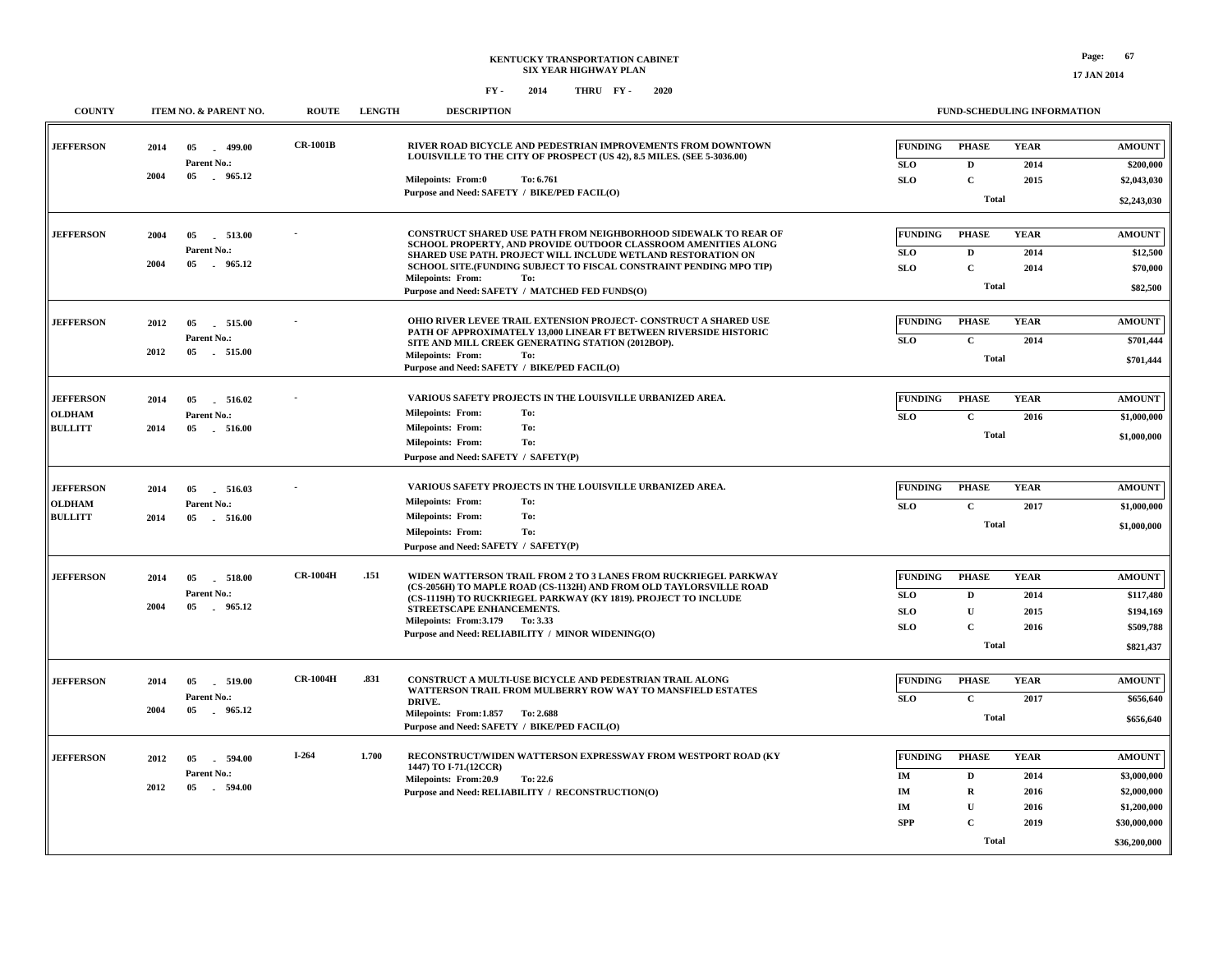| <b>COUNTY</b>    | ITEM NO. & PARENT NO.                                           | <b>ROUTE</b> | <b>LENGTH</b> | <b>DESCRIPTION</b>                                                                                                                                                                                                                                        |                                                          |                                                                           | <b>FUND-SCHEDULING INFORMATION</b>  |                                                                             |
|------------------|-----------------------------------------------------------------|--------------|---------------|-----------------------------------------------------------------------------------------------------------------------------------------------------------------------------------------------------------------------------------------------------------|----------------------------------------------------------|---------------------------------------------------------------------------|-------------------------------------|-----------------------------------------------------------------------------|
| <b>JEFFERSON</b> | 2008<br>05<br>$-710.08$<br>Parent No.:<br>05 710.08<br>2008     |              |               | LOUISVILLE BRIDGES; ENVIRONMENTAL & HISTORIC MITIGATION AND<br><b>ENHANCEMENTS.</b><br><b>Milepoints: From:</b><br>To:<br>Purpose and Need: RELIABILITY / ENVIRO MITIGATION(P)                                                                            | <b>FUNDING</b><br>$\mathbf{N}\mathbf{H}$                 | <b>PHASE</b><br>$\mathbf C$<br><b>Total</b>                               | <b>YEAR</b><br>2014                 | <b>AMOUNT</b><br>\$1,100,000<br>\$1,100,000                                 |
| <b>JEFFERSON</b> | 05<br>713.20<br>2008<br>Parent No.:<br>2008<br>05<br>$-713.20$  |              |               | LOUISVILLE BRIDGES; KENTUCKY STATE SPP FUNDING REQUIRED FOR FY 2014<br>IN ORDER TO INCREASE TIFIA LOAN AMOUNT. THIS ITEM MUST NOT BE MOVED<br>FROM SPP IN 2014.<br><b>Milepoints: From:</b><br>To:<br>Purpose and Need: RELIABILITY / I-CHANGE RECONST(O) | <b>FUNDING</b><br><b>SPP</b>                             | <b>PHASE</b><br>$\mathbf C$<br><b>Total</b>                               | <b>YEAR</b><br>2014                 | <b>AMOUNT</b><br>\$50,000,000<br>\$50,000,000                               |
| <b>JEFFERSON</b> | 2006<br>05<br>715.20<br><b>Parent No.:</b><br>2006<br>05 715.20 |              |               | LOUISVILLE BRIDGES; KENTUCKY TRADITIONAL IM FUNDING FOR FY 2015<br>PLEDGED TO SUPPORT THE FINANCING OF THE LSIORB (CANNOT BE MOVED)<br><b>Milepoints: From:</b><br>To:<br>Purpose and Need: RELIABILITY / I-CHANGE RECONST(O)                             | <b>FUNDING</b><br>IM                                     | <b>PHASE</b><br>$\mathbf C$<br><b>Total</b>                               | <b>YEAR</b><br>2015                 | <b>AMOUNT</b><br>\$20,000,000<br>\$20,000,000                               |
| <b>JEFFERSON</b> | 2006<br>05<br>715.21<br>Parent No.:<br>2006<br>05<br>715.21     |              |               | LOUISVILLE BRIDGES; KENTUCKY TRADITIONAL NH FUNDING FOR FY 2015<br>PLEDGED TO SUPPORT THE FINANCING OF THE LSIORB (CANNOT BE MOVED)<br><b>Milepoints: From:</b><br>To:<br>Purpose and Need: RELIABILITY / I-CHANGE RECONST(O)                             | <b>FUNDING</b><br>NH                                     | <b>PHASE</b><br>$\mathbf{C}$<br><b>Total</b>                              | <b>YEAR</b><br>2015                 | <b>AMOUNT</b><br>\$30,000,000<br>\$30,000,000                               |
| <b>JEFFERSON</b> | 2006<br>05<br>715.30<br><b>Parent No.:</b><br>2006<br>05 715.30 |              |               | <b>LOUISVILLE BRIDGES: KENTUCKY TRADITIONAL IM FUNDING FOR FY 2016</b><br>PLEDGED TO SUPPORT THE FINANCING OF THE LSIORB (CANNOT BE MOVED)<br><b>Milepoints: From:</b><br>To:<br>Purpose and Need: RELIABILITY / I-CHANGE RECONST(O)                      | <b>FUNDING</b><br>IM                                     | <b>PHASE</b><br>$\mathbf C$<br><b>Total</b>                               | <b>YEAR</b><br>2016                 | <b>AMOUNT</b><br>\$20,000,000<br>\$20,000,000                               |
| <b>JEFFERSON</b> | 2006<br>05<br>715.31<br>Parent No.:<br>2006<br>05<br>715.31     |              |               | LOUISVILLE BRIDGES; KENTUCKY TRADITIONAL NH FUNDING FOR FY 2016<br>PLEDGED TO SUPPORT THE FINANCING OF THE LSIORB (CANNOT BE MOVED)<br><b>Milepoints: From:</b><br>To:<br>Purpose and Need: RELIABILITY / I-CHANGE RECONST(O)                             | <b>FUNDING</b><br>NH                                     | <b>PHASE</b><br>$\mathbf C$<br><b>Total</b>                               | <b>YEAR</b><br>2016                 | <b>AMOUNT</b><br>\$30,000,000<br>\$30,000,000                               |
| <b>JEFFERSON</b> | $05\,$<br>715.40<br>2014<br>Parent No.:<br>2014<br>05 715.40    |              |               | <b>LOUISVILLE BRIDGES; KENTUCKY TRADITIONAL IM FUNDING FOR FY 2017</b><br>PLEDGED TO SUPPORT THE FINANCING OF THE LSIORB (CANNOT BE MOVED)<br><b>Milepoints: From:</b><br>To:<br>Purpose and Need: RELIABILITY / I-CHANGE RECONST(O)                      | <b>FUNDING</b><br>$\mathbf{IM}$                          | <b>PHASE</b><br>$\mathbf C$<br><b>Total</b>                               | <b>YEAR</b><br>2017                 | <b>AMOUNT</b><br>\$20,000,000<br>\$20,000,000                               |
| <b>JEFFERSON</b> | 2008<br>05<br>715.41<br>Parent No.:<br>2008<br>05<br>715.41     |              |               | LOUISVILLE BRIDGES: KENTUCKY TRADITIONAL NH FUNDING FOR FY 2017<br>PLEDGED TO SUPPORT THE FINANCING OF THE LSIORB (CANNOT BE MOVED)<br><b>Milepoints: From:</b><br>To:<br>Purpose and Need: RELIABILITY / I-CHANGE RECONST(O)                             | <b>FUNDING</b><br>NH                                     | <b>PHASE</b><br>$\mathbf C$<br><b>Total</b>                               | <b>YEAR</b><br>2017                 | <b>AMOUNT</b><br>\$30,000,000<br>\$30,000,000                               |
| <b>JEFFERSON</b> | $05\,$<br>715.50<br>2008<br>Parent No.:<br>2008<br>05<br>715.50 |              |               | LOUISVILLE BRIDGES; KENTUCKY TRADITIONAL IM FUNDING FOR FY 2018<br>PLEDGED TO SUPPORT THE FINANCING OF THE LSIORB (CANNOT BE MOVED)<br><b>Milepoints: From:</b><br>To:<br>Purpose and Need: RELIABILITY / I-CHANGE RECONST(O)                             | <b>FUNDING</b><br>$\mathbf{IM}$                          | <b>PHASE</b><br>$\mathbf C$<br><b>Total</b>                               | <b>YEAR</b><br>2018                 | <b>AMOUNT</b><br>\$50,000,000<br>\$50,000,000                               |
| <b>JEFFERSON</b> | . 804.00<br>2010<br>05<br>Parent No.:<br>2006<br>05<br>. 390.00 | $I-264$      | .100          | RECONSTRUCT I-264 (WATTERSON EXPRESSWAY)/ US-42 INTERCHANGE AS A<br>SPUI.(12CCR)<br>Milepoints: From:21.8<br><b>To: 22.3</b><br>Purpose and Need: ECONOMIC DEVELOPMENT / I-CHANGE RECONST(O)                                                              | <b>FUNDING</b><br><b>STP</b><br><b>STP</b><br><b>STP</b> | <b>PHASE</b><br>$\mathbf R$<br>$\mathbf U$<br>$\mathbf C$<br><b>Total</b> | <b>YEAR</b><br>2016<br>2019<br>2020 | <b>AMOUNT</b><br>\$1,990,000<br>\$2,710,000<br>\$17,600,000<br>\$22,300,000 |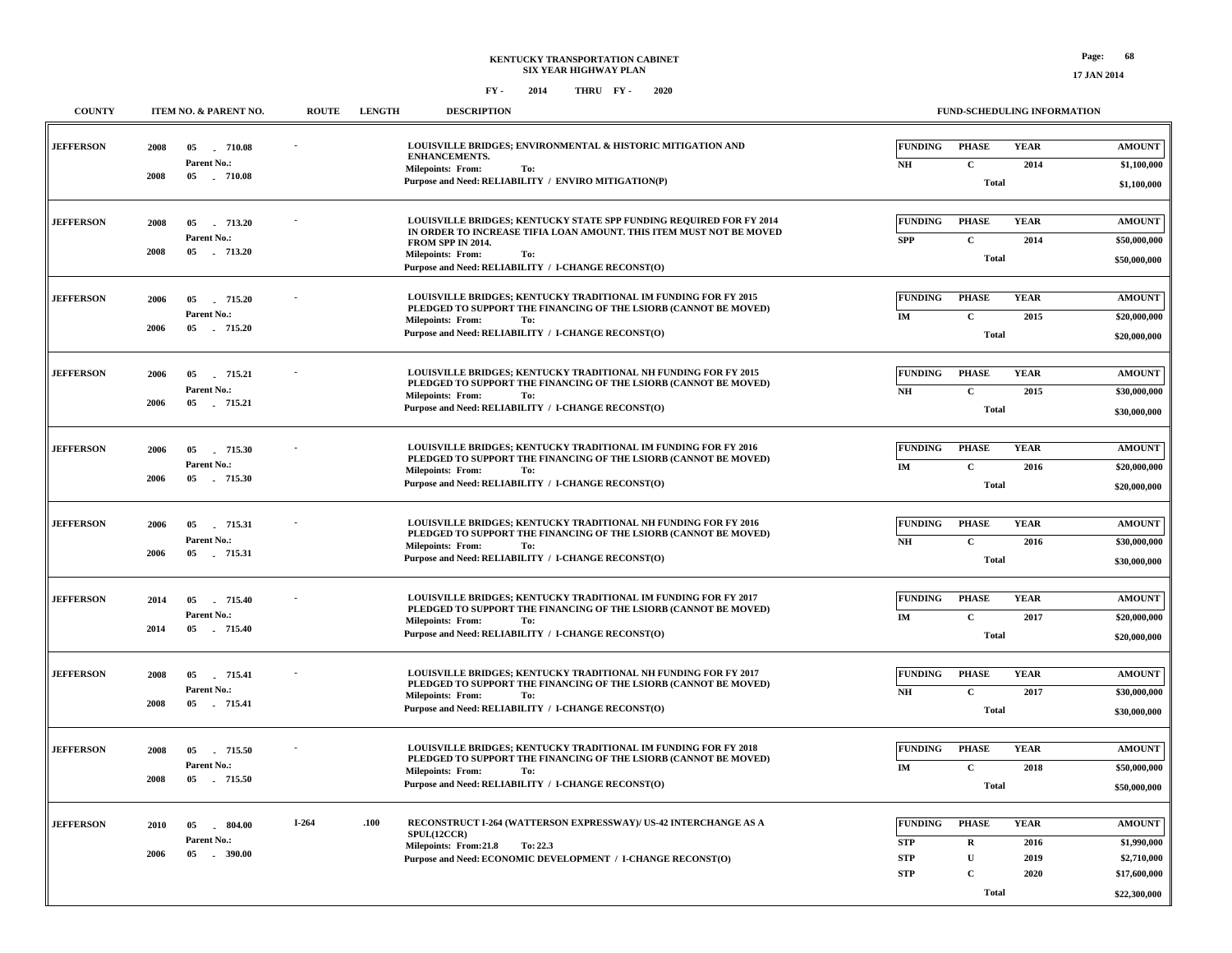| <b>COUNTY</b>    | ITEM NO. & PARENT NO.                                                | <b>ROUTE</b> | <b>LENGTH</b> | <b>DESCRIPTION</b>                                                                                                                                                                                                                                                       |                                         |                                                                       | <b>FUND-SCHEDULING INFORMATION</b>  |                                                                       |
|------------------|----------------------------------------------------------------------|--------------|---------------|--------------------------------------------------------------------------------------------------------------------------------------------------------------------------------------------------------------------------------------------------------------------------|-----------------------------------------|-----------------------------------------------------------------------|-------------------------------------|-----------------------------------------------------------------------|
| <b>JEFFERSON</b> | 2004<br>05<br>965.12<br>Parent No.:<br>2004<br>05 965.12             |              |               | DEDICATED FEDERAL AID STP FUNDS EARMARKED FOR LOUISVILLE<br>URBANIZED AREA AND SUBJECT TO MPO CONTROL FOR FY 2014 (FUNDING<br>SUBJECT TO FISCAL CONSTRAINT PENDING MPO TIP).<br><b>Milepoints: From:</b><br>To:<br>Purpose and Need: RELIABILITY / MATCHED FED FUNDS(O)  | <b>FUNDING</b><br><b>SLO</b>            | <b>PHASE</b><br>$\mathbf{C}$<br>Total                                 | <b>YEAR</b><br>2014                 | <b>AMOUNT</b><br>\$15,100,000<br>\$15,100,000                         |
| <b>JEFFERSON</b> | 2006<br>05<br>965.13<br>Parent No.:<br>2006<br>05 965.13             |              |               | DEDICATED FEDERAL AID STP FUNDS EARMARKED FOR LOUISVILLE<br>URBANIZED AREA AND SUBJECT TO MPO CONTROL FOR FY 2015 (FUNDING<br>SUBJECT TO FISCAL CONSTRAINT PENDING MPO TIP).<br><b>Milepoints: From:</b><br>To:<br>Purpose and Need: RELIABILITY / MATCHED FED FUNDS(O)  | <b>FUNDING</b><br><b>SLO</b>            | <b>PHASE</b><br>$\mathbf C$<br>Total                                  | <b>YEAR</b><br>2015                 | <b>AMOUNT</b><br>\$7,900,000<br>\$7,900,000                           |
| <b>JEFFERSON</b> | 965.14<br>2006<br>05<br>Parent No.:<br>2006<br>05 965.14             |              |               | DEDICATED FEDERAL AID STP FUNDS EARMARKED FOR LOUISVILLE<br>URBANIZED AREA AND SUBJECT TO MPO CONTROL FOR FY 2016 (FUNDING<br>SUBJECT TO FISCAL CONSTRAINT PENDING MPO TIP).<br><b>Milepoints: From:</b><br>To:<br>Purpose and Need: RELIABILITY / MATCHED FED FUNDS(O)  | <b>FUNDING</b><br><b>SLO</b>            | <b>PHASE</b><br>$\mathbf C$<br>Total                                  | <b>YEAR</b><br>2016                 | <b>AMOUNT</b><br>\$3,800,000<br>\$3,800,000                           |
| <b>JEFFERSON</b> | 2008<br>05<br>965.15<br>Parent No.:<br>2008<br>05 965.15             |              |               | DEDICATED FEDERAL AID STP FUNDS EARMARKED FOR LOUISVILLE<br>URBANIZED AREA AND SUBJECT TO MPO CONTROL FOR FY 2017 (FUNDING<br>SUBJECT TO FISCAL CONSTRAINT PENDING MPO TIP)<br><b>Milepoints: From:</b><br>To:<br>Purpose and Need: RELIABILITY / MATCHED FED FUNDS(O)   | <b>FUNDING</b><br><b>SLO</b>            | <b>PHASE</b><br>$\mathbf C$<br>Total                                  | <b>YEAR</b><br>2017                 | <b>AMOUNT</b><br>\$12,100,000<br>\$12,100,000                         |
| <b>JEFFERSON</b> | 965.16<br>2008<br>05<br>Parent No.:<br>2008<br>05<br>965.16          |              |               | DEDICATED FEDERAL AID STP FUNDS EARMARKED FOR LOUISVILLE<br>URBANIZED AREA AND SUBJECT TO MPO CONTROL FOR FY 2018 (FUNDING<br>SUBJECT TO FISCAL CONSTRAINT PENDING MPO TIP)<br><b>Milepoints: From:</b><br>To:<br>Purpose and Need: RELIABILITY / MATCHED FED FUNDS(O)   | <b>FUNDING</b><br><b>SLO</b>            | <b>PHASE</b><br>$\mathbf C$<br><b>Total</b>                           | <b>YEAR</b><br>2018                 | <b>AMOUNT</b><br>\$18,000,000<br>\$18,000,000                         |
| <b>JEFFERSON</b> | 965.17<br>2014<br>05<br>Parent No.:<br>2014<br>05<br>965.17          |              |               | DEDICATED FEDERAL AID STP FUNDS EARMARKED FOR LOUISVILLE<br>URBANIZED AREA AND SUBJECT TO MPO CONTROL FOR FY 2019. (FUNDING<br>SUBJECT TO FISCAL CONSTRAINT PENDING MPO TIP).<br><b>Milepoints: From:</b><br>To:<br>Purpose and Need: RELIABILITY / MATCHED FED FUNDS(O) | <b>FUNDING</b><br><b>SLO</b>            | <b>PHASE</b><br>$\mathbf{C}$<br>Total                                 | <b>YEAR</b><br>2019                 | <b>AMOUNT</b><br>\$18,000,000<br>\$18,000,000                         |
| <b>JEFFERSON</b> | 2014<br>05 965.18<br>Parent No.:<br>2014<br>05<br>965.18             |              |               | DEDICATED FEDERAL AID STP FUNDS EARMARKED FOR LOUISVILLE<br>URBANIZED AREA AND SUBJECT TO MPO CONTROL FOR FY 2020. (FUNDING<br>SUBJECT TO FISCAL CONSTRAINT PENDING MPO TIP).<br><b>Milepoints: From:</b><br>To:<br>Purpose and Need: RELIABILITY / MATCHED FED FUNDS(O) | <b>FUNDING</b><br><b>SLO</b>            | <b>PHASE</b><br>$\mathbf C$<br>Total                                  | <b>YEAR</b><br>2020                 | <b>AMOUNT</b><br>\$18,000,000<br>\$18,000,000                         |
| <b>JEFFERSON</b> | 1998<br>05<br>972.00<br>Parent No.:<br>1996<br>99<br>$-134.00$       | <b>US-42</b> | 1.000         | US 42 SAFETY IMPROVEMENTS FROM HARRODS CREEK BRIDGE TO RIVER<br>ROAD.(10CCR)<br>Milepoints: From: 9.628 To: 10.548<br>Purpose and Need: SAFETY / SAFETY-HAZARD ELIM(P)                                                                                                   | <b>FUNDING</b><br>SP<br>SP<br><b>SP</b> | <b>PHASE</b><br>$\mathbf R$<br>$\mathbf U$<br>$\overline{c}$<br>Total | <b>YEAR</b><br>2014<br>2014<br>2016 | <b>AMOUNT</b><br>\$780,000<br>\$870,000<br>\$1,630,000<br>\$3,280,000 |
| <b>JEFFERSON</b> | 1012.12<br>1996<br>05<br>Parent No.:<br>1996<br>$05\,$<br>$-1012.01$ |              |               | LOUISVILLE INCIDENT MANAGEMENT PROGRAM (TRIMARC) CONSTRUCTION.<br>(KYTC SHARE)<br><b>Milepoints: From:</b><br>To:<br>Purpose and Need: RELIABILITY / CONGESTION MITIGTN(O)                                                                                               | <b>FUNDING</b><br><b>CM</b>             | <b>PHASE</b><br>$\mathbf C$<br>Total                                  | <b>YEAR</b><br>2014                 | <b>AMOUNT</b><br>\$1,410,000<br>\$1,410,000                           |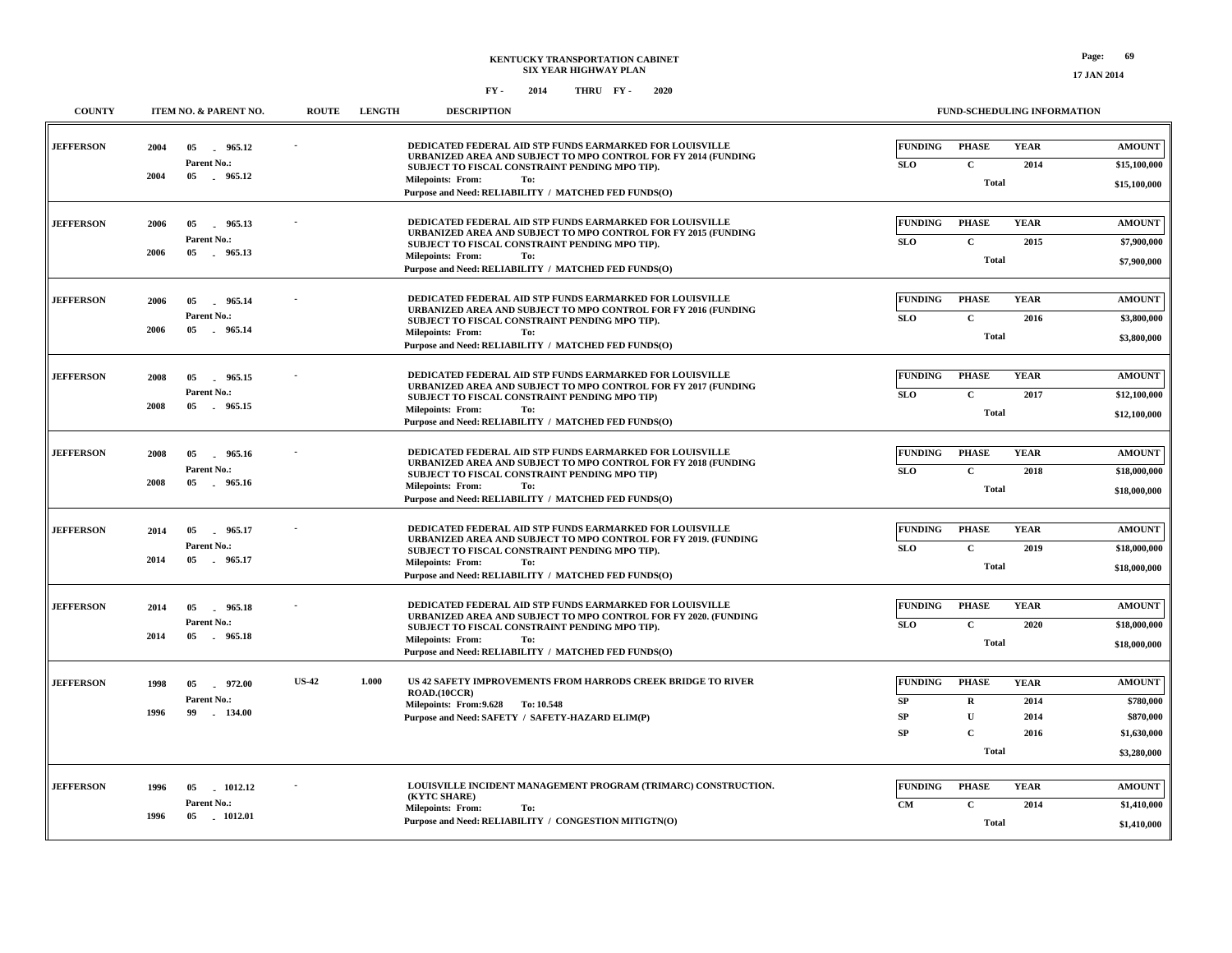| <b>COUNTY</b>    |      | ITEM NO. & PARENT NO.           | <b>ROUTE</b>    | <b>LENGTH</b> | <b>DESCRIPTION</b>                                                                                                                              |                | FUND-SCHEDULING INFORMATION |             |                           |
|------------------|------|---------------------------------|-----------------|---------------|-------------------------------------------------------------------------------------------------------------------------------------------------|----------------|-----------------------------|-------------|---------------------------|
| <b>JEFFERSON</b> | 2008 | 05<br>$-1052.00$<br>Parent No.: | <b>US-42</b>    | .100          | REPLACE BRIDGE AND APPROACHES OVER BEARGRASS CREEK ON EAST MAIN<br>STREET 0.25 MILE EAST OF US 31E (BAXTER AVE.) (B347) (SR=25.3). (056B00347N) | <b>FUNDING</b> | <b>PHASE</b>                | <b>YEAR</b> | <b>AMOUNT</b><br>\$50,000 |
|                  | 2008 | 05<br>1052.00                   |                 |               | Milepoints: From:.23<br>To: .29                                                                                                                 | <b>BRO</b>     | $\mathbf U$                 | 2014        |                           |
|                  |      |                                 |                 |               | Purpose and Need: SAFETY / BRIDGE REPLACEMENT(P)                                                                                                | <b>BRO</b>     | $\mathbf C$                 | 2014        | \$450,000                 |
|                  |      |                                 |                 |               |                                                                                                                                                 |                | Total                       |             | \$500,000                 |
|                  |      |                                 |                 |               |                                                                                                                                                 |                |                             |             |                           |
| <b>JEFFERSON</b> | 2010 | 05<br>$-1061.00$<br>Parent No.: | <b>CR-1019L</b> | .100          | REPLACE BRIDGE ON CR-1019 (MP 0.179) OVER BEE LICK CREEK: .4 MI NE-<br>MANSLICK RD-KY 2055; (STRUCTURALLY DEFICIENT, SR=4) 056C00104N           | <b>FUNDING</b> | PHASE                       | <b>YEAR</b> | <b>AMOUNT</b>             |
|                  | 2010 | 05<br>$-1061.00$                |                 |               |                                                                                                                                                 | <b>BRZ</b>     | $\mathbf R$                 | 2014        | \$40,000                  |
|                  |      |                                 |                 |               | Milepoints: From:.129<br>To: .229<br>Purpose and Need: RELIABILITY / BRIDGE REPLACEMENT(P)                                                      | <b>BRZ</b>     | $\mathbf{U}$                | 2014        | \$50,000                  |
|                  |      |                                 |                 |               |                                                                                                                                                 | <b>BRZ</b>     | $\mathbf C$                 | 2016        | \$250,000                 |
|                  |      |                                 |                 |               |                                                                                                                                                 |                | Total                       |             | \$340,000                 |
| <b>JEFFERSON</b> |      |                                 |                 |               | <b>OLMSTED PARKS HISTORIC BRIDGES: REHABILITATE 11 BRIDGES THROUGH</b>                                                                          | <b>FUNDING</b> | <b>PHASE</b>                | <b>YEAR</b> | <b>AMOUNT</b>             |
|                  | 2010 | 05<br>1062.00<br>Parent No.:    |                 |               | OLMSTED PARK: (056C00032N, 056C00031N, 056C00026N, 056C00027N, 056C00028N,                                                                      |                |                             |             |                           |
|                  | 2010 | $05\,$<br>$-1062.00$            |                 |               | 056C00030N, 056C00029N, 056C00034N, 056C00033N, 056C00139N, 056C00138N)                                                                         | <b>BRZ</b>     | $\mathbf{D}$                | 2014        | \$200,000                 |
|                  |      |                                 |                 |               | <b>Milepoints: From:</b><br>To:<br>Purpose and Need: RELIABILITY / BRIDGE REHAB(P)                                                              | <b>BRZ</b>     | $\mathbf C$                 | 2014        | \$600,000                 |
|                  |      |                                 |                 |               |                                                                                                                                                 |                | Total                       |             | \$800,000                 |
| <b>JEFFERSON</b> | 2012 | 05                              | <b>US-60A</b>   |               | REPLACE BRIDGE ON EASTERN PARKWAY (US 60A) OVER SOUTH FORK                                                                                      | <b>FUNDING</b> | <b>PHASE</b>                | <b>YEAR</b> | <b>AMOUNT</b>             |
|                  |      | 1064.00<br>Parent No.:          |                 |               | BEARGRASS CREEK 0.2 MILE NE OF POPLAR LEVEL RD (KY 864)(SR 43.6)                                                                                |                |                             |             |                           |
|                  | 2012 | 05<br>1064.00                   |                 |               | 056B00139N                                                                                                                                      | <b>BRO</b>     | $\mathbf R$                 | 2015        | \$100,000                 |
|                  |      |                                 |                 |               | Milepoints: From: 5.698 To: 5.738<br>Purpose and Need: RELIABILITY / BRIDGE REPLACEMENT(P)                                                      | <b>BRO</b>     | $\mathbf{U}$                | 2015        | \$500,000                 |
|                  |      |                                 |                 |               |                                                                                                                                                 | <b>BRO</b>     | $\mathbf C$                 | 2017        | \$800,000                 |
|                  |      |                                 |                 |               |                                                                                                                                                 |                | <b>Total</b>                |             | \$1,400,000               |
| <b>JEFFERSON</b> |      |                                 | <b>US-150</b>   | .040          | REPLACE BRIDGE ON E BROADWAY (US 150) OVER SOUTH FORK BEARGRASS                                                                                 | <b>FUNDING</b> | <b>PHASE</b>                | <b>YEAR</b> | <b>AMOUNT</b>             |
|                  | 2012 | 05<br>1067.00<br>Parent No.:    |                 |               | CREEK AT INTERSECTION WITH BRENT STREET (CS 1312G)(SR 38) 056B00348N                                                                            |                |                             |             |                           |
|                  | 2012 | 05<br>$-1067.00$                |                 |               |                                                                                                                                                 | <b>BRO</b>     | D                           | 2014        | \$250,000                 |
|                  |      |                                 |                 |               | Milepoints: From:3.6<br>To: 3.64<br>Purpose and Need: RELIABILITY / BRIDGE REPLACEMENT(P)                                                       | <b>BRO</b>     | $\mathbf R$                 | 2015        | \$120,000                 |
|                  |      |                                 |                 |               |                                                                                                                                                 | <b>BRO</b>     | $\mathbf{U}$                | 2015        | \$220,000                 |
|                  |      |                                 |                 |               |                                                                                                                                                 | <b>BRO</b>     | $\mathbf C$                 | 2017        | \$850,000                 |
|                  |      |                                 |                 |               |                                                                                                                                                 |                | Total                       |             | \$1,440,000               |
| <b>JEFFERSON</b> |      |                                 | <b>CR-1004N</b> |               | REPLACE BRIDGE ON FAIRMOUNT RD (CR 1004N) OVER CEDAR CREEK 0.2 MILE                                                                             | <b>FUNDING</b> | <b>PHASE</b>                | <b>YEAR</b> | <b>AMOUNT</b>             |
|                  | 2012 | 05<br>1068.00<br>Parent No.:    |                 |               | W OF FARMERS WAY (PR 1021N)(SR 16.8) 056C00054N                                                                                                 |                |                             |             |                           |
|                  | 2012 | 05<br>1068.00                   |                 |               | <b>Milepoints: From: 737</b><br>To: .777                                                                                                        | <b>BRZ</b>     | $\mathbf R$                 | 2014        | \$100,000                 |
|                  |      |                                 |                 |               | Purpose and Need: RELIABILITY / BRIDGE REPLACEMENT(P)                                                                                           | <b>BRZ</b>     | $\mathbf{U}$                | 2014        | \$50,000                  |
|                  |      |                                 |                 |               |                                                                                                                                                 | BRZ            | $\mathbf C$                 | 2015        | \$500,000                 |
|                  |      |                                 |                 |               |                                                                                                                                                 |                | Total                       |             | \$650,000                 |
| <b>JEFFERSON</b> | 2012 | 05<br>1070.00                   | <b>CS-1017G</b> | .040          | REPLACE BRIDGE ON E KENTUCKY ST (CS 1017G) OVER SOUTH FORK                                                                                      | <b>FUNDING</b> | <b>PHASE</b>                | <b>YEAR</b> | <b>AMOUNT</b>             |
|                  |      | Parent No.:                     |                 |               | BEARGRASS CREEK 0.01 MILE E OF SCHILLER AVE (CS 1138G)(SR 48.8) 056C00083N                                                                      |                |                             |             |                           |
|                  | 2012 | 05<br>1070.00                   |                 |               | Milepoints: From:1.293 To:1.333                                                                                                                 | BRZ            | D                           | 2015        | \$200,000                 |
|                  |      |                                 |                 |               | Purpose and Need: RELIABILITY / BRIDGE REPLACEMENT(P)                                                                                           | <b>BRZ</b>     | $\mathbf R$                 | 2017        | \$10,000                  |
|                  |      |                                 |                 |               |                                                                                                                                                 | <b>BRZ</b>     | $\mathbf{U}$                | 2017        | \$100,000                 |
|                  |      |                                 |                 |               |                                                                                                                                                 | <b>BRZ</b>     | $\mathbf C$                 | 2019        | \$600,000                 |
|                  |      |                                 |                 |               |                                                                                                                                                 |                | Total                       |             | \$910,000                 |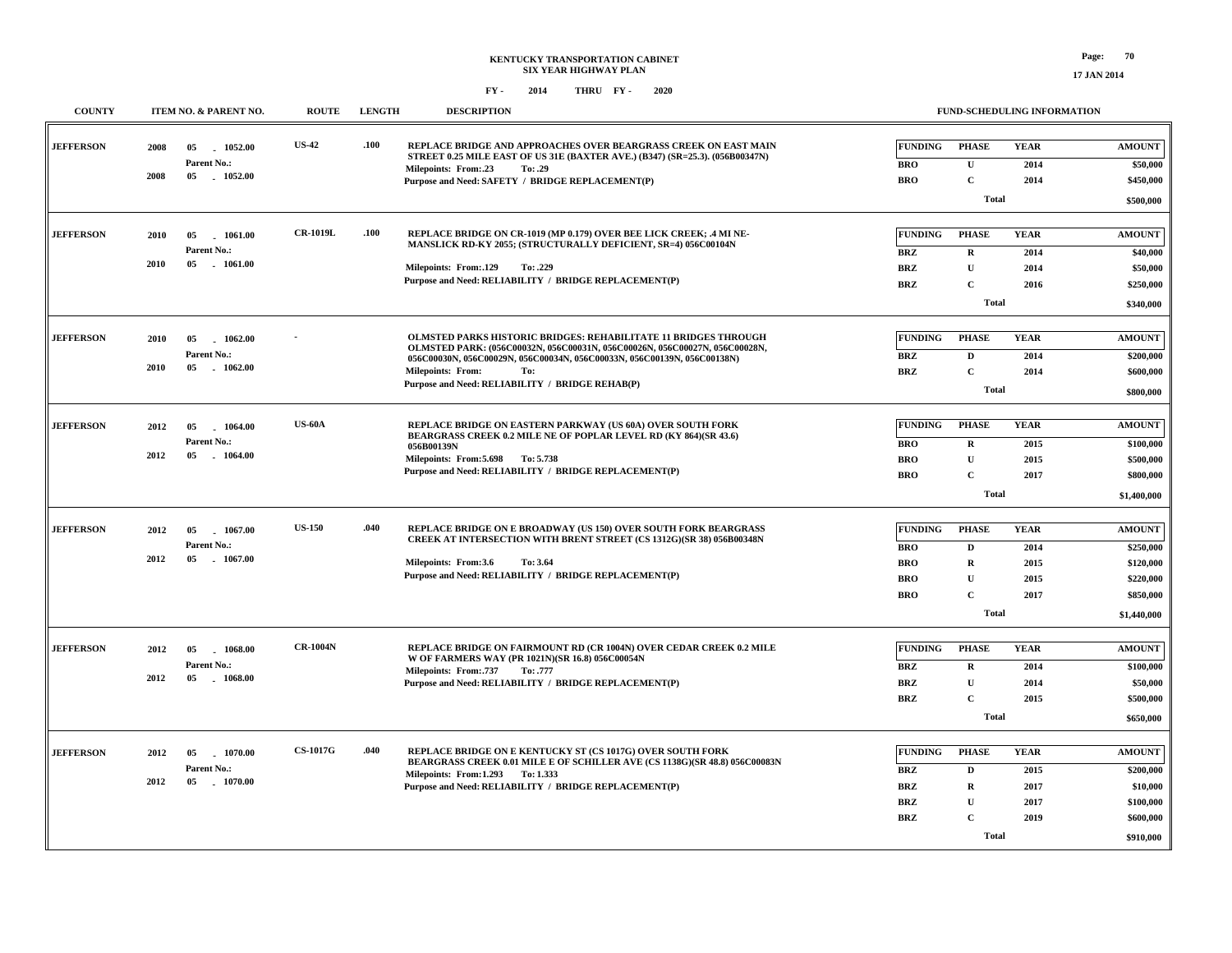| <b>COUNTY</b>    |      | ITEM NO. & PARENT NO.               | <b>ROUTE</b>    | <b>LENGTH</b> | <b>DESCRIPTION</b>                                                                                                           |                              | FUND-SCHEDULING INFORMATION  |                     |                            |
|------------------|------|-------------------------------------|-----------------|---------------|------------------------------------------------------------------------------------------------------------------------------|------------------------------|------------------------------|---------------------|----------------------------|
| <b>JEFFERSON</b> | 2014 | 1073.00<br>05<br>Parent No.:        | $I-264$         |               | REPLACE I-264 EB BRIDGE OVER NORTHWESTERN PARKWAY (KY-3064) (SR=48.0)<br>Milepoints: From:.15<br>To: .19                     | <b>FUNDING</b><br><b>BRO</b> | <b>PHASE</b><br>$\mathbf{D}$ | <b>YEAR</b><br>2014 | <b>AMOUNT</b><br>\$500,000 |
|                  | 2014 | 05 1073.00                          |                 |               | Purpose and Need: RELIABILITY / BRIDGE REPLACEMENT(P)                                                                        | <b>BRO</b>                   | $\mathbf C$                  | 2016                | \$2,000,000                |
|                  |      |                                     |                 |               |                                                                                                                              |                              | Total                        |                     | \$2,500,000                |
| <b>JEFFERSON</b> | 2014 | 1074.00<br>05                       | $I-264$         | .044          | REPLACE BRIDGE OVER NORTHWESTERN PKWY (KY 3064) ON I-264 IN<br>LOUISVILLE.(056B00226R) (SR=48.0)                             | <b>FUNDING</b>               | <b>PHASE</b>                 | <b>YEAR</b>         | <b>AMOUNT</b>              |
|                  | 2014 | Parent No.:<br>05 1074.00           |                 |               | <b>Milepoints: From:.147</b><br>To: .191                                                                                     | <b>BRX</b>                   | $\mathbf D$                  | 2017                | \$450,000                  |
|                  |      |                                     |                 |               | Purpose and Need: RELIABILITY / BRIDGE REPLACEMENT(P)                                                                        | <b>BRX</b>                   | $\mathbf C$                  | 2019                | \$1,600,000                |
|                  |      |                                     |                 |               |                                                                                                                              |                              | <b>Total</b>                 |                     | \$2,050,000                |
| <b>JEFFERSON</b> | 2014 | 05<br>1077.00                       | <b>CR-1001G</b> | .020          | REPLACE BRIDGE OVER NORTHERN DITCH ON GRADE LANE (CR 1001G) 0.34 MI S<br>OF KY 1747 (FERN VALLEY ROAD) (056C00064N)(SR=25.4) | <b>FUNDING</b>               | <b>PHASE</b>                 | <b>YEAR</b>         | <b>AMOUNT</b>              |
|                  | 2014 | Parent No.:<br>05 1077.00           |                 |               | Milepoints: From: 2.48<br>To: 2.5                                                                                            | <b>BRZ</b>                   | D                            | 2017                | \$350,000                  |
|                  |      |                                     |                 |               | Purpose and Need: RELIABILITY / BRIDGE REPLACEMENT(P)                                                                        | <b>BRZ</b>                   | $\mathbf R$                  | 2019                | \$20,000                   |
|                  |      |                                     |                 |               |                                                                                                                              | <b>BRZ</b>                   | U<br>$\mathbf C$             | 2019                | \$50,000<br>\$300,000      |
|                  |      |                                     |                 |               |                                                                                                                              | <b>BRZ</b>                   | <b>Total</b>                 | 2020                |                            |
|                  |      |                                     |                 |               |                                                                                                                              |                              |                              |                     | \$720,000                  |
| <b>JEFFERSON</b> | 2014 | 05 1079.00                          | <b>CR-1001B</b> | .070          | REPLACE BRIDGE OVER GOOSE CREEK ON RIVER ROAD (CR 1001B) 0.2 MI N OF<br>LIME KILN ROAD (CR 1002B) (056C00130N)(SR=26.5)      | <b>FUNDING</b>               | <b>PHASE</b>                 | <b>YEAR</b>         | <b>AMOUNT</b>              |
|                  | 2014 | Parent No.:<br>1079.00<br>05        |                 |               | Milepoints: From:3.8<br>To: 3.87                                                                                             | BRZ                          | $\mathbf D$                  | 2020                | \$450,000                  |
|                  |      |                                     |                 |               | Purpose and Need: RELIABILITY / BRIDGE REPLACEMENT(P)                                                                        |                              | <b>Total</b>                 |                     | \$450,000                  |
|                  |      |                                     |                 |               |                                                                                                                              |                              |                              |                     |                            |
| <b>JEFFERSON</b> | 2004 | 05<br>. 2000.77                     | $I-264$         | 7.800         | SHAWNEE EXPRESSWAY LANDSCAPING; I-264 FENCING PROJECT.<br>(2002BOPC)(10CCR)                                                  | <b>FUNDING</b>               | <b>PHASE</b>                 | <b>YEAR</b>         | <b>AMOUNT</b>              |
|                  | 2002 | Parent No.:<br>$05\,$<br>$-2000.70$ |                 |               | Milepoints: From:.46<br>To: 8.22                                                                                             | IM                           | $\mathbf{C}$                 | 2014                | \$110,000                  |
|                  |      |                                     |                 |               | Purpose and Need: RELIABILITY / TRANSP ENHANCEMENT(P)                                                                        |                              | <b>Total</b>                 |                     | \$110,000                  |
|                  |      |                                     | <b>CS-1073H</b> | .352          | WATTERSON TRAIL PHASE I- IMPROVE STREETSCAPE, RECONSTRUCT                                                                    | <b>FUNDING</b>               | <b>PHASE</b>                 | <b>YEAR</b>         | <b>AMOUNT</b>              |
| <b>JEFFERSON</b> | 2012 | 3031.00<br>05<br>Parent No.:        |                 |               | SIDEWALKS AND ENHANCE LANDSCAPING FROM MAPLE ROAD TO OLD                                                                     |                              |                              |                     |                            |
|                  | 2012 | 05<br>.3031.00                      |                 |               | TAYLORSVILLE ROAD IN JEFFERSONTOWN. (BOPC2012)<br><b>Milepoints: From:0</b><br>To: .352                                      | SLO                          | $\mathbf C$                  | 2014                | \$416,000                  |
|                  |      |                                     |                 |               | Purpose and Need: RELIABILITY / TRANSP ENHANCEMENT(P)                                                                        |                              | Total                        |                     | \$416,000                  |
| <b>JEFFERSON</b> | 2012 | 05<br>.3036.00                      | <b>CR-1001B</b> | 6.761         | LOUISVILLE LOOP-OHIO RIVER VALLEY NORTHEAST PROJECT.<br>BICYCLE/PEDESTRIAN FACILITIES ALONG A PATH THAT WOULD START AT THE   | <b>FUNDING</b>               | <b>PHASE</b>                 | <b>YEAR</b>         | <b>AMOUNT</b>              |
|                  |      | Parent No.:                         |                 |               | EAST END BRIDGE AND END AT THE CITY OF PROSPECT. (2012BOPC)(SEE 5-                                                           | CM                           | D                            | 2014                | \$228,000                  |
|                  | 2012 | 99<br>$-219.16$                     |                 |               | 499.OO)<br>Milepoints: From:0<br>To: 6.761                                                                                   | CM                           | $\mathbf C$                  | 2015                | \$1,407,000                |
|                  |      |                                     |                 |               | Purpose and Need: RELIABILITY / CONGESTION MITIGTN(O)                                                                        |                              | Total                        |                     | \$1,635,000                |
|                  |      |                                     | <b>CS-1016F</b> | .207          | REHABILITATION OF SIDEWALKS ALONG HILL STREET BETWEEN 6TH STREET                                                             | <b>FUNDING</b>               | <b>PHASE</b>                 | <b>YEAR</b>         | <b>AMOUNT</b>              |
| <b>JEFFERSON</b> | 2012 | $-3037.00$<br>05<br>Parent No.:     |                 |               | AND 7TH STREET. (2012 BOP)                                                                                                   | SLO                          | $\mathbf{D}$                 | 2014                |                            |
|                  | 2004 | 05 440.02                           |                 |               | Milepoints: From: 455<br>To: .662<br>Purpose and Need: SAFETY / BIKE/PED FACIL(O)                                            | SLO                          | $\mathbf C$                  | 2015                | \$66,000<br>\$240,000      |
|                  |      |                                     |                 |               |                                                                                                                              |                              | <b>Total</b>                 |                     | \$306,000                  |
|                  |      |                                     |                 |               |                                                                                                                              |                              |                              |                     |                            |
| <b>JEFFERSON</b> | 2010 | 3703.00<br>05                       | <b>CS-1002A</b> | .027          | CONSTRUCTION OF A NEW BICYCLE PARKING & INTERMODAL TRANSIT                                                                   | <b>FUNDING</b>               | <b>PHASE</b>                 | <b>YEAR</b>         | <b>AMOUNT</b>              |
|                  |      | Parent No.:                         |                 |               | STATION AT THE NW CORNER OF W. JEFFERSON STREET AND S. 4TH STREET<br>(2010BOPC).                                             | CM                           | C                            | 2014                | \$1,353,920                |
|                  | 2004 | 99<br>$-219.09$                     |                 |               | Milepoints: From: .273<br>To: .3<br>Purpose and Need: RELIABILITY / CONGESTION MITIGTN(O)                                    |                              | <b>Total</b>                 |                     | \$1,353,920                |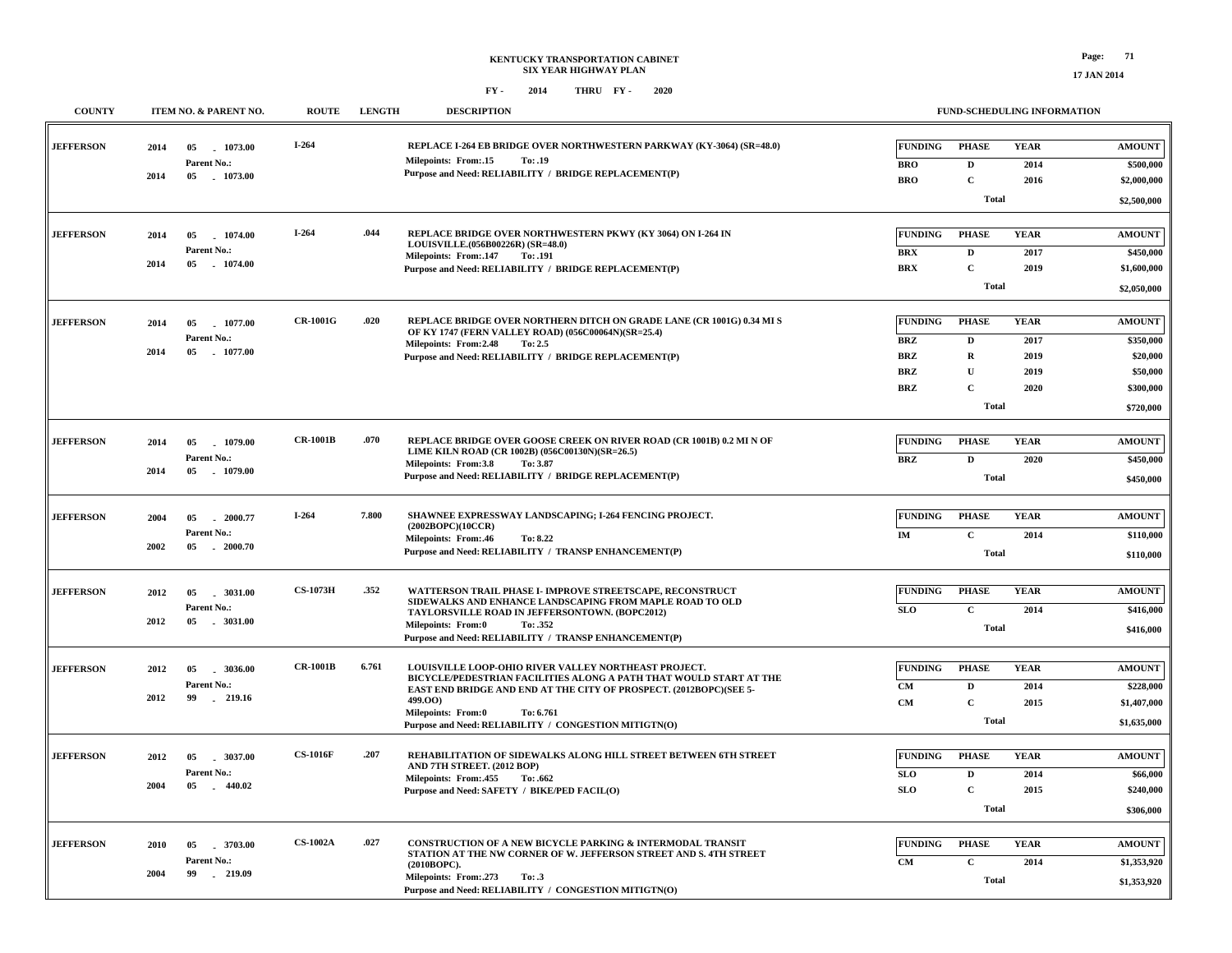| <b>COUNTY</b>    | ITEM NO. & PARENT NO.                                               | <b>ROUTE</b>    | <b>LENGTH</b> | <b>DESCRIPTION</b>                                                                                                                                                                                                                                                                                                                                     | FUND-SCHEDULING INFORMATION                                                                                                                                            |                                                                           |
|------------------|---------------------------------------------------------------------|-----------------|---------------|--------------------------------------------------------------------------------------------------------------------------------------------------------------------------------------------------------------------------------------------------------------------------------------------------------------------------------------------------------|------------------------------------------------------------------------------------------------------------------------------------------------------------------------|---------------------------------------------------------------------------|
| <b>JEFFERSON</b> | $-3704.00$<br>2010<br>05<br>Parent No.:<br>2004<br>99<br>$-219.09$  |                 |               | LOU METRO BICYCLE FACILITY IMPROVEMENTS - STRIPING, SIGNAGE &<br>SIGNALIZATION 2010 (2010BOPC)<br><b>Milepoints: From:</b><br>To:                                                                                                                                                                                                                      | <b>YEAR</b><br><b>FUNDING</b><br><b>PHASE</b><br>CM<br>$\mathbf{C}$<br>2014                                                                                            | <b>AMOUNT</b><br>\$154,000                                                |
|                  |                                                                     |                 |               | Purpose and Need: RELIABILITY / CONGESTION MITIGTN(O)                                                                                                                                                                                                                                                                                                  | <b>Total</b>                                                                                                                                                           | \$154,000                                                                 |
| <b>JEFFERSON</b> | 2010<br>05<br>3706.00<br>Parent No.:<br>2004<br>99<br>$-219.09$     |                 | .100          | PILOT SYSTEM FOR THE INSTALLATION OF FOUR BIKE KIOSKS TO BE LOCATED<br>AT: LIBERTY & 8TH; W JEFFERSON & 6TH; W MUHAMMAD ALI BLVD & S 5TH; &<br>E GRAY & S PRESTON ST (2010BOPC)<br>Milepoints: From:.235<br>To: .245<br>Purpose and Need: RELIABILITY / CONGESTION MITIGTN(O)                                                                          | <b>FUNDING</b><br><b>PHASE</b><br><b>YEAR</b><br>$\mathbf{C}$<br>2014<br>CM<br><b>Total</b>                                                                            | <b>AMOUNT</b><br>\$184,000<br>\$184,000                                   |
| <b>JEFFERSON</b> | 05<br>2012<br>3707.00<br>Parent No.:<br>$-3707.00$<br>2012<br>05    |                 |               | TARC 3 @15 HIGH CAPACITY CORRIDORS-INCREASE BUS SERVICE ON THE 4TH<br>STREET BUS ROUTE IN LOUISVILLE. (BOPC2012)<br><b>Milepoints: From:</b><br>To:<br>Purpose and Need: RELIABILITY / CONGESTION MITIGTN(O)                                                                                                                                           | <b>FUNDING</b><br><b>PHASE</b><br><b>YEAR</b><br>$\mathbf{C}$<br>CM<br>2014<br><b>Total</b>                                                                            | <b>AMOUNT</b><br>\$999,960<br>\$999,960                                   |
| <b>JEFFERSON</b> | 2000<br>05<br>$-8001.00$<br>Parent No.:<br>2000<br>05<br>$-8001.00$ | <b>CR-1007G</b> | .900          | WIDEN BUECHEL BANK ROAD TO 3 LANES FROM GE APPLIANCE PARK TO<br>BUECHEL BY-PASS (00CCN) (FUNDING MOVED FROM 5-8105 IN 2010 ENACTED<br>HIGHWAY PLAN FOR R, U, AND C PHASES.)(12CCR)<br>Milepoints: From:.114<br>To: 1.004<br>Purpose and Need: RELIABILITY / MINOR WIDENING(O)                                                                          | <b>FUNDING</b><br><b>PHASE</b><br><b>YEAR</b><br><b>SPP</b><br>${\bf R}$<br>2014<br>$\mathbf U$<br><b>SPP</b><br>2014<br>$\overline{c}$<br><b>SPP</b><br>2015<br>Total | <b>AMOUNT</b><br>\$1,770,000<br>\$750,000<br>\$4,330,000<br>\$6,850,000   |
| <b>JEFFERSON</b> | 8203.00<br>2004<br>05<br>Parent No.:<br>2004<br>05<br>$-8203.00$    | KY-1819         | 2.500         | RECONSTRUCT BILLTOWN ROAD. (04CCN)(06CCN)(08CCR)(10CCR)(12CCR)<br>Milepoints: From: 5.125 To: 7.669<br>Purpose and Need: RELIABILITY / RECONSTRUCTION(O)                                                                                                                                                                                               | <b>FUNDING</b><br><b>PHASE</b><br><b>YEAR</b><br><b>SPP</b><br>$\mathbf{C}$<br>2014<br><b>Total</b>                                                                    | <b>AMOUNT</b><br>\$2,400,000<br>\$2,400,000                               |
| <b>JEFFERSON</b> | 2008<br>$-8402.00$<br>05<br>Parent No.:<br>2008<br>05<br>$-8402.00$ | KY-2053         |               | DESIGN & CONSTRUCT (PH 3) A NEW NORTH/SOUTH PARK RD, INCLUDING<br>SHARED USE PATH, ON EAST SIDE OF LAKE TRAVERSING QUAIL CHASE GOLF<br>COURSE TO CONNECT TO SOUTHERN PORTION OF MCNEELEY LAKE, MT.<br>WASHINGTON RD, AND CEDAR CREEK RD. (08CCN)(12CCR)(SEE 5-3034)<br><b>Milepoints: From:</b><br>To:<br>Purpose and Need: RELIABILITY / NEW ROUTE(O) | <b>FUNDING</b><br><b>PHASE</b><br><b>YEAR</b><br>$\mathbf U$<br>${\bf SPP}$<br>2014<br>$\mathbf C$<br><b>SPP</b><br>2014<br><b>Total</b>                               | <b>AMOUNT</b><br>\$170,000<br>\$3,950,000<br>\$4,120,000                  |
| <b>JEFFERSON</b> | 8403.00<br>2008<br>05<br>Parent No.:<br>2008<br>05<br>8403.00       | KY-841          | .300          | INSTALL SOUND BARRIER ON BOTH SIDES OF KY-841 AT WATSONVILLE ROAD.<br>(08CCN)(12CCR)<br>Milepoints: From:3.55<br>To: 3.85<br>Purpose and Need: RELIABILITY / ENVIRO MITIGATION(P)                                                                                                                                                                      | <b>FUNDING</b><br><b>PHASE</b><br><b>YEAR</b><br>$\mathbf{C}$<br>2014<br><b>SPB</b><br><b>Total</b>                                                                    | $\boldsymbol{\mathrm{AMOUNT}}$<br>\$2,170,000<br>\$2,170,000              |
| <b>JEFFERSON</b> | 2008<br>05<br>8405.00<br>Parent No.:<br>2008<br>05<br>$-8405.00$    | $I-264$         | .100          | INTERCHANGE AT MANSLICK ROAD (KY-1931) AND I-264. (08CCN)(10CCR)(12CCR)<br>Milepoints: From:8.08<br>To: 8.18<br>Purpose and Need: RELIABILITY / NEW INTERCHANGE(O)                                                                                                                                                                                     | <b>FUNDING</b><br><b>PHASE</b><br><b>YEAR</b><br>${\bf SP}$<br>$\mathbf D$<br>2014<br>${\bf SP}$<br>$\mathbf R$<br>2016<br>${\bf SP}$<br>U<br>2016<br>Total            | <b>AMOUNT</b><br>\$3,100,000<br>\$4,000,000<br>\$1,800,000<br>\$8,900,000 |
| <b>JEFFERSON</b> | 8412.00<br>2008<br>05<br>Parent No.:<br>2008<br>$-8412.00$<br>05    |                 |               | CONSTRUCT A RAILROAD SAFETY CROSSING, IMPROVE LIGHTING, ERECT<br>SIGNALS, AND ROADWAY CROSSINGS BETWEEN CARDINAL AND HILL STREETS.<br>(08CCN)(12CCR)<br><b>Milepoints: From:</b><br>To:<br>Purpose and Need: SAFETY / SAFETY-RR PROTECTN(P)                                                                                                            | <b>FUNDING</b><br><b>PHASE</b><br><b>YEAR</b><br>$\mathbf{C}$<br><b>SAF</b><br>2014<br>Total                                                                           | <b>AMOUNT</b><br>\$200,000<br>\$200,000                                   |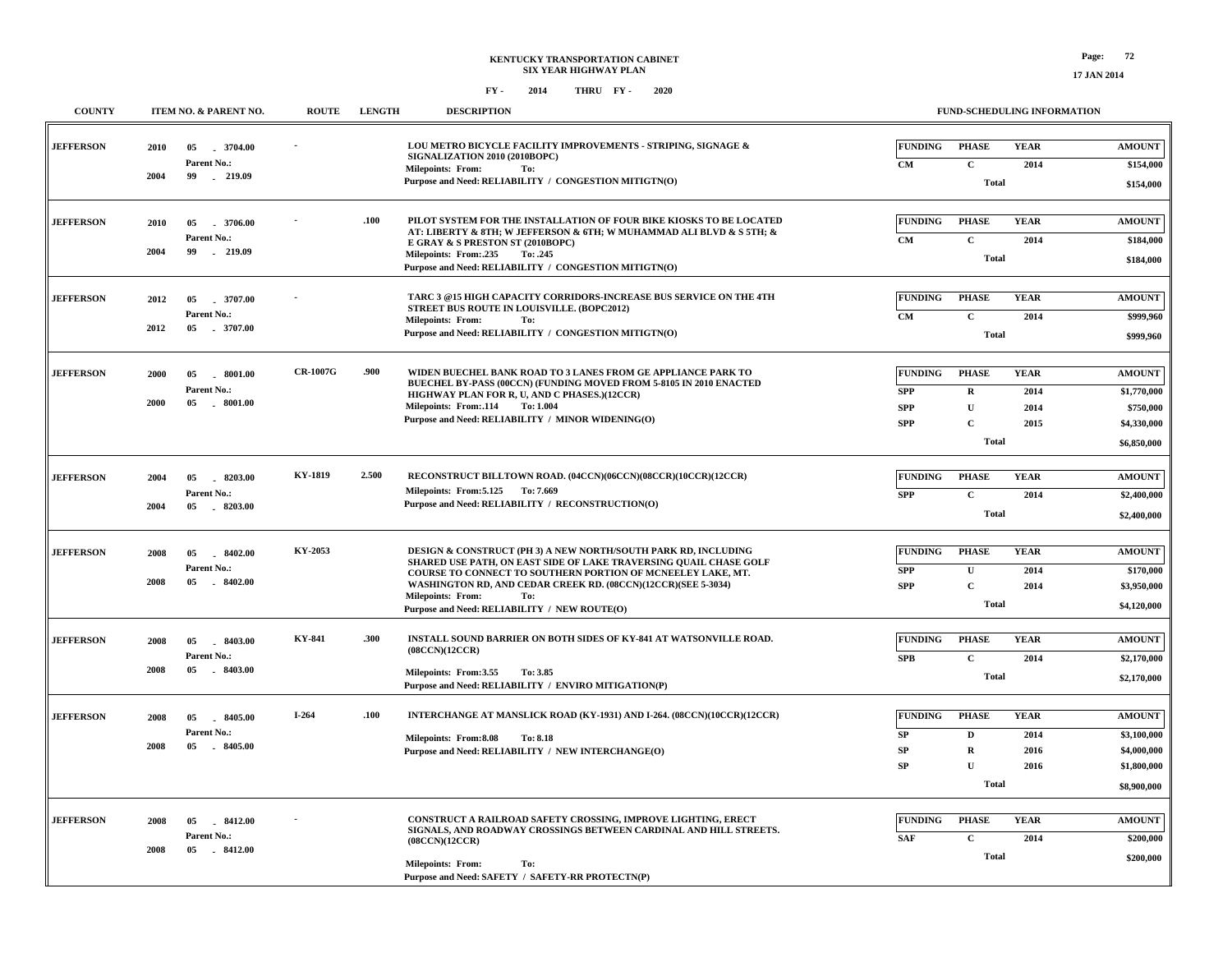| <b>COUNTY</b>    |      | ITEM NO. & PARENT NO.           | <b>ROUTE</b>   | <b>LENGTH</b> | <b>DESCRIPTION</b>                                                                                                                      |                 |                             | <b>FUND-SCHEDULING INFORMATION</b> |                            |
|------------------|------|---------------------------------|----------------|---------------|-----------------------------------------------------------------------------------------------------------------------------------------|-----------------|-----------------------------|------------------------------------|----------------------------|
| <b>JEFFERSON</b> | 2008 | 8501.00<br>05                   | KY-2055        | .060          | CONSTRUCT ROUNDABOUT AT WEST MANSLICK ROAD AND MT. HOLLY ROAD<br>AT THE INTERSECTIONS OF FAIRDALE AND MITCHELL ROAD AS WELL AS          | <b>FUNDING</b>  | <b>PHASE</b>                | <b>YEAR</b>                        | <b>AMOUNT</b>              |
|                  |      | Parent No.:                     |                |               | PAVEMENT REHABILITATION (06CCN). (10CCR)                                                                                                | <b>STP</b>      | $\mathbf R$                 | 2014                               | \$1,720,000                |
|                  | 2008 | 05<br>$-8501.00$                |                |               | Milepoints: From:1.36<br>To: 1.42                                                                                                       | <b>STP</b>      | $\mathbf{U}$                | 2014                               | \$2,680,000                |
|                  |      |                                 |                |               | Purpose and Need: RELIABILITY / RECONSTRUCTION(O)                                                                                       | <b>STP</b>      | C                           | 2015                               | \$1,150,000                |
|                  |      |                                 |                |               |                                                                                                                                         |                 | <b>Total</b>                |                                    | \$5,550,000                |
| <b>JEFFERSON</b> | 2008 | 8502.00<br>05                   | <b>KY-1020</b> | 2.054         | WIDEN KY-1020, NATIONAL TURNPIKE, FROM FAIRDALE ROAD TO SOUTH PARK<br>ROAD. MP .615 TO MP 2.669. (08CCN)                                | <b>FUNDING</b>  | <b>PHASE</b>                | <b>YEAR</b>                        | <b>AMOUNT</b>              |
|                  |      | Parent No.:                     |                |               | Milepoints: From:.615<br>To: 2.669                                                                                                      | SP              | $\mathbf D$                 | 2014                               | \$1,350,000                |
|                  | 2008 | 05 8502.00                      |                |               | Purpose and Need: RELIABILITY / MAJOR WIDENING(O)                                                                                       |                 | Total                       |                                    | \$1,350,000                |
| <b>JEFFERSON</b> | 2008 | 8503.00                         | KY-2055        | 1.360         | WIDEN KY-2055 (MT. HOLLY ROAD) FROM NATIONAL TURNPIKE TO FAIRDALE                                                                       | <b>FUNDING</b>  | <b>PHASE</b>                | <b>YEAR</b>                        | <b>AMOUNT</b>              |
|                  |      | 05<br>Parent No.:               |                |               | ROAD. (08CCN)                                                                                                                           |                 |                             |                                    |                            |
|                  | 2008 | $-8503.00$<br>05                |                |               | Milepoints: From:0<br>To: 1.36                                                                                                          | SP              | $\mathbf{D}$                | 2014                               | \$1,050,000                |
|                  |      |                                 |                |               | Purpose and Need: RELIABILITY / MAJOR WIDENING(O)                                                                                       |                 | <b>Total</b>                |                                    | \$1,050,000                |
| <b>JEFFERSON</b> | 2008 | 05<br>8507.00                   | <b>US-31W</b>  | .400          | MAKE BEAUTIFICATION AND IMPROVEMENTS ON DIXIE HIGHWAY AT THE                                                                            | <b>FUNDING</b>  | <b>PHASE</b>                | <b>YEAR</b>                        | <b>AMOUNT</b>              |
|                  |      | Parent No.:                     |                |               | WATTERSON EXPRESSWAY EXCHANGE. (08CCN)(12CCR)<br>Milepoints: From:14.5<br>To: 14.9                                                      | <b>SPP</b>      | $\mathbf{C}$                | 2014                               | \$102,000                  |
|                  | 2008 | $-8507.00$<br>05                |                |               | Purpose and Need: RELIABILITY / TRANSP ENHANCEMENT(P)                                                                                   |                 | <b>Total</b>                |                                    | \$102,000                  |
|                  |      |                                 |                |               |                                                                                                                                         |                 |                             |                                    |                            |
| <b>JEFFERSON</b> | 2010 | $-8601.00$<br>05                | <b>KY-1447</b> |               | <b>EXTEND THE EXISTING SOUND BARRIER WALL ON THE WEST SIDE OF THE</b><br>WESTPORT ROAD INTERCHANGE. THE WALL SHALL EXTEND APPROXIMATELY | <b>FUNDING</b>  | <b>PHASE</b>                | <b>YEAR</b>                        | <b>AMOUNT</b>              |
|                  | 2010 | Parent No.:<br>05<br>$-8601.00$ |                |               | 2900' AND BE 16' HIGH. (10CCN)(10CCR)                                                                                                   | <b>SP</b>       | $\mathbf C$                 | 2014                               | \$1,392,000                |
|                  |      |                                 |                |               | <b>Milepoints: From:</b><br>To:<br>Purpose and Need: RELIABILITY / ENVIRO MITIGATION(P)                                                 |                 | <b>Total</b>                |                                    | \$1,392,000                |
| <b>JEFFERSON</b> | 2010 | 8611.00<br>05                   | KY-2053        | 1.501         | IMPROVE AND WIDEN MT. WASHINGTON ROAD FROM PRESTON HIGHWAY TO                                                                           | <b>FUNDING</b>  | <b>PHASE</b>                | <b>YEAR</b>                        | <b>AMOUNT</b>              |
|                  |      | Parent No.:                     |                |               | PENN RUN CREEK BRIDGE. (10CCN)(12CCR)                                                                                                   | <b>STP</b>      | D                           | 2014                               | \$600,000                  |
|                  | 2010 | 05<br>$-8611.00$                |                |               | Milepoints: From:0<br>To: 1.501<br>Purpose and Need: RELIABILITY / RECONSTRUCTION(O)                                                    | SP              | $\mathbf R$                 | 2014                               | \$3,040,000                |
|                  |      |                                 |                |               |                                                                                                                                         | <b>SP</b>       | $\mathbf{U}$                | 2014                               | \$6,910,000                |
|                  |      |                                 |                |               |                                                                                                                                         | <b>SP</b>       | $\mathbf C$                 | 2016                               | \$10,250,000               |
|                  |      |                                 |                |               |                                                                                                                                         |                 | Total                       |                                    | \$20,800,000               |
| <b>JEFFERSON</b> |      |                                 | KY-2053        | 1.187         | IMPROVE AND WIDEN MT. WASHINGTON ROAD FROM PENN RUN CREEK BRIDGE                                                                        | <b>FUNDING</b>  | <b>PHASE</b>                | <b>YEAR</b>                        | <b>AMOUNT</b>              |
|                  | 2010 | 05<br>$-8612.00$<br>Parent No.: |                |               | TO CEDAR CREEK ROAD. (10CCN)(12CCR)                                                                                                     |                 |                             |                                    |                            |
|                  | 2010 | 05<br>$-8612.00$                |                |               | Milepoints: From:1.501 To: 2.688                                                                                                        | <b>SP</b>       | $\mathbf D$                 | 2014                               | \$800,000                  |
|                  |      |                                 |                |               | Purpose and Need: RELIABILITY / RECONSTRUCTION(O)                                                                                       | SP              | $\mathbf R$                 | 2015                               | \$2,020,000                |
|                  |      |                                 |                |               |                                                                                                                                         | <b>SP</b><br>SP | $\mathbf{U}$<br>$\mathbf C$ | 2015<br>2016                       | \$1,650,000<br>\$7,910,000 |
|                  |      |                                 |                |               |                                                                                                                                         |                 | Total                       |                                    | \$12,380,000               |
|                  |      |                                 |                |               |                                                                                                                                         |                 |                             |                                    |                            |
| <b>JEFFERSON</b> | 2010 | 8633.00<br>05                   | $I-264$        | .907          | REPLACE OLD WOODEN BARRIER ON SOUTHSIDE OF WATTERSON EXPRESSWAY<br>BETWEEN TAYLOR BOULEVARD AND SOUTHERN PARKWAY. (10CCN)(TO BE LET     | <b>FUNDING</b>  | <b>PHASE</b>                | <b>YEAR</b>                        | <b>AMOUNT</b>              |
|                  |      | Parent No.:                     |                |               | W/ 5-8634)                                                                                                                              | SB2             | $\mathbf C$                 | 2014                               | \$1,000,000                |
|                  | 2010 | $-8633.00$<br>05                |                |               | Milepoints: From: 9.146 To: 10.053<br>Purpose and Need: RELIABILITY / ENVIRO MITIGATION(P)                                              |                 | Total                       |                                    | \$1,000,000                |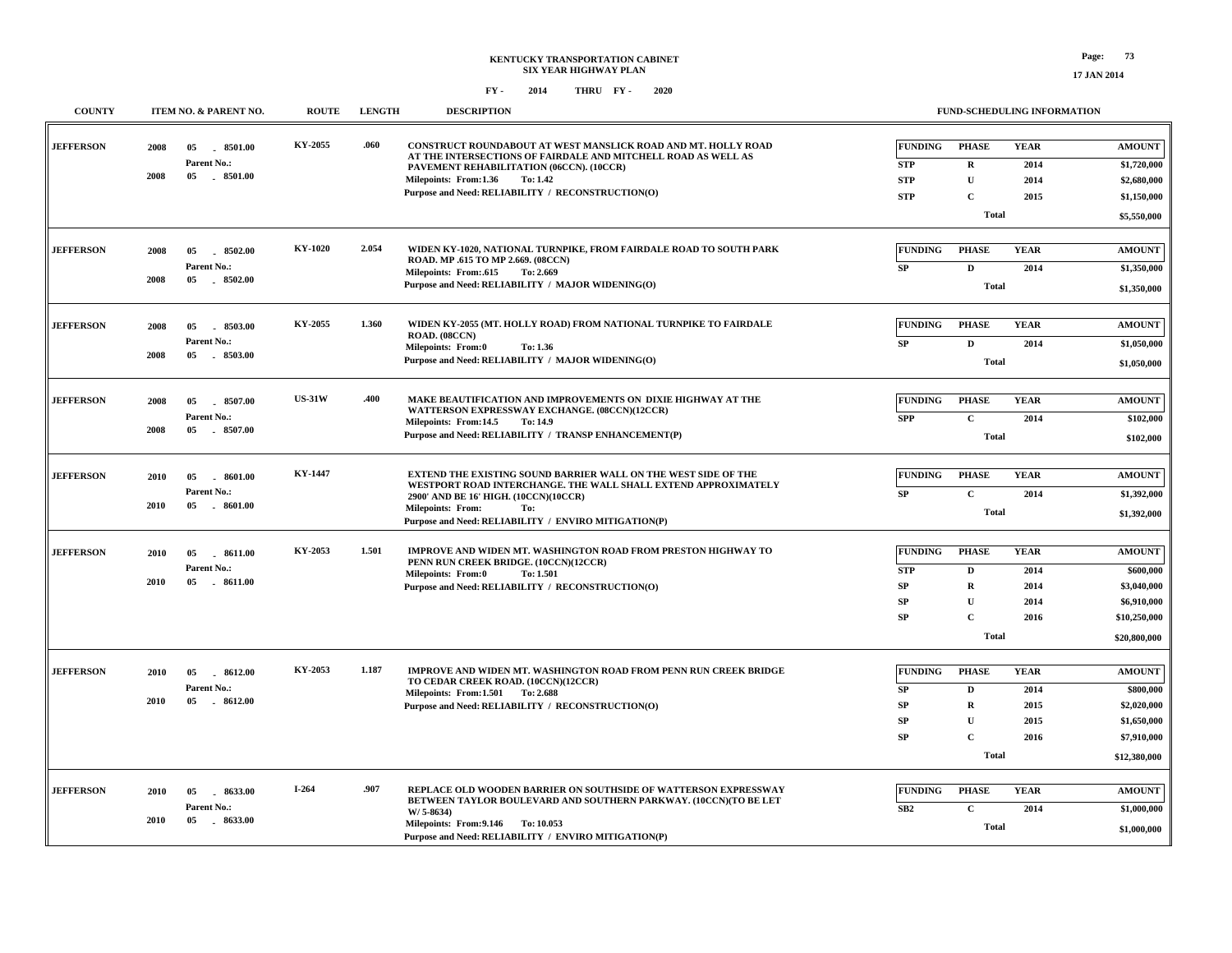| <b>COUNTY</b>    |              | ITEM NO. & PARENT NO.                               | <b>ROUTE</b>  | <b>LENGTH</b> | <b>DESCRIPTION</b>                                                                                                                                                                                                                                                                                             | FUND-SCHEDULING INFORMATION                |                                                            |                             |                                                     |  |
|------------------|--------------|-----------------------------------------------------|---------------|---------------|----------------------------------------------------------------------------------------------------------------------------------------------------------------------------------------------------------------------------------------------------------------------------------------------------------------|--------------------------------------------|------------------------------------------------------------|-----------------------------|-----------------------------------------------------|--|
| <b>JEFFERSON</b> | 2010<br>2010 | 05<br>8634.00<br>Parent No.:<br>05<br>$-8634.00$    |               |               | REBUILD THE ENTRANCE TO THE PEDESTRIAN OVERPASS ON TAYLOR<br>BOULEVARD OVER THE WATTERSON EXPRESSWAY. (10CCN)(TO BE LET W/5-<br>8633)                                                                                                                                                                          | <b>FUNDING</b><br>SB2                      | <b>PHASE</b><br>$\mathbf{C}$                               | <b>YEAR</b><br>2014         | <b>AMOUNT</b><br>\$300,000                          |  |
|                  |              |                                                     |               |               | <b>Milepoints: From:</b><br>To:<br>Purpose and Need: RELIABILITY / TRANSP ENHANCEMENT(P)                                                                                                                                                                                                                       |                                            | <b>Total</b>                                               |                             | \$300,000                                           |  |
| <b>JEFFERSON</b> | 2012<br>2012 | 8702.00<br>05<br>Parent No.:<br>05<br>8702.00       | KY-2251       | 1.192         | UPGRADE A 1-MILE SECTION OF SIDEWALKS, CURBING AND BEAUTIFICATION<br>TO BARDSTOWN ROAD IN BUECHEL.(12CCN)<br><b>Milepoints: From:0</b><br>To: 1.192<br>Purpose and Need: SAFETY / BIKE/PED FACIL(O)                                                                                                            | <b>FUNDING</b><br><b>SPP</b><br><b>SPP</b> | <b>PHASE</b><br>$\mathbf D$<br>$\mathbf C$<br><b>Total</b> | <b>YEAR</b><br>2014<br>2014 | <b>AMOUNT</b><br>\$50,000<br>\$300,000<br>\$350,000 |  |
| <b>JEFFERSON</b> | 2012<br>2012 | 8703.00<br>05<br>Parent No.:<br>05 8703.00          | <b>US-31E</b> | .932          | RESURFACE, STREETSCAPE, PEDESTRIAN BUMP-OUTS AND OTHER TRAFFIC<br>IMPROVEMENTS ON EAST MARKET STREET FROM BAXTER TO BROOK STREET,<br>BETWEEN NUCLEUS UL URBAN RESEARCH PARK AND HOME OF THE<br><b>INNOCENTS.(12CCN)</b><br>Milepoints: From: 16.635 To: 17.567<br>Purpose and Need: SAFETY / BIKE/PED FACIL(O) | <b>FUNDING</b><br><b>SPP</b>               | <b>PHASE</b><br>$\mathbf C$<br><b>Total</b>                | <b>YEAR</b><br>2014         | <b>AMOUNT</b><br>\$8,500,000<br>\$8,500,000         |  |
| <b>JEFFERSON</b> | 2012<br>2012 | 05<br>8706.00<br>Parent No.:<br>$-8706.00$<br>05    | $I-64$        | .550          | DESIGN AND CONSTRUCT A SOUND BARRIER WALL APPROX. 100 FEET EAST OF<br>HOGARTH DRIVE HEADING WEST TO APPROX. 100 FEET PAST LINN STATION<br>ROAD.(12CCN)<br>Milepoints: From:13.95 To:14.5<br>Purpose and Need: RELIABILITY / ENVIRO MITIGATION(P)                                                               | <b>FUNDING</b><br><b>SPP</b>               | <b>PHASE</b><br>$\mathbf C$<br><b>Total</b>                | <b>YEAR</b><br>2014         | <b>AMOUNT</b><br>\$1,280,000<br>\$1,280,000         |  |
| <b>JEFFERSON</b> | 2012<br>2012 | 05<br>$-8707.00$<br>Parent No.:<br>05<br>8707.00    |               |               | CONSTRUCT A NEW EXTENSION ROAD FROM SOUTH FOURTH STREET TO<br>WARNOCK AS PER AGREEMENT WITH THE UNIVERSITY OF LOUISVILLE<br><b>FOUNDATION AND KYTC.(12CCN)</b><br>Milepoints: From:<br>To:<br>Purpose and Need: RELIABILITY / NEW ROUTE(O)                                                                     | <b>FUNDING</b><br><b>SPP</b>               | <b>PHASE</b><br>$\mathbf C$<br><b>Total</b>                | <b>YEAR</b><br>2015         | <b>AMOUNT</b><br>\$20,000,000<br>\$20,000,000       |  |
| <b>JEFFERSON</b> | 2012<br>2012 | 05<br>8716.00<br>Parent No.:<br>05<br>$-8716.00$    | $I-264$       | 9.760         | SOUND BARRIER ON I-264 FROM RAMP TO US 42 SOUTH TO EXISTING<br><b>BARRIERS.(12CCN)</b><br>Milepoints: From:12.05 To: 21.81<br>Purpose and Need: RELIABILITY / TRANSP ENHANCEMENT(P)                                                                                                                            | <b>FUNDING</b><br>SP                       | <b>PHASE</b><br>$\mathbf{C}$<br><b>Total</b>               | <b>YEAR</b><br>2015         | <b>AMOUNT</b><br>\$1,200,000<br>\$1,200,000         |  |
| <b>JEFFERSON</b> | 2012<br>2012 | 8717.00<br>05<br>Parent No.:<br>$-8717.00$<br>05    | $I-64$        |               | SOUND BARRIER ON I-64 FROM WATTERSON RAMP TO EXISTING SOUND<br><b>BARRIER. (12CCN)</b><br>Milepoints: From:<br>To:<br>Purpose and Need: RELIABILITY / TRANSP ENHANCEMENT(P)                                                                                                                                    | <b>FUNDING</b><br>SP                       | <b>PHASE</b><br>$\mathbf{C}$<br>Total                      | <b>YEAR</b><br>2015         | <b>AMOUNT</b><br>\$1,200,000<br>\$1,200,000         |  |
| <b>JESSAMINE</b> | 2014<br>2000 | 07<br>87.20<br>Parent No.:<br>07 . 87.10            |               |               | EAST NICHOLASVILLE BYPASS SECTION IA FROM 50 FEET SOUTH OF KY 39 TO<br>125 FEET NORTH OF KY 169.<br><b>Milepoints: From:</b><br>To:<br>Purpose and Need: RELIABILITY / NEW ROUTE(O)                                                                                                                            | <b>FUNDING</b><br>SP                       | <b>PHASE</b><br>$\mathbf C$<br>Total                       | <b>YEAR</b><br>2015         | <b>AMOUNT</b><br>\$15,000,000<br>\$15,000,000       |  |
| <b>JESSAMINE</b> | 2014<br>2000 | 07<br>87.30<br>$\sim$<br>Parent No.:<br>87.10<br>07 |               |               | EAST NICHOLASVILLE BYPASS SECTION IB FROM 125 FEET NORTH OF KY 169 TO<br>END OF PROJECT AT TIE-IN TO WEST BYPASS. THIS INCLUDES THE<br>INTERCHANGE AT US 27 NORTH OF NICHOLASVILLE.<br><b>Milepoints: From:</b><br>To:<br>Purpose and Need: RELIABILITY / NEW ROUTE(O)                                         | <b>FUNDING</b><br>SP                       | <b>PHASE</b><br>$\mathbf C$<br><b>Total</b>                | <b>YEAR</b><br>2015         | <b>AMOUNT</b><br>\$38,000,000<br>\$38,000,000       |  |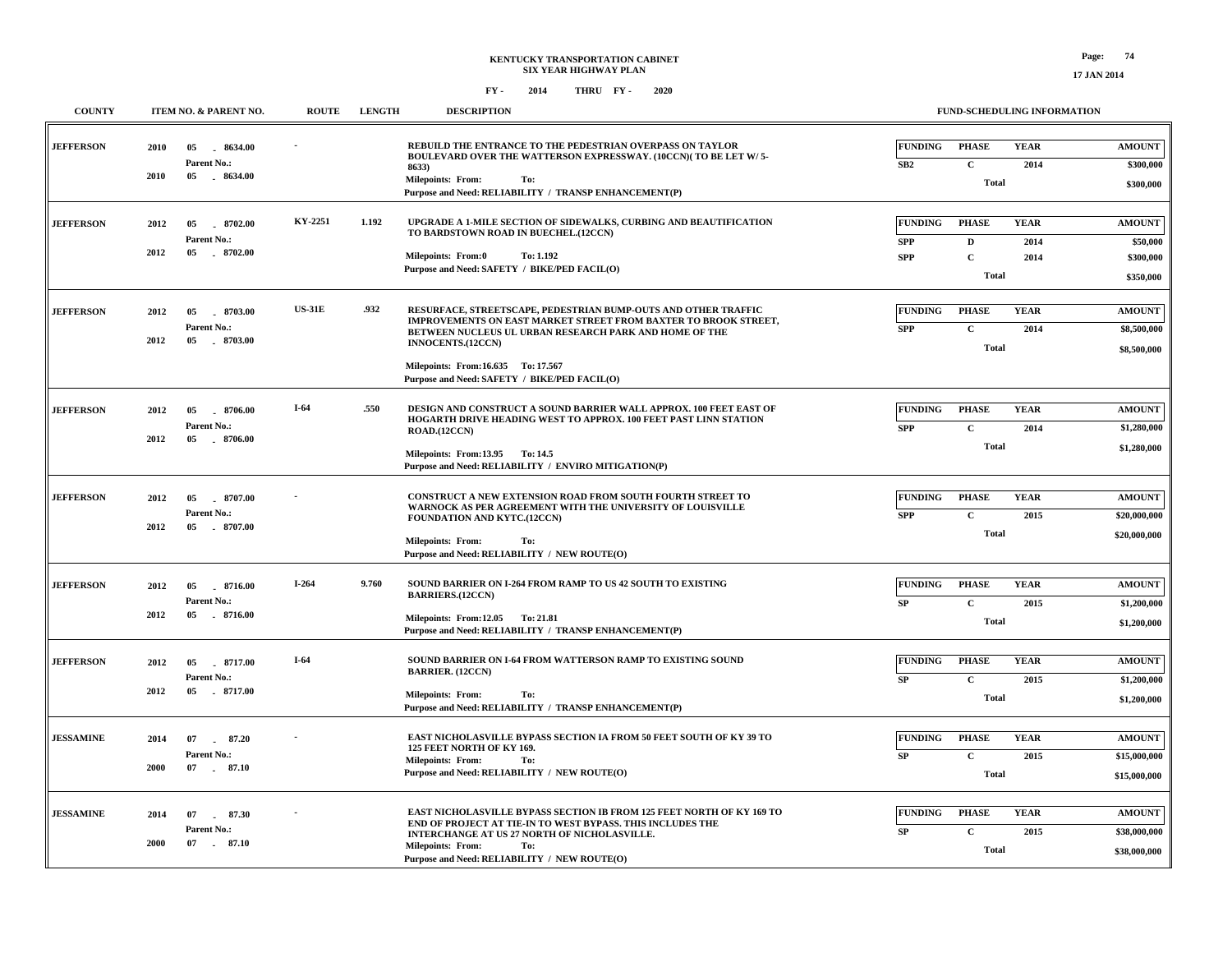**\$5,100,000**

 **\$3,000,000**

**Total**

**2016**

**C**

**STP**

| <b>COUNTY</b>                      | ITEM NO. & PARENT NO.                                                    | <b>ROUTE</b>    | <b>LENGTH</b> | <b>DESCRIPTION</b>                                                                                                                                                                                                                               |                                                          |                                                                         | <b>FUND-SCHEDULING INFORMATION</b>  |                                                                             |
|------------------------------------|--------------------------------------------------------------------------|-----------------|---------------|--------------------------------------------------------------------------------------------------------------------------------------------------------------------------------------------------------------------------------------------------|----------------------------------------------------------|-------------------------------------------------------------------------|-------------------------------------|-----------------------------------------------------------------------------|
| <b>JESSAMINE</b>                   | 2000<br>07<br>87.50<br>Parent No.:<br>1998<br>07 . 87.02                 |                 | 2.660         | EAST NICHOLASVILLE BYPASS SECTION II; FROM KY-39, EXTENDING<br>SOUTHEASTERLY TO US-27 SOUTH OF NICHOLASVILLE. (SEE 7-8305.00 FOR D<br>PHASE.)(2000BOP)(12CCR)<br><b>Milepoints: From:</b><br>To:<br>Purpose and Need: RELIABILITY / NEW ROUTE(O) | <b>FUNDING</b><br><b>STP</b>                             | <b>PHASE</b><br>$\mathbf{C}$<br><b>Total</b>                            | <b>YEAR</b><br>2015                 | <b>AMOUNT</b><br>\$13,240,000<br>\$13,240,000                               |
| <b>JESSAMINE</b>                   | 2012<br>07<br>376.00<br>Parent No.:<br>2012<br>07 376.00                 | <b>CS-1486A</b> |               | EXTEND EAST BRANNON ROAD FROM END OF EXISTING ROAD FROM EAST OF<br>LAUDERDALE DRIVE (CS 1501) TO TATES CREEK ROAD (KY 1974) (2-LANE<br>IMPROVEMENT)(12CCR)<br><b>Milepoints: From:</b><br>To:<br>Purpose and Need: RELIABILITY / NEW ROUTE(O)    | <b>FUNDING</b><br><b>SPP</b><br><b>SPP</b><br><b>SPP</b> | <b>PHASE</b><br>$\mathbf{R}$<br>U<br>$\mathbf{C}$<br><b>Total</b>       | <b>YEAR</b><br>2015<br>2015<br>2016 | <b>AMOUNT</b><br>\$3,000,000<br>\$4,980,000<br>\$14,400,000<br>\$22,380,000 |
| <b>JESSAMINE</b>                   | 2008<br>07<br>396.00<br>Parent No.:<br>2008<br>07<br>$-396.00$           | KY-1268         | .122          | WILMORE DOWNTOWN DRAINAGE AND STREET IMPROVEMENTS.<br>(2008BOPC)(FUNDING SUBJECT TO FISCAL CONSTRAINT PENDING MPO TIP)<br>Milepoints: From:12.49 To:12.612<br>Purpose and Need: RELIABILITY / MATCHED FED FUNDS(O)                               | <b>FUNDING</b><br><b>SLX</b><br><b>SLX</b><br><b>SLX</b> | <b>PHASE</b><br>$\bf{R}$<br>$\mathbf U$<br>$\mathbf{C}$<br><b>Total</b> | <b>YEAR</b><br>2014<br>2014<br>2014 | <b>AMOUNT</b><br>\$50,000<br>\$125,000<br>\$290,000<br>\$465,000            |
| <b>JESSAMINE</b>                   | 2008<br>07<br>$-397.00$<br>Parent No.:<br>2008<br>07<br>$-397.00$        | <b>KY-29</b>    | .160          | TURN LANES AT W. JESSAMINE HIGH SCHOOL AND E. JESSAMINE MIDDLE<br>SCHOOL. (2008BOPC)(FUNDING SUBJECT TO FISCAL CONSTRAINT PENDING MPO<br>TIP)<br>Milepoints: From:8.15<br>To: 8.31<br>Purpose and Need: SAFETY / SAFETY(P)                       | <b>FUNDING</b><br><b>SLX</b>                             | <b>PHASE</b><br>$\mathbf{C}$<br><b>Total</b>                            | <b>YEAR</b><br>2014                 | <b>AMOUNT</b><br>\$20,000<br>\$20,000                                       |
| <b>JESSAMINE</b><br><b>MADISON</b> | 2012<br>07<br>$-410.00$<br>Parent No.:<br>2012<br>07<br>$-410.00$        |                 |               | NEW CONNECTOR BETWEEN US 27 NORTH OF NICHOLASVILLE AND I-75 AT THE<br>KY 627 INTERCHANGE.(12CCR)<br>To:<br><b>Milepoints: From:</b><br>To:<br><b>Milepoints: From:</b><br>Purpose and Need: NEW ROUTES / NEW ROUTE(O)                            | <b>FUNDING</b><br><b>SPP</b>                             | <b>PHASE</b><br>$\mathbf{D}$<br>Total                                   | <b>YEAR</b><br>2015                 | AMOUNT<br>\$2,500,000<br>\$2,500,000                                        |
| <b>JESSAMINE</b>                   | 2012<br>07<br>414.00<br>$\sim$<br>Parent No.:<br>2012<br>07<br>$-414.00$ | <b>KY-1980</b>  | 3.205         | IMPROVE ROADWAY GEOMETRICS, TYPICAL SECTION, AND ROADWAY<br>HAZARDS ON KY 1980 (BRANNON RD) FROM US 68 (HARRODSBURG RD) TO US 27<br>(NICHOLASVILLE RD)(12CCR)<br>Milepoints: From:0<br>To: 3.205<br>Purpose and Need: SAFETY / SAFETY(P)         | <b>FUNDING</b><br><b>STP</b><br><b>STP</b><br><b>STP</b> | <b>PHASE</b><br>$\mathbf{R}$<br>U<br>$\mathbf C$<br><b>Total</b>        | <b>YEAR</b><br>2016<br>2016<br>2019 | <b>AMOUNT</b><br>\$7,500,000<br>\$5,000,000<br>\$12,000,000<br>\$24,500,000 |
| <b>JESSAMINE</b><br><b>FAYETTE</b> | 2014<br>$-430.00$<br>07<br>Parent No.:<br>2014<br>07<br>$-430.00$        | <b>US-27</b>    | 5.356         | ACCESS MANAGEMENT ON NICHOLASVILLE ROAD BETWEEN NICHOLASVILLE<br>AND MAN-O-WAR BLVD.<br>Milepoints: From:10.867 To: 15.278<br><b>Milepoints: From:0</b><br>To: .945<br>Purpose and Need: SAFETY / SAFETY(P)                                      | <b>FUNDING</b><br><b>SPP</b><br><b>SPP</b>               | <b>PHASE</b><br>D<br>$\mathbf{C}$<br><b>Total</b>                       | <b>YEAR</b><br>2015<br>2016         | <b>AMOUNT</b><br>\$600,000<br>\$7,900,000<br>\$8,500,000                    |
| <b>JESSAMINE</b>                   | 2010<br>07<br>915.00<br>Parent No.:<br>2010<br>07<br>915.00              | <b>US-68</b>    | .700          | RECONSTRUCT INTERSECTION OF KY 29 NORTH OF WILMORE.<br>Milepoints: From:4.1<br>To: 4.8<br>Purpose and Need: SAFETY / SAFETY(P)                                                                                                                   | <b>FUNDING</b><br><b>STP</b><br><b>STP</b>               | <b>PHASE</b><br>$\mathbf R$<br>$\mathbf{H}$                             | <b>YEAR</b><br>2014<br>2015         | <b>AMOUNT</b><br>\$1,500,000<br>\$600,000                                   |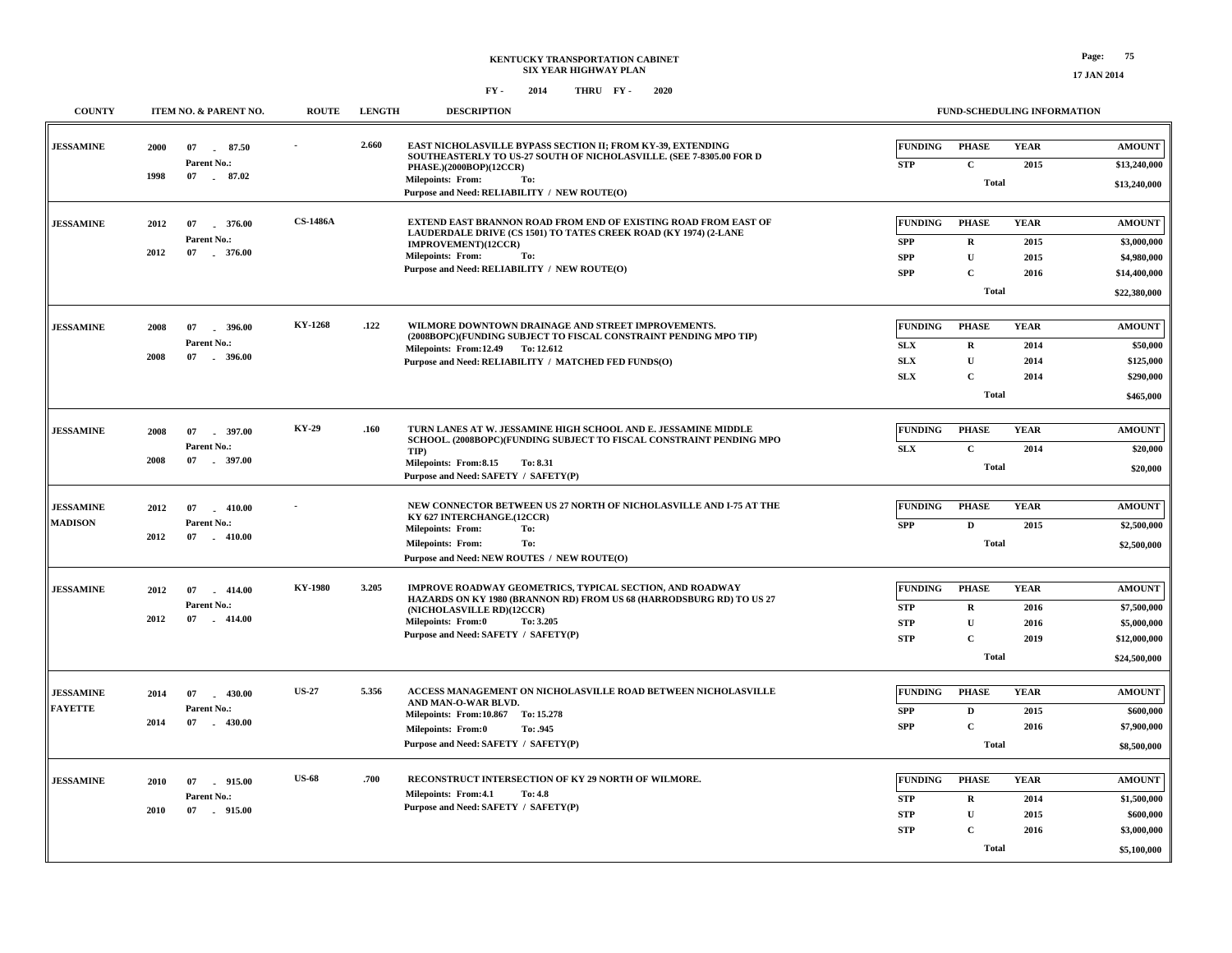| <b>COUNTY</b>    |      | ITEM NO. & PARENT NO.        | <b>ROUTE</b> | <b>LENGTH</b> | <b>DESCRIPTION</b>                                                                                                                    |                | <b>FUND-SCHEDULING INFORMATION</b> |             |                              |  |
|------------------|------|------------------------------|--------------|---------------|---------------------------------------------------------------------------------------------------------------------------------------|----------------|------------------------------------|-------------|------------------------------|--|
| <b>JESSAMINE</b> | 2014 | 07<br>1136.00                | KY-39        | .036          | REPLACE BRIDGE OVER HICKMAN CREEK AT BLACK BRIDGE ON KY 39 1.3 MI N<br>OF KY 1268. (057B00002N)(SR=49.5)(EBRP)                        | <b>FUNDING</b> | <b>PHASE</b>                       | <b>YEAR</b> | <b>AMOUNT</b>                |  |
|                  |      | Parent No.:                  |              |               | To: 3.776<br>Milepoints: From:3.74                                                                                                    | <b>BRX</b>     | D                                  | 2019        | \$350,000                    |  |
|                  | 2014 | 07 1136.00                   |              |               | Purpose and Need: RELIABILITY / BRIDGE REPLACEMENT(P)                                                                                 | <b>BRX</b>     | $\mathbf R$                        | 2020        | \$100,000                    |  |
|                  |      |                              |              |               |                                                                                                                                       | <b>BRX</b>     | U                                  | 2020        | \$200,000                    |  |
|                  |      |                              |              |               |                                                                                                                                       | <b>BRX</b>     | $\mathbf{C}$                       | 2020        | \$1,650,000                  |  |
|                  |      |                              |              |               |                                                                                                                                       |                | <b>Total</b>                       |             | \$2,300,000                  |  |
| <b>JESSAMINE</b> |      |                              | <b>US-27</b> |               | CONSTRUCT A NEW 4 LANE CONNECTOR BETWEEN US-27 AND I-75.                                                                              | <b>FUNDING</b> | <b>PHASE</b>                       | <b>YEAR</b> | <b>AMOUNT</b>                |  |
| <b>MADISON</b>   | 2008 | 07<br>8404.00                |              |               | (08CCN)(12CCR)                                                                                                                        |                |                                    |             |                              |  |
|                  | 2008 | Parent No.:<br>07<br>8404.00 |              |               | <b>Milepoints: From:</b><br>To:                                                                                                       | STP            | $\mathbf R$                        | 2017        | \$10,000,000                 |  |
|                  |      |                              |              |               | Milepoints: From:<br>To:                                                                                                              | STP            | $\mathbf{U}$                       | 2018        | \$3,000,000                  |  |
|                  |      |                              |              |               | Purpose and Need: RELIABILITY / NEW ROUTE(O)                                                                                          |                | <b>Total</b>                       |             | \$13,000,000                 |  |
| <b>JOHNSON</b>   | 2012 | 194.00<br>12                 | <b>KY-40</b> | .300          | ADDRESS GEOMETRIC AND SAFETY ISSUES AND FUTURE CONGESTION                                                                             | <b>FUNDING</b> | <b>PHASE</b>                       | <b>YEAR</b> | <b>AMOUNT</b>                |  |
|                  |      | Parent No.:                  |              |               | MITIGATION ON KY 40 FROM 0.10 MILE WEST OF TEAYS BR. ROAD TO 0.10 MILE<br><b>EAST OF TEAYS BR. ROAD.(12CCR)</b>                       | <b>SPP</b>     | $\mathbf D$                        | 2015        | \$500,000                    |  |
|                  | 2012 | 12<br>$-194.00$              |              |               |                                                                                                                                       | <b>SPP</b>     | $\mathbf R$                        | 2017        | \$496,000                    |  |
|                  |      |                              |              |               | Milepoints: From: 9.375 To: 9.575                                                                                                     | <b>SPP</b>     | $\mathbf U$                        | 2017        | \$510,000                    |  |
|                  |      |                              |              |               | Purpose and Need: SAFETY / SAFETY(P)                                                                                                  |                | <b>Total</b>                       |             |                              |  |
|                  |      |                              |              |               |                                                                                                                                       |                |                                    |             | \$1,506,000                  |  |
| <b>JOHNSON</b>   | 2012 | 12 1114.00                   | <b>KY-40</b> |               | REPLACE BRIDGE ON KY 40 OVER BRANCH OF LITTLE PAINT CREEK 0.38 MILE<br>NE OF JOHNSON/MAGOFFIN COUNTY LINE (SR 12.5) 058B00012N        | FUNDING        | <b>PHASE</b>                       | <b>YEAR</b> | <b>AMOUNT</b>                |  |
|                  |      | Parent No.:                  |              |               | Milepoints: From: 372<br>To: .412                                                                                                     | <b>BRO</b>     | $\mathbf R$                        | 2014        | \$400,000                    |  |
|                  | 2012 | 12 1114.00                   |              |               | Purpose and Need: RELIABILITY / BRIDGE REPLACEMENT(P)                                                                                 | <b>BRO</b>     | ${\bf U}$                          | 2014        | \$225,000                    |  |
|                  |      |                              |              |               |                                                                                                                                       | <b>BRO</b>     | $\mathbf{C}$                       | 2015        | \$950,000                    |  |
|                  |      |                              |              |               |                                                                                                                                       |                | Total                              |             | \$1,575,000                  |  |
|                  |      |                              | KY-321       | 1.250         | CORRECT ROCKFALL HAZARD @ MP 1.80 TO 3.05. (04CCR)(10CCR)(12CCR)                                                                      | <b>FUNDING</b> | <b>PHASE</b>                       | <b>YEAR</b> | <b>AMOUNT</b>                |  |
| <b>JOHNSON</b>   | 1998 | 12<br>5008.00                |              |               | Milepoints: From:1.8<br>To: 3.05                                                                                                      |                |                                    |             |                              |  |
|                  | 1998 | Parent No.:<br>12   5008.00  |              |               | Purpose and Need: SAFETY / ROCKFALL MITIGTN(P)                                                                                        | SPP            | $\bf R$                            | 2014        | \$790,000                    |  |
|                  |      |                              |              |               |                                                                                                                                       | <b>SPP</b>     | $\mathbf U$                        | 2014        | \$780,000                    |  |
|                  |      |                              |              |               |                                                                                                                                       | <b>SPP</b>     | $\mathbf{C}$<br><b>Total</b>       | 2015        | \$12,600,000<br>\$14,170,000 |  |
|                  |      |                              |              |               |                                                                                                                                       |                |                                    |             |                              |  |
| <b>KENTON</b>    | 2004 | 17.04<br>06                  | $I-75$       |               | TRANSPORTATION IMPROVEMENTS TO BRENT SPENCE BRIDGE. (2005HPP-KY154<br>AND KY 143): (059B00046N) (THESE FUNDS WILL BE USED BY KYTC FOR | <b>FUNDING</b> | <b>PHASE</b>                       | <b>YEAR</b> | <b>AMOUNT</b>                |  |
|                  | 2004 | Parent No.:                  |              |               | <b>CONTINUED PROJECT DEVELOPMENT)</b>                                                                                                 | <b>HPP</b>     | $\mathbf C$                        | 2014        | \$22,260,437                 |  |
|                  |      | 06<br>17.04                  |              |               | Milepoints: From:191.277 To: 191.777                                                                                                  |                | <b>Total</b>                       |             | \$22,260,437                 |  |
|                  |      |                              |              |               | Purpose and Need: RELIABILITY / BRIDGE REPLACEMENT(P)                                                                                 |                |                                    |             |                              |  |
| <b>KENTON</b>    | 2010 | 06<br>17.09                  | $I-75$       |               | BRENT SPENCE BRIDGE RELOCATION PROJECT (ADDITIONAL PROJECT                                                                            | <b>FUNDING</b> | <b>PHASE</b>                       | <b>YEAR</b> | <b>AMOUNT</b>                |  |
|                  |      | Parent No.:                  |              |               | FUNDS)(10CCR)                                                                                                                         | SB2            | $\mathbf C$                        |             | \$6,520,000                  |  |
|                  | 2010 | 06 17.09                     |              |               | Milepoints: From: 191.277 To: 191.777                                                                                                 |                |                                    | 2014        |                              |  |
|                  |      |                              |              |               | Purpose and Need: RELIABILITY / RELOCATION(O)                                                                                         |                | Total                              |             | \$6,520,000                  |  |
| <b>KENTON</b>    | 2010 | 17.10<br>06                  | $I-75$       |               | BRENT SPENCE BRIDGE RELOCATION PROJECT.                                                                                               | <b>FUNDING</b> | <b>PHASE</b>                       | <b>YEAR</b> | <b>AMOUNT</b>                |  |
|                  |      | Parent No.:                  |              |               | Milepoints: From: 191.277 To: 191.777                                                                                                 | IM             | $\mathbf R$                        | 2015        | \$7,400,000                  |  |
|                  | 2010 | 06<br>17.10<br>$\sim$        |              |               | Purpose and Need: RELIABILITY / RELOCATION(O)                                                                                         | IM             | $\mathbf U$                        | 2015        | \$5,080,000                  |  |
|                  |      |                              |              |               |                                                                                                                                       |                |                                    |             |                              |  |
|                  |      |                              |              |               |                                                                                                                                       |                | <b>Total</b>                       |             | \$12,480,000                 |  |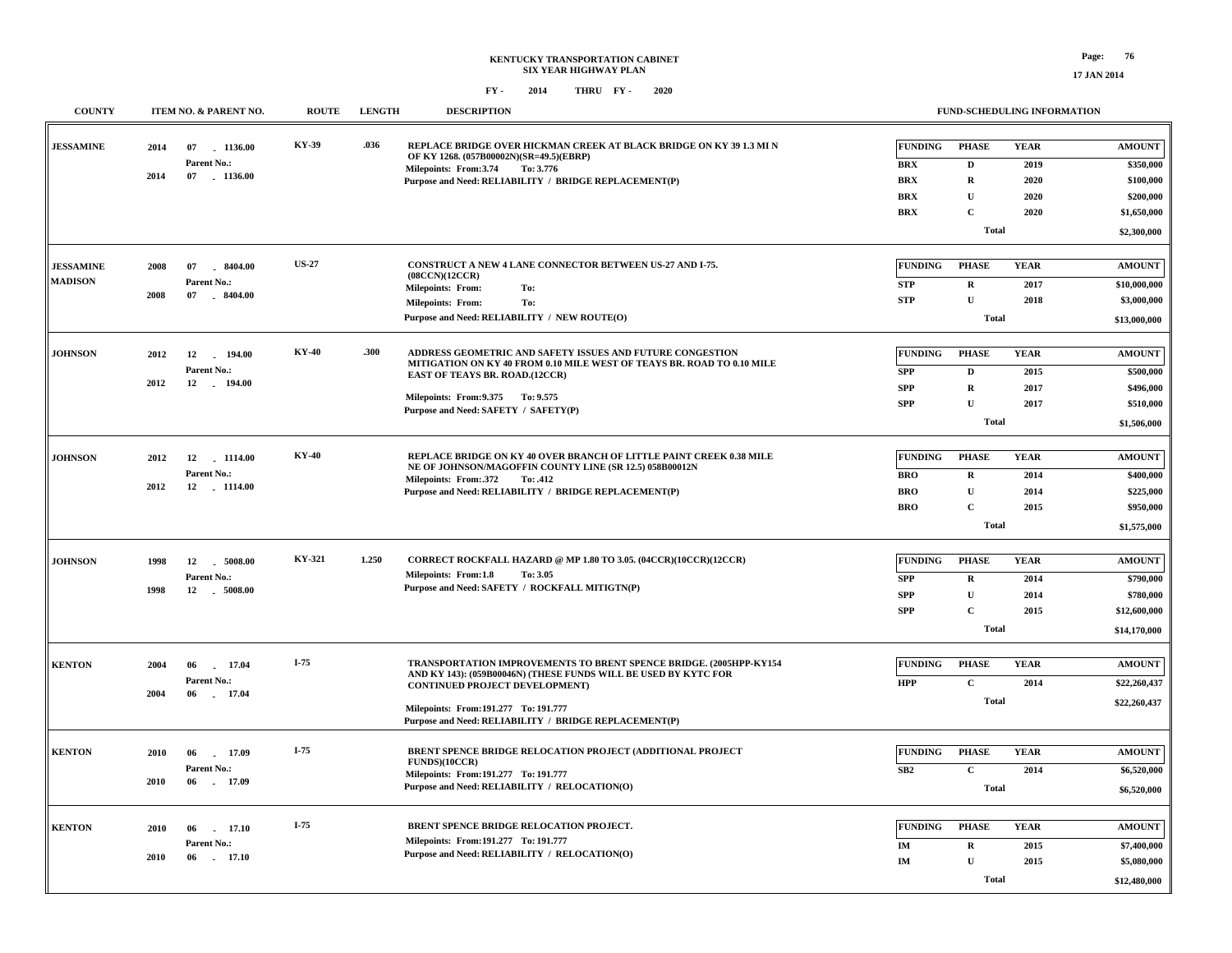**\$7,700,000**

**Total**

#### **FY - FY - 2014 2020 THRU**

**COUNTY ITEM NO. & PARENT NO. ROUTE LENGTH DESCRIPTION**

 **06 17.26 -2014**

| <b>KENTON</b> |      |                            | I-75   | BRENT SPENCE BRIDGE RELOCATION PROJECT. (JOINT TOLLING PROJECT WITH                    | <b>FUNDING</b> | <b>PHASE</b> | <b>YEAR</b> | <b>AMOUNT</b> |
|---------------|------|----------------------------|--------|----------------------------------------------------------------------------------------|----------------|--------------|-------------|---------------|
|               | 2010 | 06<br>17.15<br>Parent No.: |        | ODOT)                                                                                  | IF             | $\mathbf C$  | 2016        | \$99,999,999  |
|               | 2010 | 06<br>17.15                |        | Milepoints: From: 191.277 To: 191.777<br>Purpose and Need: RELIABILITY / RELOCATION(O) |                | Total        |             |               |
|               |      |                            |        |                                                                                        |                |              |             | \$99,999,999  |
| <b>KENTON</b> | 2010 | 06 17.16                   | I-75   | BRENT SPENCE BRIDGE RELOCATION PROJECT. (JOINT TOLLING PROJECT WITH                    | <b>FUNDING</b> | <b>PHASE</b> | <b>YEAR</b> | <b>AMOUNT</b> |
|               |      | Parent No.:                |        | ODOT)<br>Milepoints: From: 191.277 To: 191.777                                         | IF             | $\mathbf C$  | 2016        | \$99,999,999  |
|               | 2010 | 06 17.16                   |        | Purpose and Need: RELIABILITY / RELOCATION(O)                                          |                | <b>Total</b> |             | \$99,999,999  |
|               |      |                            |        |                                                                                        |                |              |             |               |
| <b>KENTON</b> | 2010 | 06<br>17.17                | $I-75$ | BRENT SPENCE BRIDGE RELOCATION PROJECT. (JOINT TOLLING PROJECT WITH                    | <b>FUNDING</b> | PHASE        | <b>YEAR</b> | <b>AMOUNT</b> |
|               |      | Parent No.:                |        | <b>ODOT</b><br>Milepoints: From: 191.277 To: 191.777                                   | IF             | $\mathbf{C}$ | 2016        | \$99,999,999  |
|               | 2010 | 06 17.17                   |        | Purpose and Need: RELIABILITY / RELOCATION(O)                                          |                | <b>Total</b> |             | \$99,999,999  |
|               |      |                            |        |                                                                                        |                |              |             |               |
| <b>KENTON</b> | 2012 | 17.18<br>06                | $I-75$ | BRENT SPENCE BRIDGE RELOCATION PROJECT. (JOINT TOLLING PROJECT WITH                    | <b>FUNDING</b> | <b>PHASE</b> | <b>YEAR</b> | <b>AMOUNT</b> |
|               |      | Parent No.:                |        | ODOT)<br>Milepoints: From:191.277 To: 191.777                                          | $_{\rm IF}$    | $\mathbf C$  | 2016        | \$99,999,999  |
|               | 2012 | 06 17.18                   |        | Purpose and Need: RELIABILITY / RELOCATION(O)                                          |                | Total        |             | \$99,999,999  |
|               |      |                            |        |                                                                                        |                |              |             |               |
| <b>KENTON</b> | 2012 | 17.19<br>06                | $I-75$ | BRENT SPENCE BRIDGE RELOCATION PROJECT. (JOINT TOLLING PROJECT WITH                    | <b>FUNDING</b> | <b>PHASE</b> | <b>YEAR</b> | <b>AMOUNT</b> |
|               |      | Parent No.:                |        | ODOT)<br>Milepoints: From: 191.277 To: 191.777                                         | IF             | $\mathbf C$  | 2016        | \$78,200,000  |
|               | 2012 | 06<br>. 17.19              |        | Purpose and Need: RELIABILITY / RELOCATION(O)                                          |                | <b>Total</b> |             | \$78,200,000  |
|               |      |                            |        |                                                                                        |                |              |             |               |
| <b>KENTON</b> | 2014 | 06<br>17.22                | I-75   | BRENT SPENCE BRIDGE RELOCATION PROJECT.                                                | <b>FUNDING</b> | <b>PHASE</b> | <b>YEAR</b> | <b>AMOUNT</b> |
|               |      | Parent No.:                |        | Milepoints: From: 191.277 To: 191.777                                                  | NH             | R            | 2015        | \$11,130,000  |
|               | 2014 | 06<br>17.22                |        | Purpose and Need: RELIABILITY / RELOCATION(O)                                          | NH             | $\mathbf U$  | 2015        | \$7,590,000   |
|               |      |                            |        |                                                                                        |                | Total        |             | \$18,720,000  |
|               |      |                            |        |                                                                                        |                |              |             |               |
| <b>KENTON</b> | 2014 | 06<br>17.23                | I-75   | BRENT SPENCE BRIDGE RELOCATION PROJECT. (JOINT TOLLING PROJECT WITH<br>ODOT)           | <b>FUNDING</b> | <b>PHASE</b> | <b>YEAR</b> | <b>AMOUNT</b> |
|               | 2014 | Parent No.:<br>06 - 17.23  |        | Milepoints: From: 191.277 To: 191.777                                                  | IF             | $\mathbf{C}$ | 2017        | \$99,999,999  |
|               |      |                            |        | Purpose and Need: RELIABILITY / RELOCATION(O)                                          |                | <b>Total</b> |             | \$99,999,999  |
|               |      |                            |        |                                                                                        |                |              |             |               |
| <b>KENTON</b> | 2014 | 06<br>17.24                | I-75   | BRENT SPENCE BRIDGE RELOCATION PROJECT. (JOINT TOLLING PROJECT WITH<br>ODOT)           | <b>FUNDING</b> | <b>PHASE</b> | <b>YEAR</b> | <b>AMOUNT</b> |
|               | 2014 | Parent No.:<br>06<br>17.24 |        | Milepoints: From: 191.277 To: 191.777                                                  | IF             | $\mathbf{C}$ | 2017        | \$99,999,999  |
|               |      |                            |        | Purpose and Need: RELIABILITY / RELOCATION(O)                                          |                | <b>Total</b> |             | \$99,999,999  |
|               |      |                            | $I-75$ |                                                                                        |                |              |             |               |
| <b>KENTON</b> | 2014 | 06<br>17.25<br>Parent No.: |        | BRENT SPENCE BRIDGE RELOCATION PROJECT. (JOINT TOLLING PROJECT WITH<br><b>ODOT</b>     | <b>FUNDING</b> | <b>PHASE</b> | <b>YEAR</b> | <b>AMOUNT</b> |
|               | 2014 | 17.25<br>06                |        | Milepoints: From: 191.277 To: 191.777                                                  | IF             | $\mathbf{C}$ | 2017        | \$99,999,999  |
|               |      |                            |        | Purpose and Need: RELIABILITY / RELOCATION(O)                                          |                | <b>Total</b> |             | \$99,999,999  |
|               |      |                            |        |                                                                                        |                |              |             |               |
| <b>KENTON</b> | 2014 | 17.26<br>06                | $I-75$ | BRENT SPENCE BRIDGE RELOCATION PROJECT. (JOINT TOLLING PROJECT WITH<br><b>ODOT</b> )   | <b>FUNDING</b> | <b>PHASE</b> | <b>YEAR</b> | <b>AMOUNT</b> |
|               |      | Parent No.:                |        | Milepoints: From: 191.277 To: 191.777                                                  | IF             | $\mathbf C$  | 2017        | \$7,700,000   |

**Purpose and Need: RELIABILITY / RELOCATION(O)**

**FUND-SCHEDULING INFORMATION**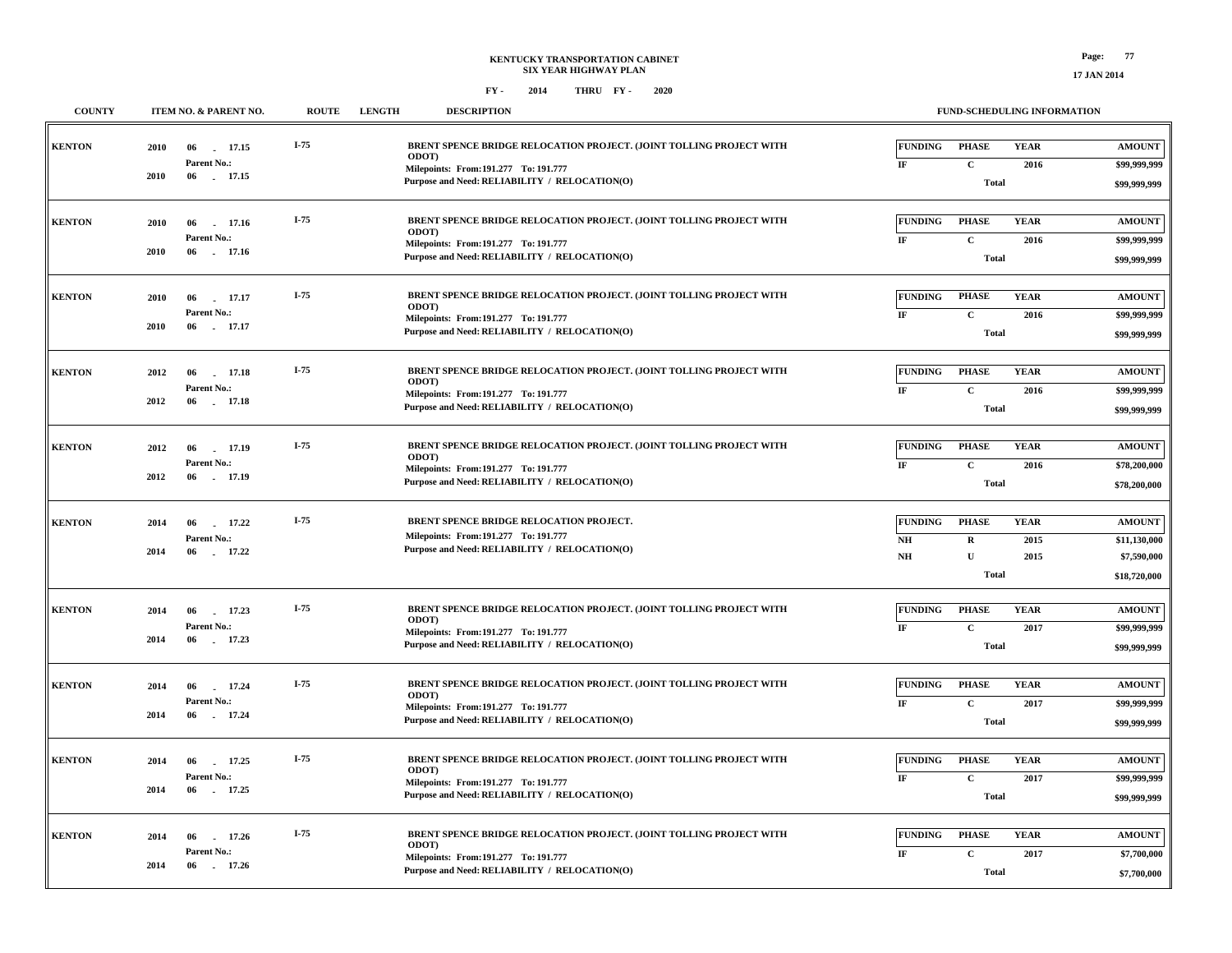**\$99,999,999**

**Total**

#### **FY - FY - 2014 2020 THRU**

**COUNTY ITEM NO. & PARENT NO. ROUTE LENGTH DESCRIPTION**

 **06 17.36 -2014**

| <b>KENTON</b> | 2014 | 06<br>17.27<br>a.          | $I-75$ |      | BRENT SPENCE BRIDGE RELOCATION PROJECT. (JOINT TOLLING PROJECT WITH                    | <b>FUNDING</b> | <b>PHASE</b>                 | <b>YEAR</b> | <b>AMOUNT</b>                |
|---------------|------|----------------------------|--------|------|----------------------------------------------------------------------------------------|----------------|------------------------------|-------------|------------------------------|
|               |      | Parent No.:                |        |      | <b>ODOT</b><br>Milepoints: From: 191.277 To: 191.777                                   | IF             | $\mathbf C$                  | 2018        | \$99,999,999                 |
|               | 2014 | 06<br>17.27                |        |      | Purpose and Need: RELIABILITY / RELOCATION(O)                                          |                | <b>Total</b>                 |             | \$99,999,999                 |
| <b>KENTON</b> | 2014 | 06<br>17.28                | $I-75$ |      | BRENT SPENCE BRIDGE RELOCATION PROJECT. (JOINT TOLLING PROJECT WITH                    | <b>FUNDING</b> | <b>PHASE</b>                 | <b>YEAR</b> | <b>AMOUNT</b>                |
|               |      | Parent No.:                |        |      | <b>ODOT</b><br>Milepoints: From: 191.277 To: 191.777                                   | IF             | $\mathbf C$                  | 2018        | \$99,999,999                 |
|               | 2014 | 06<br>17.28                |        |      | Purpose and Need: RELIABILITY / RELOCATION(O)                                          |                | <b>Total</b>                 |             | \$99,999,999                 |
| <b>KENTON</b> | 2014 | 06<br>17.29                | $I-75$ |      | BRENT SPENCE BRIDGE RELOCATION PROJECT. (JOINT TOLLING PROJECT WITH                    | <b>FUNDING</b> | <b>PHASE</b>                 | <b>YEAR</b> | <b>AMOUNT</b>                |
|               |      | <b>Parent No.:</b>         |        |      | ODOT)                                                                                  | IF             | $\mathbf C$                  | 2018        | \$99,999,999                 |
|               | 2014 | 06<br>17.29                |        |      | Milepoints: From: 191.277 To: 191.777<br>Purpose and Need: RELIABILITY / RELOCATION(O) |                | <b>Total</b>                 |             | \$99,999,999                 |
| <b>KENTON</b> | 2014 | 06<br>17.30                | $I-75$ |      | BRENT SPENCE BRIDGE RELOCATION PROJECT. (JOINT TOLLING PROJECT WITH                    | <b>FUNDING</b> | <b>PHASE</b>                 | <b>YEAR</b> | <b>AMOUNT</b>                |
|               |      | Parent No.:                |        |      | <b>ODOT</b> )                                                                          | $\rm I\!F$     | $\mathbf C$                  | 2018        | \$47,600,000                 |
|               | 2014 | 06<br>17.30                |        |      | Milepoints: From: 191.277 To: 191.777<br>Purpose and Need: RELIABILITY / RELOCATION(O) |                | <b>Total</b>                 |             | \$47,600,000                 |
|               |      |                            |        |      |                                                                                        |                |                              |             |                              |
| <b>KENTON</b> | 2014 | 17.31<br>06                | $I-75$ |      | BRENT SPENCE BRIDGE RELOCATION PROJECT. (JOINT TOLLING PROJECT WITH                    | <b>FUNDING</b> | <b>PHASE</b>                 | <b>YEAR</b> | <b>AMOUNT</b>                |
|               |      | Parent No.:                |        |      | ODOT)<br>Milepoints: From: 191.277 To: 191.777                                         | $\bf I\bf F$   | $\mathbf C$                  | 2019        | \$99,999,999                 |
|               | 2014 | 06<br>17.31                |        |      | Purpose and Need: RELIABILITY / RELOCATION(O)                                          |                | <b>Total</b>                 |             | \$99,999,999                 |
| <b>KENTON</b> | 2014 | 06<br>17.32                | I-75   |      | BRENT SPENCE BRIDGE RELOCATION PROJECT. (JOINT TOLLING PROJECT WITH                    | <b>FUNDING</b> | <b>PHASE</b>                 | <b>YEAR</b> | <b>AMOUNT</b>                |
|               |      | Parent No.:                |        |      | ODOT)<br>Milepoints: From: 191.277 To: 191.777                                         | IF             | $\mathbf C$                  | 2019        | \$99,999,999                 |
|               | 2014 | 06<br>17.32                |        |      | Purpose and Need: RELIABILITY / RELOCATION(O)                                          |                | <b>Total</b>                 |             | \$99,999,999                 |
|               |      |                            |        |      |                                                                                        |                |                              |             |                              |
| <b>KENTON</b> | 2014 | 06<br>17.33                | $I-75$ | .500 | BRENT SPENCE BRIDGE RELOCATION PROJECT. (JOINT TOLLING PROJECT WITH<br>ODOT)           | <b>FUNDING</b> | <b>PHASE</b>                 | <b>YEAR</b> | <b>AMOUNT</b>                |
|               | 2014 | Parent No.:<br>17.33<br>06 |        |      | Milepoints: From: 191.277 To: 191.777                                                  | $_{\rm IF}$    | $\mathbf{C}$                 | 2019        | \$99,999,999                 |
|               |      |                            |        |      | Purpose and Need: RELIABILITY / RELOCATION(O)                                          |                | <b>Total</b>                 |             | \$99,999,999                 |
| <b>KENTON</b> | 2014 | 06<br>17.34                | I-75   | .500 | BRENT SPENCE BRIDGE RELOCATION PROJECT. (JOINT TOLLING PROJECT WITH<br>ODOT)           | <b>FUNDING</b> | <b>PHASE</b>                 | <b>YEAR</b> | <b>AMOUNT</b>                |
|               |      | Parent No.:                |        |      | Milepoints: From: 191.277 To: 191.777                                                  | $_{\rm IF}$    | $\mathbf{C}$                 | 2019        | \$25,700,000                 |
|               | 2014 | 06<br>17.34                |        |      | Purpose and Need: RELIABILITY / RELOCATION(O)                                          |                | <b>Total</b>                 |             | \$25,700,000                 |
|               |      |                            | $I-75$ | .500 | BRENT SPENCE BRIDGE RELOCATION PROJECT. (JOINT TOLLING PROJECT WITH                    |                |                              |             |                              |
| <b>KENTON</b> | 2014 | 06<br>17.35<br>Parent No.: |        |      | ODOT)                                                                                  | <b>FUNDING</b> | <b>PHASE</b>                 | <b>YEAR</b> | <b>AMOUNT</b>                |
|               | 2014 | 17.35<br>06                |        |      | Milepoints: From: 191.277 To: 191.777<br>Purpose and Need: RELIABILITY / RELOCATION(O) | IF             | $\mathbf{C}$<br><b>Total</b> | 2020        | \$99,999,999<br>\$99,999,999 |
|               |      |                            |        |      |                                                                                        |                |                              |             |                              |
| <b>KENTON</b> | 2014 | 17.36<br>06                | $I-75$ | .500 | BRENT SPENCE BRIDGE RELOCATION PROJECT. (JOINT TOLLING PROJECT WITH<br>ODOT)           | <b>FUNDING</b> | <b>PHASE</b>                 | <b>YEAR</b> | <b>AMOUNT</b>                |
|               |      | Parent No.:                |        |      | Milenoints: From: 191.277 To: 191.777                                                  | IF             | $\mathbf{C}$                 | 2020        | \$99,999,999                 |

**Purpose and Need: RELIABILITY / RELOCATION(O)**

**191.277 191.777 Milepoints: To: From:**

**FUND-SCHEDULING INFORMATION**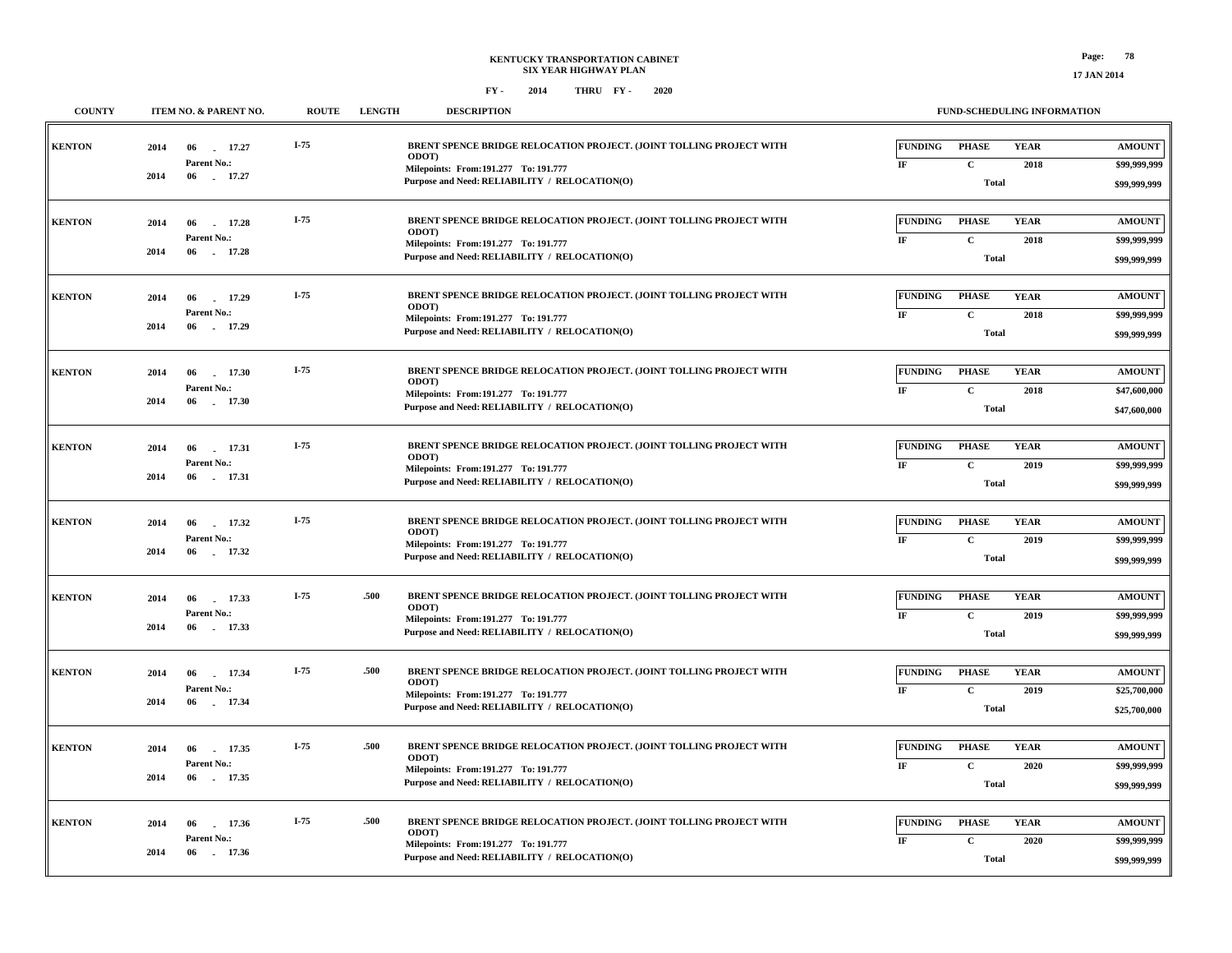| <b>COUNTY</b>   | ITEM NO. & PARENT NO.                                            | <b>ROUTE</b>   | <b>LENGTH</b> | <b>DESCRIPTION</b>                                                                                                                                               |                               | FUND-SCHEDULING INFORMATION |                     |                               |
|-----------------|------------------------------------------------------------------|----------------|---------------|------------------------------------------------------------------------------------------------------------------------------------------------------------------|-------------------------------|-----------------------------|---------------------|-------------------------------|
| <b>KENTON</b>   | 2014<br>06<br>17.37<br>Parent No.:                               | $I-75$         | .500          | BRENT SPENCE BRIDGE RELOCATION PROJECT. (JOINT TOLLING PROJECT WITH<br><b>ODOT</b>                                                                               | <b>FUNDING</b><br>IF          | <b>PHASE</b><br>$\mathbf C$ | <b>YEAR</b><br>2020 | <b>AMOUNT</b><br>\$99,999,999 |
|                 | 2014<br>06 17.37                                                 |                |               | Milepoints: From: 191.277 To: 191.777<br>Purpose and Need: RELIABILITY / RELOCATION(O)                                                                           |                               | <b>Total</b>                |                     | \$99,999,999                  |
| <b>KENTON</b>   | 2014<br>06<br>17.38<br>Parent No.:                               | $I-75$         | .500          | BRENT SPENCE BRIDGE RELOCATION PROJECT. (JOINT TOLLING PROJECT WITH<br><b>ODOT</b>                                                                               | <b>FUNDING</b>                | <b>PHASE</b>                | <b>YEAR</b>         | <b>AMOUNT</b>                 |
|                 | 2014<br>06<br>17.38                                              |                |               | Milepoints: From: 191.277 To: 191.777<br>Purpose and Need: RELIABILITY / RELOCATION(O)                                                                           | IF                            | $\mathbf C$<br><b>Total</b> | 2020                | \$20,800,000<br>\$20,800,000  |
| <b>KENTON</b>   | 2000<br>06<br>162.01                                             | KY-536         | 4.500         | RECONSTRUCT KY-536 TO A 4 LANE URBAN SECTION FROM THE BOONE COUNTY<br>LINE TO KY-17 (MP 0.0 TO MP 4.5). (00CCR)(04CCN)(06CCR)(2006BOPC)(PHASE I                  | <b>FUNDING</b>                | <b>PHASE</b>                | <b>YEAR</b>         | <b>AMOUNT</b>                 |
|                 | Parent No.:<br>2000<br>06<br>162.00                              |                |               | DESIGN SHOWN UNDER 6-162.00)(12CCR)<br><b>Milepoints: From:0</b><br>To: 4.476<br>Purpose and Need: RELIABILITY / RECONSTRUCTION(O)                               | <b>STP</b><br><b>STP</b>      | $\mathbf R$<br>${\bf U}$    | 2019<br>2020        | \$22,050,000<br>\$4,160,000   |
|                 |                                                                  |                |               |                                                                                                                                                                  |                               | Total                       |                     | \$26,210,000                  |
| <b>KENTON</b>   | 2012<br>06<br>$-416.00$<br>Parent No.:                           | CS-5555        | .510          | EXTEND THE SECOND EASTBOUND LANE OF THOMAS MORE PKWY FROM<br>TURKEYFOOT RD TO CENTERVIEW BLVD. (2012BOP)<br>Milepoints: From:0<br>To: .51                        | <b>FUNDING</b><br>${\bf SNK}$ | <b>PHASE</b><br>$\mathbf R$ | <b>YEAR</b><br>2015 | <b>AMOUNT</b><br>\$117,400    |
|                 | 2004<br>$-966.02$<br>06                                          |                |               | Purpose and Need: RELIABILITY / MATCHED FED FUNDS(O)                                                                                                             | ${\bf SNK}$<br>${\bf SNK}$    | $\mathbf U$<br>$\mathbf C$  | 2015<br>2016        | \$40,000<br>\$528,000         |
|                 |                                                                  |                |               |                                                                                                                                                                  |                               | <b>Total</b>                |                     | \$685,400                     |
| <b>KENTON</b>   | 2012<br>06<br>$-418.00$                                          | <b>CS-2215</b> | .170          | PAVEMENT AND SIDEWALK RESTORATION ALONG 6TH STREET FROM SCOTT<br>STREET TO RUSSELL STREET (1,400 FEET). ALSO SIDEWALK IMPROVEMENTS ON                            | <b>FUNDING</b>                | <b>PHASE</b>                | <b>YEAR</b>         | <b>AMOUNT</b>                 |
|                 | Parent No.:<br>2004<br>06<br>$-966.02$                           |                |               | SCOTT STREET FROM 4TH STREET TO 6TH STREET (900 FEET). (2012BOP)<br><b>Milepoints: From:0</b><br>To: .17<br>Purpose and Need: RELIABILITY / MATCHED FED FUNDS(O) | <b>SNK</b><br>${\bf SNK}$     | D<br>$\mathbf C$            | 2014<br>2014        | \$102,440<br>\$1,280,508      |
|                 |                                                                  |                |               |                                                                                                                                                                  |                               | <b>Total</b>                |                     | \$1,382,948                   |
| <b>KENTON</b>   | 2012<br>06<br>$-419.00$<br>Parent No.:                           | CR-1316        | .275          | PHASE I MULTI-USE PATH ALONG BROMLEY CRESCENT SPRINGS RD FROM<br>ANDERSON ROAD TO AMSTERDAM ROAD. (2012BOP)                                                      | <b>FUNDING</b><br>${\bf SNK}$ | <b>PHASE</b><br>$\mathbf R$ | <b>YEAR</b><br>2016 | <b>AMOUNT</b><br>\$400,000    |
|                 | 2004<br>06<br>$-966.02$                                          |                |               | <b>Milepoints: From:0</b><br>To: .275<br>Purpose and Need: RELIABILITY / MATCHED FED FUNDS(O)                                                                    | ${\bf SNK}$<br>${\bf SNK}$    | $\mathbf U$<br>$\mathbf C$  | 2016<br>2017        | \$800,000<br>\$3,080,000      |
|                 |                                                                  |                |               |                                                                                                                                                                  |                               | Total                       |                     | \$4,280,000                   |
| <b>KENTON</b>   | 2012<br>$-420.00$<br>06                                          | CS-2093        | .993          | RESURFACING OF RUSSELL STREET FROM 6TH STREET TO 18TH STREET (5,600<br>FEET).(2012BOP)                                                                           | <b>FUNDING</b>                | <b>PHASE</b>                | <b>YEAR</b>         | <b>AMOUNT</b>                 |
|                 | <b>Parent No.:</b><br>2004<br>06<br>$-966.02$                    |                |               | Milepoints: From: 336<br>To: 1.329<br>Purpose and Need: RELIABILITY / MATCHED FED FUNDS(O)                                                                       | ${\bf SNK}$                   | $\mathbf C$<br><b>Total</b> | 2014                | \$142,890<br>\$142,890        |
| <b>KENTON</b>   |                                                                  | <b>KY-8</b>    | 3.462         | PEDESTRIAN/BICYCLE TRAIL THROUGH THE CITIES OF LUDLOW, COVINGTON,                                                                                                | <b>FUNDING</b>                | <b>PHASE</b>                | <b>YEAR</b>         | <b>AMOUNT</b>                 |
| <b>CAMPBELL</b> | 2012<br>06<br>$-421.00$<br>Parent No.:<br>2004<br>06<br>. 966.02 |                |               | NEWPORT & BELLEVUE ALONG THE OHIO RIVER. (2012BOP)<br>Milepoints: From:4.2<br>To: 7.662                                                                          | ${\bf SNK}$                   | $\mathbf{C}$                | 2015                | \$481,600                     |
|                 |                                                                  |                |               | <b>Milepoints: From:0</b><br>To: 2.1<br>Purpose and Need: RELIABILITY / MATCHED FED FUNDS(O)                                                                     |                               | <b>Total</b>                |                     | \$481,600                     |
| <b>KENTON</b>   | $-424.00$<br>2012<br>06                                          | <b>CS-4061</b> | .010          | INSTALLATION OF NEW TRAFFIC SIGNAL AT THOMAS MORE PKWY AND SOUTH<br>LOOP ROAD, INCLUDING PEDESTRIAN SIGNALS. (2012BOP)                                           | FUNDING                       | <b>PHASE</b>                | <b>YEAR</b>         | <b>AMOUNT</b>                 |
|                 | Parent No.:<br>2004<br>06<br>$-966.02$                           |                |               | Milepoints: From: 35<br>To: .36<br>Purpose and Need: RELIABILITY / MATCHED FED FUNDS(O)                                                                          | ${\bf SNK}$<br>${\bf SNK}$    | $\mathbf D$<br>$\mathbf C$  | 2014<br>2016        | \$11,240<br>\$102,400         |
|                 |                                                                  |                |               |                                                                                                                                                                  |                               | Total                       |                     | \$113,640                     |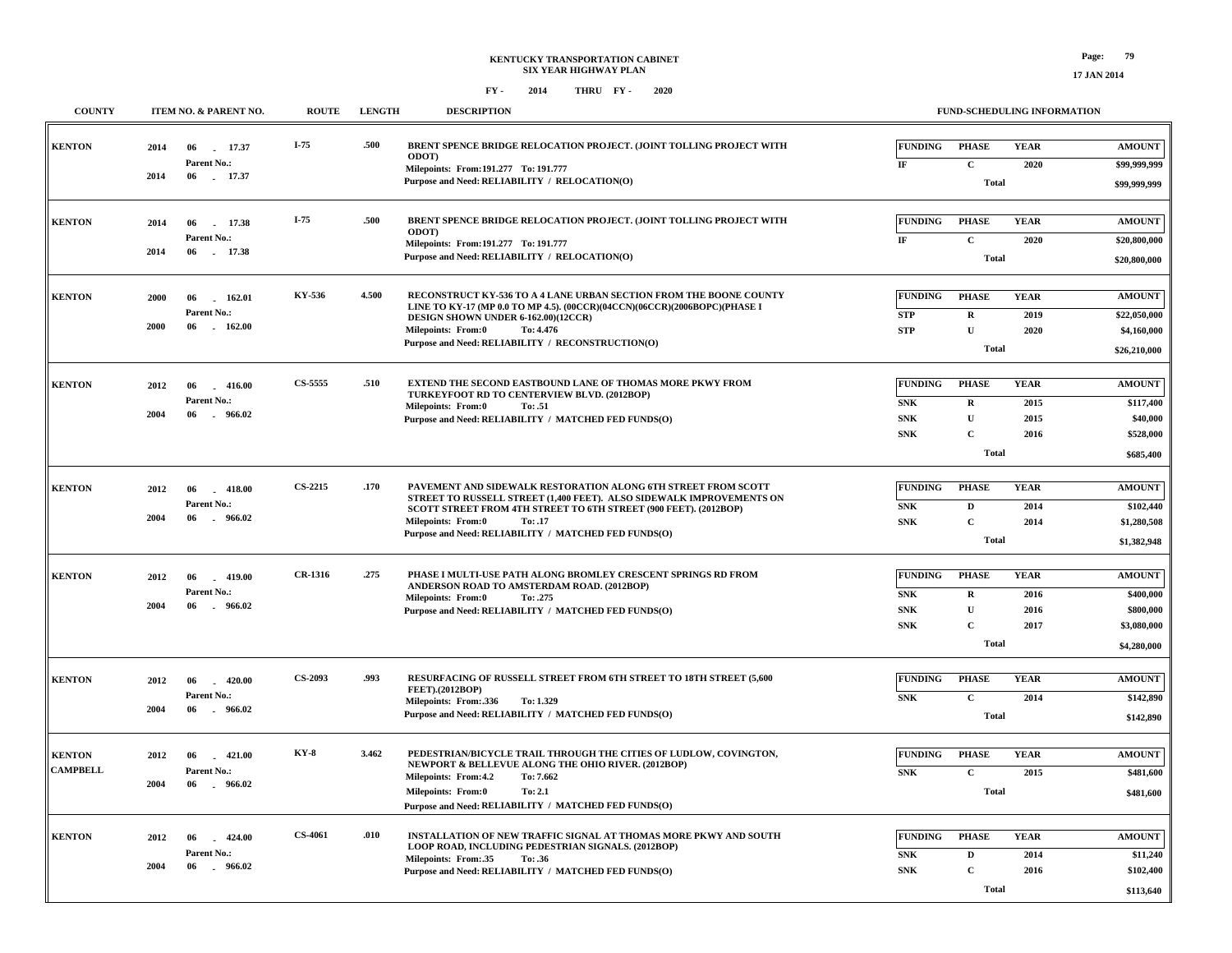**17 JAN 2014**

| <b>COUNTY</b> | ITEM NO. & PARENT NO.                                                    | <b>ROUTE</b>   | <b>LENGTH</b> | <b>DESCRIPTION</b>                                                                                                                                                                                                                                                                     | <b>FUND-SCHEDULING INFORMATION</b>                                                                                                                                             |                                                                       |
|---------------|--------------------------------------------------------------------------|----------------|---------------|----------------------------------------------------------------------------------------------------------------------------------------------------------------------------------------------------------------------------------------------------------------------------------------|--------------------------------------------------------------------------------------------------------------------------------------------------------------------------------|-----------------------------------------------------------------------|
| <b>KENTON</b> | 2014<br>426.00<br>06<br>$\sim$<br>Parent No.:<br>2014<br>06<br>$-426.00$ | <b>CS-4128</b> | 3.114         | RESURFACING AND STABILIZATION OF DUDLEY ROAD, BUS SHELTER FROM<br>DIXIE HIGHWAY TO WINDING TRAILS DRIVE.<br>Milepoints: From:0<br>To: 3.114<br>Purpose and Need: RELIABILITY / MATCHED FED FUNDS(O)                                                                                    | <b>FUNDING</b><br><b>PHASE</b><br><b>YEAR</b><br><b>SNK</b><br>$\mathbf{C}$<br>2014<br><b>Total</b>                                                                            | <b>AMOUNT</b><br>\$1,207,100<br>\$1,207,100                           |
| <b>KENTON</b> | 2012<br>06<br>. 701.00<br>Parent No.:<br>2002<br>06<br>- 966.01          |                |               | EDGEWOOD LED SIGNALS. INTERSECTIONS ALONG DUDLEY ROAD AND THOMAS<br>MORE PARKWAY. LPA PROJECT (2012BOP)<br><b>Milepoints: From:</b><br>To:<br>Purpose and Need: RELIABILITY / MATCHED FED FUNDS(O)                                                                                     | <b>FUNDING</b><br><b>YEAR</b><br><b>PHASE</b><br>${\bf SNK}$<br>$\mathbf{C}$<br>2014<br>Total                                                                                  | <b>AMOUNT</b><br>\$50,960<br>\$50,960                                 |
| <b>KENTON</b> | 922.00<br>2012<br>06<br>Parent No.:<br>2008<br>99<br>911.03              | <b>KY-8</b>    | .310          | INSTALL GUARDRAIL ON KY 8 BEGINNING 1.22 MILES EAST OF KY 371 (MP 1.240)<br>EXTENDING EAST TO 1.53 MILES EAST OF KY 371 (MP 1.550). (2012BOP)<br>Milepoints: From:1.24<br>To: 1.55<br>Purpose and Need: SAFETY / SAFETY-HAZARD ELIM(P)                                                 | <b>FUNDING</b><br><b>PHASE</b><br><b>YEAR</b><br>$\mathbf C$<br><b>SAF</b><br>2014<br>Total                                                                                    | <b>AMOUNT</b><br>\$42,105<br>\$42,105                                 |
| <b>KENTON</b> | 2008<br>1070.00<br>06<br>Parent No.:<br>2008<br>06<br>$-1070.00$         | <b>CS-2097</b> | .079          | WEST 15TH STREET; REPLACE BRIDGE AND APPROACHES OVER CSX RR IN<br>COVINGTON (C29). (SR=3.9): (059C00029N)(12CCR)<br>Milepoints: From: 144<br>To: .223<br>Purpose and Need: SAFETY / BRIDGE REPLACEMENT(P)                                                                              | <b>FUNDING</b><br><b>PHASE</b><br><b>YEAR</b><br><b>BRZ</b><br>$\mathbf R$<br>2014<br>$\mathbf{U}$<br><b>BRZ</b><br>2014<br>$\mathbf{C}$<br><b>BRZ</b><br>2015<br><b>Total</b> | <b>AMOUNT</b><br>\$210,000<br>\$210,000<br>\$1,470,000<br>\$1,890,000 |
| <b>KENTON</b> | 2010<br>06<br>1075.00<br>Parent No.:<br>2010<br>06<br>1075.00            | KY-1120        | .100          | <b>EVALUATE BRIDGE ON KY-1120 (MP 0.621) OVER CSX RAILROAD; 11TH ST E OF</b><br>RUSSELL ST; (STRUCTURALLY DEFICIENT, SR=3) 059B00083N<br><b>Milepoints: From:.59</b><br>To: .65<br>Purpose and Need: RELIABILITY / BRIDGE REPLACEMENT(P)                                               | <b>FUNDING</b><br><b>PHASE</b><br><b>YEAR</b><br>$\bf{R}$<br>2014<br><b>BRO</b><br>$\mathbf{U}$<br><b>BRO</b><br>2014<br>$\mathbf{C}$<br><b>BRO</b><br>2015<br><b>Total</b>    | <b>AMOUNT</b><br>\$560,000<br>\$550,000<br>\$1,500,000<br>\$2,610,000 |
| <b>KENTON</b> | 2012<br>06<br>1080.00<br>Parent No.:<br>2012<br>$-1080.00$<br>06         | KY-2045        |               | REPLACE BRIDGE ON PRUETT RD (KY 2045) OVER DECOURSEY CREEK AT JCT<br>WITH MARSHALL RD (CS 1007)(SR 18.2) 059B00030N<br>Milepoints: From: 3.711 To: 3.76<br>Purpose and Need: RELIABILITY / BRIDGE REPLACEMENT(P)                                                                       | <b>FUNDING</b><br><b>PHASE</b><br><b>YEAR</b><br><b>BRO</b><br>$\bf{R}$<br>2014<br><b>BRO</b><br>U<br>2014<br>$\mathbf{C}$<br><b>BRO</b><br>2015<br><b>Total</b>               | <b>AMOUNT</b><br>\$50,000<br>\$50,000<br>\$500,000<br>\$600,000       |
| <b>KENTON</b> | 2010<br>06<br>.3703.00<br>Parent No.:<br>2004<br>99<br>$-219.09$         | <b>KY-8</b>    | .216          | INSTALL AN ADDITIONAL LANE WITHIN ROW ON KY-8 (4TH ST) INTERSECTING<br>WITH PHILADELPHIA ST IN COVINGTON. WORK WILL OCCUR ON 4TH ST WEST<br>OF PHILADELPHIA ST TO CRESCENT ST. (2010BOPC)<br>Milepoints: From: 6.434 To: 6.65<br>Purpose and Need: RELIABILITY / CONGESTION MITIGTN(O) | <b>FUNDING</b><br><b>PHASE</b><br><b>YEAR</b><br>$\mathbf{C}$<br>CM<br>2014<br><b>Total</b>                                                                                    | <b>AMOUNT</b><br>\$1,260,000<br>\$1,260,000                           |
| <b>KENTON</b> | .3704.00<br>2010<br>06<br>Parent No.:<br>2004<br>99<br>$-219.09$         | <b>US-25</b>   | .200          | ELIMINATION OF A TRAFFIC SIGNAL BY REALIGNING AN INTERSECTION ON US-<br>25 (MAIN ST AT PIKE ST) ALLOWING FREE FLOW TRAFFIC IN COVINGTON<br>(2010BOPC).<br>Milepoints: From:12.8<br>To: 13<br>Purpose and Need: RELIABILITY / CONGESTION MITIGTN(O)                                     | <b>FUNDING</b><br><b>PHASE</b><br><b>YEAR</b><br>$\mathbf{C}$<br>CM<br>2014<br><b>Total</b>                                                                                    | <b>AMOUNT</b><br>\$760,000<br>\$760,000                               |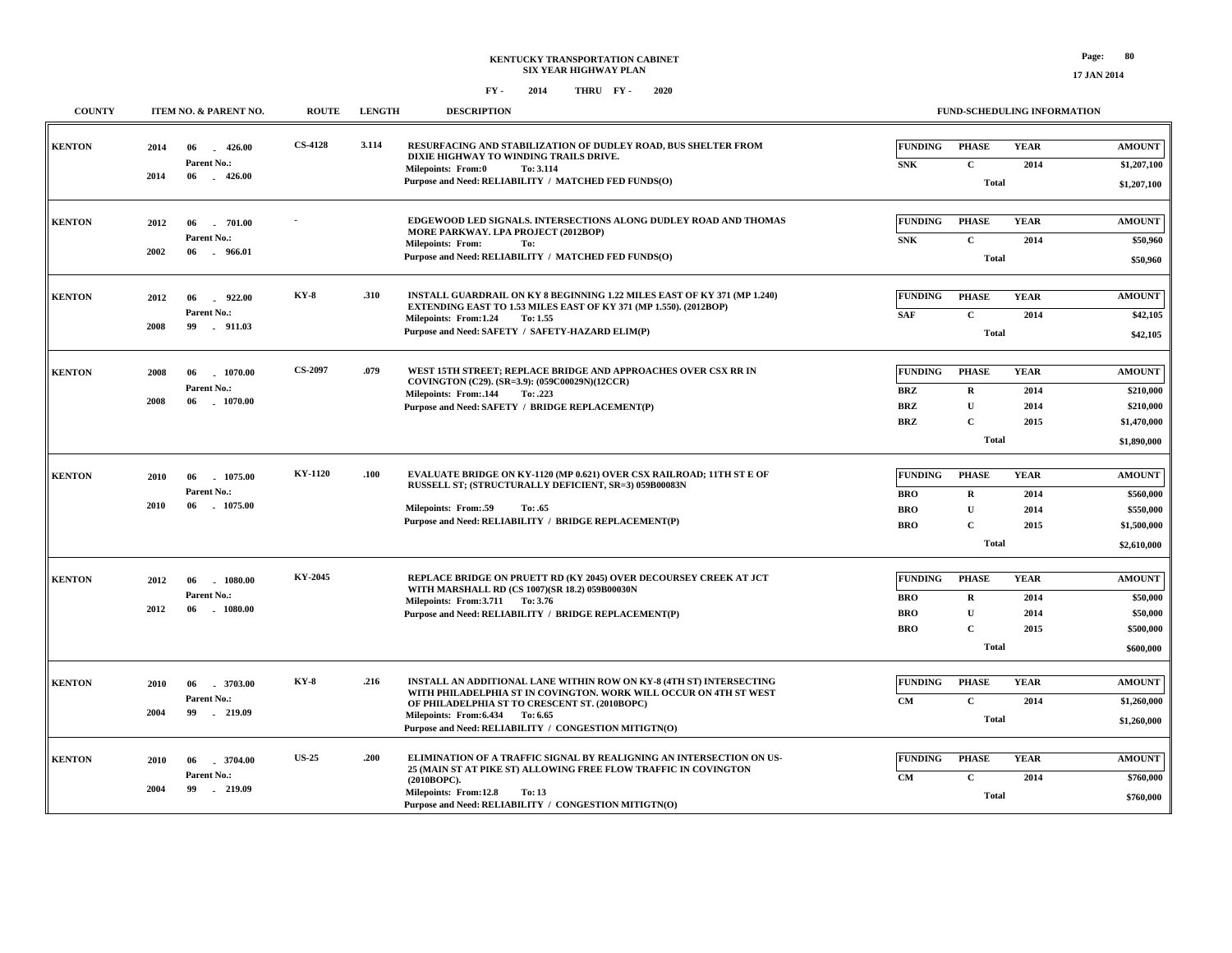**17 JAN 2014**

| <b>COUNTY</b> | ITEM NO. & PARENT NO.                                               | <b>ROUTE</b>   | <b>LENGTH</b> | <b>DESCRIPTION</b>                                                                                                                                                                                                                                                                            |                                                          | <b>FUND-SCHEDULING INFORMATION</b>                                           |                                     |                                                                            |
|---------------|---------------------------------------------------------------------|----------------|---------------|-----------------------------------------------------------------------------------------------------------------------------------------------------------------------------------------------------------------------------------------------------------------------------------------------|----------------------------------------------------------|------------------------------------------------------------------------------|-------------------------------------|----------------------------------------------------------------------------|
| <b>KENTON</b> | 2006<br>06<br>$-8307.10$<br>Parent No.:<br>2006<br>$-8307.00$<br>06 | KY-1501        | 1.032         | RECONSTRUCT HANDS PIKE (KY 1501) FROM KY 17 TO CRYSTAL LAKE<br>DRIVE.(12CCR)<br>Milepoints: From:0<br>To: 1.032<br>Purpose and Need: RELIABILITY / RECONSTRUCTION(O)                                                                                                                          | <b>FUNDING</b><br><b>SPP</b><br><b>SPP</b><br><b>SPP</b> | <b>PHASE</b><br>$\mathbf{R}$<br>$\mathbf{U}$<br>$\mathbf{C}$<br><b>Total</b> | <b>YEAR</b><br>2014<br>2014<br>2015 | <b>AMOUNT</b><br>\$2,760,000<br>\$2,490,000<br>\$6,060,000<br>\$11,310,000 |
| <b>KENTON</b> | 2008<br>8402.00<br>06<br>Parent No.:<br>2008<br>06<br>8402.00       | <b>CS-2103</b> | .437          | GRIND AND RESURFACE MADISON AVENUE FROM 12TH STREET TO 16TH STREET<br>IN COVINGTON. (08CCN)<br>Milepoints: From: 338<br>To: .775<br>Purpose and Need: RELIABILITY / RESURFACING(P)                                                                                                            | <b>FUNDING</b><br>SP                                     | <b>PHASE</b><br>$\mathbf c$<br><b>Total</b>                                  | <b>YEAR</b><br>2014                 | <b>AMOUNT</b><br>\$175,000<br>\$175,000                                    |
| <b>KENTON</b> | 2008<br>06<br>.8410.00<br>Parent No.:<br>2008<br>06<br>$-8410.00$   | <b>CS-6504</b> | .232          | RESURFACE MAIN STREET AND HIGHWATER ROAD IN BROMLEY.<br>(08CCN)(12CCR)<br>Milepoints: From:0<br>To: .232<br>Purpose and Need: RELIABILITY / RESURFACING(P)                                                                                                                                    | <b>FUNDING</b><br><b>SPP</b>                             | <b>PHASE</b><br>$\mathbf C$<br><b>Total</b>                                  | <b>YEAR</b><br>2014                 | <b>AMOUNT</b><br>\$500,000<br>\$500,000                                    |
| <b>KENTON</b> | .9005.00<br>2012<br>06<br>Parent No.:<br>2006<br>99<br>.911.01      | KY-1486        | .100          | IMPROVE INTERSECTION OF KY 1486 (MP 2.590) AND KY 2047, APPLICATION OF<br>HIGH FRICTION SURFACE, SIGHT DISTANCE, DRAINAGE STRUCTURE<br>IMPROVEMENT, DITCHING, SIGNING AND PAVEMENT MARKINGS. (2012BOP)<br>Milepoints: From:2.5<br>To: 2.6<br>Purpose and Need: SAFETY / SAFETY-HAZARD ELIM(P) | <b>FUNDING</b><br><b>SAF</b><br><b>SAF</b><br><b>SAF</b> | <b>PHASE</b><br>$\mathbf R$<br>$\mathbf U$<br>C<br><b>Total</b>              | <b>YEAR</b><br>2014<br>2014<br>2014 | <b>AMOUNT</b><br>\$45,000<br>\$15,000<br>\$200,000<br>\$260,000            |
| <b>KNOTT</b>  | 2000<br>12<br>283.40<br>Parent No.:<br>1998<br>12 . 283.00          | <b>CS-1012</b> | .061          | IMPROVEMENTS TO KY-550 IN HINDMAN; CONSTRUCT NEW BRIDGE OVER<br>TROUBLESOME CREEK AT THE NEW ARTS AND CRAFTS COLLEGE @ KY 160.<br>Milepoints: From:0<br>To: .061<br>Purpose and Need: SAFETY / SAFETY(P)                                                                                      | <b>FUNDING</b><br>SP<br><b>SP</b>                        | <b>PHASE</b><br>$\mathbf{R}$<br>$\mathbf C$<br><b>Total</b>                  | <b>YEAR</b><br>2014<br>2015         | <b>AMOUNT</b><br>\$530,000<br>\$1,630,000<br>\$2,160,000                   |
| <b>KNOTT</b>  | 2012<br>12 1116.00<br>Parent No.:<br>2012<br>12<br>1116.00          | <b>CR-1008</b> |               | REPLACE BRIDGE ON ROCKLICK BRANCH (CR 1008) OVER RIGHT FORK BEAVER<br>CREEK AT JCT WITH SOUTH HIGHWAY 7 (KY 7)(SR 43.9) 060C00006N<br><b>Milepoints: From:0</b><br>To: .04<br>Purpose and Need: RELIABILITY / BRIDGE REPLACEMENT(P)                                                           | <b>FUNDING</b><br><b>BRZ</b><br><b>BRZ</b><br><b>BRZ</b> | <b>PHASE</b><br>$\mathbf R$<br>${\bf U}$<br>$\mathbf C$<br><b>Total</b>      | <b>YEAR</b><br>2015<br>2015<br>2017 | <b>AMOUNT</b><br>\$75,000<br>\$325,000<br>\$600,000<br>\$1,000,000         |
| <b>KNOTT</b>  | 2014<br>12<br>1124.00<br>Parent No.:<br>2014<br>12 1124.00          | <b>CS-1016</b> | .012          | REPLACE BRIDGE OVER RIGHT FORK TROUBLESOME CREEK ON FIELDWOOD<br>DRIVE (CS1016) IN HINDMAN (060C00060N)(SR=21.9)<br>Milepoints: From:.018<br>To: .03<br>Purpose and Need: RELIABILITY / BRIDGE REPLACEMENT(P)                                                                                 | <b>FUNDING</b><br><b>BRZ</b>                             | <b>PHASE</b><br>D<br><b>Total</b>                                            | <b>YEAR</b><br>2020                 | <b>AMOUNT</b><br>\$300,000<br>\$300,000                                    |
| <b>KNOTT</b>  | 2000<br>12<br>$-4092.00$<br>Parent No.:<br>1998<br>99<br>$-335.00$  | <b>CR-1002</b> | .016          | HEMP PATCH BRANCH ROAD BRIDGE AND APPROACHES OVER CANEY CREEK<br>(C1) (OFF NHS) (FD04) (2000BOP)(08CCR): (060C00001N)(12CCR)<br>Milepoints: From:.043<br>To: .059<br>Purpose and Need: RELIABILITY / BRIDGE REPLACEMENT(P)                                                                    | <b>FUNDING</b><br><b>SPP</b><br><b>SPP</b><br><b>SPP</b> | <b>PHASE</b><br>$\bf R$<br>${\bf U}$<br>$\mathbf C$<br><b>Total</b>          | <b>YEAR</b><br>2014<br>2014<br>2015 | <b>AMOUNT</b><br>\$30,000<br>\$30,000<br>\$530,000<br>\$590,000            |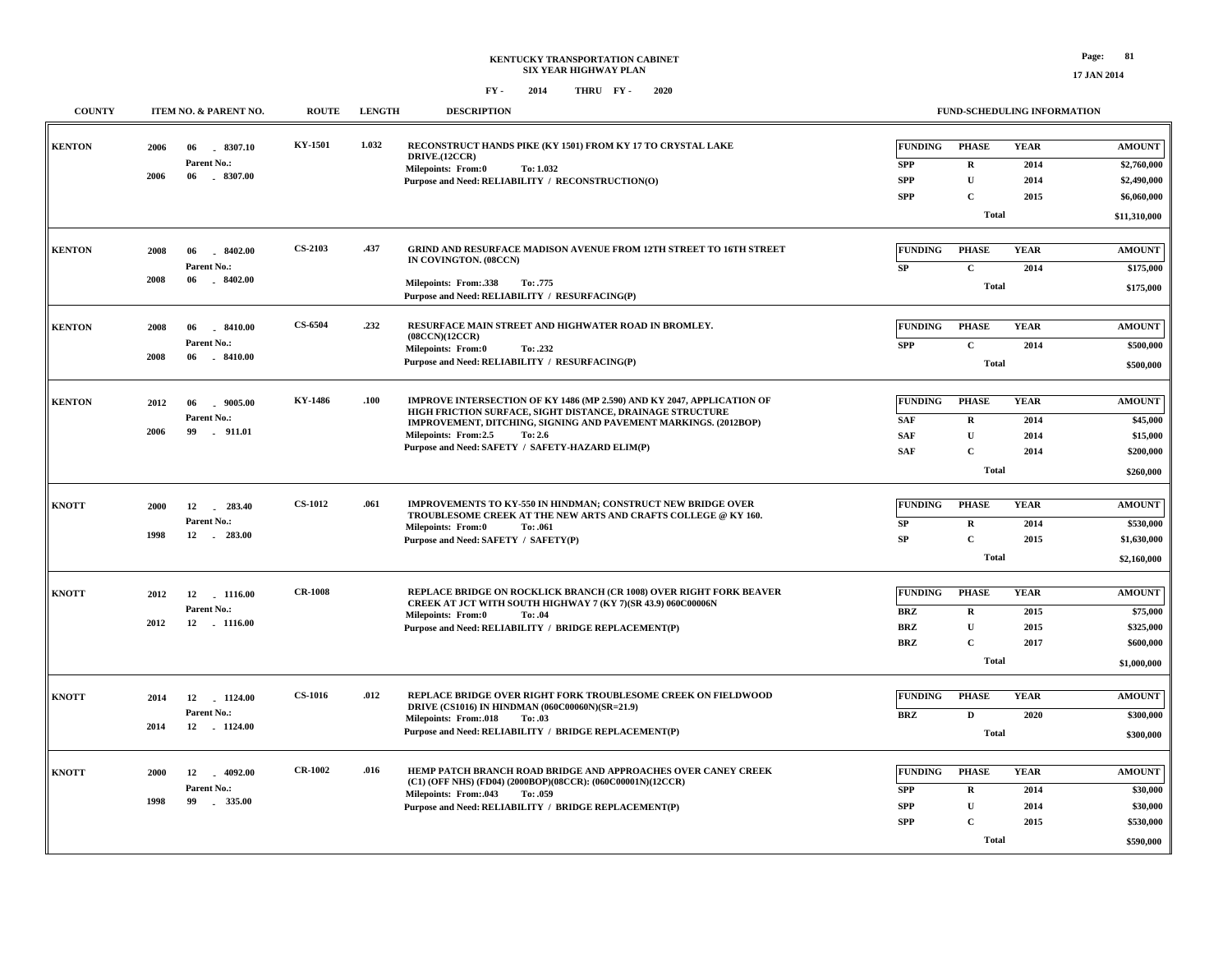| <b>COUNTY</b> |              | ITEM NO. & PARENT NO.                         | <b>ROUTE</b>  | <b>LENGTH</b> | <b>DESCRIPTION</b>                                                                                                                                                                        |                                          | FUND-SCHEDULING INFORMATION  |                     |                              |
|---------------|--------------|-----------------------------------------------|---------------|---------------|-------------------------------------------------------------------------------------------------------------------------------------------------------------------------------------------|------------------------------------------|------------------------------|---------------------|------------------------------|
| <b>KNOTT</b>  | 2004         | 12<br>8200.00<br>Parent No.:                  | KY-1231       | 1.000         | NEW CONSTRUCTION OF ONE MILE STRETCH OF KY-1231 BEGINNING AT BRIDGE<br>AFTER LEAVING KY-550. (04CCN)(06CCR)(08CCR)(10CCR)(12CCR)                                                          | <b>FUNDING</b><br>SB2                    | <b>PHASE</b><br>$\mathbf{C}$ | <b>YEAR</b><br>2014 | <b>AMOUNT</b><br>\$4,660,000 |
|               | 2004         | 12 . 8200.00                                  |               |               | Milepoints: From: 6.982 To: 7.982<br>Purpose and Need: RELIABILITY / RESURFACING(P)                                                                                                       |                                          | <b>Total</b>                 |                     | \$4,660,000                  |
| <b>KNOTT</b>  | 2006<br>2006 | 12<br>8301.00<br>Parent No.:<br>12<br>8301.00 | KY-1393       | 2.800         | SPOT IMPROVEMENTS ON KY-1393 FROM KY-582 TO KY-899. (06CCN) (10CCR)<br><b>Milepoints: From:0</b><br>To: 2.757<br>Purpose and Need: RELIABILITY / RECONSTRUCTION(O)                        | <b>FUNDING</b><br><b>SP</b>              | <b>PHASE</b><br>$\mathbf C$  | <b>YEAR</b><br>2014 | <b>AMOUNT</b><br>\$6,000,000 |
|               |              |                                               |               |               |                                                                                                                                                                                           |                                          | <b>Total</b>                 |                     | \$6,000,000                  |
| KNOX          | 2006         | 11<br>150.00<br>Parent No.:                   | <b>KY-11</b>  | .100          | WIDENING OF KY-11 RAILROAD BRIDGE AT US-25E.(08CCR): (061B00068N)(12CCR)<br>Milepoints: From: 9.94<br>To: 10.1                                                                            | <b>FUNDING</b><br><b>SPP</b>             | <b>PHASE</b><br>$\mathbf C$  | <b>YEAR</b><br>2014 | <b>AMOUNT</b><br>\$2,110,000 |
|               | 2006         | 11 150.00                                     |               |               | Purpose and Need: RELIABILITY / BRIDGE REPLACEMENT(P)                                                                                                                                     |                                          | <b>Total</b>                 |                     | \$2,110,000                  |
| <b>KNOX</b>   | 2012         | 188.00<br>11<br>Parent No.:                   | <b>US-25E</b> | 1.976         | MAJOR WIDENING - ADDRESS SAFETY AND CAPACITY ON US 25E FROM CORBIN<br>BYPASS TO KNOX/LAUREL COUNTY LINE. IMPROVE SAFETY ALONG CORRIDOR<br>BY PROVIDING IMPROVED ACCESS MANAGEMENT.(12CCR) | <b>FUNDING</b><br>$\mathbf{N}\mathbf{H}$ | <b>PHASE</b><br>$\mathbf R$  | <b>YEAR</b><br>2015 | <b>AMOUNT</b><br>\$3,480,000 |
|               | 2012         | 11 . 188.00                                   |               |               | Milepoints: From: 24.221 To: 26.197<br>Purpose and Need: RELIABILITY / MAJOR WIDENING(O)                                                                                                  | $\mathbf{NH}{}$<br>$\mathbf{NH}{}$       | $\mathbf U$<br>$\mathbf C$   | 2015<br>2017        | \$1,920,000<br>\$7,000,000   |
|               |              |                                               |               |               |                                                                                                                                                                                           |                                          | <b>Total</b>                 |                     | \$12,400,000                 |
| <b>KNOX</b>   | 2008         | 11 1077.00<br>Parent No.:                     | KY-2418       | .100          | REPLACE BRIDGE AND APPROACHES ON KY-2418 OVER LITTLE RICHLAND<br>CREEK(B01) 0.6 MILE SE OF US-25E. (SR=25.6): (061B00001N)(AR/W)<br><b>Milepoints: From:.054</b>                          | <b>FUNDING</b><br><b>BRX</b>             | <b>PHASE</b><br>$\mathbf U$  | <b>YEAR</b><br>2014 | <b>AMOUNT</b><br>\$70,000    |
|               | 2008         | 11<br>1077.00                                 |               |               | To: .094<br>Purpose and Need: SAFETY / BRIDGE REPLACEMENT(P)                                                                                                                              | <b>BRX</b>                               | $\mathbf C$<br><b>Total</b>  | 2014                | \$690,000                    |
|               |              |                                               |               |               |                                                                                                                                                                                           |                                          |                              |                     | \$760,000                    |
| <b>KNOX</b>   | 2010         | 1082.00<br>11<br>Parent No.:                  | KY-3437       | .100          | REPLACE BRIDGE ON KY-3437 (MP 1.639) OVER EAST FORK BIG INDIAN CREEK;<br>.100 MILE WEST OF KY 1232 AT GRAY; (STRUCTURALLY DEFICIENT, SR=19.3)<br>061B00086N(12CCR)                        | <b>FUNDING</b><br><b>BRX</b>             | <b>PHASE</b><br>$\mathbf C$  | <b>YEAR</b><br>2014 | <b>AMOUNT</b><br>\$700,000   |
|               | 2010         | $-1082.00$<br>11                              |               |               | Milepoints: From: 1.589 To: 1.689<br>Purpose and Need: RELIABILITY / BRIDGE REPLACEMENT(P)                                                                                                |                                          | <b>Total</b>                 |                     | \$700,000                    |
| <b>KNOX</b>   | 2000         | 11<br>$-3004.00$<br>Parent No.:               | KY-1487       | .410          | CONSTRUCT TURN LANES, SIDEWALKS, CURVE IMPROVEMENTS AND STORM<br>DRAINAGE SYSTEM IMPROVEMENTS ALONG KY 1487(MANCHESTER STREET) AT                                                         | <b>FUNDING</b><br><b>SPP</b>             | <b>PHASE</b><br>$\mathbf R$  | <b>YEAR</b><br>2014 | <b>AMOUNT</b><br>\$790,000   |
|               | 2000         | 11 . 3004.00                                  |               |               | THE UNION COLLEGE CAMPUS IN BARBOURVILLE.(12CCR)<br>Milepoints: From:0<br>To: .41<br>Purpose and Need: SAFETY / SAFETY(P)                                                                 | <b>SPP</b><br><b>SPP</b>                 | $\mathbf{U}$<br>$\mathbf C$  | 2014<br>2015        | \$340,000<br>\$1,480,000     |
|               |              |                                               |               |               |                                                                                                                                                                                           |                                          | <b>Total</b>                 |                     | \$2,610,000                  |
| <b>KNOX</b>   | 2012         | 11<br>8705.00<br>Parent No.:                  | KY-223        | .044          | REPLACE STINKING CREEK ROAD BROWNS BRANCH BRIDGE.(12CCN)                                                                                                                                  | <b>FUNDING</b><br><b>BRX</b>             | <b>PHASE</b><br>$\mathbf R$  | <b>YEAR</b><br>2014 | <b>AMOUNT</b><br>\$300,000   |
|               | 2012         | 11 8705.00                                    |               |               | Milepoints: From:15.26 To: 15.304<br>Purpose and Need: RELIABILITY / BRIDGE REPLACEMENT(P)                                                                                                | <b>BRX</b><br><b>BRX</b>                 | U<br>$\mathbf C$             | 2014<br>2015        | \$90,000<br>\$850,000        |
|               |              |                                               |               |               |                                                                                                                                                                                           |                                          | <b>Total</b>                 |                     | \$1,240,000                  |
| <b>KNOX</b>   | 2012         | 8712.00<br>11<br>Parent No.:                  | KY-459        | 1.000         | RAISE KY-459 ABOVE FLOOD PLAIN FROM MP 4 TO MP 5, INCLUDING RAISING<br>THE BULL RUN CREEK BRIDGE.(12CCN)                                                                                  | <b>FUNDING</b><br><b>SPP</b>             | <b>PHASE</b><br>$\mathbf C$  | <b>YEAR</b><br>2014 | <b>AMOUNT</b><br>\$1,500,000 |
|               | 2012         | 11 . 8712.00                                  |               |               | <b>Milepoints: From:4</b><br>To: 5<br>Purpose and Need: SAFETY / SAFETY(P)                                                                                                                |                                          | <b>Total</b>                 |                     | \$1,500,000                  |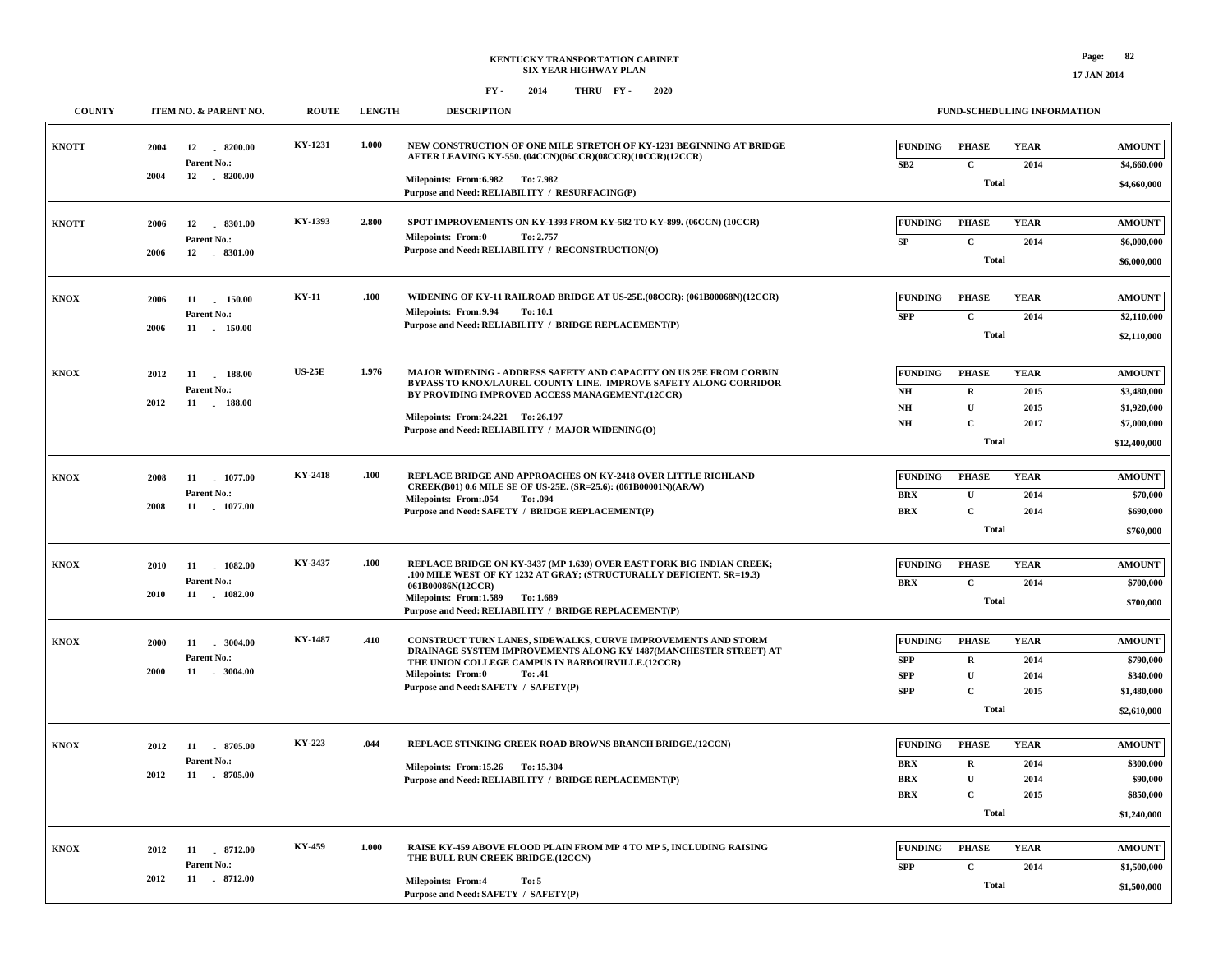**\$35,140,000**

**Total**

| <b>COUNTY</b>                 | ITEM NO. & PARENT NO.                                               | <b>ROUTE</b>    | <b>LENGTH</b> | <b>DESCRIPTION</b>                                                            |                                                                                                                                                                                                                                                                                |                                                                        | <b>FUND-SCHEDULING INFORMATION</b>                                              |                                             |                                                                               |  |  |
|-------------------------------|---------------------------------------------------------------------|-----------------|---------------|-------------------------------------------------------------------------------|--------------------------------------------------------------------------------------------------------------------------------------------------------------------------------------------------------------------------------------------------------------------------------|------------------------------------------------------------------------|---------------------------------------------------------------------------------|---------------------------------------------|-------------------------------------------------------------------------------|--|--|
| KNOX                          | 2012<br>11<br>8713.00<br>Parent No.:<br>2012<br>11 . 8713.00        | KY-459          | 1.000         | Milepoints: From:3<br>Purpose and Need: SAFETY / SAFETY(P)                    | RAISE KY-459 ABOVE FLOOD PLAIN FROM MP 3 TO MP 4.(12CCN)<br>To: 4                                                                                                                                                                                                              | <b>FUNDING</b><br><b>SPP</b>                                           | <b>PHASE</b><br>$\mathbf{C}$<br><b>Total</b>                                    | <b>YEAR</b><br>2014                         | <b>AMOUNT</b><br>\$700,000<br>\$700,000                                       |  |  |
| KNOX                          | 2012<br>11<br>8714.00<br>Parent No.:<br>2012<br>11 . 8714.00        | <b>CR-1168L</b> | .050          | <b>ARTEMUS.(12CCN)</b><br><b>Milepoints: From:0</b>                           | INSTALL RAILROAD CROSSING GATES AT THE SCHOOL STREET CROSSING IN<br>To: .05<br>Purpose and Need: SAFETY / SAFETY-RR PROTECTN(P)                                                                                                                                                | <b>FUNDING</b><br><b>SAF</b>                                           | <b>PHASE</b><br>$\mathbf D$<br><b>Total</b>                                     | <b>YEAR</b><br>2014                         | <b>AMOUNT</b><br>\$175,000<br>\$175,000                                       |  |  |
| <b>LARUE</b><br><b>HARDIN</b> | 2012<br>04<br>17.00<br>Parent No.:<br>2012<br>04<br>17.00           | $I-65$          | 5.600         | FROM 99-337.08)<br>Milepoints: From:76.6<br>Milepoints: From: 78.661 To: 82.2 | TENN. STATE LINE-ELIZABETHTOWN; WIDEN TO 6 LANES FROM 0.7MI N OF KY<br>224 TO 0.6MI N OF OLD SONORA ROAD. (NH SHARE)(AR/W)(U PHASE ADVANCE<br>To: 78.661<br>Purpose and Need: RELIABILITY / MAJOR WIDENING(O)                                                                  | <b>FUNDING</b><br>IM                                                   | <b>PHASE</b><br>$\mathbf C$<br><b>Total</b>                                     | <b>YEAR</b><br>2015                         | <b>AMOUNT</b><br>\$23,200,000<br>\$23,200,000                                 |  |  |
| <b>LARUE</b><br><b>HARDIN</b> | 17.01<br>2012<br>04<br>Parent No.:<br>2012<br>04<br>17.00           | $I-65$          | 5.600         | Milepoints: From: 76.6<br>Milepoints: From: 78.661 To: 82.2                   | TENN. STATE LINE-ELIZABETHTOWN; WIDEN TO 6 LANES FROM 0.7MI N OF KY<br>224 TO 0.6MI N OF OLD SONORA ROAD. (NH SHARE)(AR/W)(U PHASE ADVANCE<br>FROM 99-337.08) (ADDITIONAL FUNDING FOR C PHASE).(12CCR)<br>To: 78.661<br>Purpose and Need: RELIABILITY / PREFINANCD CONVRSN(O)  | <b>FUNDING</b><br>N <sub>H</sub>                                       | <b>PHASE</b><br>$\mathbf c$<br><b>Total</b>                                     | <b>YEAR</b><br>2016                         | <b>AMOUNT</b><br>\$34,800,000<br>\$34,800,000                                 |  |  |
| <b>LARUE</b><br><b>HARDIN</b> | 2014<br>17.02<br>04<br>Parent No.:<br>2012<br>04<br>17.00           | $I-65$          | 5.600         | Milepoints: From:76.6<br>Milepoints: From: 78.661 To: 82.2                    | TENN. STATE LINE-ELIZABETHTOWN; WIDEN TO 6 LANES FROM 0.7MI N OF KY<br>224 TO 0.6MI N OF OLD SONORA ROAD. (NH SHARE)(AR/W)(U PHASE ADVANCE<br>FROM 99-337.08) (ADDITIONAL FUNDING FOR C PHASE). (12CCR)<br>To: 78.661<br>Purpose and Need: RELIABILITY / PREFINANCD CONVRSN(O) | <b>FUNDING</b><br>N <sub>H</sub>                                       | <b>PHASE</b><br>$\mathbf C$<br><b>Total</b>                                     | <b>YEAR</b><br>2017                         | <b>AMOUNT</b><br>\$20,000,000<br>\$20,000,000                                 |  |  |
| <b>LARUE</b>                  | 2014<br>04<br>1087.00<br>Parent No.:<br>2014<br>04<br>$-1087.00$    | KY-61           | .008          | 1906 (062B00010N) (SR=49.8)<br>Milepoints: From:1.504 To:1.512                | REPLACE BRIDGE OVER SOUTH FORK BRANCH ON KY 61 0.5 MILE NORTH OF KY<br>Purpose and Need: RELIABILITY / BRIDGE REPLACEMENT(P)                                                                                                                                                   | <b>FUNDING</b><br><b>BRX</b><br><b>BRX</b><br><b>BRX</b><br><b>BRX</b> | <b>PHASE</b><br>D<br>$\mathbf R$<br>$\mathbf U$<br>$\mathbf{C}$<br><b>Total</b> | <b>YEAR</b><br>2017<br>2019<br>2019<br>2020 | <b>AMOUNT</b><br>\$100,000<br>\$50,000<br>\$100,000<br>\$235,000<br>\$485,000 |  |  |
| <b>LARUE</b>                  | 2008<br>04<br>$-8505.00$<br>Parent No.:<br>04<br>$-8505.00$<br>2008 | <b>KY-222</b>   |               | 222. (08CCN)<br><b>Milepoints: From:</b>                                      | SCOPING STUDY FOR REHABILITATION AND IMPROVEMENTS PLANNING FOR KY<br>To:<br>Purpose and Need: RELIABILITY / SCOPING STUDY(O)                                                                                                                                                   | <b>FUNDING</b><br><b>SP</b>                                            | <b>PHASE</b><br>$\mathbf{P}$<br><b>Total</b>                                    | <b>YEAR</b><br>2014                         | <b>AMOUNT</b><br>\$200,000<br>\$200,000                                       |  |  |
| <b>LAUREL</b>                 | 2006<br>11 147.00<br><b>Parent No.:</b><br>2006<br>11 . 147.00      | <b>US-25</b>    | .500          | BYPASS.(06CCR)(10CCR)(12CCR)<br>Milepoints: From: 9.028 To: 9.53              | US-25 CONGESTION RELIEF; WIDEN US-25 TO 5 LANES FROM KY-1006 TO KY-2069,<br>CONSTRUCT A CONNECTOR FROM US-25 TO KY-229, IMPROVE KY-229 UP TO KY-<br>192 AND CONSTRUCT A BACK ENTRANCE TO THE SCHOOL FROM KY-192<br>Purpose and Need: RELIABILITY / MAJOR WIDENING(O)           | <b>FUNDING</b><br><b>SPP</b><br><b>SPP</b><br><b>SPP</b>               | <b>PHASE</b><br>$\mathbf R$<br>U<br>$\mathbf C$                                 | <b>YEAR</b><br>2014<br>2014<br>2016         | <b>AMOUNT</b><br>\$12,180,000<br>\$1,880,000<br>\$21,080,000                  |  |  |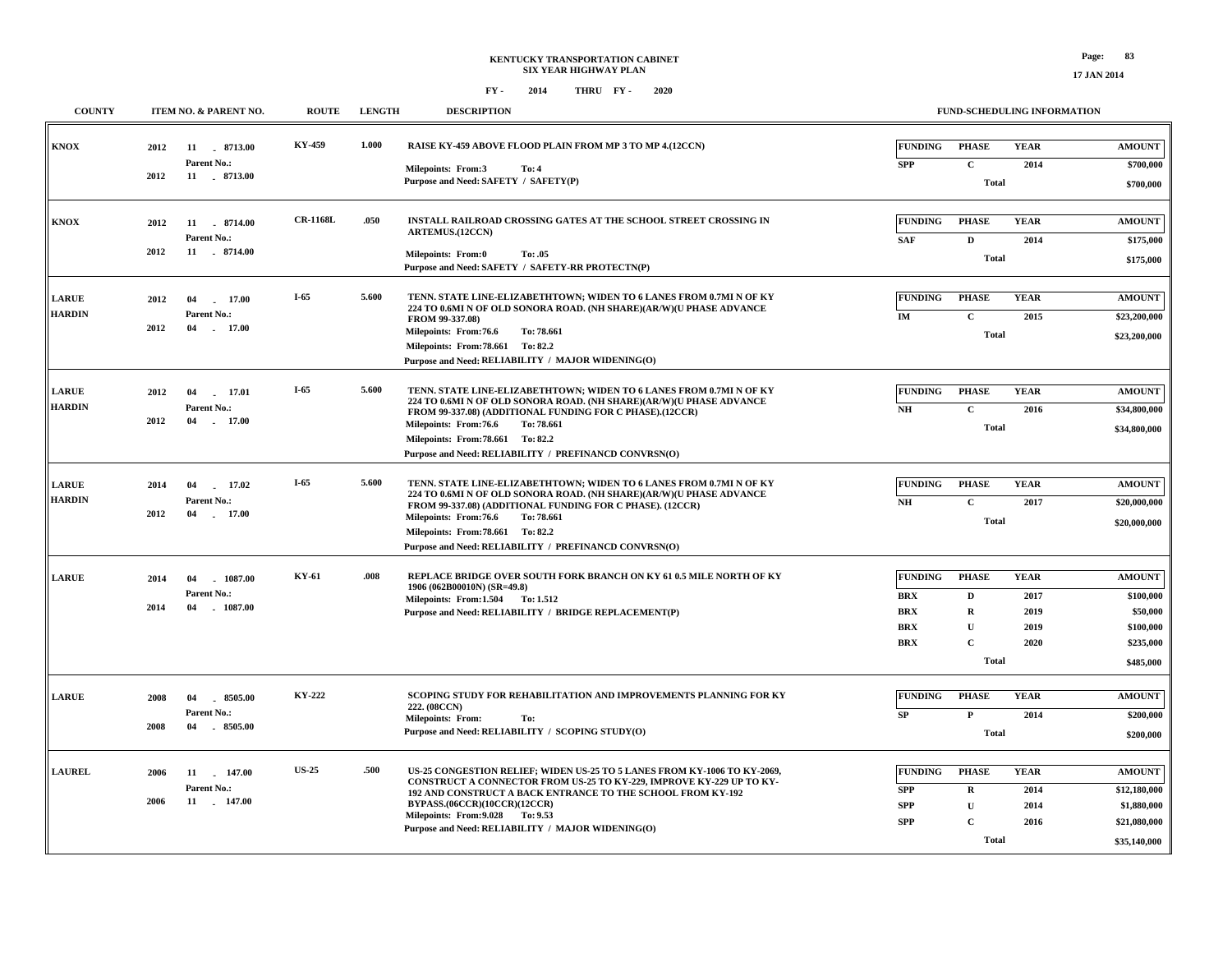**17 JAN 2014**

| <b>COUNTY</b> |      | ITEM NO. & PARENT NO.    | <b>ROUTE</b>   | <b>LENGTH</b> | <b>DESCRIPTION</b>                                                                                                                                    |                       | <b>FUND-SCHEDULING INFORMATION</b> |                     |                              |
|---------------|------|--------------------------|----------------|---------------|-------------------------------------------------------------------------------------------------------------------------------------------------------|-----------------------|------------------------------------|---------------------|------------------------------|
| <b>LAUREL</b> | 2006 | 11 147.10<br>Parent No.: | <b>US-25</b>   | .500          | CONSTRUCT A BACK ENTRANCE TO SOUTH LAUREL HIGH SCHOOL WITH<br>CONNECTIONS TO KY 192 AND KY 363. (06CCR)(2006BOPC).(10CCR)<br>Milepoints: From:<br>To: | FUNDING<br><b>SPP</b> | <b>PHASE</b><br>$\mathbf R$        | <b>YEAR</b><br>2014 | <b>AMOUNT</b><br>\$1,510,000 |
|               | 2006 | 11 . 147.00              |                |               | Purpose and Need: RELIABILITY / NEW ROUTE(O)                                                                                                          | <b>SPP</b>            | $\mathbf U$                        | 2014                | \$150,000                    |
|               |      |                          |                |               |                                                                                                                                                       | <b>SPP</b>            | $\mathbf C$                        | 2015                | \$4,650,000                  |
|               |      |                          |                |               |                                                                                                                                                       |                       | <b>Total</b>                       |                     | \$6,310,000                  |
| <b>LAUREL</b> | 2012 | 11 185.00                | $US-25E$       | 2.024         | MAJOR WIDENING - ADDRESS SAFETY, CAPACITY, AND ACCESS MANAGEMENT                                                                                      | <b>FUNDING</b>        | <b>PHASE</b>                       | <b>YEAR</b>         | <b>AMOUNT</b>                |
|               |      | Parent No.:              |                |               | ON US 25E FROM KNOX/LAUREL COUNTY LINE TO KY 770<br>(12CCR)                                                                                           | $N\!H$                | $\mathbf R$                        | 2014                | \$3,000,000                  |
|               | 2012 | 11 185.00                |                |               | <b>Milepoints: From:0</b><br>To: 2.024                                                                                                                | NH                    | ${\bf U}$                          | 2015                | \$2,480,000                  |
|               |      |                          |                |               | Purpose and Need: RELIABILITY / MAJOR WIDENING(O)                                                                                                     | <b>NH</b>             | $\mathbf C$                        | 2017                | \$9,250,000                  |
|               |      |                          |                |               |                                                                                                                                                       |                       | Total                              |                     | \$14,730,000                 |
| <b>LAUREL</b> | 2012 | 11 187.00                | KY-192         | 1.565         | MAJOR WIDENING FROM KY 1006 TO US 25 IN LONDON. THE PROPOSED                                                                                          | <b>FUNDING</b>        | <b>PHASE</b>                       | <b>YEAR</b>         | <b>AMOUNT</b>                |
|               |      | Parent No.:              |                |               | WIDENING WILL INCREASE CAPACITY, IMPROVE FREIGHT MOVEMENT, SAFETY                                                                                     | <b>SPP</b>            | $\mathbf R$                        | 2014                | \$2,100,000                  |
|               | 2012 | 11 . 187.00              |                |               | AND PROVIDE ACCESS MANAGEMENT. (12CCR)                                                                                                                | <b>SPP</b>            | $\mathbf{U}$                       | 2015                | \$2,000,000                  |
|               |      |                          |                |               | Milepoints: From:18.505 To: 20.07                                                                                                                     | <b>SPP</b>            | $\mathbf C$                        | 2016                | \$15,000,000                 |
|               |      |                          |                |               | Purpose and Need: RELIABILITY / MAJOR WIDENING(O)                                                                                                     |                       | <b>Total</b>                       |                     | \$19,100,000                 |
|               |      |                          |                |               |                                                                                                                                                       |                       |                                    |                     |                              |
| <b>LAUREL</b> | 2004 | 11<br>904.01             | KY-363         | .200          | CONSTRUCT A ROUNDABOUT ON KY-363 AT KY-1006. (06CCR)                                                                                                  | FUNDING               | <b>PHASE</b>                       | <b>YEAR</b>         | <b>AMOUNT</b>                |
|               |      | Parent No.:              |                |               | Milepoints: From: 9.1<br>To: 9.3                                                                                                                      | <b>SAF</b>            | $\mathbf C$                        | 2014                | \$1,460,000                  |
|               | 2000 | 11 . 904.00              |                |               | Purpose and Need: SAFETY / SAFETY-HAZARD ELIM(P)                                                                                                      |                       | <b>Total</b>                       |                     | \$1,460,000                  |
|               |      |                          |                |               |                                                                                                                                                       |                       |                                    |                     |                              |
| <b>LAUREL</b> | 2010 | 1080.00<br>11            | <b>KY-578</b>  | .100          | REPLACE BRIDGE ON KY-578 (MP 5.154) OVER RACCOON CREEK; .10 MI W OF W-<br>JCT KY 638; (STRUCTURALLY DEFICIENT, SR=24.9) 063B00069N                    | <b>FUNDING</b>        | <b>PHASE</b>                       | <b>YEAR</b>         | <b>AMOUNT</b>                |
|               |      | Parent No.:              |                |               |                                                                                                                                                       | <b>BRX</b>            | $\mathbf R$                        | 2014                | \$175,000                    |
|               | 2010 | 11 1080.00               |                |               | Milepoints: From: 5.269 To: 5.309                                                                                                                     | <b>BRX</b>            | U                                  | 2015                | \$200,000                    |
|               |      |                          |                |               | Purpose and Need: RELIABILITY / BRIDGE REPLACEMENT(P)                                                                                                 | <b>BRX</b>            | $\mathbf C$                        | 2016                | \$1,140,000                  |
|               |      |                          |                |               |                                                                                                                                                       |                       | <b>Total</b>                       |                     | \$1,515,000                  |
| <b>LAUREL</b> | 2012 | 11 1086.00               | $I-75$         |               | REPLACE NORTHBOUND BRIDGE ON I-75 OVER LAUREL RIVER 1.8 MILES N OF US                                                                                 | <b>FUNDING</b>        | <b>PHASE</b>                       | <b>YEAR</b>         | <b>AMOUNT</b>                |
|               |      | Parent No.:              |                |               | 25E EXIT (SR 43.2) 063B00043R<br>Milepoints: From: 30.553 To: 30.643                                                                                  | <b>BRO</b>            | $\mathbf D$                        | 2015                | \$600,000                    |
|               | 2012 | 11 . 1086.00             |                |               | Purpose and Need: RELIABILITY / BRIDGE REPLACEMENT(P)                                                                                                 | <b>BRO</b>            | ${\bf U}$                          | 2016                | \$175,000                    |
|               |      |                          |                |               |                                                                                                                                                       | <b>BRO</b>            | $\mathbf C$                        | 2018                | \$4,250,000                  |
|               |      |                          |                |               |                                                                                                                                                       |                       | <b>Total</b>                       |                     | \$5,025,000                  |
|               |      |                          |                |               |                                                                                                                                                       |                       |                                    |                     |                              |
| <b>LAUREL</b> | 2012 | 1094.00<br>11            | <b>CR-1862</b> |               | REPLACE BRIDGE ON DOG BRANCH MAIL RD (CR 1862) OVER SINKING CREEK<br>0.56 MILE NW OF SINKING CREEK RD (FD 781)(SR 13.8) 063C00025N                    | <b>FUNDING</b>        | <b>PHASE</b>                       | <b>YEAR</b>         | <b>AMOUNT</b>                |
|               |      | Parent No.:              |                |               | Milepoints: From: 1.071 To: 1.111                                                                                                                     | <b>BRZ</b>            | $\mathbf D$                        | 2014                | \$250,000                    |
|               | 2012 | 11 1094.00               |                |               | Purpose and Need: RELIABILITY / BRIDGE REPLACEMENT(P)                                                                                                 | <b>BRZ</b>            | $\mathbf R$                        | 2015                | \$50,000                     |
|               |      |                          |                |               |                                                                                                                                                       | BRZ                   | U                                  | 2015                | \$50,000                     |
|               |      |                          |                |               |                                                                                                                                                       | <b>BRZ</b>            | $\mathbf{C}$                       | 2017                | \$1,000,000                  |
|               |      |                          |                |               |                                                                                                                                                       |                       | <b>Total</b>                       |                     | \$1,350,000                  |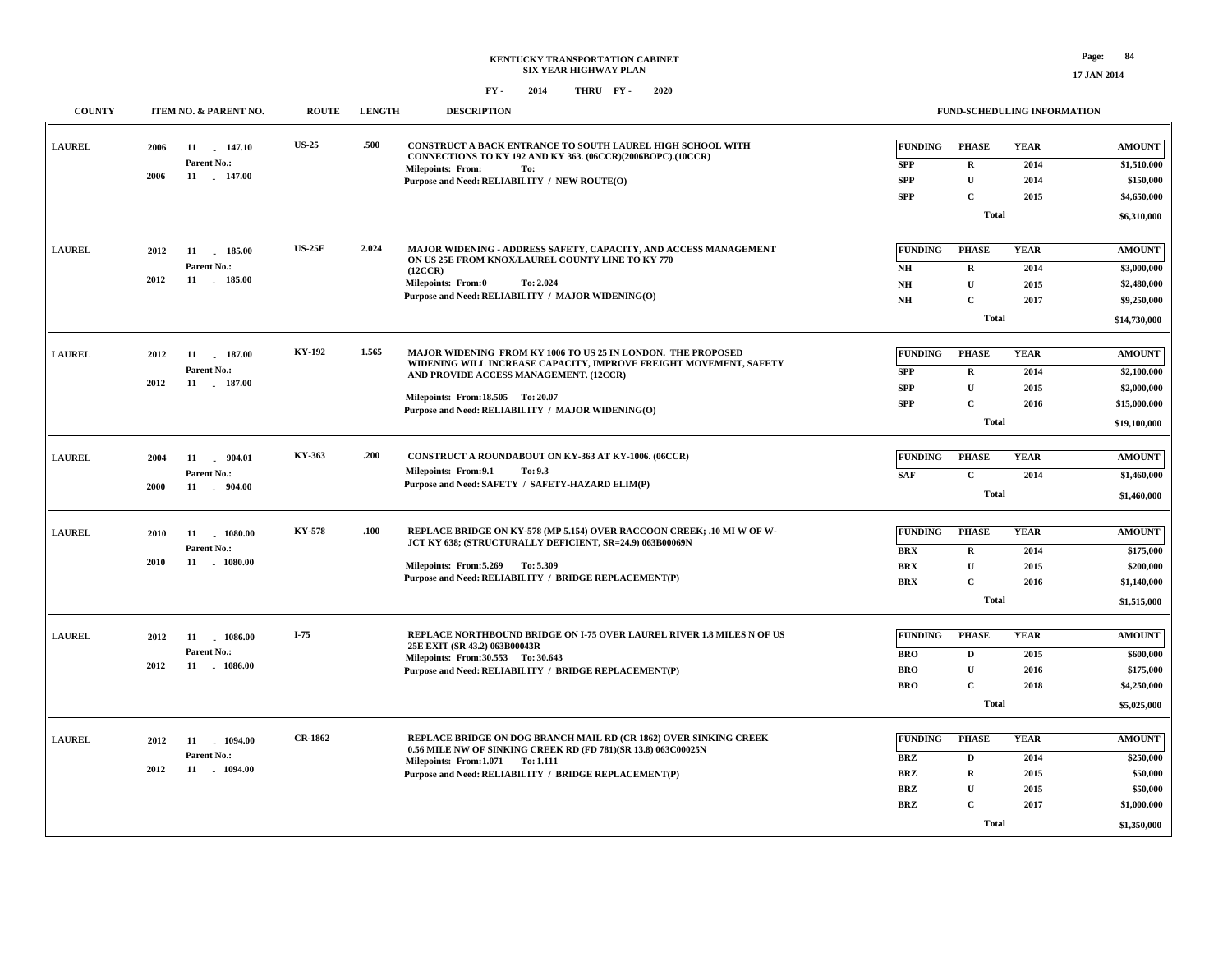| <b>COUNTY</b>   |      | ITEM NO. & PARENT NO.           | <b>ROUTE</b> | <b>LENGTH</b> | <b>DESCRIPTION</b>                                                                                                                           |                              |                              | FUND-SCHEDULING INFORMATION |                            |
|-----------------|------|---------------------------------|--------------|---------------|----------------------------------------------------------------------------------------------------------------------------------------------|------------------------------|------------------------------|-----------------------------|----------------------------|
| <b>LAUREL</b>   | 2014 | 11 1096.00<br>Parent No.:       | KY-312       | .020          | REPLACE BRIDGE OVER CRAIG CREEK ON KY 312 1.8 MILE SE OF KY 192.<br>$(063B00053N)(SR=49.4)$<br>Milepoints: From:1.737 To: 1.757              | <b>FUNDING</b><br><b>BRX</b> | <b>PHASE</b><br>$\mathbf{D}$ | <b>YEAR</b><br>2019         | <b>AMOUNT</b><br>\$325,000 |
|                 | 2014 | 11 . 1096.00                    |              |               | Purpose and Need: RELIABILITY / BRIDGE REPLACEMENT(P)                                                                                        |                              | <b>Total</b>                 |                             | \$325,000                  |
| <b>LAUREL</b>   | 2006 | 11 8305.00                      | <b>US-25</b> |               | INCREASE CAPACITY OF THE ROBINSON CREEK BRIDGE ON US-25 AT MILEPOST<br>3.28. (06CCN): (063B00024N)(10CCR)                                    | <b>FUNDING</b>               | <b>PHASE</b>                 | <b>YEAR</b>                 | <b>AMOUNT</b>              |
|                 | 2006 | Parent No.:<br>11 8305.00       |              |               | Milepoints: From: 3.299 To: 3.326                                                                                                            | ${\bf SP}$                   | $\mathbf R$                  | 2014                        | \$1,650,000                |
|                 |      |                                 |              |               | Purpose and Need: RELIABILITY / BRIDGE REHAB(P)                                                                                              | SP                           | $\mathbf{U}$                 | 2014                        | \$170,000                  |
|                 |      |                                 |              |               |                                                                                                                                              | SP                           | $\mathbf C$                  | 2015                        | \$5,430,000                |
|                 |      |                                 |              |               |                                                                                                                                              |                              | <b>Total</b>                 |                             | \$7,250,000                |
| <b>LAUREL</b>   | 2008 | 11 8514.00                      | <b>KY-80</b> |               | <b>CONSTRUCTION OF A FRONTAGE ROAD ALONG I-75 BETWEEN EXITS 38 AND 41</b><br>AT LONDON (FUNDS TO SUPPLEMENT PROJECT NUMBER 11-139) (PRIORITY | <b>FUNDING</b>               | <b>PHASE</b>                 | <b>YEAR</b>                 | <b>AMOUNT</b>              |
|                 | 2008 | Parent No.:<br>11 8514.00       |              |               | SECTION: FROM KY 80 TO KY 3432) (SEE 8-8514.10 AND 8-8514.20 FOR ADDITIONAL                                                                  | SB2                          | $\mathbf R$                  | 2014                        | \$4,500,000                |
|                 |      |                                 |              |               | <b>SECTIONS</b> ) (08CCN)<br>Milepoints: From:<br>To:                                                                                        | SB2                          | $\mathbf U$                  | 2014                        | \$975,000                  |
|                 |      |                                 |              |               | Purpose and Need: RELIABILITY / NEW ROUTE(O)                                                                                                 | SB <sub>2</sub>              | $\mathbf C$                  | 2015                        | \$5,400,000                |
|                 |      |                                 |              |               |                                                                                                                                              |                              | <b>Total</b>                 |                             | \$10,875,000               |
| <b>LAUREL</b>   | 2008 | 11 . 8514.20                    | <b>KY-80</b> |               | CONSTRUCTION OF I-75 FRONTAGE ROAD FROM KY 3432 TO 5TH STREET (SEE 8-<br>8514.10 AND 8-8514.00 FOR ADDITIONAL SECTIONS) (08CCN)              | <b>FUNDING</b>               | <b>PHASE</b>                 | <b>YEAR</b>                 | <b>AMOUNT</b>              |
|                 |      | Parent No.:                     |              |               | Milepoints: From:<br>To:                                                                                                                     | SB2                          | $\mathbf R$                  | 2014                        | \$3,130,000                |
|                 | 2008 | 11 8514.00                      |              |               | Purpose and Need: RELIABILITY / NEW ROUTE(O)                                                                                                 |                              | Total                        |                             | \$3,130,000                |
| <b>LAWRENCE</b> | 1996 | 12<br>$\sim$<br>3.00            | KY-3215      | .100          | CONSTRUCT A NEW ROADWAY TO CONNECT BETWEEN KY 3215 TO KY 1185 AT                                                                             | <b>FUNDING</b>               | <b>PHASE</b>                 | <b>YEAR</b>                 | <b>AMOUNT</b>              |
|                 |      | Parent No.:                     |              |               | YATESVILLE LAKE. (12CCR)<br><b>Milepoints: From:</b><br>To:                                                                                  | <b>SPP</b>                   | $\mathbf R$                  | 2014                        | \$250,000                  |
|                 | 1996 | 12<br>$-3.00$                   |              |               | Purpose and Need: RELIABILITY / NEW ROUTE(O)                                                                                                 | <b>SPP</b>                   | $\mathbf U$                  | 2014                        | \$500,000                  |
|                 |      |                                 |              |               |                                                                                                                                              | SP                           | $\mathbf C$                  | 2015                        | \$22,720,000               |
|                 |      |                                 |              |               |                                                                                                                                              |                              | <b>Total</b>                 |                             | \$23,470,000               |
| <b>LAWRENCE</b> | 2012 | 12<br>193.00                    | KY-2565      | .150          | IMPROVE SIGHT DISTANCE ON KY 2565 AND ELIMINATE DEAD MAN'S CURVE.                                                                            | <b>FUNDING</b>               | <b>PHASE</b>                 | <b>YEAR</b>                 | <b>AMOUNT</b>              |
|                 |      | Parent No.:                     |              |               | (12CCR)                                                                                                                                      | <b>SPP</b>                   | R                            | 2014                        | \$160,000                  |
|                 | 2012 | 12 193.00                       |              |               | Milepoints: From:3.2<br>To: 3.35                                                                                                             | <b>SPP</b>                   | $\mathbf U$                  | 2014                        | \$420,000                  |
|                 |      |                                 |              |               | Purpose and Need: RELIABILITY / RECONSTRUCTION(O)                                                                                            | <b>SPP</b>                   | $\mathbf C$                  | 2015                        | \$1,265,000                |
|                 |      |                                 |              |               |                                                                                                                                              |                              | <b>Total</b>                 |                             | \$1,845,000                |
| <b>LAWRENCE</b> |      |                                 | KY-2565      | .200          | RECONSTRUCT THE KY 2565/KY 2563/CR 1519 INTERSECTION NEAR LOUISA.                                                                            | <b>FUNDING</b>               | <b>PHASE</b>                 | <b>YEAR</b>                 | <b>AMOUNT</b>              |
|                 | 2012 | 12<br>196.00<br>Parent No.:     |              |               | (12CCR)                                                                                                                                      |                              |                              |                             |                            |
|                 | 2012 | 12 196.00                       |              |               | Milepoints: From: 2.033 To: 2.233<br>Purpose and Need: RELIABILITY / RECONSTRUCTION(O)                                                       | <b>SPP</b><br><b>SPP</b>     | $\mathbf R$<br>$\mathbf U$   | 2014<br>2014                | \$380,000<br>\$570,000     |
|                 |      |                                 |              |               |                                                                                                                                              | <b>SPP</b>                   | $\mathbf C$                  | 2015                        | \$1,880,000                |
|                 |      |                                 |              |               |                                                                                                                                              |                              | <b>Total</b>                 |                             | \$2,830,000                |
|                 |      |                                 |              |               |                                                                                                                                              |                              |                              |                             |                            |
| <b>LAWRENCE</b> | 2010 | 12<br>$-1106.00$                | PR-1116      | .100          | REPLACE BRIDGE ON PR-1116 (MP 0.015) OVER ROCKCASTLE CREEK; .034 MI W<br>JCT KY 3; (STRUCTURALLY DEFICIENT, SR=18.4) 064C00073N (AR/W)       | <b>FUNDING</b>               | <b>PHASE</b>                 | <b>YEAR</b>                 | <b>AMOUNT</b>              |
|                 | 2010 | Parent No.:<br>12<br>$-1106.00$ |              |               |                                                                                                                                              | <b>BRZ</b>                   | $\mathbf U$                  | 2014                        | \$90,000                   |
|                 |      |                                 |              |               | <b>Milepoints: From:0</b><br>To: .1<br>Purpose and Need: RELIABILITY / BRIDGE REPLACEMENT(P)                                                 | <b>BRZ</b>                   | $\mathbf C$                  | 2016                        | \$550,000                  |
|                 |      |                                 |              |               |                                                                                                                                              |                              | <b>Total</b>                 |                             | \$640,000                  |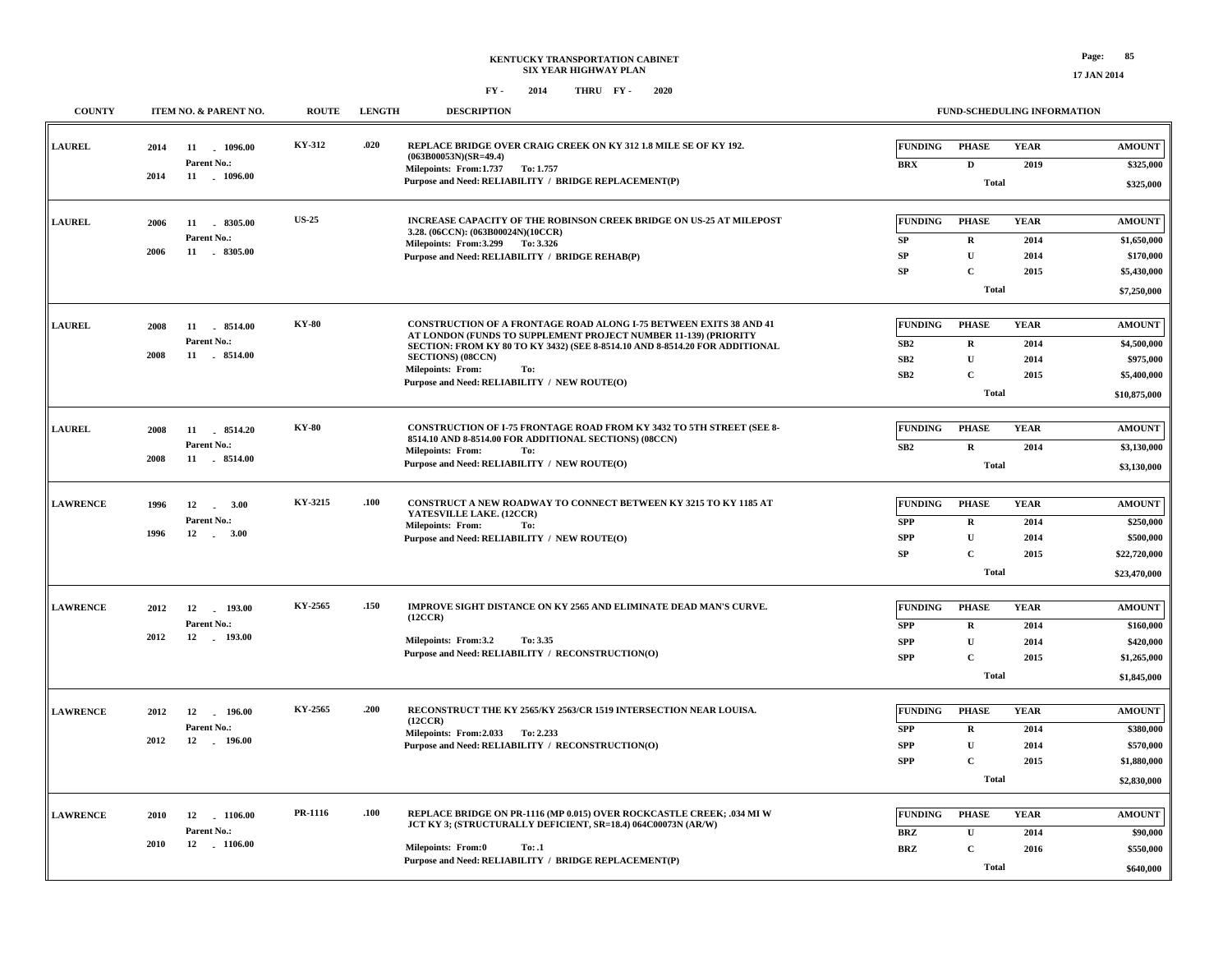| <b>COUNTY</b>   | ITEM NO. & PARENT NO.                | <b>ROUTE</b>   | <b>LENGTH</b> | <b>DESCRIPTION</b>                                                                                                                                         | FUND-SCHEDULING INFORMATION |              |              |                       |
|-----------------|--------------------------------------|----------------|---------------|------------------------------------------------------------------------------------------------------------------------------------------------------------|-----------------------------|--------------|--------------|-----------------------|
| <b>LAWRENCE</b> | 2012<br>12 1118.00                   | <b>CR-1202</b> |               | REPLACE BRIDGE ON MATTIE RD (CR 1202) OVER RIGHT FORK OF LITTLE BLAIN<br>0.38 MILE W OF ASH BRANCH RD (CR 1161)(SR 47) 064C00011N                          | <b>FUNDING</b>              | <b>PHASE</b> | <b>YEAR</b>  | <b>AMOUNT</b>         |
|                 | Parent No.:                          |                |               | Milepoints: From: 844<br>To: .884                                                                                                                          | <b>BRZ</b>                  | $\mathbf D$  | 2015         | \$300,000             |
|                 | 2012<br>12 . 1118.00                 |                |               | Purpose and Need: RELIABILITY / BRIDGE REPLACEMENT(P)                                                                                                      | <b>BRZ</b>                  | $\mathbf R$  | 2016         | \$75,000              |
|                 |                                      |                |               |                                                                                                                                                            | <b>BRZ</b>                  | $\mathbf U$  | 2016         | \$75,000              |
|                 |                                      |                |               |                                                                                                                                                            | <b>BRZ</b>                  | $\mathbf{C}$ | 2018         | \$350,000             |
|                 |                                      |                |               |                                                                                                                                                            |                             | <b>Total</b> |              | \$800,000             |
| <b>LAWRENCE</b> | 2002<br>12<br>8117.00                | <b>KY-581</b>  | .400          | SIGHT DISTANCE IMPROVEMENTS ON KY-581 FROM KY-645, EXTENDING SOUTH                                                                                         | <b>FUNDING</b>              | <b>PHASE</b> | <b>YEAR</b>  | <b>AMOUNT</b>         |
|                 | Parent No.:                          |                |               | 2000' TOWARDS PAINTSVILLE. (02CCNFD04)<br>Milepoints: From: 4.815 To: 5.194                                                                                | SP                          | $\mathbf R$  | 2014         | \$110,000             |
|                 | 2002<br>12 8117.00                   |                |               | Purpose and Need: SAFETY / SAFETY(P)                                                                                                                       | <b>SP</b>                   | $\mathbf{U}$ | 2014         | \$60,000              |
|                 |                                      |                |               |                                                                                                                                                            | SP                          | $\mathbf C$  | 2015         | \$470,000             |
|                 |                                      |                |               |                                                                                                                                                            |                             | Total        |              | \$640,000             |
| <b>LAWRENCE</b> | 8701.00<br>2012<br>12                | <b>KY-581</b>  |               | REPLACE THE GEORGES CREEK BRIDGE.(12CCN)                                                                                                                   | <b>FUNDING</b>              | <b>PHASE</b> | <b>YEAR</b>  | <b>AMOUNT</b>         |
|                 | Parent No.:                          |                |               |                                                                                                                                                            | <b>SPP</b>                  | $\mathbf R$  | 2014         | \$40,000              |
|                 | 2012<br>12<br>$-8701.00$             |                |               | Milepoints: From: 9.45<br>To: 9.55<br>Purpose and Need: RELIABILITY / BRIDGE REPLACEMENT(P)                                                                | <b>SPP</b>                  | $\mathbf{C}$ | 2014         | \$800,000             |
|                 |                                      |                |               |                                                                                                                                                            |                             |              |              |                       |
|                 |                                      |                |               |                                                                                                                                                            |                             | Total        |              | \$840,000             |
| LEE             | 292.10<br>2004<br>10                 | <b>KY-11</b>   | 4.200         | <b>I-75 TO MOUNTAIN PARKWAY: RECONSTRUCT KY-11 FROM KY-30 AT LEVI IN</b><br><b>OWSLEY COUNTY TO 0.5 MILE SOUTH OF KY-587 IN LEE COUNTY. (06CCR)(10CCR)</b> | <b>FUNDING</b>              | <b>PHASE</b> | <b>YEAR</b>  | <b>AMOUNT</b>         |
| <b>OWSLEY</b>   | Parent No.:                          |                |               | <b>Milepoints: From:0</b><br>To: 1.082                                                                                                                     | SP                          | $\mathbf C$  | 2016         | \$22,620,000          |
|                 | 292.00<br>1996<br>10                 |                |               | Milepoints: From:14.343 To: 17.444                                                                                                                         |                             | <b>Total</b> |              | \$22,620,000          |
|                 |                                      |                |               | Purpose and Need: RELIABILITY / RECONSTRUCTION(O)                                                                                                          |                             |              |              |                       |
|                 |                                      | <b>CR-1224</b> | .100          | REPLACE BRIDGE ON CR-1224 (MP 0.102) OVER ELK LICK BR-ELK CK; .1 MI-W JCT                                                                                  | <b>FUNDING</b>              | <b>PHASE</b> | <b>YEAR</b>  | <b>AMOUNT</b>         |
| LEE             | 2010<br>10<br>1091.00<br>Parent No.: |                |               | CR 5212; (FUNCTIONALLY OBSOLETE, SR=21.9) 065C00023N                                                                                                       |                             | $\mathbf{U}$ |              |                       |
|                 | 10<br>2010<br>1091.00                |                |               | Milepoints: From: 052<br>To: .152                                                                                                                          | <b>BRZ</b><br><b>BRZ</b>    | $\mathbf C$  | 2014<br>2016 | \$20,000<br>\$220,000 |
|                 |                                      |                |               | Purpose and Need: RELIABILITY / BRIDGE REPLACEMENT(P)                                                                                                      |                             |              |              |                       |
|                 |                                      |                |               |                                                                                                                                                            |                             | Total        |              | \$240,000             |
| LEE             | 2012<br>10 1106.00                   | <b>CS-1005</b> | .040          | REPLACE BRIDGE ON SILVER CREEK RD (CS 1005) OVER SILVER CREEK 0.06 MILE                                                                                    | <b>FUNDING</b>              | <b>PHASE</b> | <b>YEAR</b>  | <b>AMOUNT</b>         |
|                 | Parent No.:                          |                |               | N OF WADE RD (CS 1011)(SR 20.5) 065C00025N<br>Milepoints: From: 167<br>To: .207                                                                            | BRZ                         | $\mathbf R$  | 2014         | \$50,000              |
|                 | 2012<br>10<br>$-1106.00$             |                |               | Purpose and Need: RELIABILITY / BRIDGE REPLACEMENT(P)                                                                                                      | <b>BRZ</b>                  | $\mathbf U$  | 2014         | \$50,000              |
|                 |                                      |                |               |                                                                                                                                                            | <b>BRZ</b>                  | $\mathbf C$  | 2015         | \$520,000             |
|                 |                                      |                |               |                                                                                                                                                            |                             | <b>Total</b> |              | \$620,000             |
|                 |                                      |                |               |                                                                                                                                                            |                             |              |              |                       |
| <b>LESLIE</b>   | 12.00<br>1996<br>11                  | <b>US-421</b>  | 2.100         | CONSTRUCT HYDEN BYPASS FROM LESLIE COUNTY HIGH SCHOOL TO HYDEN<br>SPUR (KY-118).(00CCR) (04CCN)(10CCR)                                                     | <b>FUNDING</b>              | <b>PHASE</b> | <b>YEAR</b>  | <b>AMOUNT</b>         |
|                 | Parent No.:<br>1996<br>11<br>12.00   |                |               | <b>Milepoints: From:</b><br>To:                                                                                                                            | ${\bf SP}$                  | $\mathbf R$  | 2014         | \$3,630,000           |
|                 |                                      |                |               | Purpose and Need: RELIABILITY / NEW ROUTE(O)                                                                                                               | SP                          | $\mathbf U$  | 2014         | \$600,000             |
|                 |                                      |                |               |                                                                                                                                                            |                             | <b>Total</b> |              | \$4,230,000           |
| <b>LESLIE</b>   | 2004<br>11 1067.00                   | <b>CR-1214</b> | .100          | REPLACE BRIDGE AND APPROACHES ON CR-1214 OVER BEECH FORK (C24).                                                                                            | <b>FUNDING</b>              | <b>PHASE</b> | <b>YEAR</b>  | <b>AMOUNT</b>         |
|                 | Parent No.:                          |                |               | (SR=6.0)(PROJECT FUNDING CONTINGENT UPON BRIDGE POSTING COMPLIANCE):                                                                                       | <b>BRZ</b>                  | $\mathbf R$  | 2014         | \$230,000             |
|                 | 2004<br>11 . 1067.00                 |                |               | (066C00024N)<br><b>Milepoints: From:.024</b><br>To: .064                                                                                                   | <b>BRZ</b>                  | $\mathbf U$  | 2014         | \$120,000             |
|                 |                                      |                |               | Purpose and Need: RELIABILITY / BRIDGE REPLACEMENT(P)                                                                                                      | <b>BRZ</b>                  | $\mathbf C$  | 2015         | \$470,000             |
|                 |                                      |                |               |                                                                                                                                                            |                             | <b>Total</b> |              |                       |
|                 |                                      |                |               |                                                                                                                                                            |                             |              |              | \$820,000             |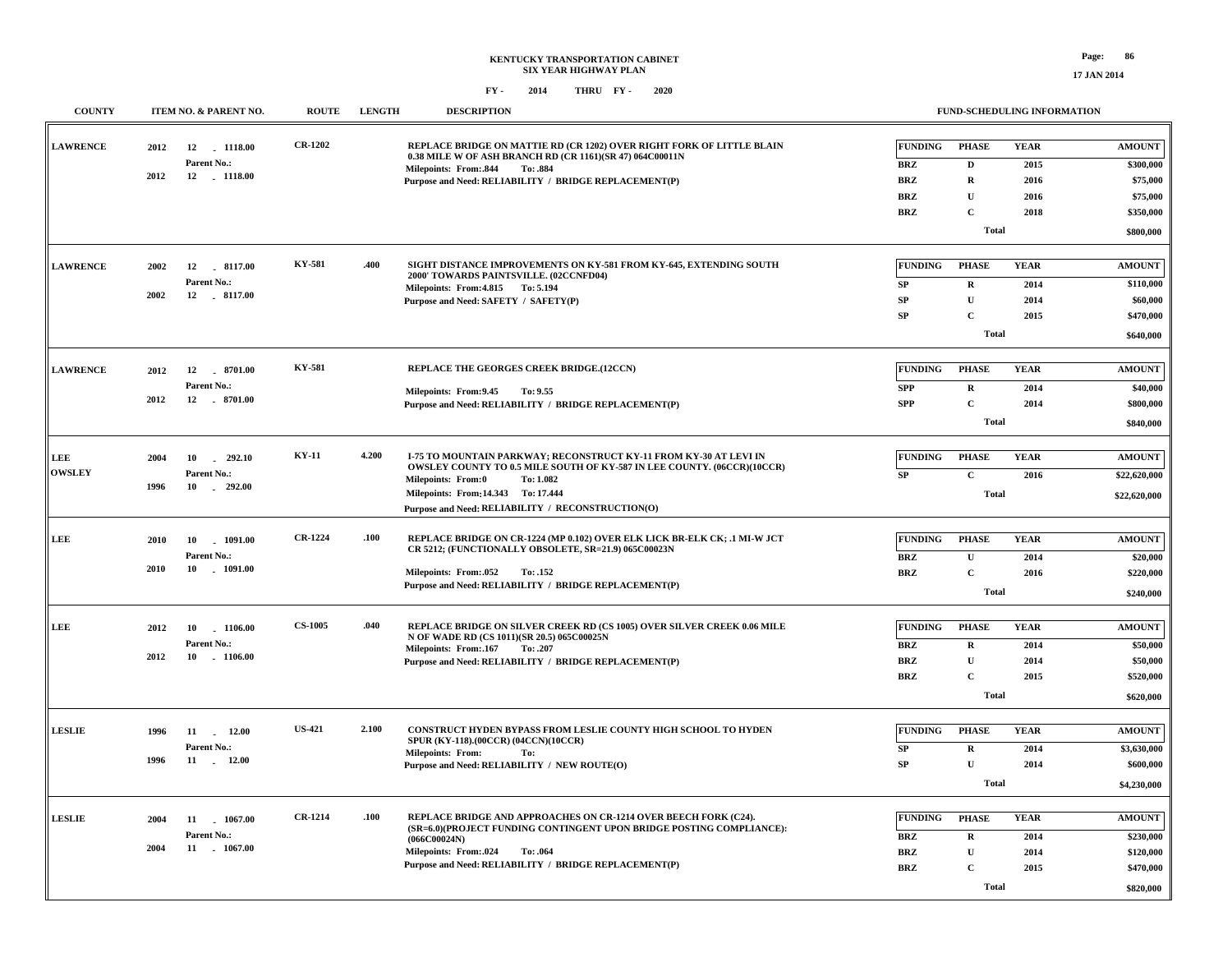**17 JAN 2014**

| <b>COUNTY</b> | ITEM NO. & PARENT NO.                                            | <b>ROUTE</b>   | <b>LENGTH</b> | <b>DESCRIPTION</b>                                                                                                                                                                                                                                          |                                                                        | <b>FUND-SCHEDULING INFORMATION</b>                                              |                                             |                                                                                 |  |
|---------------|------------------------------------------------------------------|----------------|---------------|-------------------------------------------------------------------------------------------------------------------------------------------------------------------------------------------------------------------------------------------------------------|------------------------------------------------------------------------|---------------------------------------------------------------------------------|---------------------------------------------|---------------------------------------------------------------------------------|--|
| <b>LESLIE</b> | 2008<br>11<br>1078.00<br>Parent No.:<br>2008<br>11 1078.00       | <b>US-421</b>  | .100          | REPLACE BRIDGE AND APPROACHES ON US-421 OVER STINNET CREEK (B08) 0.028<br>MILE SOUTH OF KY-406 NEAR STINNETT. (SR=26.0) (10CCR)<br>Milepoints: From:15.137 To: 15.177<br>Purpose and Need: RELIABILITY / BRIDGE REPLACEMENT(P)                              | <b>FUNDING</b><br><b>BRO</b><br><b>BRO</b><br><b>BRO</b>               | <b>PHASE</b><br>$\mathbf R$<br>$\mathbf{U}$<br>$\mathbf C$<br><b>Total</b>      | <b>YEAR</b><br>2016<br>2018<br>2019         | <b>AMOUNT</b><br>\$890,000<br>\$180,000<br>\$2,930,000<br>\$4,000,000           |  |
| <b>LESLIE</b> | 2012<br>11 1089.00<br>Parent No.:<br>2012<br>11<br>$-1089.00$    | <b>KY-80</b>   |               | REPLACE BRIDGE ON KY 80 OVER CUTSHIN CREEK AT INTERSECTION WITH<br>BUSY HOLLOW DR (CR 1063)(SR 30) 066B00002N<br>Milepoints: From: 5.142 To: 5.182<br>Purpose and Need: RELIABILITY / BRIDGE REPLACEMENT(P)                                                 | <b>FUNDING</b><br><b>BRO</b><br><b>BRO</b><br><b>BRO</b>               | <b>PHASE</b><br>$\mathbf R$<br>${\bf U}$<br>$\mathbf C$<br><b>Total</b>         | <b>YEAR</b><br>2014<br>2014<br>2015         | <b>AMOUNT</b><br>\$250,000<br>\$175,000<br>\$1,681,000<br>\$2,106,000           |  |
| <b>LESLIE</b> | 2014<br>11 1095.00<br>Parent No.:<br>2014<br>11 1095.00          | <b>US-421</b>  | .014          | <b>REPLACE BRIDGE OVER MUNCY CREEK ON US 421 0.5 MILE SOUTH OF TAYLOR</b><br>MORGAN ROAD (CR 1090).(066B00006N)(SR=31.5)<br>Milepoints: From: 18.423 To: 18.437<br>Purpose and Need: RELIABILITY / BRIDGE REPLACEMENT(P)                                    | <b>FUNDING</b><br><b>BRX</b><br><b>BRX</b><br><b>BRX</b><br><b>BRX</b> | <b>PHASE</b><br>$\mathbf D$<br>$\mathbf R$<br>U<br>$\mathbf{C}$<br><b>Total</b> | <b>YEAR</b><br>2017<br>2019<br>2019<br>2020 | <b>AMOUNT</b><br>\$350,000<br>\$100,000<br>\$75,000<br>\$700,000<br>\$1,225,000 |  |
| <b>LESLIE</b> | 11<br>1098.00<br>2014<br>Parent No.:<br>2014<br>11<br>1098.00    | <b>CR-1138</b> | .020          | REPLACE BRIDGE OVER GREASY CREEK ON ELK ROAD (CR 1138) AT JCT WITH<br>KY 2009 (066C00019N)(SR=2) (EBRP)<br>Milepoints: From:0<br>To: .02<br>Purpose and Need: RELIABILITY / BRIDGE REPLACEMENT(P)                                                           | <b>FUNDING</b><br><b>BRZ</b><br><b>BRZ</b><br>BRZ<br><b>BRZ</b>        | <b>PHASE</b><br>D<br>$\mathbf R$<br>$\mathbf{U}$<br>$\mathbf C$<br><b>Total</b> | <b>YEAR</b><br>2015<br>2016<br>2016<br>2016 | <b>AMOUNT</b><br>\$250,000<br>\$30,000<br>\$50,000<br>\$600,000<br>\$930,000    |  |
| <b>LESLIE</b> | 11 1100.00<br>2014<br>Parent No.:<br>2014<br>11 . 1100.00        | <b>CR-1528</b> | .012          | REPLACE BRIDGE OVER WOLF CREEK ON COON CREEK ROAD (CR 1528) AT JCT<br>WITH KY 3427 (066C00039N) (SR=30.1) (EBRP)<br>Milepoints: From:0<br>To: .012<br>Purpose and Need: RELIABILITY / BRIDGE REPLACEMENT(P)                                                 | <b>FUNDING</b><br><b>BRZ</b>                                           | <b>PHASE</b><br>$\mathbf{D}$<br><b>Total</b>                                    | <b>YEAR</b><br>2020                         | <b>AMOUNT</b><br>\$175,000<br>\$175,000                                         |  |
| <b>LESLIE</b> | 2002<br>11<br>5010.00<br>Parent No.:<br>1998<br>99<br>$-5006.00$ | <b>US-421</b>  | 1.000         | LANDSLIDE REPAIR ON US-421 FROM 0.2 MILE SOUTH JCT. KY-406 AT STINNETT<br>NORTH 1.0 MILE. (2002BOPC) (10CCR)(ADDITIONAL FUNDS FROM ITEM NO. 11-8707<br>R.U.C<br><b>Milepoints: From:15</b><br>To: 16<br>Purpose and Need: RELIABILITY / LANDSLIDE REPAIR(P) | <b>FUNDING</b><br><b>SPP</b><br><b>SPP</b><br><b>SPP</b>               | <b>PHASE</b><br>R<br>${\bf U}$<br>$\mathbf C$<br><b>Total</b>                   | <b>YEAR</b><br>2014<br>2014<br>2015         | <b>AMOUNT</b><br>\$2,970,000<br>\$630,000<br>\$7,800,000<br>\$11,400,000        |  |
| <b>LESLIE</b> | 8516.00<br>2008<br>11<br>Parent No.:<br>2008<br>11 . 8516.00     | KY-1482        |               | CONSTRUCT A NEW APPROACH FROM KY-1482 ONTO THE HAL ROGERS<br>PARKWAY AT MP 39. (08CCN)(10CCR)(2011BOPP)<br><b>Milepoints: From:.09</b><br>To: .19<br>Purpose and Need: RELIABILITY / NEW ROUTE(O)                                                           | <b>FUNDING</b><br>SB2<br>SB2<br>SB2                                    | <b>PHASE</b><br>$\mathbf R$<br>$\mathbf U$<br>$\mathbf C$<br><b>Total</b>       | <b>YEAR</b><br>2015<br>2015<br>2016         | <b>AMOUNT</b><br>\$920,000<br>\$420,000<br>\$2,000,000<br>\$3,340,000           |  |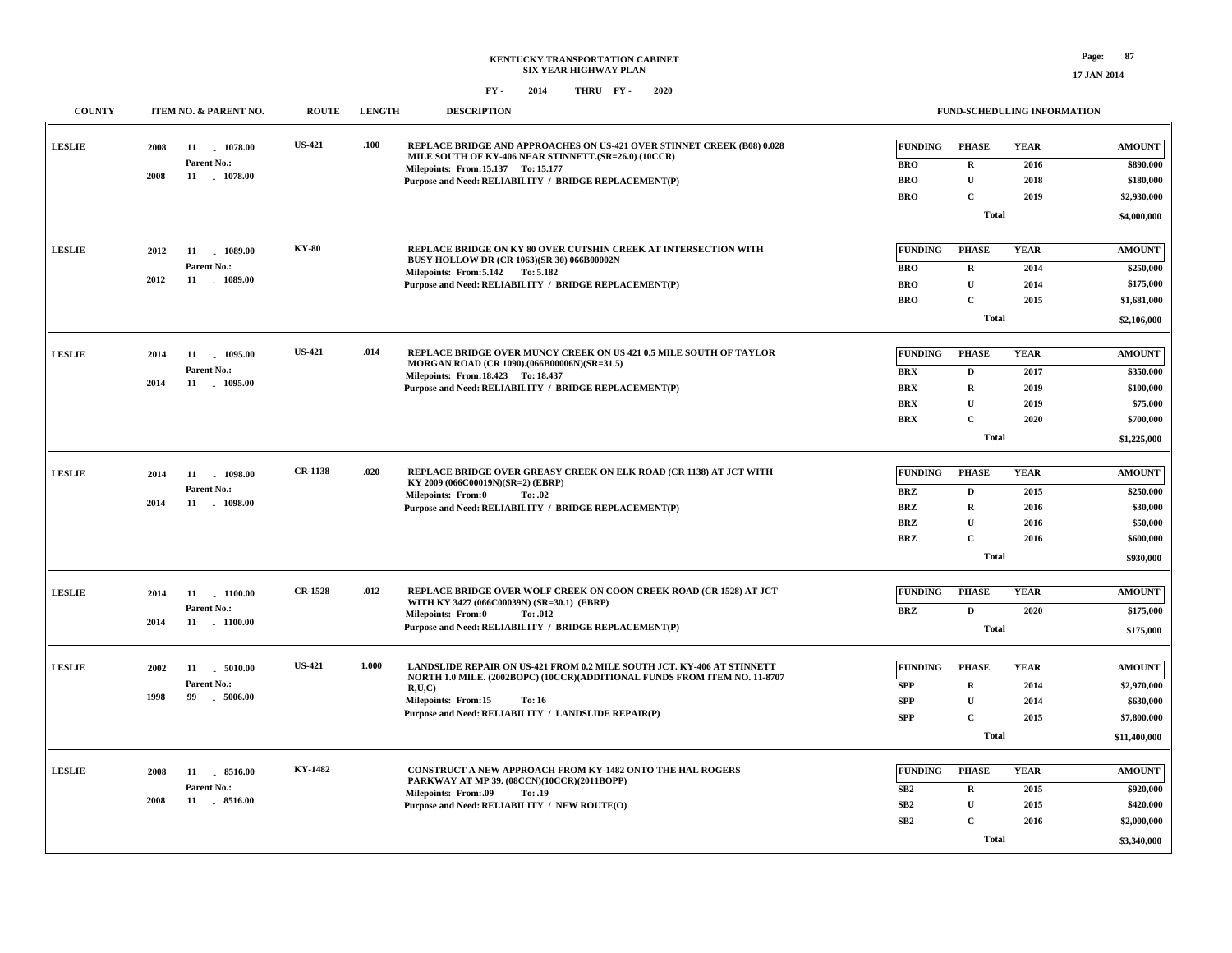**\$900,000**

 **\$900,000**

**Total**

**2014**

**C**

**BRZ**

#### **FY - FY - 2014 2020 THRU**

 **12 1096.00 -2008**

**Parent No.:**

| <b>COUNTY</b>  | ITEM NO. & PARENT NO.                                          | <b>ROUTE</b>   | <b>LENGTH</b> | <b>DESCRIPTION</b>                                                                                                                                                                                                                                                                                                                                    |                                                                        |                                                                             | FUND-SCHEDULING INFORMATION                 |                                                                                          |
|----------------|----------------------------------------------------------------|----------------|---------------|-------------------------------------------------------------------------------------------------------------------------------------------------------------------------------------------------------------------------------------------------------------------------------------------------------------------------------------------------------|------------------------------------------------------------------------|-----------------------------------------------------------------------------|---------------------------------------------|------------------------------------------------------------------------------------------|
| <b>LESLIE</b>  | 2008<br>11<br>8518.00<br>Parent No.:<br>2008<br>11 . 8518.00   | KY-6272        |               | <b>CONSTRUCT A NEW APPROACH FROM KY-6272 ONTO THE HAL ROGERS</b><br>PARKWAY AT MP 42.7. (08CCN)(10CCR)<br>Milepoints: From:0<br>To: .1<br>Purpose and Need: RELIABILITY / NEW ROUTE(O)                                                                                                                                                                | <b>FUNDING</b><br><b>SPB</b>                                           | <b>PHASE</b><br>$\mathbf{C}$<br><b>Total</b>                                | <b>YEAR</b><br>2014                         | <b>AMOUNT</b><br>\$638,300<br>\$638,300                                                  |
| <b>LESLIE</b>  | 2012<br>11<br>8708.00<br>Parent No.:<br>2012<br>11 . 8708.00   | <b>KY-118</b>  | .200          | WIDEN KY 118 TO PROVIDE LEFT AND RIGHT TURN LANES ONTO DENTON<br>ROAD.(12CCN)<br><b>Milepoints: From:2</b><br>To: 2.2<br>Purpose and Need: RELIABILITY / MINOR WIDENING(O)                                                                                                                                                                            | <b>FUNDING</b><br><b>SPP</b><br><b>SPP</b><br><b>SPP</b>               | <b>PHASE</b><br>$\mathbf R$<br>$\mathbf{U}$<br>$\mathbf{C}$<br><b>Total</b> | <b>YEAR</b><br>2014<br>2014<br>2015         | <b>AMOUNT</b><br>\$15,000<br>\$150,000<br>\$1,360,000<br>\$1,525,000                     |
| <b>LETCHER</b> | 12<br>2014<br>199.00<br>Parent No.:<br>2014<br>12<br>. 199.00  | <b>US-119</b>  | 10.917        | PERFORM DESIGN STUDY TO DETERMINE LOGICAL APPROACH TO IMPROVING<br>US 119 BETWEEN WHITESBURG AND US 23.<br>Milepoints: From:17.005 To: 27.922<br>Purpose and Need: RELIABILITY / SCOPING STUDY(O)                                                                                                                                                     | <b>FUNDING</b><br>${\bf SPP}$                                          | <b>PHASE</b><br>D<br><b>Total</b>                                           | <b>YEAR</b><br>2015                         | <b>AMOUNT</b><br>\$1,000,000<br>\$1,000,000                                              |
| <b>LETCHER</b> | 2004<br>12<br>311.39<br>Parent No.:<br>2000<br>12 . 311.30     | <b>US-119</b>  | 4.250         | HARLAN-WHITESBURG; PINE MOUNTAIN; PARTRIDGE TO OVEN FORK<br>(SURFACING FOR SECTIONS 2 AND 3); US-119 RELOCATION FROM 1000 FEET WEST<br>JCT. KY-3404 TO 0.1 MILE WEST OF BROWN BRANCH. (F16)<br>(2004BOPC)(CONSTRUCTION SEQUENCE 5)<br><b>Milepoints: From:</b><br>To:<br>Purpose and Need: RELIABILITY / RELOCATION(O)                                | <b>FUNDING</b><br><b>APD</b>                                           | <b>PHASE</b><br>$\mathbf C$<br><b>Total</b>                                 | <b>YEAR</b><br>2020                         | <b>AMOUNT</b><br>\$11,250,000<br>\$11,250,000                                            |
| <b>LETCHER</b> | 12<br>2004<br>. 311.77<br>Parent No.:<br>2000<br>12<br>.311.30 | <b>US-119</b>  | 1.550         | HARLAN-WHITESBURG; PINE MOUNTAIN; PARTRIDGE TO OVEN FORK SECTION<br>4; US-119 RELOCATION FROM 0.1 MI WEST OF BROWN BRANCH TO 0.15 MI WEST<br>OF KY-806 AT OVEN FORK INCLUDING APPROACH TO EXISTING US-119. (F16)<br>(2004BOPC)(CONST. SEQUENCE 4)(GRADE, DRAIN AND SURF)<br>Milepoints: From:<br>To:<br>Purpose and Need: RELIABILITY / RELOCATION(O) | <b>FUNDING</b><br><b>APD</b>                                           | <b>PHASE</b><br>$\mathbf c$<br><b>Total</b>                                 | <b>YEAR</b><br>2018                         | <b>AMOUNT</b><br>\$35,700,000<br>\$35,700,000                                            |
| <b>LETCHER</b> | 2014<br>12<br>311.80<br>Parent No.:<br>2004<br>12<br>.311.77   | <b>US-119</b>  | 1.600         | RECONSTRUCTION OF US-119 FROM 0.15 MILE WEST OF KY-806 TO KY-932.<br>2012BOP<br>Milepoints: From:8.6<br>To: 10.2<br>Purpose and Need: RELIABILITY / RECONSTRUCTION(O)                                                                                                                                                                                 | <b>FUNDING</b><br><b>APD</b><br><b>APD</b><br><b>APD</b><br><b>APD</b> | <b>PHASE</b><br>D<br>$\mathbf R$<br>U<br>$\mathbf{C}$<br><b>Total</b>       | <b>YEAR</b><br>2016<br>2018<br>2019<br>2020 | <b>AMOUNT</b><br>\$1,500,000<br>\$2,500,000<br>\$300,000<br>\$34,000,000<br>\$38,300,000 |
| <b>LETCHER</b> | 2008<br>12<br>. 1091.00<br>Parent No.:<br>2008<br>12 - 1091.00 | <b>CR-1245</b> | .100          | PACIES BRANCH ROAD; REPLACE BRIDGE AND APPROACHES OVER KINGS<br>CREEK (C27) 0.05 MILE NW OF KY-160. (SR=2.0): (067C00027N)<br>Milepoints: From:.034<br>To: .074<br>Purpose and Need: RELIABILITY / BRIDGE REPLACEMENT(P)                                                                                                                              | <b>FUNDING</b><br>BRZ                                                  | <b>PHASE</b><br>$\mathbf C$<br><b>Total</b>                                 | <b>YEAR</b><br>2014                         | <b>AMOUNT</b><br>\$550,000<br>\$550,000                                                  |
| <b>LETCHER</b> | 2008<br>12<br>1094.00<br>Parent No.:<br>2008<br>12 1094.00     | KY-343         | .100          | REPLACE BRIDGE AND APPROACHES ON KY-343 OVER WRIGHT FORK (B79) 50<br>FEET NE OF HAYMOND HILL ROAD. (SR=3.0): (067B00079N)<br>Milepoints: From:.622<br>To: .662<br>Purpose and Need: RELIABILITY / BRIDGE REPLACEMENT(P)                                                                                                                               | <b>FUNDING</b><br><b>BRX</b>                                           | <b>PHASE</b><br>$\mathbf C$<br><b>Total</b>                                 | <b>YEAR</b><br>2014                         | <b>AMOUNT</b><br>\$670,000<br>\$670,000                                                  |
| <b>LETCHER</b> | 12 1096.00<br>2008                                             | <b>CR-1391</b> | .100          | ISOM RACE TRACK ROAD; REPLACE BRIDGE OVER ROCKHOUSE CREEK (C35)<br>0.05 MILE SE OF KY-7. (SR=5.0): (067C00035N)                                                                                                                                                                                                                                       | <b>FUNDING</b>                                                         | PHASE                                                                       | <b>YEAR</b>                                 | <b>AMOUNT</b>                                                                            |

**Purpose and Need: RELIABILITY / BRIDGE REPLACEMENT(P)**

**.041 .081 Milepoints: To: From:**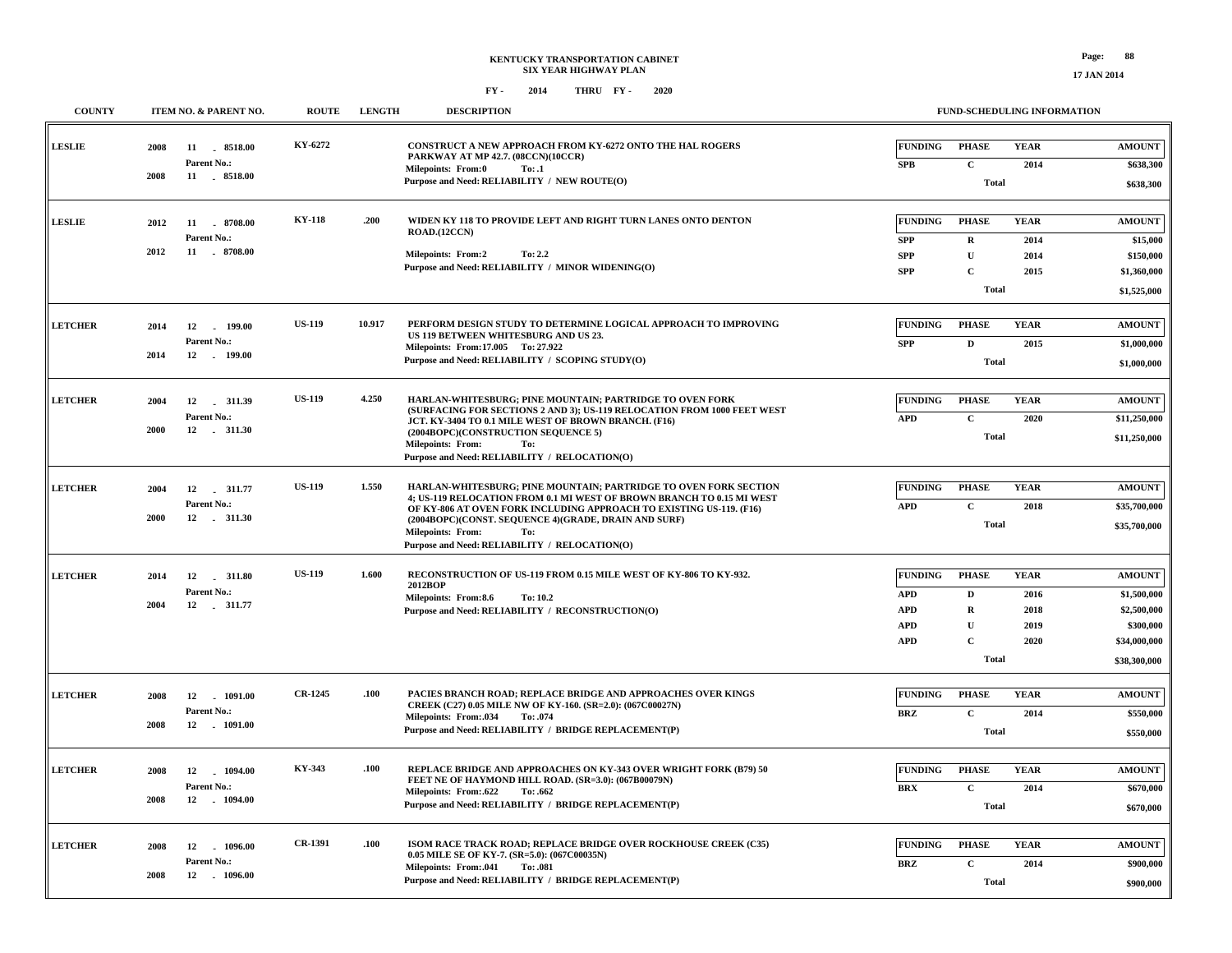**17 JAN 2014**

| <b>COUNTY</b>  |      | ITEM NO. & PARENT NO.           | <b>ROUTE</b>   | <b>LENGTH</b> | <b>DESCRIPTION</b>                                                                                                                                           |                              | <b>FUND-SCHEDULING INFORMATION</b> |                     |                            |  |  |
|----------------|------|---------------------------------|----------------|---------------|--------------------------------------------------------------------------------------------------------------------------------------------------------------|------------------------------|------------------------------------|---------------------|----------------------------|--|--|
| <b>LETCHER</b> | 2008 | $-1097.00$<br>12<br>Parent No.: | KY-343         | .100          | REPLACE BRIDGE AND APPROACHES ON KY-343 OVER WRIGHT FORK (B15) 30<br>FEET EAST OF MASTERS DRIVE. (SR=7.0): (067B00015N)<br>Milepoints: From: 1.604 To: 1.644 | <b>FUNDING</b><br><b>BRX</b> | <b>PHASE</b><br>$\mathbf{C}$       | <b>YEAR</b><br>2014 | <b>AMOUNT</b><br>\$680,000 |  |  |
|                | 2008 | 12 1097.00                      |                |               | Purpose and Need: RELIABILITY / BRIDGE REPLACEMENT(P)                                                                                                        |                              | <b>Total</b>                       |                     |                            |  |  |
| <b>LETCHER</b> | 2010 | 12 1107.00                      | <b>CS-2026</b> | .100          | REPLACE BRIDGE ON CS-2026 OVER (MP 0.032) ELKHORN CREEK; AT EAST<br>JENKINS; (STRUCTURALLY DEFICIENT, SR=13) 067C00058N                                      | <b>FUNDING</b>               | <b>PHASE</b>                       | <b>YEAR</b>         | <b>AMOUNT</b>              |  |  |
|                |      | Parent No.:                     |                |               |                                                                                                                                                              | <b>BRZ</b>                   | $\mathbf R$                        | 2014                | \$100,000                  |  |  |
|                | 2010 | 12 1107.00                      |                |               | <b>Milepoints: From:0</b><br>To: .1                                                                                                                          | <b>BRZ</b>                   | $\mathbf{U}$                       | 2014                | \$120,000                  |  |  |
|                |      |                                 |                |               | Purpose and Need: RELIABILITY / BRIDGE REPLACEMENT(P)                                                                                                        | <b>BRZ</b>                   | $\mathbf{C}$                       | 2016                | \$300,000                  |  |  |
|                |      |                                 |                |               |                                                                                                                                                              |                              | <b>Total</b>                       |                     | \$520,000                  |  |  |
|                |      |                                 | <b>CR-1841</b> | .100          | REPLACE BRIDGE ON CR-1841 (MP 0.015) OVER NORTH FORK KY RIVER; 1 MI N                                                                                        |                              |                                    |                     |                            |  |  |
| <b>LETCHER</b> | 2010 | 12 1108.00                      |                |               | JCT KY 1862; (STRUCTURALLY DEFICIENT, SR=15.7) 067C00063N (AR/W)                                                                                             | <b>FUNDING</b>               | <b>PHASE</b>                       | <b>YEAR</b>         | <b>AMOUNT</b>              |  |  |
|                | 2010 | Parent No.:<br>12<br>$-1108.00$ |                |               |                                                                                                                                                              | <b>BRZ</b>                   | U                                  | 2014                | \$75,000                   |  |  |
|                |      |                                 |                |               | Milepoints: From:0<br>To: .1<br>Purpose and Need: RELIABILITY / BRIDGE REPLACEMENT(P)                                                                        | <b>BRZ</b>                   | $\mathbf{C}$                       | 2016                | \$430,000                  |  |  |
|                |      |                                 |                |               |                                                                                                                                                              |                              | <b>Total</b>                       |                     | \$505,000                  |  |  |
| <b>LETCHER</b> | 2012 | 12 1113.00                      | KY-2034C       | .040          | REPLACE BRIDGE ON KY 2034C OVER N FORK KY RIVER 0.02 E OF US 119(SR 42.7)                                                                                    | <b>FUNDING</b>               | <b>PHASE</b>                       | <b>YEAR</b>         | <b>AMOUNT</b>              |  |  |
|                |      | Parent No.:                     |                |               | 067B00121N                                                                                                                                                   | <b>BRO</b>                   | $\mathbf{R}$                       | 2015                | \$420,000                  |  |  |
|                | 2012 | 12 - 1113.00                    |                |               | <b>Milepoints: From:.006</b><br>To: .046                                                                                                                     | <b>BRO</b>                   | ${\bf U}$                          | 2015                | \$125,000                  |  |  |
|                |      |                                 |                |               | Purpose and Need: RELIABILITY / BRIDGE REPLACEMENT(P)                                                                                                        | <b>BRO</b>                   | $\mathbf{C}$                       | 2017                | \$1,350,000                |  |  |
|                |      |                                 |                |               |                                                                                                                                                              |                              | <b>Total</b>                       |                     |                            |  |  |
|                |      |                                 |                |               |                                                                                                                                                              |                              |                                    |                     | \$1,895,000                |  |  |
| <b>LETCHER</b> | 2012 | 12 1117.00                      | CR-1359Q4      |               | REPLACE BRIDGE ON STEEL BRIDGE RD (CR 135904) OVER NORTH FORK OF                                                                                             | <b>FUNDING</b>               | <b>PHASE</b>                       | <b>YEAR</b>         | <b>AMOUNT</b>              |  |  |
|                |      | Parent No.:                     |                |               | KENTUCKY RIVER AT JCT WITH HIGHWAY 7 (KY 7)(SR 24) C00080N                                                                                                   | <b>BRZ</b>                   | $\mathbf R$                        | 2014                | \$250,000                  |  |  |
|                | 2012 | 12 1117.00                      |                |               | Milepoints: From:.002 To:.042<br>Purpose and Need: RELIABILITY / BRIDGE REPLACEMENT(P)                                                                       | <b>BRZ</b>                   | $\mathbf{U}$                       | 2014                | \$50,000                   |  |  |
|                |      |                                 |                |               |                                                                                                                                                              | <b>BRZ</b>                   | $\mathbf C$                        | 2015                | \$875,000                  |  |  |
|                |      |                                 |                |               |                                                                                                                                                              |                              | <b>Total</b>                       |                     | \$1,175,000                |  |  |
|                |      |                                 |                |               |                                                                                                                                                              |                              |                                    |                     |                            |  |  |
| <b>LETCHER</b> | 2014 | 12<br>1120.00                   | KY-3404        | .012          | REPLACE BRIDGE OVER POOR FORK OF CUMBERLAND RIVER ON KY 3404 100 FT                                                                                          | <b>FUNDING</b>               | <b>PHASE</b>                       | <b>YEAR</b>         | <b>AMOUNT</b>              |  |  |
|                |      | Parent No.:                     |                |               | SOUTH OF US 119. (067B00114N)(SR=11.7)<br>Milepoints: From: 782<br>To: .794                                                                                  | <b>BRX</b>                   | $\mathbf D$                        | 2017                | \$275,000                  |  |  |
|                | 2014 | 12 1120.00                      |                |               | Purpose and Need: RELIABILITY / BRIDGE REPLACEMENT(P)                                                                                                        | <b>BRX</b>                   | R                                  | 2019                | \$75,000                   |  |  |
|                |      |                                 |                |               |                                                                                                                                                              | <b>BRX</b>                   | $\mathbf{U}$                       | 2019                | \$75,000                   |  |  |
|                |      |                                 |                |               |                                                                                                                                                              | <b>BRX</b>                   | $\mathbf{C}$                       | 2020                | \$450,000                  |  |  |
|                |      |                                 |                |               |                                                                                                                                                              |                              | <b>Total</b>                       |                     | \$875,000                  |  |  |
|                |      |                                 |                |               |                                                                                                                                                              |                              |                                    |                     |                            |  |  |
| <b>LETCHER</b> | 2012 | 12<br>8702.00                   | KY-805         | .506          | <b>IMPROVE THE EXISTING ROADWAY TO MEET CURRENT STANDARDS AND</b><br>IMPROVE CONGESTION INTO AND OUT OF JENKINS BETWEEN MP 8.741 AND MP                      | <b>FUNDING</b>               | <b>PHASE</b>                       | <b>YEAR</b>         | <b>AMOUNT</b>              |  |  |
|                |      | Parent No.:                     |                |               | 9.247.(12CCN)                                                                                                                                                | <b>SPP</b>                   | $\mathbf{R}$                       | 2014                | \$1,580,000                |  |  |
|                | 2012 | 12 8702.00                      |                |               | Milepoints: From: 8.741 To: 9.247                                                                                                                            | <b>SPP</b>                   | ${\bf U}$                          | 2014                | \$520,000                  |  |  |
|                |      |                                 |                |               | Purpose and Need: RELIABILITY / CONGESTION MITIGTN(O)                                                                                                        | <b>SPP</b>                   | $\mathbf{C}$                       | 2015                | \$6,060,000                |  |  |
|                |      |                                 |                |               |                                                                                                                                                              |                              | <b>Total</b>                       |                     | \$8,160,000                |  |  |
|                |      |                                 |                |               |                                                                                                                                                              |                              |                                    |                     |                            |  |  |
| <b>LEWIS</b>   | 2014 | 09<br>231.00                    | KY-59          |               | PERFORM DESIGN STUDY TO DETERMINE LOGICAL SEQUENCE OF PRACTICAL<br>IMPROVEMENTS TO UPGRADE KY 59/KY 344/KY 377 CONNECTION BETWEEN                            | <b>FUNDING</b>               | <b>PHASE</b>                       | <b>YEAR</b>         | <b>AMOUNT</b>              |  |  |
| <b>ROWAN</b>   | 2014 | Parent No.:<br>09<br>$-231.00$  |                |               | VANCEBURG AND MOREHEAD.                                                                                                                                      | <b>SPP</b>                   | $\mathbf D$                        | 2015                | \$1,000,000                |  |  |
|                |      |                                 |                |               | <b>Milepoints: From:</b><br>To:<br>To:<br>Milepoints: From:                                                                                                  |                              | <b>Total</b>                       |                     | \$1,000,000                |  |  |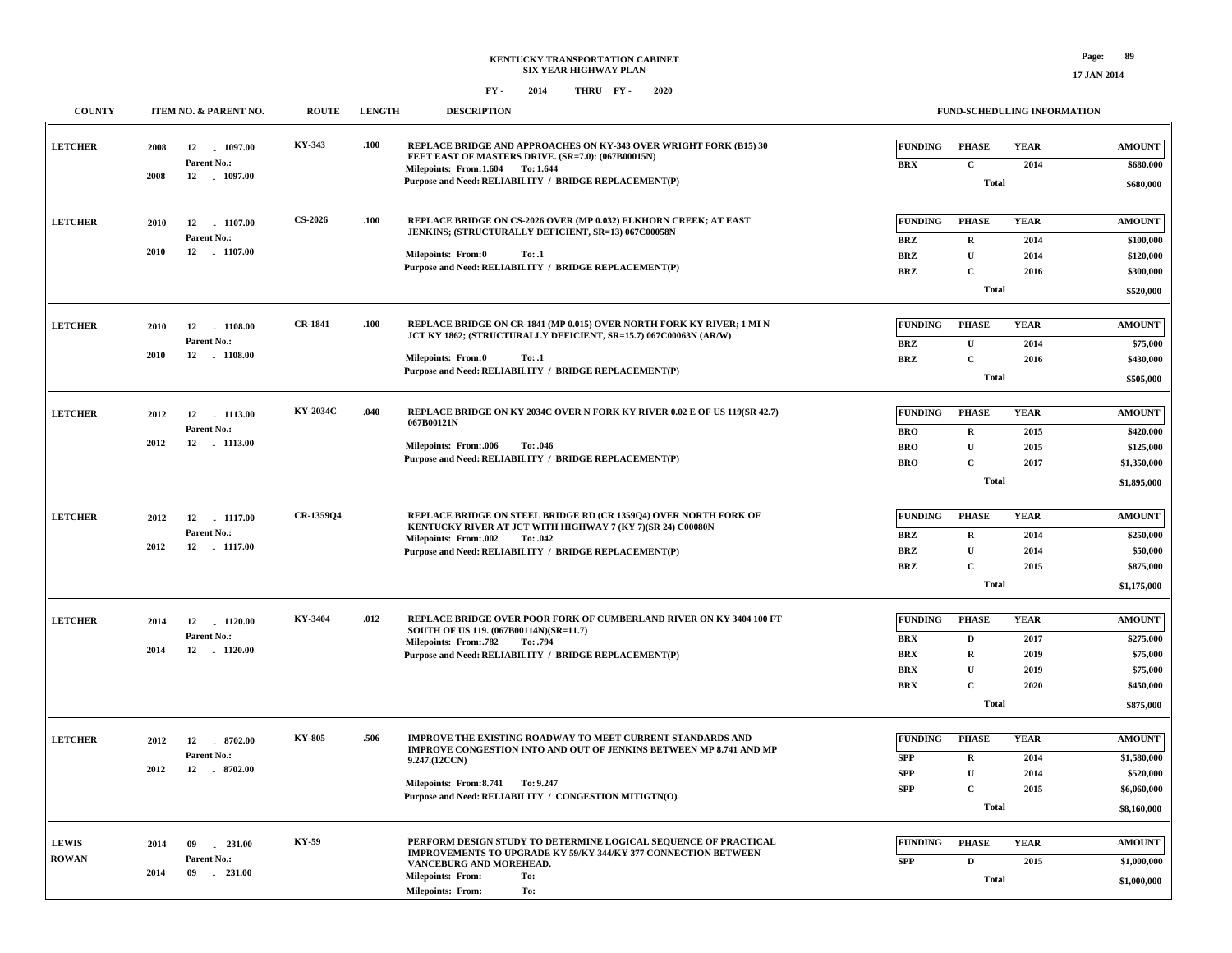| <b>COUNTY</b>                  |              | ITEM NO. & PARENT NO.                            | <b>ROUTE</b>   | <b>LENGTH</b>                                                                              | <b>DESCRIPTION</b>                                                                                                                                                                                                                                                    |                                                                                                                            |                                                             | FUND-SCHEDULING INFORMATION                                                               |
|--------------------------------|--------------|--------------------------------------------------|----------------|--------------------------------------------------------------------------------------------|-----------------------------------------------------------------------------------------------------------------------------------------------------------------------------------------------------------------------------------------------------------------------|----------------------------------------------------------------------------------------------------------------------------|-------------------------------------------------------------|-------------------------------------------------------------------------------------------|
| <b>LEWIS</b>                   | 2014<br>2014 | 09<br>232.00<br>Parent No.:<br>09<br>$-232.00$   | <b>KY-10</b>   | .160                                                                                       | RECONSTRUCT THE INTERSECTION OF KY 10 AND KY 1306.<br><b>Milepoints: From:12</b><br>To: 12.16<br>Purpose and Need: SAFETY / SAFETY(P)                                                                                                                                 | <b>PHASE</b><br><b>FUNDING</b><br>$\mathbf{C}$<br><b>SPP</b>                                                               | <b>YEAR</b><br>2015                                         | <b>AMOUNT</b><br>\$500,000                                                                |
|                                |              |                                                  |                |                                                                                            |                                                                                                                                                                                                                                                                       |                                                                                                                            | <b>Total</b>                                                | \$500,000                                                                                 |
| <b>LEWIS</b>                   | 2012         | 09<br>1082.00<br>Parent No.:                     | <b>KY-8</b>    | .074                                                                                       | REPLACE BRIDGE ON KY 8 OVER KINNICONNICK CREEK 0.094 MILE W OF<br>DUDLEY AVE (CR-1031A) (SR 26.5) 068B00003N                                                                                                                                                          | <b>FUNDING</b><br><b>PHASE</b><br><b>BRO</b><br>R                                                                          | <b>YEAR</b><br>2015                                         | <b>AMOUNT</b><br>\$150,000                                                                |
|                                | 2012         | $-1082.00$<br>09                                 |                |                                                                                            | Milepoints: From: 22.563 To: 22.637<br>Purpose and Need: RELIABILITY / BRIDGE REPLACEMENT(P)                                                                                                                                                                          | <b>BRO</b><br>U<br>$\mathbf C$<br><b>BRO</b>                                                                               | 2015<br>2018                                                | \$150,000<br>\$3,000,000                                                                  |
|                                |              |                                                  |                |                                                                                            |                                                                                                                                                                                                                                                                       |                                                                                                                            | <b>Total</b>                                                | \$3,300,000                                                                               |
| <b>LEWIS</b>                   | 2012         | 09<br>1085.00<br>Parent No.:                     | <b>CR-1338</b> | .040                                                                                       | REPLACE BRIDGE ON BROWNS RUN RD (CR 1338) OVER CABIN CREEK 0.03 MILE<br>SW OF CABIN CREEK RD (CR 1333)(SR 2) 068C00036N                                                                                                                                               | <b>FUNDING</b><br><b>PHASE</b><br><b>BRZ</b><br>$\mathbf R$                                                                | <b>YEAR</b><br>2014                                         | <b>AMOUNT</b><br>\$60,000                                                                 |
|                                | 2012         | 09<br>$-1085.00$                                 |                |                                                                                            | Milepoints: From:.025<br>To: .065<br>Purpose and Need: RELIABILITY / BRIDGE REPLACEMENT(P)                                                                                                                                                                            | $\mathbf{U}$<br><b>BRZ</b><br><b>BRZ</b><br>$\mathbf C$                                                                    | 2014<br>2015                                                | \$10,000<br>\$400,000                                                                     |
|                                |              |                                                  |                |                                                                                            |                                                                                                                                                                                                                                                                       |                                                                                                                            | <b>Total</b>                                                | \$470,000                                                                                 |
| <b>LEWIS</b>                   | 2014         | 1090.00<br>09<br>Parent No.:                     | <b>KY-1068</b> | .020                                                                                       | REPLACE BRIDGE OVER LAUREL FORK ON KY 1068 30 FT S OF DEEP HOLE<br>BRANCH ROAD (CR 1125).(068B00057N)(SR=60.1)                                                                                                                                                        | <b>FUNDING</b><br><b>PHASE</b><br><b>BRX</b><br>$\mathbf D$                                                                | <b>YEAR</b><br>2019                                         | <b>AMOUNT</b><br>\$500,000                                                                |
| 2014<br>09                     | $-1090.00$   |                                                  |                | Milepoints: From:1.74<br>To: 1.76<br>Purpose and Need: RELIABILITY / BRIDGE REPLACEMENT(P) |                                                                                                                                                                                                                                                                       | <b>Total</b>                                                                                                               | \$500,000                                                   |                                                                                           |
| <b>LEWIS</b><br><b>FLEMING</b> | 2008<br>2008 | $-8507.00$<br>09<br>Parent No.:<br>09<br>8507.00 | <b>KY-57</b>   |                                                                                            | CONSTRUCT A NEW BRIDGE CROSSING THE NORTH FORK OF THE LICKING<br>RIVER AT THE LEWIS-FLEMING COUNTY LINE. (08CCN): (068B00027N)<br><b>Milepoints: From:0</b><br>To: .031<br>Milepoints: From: 8.952 To: 9.012<br>Purpose and Need: RELIABILITY / BRIDGE REPLACEMENT(P) | <b>FUNDING</b><br><b>PHASE</b><br><b>SPP</b><br>D<br><b>SPP</b><br>$\mathbf{C}$                                            | <b>YEAR</b><br>2014<br>2015<br><b>Total</b>                 | <b>AMOUNT</b><br>\$1,000,000<br>\$5,200,000<br>\$6,200,000                                |
| <b>LINCOLN</b>                 | 2012<br>2012 | 08<br>167.00<br>Parent No.:<br>08<br>167.00      | <b>US-27</b>   | 4.712                                                                                      | CONTINUE ONGOING IMPROVEMENTS TO US-27 CORRIDOR FROM SOMERSET TO<br>LEXINGTON. IMPROVE LEVEL OF SERVICE AND SAFETY ON US-27 FROM KY-1247<br>TO EDUCATION WAY.<br>Milepoints: From:11.169 To: 15.881<br>Purpose and Need: RELIABILITY / RECONSTRUCTION(O)              | <b>FUNDING</b><br><b>PHASE</b><br>$\mathbf D$<br>NH                                                                        | <b>YEAR</b><br>2016<br><b>Total</b>                         | <b>AMOUNT</b><br>\$2,100,000<br>\$2,100,000                                               |
| <b>LINCOLN</b>                 | 2014<br>2014 | 08<br>196.00<br>Parent No.:<br>08<br>$-196.00$   | <b>US-27</b>   | .700                                                                                       | WIDEN US-27 FROM KY-590 TO BELL STREET IN STANFORD (MP 18.2 TO MP 18.9).<br>(INCLUDES NEW GOSHEN CUT-OFF ROAD)(2005HPP-KY115)<br>Milepoints: From:18.2 To:18.9<br>Purpose and Need: RELIABILITY / MAJOR WIDENING(O)                                                   | <b>FUNDING</b><br><b>PHASE</b><br><b>HPP</b><br>$\mathbf D$<br>NH<br>$\mathbf R$<br>$\mathbf U$<br>NH<br>$\mathbf C$<br>NH | <b>YEAR</b><br>2014<br>2018<br>2019<br>2020<br><b>Total</b> | <b>AMOUNT</b><br>\$1,439,839<br>\$1,400,000<br>\$1,100,000<br>\$6,500,000<br>\$10,439,839 |
| <b>LINCOLN</b>                 | 2012<br>2012 | 395.00<br>08<br>Parent No.:<br>08<br>$-395.00$   | <b>CR-1071</b> |                                                                                            | RELOCATE A SHORT SECTION OF GOSHEN ROAD FROM ITS EXISTING<br>INTERSECTION WITH US 27 TO A NEW LOCATION OPPOSITE THE EXISTING WAL-<br><b>MART SIGNAL.</b><br><b>Milepoints: From:</b><br>To:<br>Purpose and Need: RELIABILITY / NEW ROUTE(O)                           | <b>FUNDING</b><br><b>PHASE</b><br>$\mathbf C$<br>SP                                                                        | <b>YEAR</b><br>2014<br><b>Total</b>                         | <b>AMOUNT</b><br>\$850,000<br>\$850,000                                                   |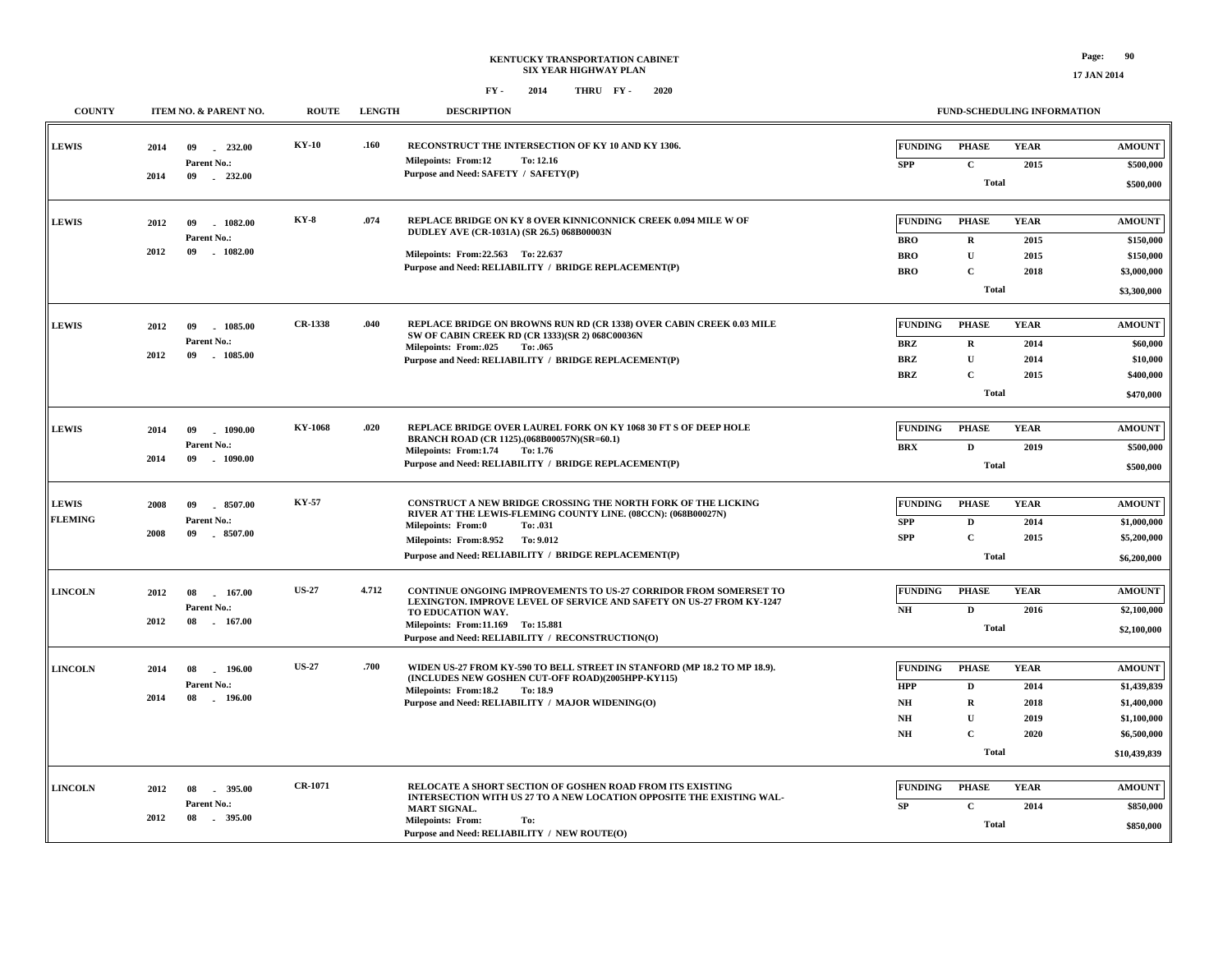**17 JAN 2014**

| <b>COUNTY</b>     |              | ITEM NO. & PARENT NO.                               | <b>ROUTE</b> | <b>LENGTH</b> | <b>DESCRIPTION</b>                                                                                                                                                                                                                    |                                                                        | FUND-SCHEDULING INFORMATION                                           |                                             |                                                                                        |  |  |
|-------------------|--------------|-----------------------------------------------------|--------------|---------------|---------------------------------------------------------------------------------------------------------------------------------------------------------------------------------------------------------------------------------------|------------------------------------------------------------------------|-----------------------------------------------------------------------|---------------------------------------------|----------------------------------------------------------------------------------------|--|--|
| <b>LINCOLN</b>    | 2010<br>2010 | 08<br>$-1049.00$<br>Parent No.:<br>08<br>$-1049.00$ | <b>KY-78</b> |               | REPLACE BRIDGE ON KY-78 (MP 11.216) OVER PEVYHOUSE BRANCH: .30 MI WEST<br>OF JCT KY 300; (STRUCTURALLY DEFICIENT, SR=43.3) 069B00027N (AR/W)<br>Milepoints: From:11.166 To: 11.266                                                    | <b>FUNDING</b><br><b>BRO</b><br><b>BRO</b>                             | <b>PHASE</b><br>$\mathbf{U}$<br>$\mathbf C$                           | <b>YEAR</b><br>2014<br>2014                 | <b>AMOUNT</b><br>\$60,000<br>\$350,000                                                 |  |  |
|                   |              |                                                     |              |               | Purpose and Need: RELIABILITY / BRIDGE REPLACEMENT(P)                                                                                                                                                                                 |                                                                        | Total                                                                 |                                             |                                                                                        |  |  |
| <b>LINCOLN</b>    | 2012<br>2012 | 1055.00<br>08<br>Parent No.:<br>08<br>1055.00       | KY-1247      | .040          | REPLACE BRIDGE ON KY 1247 OVER ST. ASAPH CREEK 0.044 S OF KY 78(SR 45.4)<br>069B00055N<br>Milepoints: From:17.67 To: 17.71<br>Purpose and Need: RELIABILITY / BRIDGE REPLACEMENT(P)                                                   | <b>FUNDING</b><br><b>BRO</b><br><b>BRO</b><br><b>BRO</b>               | <b>PHASE</b><br>$\mathbf R$<br>${\bf U}$<br>$\mathbf C$<br>Total      | <b>YEAR</b><br>2015<br>2015<br>2016         | <b>AMOUNT</b><br>\$120,000<br>\$350,000<br>\$810,000<br>\$1,280,000                    |  |  |
| <b>LIVINGSTON</b> | 1998<br>1998 | 01<br>330.00<br>Parent No.:<br>01 . 330.00          | <b>US-60</b> | 3.300         | PADUCAH-HENDERSON: RELOCATION OF US-60 FROM APPROX. 0.8 MILE EAST OF<br>TENN. RIVER BRIDGE TO 0.5 MILE EAST OF RUDD-SPEES ROAD (00CCR)(12CCR)<br><b>Milepoints: From:</b><br>To:<br>Purpose and Need: RELIABILITY / RELOCATION(O)     | <b>FUNDING</b><br><b>SPP</b>                                           | <b>PHASE</b><br>$\mathbf C$<br><b>Total</b>                           | <b>YEAR</b><br>2016                         | <b>AMOUNT</b><br>\$25,740,000<br>\$25,740,000                                          |  |  |
| <b>LIVINGSTON</b> | 2008<br>2008 | 01 1059.00<br>Parent No.:<br>01 1059.00             | KY-453       | .100          | REPLACE BRIDGE AND APPROACHES ON KY-453 OVER ECHO SPRING BRANCH<br>(B29) 0.177 MILE NW OF COON CHAPEL ROAD. (SR=12.5)(08CCR): (070B00029N)<br>Milepoints: From: 14.133 To: 14.197<br>Purpose and Need: SAFETY / BRIDGE REPLACEMENT(P) | <b>FUNDING</b><br><b>BRX</b>                                           | <b>PHASE</b><br>$\mathbf{C}$<br><b>Total</b>                          | <b>YEAR</b><br>2014                         | <b>AMOUNT</b><br>\$1,880,000<br>\$1,880,000                                            |  |  |
| <b>LIVINGSTON</b> | 2012<br>2012 | 01 1142.00<br>Parent No.:<br>01 1142.00             | <b>US-60</b> | .344          | REPLACE BRIDGE ON US 60 OVER THE CUMBERLAND RIVER 0.27 MILE N OF KY 70<br>(SR 32.7) 070B00017N.<br>Milepoints: From:12.524 To:12.868<br>Purpose and Need: RELIABILITY / BRIDGE REPLACEMENT(P)                                         | <b>FUNDING</b><br><b>BRO</b><br><b>BRO</b><br><b>BRO</b><br><b>BRO</b> | <b>PHASE</b><br>$\mathbf D$<br>${\bf R}$<br>U<br>$\mathbf C$<br>Total | <b>YEAR</b><br>2014<br>2016<br>2016<br>2019 | <b>AMOUNT</b><br>\$1,600,000<br>\$300,000<br>\$350,000<br>\$22,000,000<br>\$24,250,000 |  |  |
| <b>LIVINGSTON</b> | 2012<br>2012 | 01 1142.01<br>Parent No.:<br>01 1142.00             | <b>US-60</b> | .344          | REPLACE BRIDGE ON US 60 OVER THE CUMBERLAND RIVER 0.27 MILE N OF KY 70<br>(SR 32.7) 070B00017N (ADDITIONAL FUNDING FOR C PHASE)<br>Milepoints: From:12.524 To:12.868<br>Purpose and Need: RELIABILITY / PREFINANCD CONVRSN(O)         | <b>FUNDING</b><br><b>BRO</b>                                           | <b>PHASE</b><br>$\mathbf C$<br><b>Total</b>                           | <b>YEAR</b><br>2020                         | <b>AMOUNT</b><br>\$23,000,000<br>\$23,000,000                                          |  |  |
| <b>LIVINGSTON</b> | 2012<br>2012 | 01<br>1145.00<br>Parent No.:<br>01 1145.00          | KY-866       | .040          | REPLACE BRIDGE ON KY 866 OVER FORK OF GUM CREEK 0.02 MILE N OF KY<br>1664(SR 28.1)070B00050N<br><b>Milepoints: From:.022</b><br>To: .062<br>Purpose and Need: RELIABILITY / BRIDGE REPLACEMENT(P)                                     | <b>FUNDING</b><br><b>BRO</b><br><b>BRO</b><br><b>BRO</b>               | <b>PHASE</b><br>$\mathbf R$<br>$\mathbf{U}$<br>$\mathbf C$<br>Total   | <b>YEAR</b><br>2014<br>2014<br>2015         | <b>AMOUNT</b><br>\$100,000<br>\$100,000<br>\$400,000<br>\$600,000                      |  |  |
| <b>LOGAN</b>      | 2002<br>1998 | 03<br>.311.10<br>Parent No.:<br>03 - 311.01         |              | 4.000         | <b>RUSSELLVILLE SOUTHERN BYPASS. (12CCR)</b><br><b>Milepoints: From:</b><br>To:<br>Purpose and Need: RELIABILITY / NEW ROUTE(O)                                                                                                       | <b>FUNDING</b><br><b>SPP</b>                                           | <b>PHASE</b><br>$\mathbf C$<br>Total                                  | <b>YEAR</b><br>2016                         | <b>AMOUNT</b><br>\$19,300,000<br>\$19,300,000                                          |  |  |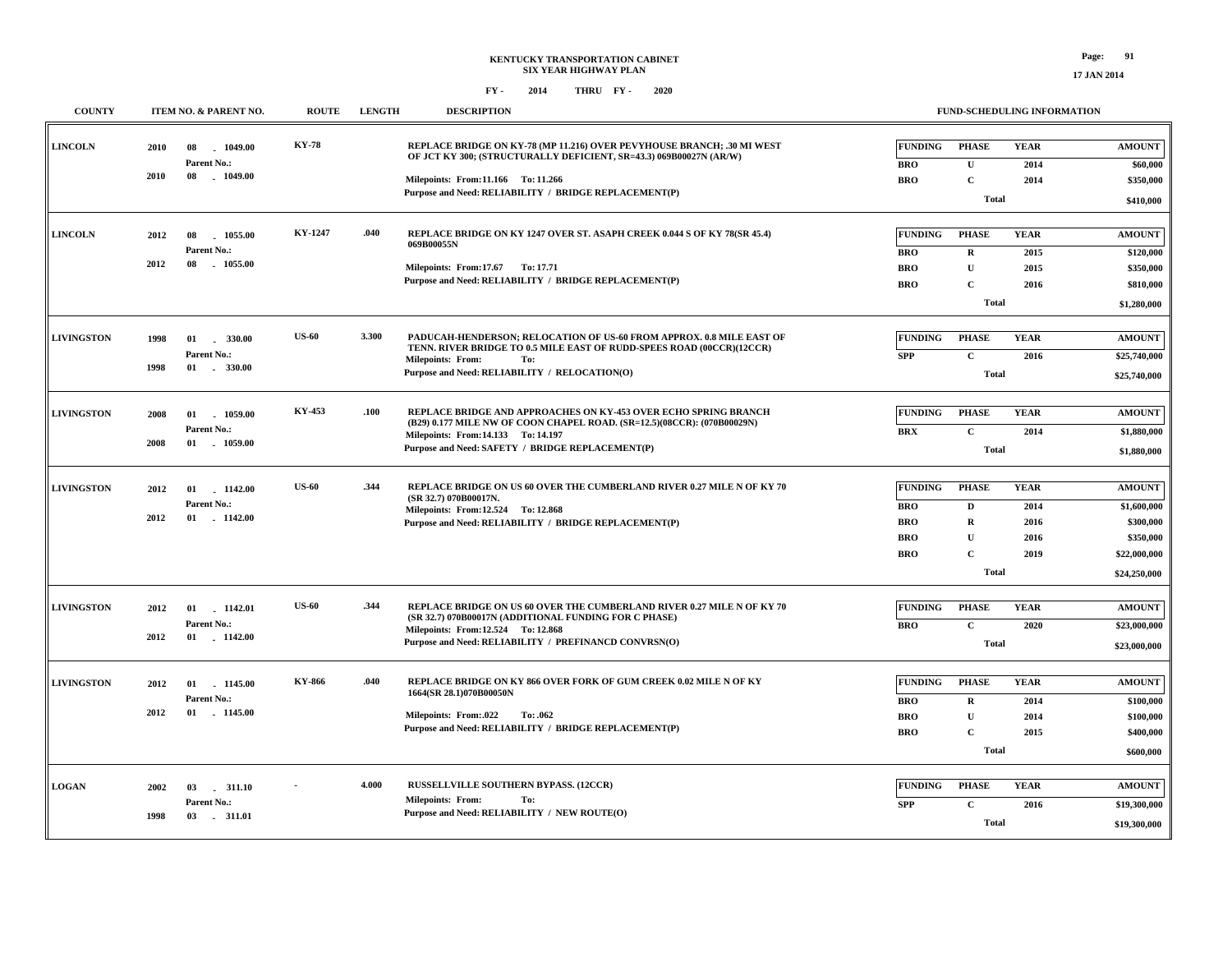| <b>COUNTY</b>                     | ITEM NO. & PARENT NO.                   | <b>ROUTE</b>                              | <b>LENGTH</b> | <b>DESCRIPTION</b>                                                                                                                                                                                                                                                                                                                  | <b>FUND-SCHEDULING INFORMATION</b>                                                                                                                                                             |                                                                                            |
|-----------------------------------|-----------------------------------------|-------------------------------------------|---------------|-------------------------------------------------------------------------------------------------------------------------------------------------------------------------------------------------------------------------------------------------------------------------------------------------------------------------------------|------------------------------------------------------------------------------------------------------------------------------------------------------------------------------------------------|--------------------------------------------------------------------------------------------|
| <b>LOGAN</b>                      | 2004<br>03<br>Parent No.:<br>2000<br>99 | KY-79<br>1068.00<br>$-86.09$              | .670          | RECONSTRUCT KY-79 AT MOTTS LICK CREEK (DAVENPORT HILL) NORTHEAST<br>OF RUSSELLVILLE INCLUDING BRIDGE REPLACEMENT (B09). (2004BOPC):<br>(071B00009N)(10CCR)(12CCR)<br>Milepoints: From:6.3<br>To: 6.97<br>Purpose and Need: RELIABILITY / BRIDGE REPLACEMENT(P)                                                                      | <b>FUNDING</b><br><b>PHASE</b><br><b>YEAR</b><br>$\mathbf{C}$<br><b>SPP</b><br>2014<br><b>Total</b>                                                                                            | <b>AMOUNT</b><br>\$3,550,000<br>\$3,550,000                                                |
| <b>LOGAN</b>                      | 03<br>2010<br>Parent No.:<br>2010<br>03 | <b>KY-664</b><br>1073.00<br>1073.00       | .100          | REPLACE BRIDGE ON KY-664 (MP 3.298) OVER PLEASANT RUN CREEK; 2.3 MI N.W.<br>OF JCT KY 663; (STRUCTURALLY DEFICIENT, SR=29.8) 071B00040N<br>Milepoints: From: 3.248 To: 3.348<br>Purpose and Need: RELIABILITY / BRIDGE REPLACEMENT(P)                                                                                               | <b>FUNDING</b><br><b>PHASE</b><br><b>YEAR</b><br>$\mathbf{R}$<br><b>BRX</b><br>2014<br>${\bf U}$<br><b>BRX</b><br>2014<br>$\mathbf{C}$<br><b>BRX</b><br>2016<br><b>Total</b>                   | <b>AMOUNT</b><br>\$65,000<br>\$70,000<br>\$460,000<br>\$595,000                            |
| <b>LOGAN</b>                      | 2012<br>03<br>Parent No.:<br>2012<br>03 | KY-2146<br>1078.00<br>1078.00             | .040          | REPLACE BRIDGE ON KY 2146 OVER TOWN BRANCH 0.1 MILE W OF KY 3519(SR<br>49.3) 071B00067N<br>Milepoints: From:.609<br>To: .649<br>Purpose and Need: RELIABILITY / BRIDGE REPLACEMENT(P)                                                                                                                                               | <b>FUNDING</b><br><b>PHASE</b><br><b>YEAR</b><br><b>BRO</b><br>$\mathbf{R}$<br>2015<br>${\bf U}$<br><b>BRO</b><br>2015<br>$\mathbf{C}$<br><b>BRO</b><br>2016<br><b>Total</b>                   | <b>AMOUNT</b><br>\$80,000<br>\$70,000<br>\$350,000<br>\$500,000                            |
| <b>LOGAN</b>                      | 2012<br>03<br>Parent No.:<br>03<br>2012 | KY-663<br>1079.00<br>1079.00              | .040          | REPLACE BRIDGE ON KY 663 OVER PLEASANT RUN CREEK 2.099 MILES S OF KY<br>100(SR 49.1) 071B00057N<br>Milepoints: From:8.52<br>To: 8.56<br>Purpose and Need: RELIABILITY / BRIDGE REPLACEMENT(P)                                                                                                                                       | <b>FUNDING</b><br><b>PHASE</b><br><b>YEAR</b><br><b>BRO</b><br>$\bf R$<br>2015<br>${\bf U}$<br><b>BRO</b><br>2015<br><b>BRO</b><br>$\mathbf{C}$<br>2016<br><b>Total</b>                        | <b>AMOUNT</b><br>\$50,000<br>\$75,000<br>\$200,000<br>\$325,000                            |
| <b>LOGAN</b>                      | 2012<br>03<br>Parent No.:<br>2012<br>03 | <b>CR-1249</b><br>1083.00<br>$-1083.00$   |               | REPLACE BRIDGE ON LOGAN MILL RD (CR 1249) OVER RED RIVER 0.78 MILE SE<br>OF ORNDORFF MILL RD (KY 96)(SR 25.3)071C00023N<br><b>Milepoints: From: 786</b><br>To: .826<br>Purpose and Need: RELIABILITY / BRIDGE REHAB(P)                                                                                                              | <b>FUNDING</b><br><b>PHASE</b><br><b>YEAR</b><br><b>BRZ</b><br>$\bf R$<br>2014<br><b>BRZ</b><br>${\bf U}$<br>2014<br>$\mathbf{C}$<br><b>BRZ</b><br>2016<br><b>Total</b>                        | <b>AMOUNT</b><br>\$70,000<br>\$190,000<br>\$550,000<br>\$810,000                           |
| <b>LOGAN</b><br><b>MUHLENBERG</b> | 2006<br>03<br>Parent No.:<br>2006<br>03 | <b>US-431</b><br>$-8309.00$<br>$-8309.00$ | 22.529        | RECONSTRUCT/RELOCATE AND CONTINUE FOUR-LANING OF US-431 FROM<br>APPROXIMATELY 1.5 MILES NORTH OF KY-106 EAST (NORTH OF LEWISBURG) TO<br>WK-9001/WENDELL FORD WESTERN KENTUCKY PARKWAY. (06CCN)<br>Milepoints: From: 26.871 To: 32.15<br><b>Milepoints: From:0</b><br>To: 17.25<br>Purpose and Need: RELIABILITY / RECONSTRUCTION(O) | <b>FUNDING</b><br><b>PHASE</b><br><b>YEAR</b><br>$\mathbf D$<br><b>SP</b><br>2014<br><b>Total</b>                                                                                              | <b>AMOUNT</b><br>\$2,600,000<br>\$2,600,000                                                |
| <b>LYON</b><br><b>CALDWELL</b>    | 2006<br>01<br>Parent No.:<br>2006<br>01 | <b>US-641</b><br>187.50<br>. 187.50       | 2.000         | RELOCATION OF PRIORITY SECTION OF US 641 BETWEEN US 62 AND US 641<br><b>NORTH OF FREDONIA.(06CCN)</b><br>To:<br><b>Milepoints: From:</b><br><b>Milepoints: From:</b><br>To:<br>Purpose and Need: RELIABILITY / RELOCATION(O)                                                                                                        | <b>FUNDING</b><br><b>PHASE</b><br><b>YEAR</b><br><b>SPP</b><br>2016<br>D<br><b>SPP</b><br>$\mathbf R$<br>2018<br><b>SPP</b><br>U<br>2019<br><b>SPP</b><br>$\mathbf{C}$<br>2020<br><b>Total</b> | <b>AMOUNT</b><br>\$1,500,000<br>\$5,000,000<br>\$2,500,000<br>\$20,000,000<br>\$29,000,000 |

**17 JAN 2014**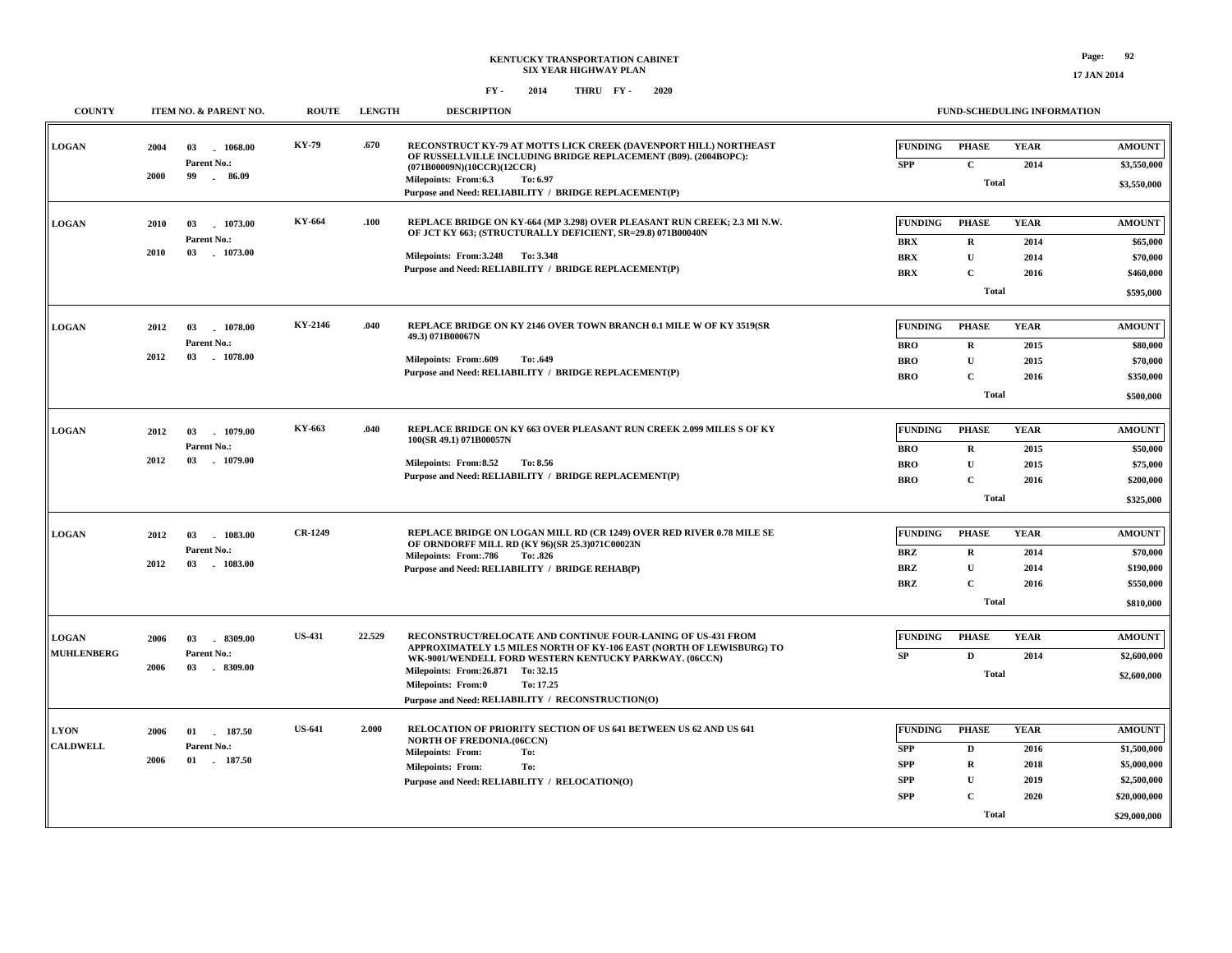| <b>COUNTY</b>  |                          | ITEM NO. & PARENT NO.                           | <b>ROUTE</b> | <b>LENGTH</b> | <b>DESCRIPTION</b>                                                                                                                                                                                                                                                                                                                 |                                                                        | FUND-SCHEDULING INFORMATION                                                               |                                             |                                                                                    |  |  |
|----------------|--------------------------|-------------------------------------------------|--------------|---------------|------------------------------------------------------------------------------------------------------------------------------------------------------------------------------------------------------------------------------------------------------------------------------------------------------------------------------------|------------------------------------------------------------------------|-------------------------------------------------------------------------------------------|---------------------------------------------|------------------------------------------------------------------------------------|--|--|
| <b>LYON</b>    | 2014<br>2014             | $01$ $801.00$<br>Parent No.:<br>$01$ . $801.00$ | KY-93        | .200          | UPGRADE KY 93/RIVERPORT ROAD INTERSECTION.<br>To: 14.5<br>Milepoints: From:14.3<br>Purpose and Need: SAFETY / SAFETY(P)                                                                                                                                                                                                            | <b>FUNDING</b><br><b>SPP</b><br><b>SPP</b><br><b>SPP</b><br><b>SPP</b> | <b>PHASE</b><br>$\mathbf D$<br>$\mathbf R$<br>$\mathbf{U}$<br>$\mathbf C$<br><b>Total</b> | <b>YEAR</b><br>2015<br>2016<br>2016<br>2017 | <b>AMOUNT</b><br>\$250,000<br>\$125,000<br>\$350,000<br>\$1,500,000<br>\$2,225,000 |  |  |
| <b>MADISON</b> | 2004<br>07<br>2000       | 192.20<br>Parent No.:<br>07 192.00              |              | 3.600         | CONSTRUCT 4-LANE BEREA BYPASS SECTION 2; FROM 150' EAST OF US-25, SE TO<br>KY-21. (2004BOPC)(08CCR)(12CCR)<br><b>Milepoints: From:</b><br>To:<br>Purpose and Need: RELIABILITY / NEW ROUTE(O)                                                                                                                                      | <b>FUNDING</b><br><b>SPP</b>                                           | <b>PHASE</b><br>$\mathbf{C}$<br><b>Total</b>                                              | <b>YEAR</b><br>2014                         | <b>AMOUNT</b><br>\$17,530,000<br>\$17,530,000                                      |  |  |
| <b>MADISON</b> | 2002<br>07<br>2002<br>07 | 235.00<br>Parent No.:<br>$-235.00$              | KY-52        | 3.020         | RELOCATE AND/OR REALIGN KY-52 FROM WALLACE MILL ROAD TO<br>INTERSTATE 75 AT THE DUNCANNON ROAD INTERCHANGE. (02CCR)(12CCN)<br>Milepoints: From:1.17<br>To: 4.19<br>Purpose and Need: RELIABILITY / RECONSTRUCTION(O)                                                                                                               | <b>FUNDING</b><br><b>SPP</b><br>${\bf SP}$                             | <b>PHASE</b><br>$\mathbf R$<br>$\mathbf{U}$<br><b>Total</b>                               | <b>YEAR</b><br>2014<br>2015                 | <b>AMOUNT</b><br>\$11,640,000<br>\$15,840,000<br>\$27,480,000                      |  |  |
| <b>MADISON</b> | 2004<br>07<br>2004       | 236.00<br>Parent No.:<br>07 . 236.00            | KY-595       |               | <b>COMPREHENSIVE TRAFFIC STUDY FOR INTERSECTION OF MAIN STREET AND</b><br>BEREA COLLEGE CAMPUS, BEREA. (2005HPP-KY112)(MOA WITH BEREA).<br>Milepoints: From: 2.565 To: 2.665<br>Purpose and Need: RELIABILITY / SCOPING STUDY(O)                                                                                                   | <b>FUNDING</b><br><b>HPP</b>                                           | <b>PHASE</b><br>$\mathbf{C}$<br><b>Total</b>                                              | <b>YEAR</b><br>2014                         | <b>AMOUNT</b><br>\$431,951<br>\$431,951                                            |  |  |
| <b>MADISON</b> | 2010<br>07<br>2010       | $-239.01$<br>Parent No.:<br>07 239.01           | KY-21        | .074          | IMPROVE PROSPECT STREET PEDESTRIAN ACCESS, BEREA. (SEE 7-8503.00 FOR<br>"STP" FUNDS)(2005HPP-KY128)(MOA WITH BEREA)<br>Milepoints: From: 9.115 To: 9.189<br>Purpose and Need: RELIABILITY / BIKE/PED FACIL(O)                                                                                                                      | <b>FUNDING</b><br><b>HPP</b>                                           | <b>PHASE</b><br>$\mathbf C$<br>Total                                                      | <b>YEAR</b><br>2014                         | <b>AMOUNT</b><br>\$215,463<br>\$215,463                                            |  |  |
| <b>MADISON</b> | 2004<br>07<br>2004<br>07 | 251.01<br>Parent No.:<br>$-251.01$              | <b>US-25</b> | 3.500         | WIDEN US-25 FROM US-421 NORTH TO KY-876. STATE TO PROVIDE DESIGN AND<br>PLANS, AND FUNDS FOR THIS PROJECT ARE REQUESTED TO BE PAID TO THE<br>MADISON COUNTY FISCAL COURT, WHICH SHALL COORDINATE THE PROJECT.<br>(2005HPP-KY110)(06CCR)<br>Milepoints: From:11.903 To: 15.442<br>Purpose and Need: RELIABILITY / MAJOR WIDENING(O) | <b>FUNDING</b><br><b>HPP</b>                                           | <b>PHASE</b><br>$\mathbf{C}$<br><b>Total</b>                                              | <b>YEAR</b><br>2014                         | <b>AMOUNT</b><br>\$719,920<br>\$719,920                                            |  |  |
| <b>MADISON</b> | 2006<br>07<br>2004<br>07 | 251.40<br>$\sim$<br>Parent No.:<br>251.50       | <b>US-25</b> | 2.980         | PRIORITY SECTION II: WIDEN US-25 TO 3 LANES FROM US 421 TO PUMPKIN RUN.<br>(2006BOPC)(08CCR)(10CCR)(12CCR)<br>Milepoints: From:11.903 To: 14.883<br>Purpose and Need: RELIABILITY / MAJOR WIDENING(O)                                                                                                                              | <b>FUNDING</b><br>NH<br>$\mathbf{N}\mathbf{H}$<br><b>SPP</b>           | <b>PHASE</b><br>$\mathbf R$<br>$\mathbf U$<br>$\mathbf C$<br><b>Total</b>                 | <b>YEAR</b><br>2014<br>2014<br>2016         | <b>AMOUNT</b><br>\$4,250,000<br>\$5,310,000<br>\$10,130,000<br>\$19,690,000        |  |  |
| <b>MADISON</b> | 2012<br>07<br>2012<br>07 | $-1126.00$<br>Parent No.:<br>1126.00            | KY-3376      | .040          | REPLACE BRIDGE ON KY 3376 OVER HAYS FORK 0.048 SOUTH OF US 421 (SR 23.1)<br>076B00086N.<br>Milepoints: From: 4.586 To: 4.626<br>Purpose and Need: RELIABILITY / BRIDGE REPLACEMENT(P)                                                                                                                                              | <b>FUNDING</b><br><b>BRO</b><br><b>BRO</b><br><b>BRO</b>               | <b>PHASE</b><br>$\mathbf R$<br>$\mathbf{U}$<br>$\mathbf C$<br><b>Total</b>                | <b>YEAR</b><br>2014<br>2014<br>2015         | <b>AMOUNT</b><br>\$90,000<br>\$100,000<br>\$760,000<br>\$950,000                   |  |  |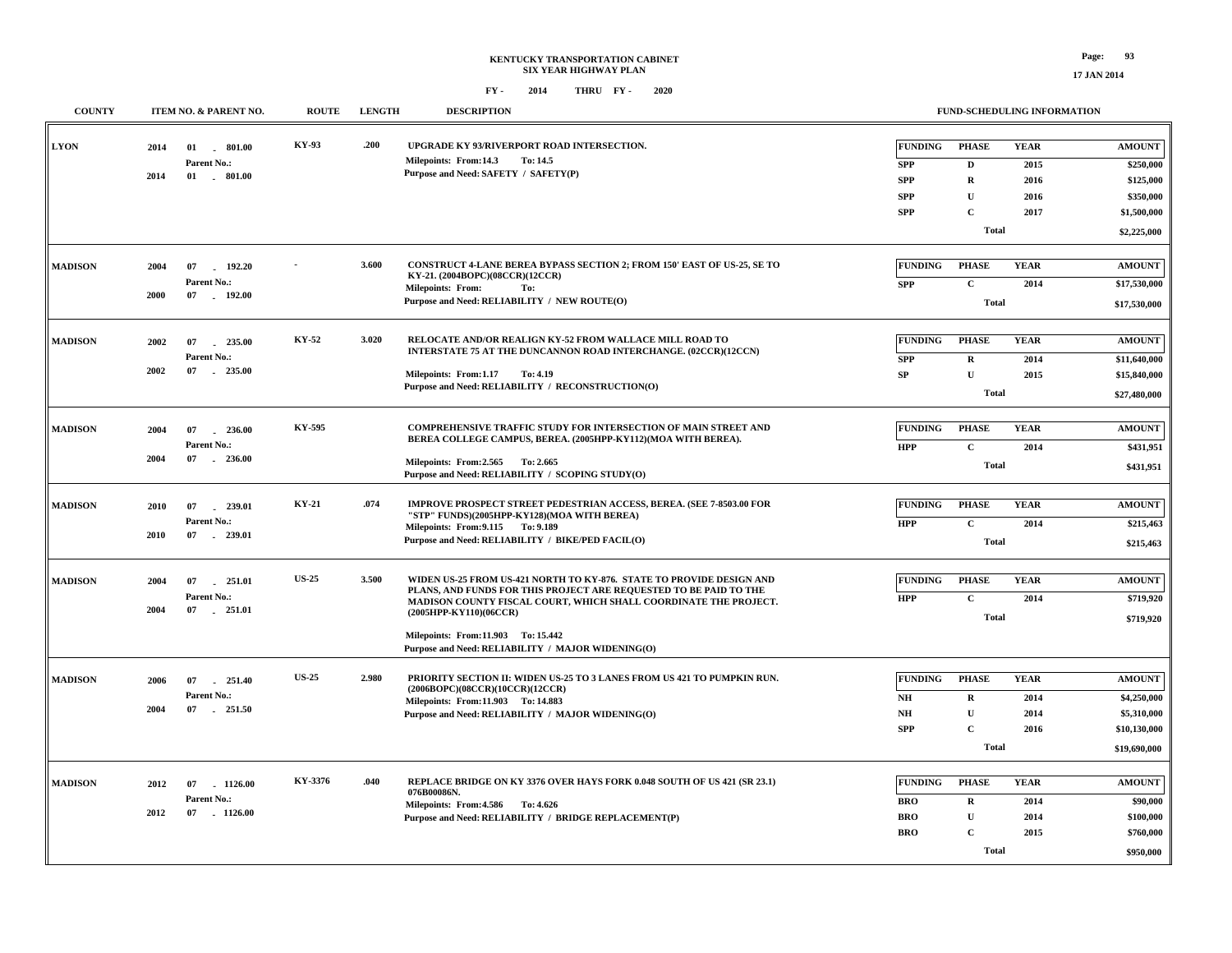| <b>COUNTY</b>   | ITEM NO. & PARENT NO.             | <b>ROUTE</b>   | <b>LENGTH</b>                                                                                           | <b>DESCRIPTION</b>                                                                                                                      |                | FUND-SCHEDULING INFORMATION |             |               |
|-----------------|-----------------------------------|----------------|---------------------------------------------------------------------------------------------------------|-----------------------------------------------------------------------------------------------------------------------------------------|----------------|-----------------------------|-------------|---------------|
| <b>MADISON</b>  | 2012<br>07 1130.00                | <b>US-421</b>  | .040                                                                                                    | REPLACE BRIDGE ON BATTLEFIELD MEMORIAL HWY (US 421) OVER COWBELL<br>CREEK AT JCT WITH HIGHWAY 21 E (KY 21)(SR 45.5) 076B00021           | <b>FUNDING</b> | <b>PHASE</b>                | <b>YEAR</b> | <b>AMOUNT</b> |
|                 | Parent No.:<br>2012<br>07 1130.00 |                |                                                                                                         |                                                                                                                                         | <b>BRO</b>     | D                           | 2014        | \$300,000     |
|                 |                                   |                |                                                                                                         | Milepoints: From: 2.443 To: 2.483<br>Purpose and Need: RELIABILITY / BRIDGE REPLACEMENT(P)                                              | <b>BRO</b>     | $\mathbf R$                 | 2015        | \$90,000      |
|                 |                                   |                |                                                                                                         |                                                                                                                                         | <b>BRO</b>     | $\mathbf{U}$                | 2015        | \$90,000      |
|                 |                                   |                |                                                                                                         |                                                                                                                                         | <b>BRO</b>     | $\mathbf C$                 | 2016        | \$625,000     |
|                 |                                   |                |                                                                                                         |                                                                                                                                         |                | Total                       |             | \$1,105,000   |
| <b>MADISON</b>  | 2012<br>07<br>$-1131.00$          | <b>CR-1158</b> |                                                                                                         | REPLACE BRIDGE ON OLD HAYS FORK LN (CR 1158) OVER BRANCH OF HAYS                                                                        | FUNDING        | <b>PHASE</b>                | <b>YEAR</b> | <b>AMOUNT</b> |
|                 | Parent No.:                       |                |                                                                                                         | FORK 0.2 MILE SE OF BATTLEFIELD MEMORIAL HWY (US 421)(SR 16.9) 076C00023N<br>Milepoints: From: 252<br>To: .292                          | <b>BRZ</b>     | $\mathbf R$                 | 2014        | \$40,000      |
|                 | 2012<br>07<br>$-1131.00$          |                |                                                                                                         | Purpose and Need: RELIABILITY / BRIDGE REPLACEMENT(P)                                                                                   | <b>BRZ</b>     | U                           | 2014        | \$40,000      |
|                 |                                   |                |                                                                                                         |                                                                                                                                         |                | $\mathbf C$                 | 2015        | \$400,000     |
|                 |                                   |                |                                                                                                         |                                                                                                                                         |                | Total                       |             | \$480,000     |
|                 |                                   | KY-3376        | .020                                                                                                    | REPLACE BRIDGE OVER TERRILL BRANCH ROAD ON KY 3376 IN BEREA 200 FT N                                                                    |                | <b>PHASE</b>                |             |               |
| <b>MADISON</b>  | 2014<br>07<br>1137.00             |                |                                                                                                         | OF PEACHTREE DRIVE (CS 2072).(076B00085N)(SR=46.5)                                                                                      | <b>FUNDING</b> |                             | <b>YEAR</b> | <b>AMOUNT</b> |
|                 | Parent No.:<br>2014<br>07 1137.00 |                |                                                                                                         | Milepoints: From: 279<br>To: .299                                                                                                       | <b>BRX</b>     | $\mathbf D$                 | 2019        | \$300,000     |
|                 |                                   |                |                                                                                                         | Purpose and Need: RELIABILITY / BRIDGE REPLACEMENT(P)                                                                                   |                | <b>Total</b>                |             | \$300,000     |
| <b>MADISON</b>  | 8403.00<br>2008<br>07             | KY-627         | .100                                                                                                    | RECONSTRUCT AND WIDEN THE KY-627 BRIDGE OVER I-75 TO FIVE LANES TO                                                                      | <b>FUNDING</b> | <b>PHASE</b>                | <b>YEAR</b> | <b>AMOUNT</b> |
|                 | Parent No.:                       |                |                                                                                                         | IMPROVE TRAFFIC CONGESTION AND IMPROVE SAFETY. (INCLUDES 7-8400) (B40)                                                                  | <b>STP</b>     | ${\bf R}$                   | 2014        | \$3,000,000   |
|                 | 2008<br>07 . 8403.00              |                |                                                                                                         | (08CCN)(10CCR)<br>Milepoints: From:.073<br>To: .193                                                                                     | <b>STP</b>     | $\mathbf U$                 | 2015        | \$8,660,000   |
|                 |                                   |                |                                                                                                         | Purpose and Need: RELIABILITY / MAJOR WIDENING(O)                                                                                       | <b>STP</b>     | $\mathbf C$                 | 2017        | \$18,720,000  |
|                 |                                   |                |                                                                                                         |                                                                                                                                         |                | Total                       |             | \$30,380,000  |
|                 |                                   |                |                                                                                                         |                                                                                                                                         |                |                             |             |               |
| <b>MADISON</b>  | 07 .8505.00<br>2008               | <b>US-25</b>   | 1.212                                                                                                   | IMPROVE ROADWAY, SIDEWALKS, AND BIKE PATHS ON US-25 BETWEEN ELLIPSE<br>STREET TO GLADES ROAD AND THEN CONTINUES ON TO THE BEREA BYPASS. | <b>FUNDING</b> | <b>PHASE</b>                | <b>YEAR</b> | <b>AMOUNT</b> |
|                 | Parent No.:                       |                |                                                                                                         | (08CCN)(10CCR)(12CCR)                                                                                                                   | <b>SPP</b>     | $\mathbf R$                 | 2014        | \$110,000     |
|                 | 2008<br>07 8505.00                |                |                                                                                                         | Milepoints: From: 4.644 To: 5.856                                                                                                       | <b>SPP</b>     | $\mathbf{U}$                | 2014        | \$520,000     |
|                 |                                   |                |                                                                                                         | Purpose and Need: SAFETY / SAFETY(P)                                                                                                    | <b>SPP</b>     | $\mathbf C$                 | 2015        | \$6,220,000   |
|                 |                                   |                |                                                                                                         |                                                                                                                                         |                | <b>Total</b>                |             | \$6,850,000   |
| <b>MADISON</b>  | 2010<br>07 8635.00                | KY-1983        | 1.847                                                                                                   | SUPPLEMENTAL FUNDING NEEDED TO COMPLETE PROJECT ID#07-8103. (10CCN)                                                                     | <b>FUNDING</b> | <b>PHASE</b>                | <b>YEAR</b> | <b>AMOUNT</b> |
|                 | Parent No.:                       |                |                                                                                                         | Milepoints: From:0<br>To: 1.847                                                                                                         | SB2            | $\mathbf C$                 | 2014        | \$1,050,000   |
|                 | 2010<br>07<br>8635.00             |                |                                                                                                         | Purpose and Need: RELIABILITY / MAJOR WIDENING(O)                                                                                       |                |                             |             |               |
|                 |                                   |                |                                                                                                         |                                                                                                                                         |                | <b>Total</b>                |             | \$1,050,000   |
| <b>MAGOFFIN</b> | 1996<br>10<br>126.12              | KY-9009        | 2.400                                                                                                   | MOUNTAIN PARKWAY CORRIDOR: WIDEN THE MOUNTAIN PARKWAY TO 4                                                                              | <b>FUNDING</b> | <b>PHASE</b>                | <b>YEAR</b> | <b>AMOUNT</b> |
|                 | Parent No.:                       |                |                                                                                                         | LANES FROM APPROXIMATELY 0.4 MILES EAST OF KY 3050 OVERPASS (MP 71.0)<br>TO 1.1 MI W OF BRIDGE OVER LICKING RIVER (MP 73.4). (2012BOP)  | <b>STP</b>     | D                           | 2014        | \$182,000     |
|                 | 1996<br>10<br>126.03              |                |                                                                                                         | <b>Milepoints: From:71</b><br>To: 73.4                                                                                                  | <b>STP</b>     | $\mathbf R$                 | 2014        | \$1,200,000   |
|                 |                                   |                |                                                                                                         | Purpose and Need: RELIABILITY / MAJOR WIDENING(O)                                                                                       | <b>STP</b>     | $\mathbf U$                 | 2014        | \$400,000     |
|                 |                                   |                |                                                                                                         |                                                                                                                                         | N <sub>H</sub> | $\mathbf C$                 | 2015        | \$18,000,000  |
|                 |                                   |                |                                                                                                         |                                                                                                                                         |                | Total                       |             | \$19,782,000  |
|                 |                                   | <b>KY-9009</b> | 2.400                                                                                                   | MOUNTAIN PARKWAY CORRIDOR: WIDEN THE MOUNTAIN PARKWAY TO 4                                                                              |                |                             | <b>YEAR</b> |               |
| <b>MAGOFFIN</b> | 2014<br>10<br>126.13              |                |                                                                                                         | LANES FROM APPROXIMATELY 0.4 MILES EAST OF KY 3050 OVERPASS (MP 71.0)                                                                   | FUNDING        | <b>PHASE</b>                |             | <b>AMOUNT</b> |
|                 | Parent No.:                       |                | TO 1.1 MI W OF BRIDGE OVER LICKING RIVER (MP 73.4). (2012BOP)(ADDITIONAL<br><b>FUNDING FOR C PHASE)</b> |                                                                                                                                         | N <sub>H</sub> | $\mathbf{C}$                | 2016        | \$30,000,000  |
|                 | 1996<br>10<br>$-126.12$           |                |                                                                                                         | <b>Milepoints: From:71</b><br>To: 73.4<br><b>Purpose and Need:</b>                                                                      |                | Total                       |             | \$30,000,000  |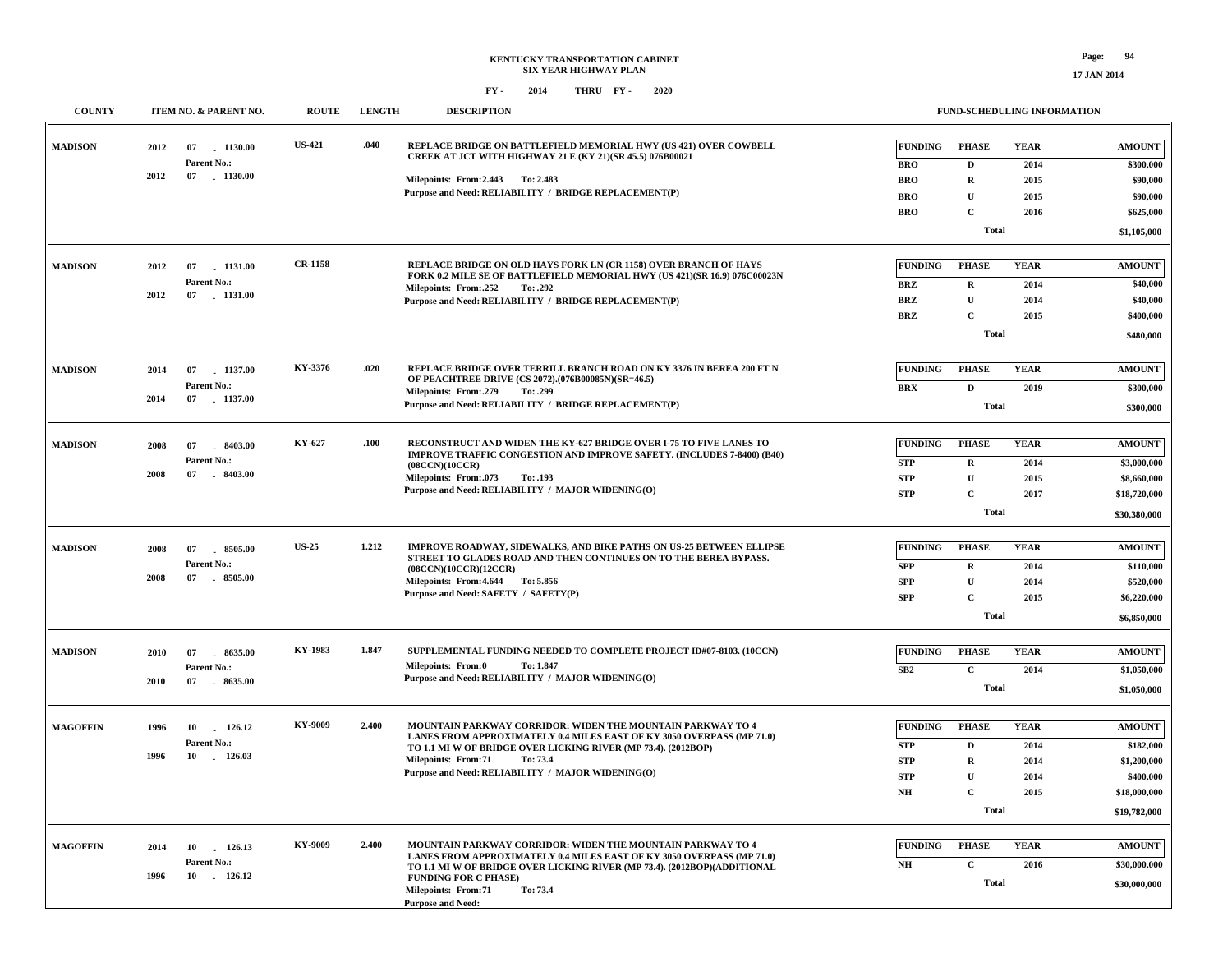**COUNTY ITEM NO. & PARENT NO. ROUTE LENGTH DESCRIPTION**

 **\$27,070,000**

 **\$1,520,000 \$2,400,000 \$750,000 \$22,400,000**

**AMOUNT**

 **\$25,000,000**

 **\$25,000,000**

**AMOUNT**

 **\$12,600,000**

 **\$245,000 \$1,200,000 \$575,000 \$10,000,000**

**AMOUNT**

 **\$12,600,000**

**AMOUNT**

 **\$12,020,000**

 **\$10,000,000**

 **\$10,000,000**

**AMOUNT**

 **\$10,000,000**

 **\$350,000 \$550,000 \$21,500,000**

**AMOUNT**

 **\$10,000,000**

**AMOUNT**

**FUND-SCHEDULING INFORMATION**

**C**

**SPP**

**2015**

| <b>MAGOFFIN</b> | 1998 | 126.40<br>10                | <b>KY-9009</b> | 4.600 | MOUNTAIN PARKWAY CORRIDOR: WIDEN THE MOUNTAIN PARKWAY TO 4                                                                            | <b>FUNDING</b> | <b>PHASE</b> | <b>YEAR</b> |
|-----------------|------|-----------------------------|----------------|-------|---------------------------------------------------------------------------------------------------------------------------------------|----------------|--------------|-------------|
|                 |      | Parent No.:                 |                |       | LANES FROM 0.3MI W OF KY 3047 (65.0) TO 0.7 MI W OF MIDDLE FORK LICKING<br><b>RIVER BRIDGE (69.6). (2012BOP)</b>                      | <b>STP</b>     | D            | 2014        |
|                 | 1996 | 10<br>$-126.03$             |                |       | <b>Milepoints: From:65</b><br>To: 69.6                                                                                                | <b>STP</b>     | $\mathbf R$  | 2016        |
|                 |      |                             |                |       | Purpose and Need: RELIABILITY / MAJOR WIDENING(O)                                                                                     | <b>STP</b>     | $\mathbf{U}$ | 2016        |
|                 |      |                             |                |       |                                                                                                                                       | <b>STP</b>     | C            | 2018        |
|                 |      |                             |                |       |                                                                                                                                       |                | <b>Total</b> |             |
|                 |      |                             |                |       |                                                                                                                                       |                |              |             |
| <b>MAGOFFIN</b> | 2014 | 126.41<br>10                | <b>KY-9009</b> | 4.600 | MOUNTAIN PARKWAY CORRIDOR: WIDEN THE MOUNTAIN PARKWAY TO 4<br>LANES FROM 0.3MI W OF KY 3047 (65.0) TO 0.7 MI W OF MIDDLE FORK LICKING | <b>FUNDING</b> | <b>PHASE</b> | <b>YEAR</b> |
|                 |      | Parent No.:                 |                |       | RIVER BRIDGE (69.6). (2012BOP)(ADDITIONAL FUNDING FOR C PHASE)                                                                        | <b>STP</b>     | $\mathbf C$  | 2019        |
|                 | 1998 | 10<br>126.40                |                |       | <b>Milepoints: From:65</b><br>To: 69.6                                                                                                |                | <b>Total</b> |             |
|                 |      |                             |                |       | Purpose and Need: RELIABILITY / PREFINANCD CONVRSN(O)                                                                                 |                |              |             |
|                 |      |                             | KY-9009        | 4.600 | MOUNTAIN PARKWAY CORRIDOR: WIDEN THE MOUNTAIN PARKWAY TO 4                                                                            | <b>FUNDING</b> | <b>PHASE</b> | <b>YEAR</b> |
| <b>MAGOFFIN</b> | 2014 | 10<br>126.42                |                |       | LANES FROM 0.3MI W OF KY 3047 (65.0) TO 0.7 MI W OF MIDDLE FORK LICKING                                                               |                |              |             |
|                 | 1998 | Parent No.:<br>126.40<br>10 |                |       | RIVER BRIDGE (69.6). (2012BOP)(ADDITIONAL FUNDING FOR C PHASE)                                                                        | <b>STP</b>     | $\mathbf{C}$ | 2020        |
|                 |      |                             |                |       | <b>Milepoints: From:65</b><br>To: 69.6<br>Purpose and Need: RELIABILITY / PREFINANCD CONVRSN(O)                                       |                | <b>Total</b> |             |
|                 |      |                             |                |       |                                                                                                                                       |                |              |             |
| <b>MAGOFFIN</b> | 1998 | 10<br>126.50                | <b>KY-9009</b> | 2.400 | MOUNTAIN PARKWAY CORRIDOR: WIDEN THE MOUNTAIN PARKWAY TO 4                                                                            | <b>FUNDING</b> | <b>PHASE</b> | <b>YEAR</b> |
| <b>MORGAN</b>   |      | Parent No.:                 |                |       | LANES FROM 0.4 MI E OF THE KY-134 JOHNSON CREEK BR TO 0.3 MI W OF KY                                                                  | NH             | D            | 2014        |
|                 | 1998 | 10<br>$-126.01$             |                |       | 3047 - SECTION 5.<br>Milepoints: From: 63.123 To: 65                                                                                  | <b>NH</b>      | R            | 2014        |
|                 |      |                             |                |       | Milepoints: From: 62.588 To: 63.123                                                                                                   | NH             | U            | 2014        |
|                 |      |                             |                |       | Purpose and Need: RELIABILITY / MAJOR WIDENING(O)                                                                                     | NH             | $\mathbf{C}$ | 2015        |
|                 |      |                             |                |       |                                                                                                                                       |                |              |             |
|                 |      |                             |                |       |                                                                                                                                       |                | <b>Total</b> |             |
| <b>MAGOFFIN</b> | 2014 | 10<br>126.51                | <b>KY-9009</b> | 2.400 | MOUNTAIN PARKWAY CORRIDOR: WIDEN THE MOUNTAIN PARKWAY TO 4                                                                            | <b>FUNDING</b> | <b>PHASE</b> | <b>YEAR</b> |
| <b>MORGAN</b>   |      | Parent No.:                 |                |       | LANES FROM 0.4 MI E OF THE KY-134 JOHNSON CREEK BR TO 0.3 MI W OF KY                                                                  |                |              |             |
|                 | 1998 | 10<br>126.50                |                |       | 3047 - SECTION 5.(ADDITIONAL FUNDING FOR C PHASE)                                                                                     | NH             | $\mathbf{C}$ | 2016        |
|                 |      |                             |                |       | Milepoints: From: 63.123 To: 65<br>Milepoints: From: 62.588 To: 63.123                                                                |                | <b>Total</b> |             |
|                 |      |                             |                |       | Purpose and Need: RELIABILITY / PREFINANCD CONVRSN(O)                                                                                 |                |              |             |
|                 |      |                             |                |       |                                                                                                                                       |                |              |             |
| <b>MAGOFFIN</b> | 2014 | 10<br>126.52                | <b>KY-9009</b> | 2.400 | MOUNTAIN PARKWAY CORRIDOR: WIDEN THE MOUNTAIN PARKWAY TO 4                                                                            | <b>FUNDING</b> | <b>PHASE</b> | <b>YEAR</b> |
| <b>MORGAN</b>   |      | Parent No.:                 |                |       | LANES FROM 0.4 MI E OF THE KY-134 JOHNSON CREEK BR TO 0.3 MI W OF KY                                                                  | NH             | $\mathbf{C}$ | 2017        |
|                 | 1998 | 10<br>126.50                |                |       | 3047 - SECTION 5.(ADDITIONAL FUNDING FOR C PHASE)<br>Milepoints: From: 63.123 To: 65                                                  |                |              |             |
|                 |      |                             |                |       | Milepoints: From: 62.588 To: 63.123                                                                                                   |                | <b>Total</b> |             |
|                 |      |                             |                |       | Purpose and Need: RELIABILITY / PREFINANCD CONVRSN(O)                                                                                 |                |              |             |
|                 |      |                             |                |       |                                                                                                                                       |                |              |             |
| <b>MAGOFFIN</b> | 2006 | 10<br>140.00                | <b>KY-9009</b> | 1.900 | MOUNTAIN PARKWAY CORRIDOR: MOUNTAIN PARKWAY WIDENING AND                                                                              | <b>FUNDING</b> | <b>PHASE</b> | <b>YEAR</b> |
|                 |      | <b>Parent No.:</b>          |                |       | SAFETY IMPROVEMENTS FROM MP 73.4, 1.1 MI W OF LICKING RIVER BRIDGE, TO<br>MP 75.3 BURNING FORK BRIDGE. (08CCR)(10CCR)(12CCR)          | <b>SPP</b>     | D            | 2014        |
|                 | 2006 | 10<br>140.00                |                |       | Milepoints: From: 73.4<br>To: 75.331                                                                                                  | <b>SPP</b>     | R            | 2014        |

|                 |      |              |               |       |                                                                                                                                      | Tota.          |       |             | \$22,400,000  |
|-----------------|------|--------------|---------------|-------|--------------------------------------------------------------------------------------------------------------------------------------|----------------|-------|-------------|---------------|
| <b>MAGOFFIN</b> | 2012 | 166.00<br>10 | <b>US-460</b> | 2.400 | MOUNTAIN PARKWAY CORRIDOR: WIDEN THE MOUNTAIN PARKWAY<br><b>EXTENSION (KY 114/US 460) THROUGH THE CONGESTED AREA AT SALYERSVILLE</b> | <b>FUNDING</b> | PHASE | <b>YEAR</b> | <b>AMOUNT</b> |
|                 |      | Parent No.:  |               |       | <b>FROM BURNING FORK BRIDGE TO KY 114</b>                                                                                            | NH             | R     | 2014        | \$10,500,000  |
|                 | 2012 | 166.00<br>10 |               |       | Milepoints: From:12.486 To: 14.566                                                                                                   | NH             |       | 2015        | \$1,500,000   |
|                 |      |              |               |       | Purpose and Need: RELIABILITY / MAJOR WIDENING(O)                                                                                    | NH             |       | 2016        | \$21,100,000  |
|                 |      |              |               |       |                                                                                                                                      |                | Total |             | \$33,100,000  |

**Purpose and Need: RELIABILITY / MAJOR WIDENING(O)**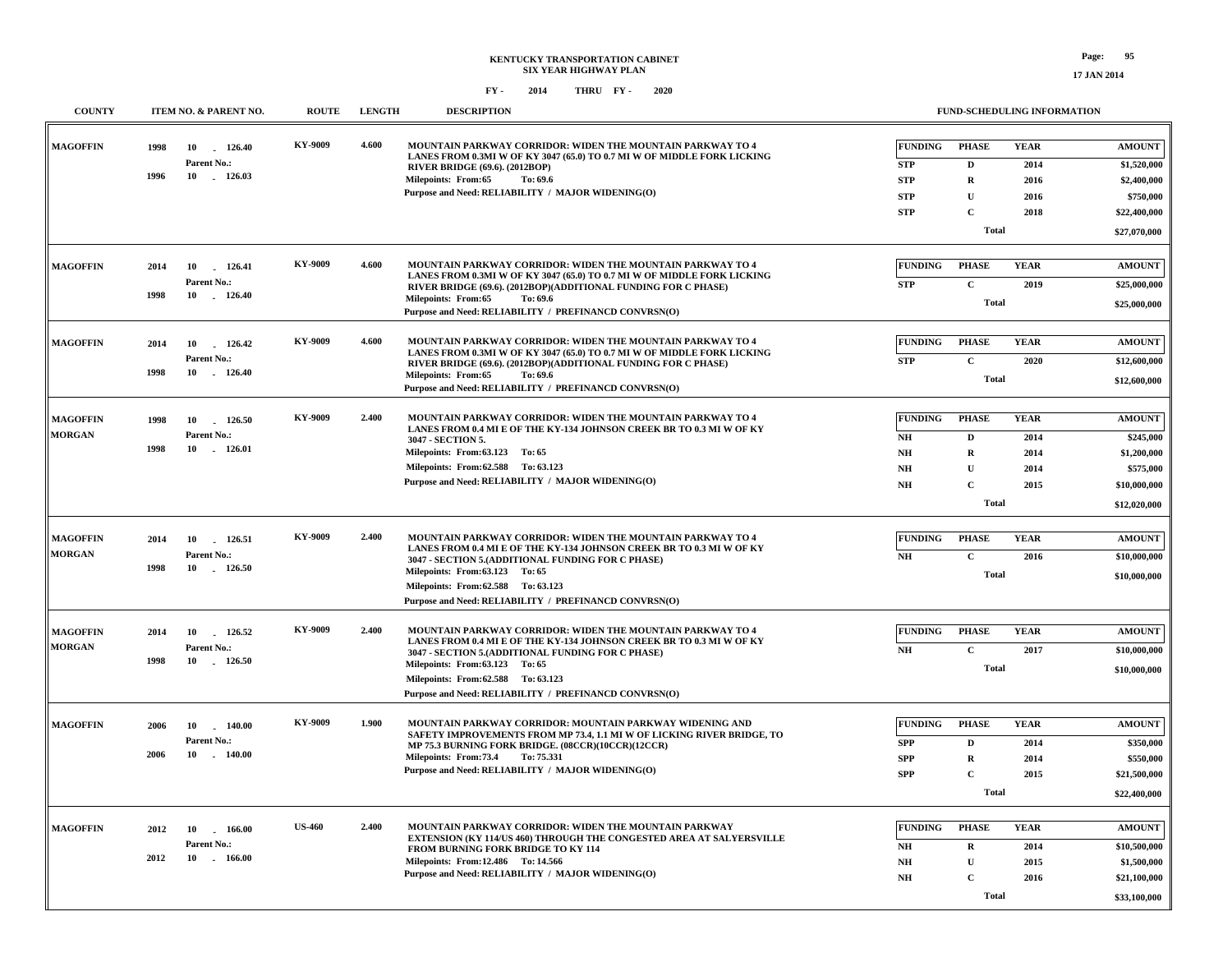| <b>COUNTY</b>   | ITEM NO. & PARENT NO.                                                    | <b>ROUTE</b>  | <b>LENGTH</b> | <b>DESCRIPTION</b>                                                                                                                                                                                                                                                                      | <b>FUND-SCHEDULING INFORMATION</b>                                                                                                                                            |                                                                                            |
|-----------------|--------------------------------------------------------------------------|---------------|---------------|-----------------------------------------------------------------------------------------------------------------------------------------------------------------------------------------------------------------------------------------------------------------------------------------|-------------------------------------------------------------------------------------------------------------------------------------------------------------------------------|--------------------------------------------------------------------------------------------|
| <b>MAGOFFIN</b> | 2012<br>10<br>167.00<br>Parent No.:<br>2012<br>10<br>167.00              | KY-9009       | 1.400         | MOUNTAIN PARKWAY CORRIDOR: NEW INTERCHANGE AT GIFFORD ROAD<br>FROM 0.7 MI W OF MIDDLE FORK LICKING RIVER BRIDGE (MP 69.6) TO<br>APPROXIMATELY 0.4 MI EAST OF KY 3050 OVERPASS(MP 71.0).(12CCR)<br>Milepoints: From:69.6<br>To: 71<br>Purpose and Need: RELIABILITY / NEW INTERCHANGE(O) | <b>FUNDING</b><br><b>PHASE</b><br><b>YEAR</b><br><b>SPP</b><br>$\mathbf{D}$<br>2014<br><b>SPP</b><br>$\mathbf R$<br>2014<br><b>SPP</b><br>$\mathbf C$<br>2015<br><b>Total</b> | <b>AMOUNT</b><br>\$443,000<br>\$2,200,000<br>\$29,000,000<br>\$31,643,000                  |
| <b>MAGOFFIN</b> | 2014<br>10<br>169.00<br>Parent No.:<br>1996<br>12<br>$\frac{1.01}{1.01}$ | <b>KY-114</b> | 5.000         | MOUNTAIN PARKWAY CORRIDOR: SALYERSVILLE-PRESTONSBURG; WIDEN KY<br>114 TO 4 LANES FROM US 460 TO THE MAGOFFIN/FLOYD COUNTY LINE. (SEE 12-<br>1.01 FOR PE & ENV)<br><b>Milepoints: From:0</b><br>To: 5.026<br>Purpose and Need: RELIABILITY / MAJOR WIDENING(O)                           | <b>FUNDING</b><br><b>PHASE</b><br><b>YEAR</b><br>D<br>2014<br>NH<br>N <sub>H</sub><br>R<br>2015<br>$\mathbf U$<br>NH<br>2015<br>$\mathbf{C}$<br>NH<br>2017<br><b>Total</b>    | <b>AMOUNT</b><br>\$4,000,000<br>\$5,200,000<br>\$2,500,000<br>\$12,000,000<br>\$23,700,000 |
| <b>MAGOFFIN</b> | 2014<br>10<br>$-169.01$<br>Parent No.:<br>2014<br>$-169.00$<br>10        | <b>KY-114</b> | 5.000         | MOUNTAIN PARKWAY CORRIDOR: SALYERSVILLE-PRESTONSBURG; WIDEN KY<br>114 TO 4 LANES FROM US 460 TO THE MAGOFFIN/FLOYD COUNTY LINE. (SEE 12-<br>1.01 FOR PE & ENV)<br><b>Milepoints: From:0</b><br>To: 5.026<br>Purpose and Need: RELIABILITY / PREFINANCD CONVRSN(O)                       | <b>FUNDING</b><br><b>PHASE</b><br><b>YEAR</b><br>$\mathbf C$<br>NH<br>2018<br><b>Total</b>                                                                                    | <b>AMOUNT</b><br>\$15,000,000<br>\$15,000,000                                              |
| <b>MAGOFFIN</b> | 10<br>169.02<br>2014<br>$\sim$<br>Parent No.:<br>2014<br>10<br>169.00    | <b>KY-114</b> | 5.000         | MOUNTAIN PARKWAY CORRIDOR: SALYERSVILLE-PRESTONSBURG; WIDEN KY<br>114 TO 4 LANES FROM US 460 TO THE MAGOFFIN/FLOYD COUNTY LINE. (SEE 12-<br>1.01 FOR PE & ENV)<br>Milepoints: From:0<br>To: 5.026<br>Purpose and Need: RELIABILITY / PREFINANCD CONVRSN(O)                              | <b>FUNDING</b><br><b>PHASE</b><br><b>YEAR</b><br>$\mathbf C$<br>$\mathbf{N}\mathbf{H}$<br>2019<br><b>Total</b>                                                                | <b>AMOUNT</b><br>\$19,000,000<br>\$19,000,000                                              |
| <b>MAGOFFIN</b> | 169.03<br>2014<br>10<br>Parent No.:<br>2014<br>10<br>169.00              | <b>KY-114</b> | 5.000         | MOUNTAIN PARKWAY CORRIDOR: SALYERSVILLE-PRESTONSBURG; WIDEN KY<br>114 TO 4 LANES FROM US 460 TO THE MAGOFFIN/FLOYD COUNTY LINE. (SEE 12-<br>1.01 FOR PE & ENV)<br>To: 5.026<br>Milepoints: From:0<br>Purpose and Need: RELIABILITY / PREFINANCD CONVRSN(O)                              | <b>FUNDING</b><br><b>PHASE</b><br><b>YEAR</b><br>$\mathbf C$<br>2020<br>NH<br><b>Total</b>                                                                                    | <b>AMOUNT</b><br>\$19,000,000<br>\$19,000,000                                              |
| <b>MAGOFFIN</b> | 1092.00<br>2010<br>10<br>Parent No.:<br>2010<br>10<br>$-1092.00$         | CR-1756       | .100          | REPLACE BRIDGE ON CR-1756 (MP 0.031) OVER TRACE FORK; .08 MI-N JCT KY<br>542; (STRUCTURALLY DEFICIENT, SR=17.3) 077C00048N<br>(AR/W)<br><b>Milepoints: From:0</b><br>To: .1<br>Purpose and Need: RELIABILITY / BRIDGE REPLACEMENT(P)                                                    | <b>PHASE</b><br><b>YEAR</b><br><b>FUNDING</b><br>$\mathbf C$<br><b>BRZ</b><br>2016<br><b>Total</b>                                                                            | <b>AMOUNT</b><br>\$320,000<br>\$320,000                                                    |
| <b>MAGOFFIN</b> | 2012<br>10<br>1098.00<br>Parent No.:<br>2012<br>10<br>1098.00            | KY-2019       | .040          | REPLACE BRIDGE ON KY 2019 OVER LICK CREEK 0.055 MILE S OF KY 3334 (SR<br>31.9) 077B00062N<br>Milepoints: From: 2.898 To: 2.938<br>Purpose and Need: RELIABILITY / BRIDGE REPLACEMENT(P)                                                                                                 | <b>FUNDING</b><br><b>PHASE</b><br><b>YEAR</b><br><b>BRO</b><br>$\mathbf R$<br>2014<br>$\mathbf U$<br><b>BRO</b><br>2014<br><b>BRO</b><br>$\mathbf C$<br>2015<br><b>Total</b>  | <b>AMOUNT</b><br>\$700,000<br>\$100,000<br>\$780,000<br>\$1,580,000                        |
| <b>MAGOFFIN</b> | 2012<br>10<br>$-1099.00$<br>Parent No.:<br>2012<br>10<br>$-1099.00$      | KY-2019       | .040          | REPLACE BRIDGE ON KY 2019 OVER RACCOON CREEK 0.039 S OF KY 1081(SR 33.2)<br>077B00063N<br>Milepoints: From: 5.497 To: 5.537<br>Purpose and Need: RELIABILITY / BRIDGE REPLACEMENT(P)                                                                                                    | <b>FUNDING</b><br><b>PHASE</b><br><b>YEAR</b><br><b>BRO</b><br>$\mathbf R$<br>2014<br>U<br><b>BRO</b><br>2014<br><b>BRO</b><br>$\mathbf C$<br>2015<br><b>Total</b>            | <b>AMOUNT</b><br>\$230,000<br>\$100,000<br>\$680,000<br>\$1,010,000                        |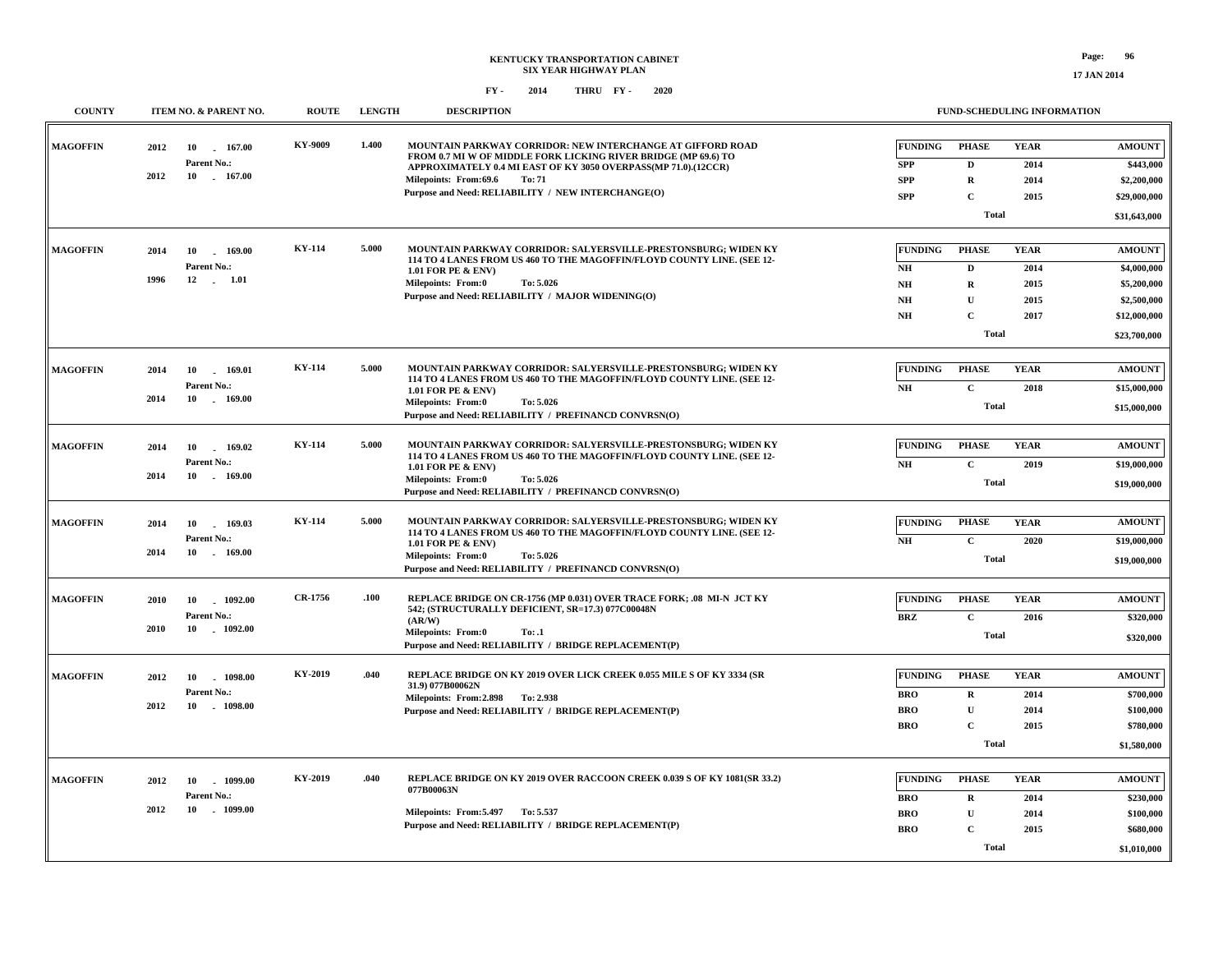**17 JAN 2014**

| <b>COUNTY</b>                       | ITEM NO. & PARENT NO.                                                   | <b>ROUTE</b>   | <b>LENGTH</b> | <b>DESCRIPTION</b>                                                                                                                                                                                                                                                                                      | FUND-SCHEDULING INFORMATION                                                                                                                                                                              |                                                                              |
|-------------------------------------|-------------------------------------------------------------------------|----------------|---------------|---------------------------------------------------------------------------------------------------------------------------------------------------------------------------------------------------------------------------------------------------------------------------------------------------------|----------------------------------------------------------------------------------------------------------------------------------------------------------------------------------------------------------|------------------------------------------------------------------------------|
| <b>MAGOFFIN</b><br><b>BREATHITT</b> | 2006<br>10<br>8308.00<br>Parent No.:<br>2006<br>$-8308.00$<br>10        | <b>KY-30</b>   | 1.270         | RECONSTRUCT KY-30 AT THE BREATHITT/MAGOFFIN COUNTY LINE BEGINNING<br>AT MILEPOST 37 IN BREATHITT COUNTY TO MILEPOST 0.75 IN MAGOFFIN<br>COUNTY. (06CCN)(10CCR)<br><b>Milepoints: From:0</b><br>To: .75<br>To: 37.522<br><b>Milepoints: From:37</b><br>Purpose and Need: RELIABILITY / RECONSTRUCTION(O) | <b>FUNDING</b><br><b>PHASE</b><br><b>YEAR</b><br><b>SP</b><br>$\mathbf R$<br>2014<br>SP<br>U<br>2014<br><b>SP</b><br>$\mathbf{C}$<br>2015<br><b>Total</b>                                                | <b>AMOUNT</b><br>\$310,000<br>\$180,000<br>\$9,130,000<br>\$9,620,000        |
| <b>MAGOFFIN</b>                     | 2012<br>10 8702.00<br>Parent No.:<br>2012<br>10<br>8702.00              | KY-30          | .179          | WIDEN OR REPLACE BRIDGE ON KY 30 AND IMPROVE CURVE 500 FEET NORTH<br>OF MCFARLAND ROAD TO 1000 FEET SOUTH OF KY 3337.(12CCN)<br>Milepoints: From:7.5<br>To: 7.679<br>Purpose and Need: RELIABILITY / MAJOR WIDENING(O)                                                                                  | <b>FUNDING</b><br><b>PHASE</b><br><b>YEAR</b><br><b>SPP</b><br>$\mathbf R$<br>2014<br>$\mathbf U$<br><b>SPP</b><br>2014<br>$\mathbf{C}$<br><b>SPP</b><br>2015<br><b>Total</b>                            | <b>AMOUNT</b><br>\$200,000<br>\$250,000<br>\$2,450,000<br>\$2,900,000        |
| <b>MARION</b>                       | 2014<br>04<br>395.00<br>Parent No.:<br>2014<br>04<br>. 395.00           | KY-52          | .100          | CONSTRUCT INTERSECTION OF KY 52 WITH NEW ACCESS ROAD TO MAKERS<br><b>MARK MUSEUM.</b><br>Milepoints: From:7.3<br>To: 7.4<br>Purpose and Need: RELIABILITY / RECONSTRUCTION(O)                                                                                                                           | <b>FUNDING</b><br><b>PHASE</b><br><b>YEAR</b><br><b>SPP</b><br>$\mathbf C$<br>2015<br><b>Total</b>                                                                                                       | <b>AMOUNT</b><br>\$1,000,000<br>\$1,000,000                                  |
| <b>MARION</b>                       | 2010<br>04<br>1066.00<br>Parent No.:<br>2010<br>04<br>$-1066.00$        | KY-1195        | .100          | REPLACE BRIDGE ON KY-1195 (MP 0.884) OVER CARTWRIGHTS CREEK; .80 MI<br>NORTH OF JCT US 68; (STRUCTURALLY DEFICIENT, SR=43.3) 078B00051N. (AR/W)<br><b>Milepoints: From:.834</b><br>To: .934<br>Purpose and Need: RELIABILITY / BRIDGE REPLACEMENT(P)                                                    | <b>YEAR</b><br><b>FUNDING</b><br><b>PHASE</b><br>$\mathbf C$<br><b>BRX</b><br>2016<br><b>Total</b>                                                                                                       | <b>AMOUNT</b><br>\$390,000<br>\$390,000                                      |
| <b>MARION</b>                       | 2012<br>04<br>1076.00<br><b>Parent No.:</b><br>2012<br>04<br>$-1076.00$ | <b>KY-49</b>   | .040          | REPLACE BRIDGE ON KY 49 OVER HAMILTON BRANCH 0.33 MILE E OF COWHERD<br>LN (CR-1301) (SR 41.4) 078B00031N.<br>Milepoints: From: 20.553 To: 20.593<br>Purpose and Need: RELIABILITY / BRIDGE REPLACEMENT(P)                                                                                               | <b>FUNDING</b><br><b>PHASE</b><br><b>YEAR</b><br><b>BRO</b><br>$\mathbf R$<br>2014<br><b>BRO</b><br>$\mathbf U$<br>2014<br>$\mathbf C$<br><b>BRO</b><br>2015<br><b>Total</b>                             | <b>AMOUNT</b><br>\$90,000<br>\$90,000<br>\$480,000<br>\$660,000              |
| <b>MARION</b>                       | 2014<br>04<br>$-1091.00$<br>Parent No.:<br>2014<br>1091.00<br>04        | <b>CR-1060</b> | .010          | REPLACE BRIDGE OVER GALLOWAY CREEK ON BEECH FORK LOOP (CR 1060) 0.6<br>MI E OF US 68 (078C00109N)(SR=33.5) (EBRP)<br>Milepoints: From:.595<br>To: .605<br>Purpose and Need: RELIABILITY / BRIDGE REPLACEMENT(P)                                                                                         | <b>FUNDING</b><br><b>PHASE</b><br><b>YEAR</b><br><b>BRZ</b><br>2019<br>D<br><b>BRZ</b><br>$\mathbf R$<br>2020<br><b>BRZ</b><br>$\mathbf U$<br>2020<br>$\mathbf{C}$<br><b>BRZ</b><br>2020<br><b>Total</b> | <b>AMOUNT</b><br>\$100,000<br>\$30,000<br>\$50,000<br>\$228,500<br>\$408,500 |
| <b>MARION</b>                       | 8304.00<br>2006<br>04<br>Parent No.:<br>2006<br>04<br>$-8304.00$        | <b>KY-49</b>   | 2.500         | RECONSTRUCT KY-49 FROM LEBANON TO THE CANEY CREEK BRIDGE.<br>(06CCN)(12CCR)<br><b>Milepoints: From:13</b><br>To: 15.5<br>Purpose and Need: RELIABILITY / RECONSTRUCTION(O)                                                                                                                              | <b>FUNDING</b><br><b>PHASE</b><br><b>YEAR</b><br><b>SPP</b><br>$\mathbf{C}$<br>2015<br><b>Total</b>                                                                                                      | <b>AMOUNT</b><br>\$7,800,000<br>\$7,800,000                                  |
| <b>MARION</b>                       | 2012<br>04<br>8706.00<br>Parent No.:<br>2012<br>04<br>$-8706.00$        | KY-429         | 4.198         | SPOT IMPROVEMENTS ON TOAD MATTINGLY ROAD AND COWHERD<br>LANE.(12CCN)<br>Milepoints: From:2.1<br>To: 3<br>Purpose and Need: RELIABILITY / SPOT IMPROVEMENTS(O)                                                                                                                                           | <b>FUNDING</b><br><b>PHASE</b><br><b>YEAR</b><br><b>SPP</b><br>$\mathbf C$<br>2015<br><b>Total</b>                                                                                                       | <b>AMOUNT</b><br>\$510,000<br>\$510,000                                      |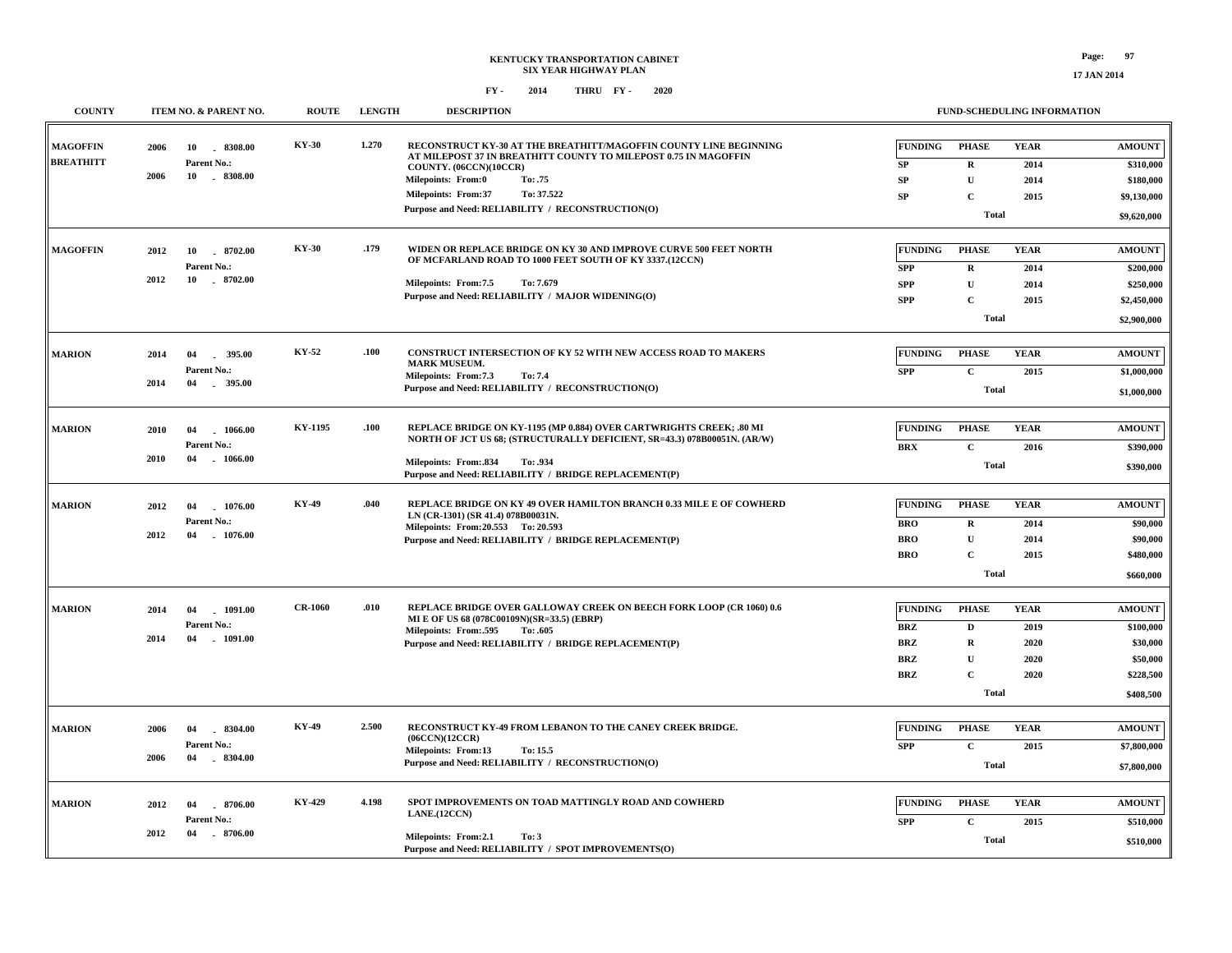**17 JAN 2014**

| <b>COUNTY</b>   |      | ITEM NO. & PARENT NO.      | <b>ROUTE</b>   | <b>LENGTH</b> | <b>DESCRIPTION</b>                                                                                                              |                                                                                  |              | FUND-SCHEDULING INFORMATION |               |             |
|-----------------|------|----------------------------|----------------|---------------|---------------------------------------------------------------------------------------------------------------------------------|----------------------------------------------------------------------------------|--------------|-----------------------------|---------------|-------------|
| <b>MARION</b>   | 2012 | 8707.01<br>04              | KY-49          | 8.910         | ROADWAY IMPROVEMENTS TO KY 49 FROM JUST SOUTH OF KY 84 EXTENDING                                                                | <b>FUNDING</b>                                                                   | <b>PHASE</b> | <b>YEAR</b>                 | <b>AMOUNT</b> |             |
|                 |      | Parent No.:                |                |               | NORTH THROUGH LORETTO TO KY 52 (MP 18.63 TO MP 27.54). (2012BOP)<br>Milepoints: From:18.63 To: 27.54                            | ${\bf SP}$                                                                       | $\mathbf D$  | 2014                        | \$3,000,000   |             |
|                 | 2012 | 04<br>$-8707.00$           |                |               | Purpose and Need: RELIABILITY / RECONSTRUCTION(O)                                                                               | ${\bf SP}$                                                                       | $\mathbf R$  | 2016                        | \$2,500,000   |             |
|                 |      |                            |                |               |                                                                                                                                 | ${\bf SP}$                                                                       | $\mathbf{U}$ | 2016                        | \$3,000,000   |             |
|                 |      |                            |                |               |                                                                                                                                 | SP                                                                               | $\mathbf C$  | 2018                        | \$31,850,000  |             |
|                 |      |                            |                |               |                                                                                                                                 |                                                                                  | <b>Total</b> |                             | \$40,350,000  |             |
| <b>MARION</b>   | 2012 | 8714.00<br>04              |                |               | CONNECTOR FROM HENDRICKSON DRIVE TO CORPORATE DRIVE (12CCN)                                                                     | <b>FUNDING</b>                                                                   | <b>PHASE</b> | <b>YEAR</b>                 | <b>AMOUNT</b> |             |
|                 |      | Parent No.:                |                |               |                                                                                                                                 | ${\bf SP}$                                                                       | $\mathbf{D}$ | 2015                        | \$700,000     |             |
|                 | 2012 | 04<br>8714.00              |                |               | <b>Milepoints: From:</b><br>To:<br>Purpose and Need: RELIABILITY / NEW ROUTE(O)                                                 | ${\bf SP}$                                                                       | $\mathbf R$  | 2016                        | \$2,000,000   |             |
|                 |      |                            |                |               |                                                                                                                                 | SP                                                                               | $\mathbf U$  | 2017                        | \$500,000     |             |
|                 |      |                            |                |               |                                                                                                                                 | SP                                                                               | $\mathbf C$  | 2018                        | \$5,000,000   |             |
|                 |      |                            |                |               |                                                                                                                                 |                                                                                  | <b>Total</b> |                             | \$8,200,000   |             |
|                 |      |                            | <b>KY-49</b>   | 2.513         |                                                                                                                                 | <b>FUNDING</b>                                                                   |              |                             |               |             |
| <b>MARION</b>   | 2012 | 04<br>8715.00              |                |               | KY 49 FROM RIVERSIDE BRIDGE (B76) TO KY 337 IN BRADFORDSVILLE (12CCN)                                                           |                                                                                  | <b>PHASE</b> | <b>YEAR</b>                 | <b>AMOUNT</b> |             |
|                 | 2012 | Parent No.:<br>04 .8715.00 |                |               | Milepoints: From: 7.987 To: 10.5                                                                                                | ${\bf SP}$                                                                       | $\mathbf D$  | 2015                        | \$1,770,000   |             |
|                 |      |                            |                |               | Purpose and Need: RELIABILITY / NEW ROUTE(O)                                                                                    | SP                                                                               | $\mathbf R$  | 2016                        | \$2,210,000   |             |
|                 |      |                            |                |               |                                                                                                                                 | SP                                                                               | $\mathbf{U}$ | 2017                        | \$1,130,000   |             |
|                 |      |                            |                |               |                                                                                                                                 | ${\bf SP}$                                                                       | $\mathbf C$  | 2018                        | \$12,000,000  |             |
|                 |      |                            |                |               |                                                                                                                                 |                                                                                  | Total        |                             | \$17,110,000  |             |
| <b>MARSHALL</b> | 2000 | $01$ 117.00                | <b>US-68</b>   | 1.200         | IMPROVEMENTS TO US-68 TO PROVIDE LEFT TURN LANES FOR MARSHALL CO.                                                               | <b>FUNDING</b>                                                                   | <b>PHASE</b> | <b>YEAR</b>                 | <b>AMOUNT</b> |             |
|                 |      | Parent No.:                |                |               | HIGH SCHOOL AND CHRISTIAN FELLOWSHIP HIGH SCHOOL.(08CCR)(12CCR)<br>Milepoints: From:10.635 To:10.701                            | <b>SPP</b>                                                                       | $\mathbf C$  | 2014                        | \$2,930,000   |             |
|                 | 2000 | $01 \quad 117.00$          |                |               | Purpose and Need: SAFETY / SAFETY(P)                                                                                            |                                                                                  | Total        |                             | \$2,930,000   |             |
|                 |      |                            | JC-9003        | 30.000        | RECONSTRUCT ELEMENTS OF EXISTING PURCHASE PARKWAY FROM EXIT 22                                                                  |                                                                                  |              |                             |               |             |
| <b>MARSHALL</b> | 2012 | 01<br>$-234.00$            |                |               | (KY80/US 45) AT MP 22 TO US 62 AT MP 52 AT CALVERT CITY (I-69 CORRIDOR                                                          | <b>FUNDING</b>                                                                   | <b>PHASE</b> | <b>YEAR</b>                 | <b>AMOUNT</b> |             |
| <b>GRAVES</b>   | 2012 | Parent No.:<br>01 234.00   |                |               | <b>IMPROVEMENT</b> )                                                                                                            | N <sub>H</sub>                                                                   | D            | 2014                        | \$750,000     |             |
|                 |      |                            |                |               | Milepoints: From: 34.487 To: 52                                                                                                 | $\mathbf{N}\mathbf{H}$                                                           | $\mathbf C$  | 2015                        | \$8,320,000   |             |
|                 |      |                            |                |               | <b>Milepoints: From:22</b><br>To: 34.487<br>Purpose and Need: SAFETY / SAFETY(P)                                                |                                                                                  | <b>Total</b> |                             | \$9,070,000   |             |
| <b>MARSHALL</b> | 2010 | 01<br>$-800.00$            | $I-24$         | .879          | RECONSTRUCT I-24/PURCHASE PARKWAY INTERCHANGE (I-69 CORRIDOR                                                                    | <b>FUNDING</b>                                                                   | <b>PHASE</b> | <b>YEAR</b>                 | <b>AMOUNT</b> |             |
|                 |      | Parent No.:                |                |               | IMPROVEMENT) (12CCR)                                                                                                            | $\mathbf{N}\mathbf{H}$                                                           | $\mathbf R$  | 2015                        | \$2,100,000   |             |
|                 | 2010 | $01$ . 800.00              |                |               | Milepoints: From: 24.5 To: 25.379<br>Purpose and Need: ECONOMIC DEVELOPMENT / I-CHANGE RECONST(O)                               | $\mathbf{N}\mathbf{H}$                                                           | $\mathbf U$  | 2015                        | \$2,340,000   |             |
|                 |      |                            |                |               |                                                                                                                                 | <b>SPP</b>                                                                       | $\mathbf C$  | 2016                        | \$34,600,000  |             |
|                 |      |                            |                |               |                                                                                                                                 |                                                                                  | Total        |                             | \$39,040,000  |             |
|                 |      |                            |                |               |                                                                                                                                 |                                                                                  |              |                             |               |             |
| <b>MARSHALL</b> | 2000 | $01$ $8002.00$             | KY-348         | 1.750         | WIDEN KY-348 TO 4 LANES BETWEEN PURCHASE PARKWAY AND US-641.<br>(00CCN)(06CCR)(INCLUDES DESIGN FOR 1-8101.00)(RU-04DEOB)(12CCR) | <b>FUNDING</b>                                                                   | <b>PHASE</b> | <b>YEAR</b>                 | <b>AMOUNT</b> |             |
|                 |      | Parent No.:                |                |               | Milepoints: From: 7.62<br>To: 8.783                                                                                             | <b>SPP</b>                                                                       | $\mathbf C$  | 2014                        | \$4,270,000   |             |
|                 | 2000 | $-8002.00$<br>01           |                |               | Purpose and Need: RELIABILITY / MAJOR WIDENING(O)                                                                               |                                                                                  | <b>Total</b> |                             | \$4,270,000   |             |
| <b>MARSHALL</b> | 2002 | $01$ $8101.00$             | <b>JC-9003</b> | 1.000         | JULIAN M. CARROLL PKWY: RECONSTRUCT INTERCHANGE AT KY-348 IN                                                                    | <b>FUNDING</b>                                                                   | <b>PHASE</b> | <b>YEAR</b>                 | <b>AMOUNT</b> |             |
|                 |      | Parent No.:                |                |               | BENTON. (02CCN)(06CCR)(DESIGN INCLUDED UNDER 1-8002.00)(08CCR)(I-69                                                             | <b>SPP</b>                                                                       | $\mathbf C$  | 2014                        |               |             |
|                 | 2002 |                            | $01$ . 8101.00 |               |                                                                                                                                 | <b>CORRIDOR IMPROVEMENT)(10CCR)(12CCR)</b><br>Milepoints: From: 42.1<br>To: 43.1 |              |                             |               | \$7,800,000 |
|                 |      |                            |                |               | Purpose and Need: ECONOMIC DEVELOPMENT / I-CHANGE RECONST(O)                                                                    |                                                                                  | <b>Total</b> |                             | \$7,800,000   |             |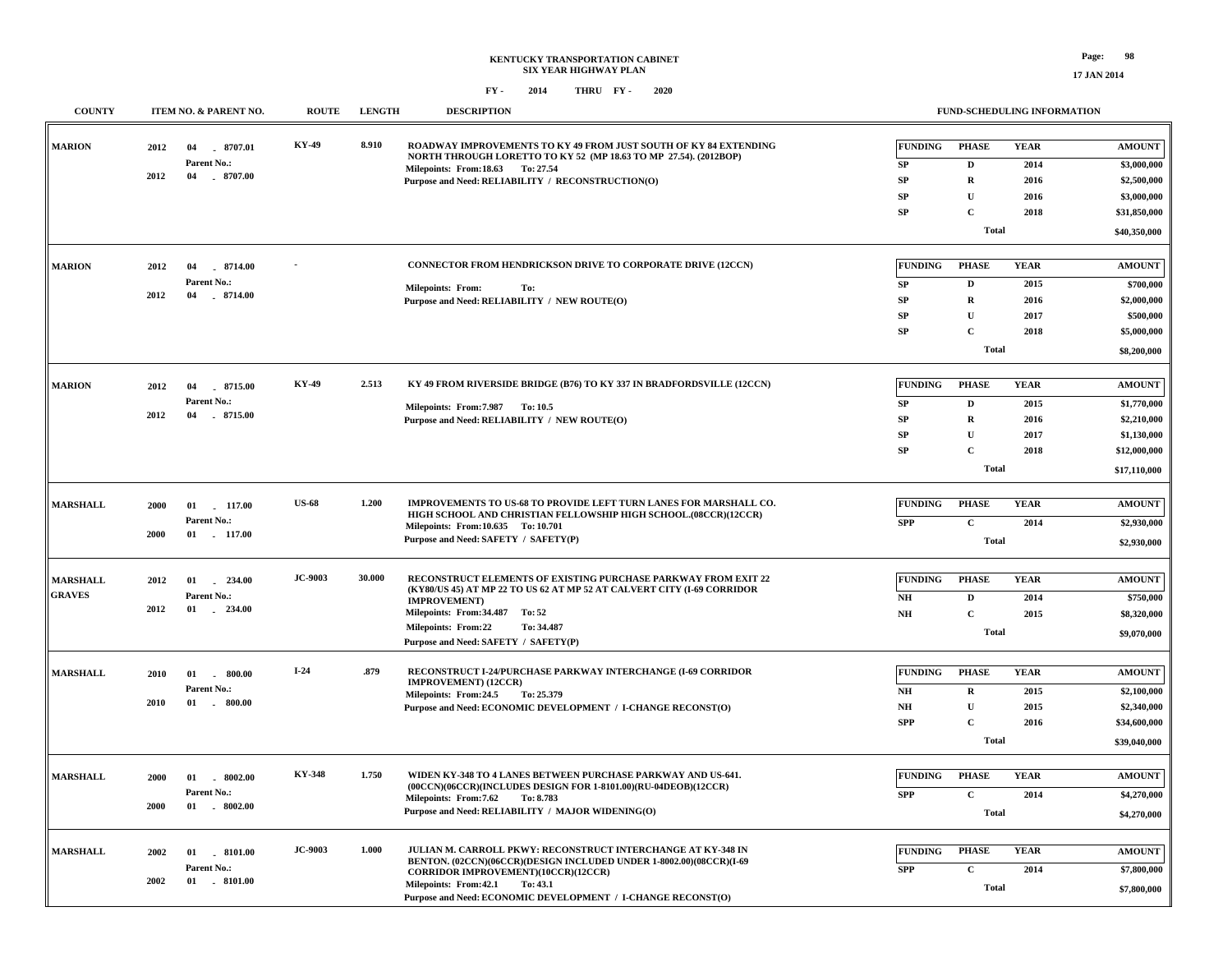| <b>COUNTY</b>     |                   | ITEM NO. & PARENT NO.         | <b>ROUTE</b>                                  | <b>LENGTH</b> | <b>DESCRIPTION</b>                                                                                                                   | FUND-SCHEDULING INFORMATION |              |             |               |
|-------------------|-------------------|-------------------------------|-----------------------------------------------|---------------|--------------------------------------------------------------------------------------------------------------------------------------|-----------------------------|--------------|-------------|---------------|
| <b>MARTIN</b>     | 2002              | 12 154.11                     | <b>KY-40</b>                                  | 2.000         | INEZ TO WARFIELD (SECTION 2-1): FROM LITTLE BLACKLOG TO BOOTH FORK.<br>[STA. 190+00 TO STA. 298+00 (ENGLISH)] (2002BOP)(12CCR)(AR/W) | <b>FUNDING</b>              | <b>PHASE</b> | <b>YEAR</b> | <b>AMOUNT</b> |
|                   |                   | Parent No.:                   |                                               |               | <b>Milepoints: From:</b><br>To:                                                                                                      | STP                         | $\mathbf{U}$ | 2014        | \$2,000,000   |
|                   | 1998              | 12 154.10                     |                                               |               | Purpose and Need: RELIABILITY / RELOCATION(O)                                                                                        | <b>STP</b>                  | $\mathbf C$  | 2014        | \$39,000,000  |
|                   |                   |                               |                                               |               |                                                                                                                                      |                             | <b>Total</b> |             | \$41,000,000  |
| <b>MARTIN</b>     | 2002              | 12<br>154.16                  | <b>KY-40</b>                                  | 1.600         | INEZ TO WARFIELD (SECTION 2-2): FROM BOOTH FORK TO KY-2031 [STA. 298+00                                                              | <b>FUNDING</b>              | <b>PHASE</b> | <b>YEAR</b> | <b>AMOUNT</b> |
|                   |                   | Parent No.:                   |                                               |               | TO STA. 382+00 (ENGLISH)] (2002BOP)                                                                                                  | SP                          | $\mathbf{C}$ | 2016        | \$44,500,000  |
|                   | 1998              | 12 154.10                     |                                               |               | <b>Milepoints: From:</b><br>To:<br>Purpose and Need: RELIABILITY / RELOCATION(O)                                                     |                             | <b>Total</b> |             |               |
|                   |                   |                               |                                               |               |                                                                                                                                      |                             |              |             | \$44,500,000  |
| <b>MARTIN</b>     | 2002              | 12<br>154.21                  | <b>KY-40</b>                                  | .900          | INEZ TO WARFIELD (SECTION 2-3): FROM KY-2031 TO KY-292 [STA. 382+00 TO STA.                                                          | <b>FUNDING</b>              | <b>PHASE</b> | <b>YEAR</b> | <b>AMOUNT</b> |
|                   |                   | Parent No.:                   |                                               |               | 427+00 (ENGLISH)] (2002BOP)<br>Milepoints: From:<br>To:                                                                              | SP                          | $\mathbf C$  | 2018        | \$16,000,000  |
|                   | 1998<br>12 154.10 |                               |                                               |               | Purpose and Need: RELIABILITY / RELOCATION(O)                                                                                        |                             | <b>Total</b> |             | \$16,000,000  |
|                   |                   |                               |                                               |               |                                                                                                                                      |                             |              |             |               |
| <b>MARTIN</b>     | 1998              | 12<br>154.30                  | <b>KY-40</b>                                  | .100          | INEZ TO WARFIELD; BRIDGE OVER TUG FORK (SECTION III) (R & U IDENTIFIED                                                               | <b>FUNDING</b>              | <b>PHASE</b> | <b>YEAR</b> | <b>AMOUNT</b> |
|                   |                   | Parent No.:                   |                                               |               | IN SECTION II-ITEM NO. 154.10)<br><b>Milepoints: From:</b><br>To:                                                                    | SP                          | $\mathbf{C}$ | 2019        | \$17,080,000  |
| 1998<br>12 154.10 |                   |                               | Purpose and Need: RELIABILITY / RELOCATION(O) |               | <b>Total</b>                                                                                                                         |                             |              |             |               |
|                   |                   |                               |                                               |               |                                                                                                                                      |                             |              |             |               |
| <b>MARTIN</b>     | 2012              | 12<br>192.00                  | <b>KY-40</b>                                  | .200          | IMPROVE ALIGNMENT AND GEOMETRICS OF THE CURVE LOCATED JUST<br>BEFORE THE JUNCTION OF KY 2031 AND KY 40 TO .1 MILES BEFORE GORDON     | <b>FUNDING</b>              | <b>PHASE</b> | <b>YEAR</b> | <b>AMOUNT</b> |
|                   |                   | Parent No.:                   |                                               |               | HOLLOW ROAD, AND IMPROVE THE CULVERT/SAFETY DESIGN TO INCREASE                                                                       | <b>SPP</b>                  | $\mathbf{R}$ | 2016        | \$100,000     |
|                   | 2012              | 12<br>192.00<br>$\sim$ $\sim$ |                                               |               | MOTORIST AND PEDESTRIAN SAFETY. (12CCR)                                                                                              | <b>SPP</b>                  | U            | 2016        | \$220,000     |
|                   |                   |                               |                                               |               | Milepoints: From:18.2<br>To: 18.4                                                                                                    | <b>SPP</b>                  | $\mathbf{C}$ | 2017        | \$1,150,000   |
|                   |                   |                               |                                               |               | Purpose and Need: RELIABILITY / RECONSTRUCTION(O)                                                                                    |                             | <b>Total</b> |             | \$1,470,000   |
| <b>MARTIN</b>     | 2008              | 12<br>1092.00                 | CR-1324                                       |               | REPLACE BRIDGE AND APPROACHES ON PR-1015 OVER ROCKCASTLE CREEK                                                                       | <b>FUNDING</b>              | <b>PHASE</b> | <b>YEAR</b> | <b>AMOUNT</b> |
|                   |                   | Parent No.:                   |                                               |               | (C26) 275 FEET WEST JCT. KY-3 JUST SOUTH OF CROOKED RUN ROAD. (SR=2.0):<br>(080C00026N)                                              | <b>BRZ</b>                  | R            | 2014        | \$50,000      |
|                   | 2008              | 12<br>$-1092.00$              |                                               |               | Milepoints: From:0<br>To: .028                                                                                                       | <b>BRZ</b>                  | $\mathbf{U}$ | 2014        | \$100,000     |
|                   |                   |                               |                                               |               | Purpose and Need: RELIABILITY / BRIDGE REPLACEMENT(P)                                                                                | <b>BRZ</b>                  | $\mathbf C$  | 2015        | \$340,000     |
|                   |                   |                               |                                               |               |                                                                                                                                      |                             | <b>Total</b> |             | \$490,000     |
|                   |                   |                               |                                               |               |                                                                                                                                      |                             |              |             |               |
| <b>MARTIN</b>     | 2012              | 12 1112.00                    | <b>KY-40</b>                                  | .070          | REPLACE BRIDGE ON KY 40 OVER BUCK CREEK AT THE KY 2031 INTERSECTION<br>(SR 49.8) 080B00002N.                                         | FUNDING                     | <b>PHASE</b> | <b>YEAR</b> | <b>AMOUNT</b> |
|                   | 2012              | Parent No.:<br>12 1112.00     |                                               |               | Milepoints: From:19.63 To:19.7                                                                                                       | <b>BRO</b>                  | $\mathbf R$  | 2015        | \$140,000     |
|                   |                   |                               |                                               |               | Purpose and Need: RELIABILITY / BRIDGE REPLACEMENT(P)                                                                                | <b>BRO</b>                  | $\mathbf U$  | 2015        | \$175,000     |
|                   |                   |                               |                                               |               |                                                                                                                                      | <b>BRO</b>                  | $\mathbf C$  | 2016        | \$500,000     |
|                   |                   |                               |                                               |               |                                                                                                                                      |                             | Total        |             | \$815,000     |
| <b>MASON</b>      | 2004              | 147.20<br>09                  | <b>US-68</b>                                  | 2.700         | NEW FULLY CONTROLLED ACCESS ROUTE FROM US 68 NEAR WASHINGTON                                                                         | <b>FUNDING</b>              | <b>PHASE</b> | <b>YEAR</b> | <b>AMOUNT</b> |
|                   |                   | Parent No.:                   |                                               |               | EAST TO KY 11 INCLUDING A NEW I-CHNG AT KY 11. (PRIORITY<br>SECTION)(2004BOPC)(06CCR)                                                | SP                          | D            | 2014        | \$780,000     |
|                   | 1998              | 09<br>$-147.11$               |                                               |               | <b>Milepoints: From:</b><br>To:                                                                                                      | <b>SP</b>                   | $\mathbf R$  | 2015        | \$1,580,000   |
|                   |                   |                               |                                               |               | Purpose and Need: RELIABILITY / NEW ROUTE(O)                                                                                         | SP                          | U            | 2015        | \$1,820,000   |
|                   |                   |                               |                                               |               |                                                                                                                                      | SP                          | $\mathbf{C}$ | 2017        | \$32,450,000  |
|                   |                   |                               |                                               |               |                                                                                                                                      |                             | Total        |             | \$36,630,000  |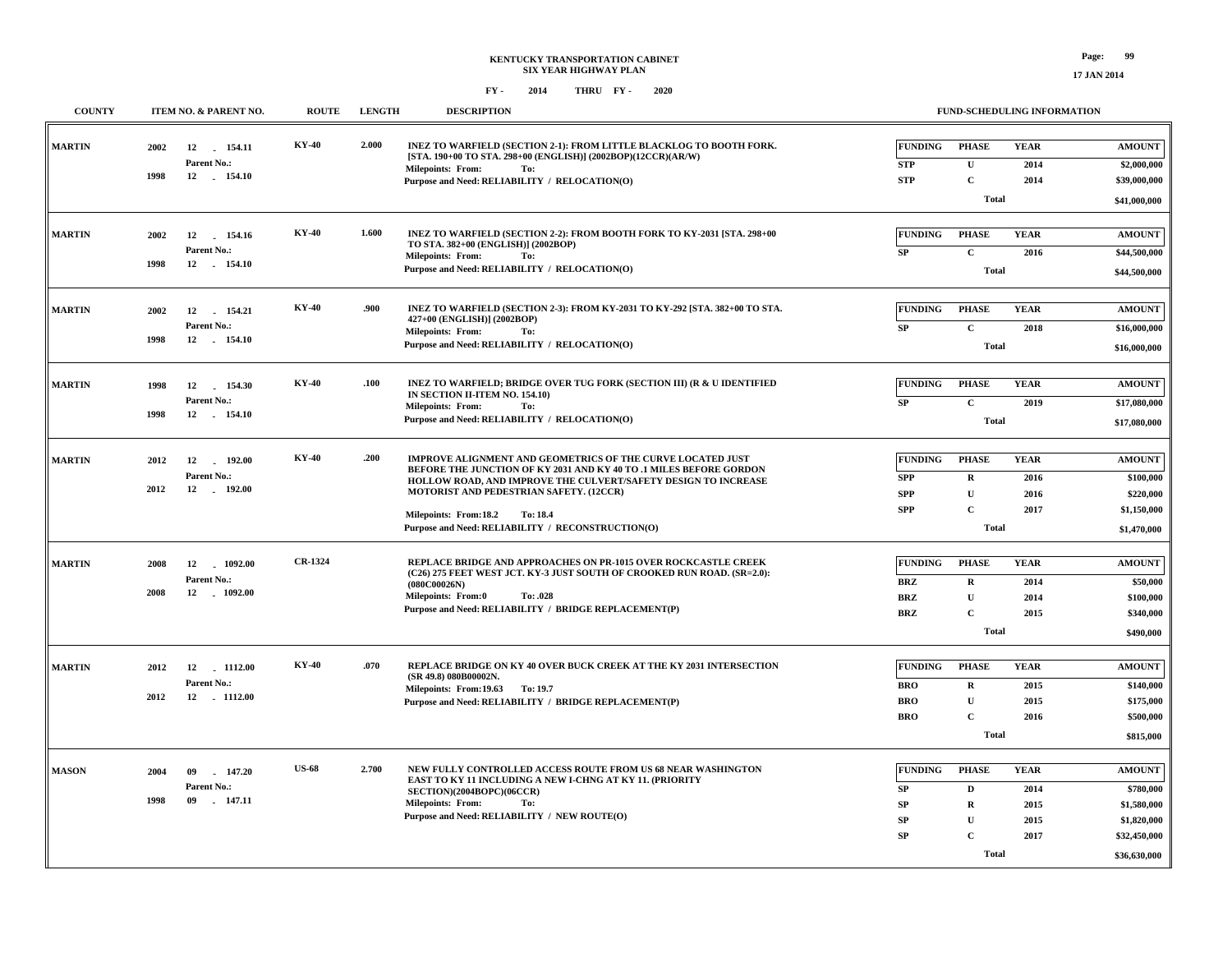#### **FY - FY - 2014 2020 THRU**

| <b>COUNTY</b>    |      | ITEM NO. & PARENT NO.           | <b>ROUTE</b>   | <b>LENGTH</b> | <b>DESCRIPTION</b>                                                                                                            |                | FUND-SCHEDULING INFORMATION |             |               |  |
|------------------|------|---------------------------------|----------------|---------------|-------------------------------------------------------------------------------------------------------------------------------|----------------|-----------------------------|-------------|---------------|--|
| <b>MASON</b>     | 2004 | 147.60<br>09<br>Parent No.:     | <b>US-68</b>   | 2.900         | NEW FULLY CONTROLLED ACCESS ROUTE FROM KY 11 NORTHEAST TO KY 9 (AA<br>HWY) INCLUDING NEW I-CHNG AT KY 9. (2004BOPC)(06CCR)    | <b>FUNDING</b> | <b>PHASE</b>                | <b>YEAR</b> | <b>AMOUNT</b> |  |
|                  | 1998 | 09<br>147.11                    |                |               | <b>Milepoints: From:</b><br>To:                                                                                               | SP             | $\mathbf D$                 | 2014        | \$780,000     |  |
|                  |      |                                 |                |               | Purpose and Need: RELIABILITY / NEW ROUTE(O)                                                                                  | SP             | R                           | 2015        | \$1,580,000   |  |
|                  |      |                                 |                |               |                                                                                                                               | SP             | U                           | 2015        | \$1,820,000   |  |
|                  |      |                                 |                |               |                                                                                                                               | SP             | $\mathbf C$                 | 2018        | \$33,750,000  |  |
|                  |      |                                 |                |               |                                                                                                                               |                | <b>Total</b>                |             | \$37,930,000  |  |
|                  |      |                                 |                |               |                                                                                                                               |                |                             |             |               |  |
| <b>MASON</b>     | 2000 | 09<br>169.00                    | KY-9           | 3.500         | WIDEN THE AA HWY TO 4-LANES FROM THE NEW MAYSVILLE BRIDGE<br>APPROACH INTERSECTION WEST TO KY-10 (FERNLEAF-GERMANTOWN RD).    | <b>FUNDING</b> | <b>PHASE</b>                | <b>YEAR</b> | <b>AMOUNT</b> |  |
|                  | 2000 | Parent No.:<br>09<br>169.00     |                |               | $(00CCR)$ $(04CCN)$ $(06CCR)$ $(08CCR)$ $(10CCR)$<br>Milepoints: From:10.256 To:13.987                                        | <b>SPP</b>     | $\mathbf C$                 | 2014        | \$29,210,000  |  |
|                  |      |                                 |                |               | Purpose and Need: RELIABILITY / MAJOR WIDENING(O)                                                                             |                | Total                       |             |               |  |
|                  |      |                                 |                |               |                                                                                                                               |                |                             |             |               |  |
| <b>MASON</b>     | 2012 | $-1088.00$<br>09<br>Parent No.: | <b>CR-1206</b> |               | REPLACE BRIDGE ON FLAT FORK RD (CR 1206) OVER FLAT FORK 0.24 MILE S OF<br>FLEMINGSBURG MAYSLICK RD (KY 161)(SR 30) 081C00025N | <b>FUNDING</b> | <b>PHASE</b>                | <b>YEAR</b> | <b>AMOUNT</b> |  |
|                  | 2012 | 09<br>$-1088.00$                |                |               | Milepoints: From:.238<br>To: .278                                                                                             | BRZ            | $\mathbf R$                 | 2015        | \$25,000      |  |
|                  |      |                                 |                |               | Purpose and Need: RELIABILITY / BRIDGE REPLACEMENT(P)                                                                         | <b>BRZ</b>     | $\mathbf{U}$                | 2015        | \$10,000      |  |
|                  |      |                                 |                |               |                                                                                                                               | <b>BRZ</b>     | $\mathbf C$                 | 2017        | \$375,000     |  |
|                  |      |                                 |                |               |                                                                                                                               |                | Total                       |             | \$410,000     |  |
| <b>MASON</b>     | 2006 | 09<br>$-8303.00$                | <b>KY-1448</b> | 1.600         | RECONSTRUCT/IMPROVE KY-1448/MAPLELEAF ROAD FROM KY-9 TO US-68.                                                                | <b>FUNDING</b> | <b>PHASE</b>                | <b>YEAR</b> | <b>AMOUNT</b> |  |
|                  |      | Parent No.:                     |                |               | (06CCN)(08CCR)(10CCR)(12CCR)                                                                                                  | <b>SPP</b>     | $\mathbf C$                 | 2014        |               |  |
|                  | 2006 | $-8303.00$<br>09                |                |               | Milepoints: From: 5.423 To: 7.003<br>Purpose and Need: RELIABILITY / RECONSTRUCTION(O)                                        |                |                             |             | \$8,440,000   |  |
|                  |      |                                 |                |               |                                                                                                                               |                | Total                       |             | \$8,440,000   |  |
| <b>MCCRACKEN</b> | 2000 | 01<br>2.00                      | $I-24$         | 1.000         | I-24 BRIDGE OVER THE OHIO RIVER @ PADUCAH (B100); JOINT PROJECT WITH                                                          | <b>FUNDING</b> | <b>PHASE</b>                | <b>YEAR</b> | <b>AMOUNT</b> |  |
|                  |      | i.<br>Parent No.:               |                |               | ILLINOIS TO MITIGATE SCOUR (073B00100N)                                                                                       | IM             | $\mathbf C$                 | 2014        | \$260,000     |  |
|                  | 2000 | 01<br>2.00<br>$\sim$            |                |               | Milepoints: From:0<br>To: 1.067<br>Purpose and Need: SAFETY / BRIDGE INSPECTION(P)                                            |                | <b>Total</b>                |             |               |  |
|                  |      |                                 |                |               |                                                                                                                               |                |                             |             | \$260,000     |  |
| <b>MCCRACKEN</b> | 1998 | 01<br>115.10                    | <b>US-60</b>   | 1.600         | PADUCAH-WICKLIFFE; 4-LANE US-60 FROM BETHEL CHURCH ROAD TO KY-1154                                                            | <b>FUNDING</b> | <b>PHASE</b>                | <b>YEAR</b> | <b>AMOUNT</b> |  |
|                  |      | Parent No.:                     |                |               | (MARTIN MARIETTA) (04CCR) (TO BE LET WITH 1-115.00).(10CCR)(12CCR)                                                            | <b>SPP</b>     | $\mathbf R$                 | 2017        | \$2,210,000   |  |
|                  | 1998 | 01 115.10                       |                |               | <b>Milepoints: From:.4</b><br>To: 1.968<br>Purpose and Need: RELIABILITY / MAJOR WIDENING(O)                                  | <b>SPP</b>     | $\mathbf{U}$                | 2018        | \$2,710,000   |  |
|                  |      |                                 |                |               |                                                                                                                               |                | Total                       |             | \$4,920,000   |  |
|                  |      |                                 |                |               |                                                                                                                               |                |                             |             |               |  |
| <b>MCCRACKEN</b> | 2010 | 122.02<br>01                    |                |               | PADUCAH WATERFRONT DEVELOPMENT PROJECT. (2008KYD-KY180) (2010BOPC)                                                            | <b>FUNDING</b> | <b>PHASE</b>                | <b>YEAR</b> | <b>AMOUNT</b> |  |
|                  |      | Parent No.:                     |                |               | <b>Milepoints: From:</b><br>To:                                                                                               | <b>KYD</b>     | $\mathbf{C}$                | 2014        | \$3,920,000   |  |
|                  | 2004 | $01 \t 122.00$                  |                |               | Purpose and Need: RELIABILITY / TRANSP ENHANCEMENT(P)                                                                         |                | Total                       |             | \$3,920,000   |  |
|                  |      |                                 |                |               |                                                                                                                               |                |                             |             |               |  |
| <b>MCCRACKEN</b> | 2006 | 123.00<br>01                    | <b>KY-998</b>  |               | OLIVET CHURCH ROAD (KY-998) FROM FIVE-LANE SECTION TO US-60.                                                                  | <b>FUNDING</b> | <b>PHASE</b>                | <b>YEAR</b> | <b>AMOUNT</b> |  |
|                  |      | Parent No.:                     |                |               | (06CCR)(08CCR)(12CCR)(LET BY CITY OF PADUCAH)<br><b>Milepoints: From:</b><br>To:                                              | <b>SPP</b>     | $\mathbf{C}$                | 2014        | \$4,680,000   |  |
|                  | 2006 | $-123.00$<br>01                 |                |               | Purpose and Need: ECONOMIC DEVELOPMENT / RECONSTRUCTION(O)                                                                    |                | Total                       |             | \$4,680,000   |  |
|                  |      |                                 |                |               |                                                                                                                               |                |                             |             |               |  |

**17 JAN 2014**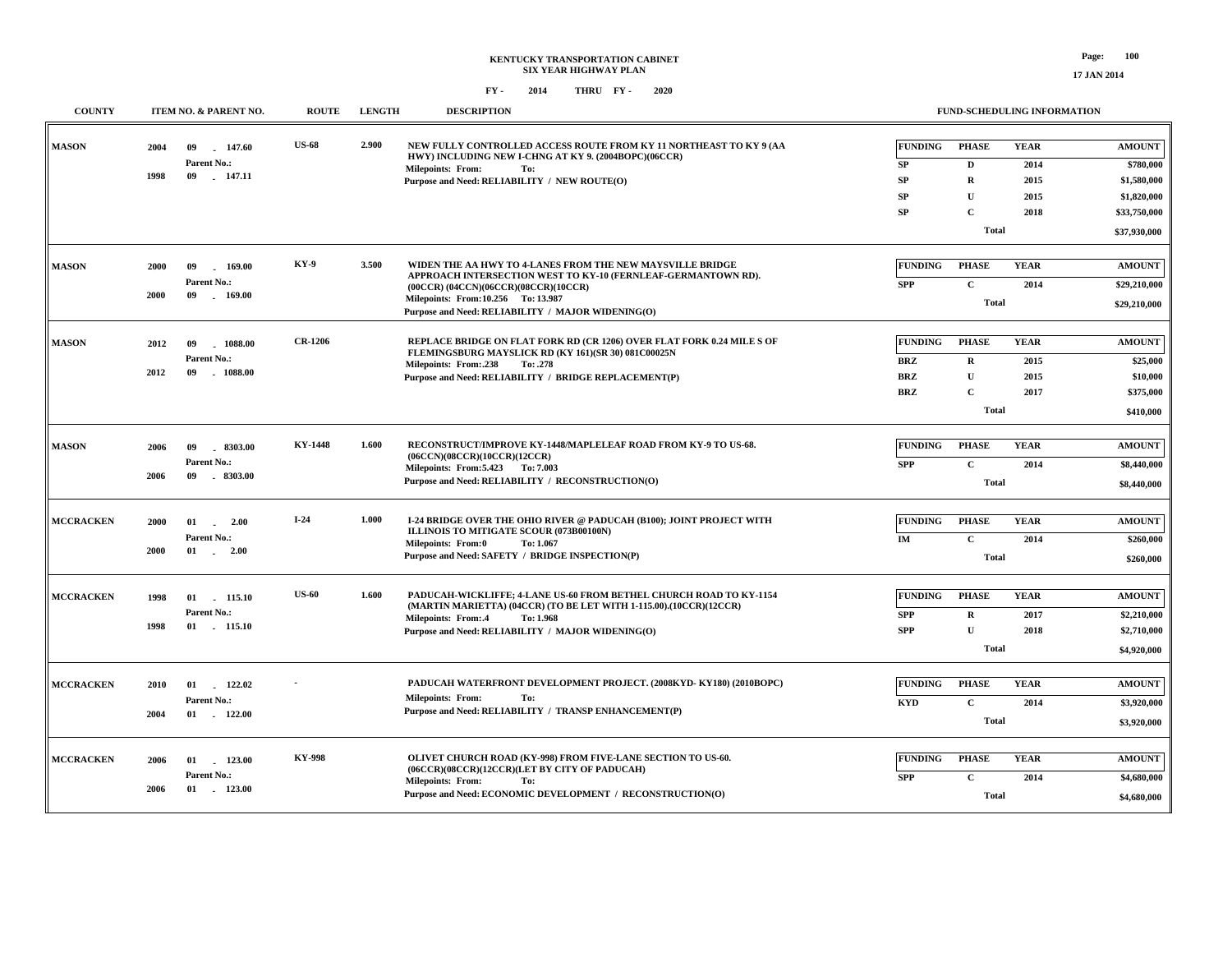**COUNTY ITEM NO. & PARENT NO. ROUTE LENGTH DESCRIPTION**

**FUND-SCHEDULING INFORMATION**

| <b>MCCRACKEN</b> | 2012 | 01<br>152.00  | <b>US-62</b>   | .957  | MAJOR WIDENING OF US 62 FROM KY 998 TO PADUCAH INFORMATION AGE<br><b>PARK.</b> (12CCR)            | <b>FUNDING</b>         | <b>PHASE</b> | <b>YEAR</b> | <b>AMOUNT</b> |
|------------------|------|---------------|----------------|-------|---------------------------------------------------------------------------------------------------|------------------------|--------------|-------------|---------------|
|                  |      | Parent No.:   |                |       | Milepoints: From: 7.851 To: 8.808                                                                 | <b>SPP</b>             | $\mathbf R$  | 2014        | \$2,500,000   |
|                  | 2012 | 01 152.00     |                |       | Purpose and Need: RELIABILITY / MAJOR WIDENING(O)                                                 | <b>SPP</b>             | $\mathbf U$  | 2014        | \$2,500,000   |
|                  |      |               |                |       |                                                                                                   | <b>SPP</b>             | $\mathbf C$  | 2016        | \$8,440,000   |
|                  |      |               |                |       |                                                                                                   |                        | <b>Total</b> |             |               |
|                  |      |               |                |       |                                                                                                   |                        |              |             | \$13,440,000  |
|                  |      |               |                |       |                                                                                                   |                        |              |             |               |
| <b>MCCRACKEN</b> | 2012 | 01 153.00     | <b>KY-1286</b> | 1.423 | UPGRADE KY 1286 (FRIENDSHIP ROAD) FROM US 45 TO NEW HOLT ROAD IN                                  | <b>FUNDING</b>         | <b>PHASE</b> | <b>YEAR</b> | <b>AMOUNT</b> |
|                  |      | Parent No.:   |                |       | PADUCAH. (PRELIMINARY ENGINEERING) (12CCR)<br><b>Milepoints: From:5</b><br>To: 6.423              | <b>SPP</b>             | D            | 2017        | \$1,000,000   |
|                  | 2012 | 01 153.00     |                |       | Purpose and Need: RELIABILITY / RECONSTRUCTION(O)                                                 |                        | <b>Total</b> |             |               |
|                  |      |               |                |       |                                                                                                   |                        |              |             | \$1,000,000   |
|                  |      |               |                |       |                                                                                                   |                        |              |             |               |
| <b>MCCRACKEN</b> | 2014 | 01<br>154.00  | <b>US-60</b>   |       | CONSTRUCT A DOUBLE-CROSSOVER DIAMOND INTERCHANGE ON US 60 AT THE                                  | <b>FUNDING</b>         | <b>PHASE</b> | <b>YEAR</b> | <b>AMOUNT</b> |
|                  |      | Parent No.:   |                |       | I-24 INTERCHANGE NEAR KENTUCKY OAKS MALL.                                                         | $\mathbf{N}\mathbf{H}$ | D            | 2015        | \$750,000     |
|                  | 2014 | 01 154.00     |                |       | Milepoints: From:10.484 To:10.891<br>Purpose and Need: ECONOMIC DEVELOPMENT / I-CHANGE RECONST(O) | $\mathbf{N}\mathbf{H}$ | $\mathbf R$  | 2016        | \$200,000     |
|                  |      |               |                |       |                                                                                                   | $\mathbf{N}\mathbf{H}$ | $\mathbf{U}$ | 2016        | \$300,000     |
|                  |      |               |                |       |                                                                                                   |                        |              |             |               |
|                  |      |               |                |       |                                                                                                   | NH                     | $\mathbf C$  | 2017        | \$3,500,000   |
|                  |      |               |                |       |                                                                                                   |                        | <b>Total</b> |             | \$4,750,000   |
|                  |      |               |                |       |                                                                                                   |                        |              |             |               |
| <b>MCCRACKEN</b> | 2002 | 01<br>.310.10 |                | 1.500 | PADUCAH OUTER LOOP (PRIORITY SECTION 1): FROM KY-1322 (LOVELACEVILLE                              | <b>FUNDING</b>         | <b>PHASE</b> | <b>YEAR</b> | <b>AMOUNT</b> |
|                  |      | Parent No.:   |                |       | ROAD) TO US-62 (BLANDVILLE ROAD). (GRADE & DRAIN AND INC. SURFACE)                                | ${\bf SP}$             | $\bf R$      | 2015        | \$2,100,000   |
|                  | 1996 | 01 . 310.01   |                |       | (2002BOPC)<br>Milepoints: From:<br>To:                                                            | <b>SP</b>              | $\mathbf{U}$ | 2016        | \$2,080,000   |
|                  |      |               |                |       | Purpose and Need: RELIABILITY / NEW ROUTE(O)                                                      |                        |              |             |               |
|                  |      |               |                |       |                                                                                                   |                        | <b>Total</b> |             | \$4,180,000   |
|                  |      |               |                |       |                                                                                                   |                        |              |             |               |
| <b>MCCRACKEN</b> | 2002 | 01<br>310.30  |                | 2.000 | PADUCAH OUTER LOOP (PRIORITY SECTION 2); FROM US-45 (PADUCAH-                                     | <b>FUNDING</b>         | <b>PHASE</b> | <b>YEAR</b> | <b>AMOUNT</b> |
|                  |      | Parent No.:   |                |       | MAYFIELD ROAD) TO KY-1322 (LOVELACEVILLE ROAD). (GRADE & DRAIN AND<br>INC. SURFACE) (2002BOPC)    | ${\bf SP}$             | $\mathbf R$  | 2015        | \$4,200,000   |
|                  | 1996 | 01 . 310.01   |                |       | <b>Milepoints: From:</b><br>To:                                                                   | SP                     | $\mathbf{U}$ | 2016        | \$2,080,000   |
|                  |      |               |                |       | Purpose and Need: RELIABILITY / NEW ROUTE(O)                                                      |                        |              |             |               |
|                  |      |               |                |       |                                                                                                   |                        | <b>Total</b> |             | \$6,280,000   |
|                  |      |               |                |       |                                                                                                   |                        |              |             |               |
| <b>MCCRACKEN</b> | 2002 |               |                | 2.500 | PADUCAH OUTER LOOP (PRIORITY SECTION 3); FROM US-62 (BLANDVILLE ROAD)                             | <b>FUNDING</b>         | <b>PHASE</b> | <b>YEAR</b> | <b>AMOUNT</b> |
|                  |      | Parent No.:   |                |       | TO US-60 (PADUCAH-WICKLIFFE ROAD). (GRADE & DRAIN AND INC. SURFACE)<br>(2002BOPC)                 | SP                     | $\mathbf{R}$ | 2015        | \$4,200,000   |
|                  | 1996 | 01 . 310.01   |                |       | <b>Milepoints: From:</b><br>To:                                                                   | SP                     | $\mathbf U$  | 2016        | \$3,640,000   |
|                  |      |               |                |       | Purpose and Need: RELIABILITY / NEW ROUTE(O)                                                      |                        | <b>Total</b> |             |               |
|                  |      |               |                |       |                                                                                                   |                        |              |             | \$7,840,000   |
|                  |      |               |                |       |                                                                                                   |                        |              |             |               |
| <b>MCCRACKEN</b> | 2008 | 01<br>1055.00 | <b>US-62</b>   | .100  | REPLACE BRIDGE AND APPROACHES ON US-62 OVER SUGG CREEK (B24) 0.2 MILE                             | <b>FUNDING</b>         | <b>PHASE</b> | <b>YEAR</b> | <b>AMOUNT</b> |
|                  |      | Parent No.:   |                |       | NORTH OF WOBLE ROAD. (SR=29.5): (073B00024N)<br>Milepoints: From: 852<br>To: .92                  | <b>BRO</b>             | $\mathbf C$  | 2014        | \$1,300,000   |
|                  | 2008 | 01<br>1055.00 |                |       | Purpose and Need: SAFETY / BRIDGE REPLACEMENT(P)                                                  |                        | <b>Total</b> |             | \$1,300,000   |
|                  |      |               |                |       |                                                                                                   |                        |              |             |               |
|                  |      |               |                |       |                                                                                                   |                        |              |             |               |
| <b>MCCRACKEN</b> | 2000 | 01<br>1115.10 | <b>US-60</b>   | 1.000 | RELOCATION AND MINOR WIDENING OF US-60 FROM CLARKS RIVER TO US-62                                 | <b>FUNDING</b>         | <b>PHASE</b> | <b>YEAR</b> | <b>AMOUNT</b> |
|                  |      | Parent No.:   |                |       | JCT.(10CCR)<br>Milepoints: From:18.65 To: 19.673                                                  | <b>STP</b>             | $\mathbf R$  | 2015        | \$4,640,000   |
|                  | 1996 | 01 1115.00    |                |       | Purpose and Need: RELIABILITY / RELOCATION(O)                                                     | <b>STP</b>             | ${\bf U}$    | 2016        | \$3,380,000   |
|                  |      |               |                |       |                                                                                                   | <b>STP</b>             | $\mathbf C$  | 2018        | \$14,070,000  |
|                  |      |               |                |       |                                                                                                   |                        |              |             |               |
|                  |      |               |                |       |                                                                                                   |                        | <b>Total</b> |             | \$22,090,000  |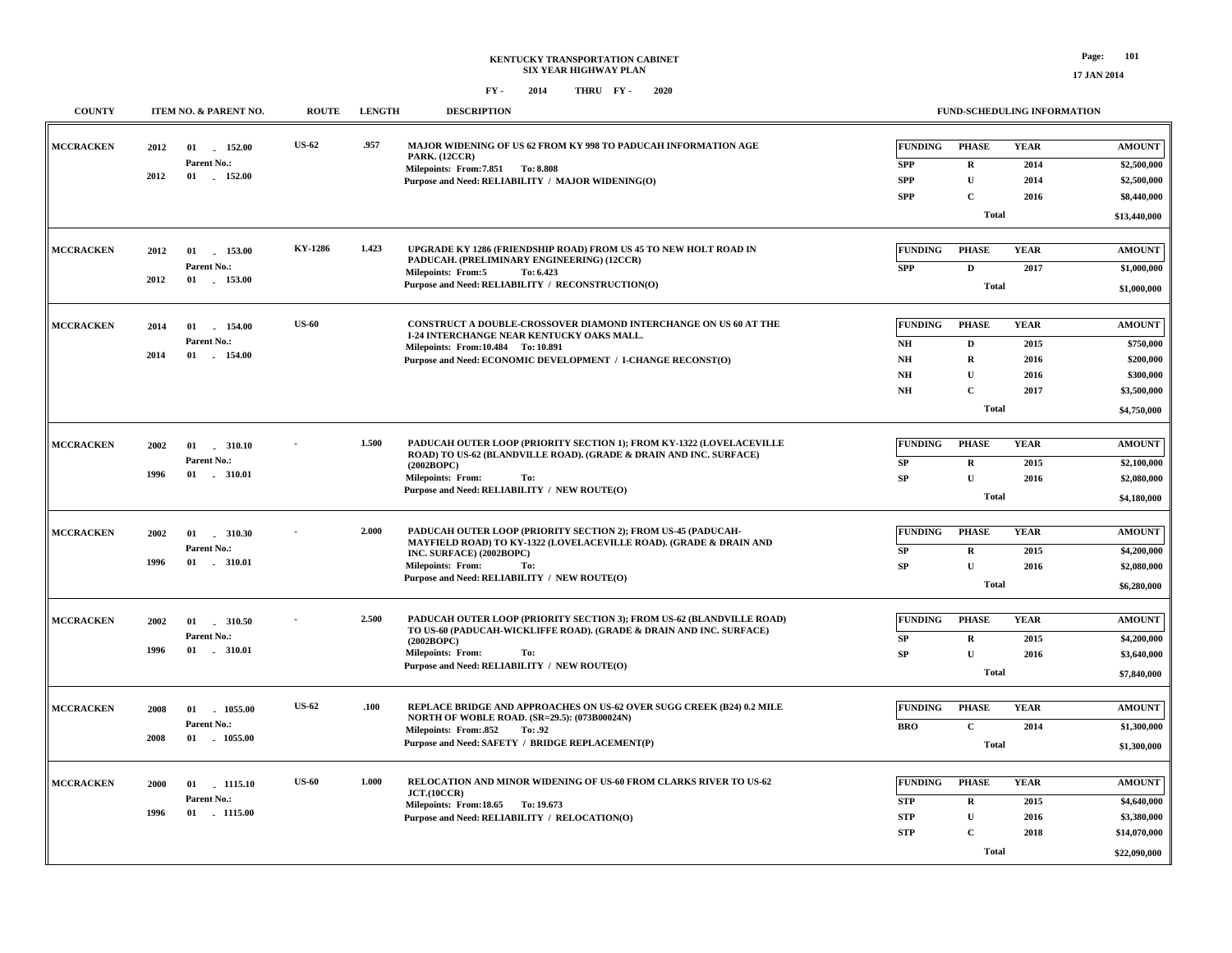| <b>COUNTY</b>     | ITEM NO. & PARENT NO.                                                             | <b>ROUTE</b>   | <b>LENGTH</b> | <b>DESCRIPTION</b>                                                                                        |                | FUND-SCHEDULING INFORMATION |             |               |
|-------------------|-----------------------------------------------------------------------------------|----------------|---------------|-----------------------------------------------------------------------------------------------------------|----------------|-----------------------------|-------------|---------------|
| <b>MCCRACKEN</b>  | 2000<br>01<br>1115.20                                                             | <b>US-62</b>   | 1.500         | RELOCATION OF US-62 FROM US-60 DEPARTURE TO KY-1887 (PARK<br>ROAD).(10CCR)(12CCR)                         | <b>FUNDING</b> | <b>PHASE</b>                | <b>YEAR</b> | <b>AMOUNT</b> |
|                   | Parent No.:                                                                       |                |               | Milepoints: From:12.881 To:14.358                                                                         | <b>STP</b>     | D                           | 2014        | \$520,000     |
|                   | 1996<br>01 1115.00                                                                |                |               | Purpose and Need: RELIABILITY / RELOCATION(O)                                                             | <b>STP</b>     | $\mathbf R$                 | 2016        | \$7,300,000   |
|                   |                                                                                   |                |               |                                                                                                           | <b>STP</b>     | $\mathbf{U}$                | 2017        | \$3,380,000   |
|                   |                                                                                   |                |               |                                                                                                           | <b>STP</b>     | $\mathbf{C}$                | 2020        | \$12,170,000  |
|                   |                                                                                   |                |               |                                                                                                           |                | <b>Total</b>                |             | \$23,370,000  |
| <b>MCCRACKEN</b>  | 2012<br>01<br>1115.70                                                             | <b>US-60</b>   |               | TO REMOVE EXISTING TENNESSEE RIVER BRIDGE UPON COMPLETION OF NEW                                          | <b>FUNDING</b> | <b>PHASE</b>                | <b>YEAR</b> | <b>AMOUNT</b> |
| <b>LIVINGSTON</b> | Parent No.:                                                                       |                |               | US 60 TENNESSEE RIVER BRIDGE(073B00004N)                                                                  | <b>BRO</b>     | $\mathbf C$                 | 2014        | \$5,080,000   |
|                   | 2012<br>01 1115.70                                                                |                |               | Milepoints: From: 19.513 To: 19.886                                                                       |                |                             |             |               |
|                   |                                                                                   |                |               | <b>Milepoints: From:0</b><br>To: .4<br>Purpose and Need: RELIABILITY / BRIDGE REPLACEMENT(P)              |                | <b>Total</b>                |             | \$5,080,000   |
|                   |                                                                                   |                |               |                                                                                                           |                |                             |             |               |
| <b>MCCRACKEN</b>  | 1135.00<br>2010<br>01                                                             | <b>KY-348</b>  | .100          | REPLACE BRIDGE ON KY-348 (MP 6.061) OVER CAMP CREEK; .02 MI NORTH OF                                      | <b>FUNDING</b> | <b>PHASE</b>                | <b>YEAR</b> | <b>AMOUNT</b> |
|                   | Parent No.:                                                                       |                |               | JCT KY 168; (STRUCTURALLY DEFICIENT, SR=4). 073B00099N (AR/W)                                             | BRO            | $\mathbf{U}$                | 2014        | \$410,000     |
|                   | 2010<br>01<br>1135.00                                                             |                |               | Milepoints: From: 6.011 To: 6.111                                                                         | <b>BRO</b>     | $\mathbf{C}$                | 2016        | \$310,000     |
|                   |                                                                                   |                |               | Purpose and Need: RELIABILITY / BRIDGE REPLACEMENT(P)                                                     |                | <b>Total</b>                |             | \$720,000     |
|                   |                                                                                   |                |               |                                                                                                           |                |                             |             |               |
| <b>MCCRACKEN</b>  | 1141.00<br>2012<br>01                                                             | KY-305         | .040          | REPLACE BRIDGE ON KY-305 OVER MASSAC CREEK 0.023 E OF KY 1565(SR<br>20.7)073B00098N.                      | <b>FUNDING</b> | <b>PHASE</b>                | <b>YEAR</b> | <b>AMOUNT</b> |
|                   | Parent No.:                                                                       |                |               | Milepoints: From: 6.045 To: 6.085                                                                         | BRO            | $\mathbf R$                 | 2014        | \$125,000     |
|                   | 2012<br>$01$ . $1141.00$                                                          |                |               | Purpose and Need: RELIABILITY / BRIDGE REPLACEMENT(P)                                                     | <b>BRO</b>     | $\mathbf{U}$                | 2014        | \$500,000     |
|                   |                                                                                   |                |               |                                                                                                           | <b>BRO</b>     | $\mathbf{C}$                | 2015        | \$780,000     |
|                   |                                                                                   |                |               |                                                                                                           |                | <b>Total</b>                |             | \$1,405,000   |
| <b>MCCRACKEN</b>  | 2014<br>01<br>1152.00                                                             | KY-1954        | .022          | REPLACE BRIDGE OVER BOTTOM DITCH ON KY 1954 0.7 MILE NORTH OF KY 348                                      | <b>FUNDING</b> | <b>PHASE</b>                | <b>YEAR</b> | <b>AMOUNT</b> |
|                   | Parent No.:                                                                       |                |               | $(073B00096N)$ (SR=8.3).                                                                                  | <b>BRX</b>     | D                           | 2017        | \$250,000     |
|                   | 01<br>$-1152.00$<br>2014                                                          |                |               | Milepoints: From:.768<br>To: .79<br>Purpose and Need: RELIABILITY / BRIDGE REPLACEMENT(P)                 | <b>BRX</b>     | $\mathbf R$                 | 2019        | \$125,000     |
|                   |                                                                                   |                |               |                                                                                                           | BRX            | $\mathbf{U}$                | 2019        | \$125,000     |
|                   |                                                                                   |                |               |                                                                                                           | <b>BRX</b>     | $\mathbf{C}$                | 2020        | \$475,000     |
|                   |                                                                                   |                |               |                                                                                                           |                | <b>Total</b>                |             | \$975,000     |
|                   |                                                                                   |                |               |                                                                                                           |                |                             |             |               |
| <b>MCCRACKEN</b>  | 2014<br>01 1153.00                                                                | <b>KY-1288</b> | .022          | REPLACE BRIDGE OVER BLIZZARD PONDS DRAINAGE CANEL 0.45 MI EAST OF KY<br>1014 (073B00142N)(SR=18.2) (EBRP) | <b>FUNDING</b> | <b>PHASE</b>                | <b>YEAR</b> | <b>AMOUNT</b> |
|                   | Parent No.:                                                                       |                |               | Milepoints: From: 2.735 To: 2.757                                                                         | <b>BRX</b>     | D                           | 2015        | \$180,000     |
|                   | 2014<br>01 1153.00                                                                |                |               | Purpose and Need: RELIABILITY / BRIDGE REPLACEMENT(P)                                                     | <b>BRX</b>     | $\mathbf R$                 | 2016        | \$75,000      |
|                   |                                                                                   |                |               |                                                                                                           | <b>BRX</b>     | $\mathbf{U}$                | 2016        | \$150,000     |
|                   |                                                                                   |                |               |                                                                                                           | <b>BRX</b>     | $\mathbf{C}$                | 2016        | \$300,000     |
|                   |                                                                                   |                |               |                                                                                                           |                | <b>Total</b>                |             | \$705,000     |
|                   |                                                                                   |                |               |                                                                                                           |                |                             |             |               |
| <b>MCCRACKEN</b>  | 1154.00<br>2014<br>01                                                             | KY-994         | .038          | REPLACE BRIDGE OVER BRANCH OF BOTTOM DITCH ON KY 994 0.8 MI NW OF KY<br>348 (070B00010N)(SR=35.3)(EBRP)   | <b>FUNDING</b> | <b>PHASE</b>                | <b>YEAR</b> | <b>AMOUNT</b> |
|                   | Parent No.:                                                                       |                |               | Milepoints: From:2.27<br>To: 2.308                                                                        | BRX            | D                           | 2020        | \$190,000     |
|                   | 2014<br>01<br>$-1154.00$<br>Purpose and Need: RELIABILITY / BRIDGE REPLACEMENT(P) |                | Total         |                                                                                                           | \$190,000      |                             |             |               |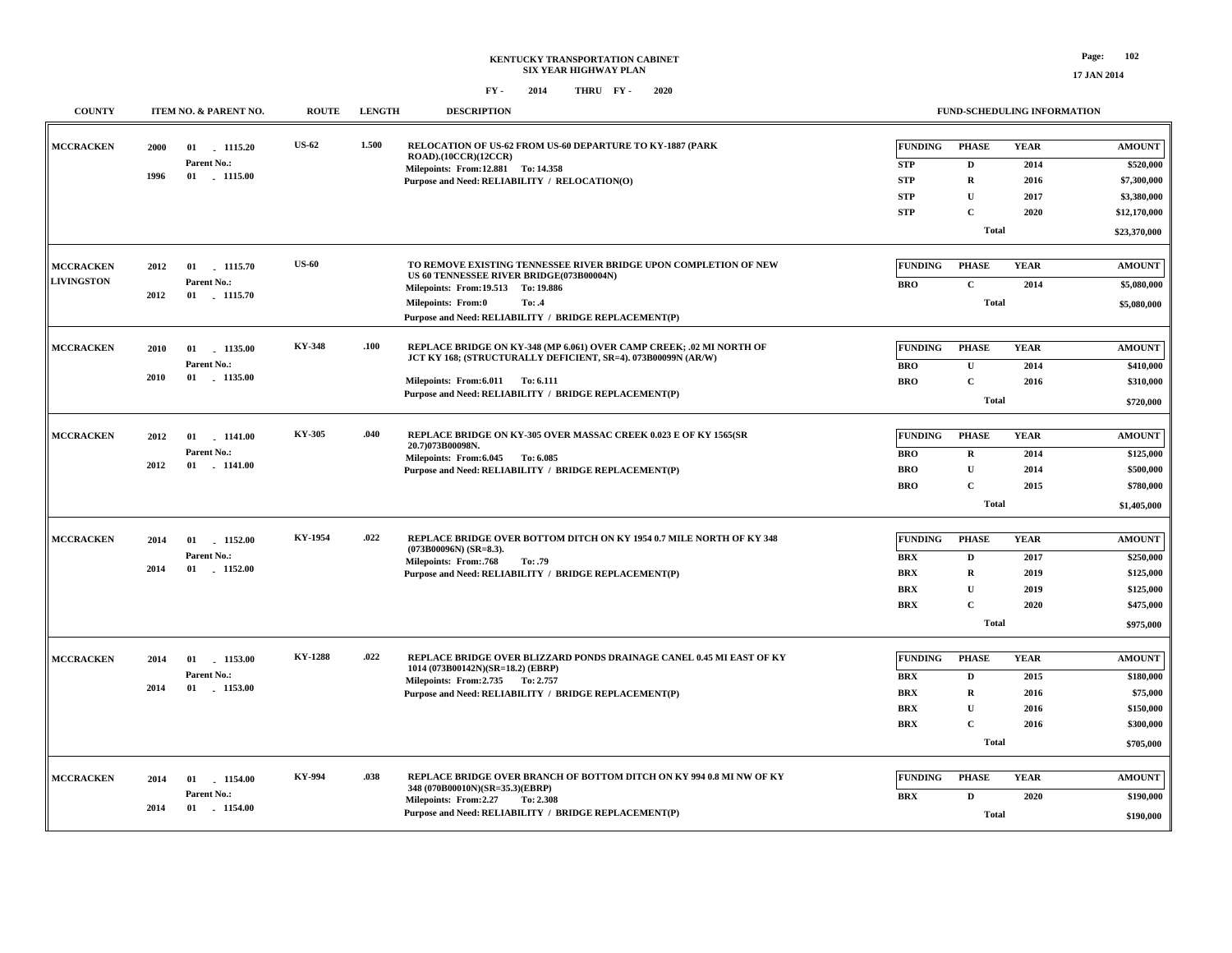**FUND-SCHEDULING INFORMATION**

| <b>COUNTY</b>     |      | ITEM NO. & PARENT NO.           | <b>ROUTE</b>  | <b>LENGTH</b> | <b>DESCRIPTION</b>                                                                                                              |                | <b>FUND-SCHEDULING INFORMATION</b> |             |               |
|-------------------|------|---------------------------------|---------------|---------------|---------------------------------------------------------------------------------------------------------------------------------|----------------|------------------------------------|-------------|---------------|
| <b>MCCRACKEN</b>  | 2012 | $-8702.00$<br>01<br>Parent No.: | KY-305        |               | NEW ACCESS ROAD FROM KY-305 NEAR KY-998, EXTENDING WEST TO THE OHIO<br>RIVER MEGAPARK. (2-LANE INITIAL, 4-LANE ULTIMATE)(12CCN) | <b>FUNDING</b> | <b>PHASE</b>                       | <b>YEAR</b> | <b>AMOUNT</b> |
|                   | 2012 | 01 . 8702.00                    |               |               | <b>Milepoints: From:</b><br>To:                                                                                                 | ${\bf SPP}$    | D                                  | 2014        | \$3,000,000   |
|                   |      |                                 |               |               | Purpose and Need: RELIABILITY / NEW ROUTE(O)                                                                                    | <b>SPP</b>     | $\mathbf R$                        | 2015        | \$4,000,000   |
|                   |      |                                 |               |               |                                                                                                                                 | <b>SPP</b>     | $\mathbf U$                        | 2015        | \$3,000,000   |
|                   |      |                                 |               |               |                                                                                                                                 | <b>SPP</b>     | $\mathbf C$                        | 2016        | \$15,000,000  |
|                   |      |                                 |               |               |                                                                                                                                 |                | <b>Total</b>                       |             | \$25,000,000  |
| <b>MCCREARY</b>   | 2012 | 08<br>171.00                    | <b>US-27</b>  | .300          | PROVIDE LEFT TURN LANE INTO SOMERSET COMMUNITY COLLEGE CAMPUS.                                                                  | <b>FUNDING</b> | <b>PHASE</b>                       | <b>YEAR</b> | <b>AMOUNT</b> |
|                   |      | Parent No.:                     |               |               | (12CCR)                                                                                                                         |                |                                    |             |               |
|                   | 2012 | 08<br>171.00                    |               |               | Milepoints: From:8.25<br>To: 8.55                                                                                               | SP             | $\mathbf{C}$                       | 2014        | \$1,190,000   |
|                   |      |                                 |               |               | Purpose and Need: RELIABILITY / SAFETY(P)                                                                                       |                | <b>Total</b>                       |             | \$1,190,000   |
| <b>MCCREARY</b>   |      |                                 | CR-1239       | .040          | BRIDGE OVER ROCK CREEK ON OLD FIDELITY-BELL FARM ROAD (CR 1239) 0.25                                                            | <b>FUNDING</b> | <b>PHASE</b>                       | <b>YEAR</b> | <b>AMOUNT</b> |
|                   | 2014 | 08<br>1065.00<br>Parent No.:    |               |               | MI W OF ROCK CREEK ROAD (CR 1236) (074C00008N)(SR=22)                                                                           |                |                                    |             |               |
|                   | 2014 | 08<br>1065.00                   |               |               | Milepoints: From:.25<br>To: .29                                                                                                 | <b>BRZ</b>     | $\mathbf D$                        | 2019        | \$280,000     |
|                   |      |                                 |               |               | Purpose and Need: RELIABILITY / BRIDGE REPLACEMENT(P)                                                                           | <b>BRZ</b>     | ${\bf R}$                          | 2020        | \$50,000      |
|                   |      |                                 |               |               |                                                                                                                                 | <b>BRZ</b>     | $\mathbf U$                        | 2020        | \$20,000      |
|                   |      |                                 |               |               |                                                                                                                                 |                | <b>Total</b>                       |             | \$350,000     |
| <b>MCCREARY</b>   | 2014 | 184.20<br>11                    | KY-92         | 4.566         | RECONSTRUCT KY-92 FROM 1450 FT WEST OF KY 592 TO 350 FT EAST OF THE                                                             | <b>FUNDING</b> | <b>PHASE</b>                       | <b>YEAR</b> | <b>AMOUNT</b> |
| <b>WHITLEY</b>    |      | Parent No.:                     |               |               | WHITLEY/MCCREARY COUNTY LINE (SECTION 2)                                                                                        | <b>SPP</b>     | ${\bf U}$                          | 2015        | \$1,225,000   |
|                   | 2010 | 11 . 184.00                     |               |               | Milepoints: From: 20.335 To: 24.835                                                                                             | <b>SPP</b>     | $\mathbf{C}$                       | 2017        | \$29,000,000  |
|                   |      |                                 |               |               | <b>Milepoints: From:0</b><br>To: .066                                                                                           |                | <b>Total</b>                       |             |               |
|                   |      |                                 |               |               | Purpose and Need: RELIABILITY / RELOCATION(O)                                                                                   |                |                                    |             | \$30,225,000  |
| <b>MCLEAN</b>     | 2012 | 1078.00<br>02                   | <b>US-431</b> | .142          | REPLACE OVERFLOW STRUCTURE ON US-431 AT THE MUHLENBERG-MCLEAN CO                                                                | <b>FUNDING</b> | <b>PHASE</b>                       | <b>YEAR</b> | <b>AMOUNT</b> |
| <b>MUHLENBERG</b> |      | Parent No.:                     |               |               | LINE (SR 39) B00056N.                                                                                                           | <b>BRO</b>     | $\mathbf R$                        | 2014        | \$200,000     |
|                   | 2012 | 02<br>1078.00                   |               |               | <b>Milepoints: From:0</b><br>To: .071                                                                                           | <b>BRO</b>     | ${\bf U}$                          | 2014        | \$100,000     |
|                   |      |                                 |               |               | Milepoints: From: 28.273 To: 28.344                                                                                             | <b>BRO</b>     | $\mathbf C$                        | 2015        | \$2,400,000   |
|                   |      |                                 |               |               | Purpose and Need: RELIABILITY / BRIDGE REPLACEMENT(P)                                                                           |                | <b>Total</b>                       |             | \$2,700,000   |
|                   |      |                                 |               |               |                                                                                                                                 |                |                                    |             |               |
| <b>MCLEAN</b>     | 2014 | 02<br>$-1090.00$                | KY-2385       | .080          | REPLACE BRIDGE OVER BRANCH OF POND DRAIN CREEK ON KY 2385 0.9 MI SW<br>OF KY 81 (075B00066N)(SR=26.3)                           | <b>FUNDING</b> | <b>PHASE</b>                       | <b>YEAR</b> | <b>AMOUNT</b> |
|                   |      | Parent No.:                     |               |               | Milepoints: From:3.5<br>To: 3.58                                                                                                | <b>BRX</b>     | $\mathbf D$                        | 2019        | \$225,000     |
|                   | 2014 | $-1090.00$<br>02                |               |               | Purpose and Need: RELIABILITY / BRIDGE REPLACEMENT(P)                                                                           |                | <b>Total</b>                       |             | \$225,000     |
|                   |      |                                 |               |               |                                                                                                                                 |                |                                    |             |               |
| <b>MCLEAN</b>     | 2008 | $-8400.00$<br>02                | <b>US-431</b> | .100          | SPOT IMPROVEMENTS AT THE INTERSECTION OF US-431 AND KY-250.<br>(08CCN)(12CCR)                                                   | <b>FUNDING</b> | <b>PHASE</b>                       | <b>YEAR</b> | <b>AMOUNT</b> |
|                   |      | Parent No.:                     |               |               | Milepoints: From: 9.8<br>To: 9.9                                                                                                | <b>SPP</b>     | $\mathbf R$                        | 2014        | \$200,000     |
|                   | 2008 | $-8400.00$<br>02                |               |               | Purpose and Need: SAFETY / SPOT IMPROVEMENTS(O)                                                                                 | <b>SPP</b>     | $\mathbf U$                        | 2014        | \$180,000     |
|                   |      |                                 |               |               |                                                                                                                                 | SB2            | $\mathbf C$                        | 2014        | \$500,000     |
|                   |      |                                 |               |               |                                                                                                                                 |                | <b>Total</b>                       |             | \$880,000     |
| <b>MCLEAN</b>     | 2008 | 02                              | <b>US-431</b> | 5.500         | RECONSTRUCT AND WIDEN FROM MCLEAN/MUHLENBURG COUNTY LINE) TO                                                                    | <b>FUNDING</b> | <b>PHASE</b>                       | <b>YEAR</b> | <b>AMOUNT</b> |
|                   |      | $-8401.00$<br>Parent No.:       |               |               | LIVERMORE. (08CCN)(10CCR)                                                                                                       |                |                                    |             |               |
|                   | 2008 | 02 8401.00                      |               |               | Milepoints: From:0<br>To: 5.5                                                                                                   | SB2            | $\mathbf R$                        | 2014        | \$1,500,000   |
|                   |      |                                 |               |               | Purpose and Need: RELIABILITY / RECONSTRUCTION(O)                                                                               | SB2            | U                                  | 2014        | \$1,250,000   |
|                   |      |                                 |               |               |                                                                                                                                 | SP             | $\mathbf{C}$                       | 2016        | \$4,000,000   |
|                   |      |                                 |               |               |                                                                                                                                 |                | <b>Total</b>                       |             | \$6,750,000   |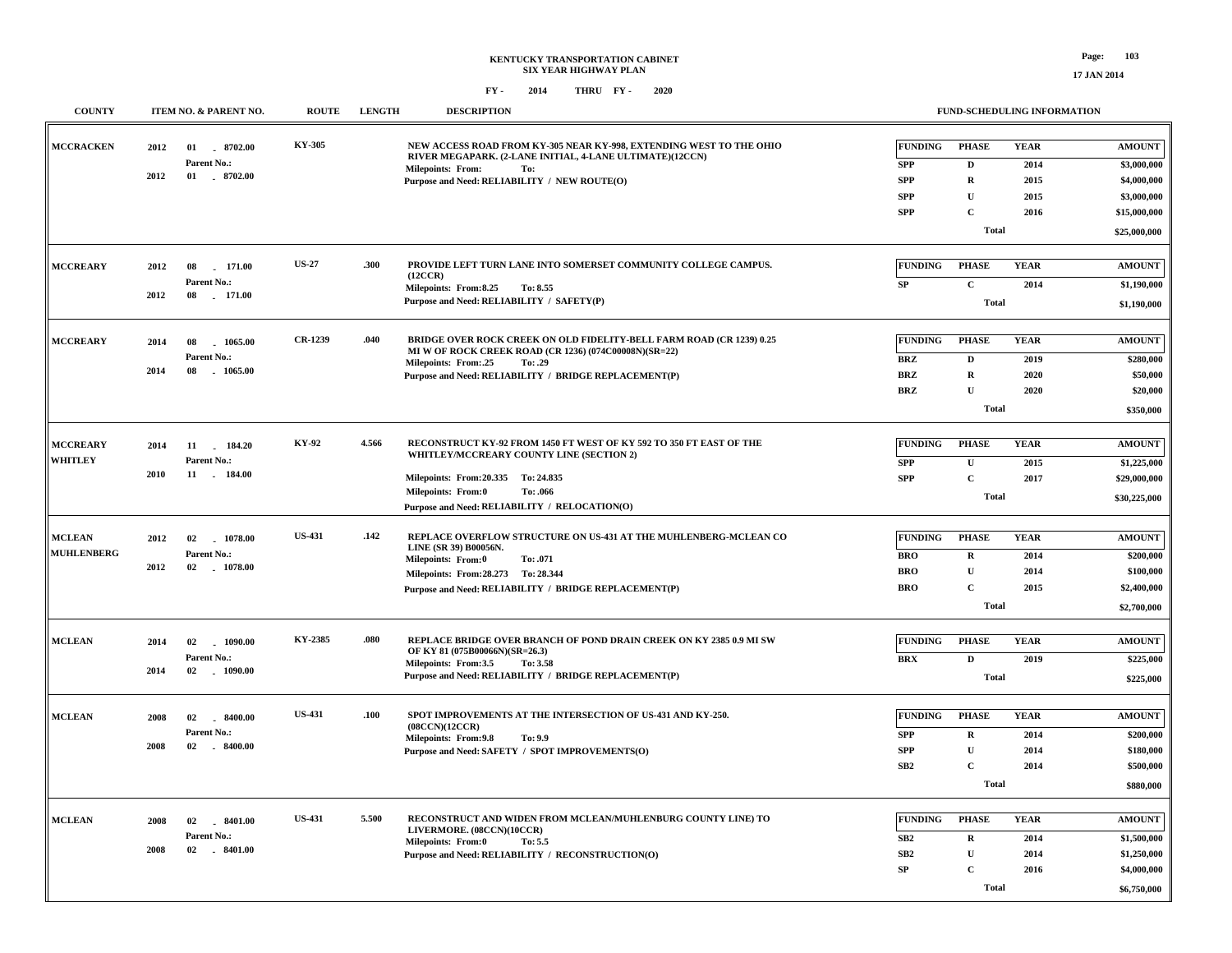| <b>COUNTY</b>  | ITEM NO. & PARENT NO.                                                   | <b>ROUTE</b>   | <b>LENGTH</b> | <b>DESCRIPTION</b>                                                                                                                                                                                                                                                                                                                                                |                                                          |                                                                             | <b>FUND-SCHEDULING INFORMATION</b>  |                                                                             |
|----------------|-------------------------------------------------------------------------|----------------|---------------|-------------------------------------------------------------------------------------------------------------------------------------------------------------------------------------------------------------------------------------------------------------------------------------------------------------------------------------------------------------------|----------------------------------------------------------|-----------------------------------------------------------------------------|-------------------------------------|-----------------------------------------------------------------------------|
| <b>MEADE</b>   | 2012<br>04<br>134.10<br>Parent No.:<br>2002<br>$-134.00$<br>04          | <b>CR-1031</b> | 1.000         | <b>EXTENSION OF BUTTERMILK FALLS ROAD TO PROVIDE ACCESS TO THE MEADE</b><br>COUNTY RIVERPORT. DEMO KY058. (03KYDN)<br><b>Milepoints: From:</b><br>To:<br>Purpose and Need: RELIABILITY / NEW ROUTE(O)                                                                                                                                                             | <b>FUNDING</b><br><b>KYD</b>                             | <b>PHASE</b><br>$\mathbf{C}$<br><b>Total</b>                                | <b>YEAR</b><br>2014                 | <b>AMOUNT</b><br>\$441,690<br>\$441,690                                     |
| <b>MEADE</b>   | 297.65<br>2000<br>04<br>Parent No.:<br>$-297.60$<br>2000<br>04          | KY-313         | 2.300         | KY-313 EXTENSION FROM THE NORTHERN KY-448 BUCK GROVE CONNECTOR TO<br>KY-1638. (SECTION II) (FORMERLY 98 SYP ITEM NO. 4-53.00)(12CCR)<br>Milepoints: From:<br>To:<br>Purpose and Need: RELIABILITY / NEW ROUTE(O)                                                                                                                                                  | <b>FUNDING</b><br><b>SPP</b>                             | <b>PHASE</b><br>$\mathbf{C}$<br><b>Total</b>                                | <b>YEAR</b><br>2014                 | <b>AMOUNT</b><br>\$9,740,000<br>\$9,740,000                                 |
| <b>MEADE</b>   | 04<br>1088.00<br>2014<br>Parent No.:<br>2014<br>04<br>1088.00           | KY-823         | .010          | REPLACE BRIDGE OVER UNNAMED STREAM ON KY 823 0.5 MILE WEST OF KY<br>2734.(082B00008N) (SR=45.2)<br><b>Milepoints: From:.54</b><br>To: .55<br>Purpose and Need: RELIABILITY / BRIDGE REPLACEMENT(P)                                                                                                                                                                | <b>FUNDING</b><br><b>BRX</b>                             | <b>PHASE</b><br>D<br><b>Total</b>                                           | <b>YEAR</b><br>2019                 | <b>AMOUNT</b><br>\$125,000<br>\$125,000                                     |
| <b>MEADE</b>   | 2012<br>04<br>8702.00<br><b>Parent No.:</b><br>2012<br>04<br>$-8702.00$ | <b>KY-79</b>   | 3.148         | RECONSTRUCT KY 79 FROM KY 428 TO KY 144.(12CCN)<br>Milepoints: From: 1.263 To: 4.411<br>Purpose and Need: RELIABILITY / RECONSTRUCTION(O)                                                                                                                                                                                                                         | <b>FUNDING</b><br>SP<br>SP<br>SP                         | <b>PHASE</b><br>$\mathbf{P}$<br>D<br>$\mathbf R$<br><b>Total</b>            | <b>YEAR</b><br>2014<br>2015<br>2015 | <b>AMOUNT</b><br>\$10,000<br>\$1,040,000<br>\$3,090,000<br>\$4,140,000      |
| <b>MEADE</b>   | 2012<br>8704.00<br>04<br>Parent No.:<br>2012<br>$-8704.00$<br>04        |                |               | <b>CONSTRUCT A NEW ROUTE BETWEEN BERRYMAN ROAD AND KY-933.(12CCN)</b><br><b>Milepoints: From:</b><br>To:<br>Purpose and Need: RELIABILITY / NEW ROUTE(O)                                                                                                                                                                                                          | <b>FUNDING</b><br><b>SPP</b>                             | <b>PHASE</b><br>$\mathbf{C}$<br><b>Total</b>                                | <b>YEAR</b><br>2014                 | <b>AMOUNT</b><br>\$400,000<br>\$400,000                                     |
| <b>MEADE</b>   | 8705.00<br>2012<br>04<br>Parent No.:<br>2012<br>04<br>8705.00           | <b>KY-79</b>   | 3.826         | RECONSTRUCT KY 79 FROM KY 144 TO KY 1051.<br>(12CCN)<br>Milepoints: From: 4.411 To: 8.237<br>Purpose and Need: RELIABILITY / RECONSTRUCTION(O)                                                                                                                                                                                                                    | <b>FUNDING</b><br><b>SPP</b><br><b>SPP</b><br><b>SPP</b> | <b>PHASE</b><br>$\mathbf R$<br>$\mathbf{U}$<br>$\mathbf{C}$<br><b>Total</b> | <b>YEAR</b><br>2014<br>2014<br>2016 | <b>AMOUNT</b><br>\$3,530,000<br>\$2,000,000<br>\$12,120,000<br>\$17,650,000 |
| <b>MENIFEE</b> | 2010<br>1090.00<br>10<br>Parent No.:<br>$-1090.00$<br>2010<br>10        | KY-36          | .100          | REPLACE BRIDGE ON KY-36 (MP 6.081) OVER BEAVER CREEK IN FRENCHBURG;<br>.05 MI NORTH OF JCT US-460; (STRUCTURALLY DEFICIENT, SR=39.7) 083B00001N<br>(AR/W)<br>Milepoints: From: 6.031 To: 6.131<br>Purpose and Need: RELIABILITY / BRIDGE REPLACEMENT(P)                                                                                                           | <b>FUNDING</b><br><b>BRO</b>                             | <b>PHASE</b><br>$\mathbf{C}$<br><b>Total</b>                                | <b>YEAR</b><br>2016                 | <b>AMOUNT</b><br>\$980,000<br>\$980,000                                     |
| <b>MENIFEE</b> | 2000<br>10<br>. 8001.10<br>Parent No.:<br>10 . 8001.00<br>2000          | <b>KY-36</b>   | .360          | SPOT IMPROVEMENTS KY 36: (SECT A) FROM .20 MI N OF THE JCT W/<br>STONEQUARRY RD (MP 2.08) TO 0.16 MI S OF THE JCT W/ STONEQUARRY RD (MP<br>2.44). (SECT G) FROM .05 MI N OF THE JCT W/ SUITER BRCH RD (MP 3.90) TO .10 MI<br>S OF THE JCT W/ SUITER BRCH RD (MP 4.05).<br>Milepoints: From: 2.08<br>To: 2.44<br>Purpose and Need: RELIABILITY / RECONSTRUCTION(O) | <b>FUNDING</b><br>SP                                     | <b>PHASE</b><br>$\mathbf c$<br><b>Total</b>                                 | <b>YEAR</b><br>2014                 | <b>AMOUNT</b><br>\$2,800,000<br>\$2,800,000                                 |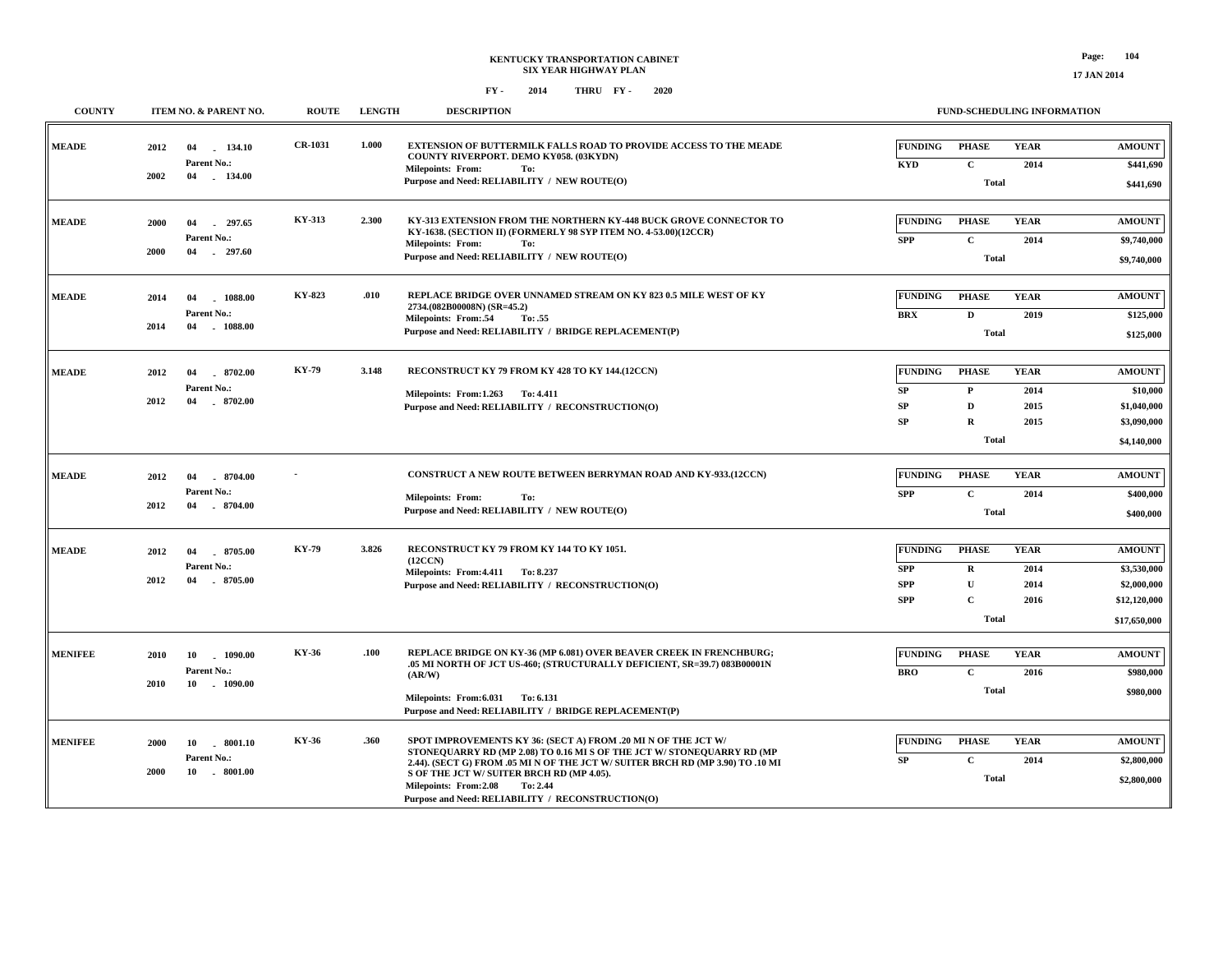| <b>COUNTY</b>  |      | ITEM NO. & PARENT NO.        | <b>ROUTE</b>   | <b>LENGTH</b> | <b>DESCRIPTION</b>                                                                                                                        |                      | FUND-SCHEDULING INFORMATION |                     |                            |
|----------------|------|------------------------------|----------------|---------------|-------------------------------------------------------------------------------------------------------------------------------------------|----------------------|-----------------------------|---------------------|----------------------------|
| <b>MENIFEE</b> | 2000 | 10<br>8001.20<br>Parent No.: | KY-36          | 1.440         | SPOT IMPROVEMENTS ON KY 36: (PRIORITY SECTION B-F) FROM 0.18 MILES<br>SOUTH OF JUNCTION WITH STONEQUARRY RD (MP 2.463) TO 0.6 MILES NORTH | <b>FUNDING</b><br>SP | <b>PHASE</b><br>D           | <b>YEAR</b><br>2014 | <b>AMOUNT</b><br>\$200,000 |
|                | 2000 | $10 \quad . \quad 8001.00$   |                |               | OF JUNCTION WITH SUITER BRANCH RD (MP 3.90). (SEE 8001.10 FOR SECTION A &<br>G)                                                           | SP                   | $\bf R$                     | 2015                | \$250,000                  |
|                |      |                              |                |               | Milepoints: From: 2.463 To: 3.9                                                                                                           | SP                   | $\mathbf U$                 | 2015                | \$250,000                  |
|                |      |                              |                |               | Purpose and Need: RELIABILITY / RECONSTRUCTION(O)                                                                                         | SP                   | $\mathbf C$                 | 2016                | \$2,000,000                |
|                |      |                              |                |               |                                                                                                                                           |                      |                             |                     |                            |
|                |      |                              |                |               |                                                                                                                                           |                      | <b>Total</b>                |                     | \$2,700,000                |
| <b>MERCER</b>  | 2012 | 07<br>$-416.00$              | <b>US-68</b>   | .300          | IMPROVE SAFETY ON US 68 AT KY 152 INTERSECTION IN HARRODSBURG. (12CCR)                                                                    | <b>FUNDING</b>       | <b>PHASE</b>                | <b>YEAR</b>         | <b>AMOUNT</b>              |
|                |      | Parent No.:                  |                |               | Milepoints: From: 7.3<br>To: 7.6                                                                                                          | <b>SPP</b>           | $\mathbf D$                 | 2014                | \$500,000                  |
|                | 2012 | 07<br>$-416.00$              |                |               | Purpose and Need: SAFETY / SAFETY(P)                                                                                                      | <b>SPP</b>           | $\mathbf R$                 | 2015                | \$1,000,000                |
|                |      |                              |                |               |                                                                                                                                           | <b>SPP</b>           | $\mathbf U$                 | 2015                | \$1,000,000                |
|                |      |                              |                |               |                                                                                                                                           | <b>SPP</b>           | $\mathbf C$                 | 2016                | \$1,000,000                |
|                |      |                              |                |               |                                                                                                                                           |                      | <b>Total</b>                |                     | \$3,500,000                |
|                |      |                              |                |               |                                                                                                                                           |                      |                             |                     |                            |
| <b>MERCER</b>  | 2012 | 07<br>$-417.00$              | <b>CS-1237</b> | .341          | IMPROVE SYSTEM MOBILITY ALONG MOBERLY ROAD FROM KY 390 TO KY 1989                                                                         | <b>FUNDING</b>       | <b>PHASE</b>                | <b>YEAR</b>         | <b>AMOUNT</b>              |
|                |      | Parent No.:                  |                |               | IN NORTHWEST HARRODSBURG. (12CCR)<br><b>Milepoints: From:0</b><br>To: .341                                                                | <b>SPP</b>           | $\mathbf{U}$                | 2014                | \$210,000                  |
|                | 2012 | 07<br>$-417.00$              |                |               | Purpose and Need: RELIABILITY / SPOT IMPROVEMENTS(O)                                                                                      | <b>SPP</b>           | $\mathbf C$                 | 2015                | \$780,000                  |
|                |      |                              |                |               |                                                                                                                                           |                      | Total                       |                     | \$990,000                  |
|                |      |                              |                |               |                                                                                                                                           |                      |                             |                     |                            |
| <b>MERCER</b>  | 2012 | 07<br>420.00<br>$\sim$       | <b>US-68</b>   | 1.500         | RECONSTRUCT 1.5 MILES OF US 68, LEXINGTON ROAD FROM TOP OF PALISADES                                                                      | <b>FUNDING</b>       | <b>PHASE</b>                | <b>YEAR</b>         | <b>AMOUNT</b>              |
|                |      | Parent No.:                  |                |               | TO CHINN'S CURVE. (12CCR)<br>Milepoints: From:18.57 To: 20                                                                                | <b>SPP</b>           | $\mathbf R$                 | 2014                | \$100,000                  |
|                | 2012 | 07<br>$-420.00$              |                |               | Purpose and Need: SAFETY / SAFETY(P)                                                                                                      | <b>SPP</b>           | $\mathbf U$                 | 2014                | \$100,000                  |
|                |      |                              |                |               |                                                                                                                                           | <b>SPP</b>           | $\mathbf C$                 | 2015                | \$1,000,000                |
|                |      |                              |                |               |                                                                                                                                           |                      | <b>Total</b>                |                     | \$1,200,000                |
|                |      |                              |                |               |                                                                                                                                           |                      |                             |                     |                            |
| <b>MERCER</b>  | 2008 | 07<br>1116.00                | <b>KY-152</b>  | .100          | REPLACE BRIDGE AND APPROACHES ON KY-152 OVER HERRINGTON LAKE AT<br>THE MERCER/GARRARD COUNTY LINE (B05). (SR=3.0); (084B00005N)           | <b>FUNDING</b>       | <b>PHASE</b>                | <b>YEAR</b>         | <b>AMOUNT</b>              |
| <b>GARRARD</b> |      | Parent No.:                  |                |               | Milepoints: From: 18.818 To: 18.894                                                                                                       | <b>BRO</b>           | $\mathbf R$                 | 2014                | \$960,000                  |
|                | 2008 | 07<br>$-1116.00$             |                |               | <b>Milepoints: From:0</b><br>To: .076                                                                                                     | <b>BRO</b>           | $\mathbf U$                 | 2014                | \$520,000                  |
|                |      |                              |                |               | Purpose and Need: RELIABILITY / BRIDGE REPLACEMENT(P)                                                                                     | <b>BRO</b>           | $\mathbf C$                 | 2016                | \$5,000,000                |
|                |      |                              |                |               |                                                                                                                                           |                      | Total                       |                     | \$6,480,000                |
|                |      |                              |                |               |                                                                                                                                           |                      |                             |                     |                            |
| <b>MERCER</b>  | 2014 | 07<br>1116.01                | <b>KY-152</b>  | .100          | REPLACE BRIDGE AND APPROACHES ON KY-152 OVER HERRINGTON LAKE AT<br>THE MERCER/GARRARD COUNTY LINE (B05). (SR=3.0)(084B00005N) (ADDITIONAL | <b>FUNDING</b>       | <b>PHASE</b>                | <b>YEAR</b>         | <b>AMOUNT</b>              |
| <b>GARRARD</b> |      | Parent No.:                  |                |               | <b>FUNDING FOR C PHASE)</b>                                                                                                               | <b>BRO</b>           | $\mathbf{C}$                | 2017                | \$7,500,000                |
|                | 2008 | 07<br>$-1116.00$             |                |               | Milepoints: From: 18.818 To: 18.894                                                                                                       |                      | Total                       |                     | \$7,500,000                |
|                |      |                              |                |               | <b>Milepoints: From:0</b><br>To: .076<br>Purpose and Need: RELIABILITY / PREFINANCD CONVRSN(O)                                            |                      |                             |                     |                            |
|                |      |                              |                |               |                                                                                                                                           |                      |                             |                     |                            |
| <b>MERCER</b>  | 2008 | 07<br>1117.00                | <b>CR-1225</b> |               | DEEP CREEK ROAD; REPLACE BRIDGE AND APPROACHES OVER CHAPLIN RIVER                                                                         | <b>FUNDING</b>       | <b>PHASE</b>                | <b>YEAR</b>         | <b>AMOUNT</b>              |
|                |      | Parent No.:                  |                |               | 0.38 MILE SOUTH OF KY-152 (C13). (SR=0.0): (084C00013N)<br>Milepoints: From: 2.217 To: 2.261                                              | <b>BRZ</b>           | $\mathbf R$                 | 2014                | \$100,000                  |
|                | 2008 | 07<br>$-1117.00$             |                |               | Purpose and Need: SAFETY / BRIDGE REPLACEMENT(P)                                                                                          | <b>BRZ</b>           | $\mathbf U$                 | 2014                | \$75,000                   |
|                |      |                              |                |               |                                                                                                                                           | <b>BRZ</b>           | $\mathbf C$                 | 2015                | \$750,000                  |
|                |      |                              |                |               |                                                                                                                                           |                      | <b>Total</b>                |                     | \$925,000                  |
|                |      |                              |                |               |                                                                                                                                           |                      |                             |                     |                            |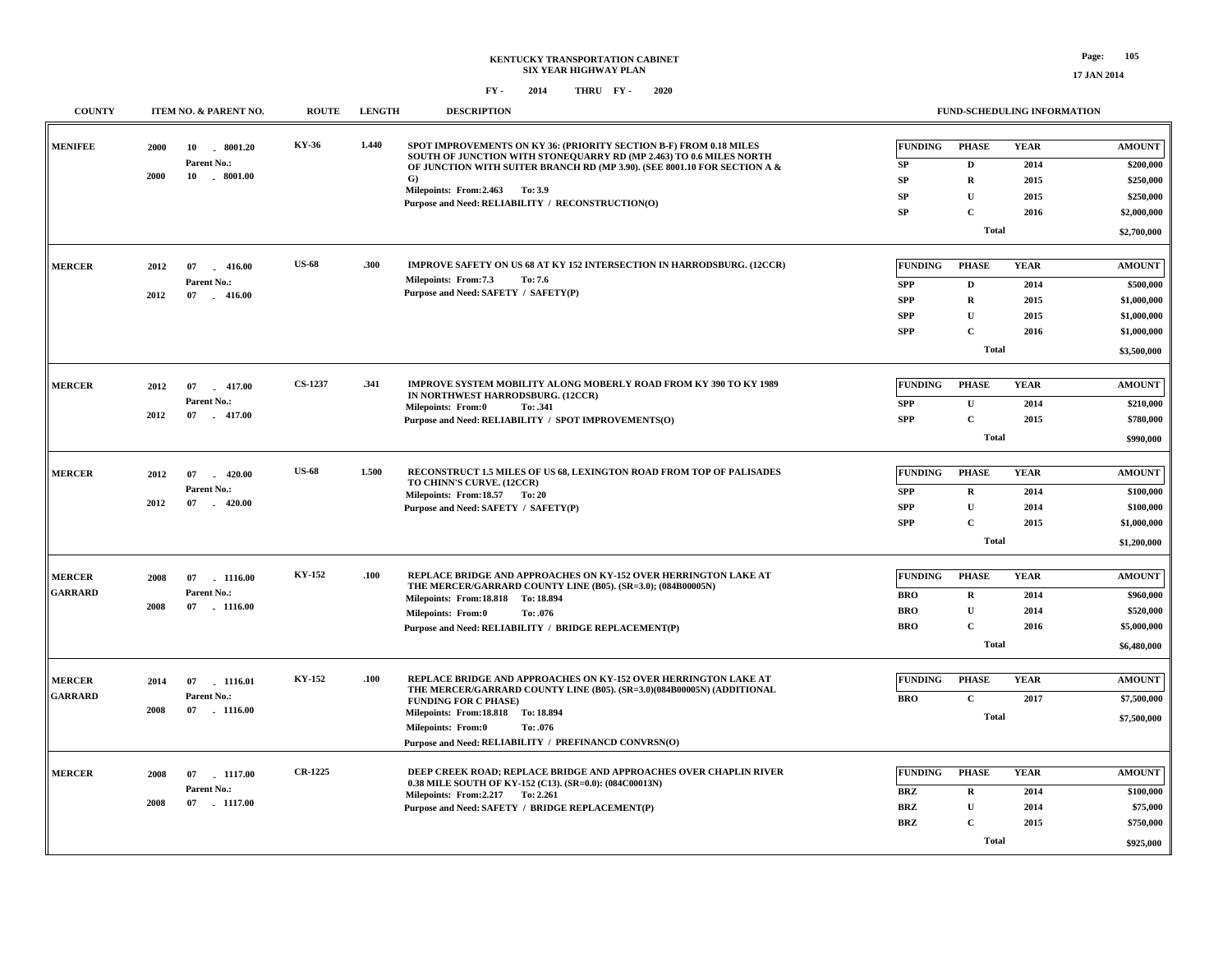**COUNTY ITEM NO. & PARENT NO. ROUTE LENGTH DESCRIPTION**

#### **FUND-SCHEDULING INFORMATION**

| <b>MERCER</b>                     | 2012<br>2012 | 07<br>1128.00<br>Parent No.:<br>07<br>$-1128.00$    | <b>US-68</b>   | .400   | REPLACE BRIDGE ON US 68 OVER SHAKER CREEK 0.019 W OF CHATHAM RD(CR-<br>1113)(SR 36.2) 084B00001N<br>Milepoints: From:12.5<br><b>To: 12.9</b><br>Purpose and Need: RELIABILITY / BRIDGE REPLACEMENT(P)                                             | <b>FUNDING</b><br><b>BRO</b><br><b>BRO</b><br><b>BRO</b>               | <b>PHASE</b><br>$\bf{R}$<br>$\mathbf U$<br>$\mathbf C$<br><b>Total</b>                    | <b>YEAR</b><br>2014<br>2014<br>2015         | <b>AMOUNT</b><br>\$70,000<br>\$80,000<br>\$710,000<br>\$860,000                            |
|-----------------------------------|--------------|-----------------------------------------------------|----------------|--------|---------------------------------------------------------------------------------------------------------------------------------------------------------------------------------------------------------------------------------------------------|------------------------------------------------------------------------|-------------------------------------------------------------------------------------------|---------------------------------------------|--------------------------------------------------------------------------------------------|
| <b>MERCER</b><br><b>JESSAMINE</b> | 2012<br>2012 | $-8708.00$<br>07<br>Parent No.:<br>07<br>$-8708.00$ | <b>US-68</b>   | 13.837 | SCOPING STUDY ON US-68 FROM HARRODSBURG TO WILMORE.(12CCN)<br>Milepoints: From:8.391<br>To: 20.058<br><b>Milepoints: From:0</b><br>To: 2.17<br>Purpose and Need: RELIABILITY / SCOPING STUDY(O)                                                   | <b>FUNDING</b><br><b>SPP</b>                                           | <b>PHASE</b><br>$\mathbf{P}$<br><b>Total</b>                                              | <b>YEAR</b><br>2014                         | <b>AMOUNT</b><br>\$500,000<br>\$500,000                                                    |
| <b>METCALFE</b>                   | 2006<br>2000 | 112.10<br>03<br>Parent No.:<br>08<br>$-136.00$      | <b>KY-90</b>   |        | SUMMER SHADE BYPASS. (06CCR)(2006BOPC)(08CCR)(12CCR)<br><b>Milepoints: From:0</b><br>To: 11.719<br>Purpose and Need: RELIABILITY / SPOT IMPROVEMENTS(O)                                                                                           | <b>FUNDING</b><br><b>STP</b><br><b>STP</b><br><b>STP</b><br><b>STP</b> | <b>PHASE</b><br>D<br>$\mathbf R$<br>$\mathbf U$<br>$\mathbf C$<br><b>Total</b>            | <b>YEAR</b><br>2015<br>2017<br>2018<br>2020 | <b>AMOUNT</b><br>\$1,630,000<br>\$2,000,000<br>\$1,500,000<br>\$12,000,000<br>\$17,130,000 |
| <b>METCALFE</b>                   | 2004<br>2004 | 03<br>$-900.00$<br>Parent No.:<br>99<br>354.07      | <b>US-68</b>   | .263   | CONSTRUCT TWO-WAY LEFT TURN LANE AND INSTALL RAISED PAVEMENT<br>MARKER ON US-68 FROM BRIDGE OVER ROGERS CREEK TO JCT. KY-861 IN<br>EDMONTON. (2004BOPC) (10CCR)<br><b>Milepoints: From:7</b><br>To: 7.263<br>Purpose and Need: SAFETY / SAFETY(P) | <b>FUNDING</b><br>SP<br><b>SP</b><br><b>SP</b>                         | <b>PHASE</b><br>$\mathbf R$<br>U<br>$\mathbf C$<br><b>Total</b>                           | <b>YEAR</b><br>2014<br>2014<br>2016         | <b>AMOUNT</b><br>\$190,000<br>\$370,000<br>\$1,040,000<br>\$1,600,000                      |
| <b>METCALFE</b>                   | 2010<br>2010 | 1075.00<br>03<br>Parent No.:<br>03<br>$-1075.00$    | <b>CS-1053</b> | .100   | REPLACE BRIDGE ON CS-1053 (MP 0.327) OVER CLAY LICK CREEK; 0.4 MI SOUTH<br>OF JCT US 68; (STRUCTURALLY DEFICIENT, SR=33.1) 085C00007N<br>Milepoints: From:.277<br>To: .377<br>Purpose and Need: RELIABILITY / BRIDGE REPLACEMENT(P)               | <b>FUNDING</b><br><b>BRZ</b>                                           | <b>PHASE</b><br>$\mathbf{C}$<br><b>Total</b>                                              | <b>YEAR</b><br>2017                         | <b>AMOUNT</b><br>\$850,000<br>\$850,000                                                    |
| <b>METCALFE</b>                   | 2014<br>2014 | 03<br>1087.00<br>Parent No.:<br>03<br>$-1087.00$    | KY-496         | .020   | REPLACE BRIDGE OVER OIL WELL BRANCH ON KY 496 0.5 MILE SE OF KY<br>533.(085B00025N) (SR=48.2)(EBRP)<br>Milepoints: From:11.201 To: 11.221<br>Purpose and Need: RELIABILITY / BRIDGE REPLACEMENT(P)                                                | <b>FUNDING</b><br>BRX<br><b>BRX</b><br><b>BRX</b><br><b>BRX</b>        | <b>PHASE</b><br>$\mathbf D$<br>$\mathbf R$<br>$\mathbf{U}$<br>$\mathbf C$<br><b>Total</b> | <b>YEAR</b><br>2019<br>2020<br>2020<br>2020 | <b>AMOUNT</b><br>\$250,000<br>\$75,000<br>\$100,000<br>\$235,000<br>\$660,000              |
| <b>METCALFE</b>                   | 2008<br>2008 | 03<br>8505.00<br>Parent No.:<br>03<br>$-8505.00$    | <b>US-68</b>   | .400   | NEW INTERCHANGE FROM US-68 SOUTH ONTO THE CUMBERLAND PARKWAY.<br>(08CCN)(10CCN)(12CCR)<br>Milepoints: From: 9.9<br>To: 10.3<br>Purpose and Need: RELIABILITY / DESIGN ENGINEERING(O)                                                              | <b>FUNDING</b><br><b>SPP</b>                                           | <b>PHASE</b><br>$\mathbf C$<br><b>Total</b>                                               | <b>YEAR</b><br>2014                         | <b>AMOUNT</b><br>\$10,740,000<br>\$10,740,000                                              |
| <b>METCALFE</b>                   | 2008<br>2008 | 8506.00<br>03<br>Parent No.:<br>03<br>$-8500.00$    | KY-163         | 8.300  | IMPROVE KY 163 CORRIDOR FROM INTERSECTION WITH KY 90 TO US 68 EAST<br>INCLUDING NEW ROUTE OF WEST EDMONTON BYPASS. (12CCR)<br><b>Milepoints: From:</b><br>To:<br>Purpose and Need: RELIABILITY / DESIGN ENGINEERING(O)                            | <b>FUNDING</b><br>SP                                                   | <b>PHASE</b><br>$\mathbf C$<br><b>Total</b>                                               | <b>YEAR</b><br>2015                         | <b>AMOUNT</b><br>\$4,750,000<br>\$4,750,000                                                |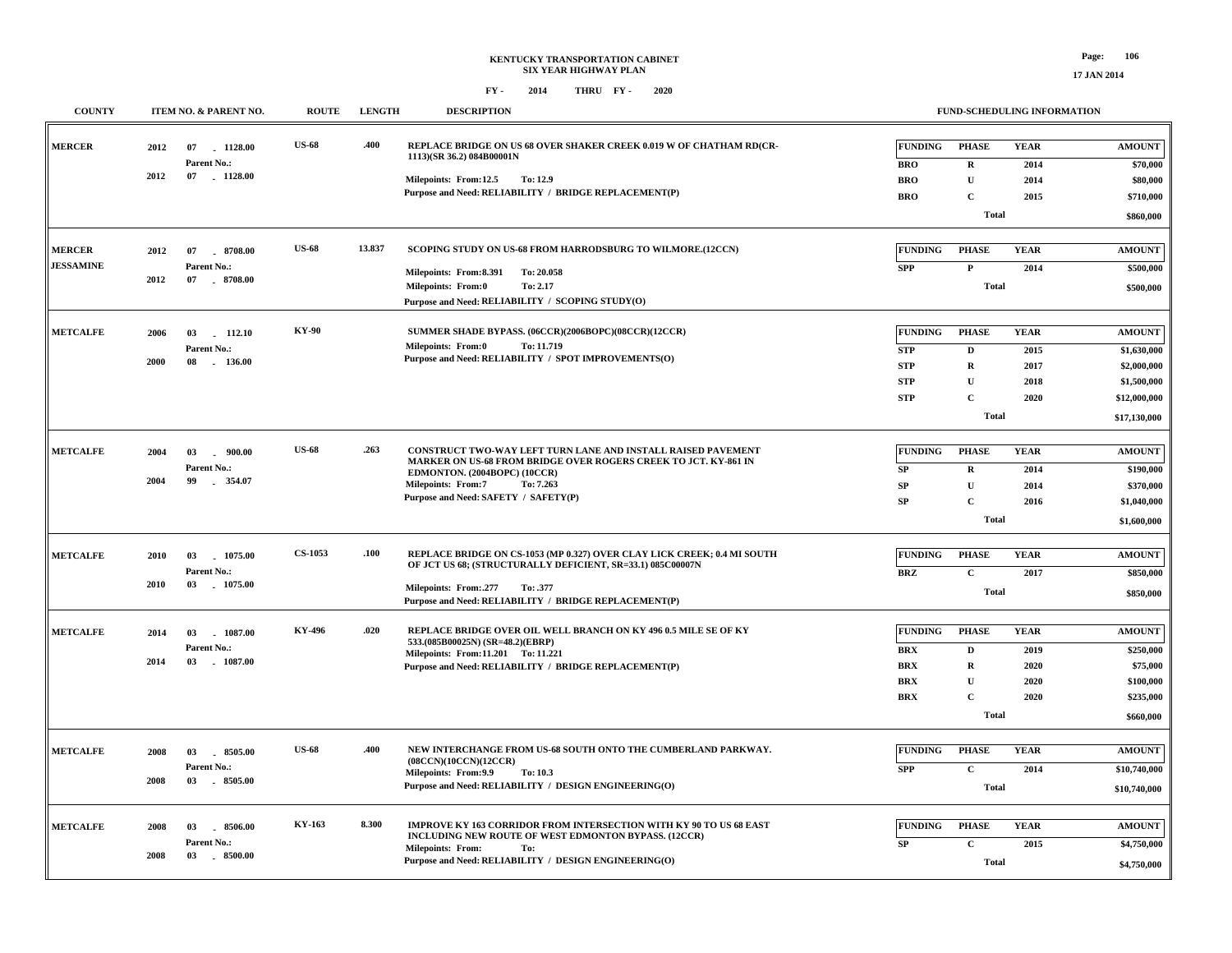| <b>COUNTY</b>   |      | ITEM NO. & PARENT NO.                               | <b>ROUTE</b>   | <b>LENGTH</b> | <b>DESCRIPTION</b>                                                                                                                                                                                                                                                                                                      |                              |                              | <b>FUND-SCHEDULING INFORMATION</b> |                              |
|-----------------|------|-----------------------------------------------------|----------------|---------------|-------------------------------------------------------------------------------------------------------------------------------------------------------------------------------------------------------------------------------------------------------------------------------------------------------------------------|------------------------------|------------------------------|------------------------------------|------------------------------|
| <b>METCALFE</b> | 2012 | 8706.00<br>03<br>Parent No.:                        | <b>US-68</b>   | 9.826         | SCOPING STUDY AND DESIGN ON US-68 FROM THE CUMBERLAND PARKWAY TO<br>THE GREEN/METCALFE COUNTY LINE.(12CCN)                                                                                                                                                                                                              | <b>FUNDING</b><br><b>STP</b> | <b>PHASE</b><br>$\mathbf D$  | <b>YEAR</b><br>2015                | <b>AMOUNT</b><br>\$2,500,000 |
|                 | 2012 | 03<br>$-8706.00$                                    |                |               | Milepoints: From:10.2<br>To: 20.026<br>Purpose and Need: RELIABILITY / SCOPING STUDY(O)                                                                                                                                                                                                                                 |                              | <b>Total</b>                 |                                    | \$2,500,000                  |
| <b>MONROE</b>   | 2010 | 03<br>128.06                                        | KY-214         |               | OPERATION OF TURKEY NECK BEND FERRY FOR FY 2015. (12CCR)                                                                                                                                                                                                                                                                | <b>FUNDING</b>               | <b>PHASE</b>                 | <b>YEAR</b>                        | <b>AMOUNT</b>                |
|                 | 2010 | Parent No.:<br>03<br>$-128.06$                      |                |               | Milepoints: From:1.737 To: 1.837<br>Purpose and Need: RELIABILITY / FERRY OPERATION(P)                                                                                                                                                                                                                                  | <b>SPP</b>                   | $\mathbf{C}$<br><b>Total</b> | 2015                               | \$444,000<br>\$444,000       |
| <b>MONROE</b>   | 2010 | 03<br>128.07                                        | KY-214         |               | OPERATION OF TURKEY NECK BEND FERRY FOR FY 2016. (12CCR)                                                                                                                                                                                                                                                                | <b>FUNDING</b>               | <b>PHASE</b>                 | <b>YEAR</b>                        | <b>AMOUNT</b>                |
|                 | 2010 | Parent No.:<br>03<br>$-128.07$                      |                |               | Milepoints: From:1.737 To: 1.837<br>Purpose and Need: RELIABILITY / FERRY OPERATION(P)                                                                                                                                                                                                                                  | <b>SPP</b>                   | $\mathbf C$<br><b>Total</b>  | 2016                               | \$444,000<br>\$444,000       |
| <b>MONROE</b>   | 2012 | 128.08<br>03                                        | KY-214         |               | OPERATION OF TURKEY NECK BEND FERRY FOR FY 2017. (12CCR)                                                                                                                                                                                                                                                                | <b>FUNDING</b>               | <b>PHASE</b>                 | <b>YEAR</b>                        | <b>AMOUNT</b>                |
|                 | 2012 | Parent No.:<br>128.08<br>03                         |                |               | Milepoints: From:1.737 To: 1.837<br>Purpose and Need: RELIABILITY / FERRY OPERATION(P)                                                                                                                                                                                                                                  | <b>SPP</b>                   | $\mathbf{C}$                 | 2017                               | \$444,000                    |
|                 |      |                                                     |                |               |                                                                                                                                                                                                                                                                                                                         |                              | <b>Total</b>                 |                                    | \$444,000                    |
| <b>MONROE</b>   | 2012 | 128.09<br>03                                        | KY-214         |               | <b>OPERATION OF TURKEY NECK BEND FERRY FOR FY 2018. (12CCR)</b><br>Milepoints: From:1.737 To: 1.837                                                                                                                                                                                                                     | <b>FUNDING</b>               | <b>PHASE</b>                 | <b>YEAR</b>                        | <b>AMOUNT</b>                |
|                 | 2012 | Parent No.:<br>03<br>$-128.09$                      |                |               | Purpose and Need: RELIABILITY / FERRY OPERATION(P)                                                                                                                                                                                                                                                                      | <b>SPP</b>                   | $\mathbf C$<br><b>Total</b>  | 2018                               | \$444,000<br>\$444,000       |
| <b>MONROE</b>   | 2014 | 03<br>128.10                                        | KY-214         |               | OPERATION OF TURKEY NECK BEND FERRY FOR FY 2019.(12CCR)                                                                                                                                                                                                                                                                 | <b>FUNDING</b>               | <b>PHASE</b>                 | <b>YEAR</b>                        | <b>AMOUNT</b>                |
|                 | 2014 | Parent No.:<br>$-128.10$<br>03                      |                |               | Milepoints: From:1.737 To: 1.837<br>Purpose and Need: RELIABILITY / FERRY OPERATION(P)                                                                                                                                                                                                                                  | <b>SPP</b>                   | $\mathbf C$<br><b>Total</b>  | 2019                               | \$444,000<br>\$444,000       |
|                 |      |                                                     |                |               |                                                                                                                                                                                                                                                                                                                         |                              |                              |                                    |                              |
| <b>MONROE</b>   | 2014 | 128.11<br>03<br>Parent No.:                         | KY-214         |               | OPERATION OF TURKEY NECK BEND FERRY FOR FY 2020.(12CCR)<br>Milepoints: From:1.737 To: 1.837                                                                                                                                                                                                                             | <b>FUNDING</b><br><b>SPP</b> | <b>PHASE</b><br>$\mathbf C$  | <b>YEAR</b><br>2020                | <b>AMOUNT</b><br>\$444,000   |
|                 | 2014 | 03<br>$-128.11$                                     |                |               | Purpose and Need: RELIABILITY / FERRY OPERATION(P)                                                                                                                                                                                                                                                                      |                              | <b>Total</b>                 |                                    | \$444,000                    |
| <b>MONROE</b>   | 2012 | 03<br>$-1084.00$                                    | <b>CR-1354</b> | .040          | REPLACE BRIDGE ON NEW SALEM RD (CR 1354) OVER PETER CREEK 0.2 MILE E                                                                                                                                                                                                                                                    | <b>FUNDING</b>               | <b>PHASE</b>                 | <b>YEAR</b>                        | <b>AMOUNT</b>                |
|                 | 2012 | Parent No.:<br>03<br>$-1084.00$                     |                |               | OF BETHLEHAM CHURCH RD (CR 1335)(SR 35.4) 086C00015N<br>Milepoints: From: 1.954 To: 1.994<br>Purpose and Need: RELIABILITY / BRIDGE REPLACEMENT(P)                                                                                                                                                                      | <b>BRZ</b><br><b>BRZ</b>     | ${\bf R}$<br>$\mathbf{U}$    | 2015<br>2015                       | \$85,000<br>\$50,000         |
|                 |      |                                                     |                |               |                                                                                                                                                                                                                                                                                                                         | <b>BRZ</b>                   | $\mathbf C$<br><b>Total</b>  | 2017                               | \$200,000<br>\$335,000       |
|                 |      |                                                     |                |               |                                                                                                                                                                                                                                                                                                                         |                              |                              |                                    |                              |
| <b>MONROE</b>   | 2002 | 03<br>$-7020.01$<br>Parent No.:<br>03<br>$-7020.00$ |                |               | CONSTRUCT NEW ROUTE FOR THE EAST TOMPKINSVILLE BYPASS "GRADE &<br>DRAIN ONLY". (98CCN)(02CCR) (2002BOPC)(DESIGN "STP" FUNDING SHALL BE<br>SUPPLEMENTAL TO THE AUTHORIZED AMOUNT ALREADY EXPENDED ON THIS<br>PROJECT). (08CCR)(10CCR)<br><b>Milepoints: From:</b><br>To:<br>Purpose and Need: RELIABILITY / NEW ROUTE(O) | <b>FUNDING</b><br><b>STP</b> | <b>PHASE</b><br>$\mathbf C$  | <b>YEAR</b><br>2016                | <b>AMOUNT</b><br>\$6,200,000 |
|                 | 1998 |                                                     |                |               |                                                                                                                                                                                                                                                                                                                         |                              | Total                        |                                    | \$6,200,000                  |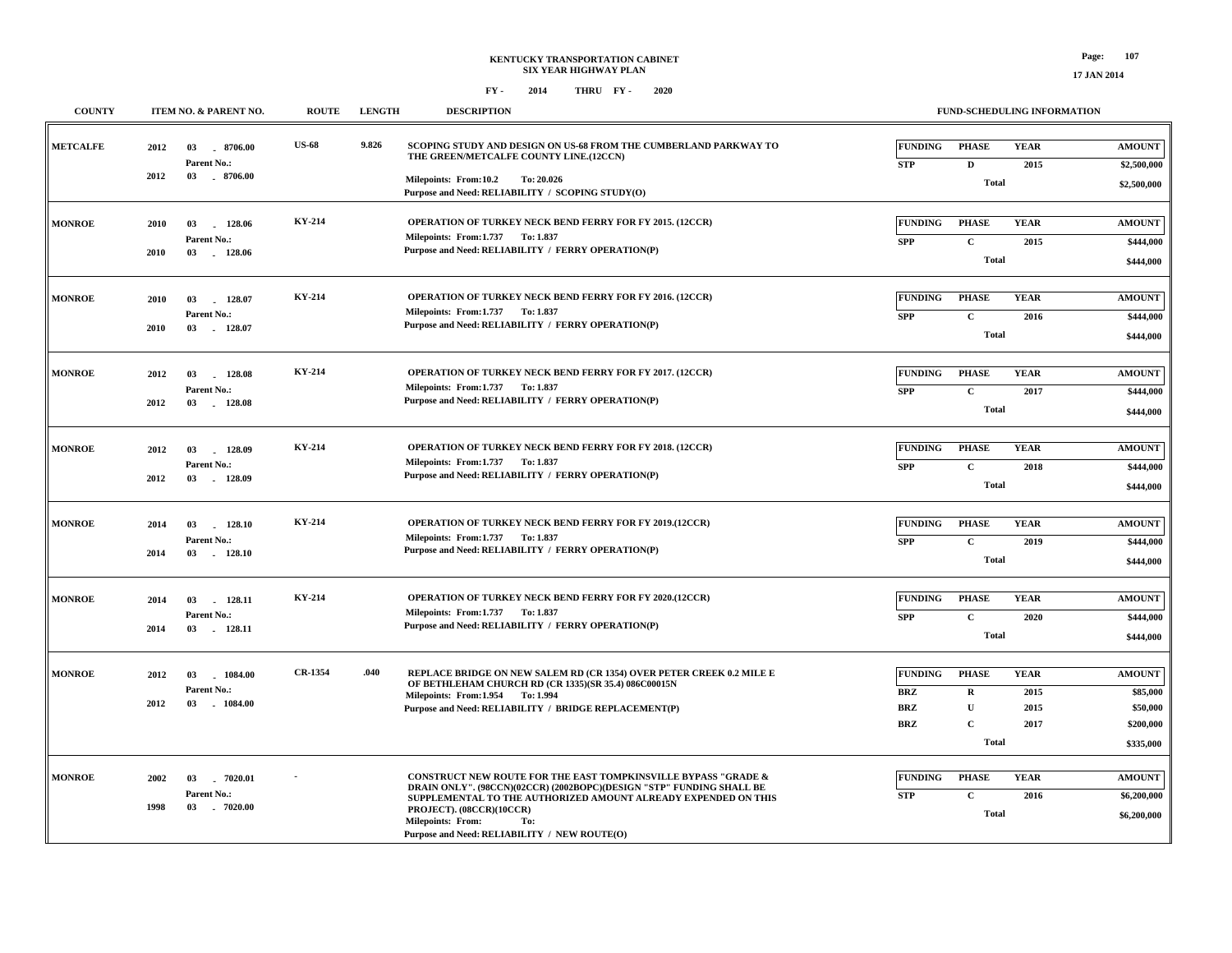#### **FY - FY - 2014 2020 THRU**

| <b>COUNTY</b>     | ITEM NO. & PARENT NO.                                               | <b>ROUTE</b>   | <b>LENGTH</b> | <b>DESCRIPTION</b>                                                                                                                                                                                                                                                                                                         | FUND-SCHEDULING INFORMATION                                                                                                                                     |                                                                                        |  |  |
|-------------------|---------------------------------------------------------------------|----------------|---------------|----------------------------------------------------------------------------------------------------------------------------------------------------------------------------------------------------------------------------------------------------------------------------------------------------------------------------|-----------------------------------------------------------------------------------------------------------------------------------------------------------------|----------------------------------------------------------------------------------------|--|--|
| <b>MONROE</b>     | 2002<br>03<br>$-7020.17$<br>Parent No.:<br>2002<br>03<br>$-7020.01$ |                |               | <b>CONSTRUCT NEW ROUTE FOR THE EAST TOMPKINSVILLE BYPASS "SURFACING</b><br>ONLY". (98CCN)(02CCR) (2002BOPC)(DESIGN "STP" FUNDING SHALL BE<br>SUPPLEMENTAL TO THE AUTHORIZED AMOUNT ALREADY EXPENDED ON THIS<br>PROJECT). (08CCR)(10CCR)<br><b>Milepoints: From:</b><br>To:<br>Purpose and Need: RELIABILITY / NEW ROUTE(O) | <b>FUNDING</b><br><b>PHASE</b><br><b>YEAR</b><br>${\bf STP}$<br>$\mathbf C$<br>2017<br><b>Total</b>                                                             | <b>AMOUNT</b><br>\$6,700,000<br>\$6,700,000                                            |  |  |
| <b>MONTGOMERY</b> | 2010<br>07<br>240.01<br>Parent No.:<br>2010<br>07<br>$-240.01$      | KY-1991        | 1.768         | WIDEN KY 1991 FROM MAYSVILLE ROAD TO MIDLAND TRAIL INDUSTRIAL PARK,<br>MONTGOMERY COUNTY (SEE 7-8501.00 FOR "SPB" FUNDS)(2005HPP-KY129)<br><b>Milepoints: From:0</b><br>To: 1.768<br>Purpose and Need: RELIABILITY / MAJOR WIDENING(O)                                                                                     | <b>FUNDING</b><br><b>PHASE</b><br><b>YEAR</b><br><b>HPP</b><br>$\mathbf C$<br>2014<br><b>Total</b>                                                              | <b>AMOUNT</b><br>\$749,899<br>\$749,899                                                |  |  |
| <b>MONTGOMERY</b> | 2010<br>07<br>250.10<br>Parent No.:<br>2010<br>07<br>$-250.10$      | <b>US-460</b>  | 1.480         | RECONSTRUCT US 460 AT LUCKY STOP HILL. (12CCR)<br>Milepoints: From:18.125 To:19.6<br>Purpose and Need: RELIABILITY / RECONSTRUCTION(O)                                                                                                                                                                                     | <b>FUNDING</b><br><b>PHASE</b><br><b>YEAR</b><br><b>STP</b><br>2014<br>$\bf{R}$<br><b>STP</b><br>U<br>2014<br><b>STP</b><br>$\mathbf C$<br>2016<br><b>Total</b> | <b>AMOUNT</b><br>\$3,680,000<br>\$1,040,000<br>\$12,980,000<br>\$17,700,000            |  |  |
| <b>MONTGOMERY</b> | 1998<br>07<br>317.30<br>Parent No.:<br>1998<br>07<br>.317.00        | <b>KY-11</b>   | 2.910         | RECONSTRUCT KY 11 FROM FAIRFIELD DRIVE TO 1.0 MILE SOUTH OF THE BATH<br>COUNTY LINE. (2008BOPC)(2010BOPC)<br>Milepoints: From:11.448 To: 14.355<br>Purpose and Need: RELIABILITY / MAJOR WIDENING(O)                                                                                                                       | <b>PHASE</b><br><b>YEAR</b><br><b>FUNDING</b><br>SB2<br>$\mathbf C$<br>2014<br><b>Total</b>                                                                     | <b>AMOUNT</b><br>\$10,820,000<br>\$10,820,000                                          |  |  |
| <b>MONTGOMERY</b> | 2012<br>07<br>$-411.00$<br>Parent No.:<br>2012<br>$-411.00$<br>07   | <b>KY-1991</b> | 1.032         | UPGRADE HINKSTON PIKE IN MT. STERLING FROM NEW MIDLAND TRAIL TO<br>THE NEW INDUSTRIAL PARK ENTRANCE (INCLUDES EXTENSION OF INDUSTRIAL<br>ACCESS ROAD TO HINKSTON PIKE). (12CCR)<br>Milepoints: From:1.768 To: 2.8<br>Purpose and Need: RELIABILITY / MINOR WIDENING(O)                                                     | <b>FUNDING</b><br><b>PHASE</b><br><b>YEAR</b><br><b>SPP</b><br>$\mathbf C$<br>2014<br><b>Total</b>                                                              | <b>AMOUNT</b><br>\$6,000,000<br>\$6,000,000                                            |  |  |
| <b>MONTGOMERY</b> | 2008<br>07<br>8501.00<br>Parent No.:<br>2008<br>07<br>8501.00       | KY-1991        | 1.768         | WIDEN KY-1991 FROM MAYSVILLE ROAD TO MIDLAND TRAIL INDUSTRIAL PARK.<br>(2005HPP-KY129) TO BE DONE IN CONJUNCTION WITH 7-240.00. (08CCN)(12CCR)<br><b>Milepoints: From:0</b><br>To: 1.768<br>Purpose and Need: RELIABILITY / MINOR WIDENING(O)                                                                              | <b>FUNDING</b><br><b>PHASE</b><br><b>YEAR</b><br><b>SPP</b><br>$\mathbf c$<br>2014<br><b>Total</b>                                                              | <b>AMOUNT</b><br>\$1,600,000<br>\$1,600,000                                            |  |  |
| <b>MORGAN</b>     | 10<br>126.60<br>2000<br>Parent No.:<br>1998<br>10<br>126.01         | KY-9009        | 3.300         | MOUNTAIN PARKWAY CORRIDOR: WIDEN THE MOUNTAIN PARKWAY TO 4<br>LANES FROM CR 1226 PARKWAY ROAD TUNNEL (MP 59.3) TO 0.4 MI EAST OF THE<br>KY-134 JOHNSON CREEK BRIDGE - SECTION 6.(12CCR)<br>Milepoints: From:59.3<br>To: 62.588<br>Purpose and Need: RELIABILITY / MAJOR WIDENING(O)                                        | <b>FUNDING</b><br><b>PHASE</b><br><b>YEAR</b><br>2014<br>NH<br>D<br>NH<br>2015<br>R<br>$\mathbf{U}$<br>2015<br>NH<br>NH<br>$\mathbf{C}$<br>2017<br><b>Total</b> | <b>AMOUNT</b><br>\$540,000<br>\$3,480,000<br>\$900,000<br>\$11,000,000<br>\$15,920,000 |  |  |
| <b>MORGAN</b>     | 10 126.61<br>2014<br>Parent No.:<br>2000<br>10<br>$-126.60$         | KY-9009        | 3.300         | MOUNTAIN PARKWAY CORRIDOR: WIDEN THE MOUNTAIN PARKWAY TO 4<br>LANES FROM CR 1226 PARKWAY ROAD TUNNEL (MP 59.3) TO 0.4 MI EAST OF THE<br>KY-134 JOHNSON CREEK BRIDGE - SECTION 6.(12CCR)(ADDITIONAL FUNDING<br>FOR C PHASE)<br>Milepoints: From: 59.3 To: 62.588<br>Purpose and Need: RELIABILITY / PREFINANCD CONVRSN(O)   | <b>FUNDING</b><br><b>PHASE</b><br><b>YEAR</b><br>$\mathbf{C}$<br>NH<br>2018<br><b>Total</b>                                                                     | <b>AMOUNT</b><br>\$15,000,000<br>\$15,000,000                                          |  |  |
| <b>MORGAN</b>     | 2014<br>10 126.62<br>Parent No.:<br>2000<br>10<br>$-126.60$         | KY-9009        | 3.300         | MOUNTAIN PARKWAY CORRIDOR: WIDEN THE MOUNTAIN PARKWAY TO 4<br>LANES FROM CR 1226 PARKWAY ROAD TUNNEL (MP 59.3) TO 0.4 MI EAST OF THE<br>KY-134 JOHNSON CREEK BRIDGE - SECTION 6.(12CCR)(ADDITIONAL FUNDING<br><b>FOR C PHASE)</b><br>Milepoints: From:59.3<br>To: 62.588<br>Purnose and Need:                              | <b>FUNDING</b><br><b>PHASE</b><br><b>YEAR</b><br>NH<br>$\mathbf C$<br>2019<br><b>Total</b>                                                                      | <b>AMOUNT</b><br>\$15,000,000<br>\$15,000,000                                          |  |  |

**Purpose and Need:**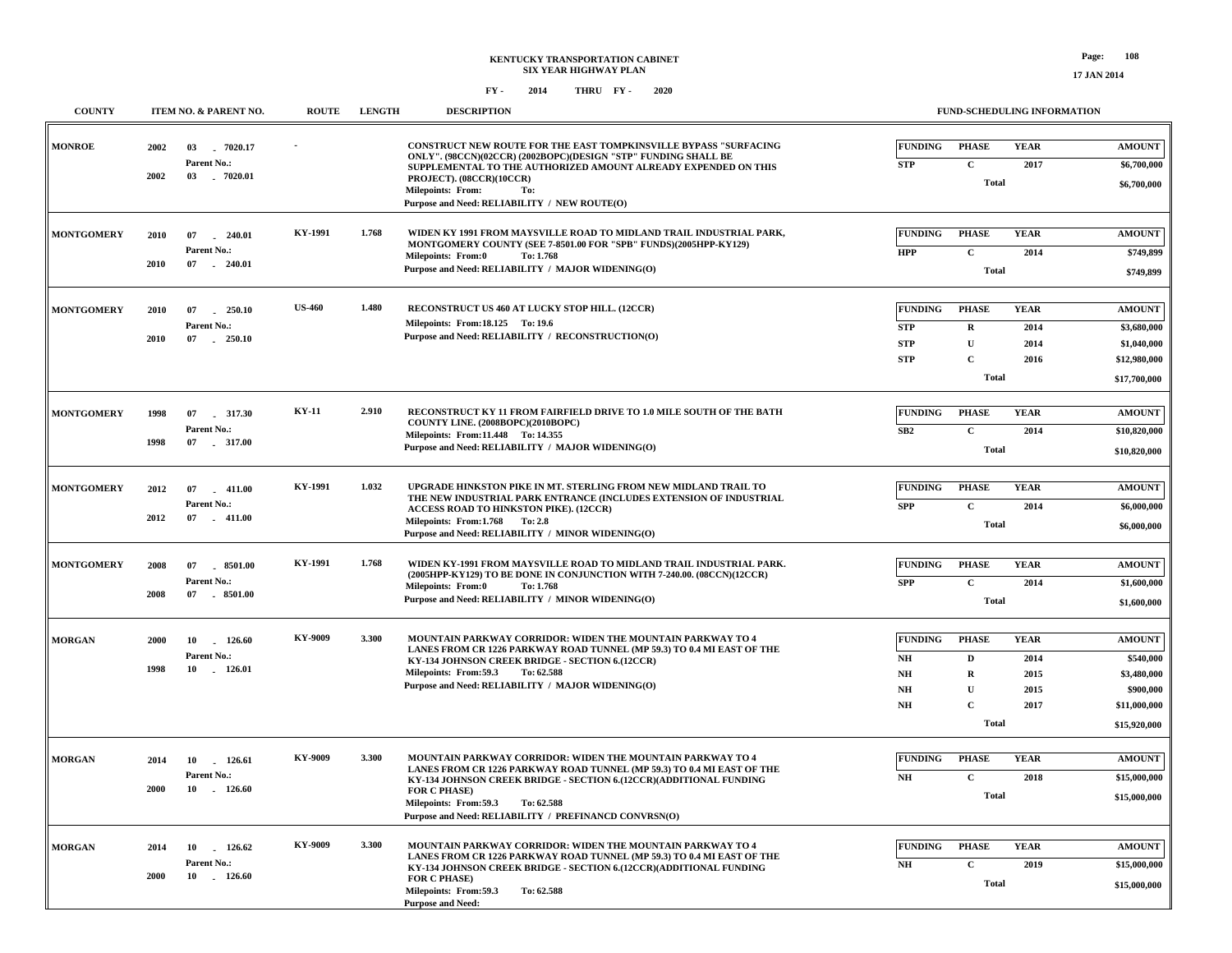| <b>COUNTY</b> | <b>ITEM NO. &amp; PARENT NO.</b>    | <b>ROUTE</b>  | <b>LENGTH</b> | <b>DESCRIPTION</b>                                                                                                                             |                              | <b>FUND-SCHEDULING INFORMATION</b> |                     |                            |
|---------------|-------------------------------------|---------------|---------------|------------------------------------------------------------------------------------------------------------------------------------------------|------------------------------|------------------------------------|---------------------|----------------------------|
| <b>MORGAN</b> | 2012<br>10<br>160.00<br>Parent No.: | <b>KY-7</b>   | .400          | IMPROVE SAFETY AND REDUCE ACCIDENTS ON KY-7 BY ELIMINATING ROCK<br>OVERHANG AND ADDING SHOULDERS 1000 FEET SOUTH OF KY 1161 TO 1000 FEET       | <b>FUNDING</b><br><b>SPP</b> | <b>PHASE</b><br>$\mathbf R$        | <b>YEAR</b><br>2015 | <b>AMOUNT</b><br>\$630,000 |
|               | 2012<br>$10 \quad . \quad 160.00$   |               |               | <b>NORTH OF KY 1161. (12CCR)</b><br>Milepoints: From:3.45<br>To: 3.85                                                                          | <b>SPP</b>                   | $\mathbf U$                        | 2015                | \$310,000                  |
|               |                                     |               |               | Purpose and Need: SAFETY / SAFETY(P)                                                                                                           | <b>SPP</b>                   | C                                  |                     |                            |
|               |                                     |               |               |                                                                                                                                                |                              |                                    | 2016                | \$4,440,000                |
|               |                                     |               |               |                                                                                                                                                |                              | <b>Total</b>                       |                     | \$5,380,000                |
|               |                                     |               |               |                                                                                                                                                |                              |                                    |                     |                            |
| <b>MORGAN</b> | 2012<br>10<br>$-293.00$             | <b>US-460</b> | .480          | RECONSTRUCT/WIDENING OF MAIN ST(US 460) & PRESTONSBURG ST(US 460/KY 7)<br>IN W LIBERTY BEGINNING ON US 460 AT BLAIR ST(CS1066) EXTENDING NE TO | <b>FUNDING</b>               | <b>PHASE</b>                       | <b>YEAR</b>         | <b>AMOUNT</b>              |
|               | Parent No.:<br>2002<br>99<br>86.12  |               |               | SALYER CEMETERY RD(CS1034) BEGINNING AT INTERSECTION OF US 460/KY 7                                                                            | <b>SPP</b>                   | D                                  | 2014                | \$350,000                  |
|               |                                     |               |               | EXTENDING N TO RIVERSIDE DR(CS1058) (2012BOP).<br>Milepoints: From: 17.424 To: 17.904                                                          | <b>SPP</b>                   | $\mathbf R$                        | 2015                | \$1,000,000                |
|               |                                     |               |               | Purpose and Need: RELIABILITY / RECONSTRUCTION(O)                                                                                              | <b>SPP</b>                   | ${\bf U}$                          | 2015                | \$500,000                  |
|               |                                     |               |               |                                                                                                                                                | <b>SPP</b>                   | $\mathbf{C}$                       | 2016                | \$5,200,000                |
|               |                                     |               |               |                                                                                                                                                |                              | <b>Total</b>                       |                     | \$7,050,000                |
|               |                                     |               |               |                                                                                                                                                |                              |                                    |                     |                            |
| <b>MORGAN</b> | 2014<br>10<br>1111.00               | <b>US-460</b> | .050          | REPLACE BRIDGE OVER WHITE OAK CREEK ON US 460 0.5 MILE NW OF KY 1000.<br>$(088B00021N)(SR=35)$                                                 | <b>FUNDING</b>               | <b>PHASE</b>                       | <b>YEAR</b>         | <b>AMOUNT</b>              |
|               | Parent No.:<br>2014<br>10 1111.00   |               |               | Milepoints: From: 25.74 To: 25.79                                                                                                              | <b>BRX</b>                   | $\mathbf D$                        | 2020                | \$300,000                  |
|               |                                     |               |               | Purpose and Need: RELIABILITY / BRIDGE REPLACEMENT(P)                                                                                          |                              | <b>Total</b>                       |                     | \$300,000                  |
|               |                                     |               |               |                                                                                                                                                |                              |                                    |                     |                            |
| <b>MORGAN</b> | 2002<br>$-8100.00$<br>10            | <b>KY-172</b> | 3.000         | IMPROVE ALIGNMENT ON KY-172 FROM MP 5 TO MP 8.                                                                                                 | <b>FUNDING</b>               | <b>PHASE</b>                       | <b>YEAR</b>         | <b>AMOUNT</b>              |
|               | Parent No.:                         |               |               | (02CCN)(06CCR)(08CCR)(10CCR)(12CCR)<br><b>Milepoints: From:5</b><br>To: 8                                                                      | <b>SPP</b>                   | $\mathbf{C}$                       | 2014                | \$7,100,000                |
|               | 2002<br>10 . 8100.00                |               |               | Purpose and Need: RELIABILITY / SPOT IMPROVEMENTS(O)                                                                                           |                              | <b>Total</b>                       |                     | \$7,100,000                |
|               |                                     |               |               |                                                                                                                                                |                              |                                    |                     |                            |
| <b>MORGAN</b> | $-8300.00$<br>2006<br>10            | KY-172        | 3.000         | RECONSTRUCT KY-172 FROM MILEPOST 2 TO MILEPOST 5.                                                                                              | <b>FUNDING</b>               | <b>PHASE</b>                       | <b>YEAR</b>         | <b>AMOUNT</b>              |
|               | Parent No.:                         |               |               | (06CCN)(08CCR)(12CCR)<br><b>Milepoints: From:2</b><br>To: 5                                                                                    | SB2                          | $\mathbf{C}$                       | 2014                | \$6,470,000                |
|               | 2006<br>10<br>$-8300.00$            |               |               | Purpose and Need: RELIABILITY / RECONSTRUCTION(O)                                                                                              |                              | <b>Total</b>                       |                     | \$6,470,000                |
|               |                                     |               |               |                                                                                                                                                |                              |                                    |                     |                            |
| <b>MORGAN</b> | 2006<br>10<br>.8301.00              | <b>KY-172</b> | 2.400         | RECONSTRUCT KY-172 FROM MILEPOST 8.0 TO MILEPOST 10.4.                                                                                         | <b>FUNDING</b>               | <b>PHASE</b>                       | <b>YEAR</b>         | <b>AMOUNT</b>              |
|               | Parent No.:                         |               |               | (06CCN)(08CCR)(10CCR)(12CCR)                                                                                                                   | <b>SPP</b>                   | $\mathbf C$                        | 2014                | \$6,500,000                |
|               | 2006<br>10<br>$-8301.00$            |               |               | <b>Milepoints: From:8</b><br>To: 10.4<br>Purpose and Need: RELIABILITY / RECONSTRUCTION(O)                                                     |                              | <b>Total</b>                       |                     | \$6,500,000                |
|               |                                     |               |               |                                                                                                                                                |                              |                                    |                     |                            |
| <b>MORGAN</b> | 2006<br>8302.00<br>10               | <b>US-460</b> | .500          | RECONSTRUCT AND STRAIGHTEN CURVE IN US-460 FROM MILEPOST 1.6 TO                                                                                | <b>FUNDING</b>               | <b>PHASE</b>                       | <b>YEAR</b>         | <b>AMOUNT</b>              |
|               | Parent No.:                         |               |               | MILEPOST 2.1. (06CCN)(12CCR)                                                                                                                   | <b>SPP</b>                   | $\mathbf R$                        | 2014                | \$470,000                  |
|               | 2006<br>10 . 8302.00                |               |               | Milepoints: From:1.6<br>To: 2.1<br>Purpose and Need: RELIABILITY / RECONSTRUCTION(O)                                                           | <b>SPP</b>                   | ${\bf U}$                          | 2014                | \$380,000                  |
|               |                                     |               |               |                                                                                                                                                | <b>SPP</b>                   | $\mathbf C$                        | 2015                | \$5,410,000                |
|               |                                     |               |               |                                                                                                                                                |                              | <b>Total</b>                       |                     | \$6,260,000                |
|               |                                     |               |               |                                                                                                                                                |                              |                                    |                     |                            |
| <b>MORGAN</b> | $-8402.00$<br>2008<br>10            | <b>KY-7</b>   | 2,950         | RECONSTRUCT KY-7 FROM MILE POST 2.7 TO MILE POST 5.6 (JUNCTION 519 TO                                                                          | <b>FUNDING</b>               | <b>PHASE</b>                       | <b>YEAR</b>         | <b>AMOUNT</b>              |
|               | Parent No.:                         |               |               | SOUTH SIDE OF WRIGLEY HILL). (08CCN)(12CCR)                                                                                                    | SP                           | $\mathbf R$                        | 2014                | \$2,320,000                |
|               | 2008<br>10<br>$-8402.00$            |               |               | Milepoints: From: 2.667 To: 5.592                                                                                                              | SP                           | $\mathbf U$                        | 2014                | \$1,560,000                |
|               |                                     |               |               | Purpose and Need: RELIABILITY / RECONSTRUCTION(O)                                                                                              | SP                           | C                                  | 2015                | \$9,230,000                |
|               |                                     |               |               |                                                                                                                                                |                              | <b>Total</b>                       |                     |                            |
|               |                                     |               |               |                                                                                                                                                |                              |                                    |                     | \$13,110,000               |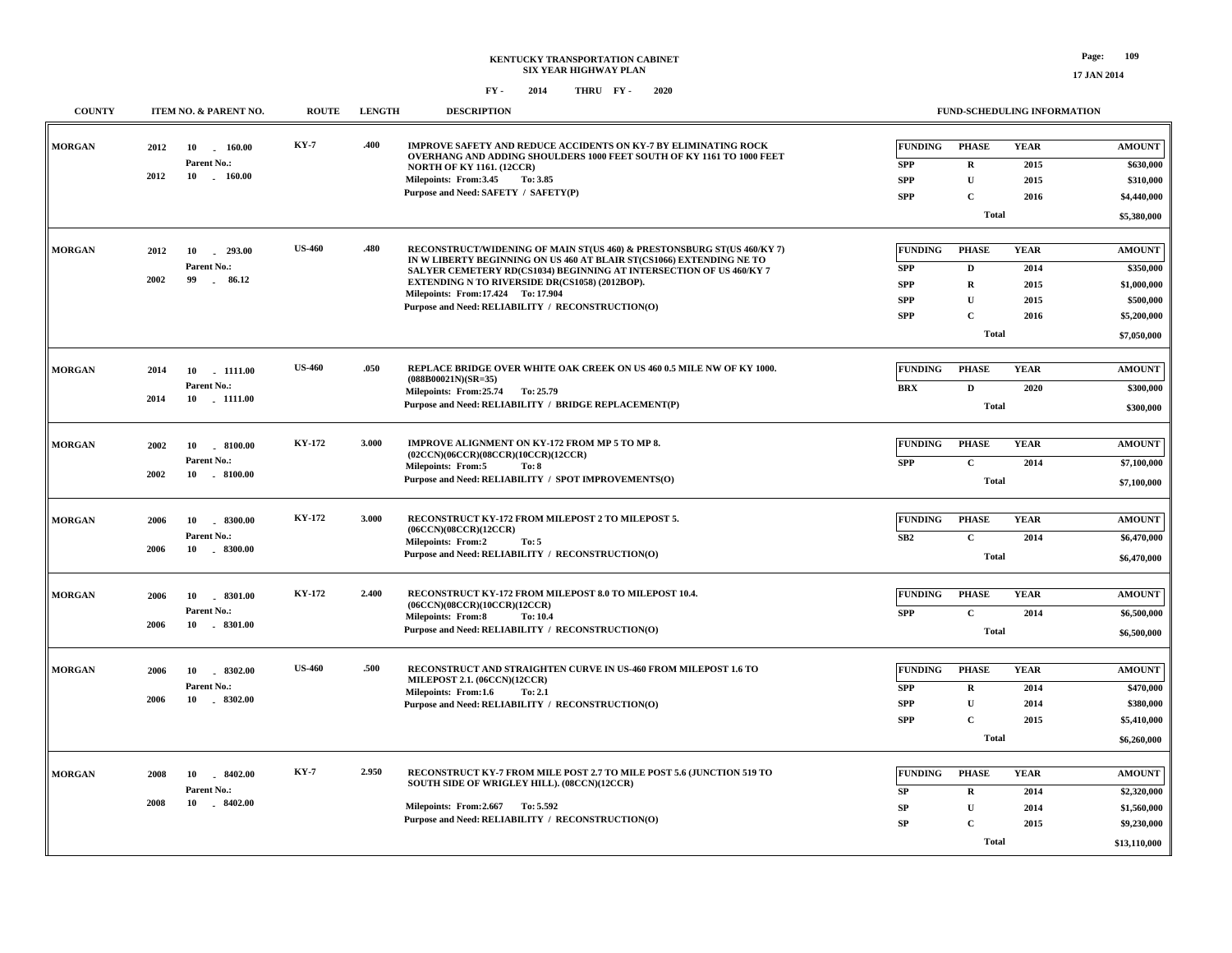| <b>COUNTY</b>                                     |              | ITEM NO. & PARENT NO.                             | <b>ROUTE</b>   | <b>LENGTH</b> | <b>DESCRIPTION</b>                                                                                                                                                                                                                                                                                                                                    |                                                                        | FUND-SCHEDULING INFORMATION                                                              |                                             |                                                                                    |
|---------------------------------------------------|--------------|---------------------------------------------------|----------------|---------------|-------------------------------------------------------------------------------------------------------------------------------------------------------------------------------------------------------------------------------------------------------------------------------------------------------------------------------------------------------|------------------------------------------------------------------------|------------------------------------------------------------------------------------------|---------------------------------------------|------------------------------------------------------------------------------------|
| <b>MUHLENBERG</b>                                 | 2004<br>2004 | 02<br>160.00<br>Parent No.:<br>02<br>$-160.00$    | <b>US-431</b>  | .300          | IMPROVE RAILROAD CROSSING AT MP 15.674 BETWEEN CENTRAL CITY AND<br>DRAKESBORO. (04CCR)<br>Milepoints: From:15.524 To: 15.824<br>Purpose and Need: SAFETY / SAFETY(P)                                                                                                                                                                                  | <b>FUNDING</b><br>${\bf SP}$<br>${\bf SP}$<br>SP<br><b>SP</b>          | <b>PHASE</b><br>$\mathbf D$<br>$\mathbf R$<br>$\mathbf U$<br>$\mathbf C$<br><b>Total</b> | <b>YEAR</b><br>2014<br>2015<br>2015<br>2016 | <b>AMOUNT</b><br>\$630,000<br>\$450,000<br>\$330,000<br>\$2,710,000<br>\$4,120,000 |
| <b>MUHLENBERG</b>                                 | 2012<br>2012 | 02<br>1087.00<br>Parent No.:<br>02 1087.00        | <b>CR-1296</b> |               | REPLACE BRIDGE ON JARRELS CREEK RD (CR 1296) OVER JARRELS CREEK 0.56<br>MILE N OF KY 189 (SR 19.8)089C00013N<br>Milepoints: From:.567<br>To: .607<br>Purpose and Need: RELIABILITY / BRIDGE REPLACEMENT(P)                                                                                                                                            | <b>FUNDING</b><br><b>BRZ</b><br><b>BRZ</b><br><b>BRZ</b>               | <b>PHASE</b><br>$\mathbf R$<br>$\mathbf U$<br>$\mathbf C$<br><b>Total</b>                | <b>YEAR</b><br>2014<br>2014<br>2015         | <b>AMOUNT</b><br>\$150,000<br>\$75,000<br>\$350,000<br>\$575,000                   |
| <b>MUHLENBERG</b>                                 | 2006<br>2006 | 02 8301.00<br>Parent No.:<br>02<br>$-8301.00$     | <b>US-62</b>   | .250          | CONSTRUCT A TURNING LANE AT MADISONVILLE COMMUNITY COLLEGE,<br>MUHLENBERG CAMPUS. (06CCN)(10CCR)<br>Milepoints: From:17.55 To: 17.7<br>Purpose and Need: RELIABILITY / MINOR WIDENING(O)                                                                                                                                                              | <b>FUNDING</b><br>SP                                                   | <b>PHASE</b><br>$\mathbf C$<br><b>Total</b>                                              | <b>YEAR</b><br>2014                         | <b>AMOUNT</b><br>\$520,000<br>\$520,000                                            |
| <b>MUHLENBERG</b>                                 | 2008<br>2008 | 02<br>8506.00<br>Parent No.:<br>02 8506.00        | <b>US-62</b>   | 1.500         | WIDEN US-62 FROM WAL-MART TO US-431. (08CCN)(10CCR)(12CCR)<br>Milepoints: From:16.471 To: 17.93<br>Purpose and Need: RELIABILITY / MAJOR WIDENING(O)                                                                                                                                                                                                  | <b>FUNDING</b><br><b>SPP</b>                                           | <b>PHASE</b><br>$\mathbf C$<br><b>Total</b>                                              | <b>YEAR</b><br>2014                         | <b>AMOUNT</b><br>\$9,740,000<br>\$9,740,000                                        |
| <b>NELSON</b>                                     | 2004<br>2004 | $-287.10$<br>04<br>Parent No.:<br>04<br>$-287.30$ | <b>US-31E</b>  | 3.700         | BARDSTOWN-LOUISVILLE; WIDENING AND ACCESS MANAGEMENT<br>IMPROVEMENTS ON US-31E BETWEEN NAZARETH DRIVE AND KY-509. (2004BOPC)<br>Milepoints: From:16.835 To: 20.536<br>Purpose and Need: RELIABILITY / RELOCATION(O)                                                                                                                                   | <b>FUNDING</b><br><b>SP</b><br>SP<br>SP                                | <b>PHASE</b><br>${\bf R}$<br>$\mathbf U$<br>$\mathbf C$<br><b>Total</b>                  | <b>YEAR</b><br>2014<br>2014<br>2017         | <b>AMOUNT</b><br>\$9,930,000<br>\$2,440,000<br>\$25,510,000<br>\$37,880,000        |
| <b>NELSON</b><br><b>BULLITT</b><br><b>SPENCER</b> | 2004<br>2000 | 287.50<br>04<br>Parent No.:<br>04<br>287.05       | <b>US-31E</b>  | 6.400         | <b>BARDSTOWN-LOUISVILLE; RELOCATION OF US-31E FROM JUST SOUTH OF</b><br>WHITESIDES DRIVE IN NELSON COUNTY TO THE SALT RIVER BRIDGE IN<br>SPENCER COUNTY. (2004BOPC)(10CCR)(12CCR)<br>Milepoints: From: 23.607 To: 27.31<br><b>Milepoints: From:</b><br>To:<br><b>Milepoints: From:0</b><br>To: 2.703<br>Purpose and Need: RELIABILITY / RELOCATION(O) | <b>FUNDING</b><br><b>SPP</b>                                           | <b>PHASE</b><br>$\mathbf C$<br><b>Total</b>                                              | <b>YEAR</b><br>2015                         | <b>AMOUNT</b><br>\$32,240,000<br>\$32,240,000                                      |
| <b>NELSON</b>                                     | 2012<br>2012 | 04<br>1075.00<br>Parent No.:<br>04<br>1075.00     | <b>US-62</b>   | .040          | REPLACE BRIDGE ON US-62 OVER EAST FRK OF SIMPSON CREEK 0.01 MILES S OF<br>KY-55 IN BLOOMFIELD (SR 49.5) 090B00023N.(12CCR)<br>Milepoints: From: 24.917 To: 24.957<br>Purpose and Need: RELIABILITY / BRIDGE REPLACEMENT(P)                                                                                                                            | <b>FUNDING</b><br><b>BRO</b>                                           | <b>PHASE</b><br>$\mathbf C$<br><b>Total</b>                                              | <b>YEAR</b><br>2014                         | <b>AMOUNT</b><br>\$430,000<br>\$430,000                                            |
| <b>NELSON</b>                                     | 2012<br>2012 | 04<br>1078.00<br>Parent No.:<br>04<br>1078.00     | <b>US-62</b>   | .040          | REPLACE BRIDGES ON US 62 (HINKLE CREEK) AND KY 48 IN BLOOMFIELD<br>090B00096N (12CCR)<br>Milepoints: From: 27.278 To: 27.318<br>Purpose and Need: RELIABILITY / BRIDGE REPLACEMENT(P)                                                                                                                                                                 | <b>FUNDING</b><br><b>BRO</b><br><b>BRO</b><br><b>BRO</b><br><b>BRO</b> | <b>PHASE</b><br>$\mathbf D$<br>$\mathbf R$<br>$\mathbf U$<br>$\mathbf C$<br><b>Total</b> | <b>YEAR</b><br>2014<br>2014<br>2014<br>2015 | <b>AMOUNT</b><br>\$300,000<br>\$150,000<br>\$400,000<br>\$1,300,000<br>\$2,150,000 |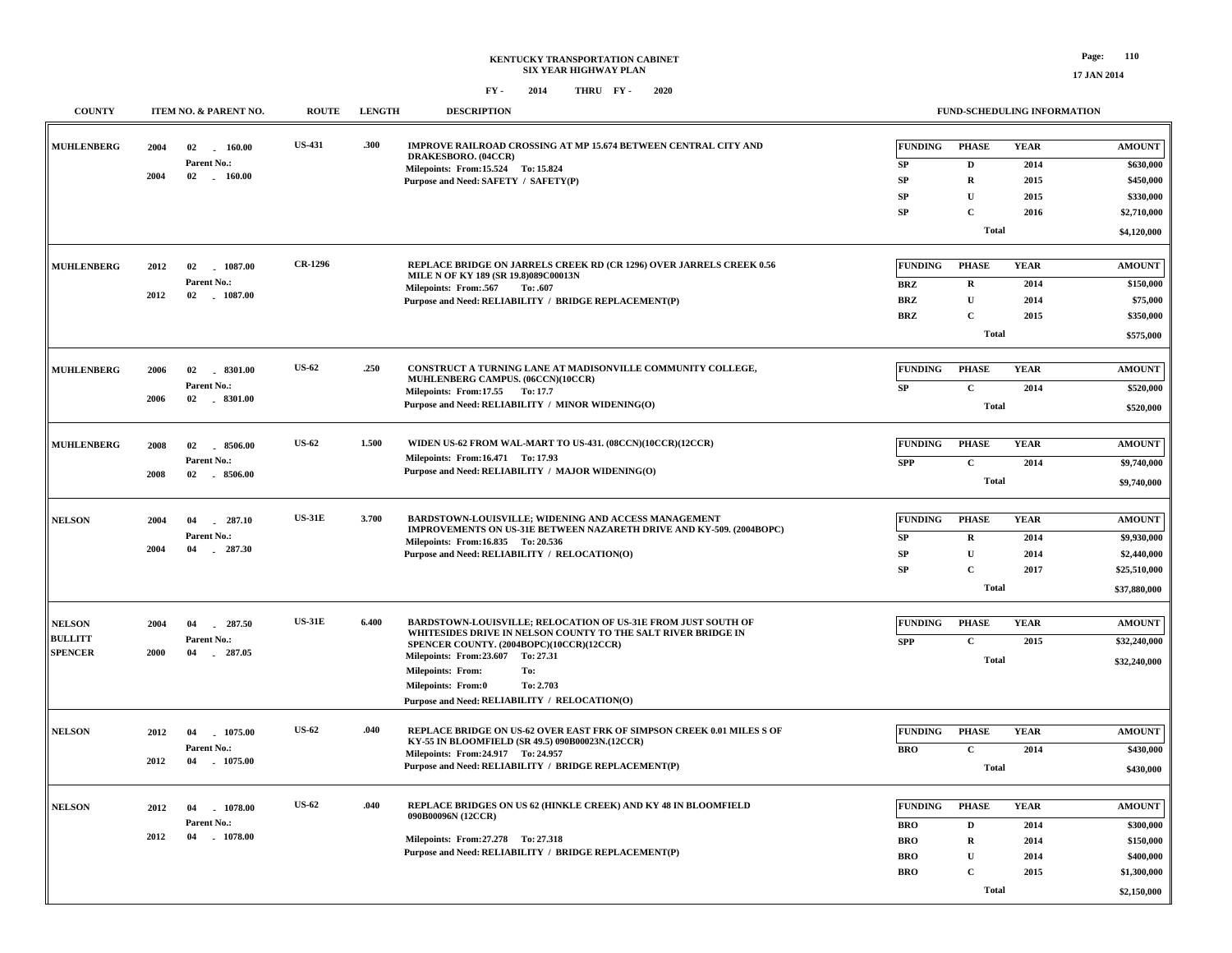| <b>COUNTY</b>         |                          | ITEM NO. & PARENT NO.           | <b>ROUTE</b>   | <b>LENGTH</b> | <b>DESCRIPTION</b>                                                                                                                         |                 | <b>FUND-SCHEDULING INFORMATION</b> |              |                           |
|-----------------------|--------------------------|---------------------------------|----------------|---------------|--------------------------------------------------------------------------------------------------------------------------------------------|-----------------|------------------------------------|--------------|---------------------------|
| <b>NELSON</b>         | 2012                     | 04<br>1083.00                   | CR-1327        |               | REPLACE BRIDGE ON MOBLEY MILL RD (CR 1327) OVER FROMAN CREEK 0.72<br>MILE W OF LENORE RD (KY 2739)(SR 24.5) 090C00039N (12CCR)             | <b>FUNDING</b>  | <b>PHASE</b>                       | <b>YEAR</b>  | <b>AMOUNT</b>             |
|                       | 2012                     | Parent No.:<br>$-1083.00$<br>04 |                |               | Milepoints: From: 3.411 To: 3.451                                                                                                          | <b>BRZ</b>      | $\mathbf{C}$                       | 2014         | \$400,000                 |
|                       |                          |                                 |                |               | Purpose and Need: RELIABILITY / BRIDGE REPLACEMENT(P)                                                                                      |                 | <b>Total</b>                       |              | \$400,000                 |
| <b>NELSON</b>         | 2014                     | 1092.00<br>04                   | <b>CR-1215</b> | .020          | REPLACE BRIDGE OVER DAVIS RUN ON HIGDON LOOP (CR 1215) 0.1 MI S OF US<br>31E NEAR SCL OF NEW HAVEN (090C00030N)(SR=27) (EBRP)              | <b>FUNDING</b>  | <b>PHASE</b>                       | <b>YEAR</b>  | <b>AMOUNT</b>             |
|                       | 2014                     | Parent No.:<br>04<br>$-1092.00$ |                |               | Milepoints: From:.12<br>To: .14                                                                                                            | <b>BRZ</b>      | D                                  | 2020         | \$100,000                 |
|                       |                          |                                 |                |               | Purpose and Need: RELIABILITY / BRIDGE REPLACEMENT(P)                                                                                      |                 | <b>Total</b>                       |              | \$100,000                 |
| <b>NELSON</b>         | 2006                     | 04<br>$-8307.10$                | KY-245         | 2.334         | WIDEN KY-245 FROM US-150 TO US-62. (2006BOPC)(06CCN)(12CCR)                                                                                | <b>FUNDING</b>  | <b>PHASE</b>                       | <b>YEAR</b>  | <b>AMOUNT</b>             |
|                       |                          | Parent No.:                     |                |               | <b>Milepoints: From:0</b><br>To: 2.334<br>Purpose and Need: RELIABILITY / MAJOR WIDENING(O)                                                | <b>SPP</b>      | $\mathbf{C}$                       | 2014         | \$11,250,000              |
|                       | 2006                     | 04<br>8307.00                   |                |               |                                                                                                                                            |                 | <b>Total</b>                       |              | \$11,250,000              |
| <b>NELSON</b>         | 2006                     | 04<br>8308.10                   | <b>US-150</b>  | 1.300         | WIDEN US-150 FROM KY-49 TO NEAR KY-245/WAL-MART WIDENING. (06CCN)                                                                          | <b>FUNDING</b>  | <b>PHASE</b>                       | <b>YEAR</b>  | <b>AMOUNT</b>             |
|                       |                          | Parent No.:                     |                |               | <b>Milepoints: From:.44</b><br>To: 1.697                                                                                                   | SP              | $\mathbf D$                        | 2014         | \$520,000                 |
|                       | 2006                     | 04<br>$-8308.00$                |                |               | Purpose and Need: RELIABILITY / MAJOR WIDENING(O)                                                                                          | SP              | $\mathbf R$                        | 2015         | \$2,210,000               |
|                       |                          |                                 |                |               |                                                                                                                                            | SP              | U                                  | 2015         | \$650,000                 |
|                       |                          |                                 |                |               |                                                                                                                                            | SP              | $\mathbf C$                        | 2017         | \$13,160,000              |
|                       |                          |                                 |                |               |                                                                                                                                            |                 | <b>Total</b>                       |              | \$16,540,000              |
| <b>NELSON</b><br>2006 |                          | 04<br>8309.10                   | <b>US-150</b>  | .600          | WIDEN US-150 FROM NEAR KY-245 THROUGH THE BLUEGRASS PARKWAY<br>INTERCHANGE TO JUST PAST LESLIE BALLARD ROAD.(06CCN)(2006BOPC)(12CCR)       | <b>FUNDING</b>  | <b>PHASE</b>                       | <b>YEAR</b>  | <b>AMOUNT</b>             |
|                       | 2006                     | Parent No.:<br>04<br>8309.00    |                |               | Milepoints: From: 1.697 To: 2.285                                                                                                          | SP              | D                                  | 2014         | \$50,000                  |
|                       |                          |                                 |                |               | Purpose and Need: RELIABILITY / MAJOR WIDENING(O)                                                                                          | ${\bf SP}$      | $\mathbf R$                        | 2015         | \$2,630,000               |
|                       |                          |                                 |                |               |                                                                                                                                            | SP<br><b>SP</b> | U<br>$\mathbf C$                   | 2015<br>2017 | \$940,000<br>\$27,050,000 |
|                       |                          |                                 |                |               |                                                                                                                                            |                 | <b>Total</b>                       |              | \$30,670,000              |
|                       |                          |                                 |                |               |                                                                                                                                            |                 |                                    |              |                           |
| <b>NICHOLAS</b>       | 2000                     | 07<br>310.30                    | <b>US-68</b>   | 4.400         | PARIS-MAYSVILLE ROAD; RECONSTRUCT FROM MILLERSBURG TO KY-32 AT<br><b>CARLISLE</b>                                                          | <b>FUNDING</b>  | <b>PHASE</b>                       | <b>YEAR</b>  | <b>AMOUNT</b>             |
|                       | 1996                     | Parent No.:<br>07 . 310.01      |                |               | (SECTION 3).(08CCR)(12CCR)                                                                                                                 | $N\!H$          | $\mathbf{U}$                       | 2014         | \$7,580,000               |
|                       |                          |                                 |                |               | <b>Milepoints: From:.4</b><br>To: 4.827<br>Purpose and Need: RELIABILITY / MAJOR WIDENING(O)                                               | <b>SPP</b>      | $\mathbf C$                        | 2016         | \$16,870,000              |
|                       |                          |                                 |                |               |                                                                                                                                            |                 | <b>Total</b>                       |              | \$24,450,000              |
| <b>NICHOLAS</b>       | 2012                     | 205.00<br>09                    | KY-36          | .183          | RECONSTRUCT KY 36-KY 32 NEAR THE NICHOLAS COUNTY SCHOOLS PROPERTY.                                                                         | <b>FUNDING</b>  | <b>PHASE</b>                       | <b>YEAR</b>  | <b>AMOUNT</b>             |
|                       |                          | Parent No.:                     |                |               | MP 3.10 TO MP 3.283. (12CCR)<br>Milepoints: From:3.1<br>To: 3.283                                                                          | <b>STP</b>      | R                                  | 2014         | \$1,660,000               |
|                       | 2012                     | 09<br>$-205.00$                 |                |               | Purpose and Need: SAFETY / SAFETY(P)                                                                                                       | <b>STP</b>      | U                                  | 2014         | \$850,000                 |
|                       |                          |                                 |                |               |                                                                                                                                            | <b>STP</b>      | $\mathbf C$                        | 2015         | \$4,500,000               |
|                       |                          |                                 |                |               |                                                                                                                                            |                 | <b>Total</b>                       |              | \$7,010,000               |
| <b>NICHOLAS</b>       | 2010                     | 1074.00<br>09                   | KY-32          | .100          | REPLACE BRIDGE ON KY-32 (MP 13.896) OVER TTI RR & SCRUBGRASS CREEK; 4.2<br>MILE NORTHEAST OF JCT KY 1455; (FUNCTIONALLY OBSOLETE, SR=49.2) | <b>FUNDING</b>  | <b>PHASE</b>                       | <b>YEAR</b>  | <b>AMOUNT</b>             |
|                       |                          | Parent No.:                     |                |               | 091B00008N                                                                                                                                 | <b>BRO</b>      | $\mathbf C$                        | 2014         | \$3,360,000               |
|                       | $-1074.00$<br>2010<br>09 |                                 |                |               | Milepoints: From:13.846 To: 13.946<br>Purpose and Need: RELIABILITY / BRIDGE REPLACEMENT(P)                                                |                 | <b>Total</b>                       |              | \$3,360,000               |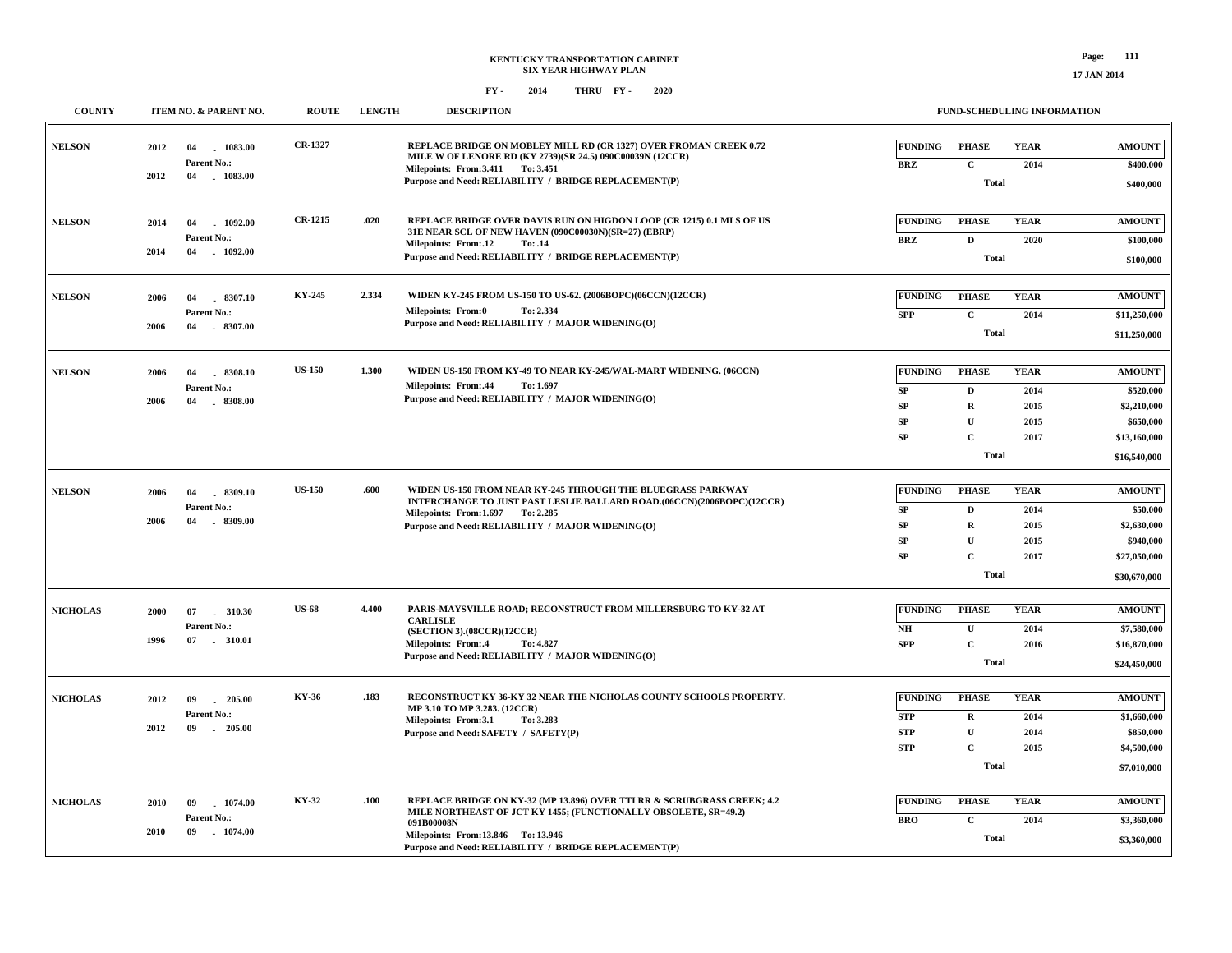| <b>COUNTY</b> |      | ITEM NO. & PARENT NO.     | <b>ROUTE</b>   | <b>LENGTH</b> | <b>DESCRIPTION</b>                                                                                                                    |                              | FUND-SCHEDULING INFORMATION |                     |                            |
|---------------|------|---------------------------|----------------|---------------|---------------------------------------------------------------------------------------------------------------------------------------|------------------------------|-----------------------------|---------------------|----------------------------|
| <b>OHIO</b>   | 2012 | 02 231.00<br>Parent No.:  | KY-54          | .100          | RECONSTRUCT INTERSECTION AT KY 54 AND KY 2671. (12CCR)<br>Milepoints: From: 3.939 To: 4.039                                           | <b>FUNDING</b><br><b>SPP</b> | <b>PHASE</b><br>$\mathbf R$ | <b>YEAR</b><br>2015 | <b>AMOUNT</b><br>\$200,000 |
|               | 2012 | $02 \t 231.00$            |                |               | Purpose and Need: SAFETY / SAFETY(P)                                                                                                  | <b>SPP</b>                   | ${\bf U}$                   | 2015                | \$300,000                  |
|               |      |                           |                |               |                                                                                                                                       | <b>SPP</b>                   | $\mathbf{C}$                | 2016                | \$1,000,000                |
|               |      |                           |                |               |                                                                                                                                       |                              | <b>Total</b>                |                     | \$1,500,000                |
|               |      |                           |                |               |                                                                                                                                       |                              |                             |                     |                            |
| <b>OHIO</b>   | 2010 | 02 1071.00                | <b>US-62</b>   | .100          | REPLACE BRIDGE ON US-62 (MP 12.264) OVER MUDDY CK.; .4 MI W OF JCT KY<br>1543; (STRUCTURALLY DEFICIENT, SR=49.3) 092B00034N           | <b>FUNDING</b>               | <b>PHASE</b>                | <b>YEAR</b>         | <b>AMOUNT</b>              |
|               | 2010 | Parent No.:<br>02 1071.00 |                |               |                                                                                                                                       | <b>BRO</b>                   | $\mathbf{C}$                | 2014                | \$1,360,000                |
|               |      |                           |                |               | Milepoints: From:12.264 To: 12.364<br>Purpose and Need: RELIABILITY / BRIDGE REPLACEMENT(P)                                           |                              | <b>Total</b>                |                     | \$1,360,000                |
| OHIO          | 2010 | 02 1077.00                | <b>CR-1194</b> | .100          | REPLACE BRIDGE ON CR-1194 (MP 0.079) OVER THREELICK CREEK; .15 MI W JCT                                                               | <b>FUNDING</b>               | <b>PHASE</b>                | <b>YEAR</b>         | <b>AMOUNT</b>              |
|               |      | Parent No.:               |                |               | CR 5172; (STRUCTURALLY DEFICIENT, SR=2) 092C00128N                                                                                    | <b>BRZ</b>                   | $\bf R$                     | 2014                | \$100,000                  |
|               | 2010 | $02$ 1077.00              |                |               | Milepoints: From:.029<br>To: .129                                                                                                     | <b>BRZ</b>                   | ${\bf U}$                   | 2014                | \$150,000                  |
|               |      |                           |                |               | Purpose and Need: RELIABILITY / BRIDGE REPLACEMENT(P)                                                                                 | <b>BRZ</b>                   | $\mathbf C$                 | 2016                | \$340,000                  |
|               |      |                           |                |               |                                                                                                                                       |                              | <b>Total</b>                |                     | \$590,000                  |
|               |      |                           |                |               |                                                                                                                                       |                              |                             |                     |                            |
| OHIO          | 2012 | 1083.00<br>02             | <b>US-62</b>   | .040          | REPLACE BRIDGE ON US 62 OVER BRANCH OF THREE LICK FORK 0.23 MILE E OF                                                                 | <b>FUNDING</b>               | <b>PHASE</b>                | <b>YEAR</b>         | <b>AMOUNT</b>              |
|               |      | Parent No.:               |                |               | <b>GREEN MEADOWS DR (CS 6068)(SR 49.2)092B00032</b>                                                                                   | <b>BRO</b>                   | $\mathbf R$                 | 2015                | \$230,000                  |
|               | 2012 | 02 1083.00                |                |               | Milepoints: From:11.892 To: 11.932                                                                                                    | <b>BRO</b>                   | $\mathbf U$                 | 2015                | \$90,000                   |
|               |      |                           |                |               | Purpose and Need: RELIABILITY / BRIDGE REPLACEMENT(P)                                                                                 | <b>BRO</b>                   | $\mathbf{C}$                | 2016                | \$650,000                  |
|               |      |                           |                |               |                                                                                                                                       |                              | <b>Total</b>                |                     | \$970,000                  |
|               |      |                           |                |               |                                                                                                                                       |                              |                             |                     |                            |
| OHIO          | 2014 | 1091.00<br>02             | <b>US-62</b>   | .074          | REPLACE BRIDGE OVER THREELICK FORK ON US 62 0.4 MILE E OF GREEN<br>MEADOWS DRIVE (CS 6068) IN BEAVER DAM. (092B00033N)(SR=48)         | <b>FUNDING</b>               | <b>PHASE</b>                | <b>YEAR</b>         | <b>AMOUNT</b>              |
|               |      | Parent No.:               |                |               | <b>Milepoints: From:12</b><br>To: 12.074                                                                                              | <b>BRX</b>                   | $\mathbf{D}$                | 2020                | \$225,000                  |
|               | 2014 | 02 1091.00                |                |               | Purpose and Need: RELIABILITY / BRIDGE REPLACEMENT(P)                                                                                 |                              | \$225,000                   |                     |                            |
|               |      |                           | <b>US-231</b>  | .100          | ADDRESS LEFT TURN LANE ISSUES ON US-231 AT SOUTHERN ELEMENTARY                                                                        | <b>FUNDING</b>               | <b>PHASE</b>                | <b>YEAR</b>         | <b>AMOUNT</b>              |
| OHIO          | 2012 | 02 8705.00                |                |               | SCHOOL, MP 5.15 TO 5.25.                                                                                                              |                              |                             |                     |                            |
|               | 2012 | Parent No.:<br>02 8705.00 |                |               | (12CCN)                                                                                                                               | <b>SPP</b>                   | $\mathbf R$                 | 2014                | \$400,000                  |
|               |      |                           |                |               | Milepoints: From: 5.15<br>To: 5.25<br>Purpose and Need: SAFETY / SAFETY(P)                                                            | <b>SPP</b>                   | ${\bf U}$                   | 2014                | \$500,000                  |
|               |      |                           |                |               |                                                                                                                                       | <b>SPP</b>                   | $\mathbf C$                 | 2015                | \$900,000                  |
|               |      |                           |                |               |                                                                                                                                       |                              | <b>Total</b>                |                     | \$1,800,000                |
| <b>OLDHAM</b> | 2000 | $-234.00$<br>05           | KY-393         | 1.243         | KY-393 RECONSTRUCT FROM NORTHERN RAMP OF I-71 TO NORTH OF KY-146<br>(CSX RAILROAD) (STATIONS 10+100 TO 12+100)(DESIGN UNDER 5-230.00) | <b>FUNDING</b>               | <b>PHASE</b>                | <b>YEAR</b>         | <b>AMOUNT</b>              |
|               |      | Parent No.:               |                |               | Milepoints: From: 4.672 To: 5.868                                                                                                     | <b>STP</b>                   | $\mathbf C$                 | 2015                | \$16,820,000               |
|               | 1996 | 05 230.00                 |                |               | Purpose and Need: RELIABILITY / MAJOR WIDENING(O)                                                                                     |                              | <b>Total</b>                |                     | \$16,820,000               |
|               |      |                           |                |               |                                                                                                                                       |                              |                             |                     |                            |
| <b>OLDHAM</b> | 2004 | 304.10<br>05              | KY-22          | 2.100         | RECONSTRUCT KY-22 FROM KY-329 TO ABBOTT LANE.                                                                                         | <b>FUNDING</b>               | <b>PHASE</b>                | <b>YEAR</b>         | <b>AMOUNT</b>              |
|               |      | Parent No.:               |                |               | (2004BOPC)(08CCR)(10CCR)(12CCR)<br>Milepoints: From:3.25 To: 5.32                                                                     | SP                           | $\mathbf R$                 | 2017                | \$2,560,000                |
|               | 1996 | 05<br>$-304.01$           |                |               | Purpose and Need: RELIABILITY / MAJOR WIDENING(O)                                                                                     | <b>SP</b>                    | ${\bf U}$                   | 2017                | \$2,540,000                |
|               |      |                           |                |               |                                                                                                                                       | SP                           | $\mathbf C$                 | 2019                | \$12,340,000               |
|               |      |                           |                |               |                                                                                                                                       |                              | <b>Total</b>                |                     | \$17,440,000               |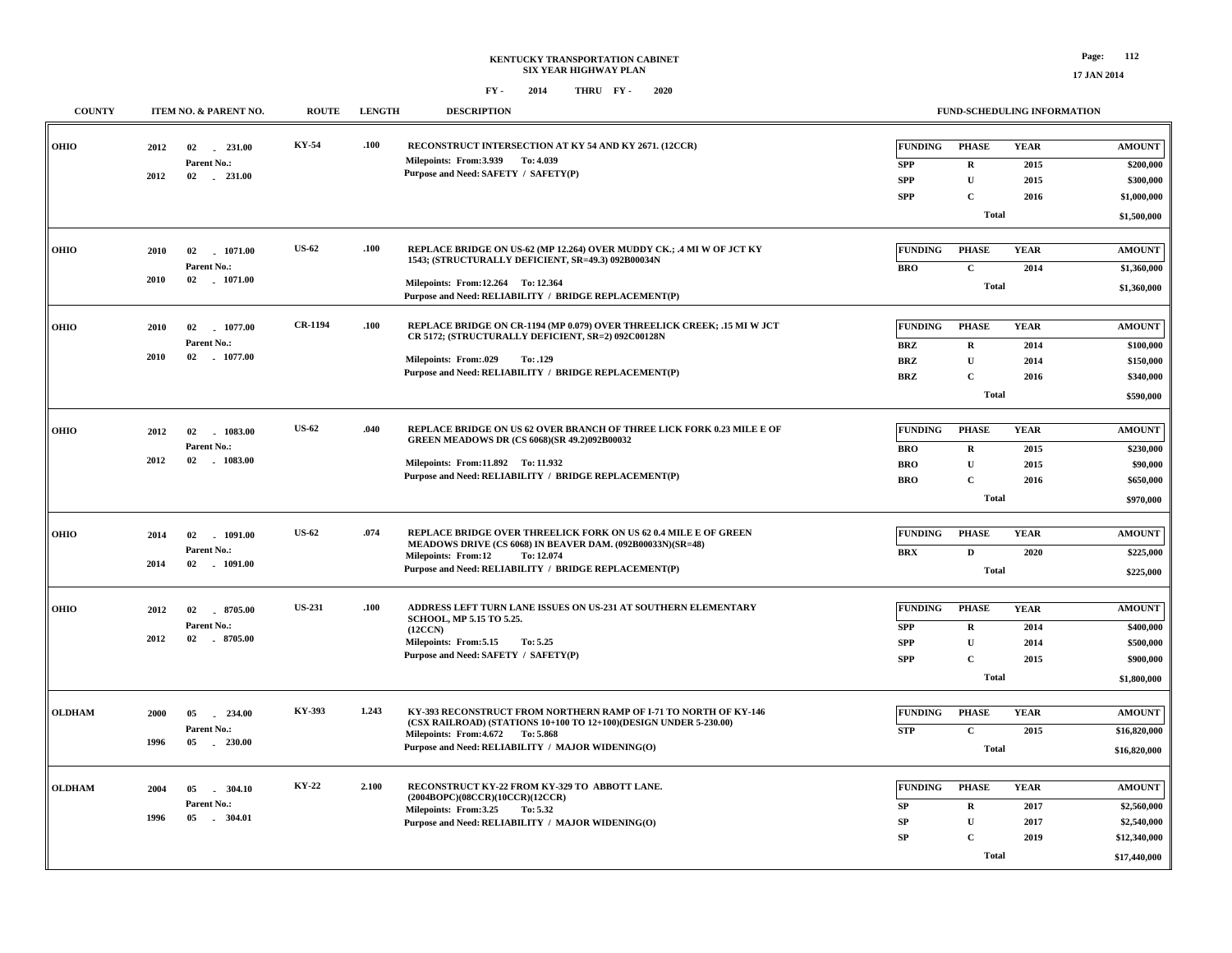**COUNTY ITEM NO. & PARENT NO. ROUTE LENGTH DESCRIPTION**

 **05 304.15 -2004**

**Parent No.:**

**KY-22**

**OLDHAM**

 **1.400**

#### **FUND-SCHEDULING INFORMATION RECONSTRUCT KY-22 FROM KY-329B TO ABBOTT LANE INCLUDING THE TERMINI INTERSECTIONS OF KY 22 @ KY 329B AND KY 22 @ ABBOTT LANE.("BRIDGE HILL")(12CCR) \$10,200,000 TotalCPHASEFUNDINGPHASE2015 YEARYEARSPPFUNDING \$10,200,000 AMOUNTAMOUNT**

|                  | 2004 | 05<br>. 304.10         |                |       | LANE, DRIDGE HILL #12CCR<br>Milepoints: From: 3.929 To: 5.32<br>Purpose and Need: RELIABILITY / MAJOR WIDENING(O)                     |                 | <b>Total</b> |             | \$10,200,000  |
|------------------|------|------------------------|----------------|-------|---------------------------------------------------------------------------------------------------------------------------------------|-----------------|--------------|-------------|---------------|
| <b>OLDHAM</b>    | 2004 | 304.20<br>05           | <b>KY-22</b>   | 2.200 | RECONSTRUCT KY-22 TO 5-LANES FROM ABBOTT LANE TO PROPOSED KY-393<br>INTERSECTION AND CONTINUING WITH 3-LANES TO EXISTING KY-393.      | <b>FUNDING</b>  | <b>PHASE</b> | <b>YEAR</b> | <b>AMOUNT</b> |
|                  |      | Parent No.:            |                |       | (2004BOPC)                                                                                                                            | SP              | D            | 2014        | \$910,000     |
|                  | 1996 | 05<br>304.01           |                |       | Milepoints: From:5.32<br>To: 7.5                                                                                                      | SP              | $\bf{R}$     | 2016        | \$3,840,000   |
|                  |      |                        |                |       | Purpose and Need: RELIABILITY / MAJOR WIDENING(O)                                                                                     | ${\bf SP}$      | $\mathbf{U}$ | 2016        | \$2,540,000   |
|                  |      |                        |                |       |                                                                                                                                       | SP              | $\mathbf{C}$ | 2017        | \$10,950,000  |
|                  |      |                        |                |       |                                                                                                                                       |                 | <b>Total</b> |             | \$18,240,000  |
| <b>OLDHAM</b>    | 1996 | 05<br>$-367.00$        |                | 5.000 | <b>CONSTRUCT NEW ROUTE FROM OLD HENRY INTERCHANGE AT I-265 TO</b>                                                                     | <b>FUNDING</b>  | <b>PHASE</b> | <b>YEAR</b> | <b>AMOUNT</b> |
| <b>SHELBY</b>    |      | Parent No.:            |                |       | CRESTWOOD BYPASS. (98CCR)(2004BOPP)(10CCN)<br><b>Milepoints: From:</b><br>To:                                                         | SB2             | $\mathbf{R}$ | 2014        | \$500,000     |
| <b>JEFFERSON</b> | 1996 | $-367.00$<br>05        |                |       | To:<br><b>Milepoints: From:</b>                                                                                                       | SB2             | $\mathbf U$  | 2014        | \$500,000     |
|                  |      |                        |                |       | To:<br><b>Milepoints: From:</b>                                                                                                       | ${\bf SP}$      | $\mathbf{C}$ | 2016        | \$15,000,000  |
|                  |      |                        |                |       | Purpose and Need: RELIABILITY / NEW ROUTE(O)                                                                                          |                 | <b>Total</b> |             | \$16,000,000  |
| <b>OLDHAM</b>    | 2010 | 367.20<br>05<br>$\sim$ |                | 2.200 | EXTENSION OF OLD HENRY ROAD EAST TO ASH AVENUE (KY362). (12CCR)                                                                       | <b>FUNDING</b>  | <b>PHASE</b> | <b>YEAR</b> | <b>AMOUNT</b> |
| <b>JEFFERSON</b> |      | Parent No.:            |                |       | <b>Milepoints: From:</b><br>To:                                                                                                       | SB <sub>2</sub> | $\mathbf R$  | 2014        | \$2,400,000   |
|                  | 1996 | 05<br>. 367.00         |                |       | <b>Milepoints: From:</b><br>To:                                                                                                       | SB2             | $\mathbf{U}$ | 2014        | \$3,440,000   |
|                  |      |                        |                |       | Purpose and Need: RELIABILITY / NEW ROUTE(O)                                                                                          | SB2             | $\mathbf{C}$ | 2016        | \$15,000,000  |
|                  |      |                        |                |       |                                                                                                                                       |                 | <b>Total</b> |             | \$20,840,000  |
| <b>OLDHAM</b>    | 2004 | 05<br>$-410.01$        |                |       | <b>INTER-URBAN GREENWAY: CONSTRUCT A NON-MOTORIZED CORRIDOR FROM</b>                                                                  | <b>FUNDING</b>  | <b>PHASE</b> | <b>YEAR</b> | <b>AMOUNT</b> |
|                  |      | Parent No.:            |                |       | LAGRANGE TO JEFFERSON COUNTY LINE. (FUNDING SUBJECT TO FISCAL<br>CONSTRAINT PENDING MPO TIP).                                         | <b>SLO</b>      | $\mathbf{C}$ | 2014        | \$2,080,000   |
|                  | 2002 | $-410.00$<br>05        |                |       | <b>Milepoints: From:</b><br>To:                                                                                                       |                 | Total        |             | \$2,080,000   |
|                  |      |                        |                |       | Purpose and Need: SAFETY / BIKE/PED FACIL(O)                                                                                          |                 |              |             |               |
| <b>OLDHAM</b>    | 2004 | 05<br>434.00<br>$\sim$ | <b>CR-1002</b> | .750  | CONSTRUCT AN UNINTERRUPTED RAIL UNDERPASS WEST OF LAGRANGE.<br>(LOCAL MATCH)(ALL WORK BY OLDHAM COUNTY) (FUNDING SUBJECT TO           | <b>FUNDING</b>  | <b>PHASE</b> | <b>YEAR</b> | <b>AMOUNT</b> |
|                  |      | Parent No.:            |                |       | FISCAL CONSTRAINT PENDING MPO TIP).                                                                                                   | <b>SLO</b>      | $\mathbf R$  | 2014        | \$3,190,000   |
|                  | 2004 | 05<br>$-434.00$        |                |       | Milepoints: From:0<br>To: .747                                                                                                        | <b>SLO</b>      | ${\bf U}$    | 2014        | \$1,350,000   |
|                  |      |                        |                |       | Purpose and Need: SAFETY / SAFETY(P)                                                                                                  | <b>SLO</b>      | $\mathbf{C}$ | 2016        | \$5,600,000   |
|                  |      |                        |                |       |                                                                                                                                       |                 | <b>Total</b> |             | \$10,140,000  |
| <b>OLDHAM</b>    | 2004 | 05<br>440.10           | KY-1793        | .286  | <b>CONSTRUCT SIDEWALKS ON KY 1793 FROM RIDGEVIEW DRIVE TO SETTLERS</b>                                                                | <b>FUNDING</b>  | <b>PHASE</b> | <b>YEAR</b> | <b>AMOUNT</b> |
|                  |      | Parent No.:            |                |       | POINT TRAIL, AND A SIDEWALK CONNECTION FROM TIMOTHY WAY TO PEGGY<br>BAKER PARK.(FUNDING SUBJECT TO FISCAL CONSTRAINT PENDING MPO TIP) | <b>SLO</b>      | $\mathbf{C}$ | 2014        | \$80,000      |
|                  | 2004 | $-440.01$<br>05        |                |       | Milepoints: From:1.542 To:1.828<br>Purpose and Need: SAFETY / SAFETY(P)                                                               |                 | <b>Total</b> |             | \$80,000      |
| <b>OLDHAM</b>    | 2004 | $-441.01$<br>05        | <b>US-42</b>   | .900  | RECONSTRUCT US-42 FROM THE JEFFERSON/OLDHAM COUNTY LINE TO                                                                            | <b>FUNDING</b>  | <b>PHASE</b> | <b>YEAR</b> | <b>AMOUNT</b> |
|                  |      | Parent No.:            |                |       | RIDGEMOOR DRIVE. (2004BOPC) (FUNDING SUBJECT TO FISCAL CONSTRAINT                                                                     | <b>SLO</b>      | $\mathbf{C}$ | 2014        | \$4,010,000   |
|                  | 2004 | $-441.00$<br>05        |                |       | PENDING MPO TIP).<br>Milepoints: From:0<br>To: .942                                                                                   |                 | <b>Total</b> |             |               |
|                  |      |                        |                |       | Purpose and Need: RELIABILITY / RECONSTRUCTION(O)                                                                                     |                 |              |             | \$4,010,000   |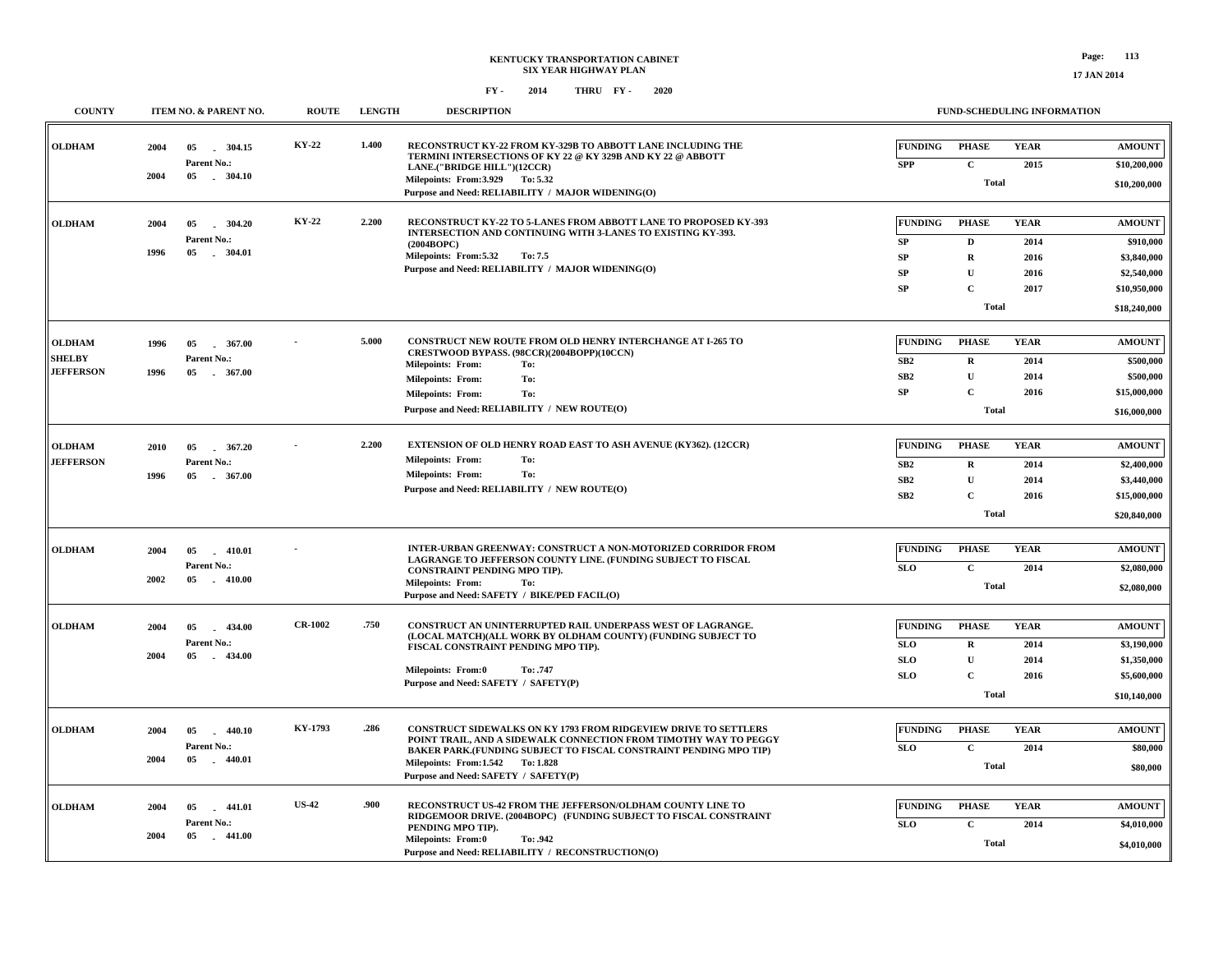| <b>COUNTY</b> | ITEM NO. & PARENT NO.                                                    | <b>ROUTE</b>   | <b>LENGTH</b> | <b>DESCRIPTION</b>                                                                                                                                                                                                                                                                                                                   |                                                   |                                                                 | <b>FUND-SCHEDULING INFORMATION</b>  |                                                                     |
|---------------|--------------------------------------------------------------------------|----------------|---------------|--------------------------------------------------------------------------------------------------------------------------------------------------------------------------------------------------------------------------------------------------------------------------------------------------------------------------------------|---------------------------------------------------|-----------------------------------------------------------------|-------------------------------------|---------------------------------------------------------------------|
| <b>OLDHAM</b> | 444.00<br>2004<br>05<br>n.<br>Parent No.:<br>2000<br>99<br>219.05        | KY-53          | .649          | ACCESS MANAGEMENT AND INTERSECTION/SIGNAL IMPROVEMENTS TO<br>PROVIDE CONGESTION RELIEF ON KY-53 FROM DOWNTOWN LAGRANGE TO I-71.<br>(2004BOPC)<br>Milepoints: From: 6.488 To: 7.137<br>Purpose and Need: RELIABILITY / CONGESTION MITIGTN(O)                                                                                          | <b>FUNDING</b><br>CM                              | <b>PHASE</b><br>$\mathbf C$<br><b>Total</b>                     | <b>YEAR</b><br>2014                 | <b>AMOUNT</b><br>\$1,200,000<br>\$1,200,000                         |
| <b>OLDHAM</b> | 2004<br>05<br>$-449.00$<br>Parent No.:<br>2004<br>05<br>965.12           | <b>KY-22</b>   | .200          | INTERSECTION IMPROVEMENT AT KY 22 AND KY 329 IN CRESTWOOD. (ALL<br>WORK BY KYTC)(2006BOPC)(FUNDING SUBJECT TO FISCAL CONSTRAINT<br>PENDING MPO TIP)<br>Milepoints: From:3.15<br>To: 3.35<br>Purpose and Need: RELIABILITY / RECONSTRUCTION(O)                                                                                        | FUNDING<br>SLO                                    | <b>PHASE</b><br>$\mathbf C$<br><b>Total</b>                     | <b>YEAR</b><br>2014                 | <b>AMOUNT</b><br>\$870,000<br>\$870,000                             |
| <b>OLDHAM</b> | 2010<br>05<br>$-468.00$<br>Parent No.:<br>2002<br>99<br>$-219.08$        | <b>CS-7000</b> |               | CONSTRUCTION OF A PARK AND RIDE FACILITY INCLUDING A PARKING LOT,<br>SHELTER, PLAYGROUND, BIKE LOCKERS, WALKWAYS, AND A 1000' ACCESS<br>ROAD LOCATED ON APPLE PATCH WAY OFF OF KY-329 NEAR I-71 EXIT 14 IN<br>CRESTWOOD.(2010BOPC)<br><b>Milepoints: From:0</b><br>To: .041<br>Purpose and Need: RELIABILITY / CONGESTION MITIGTN(O) | <b>FUNDING</b><br>CM                              | <b>PHASE</b><br>$\mathbf C$<br><b>Total</b>                     | <b>YEAR</b><br>2014                 | <b>AMOUNT</b><br>\$702,551<br>\$702,551                             |
| <b>OLDHAM</b> | 2014<br>05<br>$-488.00$<br>Parent No.:<br>2004<br>05<br>965.12           | KY-146         | .183          | CONSTRUCT AN ADA COMPLIANT SIDEWALK AND MINOR DRAINAGE<br>IMPROVEMENTS ON THE SOUTHSIDE OF KY 146 FROM THE OLDHAM/JEFFERSON<br>COUNTY LINE EAST TO FOLEY AVENUE.<br>Milepoints: From:0<br>To: .183<br>Purpose and Need: SAFETY / BIKE/PED FACIL(O)                                                                                   | <b>FUNDING</b><br><b>SLO</b><br><b>SLO</b><br>SLO | <b>PHASE</b><br>D<br>U<br>$\mathbf C$<br><b>Total</b>           | <b>YEAR</b><br>2014<br>2014<br>2014 | <b>AMOUNT</b><br>\$36,000<br>\$10,000<br>\$120,000<br>\$166,000     |
| <b>OLDHAM</b> | 05<br>$-494.00$<br>2014<br>Parent No.:<br>2004<br>05<br>965.12<br>$\sim$ | <b>CR-1209</b> |               | OLD FLOYDSBURG ROAD SAFETY IMPROVEMENTS: REPLACE NARROW ONE-<br>LANE CULVERT CROSSING; CLEAR TREES AND VEGETATION OUT OF RIGHT-OF-<br>WAY; ADD SHOULDER TO THE ROAD, AND ADD SIGNAGE FOR SAFETY.<br><b>Milepoints: From:</b><br>To:<br>Purpose and Need: SAFETY / SAFETY-HAZARD ELIM(P)                                              | <b>FUNDING</b><br>SLO<br>SLO<br><b>SLO</b>        | <b>PHASE</b><br>D<br>$\mathbf R$<br>$\mathbf C$<br><b>Total</b> | <b>YEAR</b><br>2014<br>2015<br>2016 | <b>AMOUNT</b><br>\$304,700<br>\$230,000<br>\$522,000<br>\$1,056,700 |
| <b>OLDHAM</b> | 2014<br>05<br>517.00<br>Parent No.:<br>2004<br>05<br>965.12              |                |               | CONSTRUCT VARIOUS SIDEWALKS IN OLDHAM COUNTY.<br><b>Milepoints: From:</b><br>To:<br>Purpose and Need: SAFETY / BIKE/PED FACIL(O)                                                                                                                                                                                                     | <b>FUNDING</b><br><b>SLO</b><br><b>SLO</b>        | <b>PHASE</b><br>D<br>$\mathbf{C}$<br><b>Total</b>               | <b>YEAR</b><br>2014<br>2014         | <b>AMOUNT</b><br>\$52,222<br>\$333,901<br>\$386,123                 |
| <b>OLDHAM</b> | 2014<br>05<br>517.01<br>Parent No.:<br>2014<br>05<br>517.00              |                |               | CONSTRUCT VARIOUS SIDEWALKS IN OLDHAM COUNTY.<br><b>Milepoints: From:</b><br>To:<br>Purpose and Need: SAFETY / BIKE/PED FACIL(O)                                                                                                                                                                                                     | <b>FUNDING</b><br><b>SLO</b>                      | <b>PHASE</b><br>$\mathbf C$<br><b>Total</b>                     | <b>YEAR</b><br>2015                 | <b>AMOUNT</b><br>\$100,000<br>\$100,000                             |
| <b>OLDHAM</b> | 2014<br>05<br>517.02<br>Parent No.:<br>2014<br>05<br>517.00              |                |               | CONSTRUCT VARIOUS SIDEWALKS IN OLDHAM COUNTY.<br><b>Milepoints: From:</b><br>To:<br>Purpose and Need: SAFETY / BIKE/PED FACIL(O)                                                                                                                                                                                                     | <b>FUNDING</b><br>SLO                             | <b>PHASE</b><br>$\mathbf C$<br><b>Total</b>                     | <b>YEAR</b><br>2016                 | <b>AMOUNT</b><br>\$100,000<br>\$100,000                             |
| <b>OLDHAM</b> | 2014<br>05<br>517.03<br>Parent No.:<br>2014<br>05 517.00                 |                |               | CONSTRUCT VARIOUS SIDEWALKS IN OLDHAM COUNTY.<br><b>Milepoints: From:</b><br>To:<br>Purpose and Need: SAFETY / BIKE/PED FACIL(O)                                                                                                                                                                                                     | <b>FUNDING</b><br>SLO                             | <b>PHASE</b><br>$\mathbf c$<br><b>Total</b>                     | <b>YEAR</b><br>2017                 | <b>AMOUNT</b><br>\$100,000<br>\$100,000                             |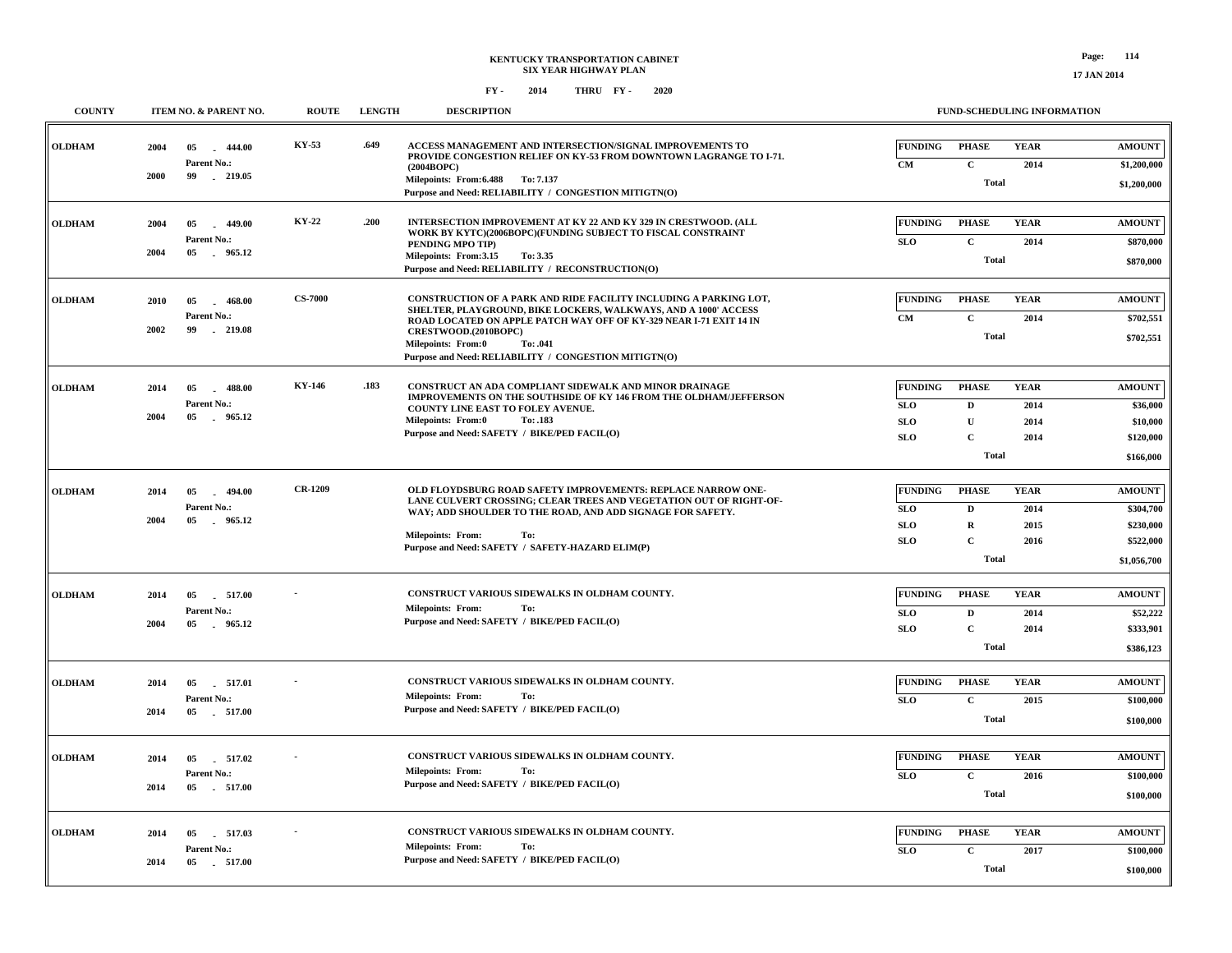| <b>COUNTY</b> |      | ITEM NO. & PARENT NO.        | <b>ROUTE</b>   | <b>LENGTH</b> | <b>DESCRIPTION</b>                                                                                              |                | FUND-SCHEDULING INFORMATION |              |               |
|---------------|------|------------------------------|----------------|---------------|-----------------------------------------------------------------------------------------------------------------|----------------|-----------------------------|--------------|---------------|
| <b>OLDHAM</b> | 2012 | 05<br>754.00                 |                |               | CONSTRUCTION OF A NEW CONNECTION FROM OLD LAGRANGE ROAD TO KY<br>393 AT BUCKNER. LPA CONTRACT. (BOP2012)        | <b>FUNDING</b> | <b>PHASE</b>                | <b>YEAR</b>  | <b>AMOUNT</b> |
|               |      | Parent No.:                  |                |               | <b>Milepoints: From:</b><br>To:                                                                                 | <b>SLO</b>     | $\mathbf D$                 | 2015         | \$95,104      |
|               | 2012 | 05 754.00                    |                |               | Purpose and Need: RELIABILITY / NEW ROUTE(O)                                                                    | <b>SLO</b>     | $\mathbf R$                 | 2015         | \$115,104     |
|               |      |                              |                |               |                                                                                                                 | <b>SLO</b>     | $\mathbf{C}$                | 2015         | \$920,832     |
|               |      |                              |                |               |                                                                                                                 |                | Total                       |              | \$1,131,040   |
| <b>OLDHAM</b> | 2006 | 05<br>8201.01                |                |               | CONSTRUCT NEW I-71 OVERPASS WITH APPROACHES FROM COMMERCE<br>PARKWAY TO PEAK ROAD. (06CCR)(12CCR)               | FUNDING        | <b>PHASE</b>                | <b>YEAR</b>  | <b>AMOUNT</b> |
|               |      | Parent No.:                  |                |               |                                                                                                                 | <b>SPP</b>     | $\mathbf{C}$                | 2014         | \$10,740,000  |
|               | 2004 | 05 8201.00                   |                |               | Milepoints: From:<br>To:<br>Purpose and Need: RELIABILITY / NEW INTERCHANGE(O)                                  |                | Total                       |              | \$10,740,000  |
| <b>OLDHAM</b> | 2012 | 05<br>8708.00                |                |               | PROVIDE A NEW FOUR LANE CONNECTOR BETWEEN THE NEW I-71 OVERPASS                                                 | <b>FUNDING</b> | <b>PHASE</b>                | <b>YEAR</b>  | <b>AMOUNT</b> |
|               |      | Parent No.:                  |                |               | AND US 53. [RING ROAD]<br>(12CCN)                                                                               | <b>SPP</b>     | $\mathbf C$                 | 2014         | \$13,100,000  |
|               | 2012 | 05<br>$-8708.00$             |                |               | Milepoints: From:<br>To:                                                                                        |                | <b>Total</b>                |              | \$13,100,000  |
|               |      |                              |                |               | Purpose and Need: RELIABILITY / NEW ROUTE(O)                                                                    |                |                             |              |               |
| <b>OWEN</b>   | 2006 | 06<br>$-198.00$              | KY-22          | 4.700         | RECONSTRUCT KY-22 AT KY-227 AT END OF NEW CONSTRUCTION TO 0.4 MILE                                              | FUNDING        | <b>PHASE</b>                | <b>YEAR</b>  | <b>AMOUNT</b> |
|               |      | Parent No.:                  |                |               | EAST OF KY 845 SOUTH. (06CCR)(08CCN)(12CCR)<br>Milepoints: From:11.315 To: 16.057                               | <b>SPP</b>     | R                           | 2015         | \$1,840,000   |
|               | 2006 | 06<br>$-198.00$              |                |               | Purpose and Need: RELIABILITY / RECONSTRUCTION(O)                                                               | <b>SPP</b>     | U                           | 2015         | \$1,250,000   |
|               |      |                              |                |               |                                                                                                                 | SP             | $\mathbf{C}$                | 2016         | \$23,400,000  |
|               |      |                              |                |               |                                                                                                                 |                | Total                       |              | \$26,490,000  |
| <b>OWEN</b>   | 2008 | 06<br>1066.00                | KY-355         | .100          | REPLACE BRIDGE AND APPROACHES ON KY-355 OVER LITTLE TWIN CREEK 380                                              | <b>FUNDING</b> | <b>PHASE</b>                | <b>YEAR</b>  | <b>AMOUNT</b> |
|               |      | Parent No.:                  |                |               | FEET SOUTHEAST OF KY-355/KY-325 INTERSECTION (B09). (SR=30.3): (094B00009N)                                     | <b>BRX</b>     | $\mathbf R$                 | 2014         | \$40,500      |
|               | 2008 | 06<br>1066.00                |                |               | Milepoints: From:13.307 To: 13.457<br>Purpose and Need: SAFETY / BRIDGE REPLACEMENT(P)                          | <b>BRX</b>     | $\mathbf C$                 | 2014         | \$1,990,000   |
|               |      |                              |                |               |                                                                                                                 |                | <b>Total</b>                |              | \$2,030,500   |
|               |      |                              |                |               |                                                                                                                 |                |                             |              |               |
| <b>OWEN</b>   | 2014 | 1088.00<br>06                | <b>CR-1214</b> | .040          | REPLACE BRIDGE OVER CEDAR CREEK ON SAWDRIDGE CREEK W ROAD (CR<br>1214) 0.2 MI N OF US 127 (094C00011N)(SR=20.3) | <b>FUNDING</b> | <b>PHASE</b>                | <b>YEAR</b>  | <b>AMOUNT</b> |
|               |      | Parent No.:                  |                |               | <b>Milepoints: From:.22</b><br>To: .26                                                                          | <b>BRZ</b>     | $\mathbf{D}$                | 2017         | \$150,000     |
|               | 2014 | 06<br>$-1088.00$             |                |               | Purpose and Need: RELIABILITY / BRIDGE REPLACEMENT(P)                                                           | <b>BRZ</b>     | $\mathbf R$                 | 2019         | \$100,000     |
|               |      |                              |                |               |                                                                                                                 | <b>BRZ</b>     | $\mathbf{U}$                | 2019         | \$100,000     |
|               |      |                              |                |               |                                                                                                                 | <b>BRZ</b>     | $\mathbf{C}$                | 2020         | \$500,000     |
|               |      |                              |                |               |                                                                                                                 |                | Total                       |              | \$850,000     |
|               |      |                              | KY-22          | 2.500         | WIDEN KY 22 FROM INTERSECTION WITH KY 845 TO THE OWEN/GRANT COUNTY                                              |                |                             |              |               |
| <b>OWEN</b>   | 2012 | 8702.00<br>06                |                |               | LINE.(12CCN)                                                                                                    | <b>FUNDING</b> | <b>PHASE</b>                | <b>YEAR</b>  | <b>AMOUNT</b> |
|               | 2012 | Parent No.:<br>8702.00<br>06 |                |               |                                                                                                                 | SPP            | $\mathbf R$                 | 2014         | \$3,000,000   |
|               |      |                              |                |               | Milepoints: From:16.057 To: 18.56<br>Purpose and Need: RELIABILITY / MAJOR WIDENING(O)                          | <b>SPP</b>     | U<br>$\mathbf C$            | 2014<br>2016 | \$1,000,000   |
|               |      |                              |                |               |                                                                                                                 | <b>SPP</b>     |                             |              | \$31,000,000  |
|               |      |                              |                |               |                                                                                                                 |                | Total                       |              | \$35,000,000  |
| <b>OWSLEY</b> | 1996 | 10<br>279.51                 | <b>KY-30</b>   | 6.200         | KY 30 (PRIORITY SECTION); FROM NORTH OF JCT. KY 847 AT TRAVELLERS REST                                          | FUNDING        | <b>PHASE</b>                | <b>YEAR</b>  | <b>AMOUNT</b> |
|               |      | Parent No.:                  |                |               | AT END OF NEW CONSTRUCTION TO KY 11 AT LEVI. (08CCN)(10CCR)(12CCR)                                              | <b>SPP</b>     | $\mathbf U$                 | 2014         | \$1,890,000   |
|               | 1996 | 10 279.50                    |                |               | <b>Milepoints: From:</b><br>To:<br>Purpose and Need: RELIABILITY / RELOCATION(O)                                | <b>SPP</b>     | $\mathbf C$                 | 2016         | \$28,080,000  |
|               |      |                              |                |               |                                                                                                                 |                | <b>Total</b>                |              | \$29,970,000  |
|               |      |                              |                |               |                                                                                                                 |                |                             |              |               |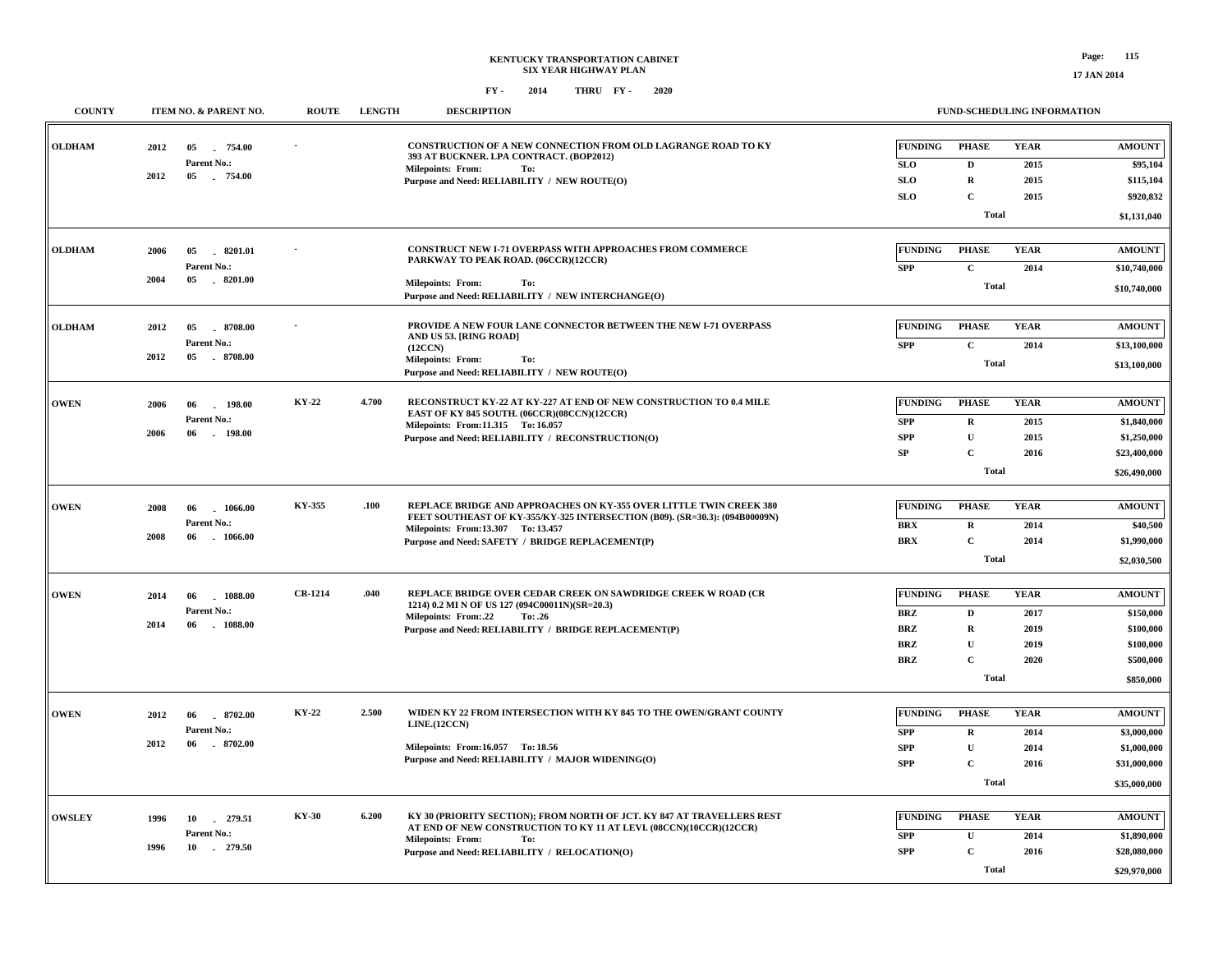| <b>COUNTY</b>    |      | ITEM NO. & PARENT NO.           | <b>ROUTE</b>   | <b>LENGTH</b> | <b>DESCRIPTION</b>                                                                                                                  |                                  | FUND-SCHEDULING INFORMATION |                     |                              |
|------------------|------|---------------------------------|----------------|---------------|-------------------------------------------------------------------------------------------------------------------------------------|----------------------------------|-----------------------------|---------------------|------------------------------|
| <b>OWSLEY</b>    | 2014 | 10<br>279.60<br>Parent No.:     | <b>KY-30</b>   | 3.378         | RECONSTRUCT KY 30 FROM KY 846 TO THE JACKSON COUNTY LINE.<br>To: 3.378<br><b>Milepoints: From:0</b>                                 | FUNDING<br><b>SPP</b>            | <b>PHASE</b><br>D           | <b>YEAR</b><br>2015 | <b>AMOUNT</b><br>\$1,500,000 |
|                  | 2014 | 10 . 279.60                     |                |               | Purpose and Need: RELIABILITY / RECONSTRUCTION(O)                                                                                   | <b>SPP</b>                       | $\mathbf R$                 | 2017                | \$5,000,000                  |
|                  |      |                                 |                |               |                                                                                                                                     | <b>SPP</b>                       | U                           | 2017                | \$500,000                    |
|                  |      |                                 |                |               |                                                                                                                                     | <b>SPP</b>                       | $\overline{c}$              | 2019                | \$25,000,000                 |
|                  |      |                                 |                |               |                                                                                                                                     |                                  |                             |                     |                              |
|                  |      |                                 |                |               |                                                                                                                                     |                                  | Total                       |                     | \$32,000,000                 |
| <b>OWSLEY</b>    |      |                                 | <b>KY-30</b>   | .100          | REPLACE BRIDGE AND APPROACHES ON KY-30 OVER LITTLE STURGEON CREEK                                                                   | <b>FUNDING</b>                   | <b>PHASE</b>                | <b>YEAR</b>         | <b>AMOUNT</b>                |
|                  | 2008 | 10<br>1084.00<br>Parent No.:    |                |               | (B13) 40 FEET EAST OF LITTLE STURGEON CREEK ROAD. (SR=8.7): (095B00013N)                                                            | <b>BRO</b>                       | $\mathbf C$                 | 2014                | \$5,200,000                  |
|                  | 2008 | 10<br>1084.00                   |                |               | Milepoints: From: 5.066 To: 5.13<br>Purpose and Need: SAFETY / BRIDGE REPLACEMENT(P)                                                |                                  |                             |                     |                              |
|                  |      |                                 |                |               |                                                                                                                                     |                                  | Total                       |                     | \$5,200,000                  |
|                  |      |                                 |                |               |                                                                                                                                     |                                  |                             |                     |                              |
| <b>OWSLEY</b>    | 2010 | 10<br>1093.00                   | CR-1136        | .100          | REPLACE BRIDGE ON CR-1136 (MP 0.437) OVER S. FORK KY. RIVER; .4 MI E OF JCT<br>KY 11; (STRUCTURALLY DEFICIENT, SR=15.8) 095C00007N  | <b>FUNDING</b>                   | <b>PHASE</b>                | <b>YEAR</b>         | <b>AMOUNT</b>                |
|                  | 2010 | Parent No.:<br>10<br>1093.00    |                |               |                                                                                                                                     | <b>BRZ</b>                       | $\mathbf C$                 | 2016                | \$550,000                    |
|                  |      |                                 |                |               | Milepoints: From:.387<br>To: .487<br>Purpose and Need: RELIABILITY / BRIDGE REPLACEMENT(P)                                          |                                  | <b>Total</b>                |                     | \$550,000                    |
|                  |      |                                 |                |               |                                                                                                                                     |                                  |                             |                     |                              |
| <b>OWSLEY</b>    | 2012 | 10<br>1108.00                   | <b>CR-1134</b> |               | REPLACE BRIDGE ON UPPER WOLFE CREEK ROAD (CR-1134) (MP 0.176) OVER<br>UPPER WOLFE CREEK 0.2 MILES EAST OF JCT. KY-11.               | <b>FUNDING</b>                   | <b>PHASE</b>                | <b>YEAR</b>         | <b>AMOUNT</b>                |
|                  |      | Parent No.:                     |                |               | $(095C00018N)(SR=25)(2012BOP)(AR/W)$                                                                                                | <b>BRZ</b>                       | D                           | 2014                | \$300,000                    |
|                  | 2004 | 99<br>1074.04                   |                |               | Milepoints: From:.14<br>To: .213                                                                                                    | <b>BRZ</b>                       | $\mathbf U$                 | 2015                | \$30,000                     |
|                  |      |                                 |                |               | Purpose and Need: RELIABILITY / BRIDGE REPLACEMENT(P)                                                                               | <b>BRZ</b>                       | $\mathbf C$                 | 2017                | \$530,000                    |
|                  |      |                                 |                |               |                                                                                                                                     |                                  | Total                       |                     | \$860,000                    |
|                  |      |                                 |                |               |                                                                                                                                     |                                  |                             |                     |                              |
| <b>PENDLETON</b> | 2010 | $-1071.00$<br>06                | KY-3185        | .100          | REPLACE BRIDGE ON KY-3185 (MP 1.535) OVER LICK CREEK; 1.6 MI NE - JCT KY<br>17; (STRUCTURALLY DEFICIENT, SR=13.7) 096B00038N        | FUNDING                          | <b>PHASE</b>                | <b>YEAR</b>         | <b>AMOUNT</b>                |
|                  |      | Parent No.:                     |                |               |                                                                                                                                     | <b>BRX</b>                       | $\mathbf R$                 | 2014                | \$75,000                     |
|                  | 2010 | 06<br>$-1071.00$                |                |               | Milepoints: From: 1.485 To: 1.585                                                                                                   | <b>BRX</b>                       | $\mathbf U$                 | 2014                | \$50,000                     |
|                  |      |                                 |                |               | Purpose and Need: RELIABILITY / BRIDGE REPLACEMENT(P)                                                                               | $\mathbf{B}\mathbf{R}\mathbf{X}$ | $\overline{c}$              | 2016                | \$400,000                    |
|                  |      |                                 |                |               |                                                                                                                                     |                                  | Total                       |                     | \$525,000                    |
|                  |      |                                 |                |               |                                                                                                                                     |                                  |                             |                     |                              |
| <b>PENDLETON</b> | 2010 | 1073.00<br>06                   | <b>KY-159</b>  | .100          | REPLACE BRIDGE ON KY-159 (MP 3.639) OVER KINCAID CREEK; .2 MI. SOUTH OF<br>JCT.KY 609; (STRUCTURALLY DEFICIENT, SR=24.4) 096B00004N | <b>FUNDING</b>                   | <b>PHASE</b>                | <b>YEAR</b>         | <b>AMOUNT</b>                |
|                  |      | Parent No.:                     |                |               |                                                                                                                                     | <b>BRX</b>                       | $\mathbf R$                 | 2014                | \$100,000                    |
|                  | 2010 | 06<br>$-1073.00$                |                |               | Milepoints: From: 3.589 To: 3.689<br>Purpose and Need: RELIABILITY / BRIDGE REPLACEMENT(P)                                          | <b>BRX</b>                       | $\mathbf U$                 | 2015                | \$75,000                     |
|                  |      |                                 |                |               |                                                                                                                                     | <b>BRX</b>                       | $\mathbf C$                 | 2017                | \$2,350,000                  |
|                  |      |                                 |                |               |                                                                                                                                     |                                  | <b>Total</b>                |                     | \$2,525,000                  |
|                  |      |                                 | KY-330         |               |                                                                                                                                     |                                  |                             |                     |                              |
| <b>PENDLETON</b> | 2012 | 06<br>$-1081.00$                |                | .040          | REPLACE BRIDGE ON KY 330 OVER SHORT CREEK 0.35 MILE N OF J H GODMAN<br>RD (CR 1238)(SR 47.3) 096B00012N                             | <b>FUNDING</b>                   | <b>PHASE</b>                | <b>YEAR</b>         | <b>AMOUNT</b>                |
|                  | 2012 | Parent No.:<br>06<br>$-1081.00$ |                |               |                                                                                                                                     | <b>BRO</b>                       | $\mathbf R$                 | 2015                | \$50,000                     |
|                  |      |                                 |                |               | Milepoints: From: 8.638 To: 8.678<br>Purpose and Need: RELIABILITY / BRIDGE REPLACEMENT(P)                                          | <b>BRO</b>                       | U                           | 2015                | \$25,000                     |
|                  |      |                                 |                |               |                                                                                                                                     | <b>BRO</b>                       | $\mathbf{C}$                | 2016                | \$500,000                    |
|                  |      |                                 |                |               |                                                                                                                                     |                                  | <b>Total</b>                |                     | \$575,000                    |
| <b>PENDLETON</b> | 2008 | $-8509.00$<br>06                | <b>KY-9</b>    |               | SCOPING STUDY FROM BUTLER TO KY-9/AA HIGHWAY. (08CCN)(10CCR)(12CCR)                                                                 | <b>FUNDING</b>                   | <b>PHASE</b>                | <b>YEAR</b>         | <b>AMOUNT</b>                |
|                  |      | Parent No.:                     |                |               | <b>Milepoints: From:</b><br>To:                                                                                                     |                                  |                             |                     |                              |
|                  | 2008 | 06<br>8509.00                   |                |               | Purpose and Need: RELIABILITY / DESIGN ENGINEERING(O)                                                                               | <b>SPP</b>                       | P                           | 2014                | \$200,000                    |
|                  |      |                                 |                |               |                                                                                                                                     |                                  | <b>Total</b>                |                     | \$200,000                    |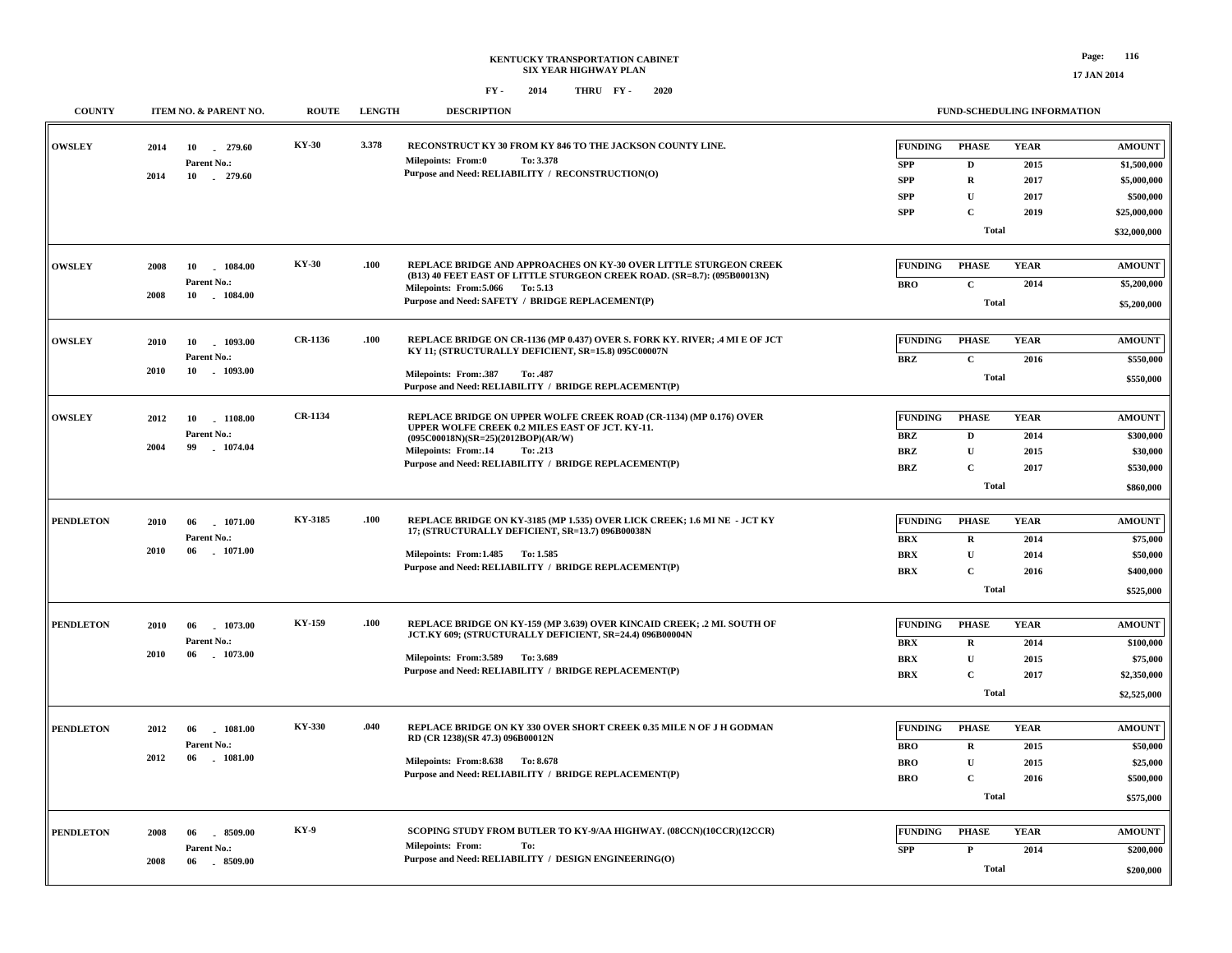| <b>COUNTY</b>                       | ITEM NO. & PARENT NO.                                            | <b>ROUTE</b> | <b>LENGTH</b> | <b>DESCRIPTION</b>                                                                                                                                                                                                                                                                             |                                                                          | FUND-SCHEDULING INFORMATION                                                     |                                             |                                                                                   |
|-------------------------------------|------------------------------------------------------------------|--------------|---------------|------------------------------------------------------------------------------------------------------------------------------------------------------------------------------------------------------------------------------------------------------------------------------------------------|--------------------------------------------------------------------------|---------------------------------------------------------------------------------|---------------------------------------------|-----------------------------------------------------------------------------------|
| <b>PENDLETON</b><br><b>CAMPBELL</b> | 2012<br>06<br>8706.00<br>Parent No.:<br>2012<br>06<br>$-8706.00$ | <b>US-27</b> | 3.340         | RECONSTRUCT US-27 FROM BUTLER IN PENDLETON COUNTY TO SOUTH OF KY-<br>154 IN CAMPBELL COUNTY (MP 17.9 PENDLETON COUNTY TO MP 1.9 CAMPBELL<br>COUNTY).(12CCN)<br>Milepoints: From:17.9<br>To: 19.34<br><b>Milepoints: From:0</b><br>To: 1.9<br>Purpose and Need: RELIABILITY / MAJOR WIDENING(O) | <b>FUNDING</b><br><b>SPP</b><br><b>SPP</b><br><b>SPP</b>                 | <b>PHASE</b><br>R<br>$\mathbf{U}$<br>$\mathbf C$<br>Total                       | <b>YEAR</b><br>2014<br>2015<br>2016         | <b>AMOUNT</b><br>\$20,000,000<br>\$4,500,000<br>\$43,290,000<br>\$67,790,000      |
| <b>PERRY</b>                        | 2012<br>10<br>158.00<br>Parent No.:<br>2012<br>10<br>158.00      | <b>KY-15</b> | 1.243         | <b>IMPROVE SAFETY, UPGRADE GEOMETRICS, AND ADDRESS CAPACITY ISSUES</b><br>FOR KY 15 IN PERRY COUNTY FROM MORTON BOULEVARD TO KY 15 BYPASS<br>Milepoints: From:13.269 To: 14.512<br>Purpose and Need: RELIABILITY / RECONSTRUCTION(O)                                                           | <b>FUNDING</b><br>NH<br>$\mathbf{N}\mathbf{H}$<br>$\mathbf{N}\mathbf{H}$ | <b>PHASE</b><br>$\mathbf{R}$<br>$\mathbf{U}$<br>$\mathbf C$<br><b>Total</b>     | <b>YEAR</b><br>2016<br>2016<br>2018         | <b>AMOUNT</b><br>\$10,370,000<br>\$630,000<br>\$16,250,000<br>\$27,250,000        |
| <b>PERRY</b>                        | 10<br>158.01<br>2014<br>Parent No.:<br>2012<br>10<br>$-158.00$   | KY-15        | 1.243         | IMPROVE SAFETY, UPGRADE GEOMETRICS, AND ADDRESS CAPACITY ISSUES<br>FOR KY 15 IN PERRY COUNTY FROM MORTON BOULEVARD TO KY 15<br>BYPASS.(ADDITIONAL FUNDING FOR C PHASE)<br>Milepoints: From:13.269 To: 14.512<br>Purpose and Need: RELIABILITY / PREFINANCD CONVRSN(O)                          | <b>FUNDING</b><br>N <sub>H</sub>                                         | <b>PHASE</b><br>$\mathbf C$<br><b>Total</b>                                     | <b>YEAR</b><br>2019                         | <b>AMOUNT</b><br>\$20,000,000<br>\$20,000,000                                     |
| <b>PERRY</b>                        | 2014<br>10<br>158.02<br>Parent No.:<br>10<br>$-158.00$<br>2012   | <b>KY-15</b> | 1.243         | IMPROVE SAFETY, UPGRADE GEOMETRICS, AND ADDRESS CAPACITY ISSUES<br>FOR KY 15 IN PERRY COUNTY FROM MORTON BOULEVARD TO KY 15 BYPASS.<br>(ADDITIONAL FUNDING FOR C PHASE)<br>Milepoints: From:13.269 To: 14.512<br>Purpose and Need: RELIABILITY / PREFINANCD CONVRSN(O)                         | <b>FUNDING</b><br>NH                                                     | <b>PHASE</b><br>$\mathbf{C}$<br><b>Total</b>                                    | <b>YEAR</b><br>2020                         | <b>AMOUNT</b><br>\$20,000,000<br>\$20,000,000                                     |
| <b>PERRY</b>                        | 2012<br>10<br>$-269.10$<br>Parent No.:<br>2012<br>10 159.00      | <b>KY-15</b> | 2.314         | IMPROVE SAFETY, UPGRADE GEOMETRICS, AND ADDRESS CAPACITY ISSUES<br>FOR KY 15 FROM MORTON BOULEVARD TO BONNYMAN. (12CCR)(PROJECT<br>MOVED FROM 10-159)(D-PHASE UNDER 10-269.0)<br>Milepoints: From:14.486 To:16.8<br>Purpose and Need: RELIABILITY / RECONSTRUCTION(O)                          | <b>FUNDING</b><br>NH<br><b>SPP</b>                                       | <b>PHASE</b><br>$\mathbf{D}$<br>$\mathbf C$<br><b>Total</b>                     | <b>YEAR</b><br>2014<br>2018                 | <b>AMOUNT</b><br>\$300,000<br>\$35,160,000<br>\$35,460,000                        |
| <b>PERRY</b>                        | 2008<br>10 294.00<br>Parent No.:<br>2008<br>99<br>$-352.10$      | <b>KY-15</b> | 1.600         | RECONSTRUCTION OF THREE (3) AT-GRADE RAILROAD CROSSING ON KY15 IN<br>PERRY COUNTY LOCATED BETWEEN MP 2.1 TO MP 3.7. (2012BOP)<br>Milepoints: From:2.1<br>To: 3.7<br>Purpose and Need: RELIABILITY / SAFETY-RR PROTECTN(P)                                                                      | <b>FUNDING</b><br><b>RRP</b><br><b>RRP</b><br><b>RRP</b><br><b>RRP</b>   | <b>PHASE</b><br>D<br>$\mathbf R$<br>$\mathbf{U}$<br>$\mathbf C$<br><b>Total</b> | <b>YEAR</b><br>2014<br>2014<br>2014<br>2014 | <b>AMOUNT</b><br>\$100,000<br>\$50,000<br>\$145,000<br>\$1,700,000<br>\$1,995,000 |
| <b>PERRY</b>                        | 2008<br>10 1082.00<br>Parent No.:<br>2008<br>10<br>1082.00       | <b>KY-80</b> | .100          | REPLACE BRIDGE AND APPROACHES ON KY-80 AT THE CSX RAILROAD AND<br>KENTUCKY RIVER (B29). (SR=6.5): (097B00029N)(10CCR)<br>Milepoints: From:6.92<br>To: 7.32<br>Purpose and Need: RELIABILITY / BRIDGE REPLACEMENT(P)                                                                            | <b>FUNDING</b><br><b>BRO</b>                                             | <b>PHASE</b><br>$\mathbf{C}$<br><b>Total</b>                                    | <b>YEAR</b><br>2014                         | <b>AMOUNT</b><br>\$3,800,000<br>\$3,800,000                                       |
| <b>PERRY</b>                        | 1088.00<br>2010<br>10<br>Parent No.:<br>10<br>$-1088.00$<br>2010 | KY-451       | .100          | REPLACE BRIDGE ON KY-451 (MP 0.054) OVER CSX RAILROAD AND NORTH FORK<br>KENTUCKY RIVER; .100 MILE NORTH OF JCT KY-15; (STRUCTURALLY DEFICIENT,<br>SR=37.4) 097B00016N (AR/W)<br><b>Milepoints: From:.004</b><br>To: .104<br>Purpose and Need: RELIABILITY / BRIDGE REPLACEMENT(P)              | <b>FUNDING</b><br><b>BRO</b>                                             | <b>PHASE</b><br>$\mathbf C$<br><b>Total</b>                                     | <b>YEAR</b><br>2014                         | <b>AMOUNT</b><br>\$3,100,000<br>\$3,100,000                                       |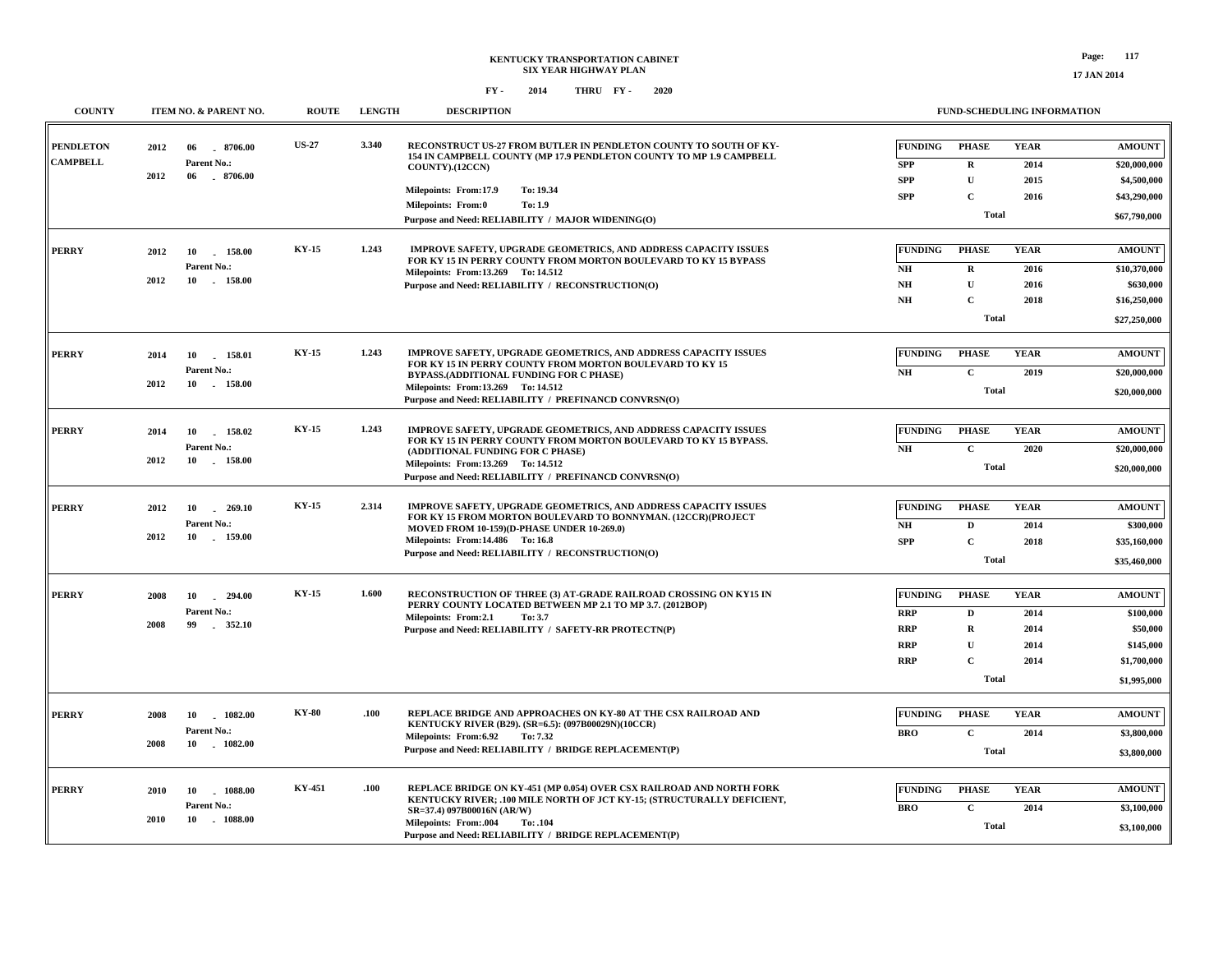| <b>COUNTY</b> | ITEM NO. & PARENT NO.    | <b>ROUTE</b>   | <b>LENGTH</b> | <b>DESCRIPTION</b>                                                                                                                              |                                  |              | <b>FUND-SCHEDULING INFORMATION</b> |               |
|---------------|--------------------------|----------------|---------------|-------------------------------------------------------------------------------------------------------------------------------------------------|----------------------------------|--------------|------------------------------------|---------------|
| <b>PERRY</b>  | 2010<br>10 1095.00       | KY-1096        |               | KY 1096 OVER BIG CREEK BRIDGE PROJECT (FY2010 IBRD PROJECT) (2010BOPC)                                                                          | <b>FUNDING</b>                   | <b>PHASE</b> | <b>YEAR</b>                        | <b>AMOUNT</b> |
|               | Parent No.:              |                |               | (AR/W)<br>Milepoints: From: 3.539 To: 3.547                                                                                                     | <b>BRX</b>                       | $\mathbf R$  | 2014                               | \$100,000     |
|               | 2010<br>10 1095.00       |                |               | Purpose and Need: RELIABILITY / BRIDGE REPLACEMENT(P)                                                                                           | <b>BRX</b>                       | $\mathbf{U}$ | 2015                               | \$100,000     |
|               |                          |                |               |                                                                                                                                                 | <b>BRX</b>                       | $\mathbf C$  | 2016                               | \$470,000     |
|               |                          |                |               |                                                                                                                                                 |                                  | <b>Total</b> |                                    | \$670,000     |
|               |                          |                |               |                                                                                                                                                 |                                  |              |                                    |               |
| <b>PERRY</b>  | 2012<br>10 1101.00       | KY-1166        | .040          | <b>REPLACE BRIDGE ON RIGHT FORK MACES CREEK RD (KY 1166) OVER RIGHT</b><br>FORK MACES CREEK AT INTERSECTION WITH HUNTER RIDGE LN (CR 1226O3)(SR | <b>FUNDING</b>                   | <b>PHASE</b> | <b>YEAR</b>                        | <b>AMOUNT</b> |
|               | Parent No.:              |                |               | 36.3) 097B00101N                                                                                                                                | <b>BRO</b>                       | R            | 2014                               | \$150,000     |
|               | 2012<br>10 1101.00       |                |               | Milepoints: From: 2.137 To: 2.177                                                                                                               | <b>BRO</b>                       | U            | 2014                               | \$50,000      |
|               |                          |                |               | Purpose and Need: RELIABILITY / BRIDGE REPLACEMENT(P)                                                                                           | <b>BRO</b>                       | $\mathbf C$  | 2015                               | \$890,000     |
|               |                          |                |               |                                                                                                                                                 |                                  | <b>Total</b> |                                    | \$1,090,000   |
| <b>PERRY</b>  | 2012<br>10<br>1102.00    | KY-1146        | .033          | REPLACE BRIDGE ON BULAN HINER RD (KY 1146) OVER TRACE FORK AT JCT                                                                               | <b>FUNDING</b>                   | <b>PHASE</b> | <b>YEAR</b>                        | <b>AMOUNT</b> |
|               | Parent No.:              |                |               | WITH KENTUCKY HIGHWAY 476 (KY 476)(SR 25.5) 097B00103N                                                                                          | <b>BRO</b>                       | $\mathbf R$  | 2015                               | \$400,000     |
|               | 2012<br>10 - 1102.00     |                |               | Milepoints: From: 2.679 To: 2.712                                                                                                               | <b>BRO</b>                       | $\mathbf{U}$ | 2015                               | \$150,000     |
|               |                          |                |               | Purpose and Need: RELIABILITY / BRIDGE REPLACEMENT(P)                                                                                           | <b>BRO</b>                       | $\mathbf C$  | 2017                               | \$550,000     |
|               |                          |                |               |                                                                                                                                                 |                                  | <b>Total</b> |                                    | \$1,100,000   |
|               |                          |                |               |                                                                                                                                                 |                                  |              |                                    |               |
| <b>PERRY</b>  | 2012<br>10<br>1103.00    | KY-2021        | .040          | REPLACE BRIDGE ON BIG WILLARD RD (KY 2021) OVER WILLARD CREEK AT<br>INTERSECTION WITH BEECH NUT LN (CR 1213)(SR 44.6) 097B00027N                | <b>FUNDING</b>                   | <b>PHASE</b> | <b>YEAR</b>                        | <b>AMOUNT</b> |
|               | Parent No.:              |                |               |                                                                                                                                                 | <b>BRO</b>                       | $\mathbf R$  | 2015                               | \$100,000     |
|               | 2012<br>10<br>$-1103.00$ |                |               | Milepoints: From: 1.075 To: 1.115                                                                                                               | <b>BRO</b>                       | $\mathbf U$  | 2015                               | \$50,000      |
|               |                          |                |               | Purpose and Need: RELIABILITY / BRIDGE REPLACEMENT(P)                                                                                           | <b>BRO</b>                       | $\mathbf C$  | 2017                               | \$450,000     |
|               |                          |                |               |                                                                                                                                                 |                                  | <b>Total</b> |                                    | \$600,000     |
|               |                          |                |               |                                                                                                                                                 |                                  |              |                                    |               |
| <b>PERRY</b>  | 2012<br>10<br>1104.00    | CR-1539        |               | <b>REPLACE BRIDGE ON OLD BEECH FORK RD (CR 1539) OVER LEATHERWOOD</b><br>CREEK AT JCT WITH KENTUCKY HIGHWAY 699 (KY 699)(SR 7.3) 097C00045N     | <b>FUNDING</b>                   | <b>PHASE</b> | <b>YEAR</b>                        | <b>AMOUNT</b> |
|               | Parent No.:<br>2012      |                |               | <b>Milepoints: From:0</b><br>To: .03                                                                                                            | <b>BRZ</b>                       | $\mathbf R$  | 2014                               | \$400,000     |
|               | 10 1104.00               |                |               | Purpose and Need: RELIABILITY / BRIDGE REPLACEMENT(P)                                                                                           | <b>BRZ</b>                       | $\mathbf U$  | 2014                               | \$50,000      |
|               |                          |                |               |                                                                                                                                                 | $\mathbf{B}\mathbf{R}\mathbf{Z}$ | $\mathbf C$  | 2015                               | \$470,000     |
|               |                          |                |               |                                                                                                                                                 |                                  | <b>Total</b> |                                    | \$920,000     |
| <b>PERRY</b>  | 2012<br>1107.00<br>10    | <b>CR-1107</b> |               | REPLACE BRIDGE ON BLACK HAWK RD (CR 1107) OVER CARR FORK AT JCT                                                                                 | <b>FUNDING</b>                   | <b>PHASE</b> | <b>YEAR</b>                        | <b>AMOUNT</b> |
|               | Parent No.:              |                |               | WITH RAPTOR LN (CR 1179)(SR 4.3) 097C00006N<br>Milepoints: From:.062<br>To: .102                                                                | BRZ                              | $\mathbf{R}$ | 2014                               | \$180,000     |
|               | 2012<br>10 1107.00       |                |               | Purpose and Need: RELIABILITY / BRIDGE REPLACEMENT(P)                                                                                           | <b>BRZ</b>                       | $\mathbf U$  | 2014                               | \$50,000      |
|               |                          |                |               |                                                                                                                                                 | <b>BRZ</b>                       | $\mathbf C$  | 2015                               | \$650,000     |
|               |                          |                |               |                                                                                                                                                 |                                  | <b>Total</b> |                                    | \$880,000     |
|               |                          |                |               |                                                                                                                                                 |                                  |              |                                    |               |
| <b>PERRY</b>  | 2014<br>10 1112.00       | PR-1056        | .010          | REPLACE BRIDGE OVER CLOVER FORK ON ROAD TO LEATHERWOOD SCHOOL<br>50 FT N OF KY 699 (097C00052N) (SR=14.6)                                       | <b>FUNDING</b>                   | <b>PHASE</b> | <b>YEAR</b>                        | <b>AMOUNT</b> |
|               | Parent No.:              |                |               | <b>Milepoints: From:.02</b><br>To: .03                                                                                                          | BRZ                              | D            | 2017                               | \$250,000     |
|               | 2014<br>10 1112.00       |                |               | Purpose and Need: RELIABILITY / BRIDGE REPLACEMENT(P)                                                                                           | BRZ                              | $\mathbf R$  | 2019                               | \$50,000      |
|               |                          |                |               |                                                                                                                                                 | <b>BRZ</b>                       | $\mathbf U$  | 2019                               | \$50,000      |
|               |                          |                |               |                                                                                                                                                 | <b>BRZ</b>                       | $\mathbf C$  | 2020                               | \$500,000     |
|               |                          |                |               |                                                                                                                                                 |                                  | <b>Total</b> |                                    | \$850,000     |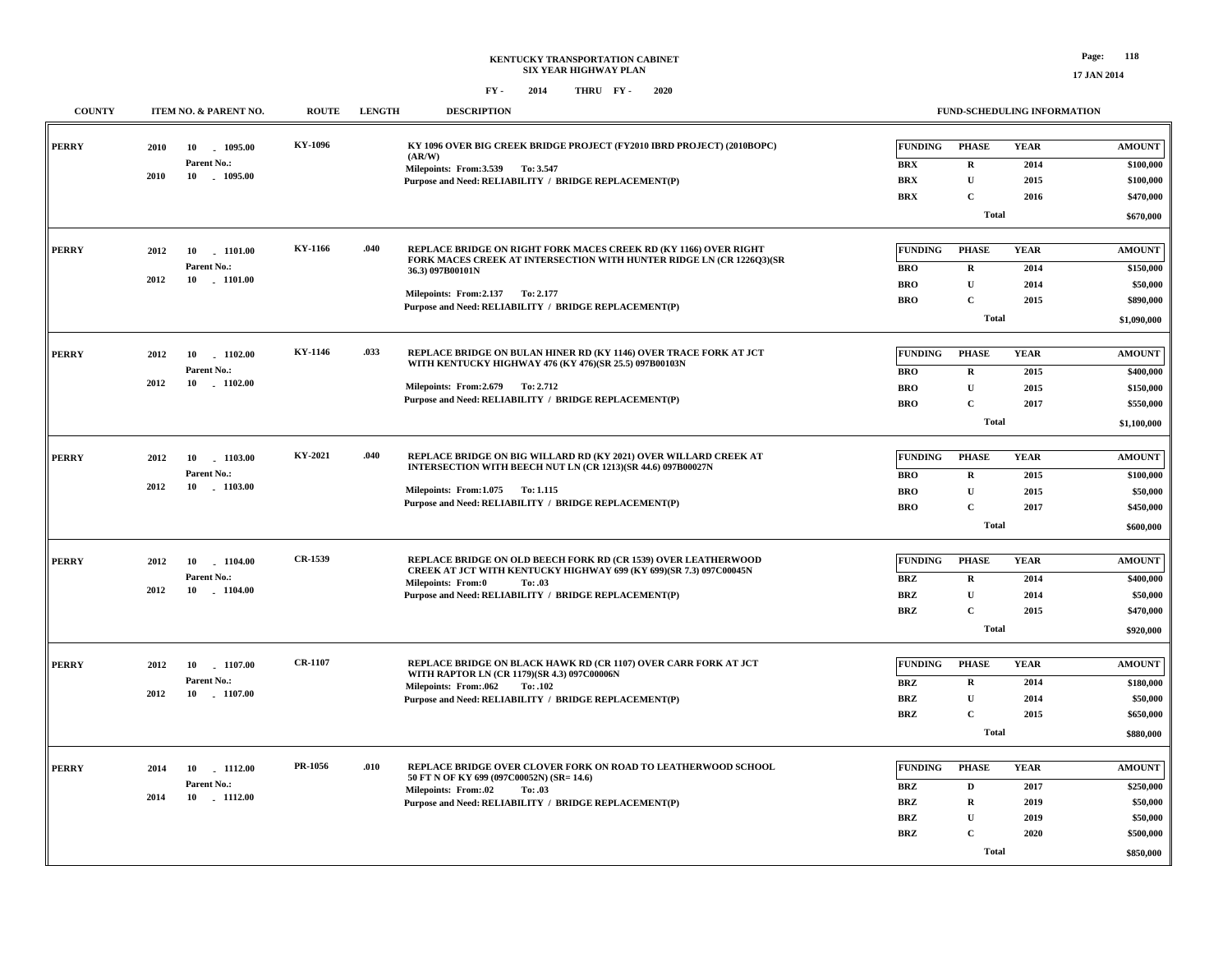| <b>COUNTY</b> | ITEM NO. & PARENT NO.                   | <b>ROUTE</b>   | <b>LENGTH</b> | <b>DESCRIPTION</b>                                                                                                                      |                          | FUND-SCHEDULING INFORMATION |              |                        |
|---------------|-----------------------------------------|----------------|---------------|-----------------------------------------------------------------------------------------------------------------------------------------|--------------------------|-----------------------------|--------------|------------------------|
| <b>PERRY</b>  | 2014<br>10 1113.00<br>Parent No.:       | <b>CR-1114</b> | .047          | REPLACE BRIDGE OVER NORTH FORK KENTUCKY RIVER ON KENMONT ROAD<br>(CR 1114) 380 FT SE OF KY 7 (097C00005N)(SR=48.6)                      | <b>FUNDING</b>           | <b>PHASE</b>                | <b>YEAR</b>  | <b>AMOUNT</b>          |
|               | 2014<br>10 1113.00                      |                |               | <b>Milepoints: From:.07</b><br>To: .117<br>Purpose and Need: RELIABILITY / BRIDGE REPLACEMENT(P)                                        | <b>BRZ</b>               | D<br><b>Total</b>           | 2020         | \$300,000<br>\$300,000 |
| <b>PERRY</b>  | 2014<br>10 1114.00                      | <b>CR-1140</b> | .009          | REPLACE BRIDGE OVER STRAIGHT FORK ON LITTLE LEATHERWOOD CREEK<br>ROAD (CR 1140) AT JCT WITH KY 3348 (097C00013N)(SR=38)                 | <b>FUNDING</b>           | <b>PHASE</b>                | <b>YEAR</b>  | <b>AMOUNT</b>          |
|               | Parent No.:<br>2014<br>10<br>$-1114.00$ |                |               | <b>Milepoints: From:0</b><br>To: .009                                                                                                   | <b>BRZ</b>               | $\mathbf D$                 | 2019         | \$250,000              |
|               |                                         |                |               | Purpose and Need: RELIABILITY / BRIDGE REPLACEMENT(P)                                                                                   | <b>BRZ</b><br><b>BRZ</b> | $\mathbf R$<br>$\mathbf{U}$ | 2020<br>2020 | \$50,000<br>\$75,000   |
|               |                                         |                |               |                                                                                                                                         |                          |                             |              |                        |
|               |                                         |                |               |                                                                                                                                         |                          | <b>Total</b>                |              | \$375,000              |
| <b>PIKE</b>   | 2014<br>12<br>198.00                    | <b>KY-194</b>  | 2.049         | <b>IMPROVE KY 194 FROM US 119 RAMP NEAR SMITH FARMS BOTTOM (CR 1458) TO</b>                                                             | <b>FUNDING</b>           | <b>PHASE</b>                | <b>YEAR</b>  | <b>AMOUNT</b>          |
|               | Parent No.:                             |                |               | NEAR DESKINS BRANCH CULVERT<br>Milepoints: From: 17.951 To: 20                                                                          | <b>SPP</b>               | $\mathbf D$                 | 2015         | \$2,000,000            |
|               | 12<br>2014<br>$-198.00$                 |                |               | Purpose and Need: RELIABILITY / RECONSTRUCTION(O)                                                                                       | <b>SPP</b>               | ${\bf R}$                   | 2017         | \$2,000,000            |
|               |                                         |                |               |                                                                                                                                         | <b>SPP</b>               | $\mathbf{U}$                | 2017         | \$1,500,000            |
|               |                                         |                |               |                                                                                                                                         | <b>SPP</b>               | $\mathbf C$                 | 2019         | \$12,500,000           |
|               |                                         |                |               |                                                                                                                                         |                          | <b>Total</b>                |              | \$18,000,000           |
|               |                                         |                |               |                                                                                                                                         |                          |                             |              |                        |
| <b>PIKE</b>   | 2006<br>12<br>263.63                    | <b>US-460</b>  | 1.700         | PIKEVILLE TO VA. STATE LINE; US460/KY80 FROM KY-195 TO EAST OF POND<br><b>CREEK - SECTION 6A-2 BRIDGE AT POND CREEK.</b>                | <b>FUNDING</b>           | <b>PHASE</b>                | <b>YEAR</b>  | <b>AMOUNT</b>          |
|               | Parent No.:<br>2000<br>12 . 263.61      |                |               | <b>Milepoints: From:</b><br>To:                                                                                                         | <b>APD</b>               | $\mathbf C$                 | 2020         | \$20,000,000           |
|               |                                         |                |               | Purpose and Need: RELIABILITY / RELOCATION(O)                                                                                           |                          | <b>Total</b>                |              | \$20,000,000           |
|               |                                         |                |               |                                                                                                                                         |                          |                             |              |                        |
| <b>PIKE</b>   | 2002<br>12 263.74                       | <b>US-460</b>  | .600          | PIKEVILLE TO VA. STATE LINE; US 460/KY 80 AT BEAVER CREEK NEAR BEAVER<br>BOTTOM (SECTION 7A-2), RAMP 2, GRADE, DRAIN AND SURFACING.     | <b>FUNDING</b>           | <b>PHASE</b>                | <b>YEAR</b>  | <b>AMOUNT</b>          |
|               | Parent No.:<br>2000<br>12<br>263.72     |                |               | <b>Milepoints: From:</b><br>To:                                                                                                         | <b>APD</b>               | $\mathbf C$                 | 2014         | \$28,910,000           |
|               |                                         |                |               | Purpose and Need: RELIABILITY / RELOCATION(O)                                                                                           |                          | <b>Total</b>                |              | \$28,910,000           |
|               |                                         |                |               |                                                                                                                                         |                          |                             |              |                        |
| PIKE          | 2000<br>12<br>263.80                    | <b>US-460</b>  | 2.700         | PIKEVILLE TO VA. STATE LINE; US 460/KY 80 FROM BEAVER CREEK NEAR FLAT<br>FORK TO BEAVER CREEK STATION 885+00 NEAR KY 1373 (SECTION 8A). | <b>FUNDING</b>           | <b>PHASE</b>                | <b>YEAR</b>  | <b>AMOUNT</b>          |
|               | Parent No.:<br>1998<br>12<br>263.24     |                |               | <b>Milepoints: From:</b><br>To:                                                                                                         | <b>APD</b>               | $\mathbf C$                 | 2014         | \$25,100,000           |
|               |                                         |                |               | Purpose and Need: RELIABILITY / RELOCATION(O)                                                                                           |                          | Total                       |              | \$25,100,000           |
| <b>PIKE</b>   | 2000<br>12<br>263.89                    | <b>US-460</b>  | 4.500         | PIKEVILLE TO VA. STATE LINE; US-460/KY-80 FROM KY-80 AT BEAVER CREEK TO                                                                 | <b>FUNDING</b>           | <b>PHASE</b>                | <b>YEAR</b>  | <b>AMOUNT</b>          |
|               | Parent No.:                             |                |               | VIRGINIA STATE LINE (SURFACING FOR SECTIONS 7A, 7B, 8 & 9V) (2000BOP)                                                                   | <b>APD</b>               | $\mathbf C$                 | 2018         | \$15,000,000           |
|               | 12<br>2000<br>$-263.80$                 |                |               | <b>Milepoints: From:</b><br>To:<br>Purpose and Need: RELIABILITY / SURFACE(O)                                                           |                          | <b>Total</b>                |              |                        |
|               |                                         |                |               |                                                                                                                                         |                          |                             |              | \$15,000,000           |
| <b>PIKE</b>   | 2014<br>12<br>263.95                    | <b>US-460</b>  | 4.500         | PIKEVILLE TO VA. STATE LINE; US-460/KY-80 FROM KY-80 AT BEAVER CREEK TO                                                                 | <b>FUNDING</b>           | <b>PHASE</b>                | <b>YEAR</b>  | <b>AMOUNT</b>          |
|               | Parent No.:                             |                |               | VIRGINIA STATE LINE (SURFACING FOR SECTIONS 7A, 7B, 8 & 9V)<br>(2000BOP)(ADDITIONAL FUNDING FOR C PHASE)                                | <b>APD</b>               | $\mathbf C$                 | 2019         | \$14,130,000           |
|               | 2000<br>12 . 263.89                     |                |               | <b>Milepoints: From:</b><br>To:                                                                                                         |                          | Total                       |              | \$14,130,000           |
|               |                                         |                |               | Purpose and Need: RELIABILITY / PREFINANCD CONVRSN(O)                                                                                   |                          |                             |              |                        |
| <b>PIKE</b>   | 2000<br>12<br>276.00                    |                |               | CONSTRUCT BRIDGE AT POTTER FLATS NEAR ELKHORN CITY.(10CCR)                                                                              | <b>FUNDING</b>           | <b>PHASE</b>                | <b>YEAR</b>  | <b>AMOUNT</b>          |
|               | Parent No.:                             |                |               | <b>Milepoints: From:</b><br>To:                                                                                                         | SP                       | R                           | 2014         | \$120,000              |
|               | 2000<br>12 276.00                       |                |               | Purpose and Need: RELIABILITY / NEW ROUTE(O)                                                                                            | SP                       | $\mathbf U$                 | 2014         | \$60,000               |
|               |                                         |                |               |                                                                                                                                         | SP                       | $\mathbf C$                 | 2015         | \$2,810,000            |
|               |                                         |                |               |                                                                                                                                         |                          | Total                       |              | \$2,990,000            |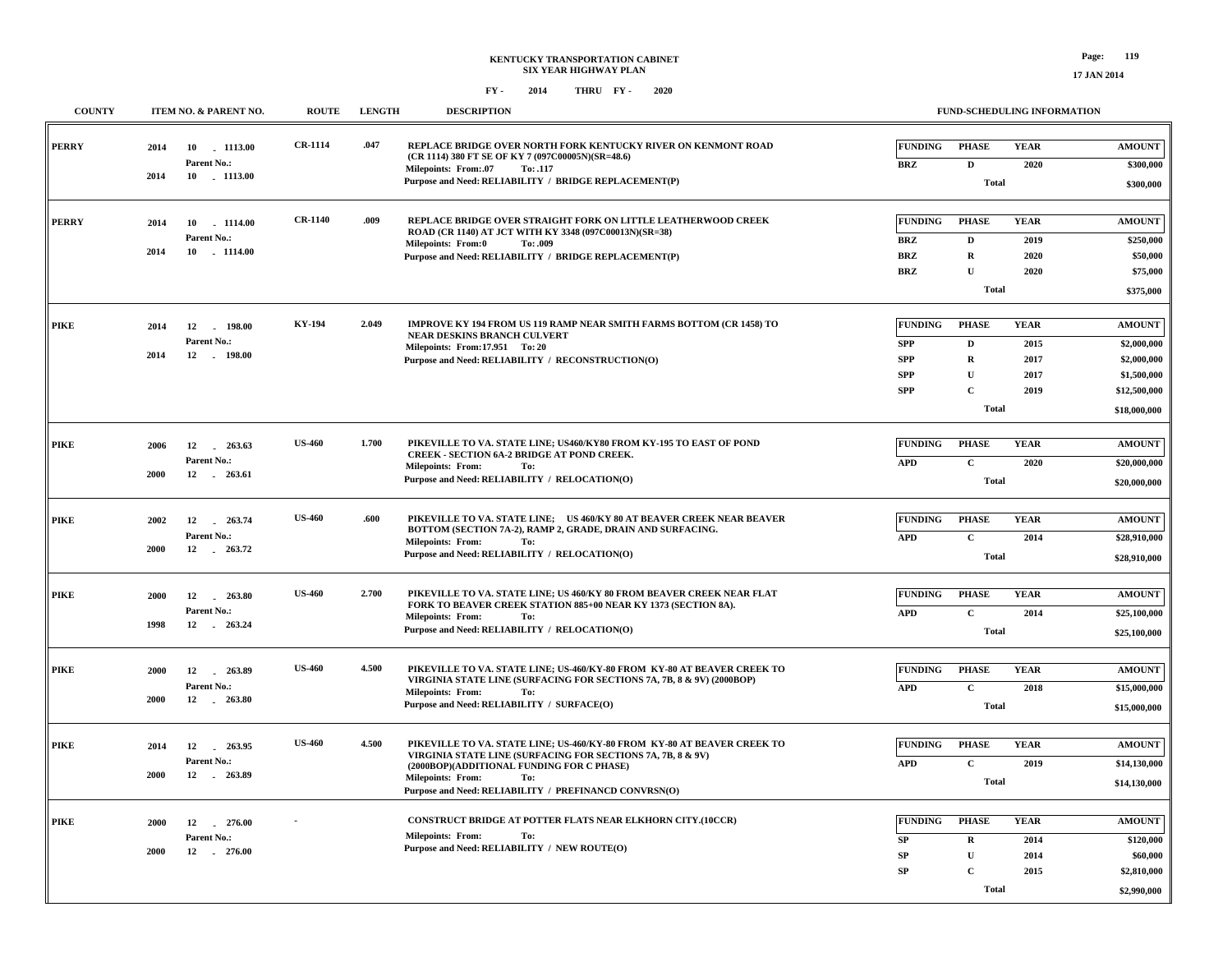| <b>COUNTY</b> | ITEM NO. & PARENT NO.                                             | <b>ROUTE</b>  | <b>LENGTH</b> | <b>DESCRIPTION</b>                                                                                                                                                                                                                                                                     | <b>FUND-SCHEDULING INFORMATION</b>                                                                                                                                   |                                                                       |
|---------------|-------------------------------------------------------------------|---------------|---------------|----------------------------------------------------------------------------------------------------------------------------------------------------------------------------------------------------------------------------------------------------------------------------------------|----------------------------------------------------------------------------------------------------------------------------------------------------------------------|-----------------------------------------------------------------------|
| PIKE          | 1998<br>12<br>281.00<br>Parent No.:<br>12 281.00<br>1998          | KY-194        | .700          | CURVE REVISION AND PASSING LANES ON KY-194 NEAR DESKINS BRANCH<br>(08CCR)(12CCR)<br>Milepoints: From:21.3<br>To: 22<br>Purpose and Need: SAFETY / SAFETY(P)                                                                                                                            | <b>PHASE</b><br><b>YEAR</b><br><b>FUNDING</b><br>$\mathbf{C}$<br><b>SPP</b><br>2014<br><b>Total</b>                                                                  | <b>AMOUNT</b><br>\$8,300,000<br>\$8,300,000                           |
| <b>PIKE</b>   | 12<br>$-298.30$<br>2002<br>Parent No.:<br>$-298.00$<br>1996<br>12 | <b>KY-199</b> | 1.400         | KY-199 SPOT IMPROVEMENT (PRIORITY 2); IMPROVE INTERSECTION WITH KY-<br>1056 AND RELOCATE PORTIONS OF KY-199 ALONG OLD NORFOLK SOUTHERN<br>RAILROAD BED @ MCANDREWS. (2002BOPC) (08CCR)(10CCR)<br>Milepoints: From: 7.9<br>To: 9.3<br>Purpose and Need: RELIABILITY / RECONSTRUCTION(O) | <b>FUNDING</b><br><b>PHASE</b><br><b>YEAR</b><br>$\mathbf C$<br>SP<br>2014<br><b>Total</b>                                                                           | <b>AMOUNT</b><br>\$4,500,000<br>\$4,500,000                           |
| <b>PIKE</b>   | 2002<br>12<br>298.40<br>Parent No.:<br>1996<br>12<br>$-298.00$    | KY-199        | 1.000         | KY-199 SPOT IMPROVEMENT; RELOCATE PORTIONS OF KY-199 ALONG OLD<br>NORFOLK SOUTHERN RAILROAD BED @ STONE. (2002BOPC)(08CCR)<br>Milepoints: From: 9.5<br>To: 10.5<br>Purpose and Need: RELIABILITY / RECONSTRUCTION(O)                                                                   | <b>FUNDING</b><br><b>PHASE</b><br><b>YEAR</b><br>$\mathbf C$<br>SP<br>2014<br><b>Total</b>                                                                           | <b>AMOUNT</b><br>\$5,300,000<br>\$5,300,000                           |
| PIKE          | 2010<br>12<br>1101.00<br>Parent No.:<br>2010<br>12 1101.00        | KY-1426       | .100          | REPLACE BRIDGE ON KY-1426 (MP 17.294) OVER BENT BRANCH; 0.4 MILES EAST<br>OF NORTHEAST JCT KY 194; (STRUCTURALLY DEFICIENT, SR=4) 098B00014N<br>(AR/W)(LET W/12-1102)<br>Milepoints: From:17.244 To: 17.344<br>Purpose and Need: RELIABILITY / BRIDGE REPLACEMENT(P)                   | <b>PHASE</b><br><b>YEAR</b><br><b>FUNDING</b><br>$\mathbf C$<br><b>BRX</b><br>2016<br><b>Total</b>                                                                   | <b>AMOUNT</b><br>\$320,000<br>\$320,000                               |
| PIKE          | 12<br>1102.00<br>2010<br>Parent No.:<br>12 1102.00<br>2010        | KY-1426       | .100          | REPLACE BRIDGE ON KY-1426 (MP 17.957) OVER BENT BRANCH; 1.1 MILE EAST OF<br>NORTHEAST JCT KY 194; (STRUCTURALLY DEFICIENT, SR=4) 098B00015N<br>(AR/W)(LET W/12-1101)<br>Milepoints: From:17.907 To: 18.007<br>Purpose and Need: RELIABILITY / BRIDGE REPLACEMENT(P)                    | <b>PHASE</b><br><b>YEAR</b><br><b>FUNDING</b><br>$\mathbf{C}$<br><b>BRX</b><br>2016<br><b>Total</b>                                                                  | <b>AMOUNT</b><br>\$360,000<br>\$360,000                               |
| PIKE          | 12 1104.00<br>2010<br>Parent No.:<br>12 1104.00<br>2010           | KY-610        | .100          | REPLACE BRIDGE ON KY-610 (MP 8.146) OVER LONG FORK; .1 MI S OF JCT KY-<br>1469; (STRUCTURALLY DEFICIENT, SR=32) 098B00069N<br>Milepoints: From: 8.096 To: 8.196<br>Purpose and Need: RELIABILITY / BRIDGE REPLACEMENT(P)                                                               | <b>FUNDING</b><br><b>PHASE</b><br><b>YEAR</b><br><b>BRO</b><br>$\bf{R}$<br>2014<br>U<br><b>BRO</b><br>2014<br><b>BRO</b><br>$\mathbf{C}$<br>2016<br><b>Total</b>     | <b>AMOUNT</b><br>\$200,000<br>\$470,000<br>\$1,100,000<br>\$1,770,000 |
| <b>PIKE</b>   | 2010<br>12<br>1105.00<br>Parent No.:<br>2010<br>12 1105.00        | KY-1469       | .100          | REPLACE BRIDGE ON KY-1469 (MP 5.243) OVER MARSHALL'S BRANCH; .72 MI E.<br>JCT KY-3414; (STRUCTURALLY DEFICIENT, SR=7.5) 098B00242N<br>Milepoints: From: 5.193 To: 5.293<br>Purpose and Need: RELIABILITY / BRIDGE REPLACEMENT(P)                                                       | <b>FUNDING</b><br><b>PHASE</b><br><b>YEAR</b><br><b>BRO</b><br>R<br>2014<br>$\mathbf{U}$<br><b>BRO</b><br>2014<br><b>BRO</b><br>$\mathbf{C}$<br>2016<br><b>Total</b> | <b>AMOUNT</b><br>\$90,000<br>\$100,000<br>\$370,000<br>\$560,000      |
| PIKE          | 2012<br>12<br>1115.00<br>Parent No.:<br>12 1115.00<br>2012        | KY-1441       | .040          | REPLACE BRIDGE ON FISHTRAP RD (KY 1441) OVER RACCOON CREEK AT<br>INTERSECTION WITH COON CREEK (CR 1371)(SR 37.9) 098B00093N<br>Milepoints: From:10.279 To:10.319<br>Purpose and Need: RELIABILITY / BRIDGE REPLACEMENT(P)                                                              | <b>FUNDING</b><br><b>PHASE</b><br><b>YEAR</b><br><b>BRO</b><br>$\mathbf{R}$<br>2014<br><b>BRO</b><br>${\bf U}$<br>2014<br><b>BRO</b><br>2016<br>C<br>Total           | <b>AMOUNT</b><br>\$270,000<br>\$225,000<br>\$950,000<br>\$1,445,000   |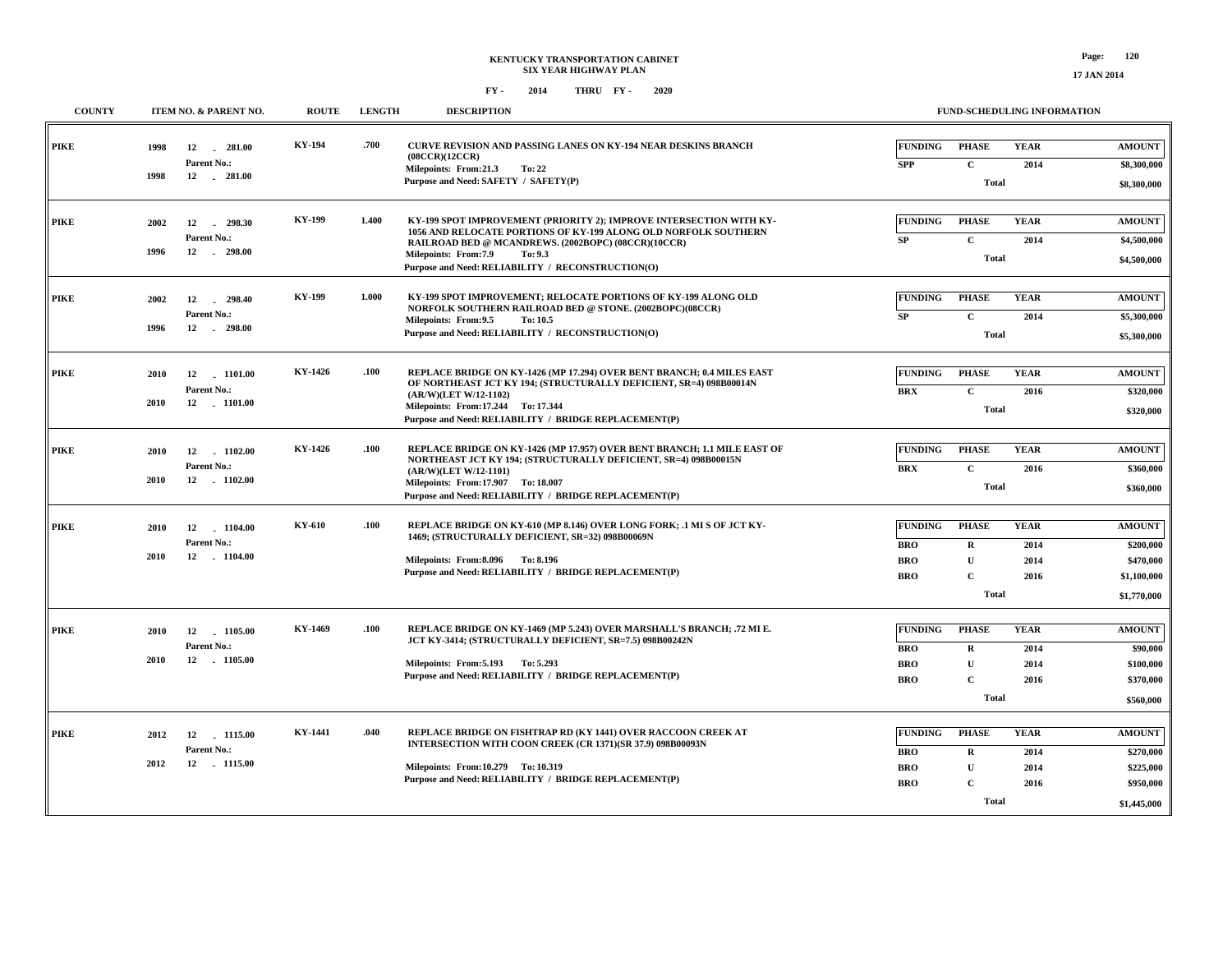| <b>COUNTY</b> | ITEM NO. & PARENT NO.             | <b>ROUTE</b>   | <b>LENGTH</b> | <b>DESCRIPTION</b>                                                                                                                          |                | FUND-SCHEDULING INFORMATION |             |               |
|---------------|-----------------------------------|----------------|---------------|---------------------------------------------------------------------------------------------------------------------------------------------|----------------|-----------------------------|-------------|---------------|
| <b>PIKE</b>   | 2014<br>12 1122.00                | CR-1181        | .038          | REPLACE BRIDGE OVER LEVISA FORK ON SOUTH RIVER ROAD CONNECTOR (CR<br>1181-70) AT JCT WITH US 460 NEAR VIRGINIA STATE LN (098C00088N)(SR=49) | FUNDING        | <b>PHASE</b>                | <b>YEAR</b> | <b>AMOUNT</b> |
|               | Parent No.:                       |                |               | <b>Milepoints: From:.04</b><br>To: .078                                                                                                     | <b>BRZ</b>     | D                           | 2017        | \$400,000     |
|               | 2014<br>12 1122.00                |                |               | Purpose and Need: RELIABILITY / BRIDGE REPLACEMENT(P)                                                                                       | <b>BRZ</b>     | $\mathbf R$                 | 2019        | \$100,000     |
|               |                                   |                |               |                                                                                                                                             | <b>BRZ</b>     | $\mathbf{U}$                | 2019        | \$100,000     |
|               |                                   |                |               |                                                                                                                                             | <b>BRZ</b>     | $\mathbf{C}$                | 2020        | \$1,200,000   |
|               |                                   |                |               |                                                                                                                                             |                | <b>Total</b>                |             | \$1,800,000   |
| <b>PIKE</b>   | 12<br>$-1123.00$<br>2014          | <b>CR-1801</b> | .265          | REPLACE BRIDGE OVER BLACKBERRY CREEK ON BIG BLUE SPRINGS ROAD (CR                                                                           | <b>FUNDING</b> | <b>PHASE</b>                | <b>YEAR</b> | <b>AMOUNT</b> |
|               | Parent No.:                       |                |               | 1801) AT JCT WITH KY 1056 (098C00028N)(SR=15.2)<br><b>Milepoints: From:.005</b><br>To: .027                                                 | <b>BRZ</b>     | $\mathbf{D}$                | 2019        | \$300,000     |
|               | 2014<br>12 1123.00                |                |               | Purpose and Need: RELIABILITY / BRIDGE REPLACEMENT(P)                                                                                       |                | Total                       |             | \$300,000     |
|               |                                   |                |               |                                                                                                                                             |                |                             |             |               |
| <b>PIKE</b>   | 2002<br>12<br>$-5011.00$          | <b>US-460</b>  | 2.000         | <b>CORRECT EMBANKMENT FAILURE ON US-460 FROM 1.4 MILES WEST OF KY-195</b>                                                                   | FUNDING        | <b>PHASE</b>                | <b>YEAR</b> | <b>AMOUNT</b> |
|               | Parent No.:                       |                |               | (MP 8.00) TO BLAIR ADKINS ROAD (MP 10.00). (2002BOP)<br><b>Milepoints: From:8</b><br>To: 10                                                 | SP             | $\mathbf{C}$                | 2014        | \$2,400,000   |
|               | 1998<br>99<br>$-5006.00$          |                |               | Purpose and Need: RELIABILITY / LANDSLIDE REPAIR(P)                                                                                         |                | <b>Total</b>                |             | \$2,400,000   |
|               |                                   |                |               |                                                                                                                                             |                |                             |             |               |
| <b>PIKE</b>   | 12<br>2010<br>$-5016.00$          | KY-1426        | .200          | ROCKFALL MITIGATION AND ROADWAY IMPROVEMENTS IN VICINITY OF THE                                                                             | <b>FUNDING</b> | <b>PHASE</b>                | <b>YEAR</b> | <b>AMOUNT</b> |
|               | Parent No.:                       |                |               | <b>EXPO CENTER IN PIKEVILLE. (12CCR)</b><br>To: 6.55                                                                                        | <b>SPP</b>     | $\mathbf R$                 | 2014        | \$1,000,000   |
|               | 2010<br>12 . 5016.00              |                |               | Milepoints: From:6.35<br>Purpose and Need: SAFETY / ROCKFALL MITIGTN(P)                                                                     | <b>SPP</b>     | $\mathbf{U}$                | 2014        | \$400,000     |
|               |                                   |                |               |                                                                                                                                             | <b>SPP</b>     | $\mathbf C$                 | 2015        | \$3,500,000   |
|               |                                   |                |               |                                                                                                                                             |                | <b>Total</b>                |             |               |
|               |                                   |                |               |                                                                                                                                             |                |                             |             | \$4,900,000   |
| PIKE          | 12<br>8631.00<br>2010             | <b>US-460</b>  | 1.029         | RECONSTRUCT CURVE ON US-460 AT MILLARD MIDDLE SCHOOL. (10CCN)                                                                               | <b>FUNDING</b> | <b>PHASE</b>                | <b>YEAR</b> | <b>AMOUNT</b> |
|               | Parent No.:                       |                |               | Milepoints: From: 6.657 To: 7.686                                                                                                           | <b>SPP</b>     | $\mathbf{C}$                | 2014        | \$5,410,000   |
|               | 2010<br>12 8631.00                |                |               | Purpose and Need: SAFETY / SAFETY-HAZARD ELIM(P)                                                                                            |                | Total                       |             |               |
|               |                                   |                |               |                                                                                                                                             |                |                             |             | \$5,410,000   |
| <b>PIKE</b>   | 12 8704.00<br>2012                | <b>CS-1192</b> | .055          | RECONSTRUCT THOMPSON ROAD FROM THE END OF THE COMPLETED SECTION                                                                             | <b>FUNDING</b> | <b>PHASE</b>                | <b>YEAR</b> | <b>AMOUNT</b> |
|               | Parent No.:                       |                |               | TO THE LIMITS OF ITEM 12-8705.(12CCN)                                                                                                       | <b>SPP</b>     | $\mathbf R$                 | 2014        | \$1,233,000   |
|               | 2012<br>12<br>$-8704.00$          |                |               | Milepoints: From:1.37<br>To: 1.425                                                                                                          | <b>SPP</b>     | ${\bf U}$                   | 2014        | \$1,233,000   |
|               |                                   |                |               | Purpose and Need: RELIABILITY / RECONSTRUCTION(O)                                                                                           | <b>SPP</b>     | $\mathbf C$                 | 2015        | \$5,069,000   |
|               |                                   |                |               |                                                                                                                                             |                | <b>Total</b>                |             | \$7,535,000   |
|               |                                   |                |               |                                                                                                                                             |                |                             |             |               |
| <b>PIKE</b>   | 2012<br>12 8705.00                | <b>CS-1192</b> |               | PROVIDE NEW CONNECTIVITY FROM THOMPSON ROAD TO KY 3495 IN                                                                                   | FUNDING        | <b>PHASE</b>                | <b>YEAR</b> | <b>AMOUNT</b> |
|               | Parent No.:                       |                |               | PIKEVILLE NEAR THE SUSPENSION BRIDGE.(12CCN)                                                                                                | <b>SPP</b>     | $\mathbf R$                 | 2014        | \$800,000     |
|               | 2012<br>12 . 8705.00              |                |               | Milepoints: From:<br>To:                                                                                                                    | <b>SPP</b>     | ${\bf U}$                   | 2014        | \$600,000     |
|               |                                   |                |               | Purpose and Need: RELIABILITY / NEW ROUTE(O)                                                                                                | <b>SPP</b>     | $\mathbf C$                 | 2015        | \$4,700,000   |
|               |                                   |                |               |                                                                                                                                             |                | <b>Total</b>                |             | \$6,100,000   |
|               |                                   |                |               |                                                                                                                                             |                |                             |             |               |
| <b>POWELL</b> | 2012<br>10 163.00                 | KY-213         | 3.671         | IMPROVE SAFETY, UPGRADE GEOMETRICS, AND ADDRESS CAPACITY ISSUES                                                                             | FUNDING        | <b>PHASE</b>                | <b>YEAR</b> | <b>AMOUNT</b> |
|               | Parent No.:                       |                |               | FOR KY 213 FROM KY 11 TO BOTTOM OF MOUNTAIN. (12CCR)                                                                                        | <b>SPP</b>     | R                           | 2016        | \$1,050,000   |
|               | 2012<br>$10 \quad . \quad 163.00$ |                |               | Milepoints: From: 7.595 To: 11.271                                                                                                          | <b>SPP</b>     | $\mathbf U$                 | 2016        | \$1,090,000   |
|               |                                   |                |               | Purpose and Need: SAFETY / SAFETY(P)                                                                                                        | <b>SPP</b>     | $\mathbf{C}$                | 2018        | \$10,130,000  |
|               |                                   |                |               |                                                                                                                                             |                | Total                       |             | \$12,270,000  |
|               |                                   |                |               |                                                                                                                                             |                |                             |             |               |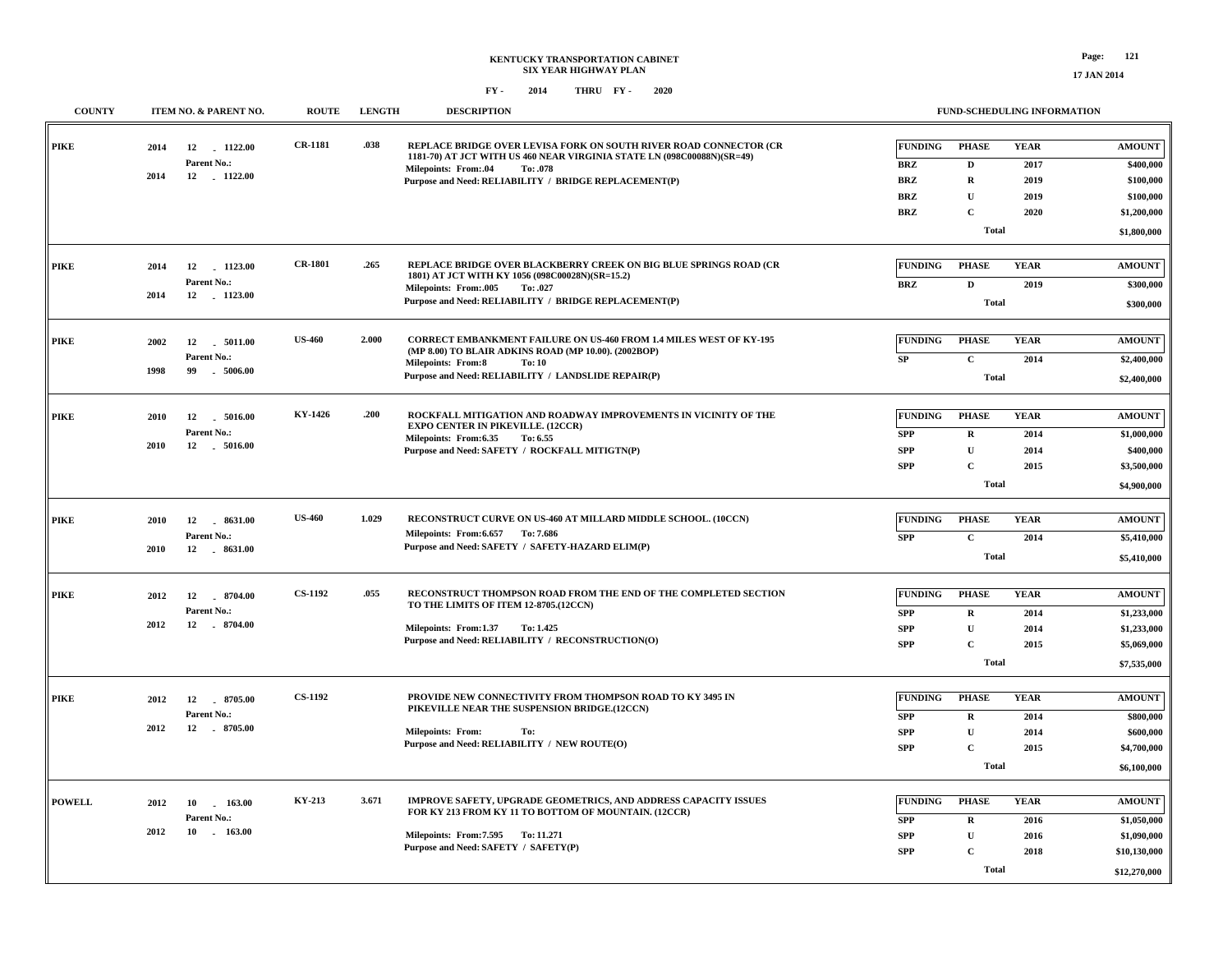| <b>COUNTY</b>                   | ITEM NO. & PARENT NO.                                            | <b>ROUTE</b>  | <b>LENGTH</b> | <b>DESCRIPTION</b>                                                                                                                                                                                                                                   |                                                          | FUND-SCHEDULING INFORMATION                                                 |                                     |                                                                      |
|---------------------------------|------------------------------------------------------------------|---------------|---------------|------------------------------------------------------------------------------------------------------------------------------------------------------------------------------------------------------------------------------------------------------|----------------------------------------------------------|-----------------------------------------------------------------------------|-------------------------------------|----------------------------------------------------------------------|
| <b>POWELL</b>                   | 2008<br>10<br>1085.00<br>Parent No.:<br>2008<br>$-1085.00$<br>10 | KY-11         | .100          | REPLACE BRIDGE AND APPROACHES ON KY-11 OVER MIDDLE FORK OF RED<br>RIVER (B39) SE OF BERT T COMBS MOUNTAIN PARKWAY UNDERPASS. (SR=15.7):<br>(099B00039N)<br><b>Milepoints: From:4</b><br>To: 4.19<br>Purpose and Need: SAFETY / BRIDGE REPLACEMENT(P) | <b>FUNDING</b><br><b>BRO</b>                             | <b>PHASE</b><br>$\mathbf{C}$<br><b>Total</b>                                | <b>YEAR</b><br>2014                 | <b>AMOUNT</b><br>\$980,000<br>\$980,000                              |
| <b>POWELL</b>                   | 10<br>1097.00<br>2012<br>Parent No.:<br>2012<br>$-1097.00$<br>10 | KY-1057       | .040          | REPLACE BRIDGE ON KY-1057 OVER FRAMES BRANCH 0.01 N OF WILLOUGHBY<br>RD (CR-1237) (SR 38.3) 099B00079N.<br>Milepoints: From: 3.138 To: 3.178<br>Purpose and Need: RELIABILITY / BRIDGE REPLACEMENT(P)                                                | <b>FUNDING</b><br><b>BRO</b><br><b>BRO</b>               | <b>PHASE</b><br>$\mathbf U$<br>$\mathbf{C}$<br>Total                        | <b>YEAR</b><br>2014<br>2015         | <b>AMOUNT</b><br>\$20,000<br>\$150,000<br>\$170,000                  |
| <b>PULASKI</b><br><b>LAUREL</b> | 2004<br>08<br>59.11<br>Parent No.:<br>2004<br>08<br>59.11        | I-66          | 25.000        | I-66 SOMERSET TO LONDON. (2006KYD)(10CCR)<br>Milepoints: From:<br>To:<br><b>Milepoints: From:</b><br>To:<br>Purpose and Need: RELIABILITY / PE & ENVIRONMENTAL(O)                                                                                    | <b>FUNDING</b><br><b>KYD</b>                             | <b>PHASE</b><br>$\mathbf C$<br><b>Total</b>                                 | <b>YEAR</b><br>2014                 | <b>AMOUNT</b><br>\$3,219,838<br>\$3,219,838                          |
| <b>PULASKI</b>                  | 2004<br>08<br>59.21<br>Parent No.:<br>2004<br>08<br>59.21        | I-66          | 10.000        | I-66 NORTHERN BYPASS AROUND SOMERSET. (2006KYD)<br>Milepoints: From:<br>To:<br>Purpose and Need: RELIABILITY / NEW ROUTE(O)                                                                                                                          | FUNDING<br><b>KYD</b>                                    | <b>PHASE</b><br>$\mathbf{C}$<br><b>Total</b>                                | <b>YEAR</b><br>2014                 | <b>AMOUNT</b><br>\$1,470,000<br>\$1,470,000                          |
| <b>PULASKI</b>                  | 2012<br>08<br>119.01<br>Parent No.:<br>2000<br>119.00<br>08      | KY-914        | 3.200         | SOMERSET SOUTHEAST BYPASS; DESIGN-BUILD FOR MAJOR WIDENING TO 4<br>LANES FROM APPROXIMATELY 0.4 MI WEST OF KY 769 TO KY 80.<br>(12CCR)(2012BOP)<br>Milepoints: From:10.1<br>To: 13.301<br>Purpose and Need: RELIABILITY / MAJOR WIDENING(O)          | <b>FUNDING</b><br><b>SPP</b>                             | <b>PHASE</b><br>$\mathbf{C}$<br><b>Total</b>                                | <b>YEAR</b><br>2014                 | <b>AMOUNT</b><br>\$10,000,000<br>\$10,000,000                        |
| <b>PULASKI</b>                  | $-121.00$<br>2006<br>08<br>Parent No.:<br>2006<br>08<br>121.00   | <b>KY-196</b> | .500          | HORIZONTAL AND VERTICAL REALIGNMENT OF KY-196 AT WHITE OAK CREEK<br>FROM 1.0 MILE E OF WARNER ROAD TO 0.3 MILE W OF SIEVERS ROAD.(10CCR)<br>Milepoints: From: 7.7<br>To: 8.2<br>Purpose and Need: SAFETY / SAFETY(P)                                 | <b>FUNDING</b><br><b>SPP</b><br><b>SPP</b><br><b>SPP</b> | <b>PHASE</b><br>$\mathbf R$<br>$\mathbf{U}$<br>$\mathbf{C}$<br><b>Total</b> | <b>YEAR</b><br>2015<br>2015<br>2016 | <b>AMOUNT</b><br>\$70,000<br>\$180,000<br>\$1,410,000<br>\$1,660,000 |
| <b>PULASKI</b>                  | 147.00<br>2006<br>08<br>Parent No.:<br>2006<br>99<br>376.01      | <b>US-27</b>  | .900          | MEDIAN SAFETY IMPROVEMENTS WITH LEFT-TURN LANES ON US-27 FROM 0.05<br>MILE NORTH OF LOST LODGE ROAD TO BOAT DOCK ROAD. (2006BOPC)(10CCR)<br>Milepoints: From:10.38 To: 11.374<br>Purpose and Need: SAFETY / SAFETY-HAZARD ELIM(P)                    | <b>FUNDING</b><br>SP                                     | <b>PHASE</b><br>$\mathbf{C}$<br><b>Total</b>                                | <b>YEAR</b><br>2014                 | <b>AMOUNT</b><br>\$510,000<br>\$510,000                              |
| <b>PULASKI</b>                  | 2012<br>08<br>1054.00<br>Parent No.:<br>1054.00<br>2012<br>08    | <b>KY-196</b> | .040          | REPLACE BRIDGE ON KY 196 OVER SPUTTER CREEK 0.757 MILE W OF KY 1664(SR<br>30.5) 100B00026N<br>Milepoints: From: 5.568 To: 5.608<br>Purpose and Need: RELIABILITY / BRIDGE REPLACEMENT(P)                                                             | <b>FUNDING</b><br><b>BRO</b><br><b>BRO</b>               | <b>PHASE</b><br>$\mathbf U$<br>$\mathbf{C}$<br>Total                        | <b>YEAR</b><br>2014<br>2015         | <b>AMOUNT</b><br>\$170,000<br>\$610,000<br>\$780,000                 |
| <b>PULASKI</b>                  | 1056.00<br>2012<br>08<br>Parent No.:<br>2012<br>08<br>1056.00    | KY-1674       | .040          | REPLACE BRIDGE ON KY 1674 OVER BIG CLIFTY CREEK AT BETHLEHEM RIDGE<br>RD (CR 1672)(SR 44.7) 100B00056N<br>Milepoints: From: 2.421 To: 2.461<br>Purpose and Need: RELIABILITY / BRIDGE REPLACEMENT(P)                                                 | <b>FUNDING</b><br><b>BRO</b><br><b>BRO</b><br><b>BRO</b> | <b>PHASE</b><br>$\mathbf R$<br>$\mathbf U$<br>$\mathbf C$<br>Total          | <b>YEAR</b><br>2015<br>2015<br>2016 | <b>AMOUNT</b><br>\$30,000<br>\$30,000<br>\$390,000<br>\$450,000      |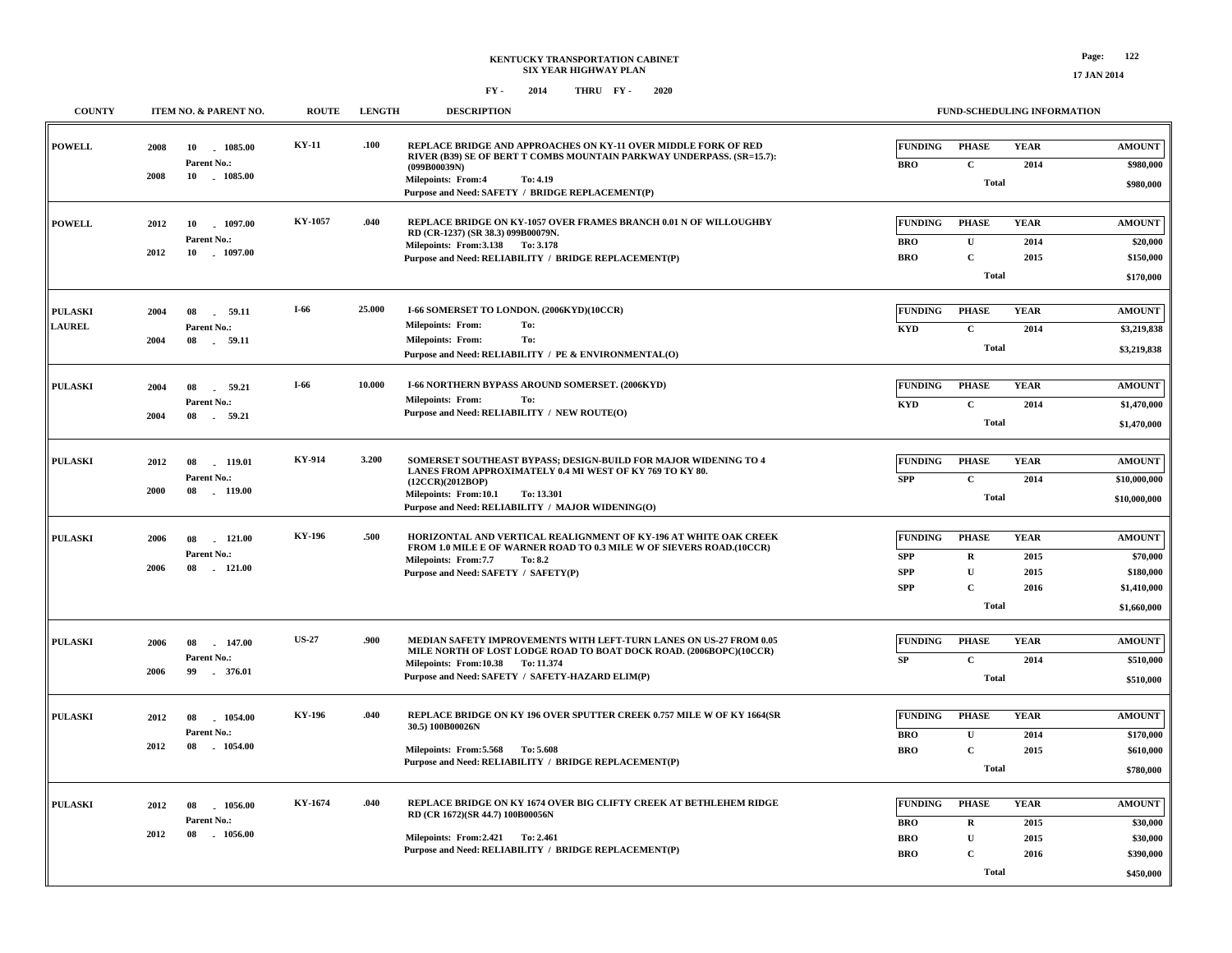| <b>COUNTY</b>     | ITEM NO. & PARENT NO.                                                   | <b>ROUTE</b>   | <b>LENGTH</b> | <b>DESCRIPTION</b>                                                                                                                                                                                                         |                                                          | FUND-SCHEDULING INFORMATION                                                  |                                     |                                                                       |  |
|-------------------|-------------------------------------------------------------------------|----------------|---------------|----------------------------------------------------------------------------------------------------------------------------------------------------------------------------------------------------------------------------|----------------------------------------------------------|------------------------------------------------------------------------------|-------------------------------------|-----------------------------------------------------------------------|--|
| <b>PULASKI</b>    | 2012<br>08<br>1059.00<br>Parent No.:<br>2012<br>08<br>1059.00           | <b>CR-1086</b> |               | REPLACE BRIDGE ON GLADE FORK RD (CR 1086) OVER GLADE FORK CREEK 0.06<br>MILE S OF JIM WEAVER RD (CR 1087)(SR 18.6) 100C00010N<br>Milepoints: From:1.013 To: 1.053<br>Purpose and Need: RELIABILITY / BRIDGE REPLACEMENT(P) | FUNDING<br><b>BRZ</b><br><b>BRZ</b><br><b>BRZ</b>        | <b>PHASE</b><br>$\mathbf R$<br>$\mathbf U$<br>$\mathbf{C}$<br><b>Total</b>   | <b>YEAR</b><br>2014<br>2014<br>2015 | <b>AMOUNT</b><br>\$60,000<br>\$130,000<br>\$600,000<br>\$790,000      |  |
| <b>PULASKI</b>    | 2006<br>08<br>$-2007.00$<br>Parent No.:<br>2006<br>99<br>278.14         | <b>KY-80</b>   | 6.540         | SOMERSET-LONDON ROAD (KY-80) WESTBOUND LANES ONLY, FROM KY-80B<br>BYPASS (MP 21.579) TO KY-461(MP 28.119). (2006BOPC)<br>Milepoints: From:21.579 To: 28.119<br>Purpose and Need: RELIABILITY / PAVEMENT REHAB-PRI(P)       | <b>FUNDING</b><br>SP                                     | <b>PHASE</b><br>$\mathbf{C}$<br>Total                                        | <b>YEAR</b><br>2014                 | <b>AMOUNT</b><br>\$1,050,000<br>\$1,050,000                           |  |
| <b>PULASKI</b>    | 5003.00<br>1998<br>08<br>Parent No.:<br>1998<br>08<br>5003.00           | <b>US-27</b>   | .400          | CORRECT ROCKFALL HAZARD @ MP 4.7 TO 5.05 (BOTH SIDES OF<br>ROADWAY)(10CCR)(12CCR)<br>Milepoints: From: 4.7<br>To: 5.05<br>Purpose and Need: SAFETY / ROCKFALL MITIGTN(P)                                                   | <b>FUNDING</b><br>SP                                     | <b>PHASE</b><br>$\mathbf{C}$<br><b>Total</b>                                 | <b>YEAR</b><br>2014                 | <b>AMOUNT</b><br>\$4,160,000<br>\$4,160,000                           |  |
| <b>PULASKI</b>    | 1998<br>08<br>5004.00<br>Parent No.:<br>1998<br>08<br>- 5004.00         | <b>LN-9008</b> | .200          | CORRECT ROCKFALL HAZARD @ MP 84.6 TO 84.8 (BOTH SIDES OF<br>ROADWAY)(10CCR)(12CCR)<br>Milepoints: From:84.6<br><b>To: 84.8</b><br>Purpose and Need: SAFETY / ROCKFALL MITIGTN(P)                                           | <b>FUNDING</b><br>SP                                     | <b>PHASE</b><br>$\mathbf{C}$<br><b>Total</b>                                 | <b>YEAR</b><br>2014                 | <b>AMOUNT</b><br>\$4,160,000<br>\$4,160,000                           |  |
| <b>ROBERTSON</b>  | 8507.01<br>2012<br>06<br>Parent No.:<br>2012<br>06 . 8507.01            | <b>US-62</b>   |               | RECONSTRUCT US 62/KY 616 INTERSECTION AT NEW ROBERTSON COUNTY<br>SCHOOL TO ADD TURN LANES AND IMPROVE SIGHT DISTANCE. (12CCR)<br>Milepoints: From:12.1<br>To: 12.193<br>Purpose and Need: SAFETY / SAFETY(P)               | <b>FUNDING</b><br><b>SPP</b>                             | <b>PHASE</b><br>$\mathbf{C}$<br><b>Total</b>                                 | <b>YEAR</b><br>2014                 | <b>AMOUNT</b><br>\$1,100,000<br>\$1,100,000                           |  |
| <b>ROBERTSON</b>  | 2012<br>06<br>8711.00<br>Parent No.:<br>2012<br>06<br>8711.00           | KY-616         | .203          | IMPROVE CURVE ON KY 616 AND IMPROVE ROADWAY FROM THE NEW<br>ROBERTSON COUNTY SCHOOL TO MT OLIVET. (12CCN)<br>Milepoints: From:6.3<br>To: 6.503<br>Purpose and Need: RELIABILITY / RECONSTRUCTION(O)                        | FUNDING<br><b>SPP</b><br><b>SPP</b><br><b>SPP</b>        | <b>PHASE</b><br>$\mathbf{R}$<br>$\mathbf{U}$<br>$\mathbf{C}$<br><b>Total</b> | <b>YEAR</b><br>2014<br>2014<br>2015 | <b>AMOUNT</b><br>\$250,000<br>\$100,000<br>\$5,000,000<br>\$5,350,000 |  |
| <b>ROCKCASTLE</b> | 2004<br>08<br>6.02<br>i.<br>Parent No.:<br>2004<br>08<br>6.02<br>$\sim$ | $I-75$         | 4.500         | I-75 IN ROCKCASTLE COUNTY, KENTUCKY (MILEPOINT 64.5 TO MILEPOINT 69.0),<br>4.5 MILES. (04KYD-KY070)<br>Milepoints: From:64.5<br>To: 69<br>Purpose and Need: RELIABILITY / MAJOR WIDENING(O)                                | FUNDING<br><b>KYD</b>                                    | <b>PHASE</b><br>$\mathbf{C}$<br>Total                                        | <b>YEAR</b><br>2014                 | <b>AMOUNT</b><br>\$855,000<br>\$855,000                               |  |
| <b>ROCKCASTLE</b> | 2012<br>08<br>1052.00<br>Parent No.:<br>$-1052.00$<br>2012<br>08        | KY-1505        | .040          | REPLACE BRIDGE ON KY 1505 OVER DIX RIVER 0.037 EAST OF KY 2250 (OLD US-<br>150) (SR 25.2) 102B00046N.<br>Milepoints: From:.046<br>To: .086<br>Purpose and Need: RELIABILITY / BRIDGE REPLACEMENT(P)                        | <b>FUNDING</b><br><b>BRO</b><br><b>BRO</b><br><b>BRO</b> | <b>PHASE</b><br>R<br>$\mathbf{U}$<br>$\mathbf{C}$<br>Total                   | <b>YEAR</b><br>2014<br>2014<br>2015 | <b>AMOUNT</b><br>\$40,000<br>\$50,000<br>\$520,000<br>\$610,000       |  |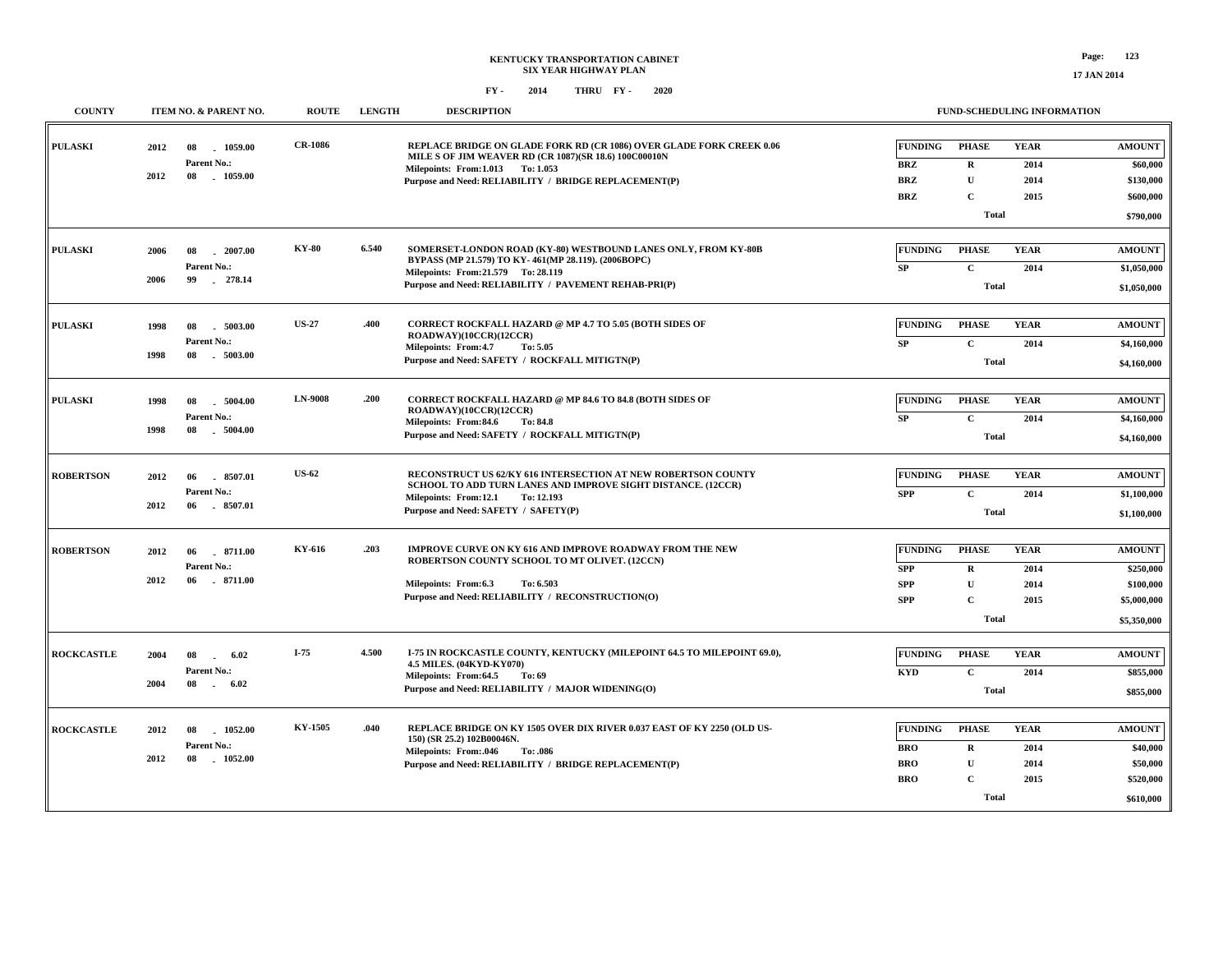#### **FY - FY - 2014 2020 THRU**

| <b>COUNTY</b>     | ITEM NO. & PARENT NO.                                               | <b>ROUTE</b>   | <b>LENGTH</b> | <b>DESCRIPTION</b>                                                                                                                                                                                                                 |                                                                        |                                                                                 | <b>FUND-SCHEDULING INFORMATION</b>          |                                                                              |
|-------------------|---------------------------------------------------------------------|----------------|---------------|------------------------------------------------------------------------------------------------------------------------------------------------------------------------------------------------------------------------------------|------------------------------------------------------------------------|---------------------------------------------------------------------------------|---------------------------------------------|------------------------------------------------------------------------------|
| <b>ROCKCASTLE</b> | 2012<br>1053.00<br>08<br>Parent No.:<br>$-1053.00$<br>2012<br>08    | <b>KY-1787</b> | .040          | REPLACE BRIDGE ON KY 1787 OVER DAVIS BRANCH 0.07 S OF SALT SPRINGS<br>HOLLOW RD(CR-1048)(SR 37.5) 102B00038N<br>Milepoints: From: 3.614 To: 3.654<br>Purpose and Need: RELIABILITY / BRIDGE REPLACEMENT(P)                         | <b>FUNDING</b><br><b>BRO</b><br><b>BRO</b><br><b>BRO</b>               | <b>PHASE</b><br>$\mathbf R$<br>$\mathbf U$<br>$\mathbf C$<br><b>Total</b>       | <b>YEAR</b><br>2014<br>2014<br>2015         | <b>AMOUNT</b><br>\$50,000<br>\$120,000<br>\$750,000<br>\$920,000             |
| <b>ROCKCASTLE</b> | 2012<br>1057.00<br>08<br>Parent No.:<br>2012<br>08<br>1057.00       | <b>CR-1071</b> |               | REPLACE BRIDGE ON WILDIE RD (CR 1071) OVER CLEAR CREEK 0.67 MILE S OF<br>DISPUTANTA RD (KY 1787)(SR 17.6) 102C00008N<br>Milepoints: From:1.713 To: 1.753<br>Purpose and Need: RELIABILITY / BRIDGE REPLACEMENT(P)                  | <b>FUNDING</b><br><b>BRZ</b><br>BRZ<br><b>BRZ</b>                      | <b>PHASE</b><br>$\mathbf R$<br>$\mathbf U$<br>$\mathbf{C}$<br>Total             | <b>YEAR</b><br>2014<br>2014<br>2015         | <b>AMOUNT</b><br>\$60,000<br>\$110,000<br>\$610,000<br>\$780,000             |
| <b>ROCKCASTLE</b> | 2012<br>08<br>$-1058.00$<br>Parent No.:<br>2012<br>08<br>$-1058.00$ | <b>CR-1071</b> |               | REPLACE BRIDGE ON WILDIE RD (CR 1071) OVER CLEAR CREEK 0.2 MILE S OF<br>DISPUTANTA RD (KY 1787)(SR 17.6) 102C00009N<br>Milepoints: From: 2.181 To: 2.221<br>Purpose and Need: RELIABILITY / BRIDGE REPLACEMENT(P)                  | <b>FUNDING</b><br><b>BRZ</b><br><b>BRZ</b><br><b>BRZ</b>               | <b>PHASE</b><br>$\mathbf R$<br>$\mathbf{U}$<br>$\mathbf{C}$<br><b>Total</b>     | <b>YEAR</b><br>2014<br>2014<br>2015         | <b>AMOUNT</b><br>\$60,000<br>\$110,000<br>\$620,000<br>\$790,000             |
| <b>ROCKCASTLE</b> | 2014<br>08<br>1063.00<br>Parent No.:<br>2014<br>08<br>$-1063.00$    | <b>CR-1140</b> | .010          | REPLACE BRIDGE OVER MULLINS SPRING ON MULLINS STATION ROAD (CR 1140)<br>0.4 MI N OF US 25 (102C00012N)(SR=11.9) (EBRP)<br>Milepoints: From: 39<br>To: .4<br>Purpose and Need: RELIABILITY / BRIDGE REPLACEMENT(P)                  | <b>FUNDING</b><br><b>BRZ</b><br><b>BRZ</b><br><b>BRZ</b><br><b>BRZ</b> | <b>PHASE</b><br>D<br>$\mathbf R$<br>$\mathbf U$<br>$\mathbf{C}$<br><b>Total</b> | <b>YEAR</b><br>2015<br>2016<br>2016<br>2016 | <b>AMOUNT</b><br>\$250,000<br>\$75,000<br>\$20,000<br>\$420,000<br>\$765,000 |
| <b>ROCKCASTLE</b> | 2002<br>08<br>.5009.00<br>Parent No.:<br>1998<br>99<br>$-5006.00$   | KY-1329        | 6.000         | <b>LANDSLIDE REPAIR ON KY-1329 FROM LUNER ROAD AT THE LAUREL COUNTY</b><br>LINE, NORTHEAST TO JCT. US-25. (2002BOPC)<br>Milepoints: From:0<br>To: 5.599<br>Purpose and Need: RELIABILITY / LANDSLIDE REPAIR(P)                     | <b>FUNDING</b><br>SP<br>SP<br>SP                                       | <b>PHASE</b><br>$\bf R$<br>$\mathbf{U}$<br>$\mathbf{C}$<br><b>Total</b>         | <b>YEAR</b><br>2014<br>2014<br>2015         | <b>AMOUNT</b><br>\$60,000<br>\$60,000<br>\$870,000<br>\$990,000              |
| <b>ROCKCASTLE</b> | 2012<br>08<br>8718.00<br>Parent No.:<br>2012<br>8718.00<br>08       | $I-75$         | 14.000        | MAKE I-75 THREE LANES IN EACH DIRECTION FROM EXIT 55 TO EXIT 69. (SEE 8-<br>8718.01 FOR ADDITIONAL FUNDING FOR THIS PROJECT). (12CCN)<br><b>Milepoints: From:55</b><br>To: 69<br>Purpose and Need: RELIABILITY / MAJOR WIDENING(O) | <b>FUNDING</b><br>SP                                                   | <b>PHASE</b><br>$\mathbf{C}$<br><b>Total</b>                                    | <b>YEAR</b><br>2015                         | <b>AMOUNT</b><br>\$99,000,000<br>\$99,000,000                                |
| <b>ROCKCASTLE</b> | 2012<br>8718.01<br>08<br>Parent No.:<br>2012<br>08<br>$-8718.00$    | $I-75$         | 14.000        | MAKE I-75 THREE LANES IN EACH DIRECTION FROM EXIT 55 TO EXIT 69.<br>(ADDITIONAL FUNDING FOR C PHASE) (12CCN)<br><b>Milepoints: From:55</b><br>To: 69<br>Purpose and Need: RELIABILITY / PREFINANCD CONVRSN(O)                      | <b>FUNDING</b><br>SP                                                   | <b>PHASE</b><br>$\mathbf{C}$<br><b>Total</b>                                    | <b>YEAR</b><br>2015                         | <b>AMOUNT</b><br>\$39,000,000<br>\$39,000,000                                |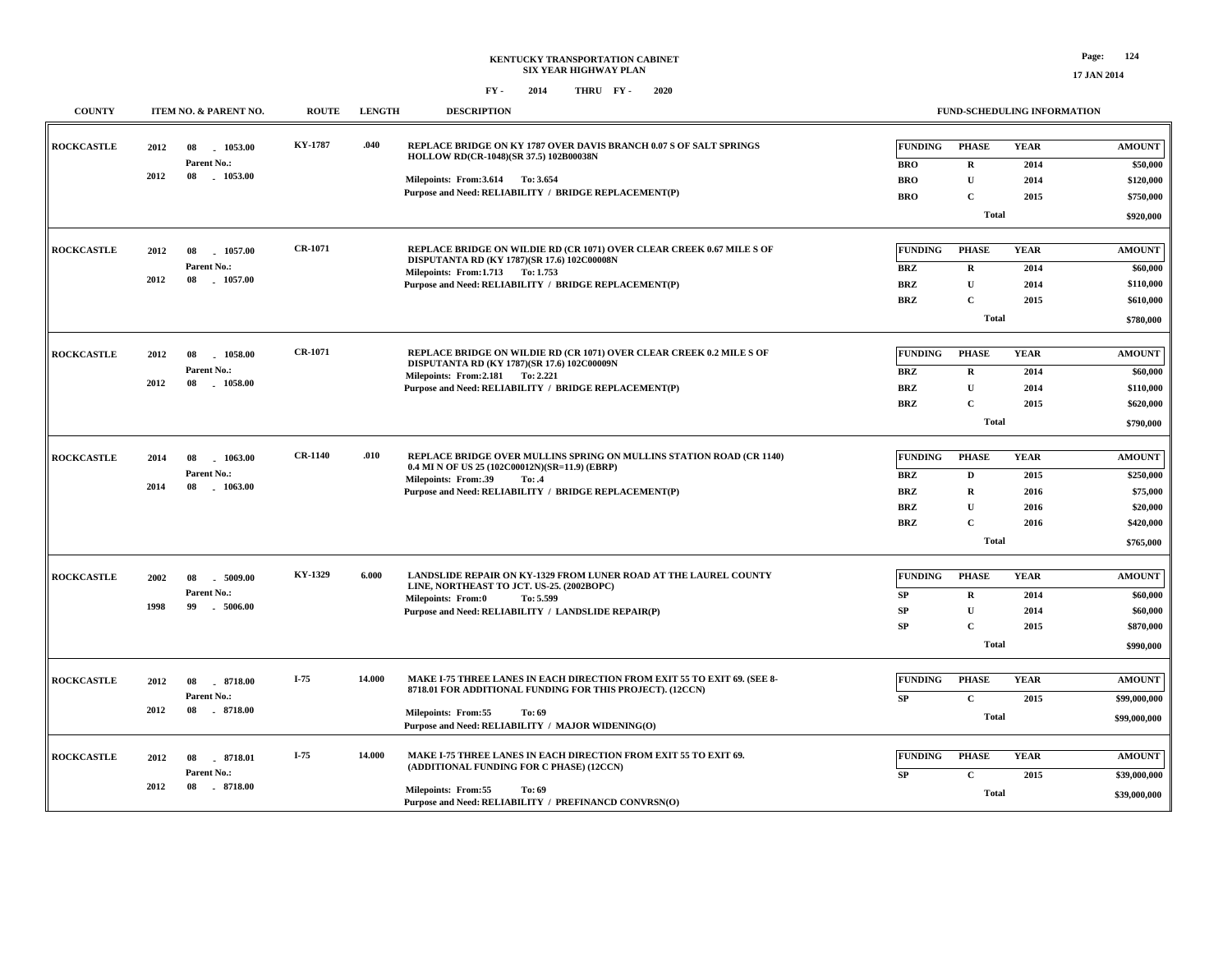| <b>COUNTY</b> | ITEM NO. & PARENT NO.                | <b>ROUTE</b>   | <b>LENGTH</b> | <b>DESCRIPTION</b>                                                                                                                   |                | FUND-SCHEDULING INFORMATION |             |               |
|---------------|--------------------------------------|----------------|---------------|--------------------------------------------------------------------------------------------------------------------------------------|----------------|-----------------------------|-------------|---------------|
|               |                                      |                |               |                                                                                                                                      |                |                             |             |               |
| <b>ROWAN</b>  | 2012<br>$-204.00$<br>09              | KY-32          | 2.000         | FROM PARK HILLS DRIVE TO VIKING DRIVE NORTH. (12CCR)                                                                                 | <b>FUNDING</b> | <b>PHASE</b>                | <b>YEAR</b> | <b>AMOUNT</b> |
|               | Parent No.:                          |                |               | Milepoints: From: 2.235 To: 4.157<br>Purpose and Need: RELIABILITY / RECONSTRUCTION(O)                                               | <b>SPP</b>     | $\mathbf R$                 | 2016        | \$5,000,000   |
|               | 2012<br>09<br>$-204.00$              |                |               |                                                                                                                                      | <b>SPP</b>     | ${\bf U}$                   | 2016        | \$3,888,000   |
|               |                                      |                |               |                                                                                                                                      | <b>SPP</b>     | C                           | 2018        | \$18,036,000  |
|               |                                      |                |               |                                                                                                                                      |                | <b>Total</b>                |             | \$26,924,000  |
|               |                                      |                |               |                                                                                                                                      |                |                             |             |               |
| <b>ROWAN</b>  | 2012<br>09<br>227.00                 | <b>US-60</b>   | .300          | CONSTRUCT TURN LANES INTO LAKESIDE CHRISTIAN ACADEMY TO IMPROVE<br>SAFETY.(12CCR)                                                    | <b>FUNDING</b> | <b>PHASE</b>                | <b>YEAR</b> | <b>AMOUNT</b> |
|               | Parent No.:                          |                |               | Milepoints: From: 5.25<br>To: 5.55                                                                                                   | <b>SPP</b>     | $\mathbf{C}$                | 2014        | \$250,000     |
|               | 2012<br>09<br>227.00                 |                |               | Purpose and Need: SAFETY / SAFETY(P)                                                                                                 |                | <b>Total</b>                |             | \$250,000     |
|               |                                      |                |               |                                                                                                                                      |                |                             |             |               |
| <b>ROWAN</b>  | 2000<br>09<br>. 301.10               |                | 3.200         | NEW ROUTE FROM US-60/KY-32 EAST OF MOREHEAD TO I-64 INCLUDING A NEW                                                                  | <b>FUNDING</b> | <b>PHASE</b>                | <b>YEAR</b> | <b>AMOUNT</b> |
|               | Parent No.:                          |                |               | INTERCHANGE. (98CCN)(08CCR)<br><b>Milepoints: From:</b><br>To:                                                                       | ${\bf SP}$     | D                           | 2014        | \$3,000,000   |
|               | 1996<br>09<br>$-301.00$              |                |               | Purpose and Need: RELIABILITY / NEW ROUTE(O)                                                                                         | SP             | $\mathbf R$                 | 2015        | \$8,000,000   |
|               |                                      |                |               |                                                                                                                                      | SP             | $\mathbf{U}$                | 2015        | \$3,000,000   |
|               |                                      |                |               |                                                                                                                                      |                | <b>Total</b>                |             | \$14,000,000  |
|               |                                      |                |               |                                                                                                                                      |                |                             |             |               |
| <b>ROWAN</b>  | 920.00<br>2012<br>09                 | KY-519         | .542          | INSTALLATION OF GUARDRAIL ALONG KY 519 FROM 1130 FEET NORTH OF                                                                       | <b>FUNDING</b> | <b>PHASE</b>                | <b>YEAR</b> | <b>AMOUNT</b> |
|               | Parent No.:                          |                |               | LOWER LICK FORK ROAD EXTENDING NORTH TO 998 FEET SOUTH OF JUDY<br><b>LANE.</b> (2012BOP)                                             | <b>SAF</b>     | $\mathbf{C}$                | 2014        | \$90,000      |
|               | 2008<br>99<br>$-911.03$              |                |               | Milepoints: From:3.37<br>To: 3.912                                                                                                   |                | Total                       |             | \$90,000      |
|               |                                      |                |               | Purpose and Need: SAFETY / SAFETY-HAZARD ELIM(P)                                                                                     |                |                             |             |               |
| <b>ROWAN</b>  | 2004<br>09<br>1061.00                | <b>US-60</b>   | .100          | REPLACE BRIDGE AND APPROACHES ON US-60 OVER HAYS BRANCH (B06).                                                                       | <b>FUNDING</b> | <b>PHASE</b>                | <b>YEAR</b> | <b>AMOUNT</b> |
|               | Parent No.:                          |                |               | $(SR=13.3)$ : (103B00006N)                                                                                                           | <b>BRO</b>     | $\mathbf{C}$                | 2014        | \$1,500,000   |
|               | 2004<br>09<br>$-1061.00$             |                |               | Milepoints: From: 14.855 To: 14.955<br>Purpose and Need: RELIABILITY / BRIDGE REPLACEMENT(P)                                         |                | <b>Total</b>                |             | \$1,500,000   |
|               |                                      |                |               |                                                                                                                                      |                |                             |             |               |
|               |                                      | KY-32          | .100          | REPLACE BRIDGE ON KY-32 (MP 13.289) OVER SEAYS BRANCH; 3.5 MI W OF JCT                                                               | <b>FUNDING</b> | <b>PHASE</b>                | <b>YEAR</b> |               |
| <b>ROWAN</b>  | 2010<br>09<br>1076.00<br>Parent No.: |                |               | KY 504; (STRUCTURALLY DEFICIENT, SR=40) 103B00013N                                                                                   |                |                             |             | <b>AMOUNT</b> |
|               | 2010<br>09<br>$-1076.00$             |                |               | Milepoints: From:13.239 To:13.339                                                                                                    | <b>BRO</b>     | $\mathbf{C}$                | 2016        | \$820,000     |
|               |                                      |                |               | Purpose and Need: RELIABILITY / BRIDGE REPLACEMENT(P)                                                                                |                | <b>Total</b>                |             | \$820,000     |
|               |                                      |                |               |                                                                                                                                      |                |                             |             |               |
| <b>ROWAN</b>  | 2012<br>1086.00<br>09                | <b>CR-1070</b> |               | REPLACE BRIDGE ON HAMILTON RD (CR 1070) OVER TRIPLETT CREEK 0.02 MILE<br>N OF US 60 (SR 26.1) 103C00056N                             | <b>FUNDING</b> | <b>PHASE</b>                | <b>YEAR</b> | <b>AMOUNT</b> |
|               | Parent No.:                          |                |               | Milepoints: From:.01<br>To: .05                                                                                                      | <b>BRZ</b>     | $\mathbf R$                 | 2014        | \$50,000      |
|               | 2012<br>09<br>$-1086.00$             |                |               | Purpose and Need: RELIABILITY / BRIDGE REPLACEMENT(P)                                                                                | <b>BRZ</b>     | $\mathbf{U}$                | 2014        | \$10,000      |
|               |                                      |                |               |                                                                                                                                      | <b>BRZ</b>     | $\mathbf C$                 | 2015        | \$400,000     |
|               |                                      |                |               |                                                                                                                                      |                | <b>Total</b>                |             | \$460,000     |
|               |                                      |                |               |                                                                                                                                      |                |                             |             |               |
| <b>ROWAN</b>  | 2014<br>09<br>1093.00                | <b>CR-1140</b> | .010          | REPLACE BRIDGE OVER BULL FORK ON HORSEMAN CEMETERY ROAD (CR 1140)<br>AT JCT WITH BULLFORK ROAD (CR 1222) (103C00108N)(SR=32.5)(EBRP) | <b>FUNDING</b> | <b>PHASE</b>                | <b>YEAR</b> | <b>AMOUNT</b> |
|               | Parent No.:<br>2014<br>1093.00<br>09 |                |               | Milepoints: From:.01<br>To: .02                                                                                                      | <b>BRZ</b>     | D                           | 2019        | \$350,000     |
|               |                                      |                |               | Purpose and Need: RELIABILITY / BRIDGE REPLACEMENT(P)                                                                                | <b>BRZ</b>     | $\mathbf R$                 | 2020        | \$50,000      |
|               |                                      |                |               |                                                                                                                                      | <b>BRZ</b>     | $\mathbf{U}$                | 2020        | \$50,000      |
|               |                                      |                |               |                                                                                                                                      | <b>BRZ</b>     | $\mathbf C$                 | 2020        | \$400,000     |
|               |                                      |                |               |                                                                                                                                      |                | Total                       |             | \$850,000     |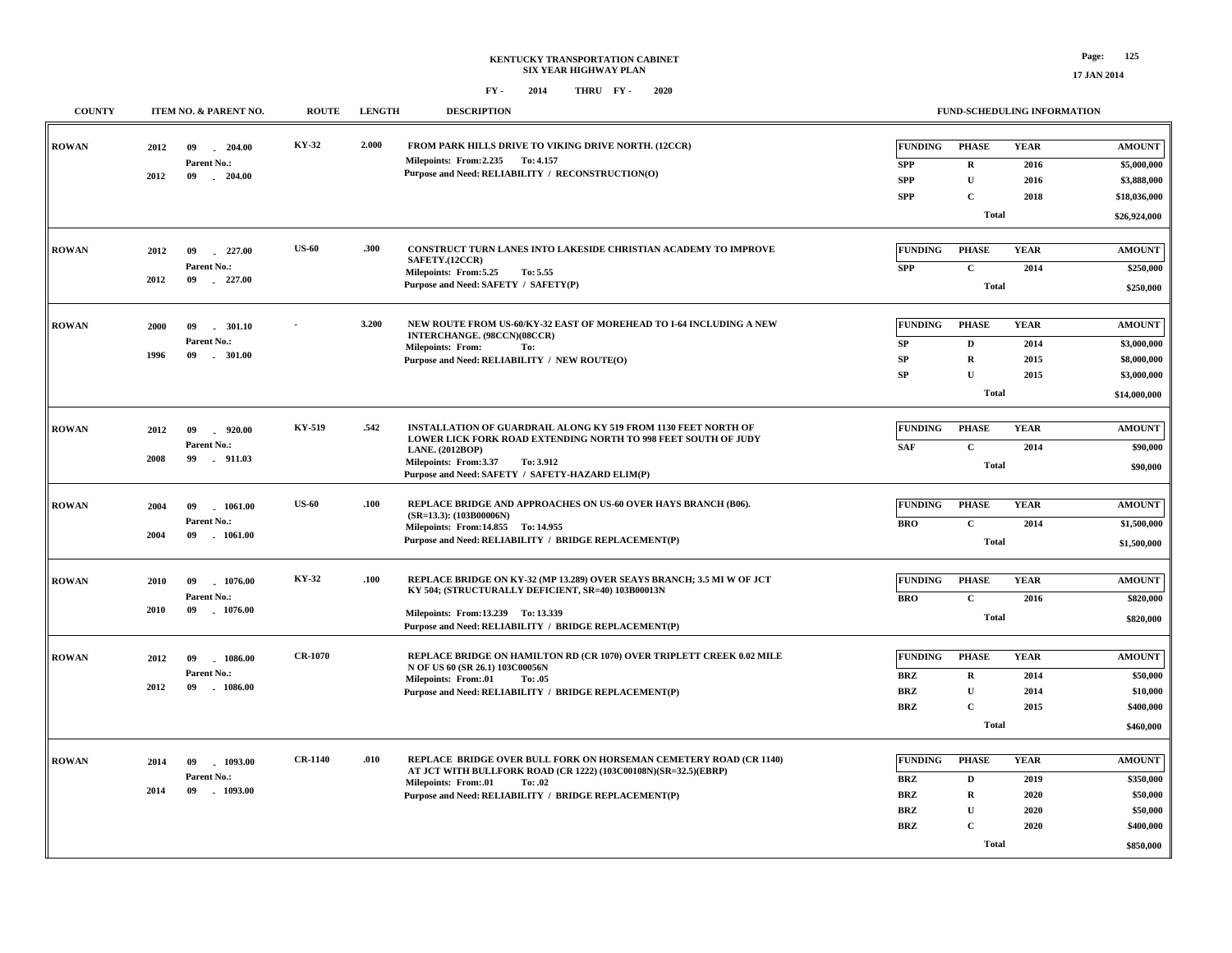| <b>COUNTY</b>                 | ITEM NO. & PARENT NO.                                                | <b>ROUTE</b>   | <b>LENGTH</b> | <b>DESCRIPTION</b>                                                                                                                                                                                                                                                                                                                                              |                                                          | <b>FUND-SCHEDULING INFORMATION</b>                                          |                                     |                                                                       |
|-------------------------------|----------------------------------------------------------------------|----------------|---------------|-----------------------------------------------------------------------------------------------------------------------------------------------------------------------------------------------------------------------------------------------------------------------------------------------------------------------------------------------------------------|----------------------------------------------------------|-----------------------------------------------------------------------------|-------------------------------------|-----------------------------------------------------------------------|
| <b>ROWAN</b>                  | 2002<br>.5012.00<br>09<br>Parent No.:<br>99<br>1998<br>$-5006.00$    | <b>KY-211</b>  | .500          | LANDSLIDE REPAIR ON KY-211 FROM THE NORTH BANK OF LICKING RIVER,<br>NORTHWEST TO THE FLEMING COUNTY LINE. (2002BOPC)(12CCR)<br>Milepoints: From:0<br>To: .5<br>Purpose and Need: RELIABILITY / LANDSLIDE REPAIR(P)                                                                                                                                              | <b>FUNDING</b><br><b>SPP</b><br><b>SPP</b><br><b>SPP</b> | <b>PHASE</b><br>$\mathbf R$<br>$\mathbf{U}$<br>$\mathbf{C}$<br><b>Total</b> | <b>YEAR</b><br>2014<br>2014<br>2015 | <b>AMOUNT</b><br>\$60,000<br>\$30,000<br>\$2,250,000<br>\$2,340,000   |
| <b>ROWAN</b>                  | $-7030.00$<br>1998<br>09<br>Parent No.:<br>1998<br>$-7030.00$<br>09  | KY-519         | 2.000         | WIDEN KY-519 FROM THE INTERSECTION OF KY-801 AND EXTENDING 2.0 MILES<br><b>NORTH.</b> (98CCN) (08CCR)(12CCR)<br>Milepoints: From: 2.464 To: 4.464<br>Purpose and Need: RELIABILITY / MINOR WIDENING(O)                                                                                                                                                          | <b>FUNDING</b><br>SB2                                    | <b>PHASE</b><br>$\mathbf{C}$<br><b>Total</b>                                | <b>YEAR</b><br>2014                 | <b>AMOUNT</b><br>\$13,520,000<br>\$13,520,000                         |
| <b>ROWAN</b><br><b>CARTER</b> | .8401.00<br>2008<br>09<br>Parent No.:<br>2008<br>09<br>$-8401.00$    | <b>US-60</b>   | 1.500         | RECONSTRUCT US-60 FROM WEST OF GLENWOOD HOLLOW ROAD TO EAST OF<br>KY-3296. THE PROJECT SHALL INCLUDE 12' LANES, WIDE PAVED SHOULDERS,<br>UNOBSTRUCTED CLEAR ZONES, FLATTER VERTICAL GRADES, AND GENTLY<br>HORIZONTAL CURVES. (08CCN)(12CCR)<br>Milepoints: From:16<br>To: 17.112<br><b>Milepoints: From:0</b><br>To: .4<br>Purpose and Need: SAFETY / SAFETY(P) | FUNDING<br><b>SPP</b><br><b>SPP</b><br><b>SPP</b>        | <b>PHASE</b><br>$\bf{R}$<br>$\mathbf{U}$<br>$\mathbf{C}$<br><b>Total</b>    | <b>YEAR</b><br>2014<br>2014<br>2015 | <b>AMOUNT</b><br>\$750,000<br>\$700,000<br>\$5,500,000<br>\$6,950,000 |
| <b>ROWAN</b>                  | 2008<br>$-8406.00$<br>-09<br>Parent No.:<br>2008<br>09<br>$-8406.00$ | <b>KY-377</b>  | 15.300        | RECONSTRUCT KY-377 FROM KY-32 TO THE LEWIS COUNTY LINE TO IMPROVE<br>SAFETY, CAPACITY, EFFICIENCY, AND HIGHWAY SYSTEMS CONNECTIVITY IN<br>PREPARATION OF A NEW INTERCHANGE ON I-64 AT MP 3.1. (08CCN)(10CCR)<br>Milepoints: From:0<br>To: 15.339<br>Purpose and Need: RELIABILITY / RECONSTRUCTION(O)                                                           | <b>FUNDING</b><br>SB2<br>SB <sub>2</sub>                 | <b>PHASE</b><br>$\mathbf R$<br>U<br><b>Total</b>                            | <b>YEAR</b><br>2014<br>2016         | <b>AMOUNT</b><br>\$4,500,000<br>\$2,631,800<br>\$7,131,800            |
| <b>RUSSELL</b>                | 2000<br>08<br>$-108.00$<br>Parent No.:<br>2000<br>08<br>$-108.00$    | <b>US-127</b>  | 3.444         | US-127 FROM NORTH BANK OF THE CUMBERLAND RIVER TO THE JAMESTOWN<br>BYPASS. (00CCR) (08CCR)(10CCR)(12CCR)(G&D)(SEE 8-108.10 FOR SURFACING)<br>Milepoints: From: 8.129 To: 11.573<br>Purpose and Need: RELIABILITY / RECONSTRUCTION(O)                                                                                                                            | <b>FUNDING</b><br>SB2                                    | <b>PHASE</b><br>$\mathbf{C}$<br>Total                                       | <b>YEAR</b><br>2015                 | <b>AMOUNT</b><br>\$27,100,000<br>\$27,100,000                         |
| <b>RUSSELL</b>                | 2014<br>108.10<br>08<br>Parent No.:<br>2014<br>08<br>108.10          | <b>US-127</b>  | 3.444         | US-127 FROM NORTH BANK OF THE CUMBERLAND RIVER TO THE JAMESTOWN<br>BYPASS. (00CCR) (08CCR)(10CCR)(12CCR)(SURFACING)(SEE 8-108.00 FOR G&D)<br>Milepoints: From: 8.129 To: 11.573<br>Purpose and Need: RELIABILITY / RECONSTRUCTION(O)                                                                                                                            | <b>FUNDING</b><br>SB2                                    | PHASE<br>$\mathbf{C}$<br><b>Total</b>                                       | <b>YEAR</b><br>2016                 | <b>AMOUNT</b><br>\$2,800,000<br>\$2,800,000                           |
| <b>RUSSELL</b>                | 8502.00<br>2008<br>08<br>Parent No.:<br>2008<br>08<br>8502.00        | <b>LN-9008</b> |               | <b>CONSTRUCT A NEW INTERCHANGE AT THE CUMBERLAND PARKWAY</b><br>INTERSECTION WITH KY-910 AT WINDSOR. (08CCN)(10CCR)<br>Milepoints: From: 70.5<br>To: 70.9<br>Purpose and Need: ECONOMIC DEVELOPMENT / NEW INTERCHANGE(O)                                                                                                                                        | <b>FUNDING</b><br>SB2                                    | <b>PHASE</b><br>$\mathbf{C}$<br><b>Total</b>                                | <b>YEAR</b><br>2014                 | <b>AMOUNT</b><br>\$9,340,000<br>\$9,340,000                           |
| <b>RUSSELL</b>                | 2008<br>8504.00<br>08<br>Parent No.:<br>$-8504.00$<br>2008<br>08     | <b>US-127</b>  |               | RECONSTRUCT INTERCHANGE RAMPS FROM US-127 ON THE CUMBERLAND<br>PARKWAY. (08CCN) (10CCR)(12CCR)<br>Milepoints: From:17.7<br>To: 18.1<br>Purpose and Need: RELIABILITY / I-CHANGE RECONST(O)                                                                                                                                                                      | <b>FUNDING</b><br><b>SPP</b>                             | <b>PHASE</b><br>$\mathbf C$<br><b>Total</b>                                 | <b>YEAR</b><br>2014                 | <b>AMOUNT</b><br>\$7,020,000<br>\$7,020,000                           |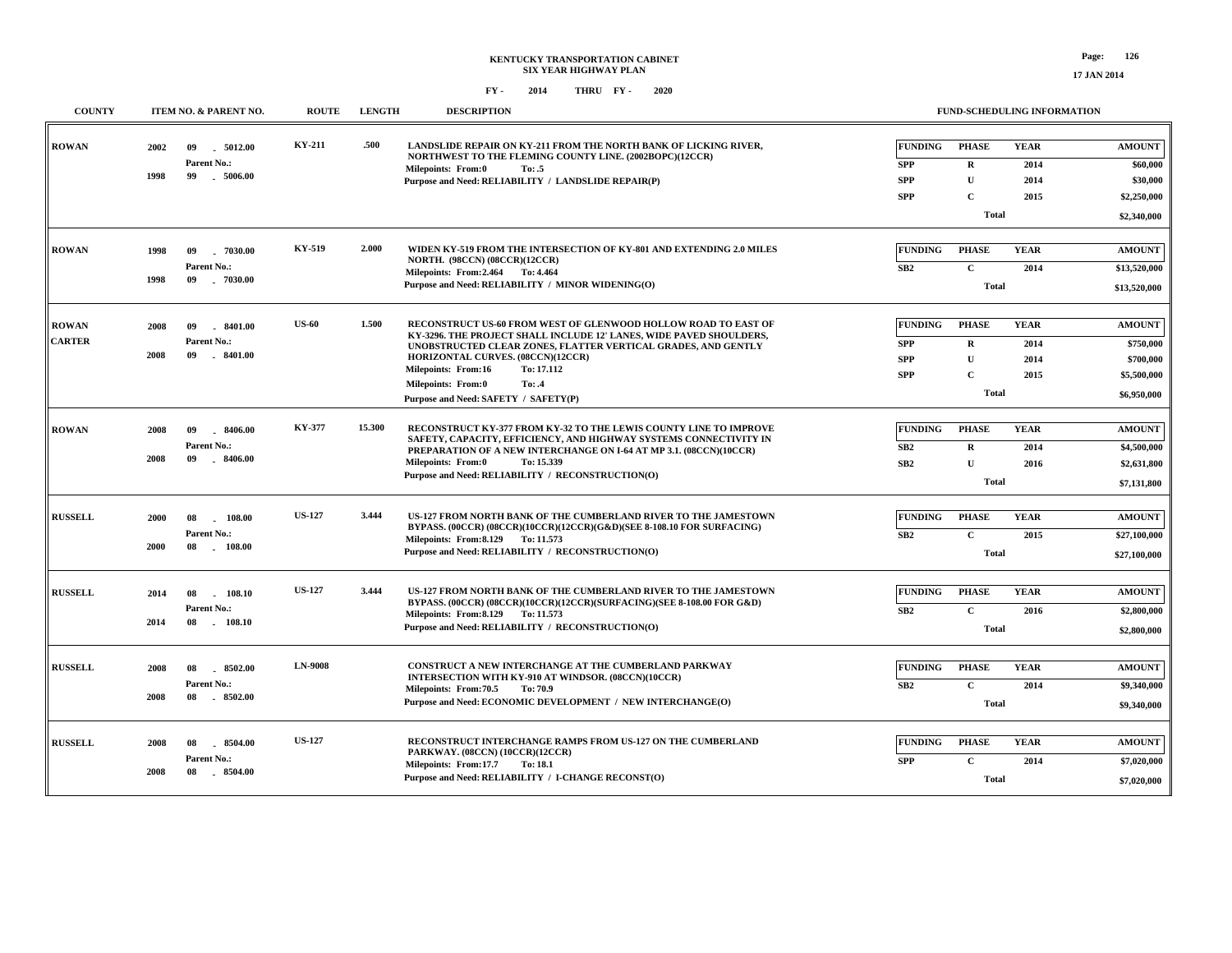| <b>COUNTY</b>  | ITEM NO. & PARENT NO.                | <b>ROUTE</b>   | <b>LENGTH</b> | <b>DESCRIPTION</b>                                                                                                                                                                                       |                              |                             | FUND-SCHEDULING INFORMATION |                              |
|----------------|--------------------------------------|----------------|---------------|----------------------------------------------------------------------------------------------------------------------------------------------------------------------------------------------------------|------------------------------|-----------------------------|-----------------------------|------------------------------|
| <b>RUSSELL</b> | 2012<br>8601.21<br>08<br>Parent No.: | <b>US-127</b>  | 2.520         | RECONSTRUCT US 127 FR APPROX .36 MI E OF INTERSECTION KY 1730 &<br>MANNTOWN RD EXTENDING N TO N BANK OF CUMBERLAND RIVER INCLUDING<br>NEW BRIDGE OVER LAKE CUMBERLAND FR CLINTON CO TO RUSSELL CO(SEE 8- | <b>FUNDING</b><br><b>SPP</b> | <b>PHASE</b><br>$\mathbf D$ | <b>YEAR</b><br>2014         | <b>AMOUNT</b><br>\$1,900,000 |
|                | 2012<br>08<br>.8601.21               |                |               | 108&8-115 FOR PE&ENV)(12CCR)(G&D)(SEE 8-8601.22-SURFACING)                                                                                                                                               | <b>SPP</b>                   | $\mathbf R$                 | 2016                        | \$2,100,000                  |
|                |                                      |                |               |                                                                                                                                                                                                          | <b>SPP</b>                   | $\mathbf U$                 | 2016                        | \$810,000                    |
|                |                                      |                |               | <b>Milepoints: From:</b><br>To:<br>Purpose and Need: RELIABILITY / RECONSTRUCTION(O)                                                                                                                     | <b>SPP</b>                   | $\mathbf C$                 | 2018                        | \$18,500,000                 |
|                |                                      |                |               |                                                                                                                                                                                                          |                              | Total                       |                             |                              |
|                |                                      |                |               |                                                                                                                                                                                                          |                              |                             |                             | \$23,310,000                 |
|                |                                      | <b>US-127</b>  | 2.520         | RECONSTRUCT US 127 FR APPROX .36 MI E OF INTERSECTION KY 1730 &                                                                                                                                          | <b>FUNDING</b>               | <b>PHASE</b>                | <b>YEAR</b>                 | <b>AMOUNT</b>                |
| <b>RUSSELL</b> | 8601.22<br>2014<br>08<br>Parent No.: |                |               | MANNTOWN RD EXTENDING N TO N BANK OF CUMBERLAND RIVER INCLUDING                                                                                                                                          |                              |                             |                             |                              |
|                | 8601.22<br>2014<br>08                |                |               | NEW BRIDGE OVER LAKE CUMBERLAND FR CLINTON CO TO RUSSELL CO(SEE 8-<br>108&8-115 FOR PE&ENV)(12CCR)(SURFACING)(SEE 8-8601.21-G&D)                                                                         | SP                           | $\mathbf C$                 | 2020                        | \$4,500,000                  |
|                |                                      |                |               | <b>Milepoints: From:</b><br>To:                                                                                                                                                                          |                              | Total                       |                             | \$4,500,000                  |
|                |                                      |                |               | Purpose and Need: RELIABILITY / RECONSTRUCTION(O)                                                                                                                                                        |                              |                             |                             |                              |
|                |                                      |                |               |                                                                                                                                                                                                          |                              |                             |                             |                              |
| <b>SCOTT</b>   | 2004<br>07<br>102.50                 |                | 4.700         | GEORGETOWN NORTHWEST BYPASS; FROM KY-32, EAST TO I-75.<br>(04CCR)(2004BOPC)(SEE 7-102.01 FOR "HPP" COMPONENT)(10CCR)(12CCR)                                                                              | <b>FUNDING</b>               | <b>PHASE</b>                | <b>YEAR</b>                 | <b>AMOUNT</b>                |
|                | Parent No.:                          |                |               | <b>Milepoints: From:</b><br>To:                                                                                                                                                                          | <b>STP</b>                   | $\mathbf R$                 | 2015                        | \$4,730,000                  |
|                | 1996<br>07<br>$-102.01$              |                |               | Purpose and Need: RELIABILITY / BYPASS(O)                                                                                                                                                                | <b>STP</b>                   | ${\bf U}$                   | 2015                        | \$3,540,000                  |
|                |                                      |                |               |                                                                                                                                                                                                          | <b>STP</b>                   | $\mathbf C$                 | 2017                        | \$14,710,000                 |
|                |                                      |                |               |                                                                                                                                                                                                          |                              | <b>Total</b>                |                             | \$22,980,000                 |
|                |                                      |                |               |                                                                                                                                                                                                          |                              |                             |                             |                              |
| <b>SCOTT</b>   | 07<br>212.00<br>1996                 | <b>US-460</b>  | 1.600         | RECONSTRUCT US-460 FROM KY-227 AT GREAT CROSSING TO APPROX. 0.3 MILE                                                                                                                                     | <b>FUNDING</b>               | <b>PHASE</b>                | <b>YEAR</b>                 | <b>AMOUNT</b>                |
|                | Parent No.:                          |                |               | EAST OF GEORGETOWN BYPASS (US 460B). (04CCR)(10CCR)<br>Milepoints: From: 7.055 To: 8.583                                                                                                                 | <b>STP</b>                   | $\mathbf{C}$                | 2014                        | \$3,450,000                  |
|                | 1996<br>07<br>$-212.00$              |                |               | Purpose and Need: RELIABILITY / RECONSTRUCTION(O)                                                                                                                                                        |                              | <b>Total</b>                |                             | \$3,450,000                  |
|                |                                      |                |               |                                                                                                                                                                                                          |                              |                             |                             |                              |
| <b>SCOTT</b>   |                                      | $I-75$         | 3.000         | CONSTRUCT NEW I-75 INTERCHANGE AND APPROACH ROADWAY FROM                                                                                                                                                 | <b>FUNDING</b>               | <b>PHASE</b>                | <b>YEAR</b>                 | <b>AMOUNT</b>                |
|                | 2012<br>07<br>425.00<br>Parent No.:  |                |               | CHAMPION WAY TO CHERRY BLOSSOM WAY IN GEORGETOWN.                                                                                                                                                        |                              |                             |                             |                              |
|                | 2012<br>07<br>425.00                 |                |               | Milepoints: From:126<br><b>To: 129</b>                                                                                                                                                                   | <b>SPP</b>                   | $\mathbf{D}$                | 2014                        | \$500,000                    |
|                |                                      |                |               | Purpose and Need: RELIABILITY / SCOPING STUDY DD (O)                                                                                                                                                     | <b>SPP</b>                   | $\mathbf C$                 | 2015                        | \$35,000,000                 |
|                |                                      |                |               |                                                                                                                                                                                                          |                              | <b>Total</b>                |                             | \$35,500,000                 |
|                |                                      |                |               |                                                                                                                                                                                                          |                              |                             |                             |                              |
| <b>SCOTT</b>   | 2012<br>07<br>$-1127.00$             | KY-1689        | .040          | REPLACE BRIDGE ON KY 1689 OVER LECOMPTES RUN 0.46 MILE W OF KY 227(SR<br>37.5) 105B00038N                                                                                                                | <b>FUNDING</b>               | <b>PHASE</b>                | <b>YEAR</b>                 | <b>AMOUNT</b>                |
|                | Parent No.:                          |                |               | Milepoints: From: 1.801 To: 1.841                                                                                                                                                                        | <b>BRO</b>                   | ${\bf R}$                   | 2014                        | \$60,000                     |
|                | 2012<br>07<br>$-1127.00$             |                |               | Purpose and Need: RELIABILITY / BRIDGE REPLACEMENT(P)                                                                                                                                                    | <b>BRO</b>                   | $\mathbf U$                 | 2014                        | \$60,000                     |
|                |                                      |                |               |                                                                                                                                                                                                          | <b>BRO</b>                   | $\mathbf C$                 | 2015                        | \$600,000                    |
|                |                                      |                |               |                                                                                                                                                                                                          |                              | <b>Total</b>                |                             | \$720,000                    |
|                |                                      |                |               |                                                                                                                                                                                                          |                              |                             |                             |                              |
| <b>SCOTT</b>   | 07<br>$-1139.00$<br>2014             | <b>CR-1022</b> | .020          | REPLACE BRIDGE OVER NS (CNO&TP)RR ON FIELDS ROAD (CR 1022) AT                                                                                                                                            | <b>FUNDING</b>               | <b>PHASE</b>                | <b>YEAR</b>                 | <b>AMOUNT</b>                |
|                | Parent No.:                          |                |               | SCOTT/HARRISON CO LINE (105R00607N)(SR=28.8) (EBRP)<br>Milepoints: From:1.19<br>To: 1.21                                                                                                                 | <b>BRZ</b>                   | $\mathbf{D}$                | 2018                        | \$300,000                    |
|                | 07<br>2014<br>$-1139.00$             |                |               | Purpose and Need: RELIABILITY / BRIDGE REPLACEMENT(P)                                                                                                                                                    | <b>BRZ</b>                   | $\mathbf R$                 | 2019                        | \$100,000                    |
|                |                                      |                |               |                                                                                                                                                                                                          | <b>BRZ</b>                   | $\mathbf U$                 | 2019                        | \$250,000                    |
|                |                                      |                |               |                                                                                                                                                                                                          | <b>BRZ</b>                   | $\mathbf C$                 | 2019                        | \$1,250,000                  |
|                |                                      |                |               |                                                                                                                                                                                                          |                              | <b>Total</b>                |                             | \$1,900,000                  |
|                |                                      |                |               |                                                                                                                                                                                                          |                              |                             |                             |                              |
| <b>SCOTT</b>   | 2006<br>07<br>$-8306.00$             | KY-620         | 1.370         | WIDEN/IMPROVE SHOULDERS ON KY-620. (06CCN) (08CCR)                                                                                                                                                       | <b>FUNDING</b>               | <b>PHASE</b>                | <b>YEAR</b>                 | <b>AMOUNT</b>                |
|                | Parent No.:                          |                |               | Milepoints: From:11.26 To: 12.63                                                                                                                                                                         | <b>SPB</b>                   | $\mathbf C$                 | 2014                        | \$1,560,000                  |
|                | 2006<br>07<br>$-8306.00$             |                |               | Purpose and Need: RELIABILITY / MAJOR WIDENING(O)                                                                                                                                                        |                              |                             |                             |                              |
|                |                                      |                |               |                                                                                                                                                                                                          |                              | Total                       |                             | \$1,560,000                  |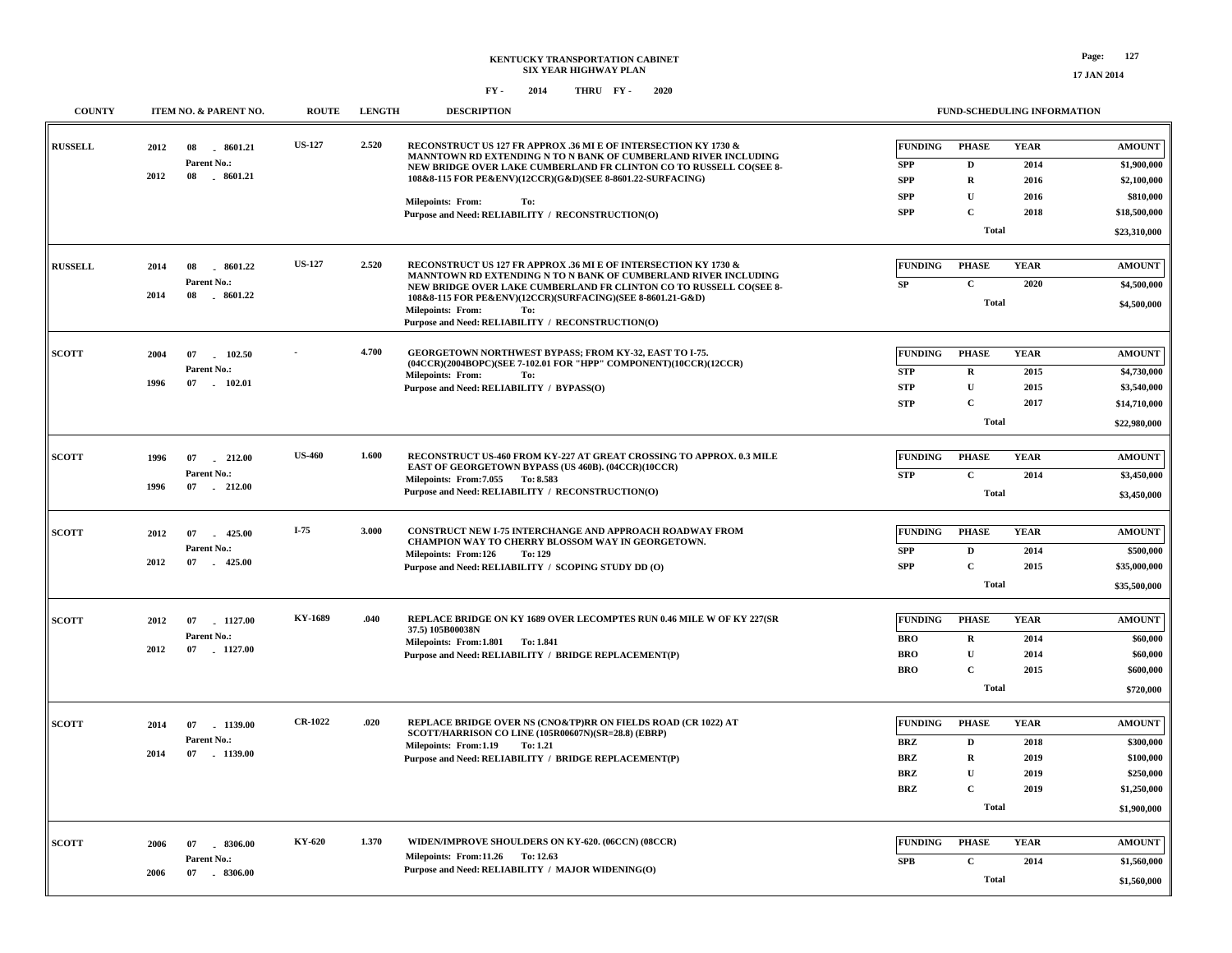| <b>COUNTY</b>   |      | ITEM NO. & PARENT NO.                | <b>ROUTE</b>   | <b>LENGTH</b> | <b>DESCRIPTION</b>                                                                                                                  |                              |                             | FUND-SCHEDULING INFORMATION |                                |
|-----------------|------|--------------------------------------|----------------|---------------|-------------------------------------------------------------------------------------------------------------------------------------|------------------------------|-----------------------------|-----------------------------|--------------------------------|
| <b>SHELBY</b>   | 2000 | 05<br>348.01<br>Parent No.:          | <b>KY-1848</b> | 1.000         | 5-LANE KY-1848 FROM THE I-64 INTERCHANGE TO US-60 AT SIMPSONVILLE.<br>$(02KYD)(NCPD)(2004BOPC) (08CCR)(10CCR)(12CCR)$               | FUNDING<br><b>STP</b>        | <b>PHASE</b><br>$\mathbf C$ | <b>YEAR</b><br>2016         | <b>AMOUNT</b><br>\$7,920,000   |
|                 | 2000 | 05 . 348.00                          |                |               | Milepoints: From: 5.054 To: 6.025<br>Purpose and Need: RELIABILITY / MAJOR WIDENING(O)                                              |                              | Total                       |                             | \$7,920,000                    |
| <b>SHELBY</b>   | 2010 | 05<br>1060.00<br>Parent No.:         | KY-53          | .100          | REPLACE BRIDGE ON KY-53 (MP 11.366) OVER FOX RUN CREEK; 3.0 MI NORTH OF<br>JCT US-60W; (STRUCTURALLY DEFICIENT, SR=38.9) 106B00031N | <b>FUNDING</b><br><b>BRO</b> | <b>PHASE</b><br>$\mathbf R$ | <b>YEAR</b><br>2014         | <b>AMOUNT</b><br>\$100,000     |
|                 | 2010 | 05<br>$-1060.00$                     |                |               | Milepoints: From:11.316 To: 11.416                                                                                                  | <b>BRO</b>                   | $\mathbf U$                 | 2014                        | \$70,000                       |
|                 |      |                                      |                |               | Purpose and Need: RELIABILITY / BRIDGE REPLACEMENT(P)                                                                               | <b>BRO</b>                   | $\mathbf C$                 | 2016                        | \$1,500,000                    |
|                 |      |                                      |                |               |                                                                                                                                     |                              | <b>Total</b>                |                             | \$1,670,000                    |
| <b>SHELBY</b>   | 2012 | 05 1063.00                           | KY-55          | .040          | REPLACE BRIDGE ON KY-55 OVER BULL SKIN CREEK 0.18 MILE N OF HERITAGE                                                                | <b>FUNDING</b>               | <b>PHASE</b>                | <b>YEAR</b>                 | $\boldsymbol{\mathrm{AMOUNT}}$ |
|                 |      | Parent No.:                          |                |               | LN (PR-1212)(SR 35.9) 106B00020N.                                                                                                   | <b>BRO</b>                   | $\mathbf R$                 | 2014                        | \$100,000                      |
|                 | 2012 | 05<br>$-1063.00$                     |                |               | Milepoints: From: 3.839 To: 3.879<br>Purpose and Need: RELIABILITY / BRIDGE REPLACEMENT(P)                                          | <b>BRO</b>                   | $\mathbf U$                 | 2014                        | \$100,000                      |
|                 |      |                                      |                |               |                                                                                                                                     | <b>BRO</b>                   | $\mathbf C$                 | 2015                        | \$2,200,000                    |
|                 |      |                                      |                |               |                                                                                                                                     |                              | <b>Total</b>                |                             | \$2,400,000                    |
| <b>SHELBY</b>   | 2012 | 05<br>1069.00                        | <b>CR-1036</b> |               | <b>REPLACE BRIDGE ON SCRABBLE RD (CR 1036) OVER BACKBONE CREEK 0.47</b>                                                             | <b>FUNDING</b>               | <b>PHASE</b>                | <b>YEAR</b>                 | <b>AMOUNT</b>                  |
|                 |      | Parent No.:                          |                |               | MILE E OF CEDARMORE RD (KY 1922)(SR 44.2) 106C00055N<br>Milepoints: From:.462<br>To: .502                                           | <b>BRZ</b>                   | $\mathbf R$                 | 2016                        | \$60,000                       |
|                 | 2012 | 05<br>$-1069.00$                     |                |               | Purpose and Need: RELIABILITY / BRIDGE REPLACEMENT(P)                                                                               | <b>BRZ</b>                   | $\mathbf U$                 | 2016                        | \$30,000                       |
|                 |      |                                      |                |               |                                                                                                                                     | <b>BRZ</b>                   | $\mathbf C$                 | 2018                        | \$350,000                      |
|                 |      |                                      |                |               |                                                                                                                                     |                              | <b>Total</b>                |                             | \$440,000                      |
| <b>SHELBY</b>   | 2004 | 05 2035.40                           | $I-64$         | 4.370         | PAVEMENT REHAB AND BRIDGE WIDENING ON I-64 FROM MP 43.33 TO MP 47.70.                                                               | <b>FUNDING</b>               | <b>PHASE</b>                | <b>YEAR</b>                 | <b>AMOUNT</b>                  |
| <b>FRANKLIN</b> |      | Parent No.:                          |                |               | (2004BOPC)(DESIGN FUNDING COVERS 5-2035.70 SECTION ALSO)                                                                            | IM                           | $\mathbf R$                 | 2014                        | \$110,000                      |
|                 | 2004 | 05<br>2035.02                        |                |               | Milepoints: From: 43.33 To: 46.303<br>Milepoints: From: 46.303 To: 47.7                                                             | IM                           | $\mathbf U$                 | 2014                        | \$110,000                      |
|                 |      |                                      |                |               | Purpose and Need: RELIABILITY / PAVEMENT REHAB-INT(P)                                                                               |                              | <b>Total</b>                |                             | \$220,000                      |
| <b>SHELBY</b>   | 2008 | 05<br>8511.00                        | KY-53          | 1.900         | WIDEN KY-53 TO FOUR LANES FROM I-64 TO US-60. (08CCN)(10CCN)(12CCR)                                                                 | <b>FUNDING</b>               | <b>PHASE</b>                | <b>YEAR</b>                 | <b>AMOUNT</b>                  |
|                 |      | Parent No.:                          |                |               | Milepoints: From: 6.064 To: 8.006                                                                                                   | <b>STP</b>                   | $\mathbf R$                 | 2014                        | \$1,850,000                    |
|                 |      | $-8511.00$<br>08                     |                |               | Purpose and Need: RELIABILITY / RECONSTRUCTION(O)                                                                                   | <b>STP</b>                   | $\mathbf U$                 | 2014                        | \$1,400,000                    |
|                 |      |                                      |                |               |                                                                                                                                     | <b>SPP</b>                   | $\mathbf C$                 | 2015                        | \$15,800,000                   |
|                 |      |                                      |                |               |                                                                                                                                     |                              | Total                       |                             | \$19,050,000                   |
| <b>SHELBY</b>   | 2012 |                                      | <b>US-60</b>   | 1.378         | CONSTRUCT A THIRD LANE ON US-60 FROM THE MASONIC HOME TO ROCKET                                                                     | <b>FUNDING</b>               | <b>PHASE</b>                | <b>YEAR</b>                 | <b>AMOUNT</b>                  |
|                 |      | 05 8713.00<br>Parent No.:            |                |               | LANE. (12CCN)                                                                                                                       | <b>SPP</b>                   | $\mathbf R$                 |                             | \$350,000                      |
|                 | 2012 | 05<br>$-8713.00$                     |                |               | Milepoints: From:11.5<br>To: 12.878                                                                                                 | <b>SPP</b>                   | $\mathbf U$                 | 2014<br>2014                | \$1,000,000                    |
|                 |      |                                      |                |               | Purpose and Need: RELIABILITY / RECONSTRUCTION(O)                                                                                   | <b>SPP</b>                   | $\mathbf C$                 | 2015                        | \$2,170,000                    |
|                 |      |                                      |                |               |                                                                                                                                     |                              | <b>Total</b>                |                             | \$3,520,000                    |
|                 |      |                                      | <b>US-31W</b>  | 1.668         | US-31W SECTION 3B: THREE LANE WIDENING FROM NORTH OF I-65                                                                           | <b>FUNDING</b>               | <b>PHASE</b>                | <b>YEAR</b>                 | <b>AMOUNT</b>                  |
| <b>SIMPSON</b>  | 2004 | $03$ $\qquad$<br>8.32<br>Parent No.: |                |               | <b>INTERCHANGE TO WAL-MART/LOWES AT FRANKLIN</b>                                                                                    |                              |                             |                             |                                |
|                 | 2004 | 03<br>8.30<br>$\sim$                 |                |               | . (04CCR)(08CCR)(10CCR)(2012BOP)<br>Milepoints: From: 2.732 To: 4.4<br>Purpose and Need: RELIABILITY / MAJOR WIDENING(O)            | <b>STP</b>                   | $\mathbf C$<br><b>Total</b> | 2014                        | \$4,790,000<br>\$4,790,000     |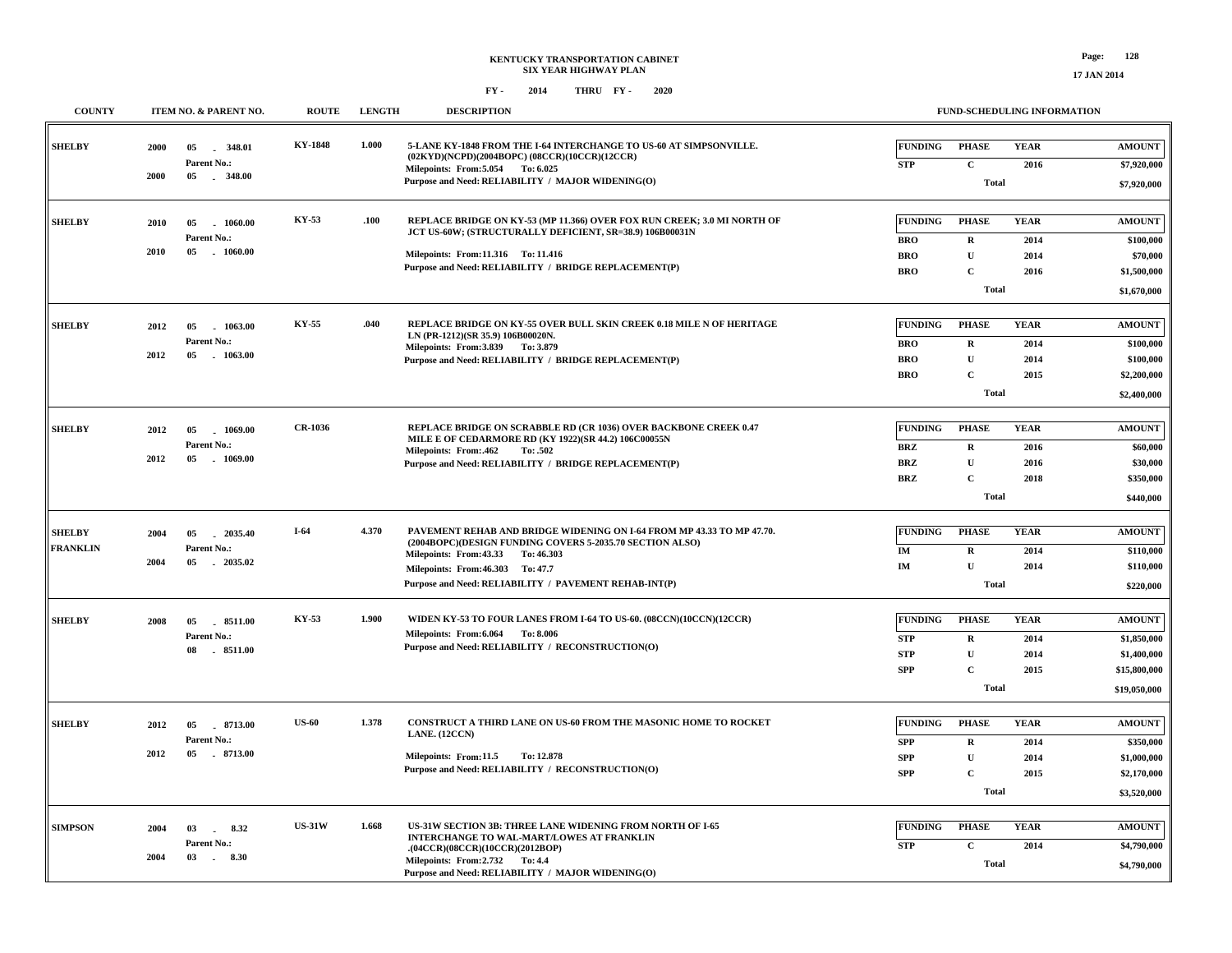#### **FY - FY - 2014 2020 THRU**

| <b>COUNTY</b>  |                       | ITEM NO. & PARENT NO.         | <b>ROUTE</b>   | <b>LENGTH</b>                                                                                | <b>DESCRIPTION</b>                                                                                                                                                                              |                          | <b>FUND-SCHEDULING INFORMATION</b> |                     |                             |
|----------------|-----------------------|-------------------------------|----------------|----------------------------------------------------------------------------------------------|-------------------------------------------------------------------------------------------------------------------------------------------------------------------------------------------------|--------------------------|------------------------------------|---------------------|-----------------------------|
| <b>SIMPSON</b> | 2012                  | 03<br>19.00<br>Parent No.:    | $I-65$         | .439                                                                                         | WIDENING OF I-65 AND CONSTRUCTION OF RAMPS NEAR THE STATE LINE FOR<br>NEW INTERCHANGE WITH SR-109 IN TENNESSEE. (CONSTRUCTION AND UTILITY<br>COSTS BEING HANDLED BY TDOT AS PER MOA). (2012BOP) | <b>FUNDING</b><br>$N\!H$ | <b>PHASE</b><br>$\mathbf R$        | <b>YEAR</b><br>2014 | <b>AMOUNT</b><br>\$100,000  |
|                | 2012                  | 03<br>. 19.00                 |                |                                                                                              | <b>Milepoints: From:0</b><br>To: .439<br>Purpose and Need: RELIABILITY / PAVEMENT REHAB-INT(P)                                                                                                  |                          | <b>Total</b>                       |                     | \$100,000                   |
| <b>SIMPSON</b> | 2000                  | 03<br>106.00                  | <b>KY-1008</b> | 2.800                                                                                        | FRANKLIN NORTHWEST BYPASS; EXTEND KY-1008 FROM US-31W TO KY-100<br>WEST. (2002BOPP)(10CCR)(12CCR)                                                                                               | <b>FUNDING</b>           | <b>PHASE</b>                       | <b>YEAR</b>         | <b>AMOUNT</b>               |
|                | 2000                  | Parent No.:<br>03<br>106.00   |                |                                                                                              | <b>Milepoints: From:</b><br>To:                                                                                                                                                                 | <b>SPP</b>               | $\mathbf R$                        | 2014                | \$3,000,000                 |
|                |                       |                               |                |                                                                                              | Purpose and Need: RELIABILITY / PHASE I DESIGN(O)                                                                                                                                               | <b>SPP</b><br>SP         | $\mathbf U$<br>$\mathbf{C}$        | 2014<br>2016        | \$2,500,000<br>\$11,500,000 |
|                |                       |                               |                |                                                                                              |                                                                                                                                                                                                 |                          | Total                              |                     |                             |
|                |                       |                               |                |                                                                                              |                                                                                                                                                                                                 |                          |                                    |                     | \$17,000,000                |
| <b>SIMPSON</b> | 2012                  | $-319.00$<br>03               | <b>KY-100</b>  | 2,875                                                                                        | IMPROVEMENTS TO KY 100: RECONSTRUCT KY 100 FROM KY 622 TO EAST OF<br><b>SULPHUR FORK CREEK. (12CCR)</b>                                                                                         | <b>FUNDING</b>           | <b>PHASE</b>                       | <b>YEAR</b>         | <b>AMOUNT</b>               |
| <b>ALLEN</b>   | 2012                  | Parent No.:<br>03             |                |                                                                                              | Milepoints: From:16.34<br>To: 19.115                                                                                                                                                            | <b>SPP</b>               | $\mathbf R$                        | 2016                | \$640,000                   |
|                |                       | $-319.00$                     |                |                                                                                              | Milepoints: From:0<br>To: .1                                                                                                                                                                    | <b>SPP</b>               | $\mathbf U$                        | 2016                | \$1,500,000                 |
|                |                       |                               |                |                                                                                              | Purpose and Need: RELIABILITY / RECONSTRUCTION(O)                                                                                                                                               | <b>SPP</b>               | $\mathbf C$                        | 2018                | \$9,600,000                 |
|                |                       |                               |                |                                                                                              |                                                                                                                                                                                                 |                          | <b>Total</b>                       |                     | \$11,740,000                |
| <b>SIMPSON</b> | 2014                  | 03<br>$-1086.00$              | KY-664         | .014                                                                                         | REPLACE BRIDGE OVER JOHNSON CREEK ON KY 664 100 FT E OF KY 1885                                                                                                                                 | <b>FUNDING</b>           | <b>PHASE</b>                       | <b>YEAR</b>         | <b>AMOUNT</b>               |
|                |                       | Parent No.:                   |                |                                                                                              | (107B00019N)(SR=43.7)(EBRP)                                                                                                                                                                     | <b>BRX</b>               | D                                  | 2015                | \$250,000                   |
|                | 2014<br>03<br>1086.00 |                               |                | Milepoints: From: 4.55<br>To: 4.564<br>Purpose and Need: RELIABILITY / BRIDGE REPLACEMENT(P) | <b>BRX</b>                                                                                                                                                                                      | R                        | 2016                               | \$75,000            |                             |
|                |                       |                               |                |                                                                                              |                                                                                                                                                                                                 | <b>BRX</b>               | $\mathbf{U}$                       | 2016                | \$75,000                    |
|                |                       |                               |                |                                                                                              |                                                                                                                                                                                                 | <b>BRX</b>               | $\mathbf{C}$                       | 2016                | \$300,000                   |
|                |                       |                               |                |                                                                                              |                                                                                                                                                                                                 |                          | <b>Total</b>                       |                     | \$700,000                   |
|                |                       |                               |                |                                                                                              |                                                                                                                                                                                                 |                          |                                    |                     |                             |
| <b>SIMPSON</b> | 2014                  | 03<br>1089.00                 | <b>CR-1300</b> | .020                                                                                         | REPLACE BRIDGE OVER SPRING CREEK ON ROBEY-BETHEL GROVE ROAD (CR<br>1300) 0.9 MI N OF KY 100 (107C00004N)(SR=42.3) (EBRP)                                                                        | <b>FUNDING</b>           | <b>PHASE</b>                       | <b>YEAR</b>         | <b>AMOUNT</b>               |
|                |                       | Parent No.:                   |                |                                                                                              | Milepoints: From:6.14<br>To: 6.16                                                                                                                                                               | <b>BRZ</b>               | D                                  | 2015                | \$250,000                   |
|                | 2014                  | 03<br>$-1089.00$              |                |                                                                                              | Purpose and Need: RELIABILITY / BRIDGE REPLACEMENT(P)                                                                                                                                           | <b>BRZ</b>               | R                                  | 2016                | \$50,000                    |
|                |                       |                               |                |                                                                                              |                                                                                                                                                                                                 | <b>BRZ</b>               | U                                  | 2016                | \$60,000                    |
|                |                       |                               |                |                                                                                              |                                                                                                                                                                                                 | <b>BRZ</b>               | $\mathbf{C}$                       | 2016                | \$200,000                   |
|                |                       |                               |                |                                                                                              |                                                                                                                                                                                                 |                          | <b>Total</b>                       |                     | \$560,000                   |
| <b>SIMPSON</b> | 2006                  | 03<br>8306.00                 | <b>KY-100</b>  | 2.806                                                                                        | RECONSTRUCTION AND WIDENING KY-100 FROM I-65 TO KY-622. (06CCN)(10CCR).                                                                                                                         | <b>FUNDING</b>           | <b>PHASE</b>                       | <b>YEAR</b>         | <b>AMOUNT</b>               |
|                |                       | Parent No.:                   |                |                                                                                              | (12CCR)<br>Milepoints: From:13.534 To:16.34                                                                                                                                                     | <b>STP</b>               | $\bf R$                            | 2014                | \$1,800,000                 |
|                | 2006                  | 03<br>8306.00                 |                |                                                                                              | Purpose and Need: RELIABILITY / RECONSTRUCTION(O)                                                                                                                                               | <b>STP</b>               | $\mathbf{U}$                       | 2014                | \$2,640,000                 |
|                |                       |                               |                |                                                                                              |                                                                                                                                                                                                 | <b>SPP</b>               | $\mathbf{C}$                       | 2015                | \$8,670,000                 |
|                |                       |                               |                |                                                                                              |                                                                                                                                                                                                 |                          | <b>Total</b>                       |                     | \$13,110,000                |
|                |                       |                               |                |                                                                                              |                                                                                                                                                                                                 |                          |                                    |                     |                             |
| <b>SPENCER</b> | 2006                  | 05<br>395.00                  | <b>KY-44</b>   | 1.000                                                                                        | KY-44 WIDENING FROM OAK TREE WAY TO KY-1633. (08CCR)(12CCR)<br>Milepoints: From: 7.45<br>To: 8.45                                                                                               | <b>FUNDING</b>           | <b>PHASE</b>                       | <b>YEAR</b>         | <b>AMOUNT</b>               |
|                | 2006                  | Parent No.:<br>05<br>. 395.00 |                |                                                                                              | Purpose and Need: RELIABILITY / RECONSTRUCTION(O)                                                                                                                                               | SB2                      | $\mathbf{C}$                       | 2014                | \$4,850,000                 |
|                |                       |                               |                |                                                                                              |                                                                                                                                                                                                 |                          | <b>Total</b>                       |                     | \$4,850,000                 |

**17 JAN 2014**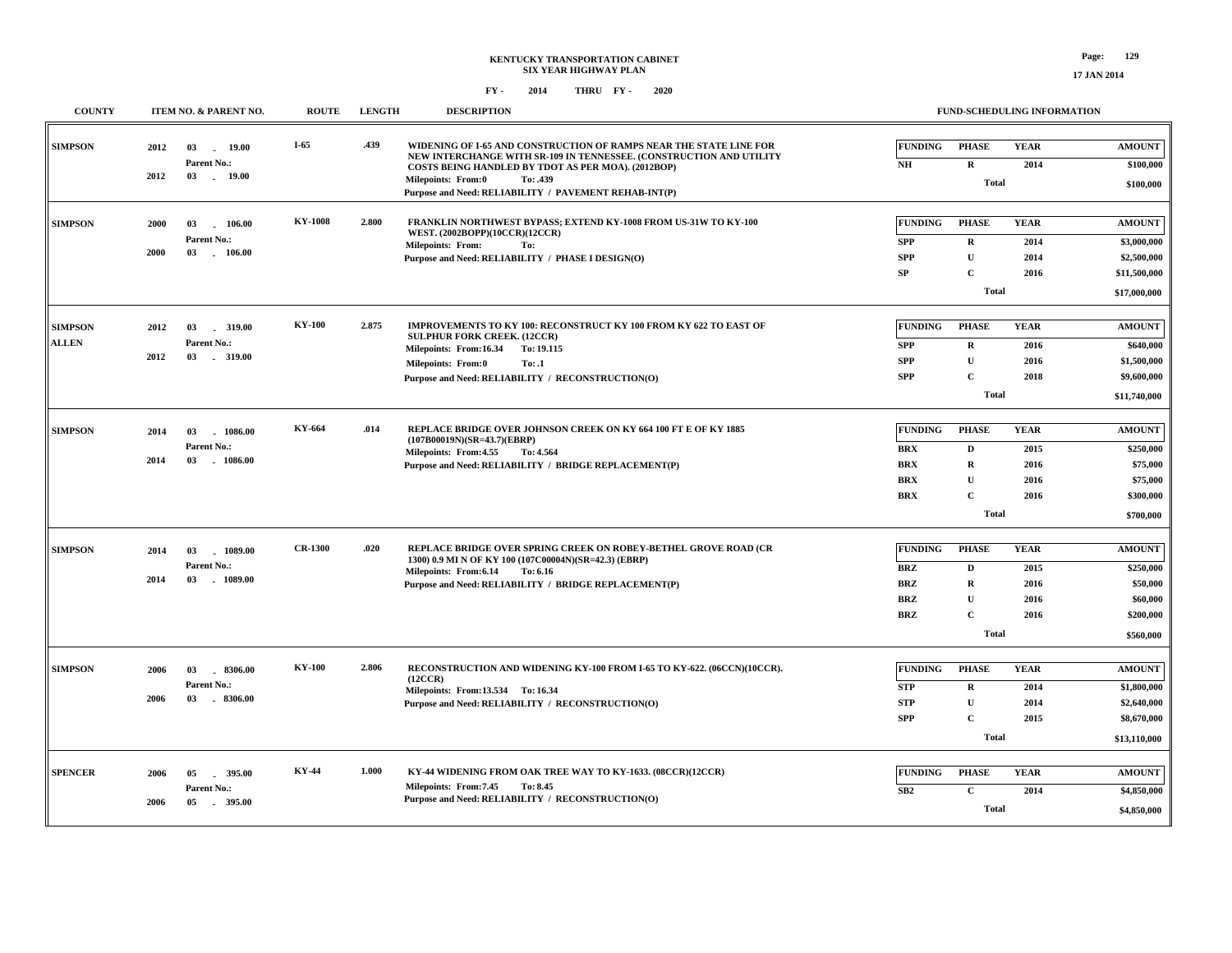| <b>COUNTY</b>  |               | ITEM NO. & PARENT NO.           | <b>ROUTE</b> | <b>LENGTH</b>                                         | <b>DESCRIPTION</b>                                                                                                              |                | FUND-SCHEDULING INFORMATION |             |                            |  |
|----------------|---------------|---------------------------------|--------------|-------------------------------------------------------|---------------------------------------------------------------------------------------------------------------------------------|----------------|-----------------------------|-------------|----------------------------|--|
| <b>SPENCER</b> | 2012          | 05<br>476.00                    | KY-55        | .100                                                  | <b>IMPROVE SAFETY AT THE INTERSECTION OF KY 55 AND KY 1169 AND PROVIDE</b><br>FOR TURN LANES. (12CCR)                           | <b>FUNDING</b> | <b>PHASE</b>                | <b>YEAR</b> | <b>AMOUNT</b>              |  |
|                |               | Parent No.:                     |              |                                                       | Milepoints: From:10.46 To: 10.66                                                                                                | <b>SPP</b>     | R                           | 2014        | \$150,000                  |  |
|                | 2012          | 05<br>$-476.00$                 |              |                                                       | Purpose and Need: SAFETY / SAFETY(P)                                                                                            | <b>SPP</b>     | $\mathbf U$                 | 2014        | \$150,000                  |  |
|                |               |                                 |              |                                                       |                                                                                                                                 | <b>SPP</b>     | $\mathbf{C}$                | 2015        | \$1,750,000                |  |
|                |               |                                 |              |                                                       |                                                                                                                                 |                | Total                       |             | \$2,050,000                |  |
| <b>SPENCER</b> | 2000          | 05<br>1033.00                   | KY-55        | .200                                                  | REPLACE SALT RIVER BRIDGE IN TAYLORSVILLE (B04). (SR=41.2) (08CCR):<br>(108B00004N)(10CCR)(12CCR)                               | <b>FUNDING</b> | <b>PHASE</b>                | <b>YEAR</b> | <b>AMOUNT</b>              |  |
|                |               | Parent No.:                     |              |                                                       | Milepoints: From:5.93<br>To: 6.4                                                                                                | <b>BRO</b>     | $\mathbf{C}$                | 2014        | \$4,620,000                |  |
|                | 2000          | $-1033.00$<br>05                |              |                                                       | Purpose and Need: RELIABILITY / BRIDGE REPLACEMENT(P)                                                                           |                | <b>Total</b>                |             | \$4,620,000                |  |
|                |               |                                 |              |                                                       |                                                                                                                                 |                |                             |             |                            |  |
| <b>SPENCER</b> | 2010          | 05<br>1055.00                   | KY-3192      | .100                                                  | REPLACE BRIDGE ON KY-3192 (MP 0.058) OVER ELK CREEK; .1 MI WEST OF JCT<br>KY-1633; (STRUCTURALLY DEFICIENT, SR=49.3) 108B00013N | <b>FUNDING</b> | <b>PHASE</b>                | <b>YEAR</b> | <b>AMOUNT</b>              |  |
|                | 2010          | Parent No.:<br>05<br>$-1055.00$ |              |                                                       |                                                                                                                                 | <b>BRX</b>     | $\mathbf R$                 | 2014        | \$90,000                   |  |
|                |               |                                 |              |                                                       | <b>Milepoints: From:.008</b><br>To: .108<br>Purpose and Need: RELIABILITY / BRIDGE REPLACEMENT(P)                               | <b>BRX</b>     | $\mathbf{U}$                | 2014        | \$60,000                   |  |
|                |               |                                 |              |                                                       |                                                                                                                                 | <b>BRX</b>     | $\mathbf C$                 | 2016        | \$350,000                  |  |
|                |               |                                 |              |                                                       |                                                                                                                                 |                | Total                       |             | \$500,000                  |  |
| <b>SPENCER</b> | 2014          | 05<br>1076.00                   | KY-1169      |                                                       | REPLACE BRIDGE OVER BUCK CREEK ON KY 1169 75 FT EAST OF YODER TIPTON                                                            | <b>FUNDING</b> | <b>PHASE</b>                | <b>YEAR</b> | <b>AMOUNT</b>              |  |
|                |               | Parent No.:                     |              |                                                       | ROAD (CR 1142). (108B00022N)(SR=45.6)(EBRP)<br>Milepoints: From:8.53<br>To: 8.552                                               | <b>BRX</b>     | D                           | 2020        | \$350,000                  |  |
| 2014           | 05<br>1076.00 |                                 |              | Purpose and Need: RELIABILITY / BRIDGE REPLACEMENT(P) |                                                                                                                                 | <b>Total</b>   |                             | \$350,000   |                            |  |
|                |               |                                 |              |                                                       |                                                                                                                                 |                |                             |             |                            |  |
| <b>SPENCER</b> | 2014          | 05<br>1080.00                   | KY-2885      |                                                       | REPLACE BRIDGE OVER SIMPSON CREEK ON KY 2885 (WEST RIVER ROAD) AT                                                               | <b>FUNDING</b> | <b>PHASE</b>                | <b>YEAR</b> | <b>AMOUNT</b>              |  |
|                |               | Parent No.:                     |              |                                                       | JCT WITH NETHERTON LANE (CR 1082) 3-TON WEIGHT LIMIT (SR=2)(108B00041N)<br>Milepoints: From: 2.629 To: 2.635                    | <b>BRX</b>     | D                           | 2014        | \$400,000                  |  |
|                | 2014          | 05<br>$-1080.00$                |              |                                                       | Purpose and Need: RELIABILITY / BRIDGE REPLACEMENT(P)                                                                           | <b>BRX</b>     | R                           | 2015        | \$100,000                  |  |
|                |               |                                 |              |                                                       |                                                                                                                                 | <b>BRX</b>     | $\mathbf U$                 | 2015        | \$50,000                   |  |
|                |               |                                 |              |                                                       |                                                                                                                                 | <b>BRX</b>     | $\mathbf C$                 | 2015        | \$500,000                  |  |
|                |               |                                 |              |                                                       |                                                                                                                                 |                | Total                       |             | \$1,050,000                |  |
|                |               |                                 | KY-555       |                                                       | <b>CONSTRUCTION SECTION 1 - CAMPBELLSVILLE BYPASS FROM KY-55 TO KY-70.</b>                                                      | <b>FUNDING</b> | <b>PHASE</b>                | <b>YEAR</b> | <b>AMOUNT</b>              |  |
| <b>TAYLOR</b>  | 2010          | 04<br>142.20<br>Parent No.:     |              |                                                       | (2010BOP)                                                                                                                       | <b>SPP</b>     |                             | 2016        |                            |  |
|                | 2006          | 04<br>142.10                    |              |                                                       | <b>Milepoints: From:</b><br>To:                                                                                                 | <b>SPP</b>     | $\mathbf R$<br>$\mathbf U$  | 2017        | \$9,200,000<br>\$1,000,000 |  |
|                |               |                                 |              |                                                       | Purpose and Need: RELIABILITY / NEW ROUTE(O)                                                                                    | <b>SPP</b>     | $\mathbf C$                 | 2018        | \$13,400,000               |  |
|                |               |                                 |              |                                                       |                                                                                                                                 |                | Total                       |             | \$23,600,000               |  |
|                |               |                                 |              |                                                       |                                                                                                                                 |                |                             |             |                            |  |
| <b>TAYLOR</b>  | 2010          | 04<br>142.30                    | KY-555       |                                                       | CONSTRUCTION SECTION 2 - CAMPBELLSVILLE BYPASS FROM KY-70 TO US-68.<br>(2010BOP)                                                | <b>FUNDING</b> | <b>PHASE</b>                | <b>YEAR</b> | <b>AMOUNT</b>              |  |
|                | 2006          | Parent No.:<br>04               |              |                                                       |                                                                                                                                 | <b>SPP</b>     | $\mathbf R$                 | 2018        | \$8,000,000                |  |
|                |               | 142.10                          |              |                                                       | <b>Milepoints: From:</b><br>To:                                                                                                 | <b>SPP</b>     | $\mathbf U$                 | 2019        | \$200,000                  |  |
|                |               |                                 |              |                                                       | Purpose and Need: RELIABILITY / NEW ROUTE(O)                                                                                    | <b>SPP</b>     | $\mathbf C$                 | 2020        | \$10,500,000               |  |
|                |               |                                 |              |                                                       |                                                                                                                                 |                | Total                       |             | \$18,700,000               |  |
| <b>TAYLOR</b>  | 2002          | 04<br>1058.00                   | CR-1236      | .100                                                  | REPLACE BRIDGE OVER GREEN RIVER (C15) 0.75MI SW OF N-JCT. KY-55. (SR=25.2):                                                     | <b>FUNDING</b> | <b>PHASE</b>                | <b>YEAR</b> | <b>AMOUNT</b>              |  |
|                |               | Parent No.:                     |              |                                                       | (109C00015N)(AR/W)                                                                                                              | <b>BRZ</b>     | $\mathbf C$                 | 2014        | \$1,500,000                |  |
|                | 2002          | $-1058.00$<br>04                |              |                                                       | Milepoints: From: 2.317 To: 2.349<br>Purpose and Need: RELIABILITY / BRIDGE REPLACEMENT(P)                                      |                |                             |             |                            |  |
|                |               |                                 |              |                                                       |                                                                                                                                 |                | Total                       |             | \$1,500,000                |  |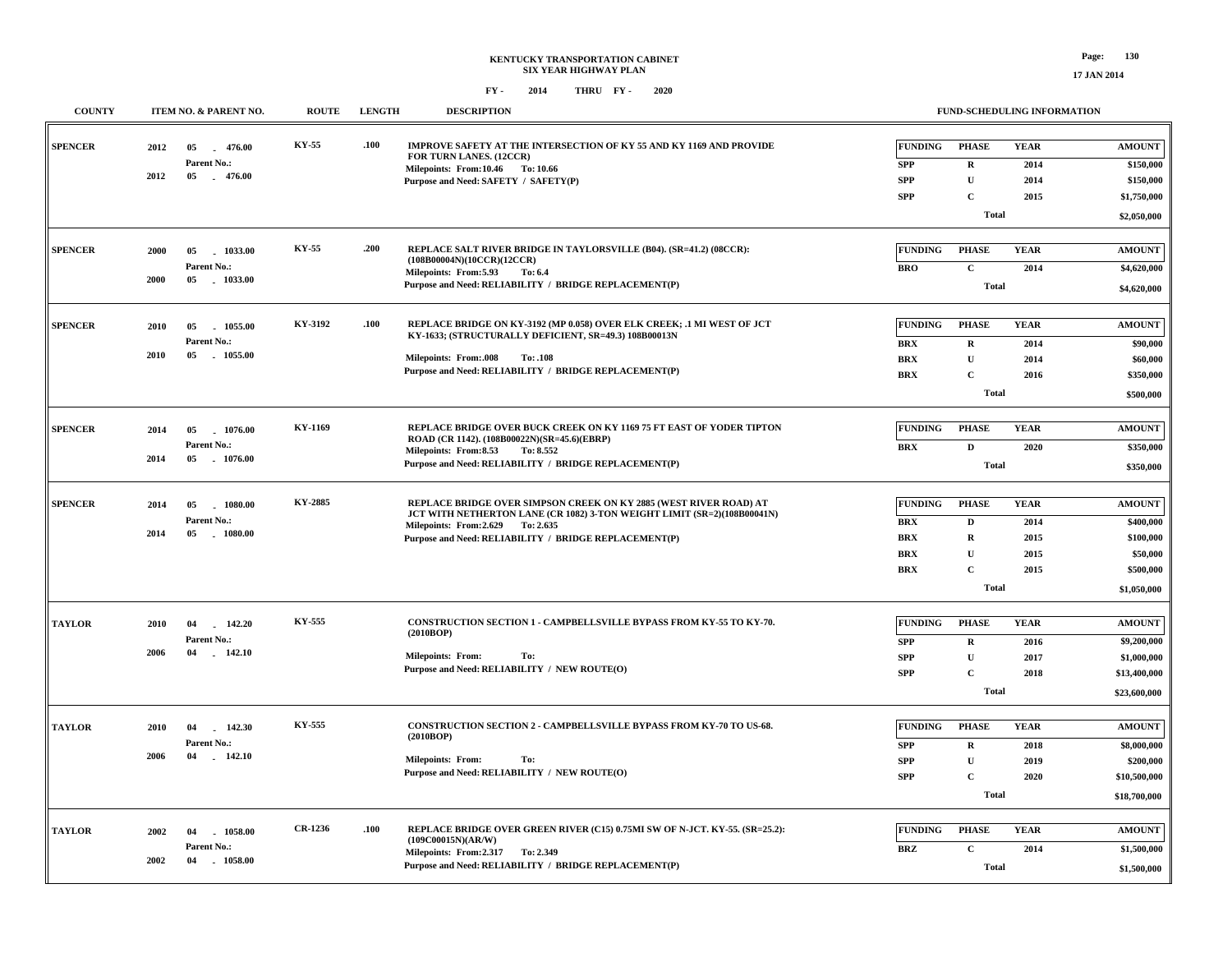| <b>COUNTY</b> | <b>ITEM NO. &amp; PARENT NO.</b>                                    | <b>ROUTE</b>   | <b>LENGTH</b> | <b>DESCRIPTION</b>                                                                                                                                                                                                                                                                                                                                                              | <b>FUND-SCHEDULING INFORMATION</b>                       |                                                                          |                                     |                                                                       |  |
|---------------|---------------------------------------------------------------------|----------------|---------------|---------------------------------------------------------------------------------------------------------------------------------------------------------------------------------------------------------------------------------------------------------------------------------------------------------------------------------------------------------------------------------|----------------------------------------------------------|--------------------------------------------------------------------------|-------------------------------------|-----------------------------------------------------------------------|--|
| <b>TAYLOR</b> | 1082.00<br>2012<br>04<br>Parent No.:<br>2012<br>$-1082.00$<br>04    | <b>CR-1001</b> |               | REPLACE BRIDGE ON WISE RD (CR 1001) OVER LONG BRANCH .08 MILE W OF<br>LONG BRANCH RD (CR 1002)(SR 23.7) 109C00001N<br>Milepoints: From:1.58<br>To: 1.62<br>Purpose and Need: RELIABILITY / BRIDGE REPLACEMENT(P)                                                                                                                                                                | <b>FUNDING</b><br><b>BRZ</b><br><b>BRZ</b>               | <b>PHASE</b><br>$\mathbf R$<br>$\mathbf C$<br><b>Total</b>               | <b>YEAR</b><br>2014<br>2016         | <b>AMOUNT</b><br>\$30,000<br>\$120,000<br>\$150,000                   |  |
| <b>TAYLOR</b> | 2012<br>1086.00<br>04<br>Parent No.:<br>2012<br>04<br>1086.00       | <b>KY-70</b>   | .014          | REPLACE KY 70 BRIDGE OVER STONER CREEK IN TAYLOR COUNTY KENTUCKY<br>BY USING HYBRID COMPOSITE BEAMS (HCB) AS PER FEDERALLY APPROVED<br>"HIGHWAYS FOR LIFE" DISCRETIONARY FUNDED<br>PROJECT.(KYD2013)(SR=67.6)(2012BOP)(REMAINING CONSTRUCTION COST<br><b>FUNDED W/STP FUNDS)</b><br>Milepoints: From:13.161 To: 13.175<br>Purpose and Need: RELIABILITY / BRIDGE REPLACEMENT(P) | <b>FUNDING</b><br><b>STP</b><br><b>STP</b><br><b>KYD</b> | <b>PHASE</b><br>D<br>${\bf U}$<br>$\mathbf{C}$<br><b>Total</b>           | <b>YEAR</b><br>2014<br>2014<br>2014 | <b>AMOUNT</b><br>\$25,000<br>\$25,000<br>\$120,000<br>\$170,000       |  |
| <b>TODD</b>   | 2008<br>03<br>$-8401.00$<br>Parent No.:<br>2008<br>03<br>$-8401.00$ | <b>KY-181</b>  | 1.000         | RECONSTRUCT AND WIDEN FROM ELKTON COURTHOUSE NORTH TO US-68/KY<br>80. (08CCN) (10CCR)(12CCR)<br>Milepoints: From:12.021 To:13.042<br>Purpose and Need: RELIABILITY / CONGESTION MITIGTN(O)                                                                                                                                                                                      | <b>FUNDING</b><br><b>SPP</b><br><b>SPP</b><br><b>SPP</b> | <b>PHASE</b><br>$\mathbf R$<br>${\bf U}$<br>$\mathbf{C}$<br><b>Total</b> | <b>YEAR</b><br>2014<br>2014<br>2015 | <b>AMOUNT</b><br>\$740,000<br>\$910,000<br>\$2,110,000<br>\$3,760,000 |  |
| <b>TRIGG</b>  | 2012<br>01<br>151.00<br>Parent No.:<br>2012<br>01 151.00            | <b>US-68</b>   | 4.066         | CONSTRUCTION OF FINAL TWO LANES OF CADIZ BYPASS. (12CCR)<br>Milepoints: From:16.365 To: 20.431<br>Purpose and Need: NEW ROUTES / NEW ROUTE(O)                                                                                                                                                                                                                                   | <b>FUNDING</b><br><b>SPP</b><br><b>SPP</b>               | <b>PHASE</b><br>$\mathbf D$<br>$\mathbf C$<br><b>Total</b>               | <b>YEAR</b><br>2014<br>2014         | <b>AMOUNT</b><br>\$300,000<br>\$6,500,000<br>\$6,800,000              |  |
| <b>TRIGG</b>  | 1996<br>01<br>180.10<br>Parent No.:<br>1996<br>01<br>180.10         | <b>US-68</b>   | 1.358         | CADIZ-AURORA; FROM 200 METERS WEST OF KY-1489 TO 200 METERS WEST OF<br>PETE LIGHT SPRING ROAD.(10CCR)(12CCR)<br>Milepoints: From:11.382 To: 12.74<br>Purpose and Need: RELIABILITY / MAJOR WIDENING(O)                                                                                                                                                                          | <b>FUNDING</b><br>N <sub>H</sub>                         | <b>PHASE</b><br>$\mathbf C$<br><b>Total</b>                              | <b>YEAR</b><br>2014                 | $\boldsymbol{\mathrm{AMOUNT}}$<br>\$22,500,000<br>\$22,500,000        |  |
| <b>TRIGG</b>  | 1996<br>01<br>180.11<br>Parent No.:<br>1996<br>$01$ . 180.11        | <b>US-68</b>   | 3.110         | CADIZ-AURORA; FROM 200 METERS WEST OF PETE LIGHT SPRING ROAD TO<br>CADIZ BYPASS (GRADE, DRAIN & SURFACE)(10CCR)<br>Milepoints: From:12.74 To:16.35<br>Purpose and Need: RELIABILITY / MAJOR WIDENING(O)                                                                                                                                                                         | <b>FUNDING</b><br><b>STP</b>                             | <b>PHASE</b><br>$\mathbf{C}$<br><b>Total</b>                             | <b>YEAR</b><br>2016                 | <b>AMOUNT</b><br>\$16,880,000<br>\$16,880,000                         |  |
| <b>TRIGG</b>  | 1996<br>01 180.51<br>Parent No.:<br>1996<br>01 180.51               | <b>US-68</b>   | 3.100         | <b>CADIZ-AURORA: FROM EAST END OF LAKE BARKLEY BRIDGE TO 200 METERS</b><br><b>WEST OF KY-1489 (08CCR)(10CCR)</b><br>Milepoints: From: 8.872 To: 11.382<br>Purpose and Need: RELIABILITY / MAJOR WIDENING(O)                                                                                                                                                                     | <b>FUNDING</b><br>$\mathbf{N}\mathbf{H}$                 | <b>PHASE</b><br>$\mathbf C$<br><b>Total</b>                              | <b>YEAR</b><br>2014                 | <b>AMOUNT</b><br>\$9,740,000<br>\$9,740,000                           |  |
| <b>TRIGG</b>  | 1996<br>01<br>180.60<br>Parent No.:<br>1996<br>$01$ 180.60          | <b>US-68</b>   | .600          | CADIZ-AURORA; BRIDGE OVER LAKE BARKLEY (TOTAL CONSTRUCTION COST IS<br>\$165 MILLION)(2006BOPP): (111B00020N)(10CCR)<br>Milepoints: From: 8.284 To: 8.872<br>Purpose and Need: RELIABILITY / BRIDGE REPLACEMENT(P)                                                                                                                                                               | <b>FUNDING</b><br>J <sub>M5</sub>                        | <b>PHASE</b><br>$\mathbf{C}$<br><b>Total</b>                             | <b>YEAR</b><br>2015                 | <b>AMOUNT</b><br>\$90,000,000<br>\$90,000,000                         |  |
| <b>TRIGG</b>  | 1996<br>$01$ 180.61<br>Parent No.:<br>1996<br>01<br>$-180.60$       | <b>US-68</b>   | .600          | CADIZ-AURORA; BRIDGE OVER LAKE BARKLEY (ADDITIONAL FUNDING FOR C<br>PHASE)(10CCR)<br>Milepoints: From: 8.284 To: 8.872<br>Purpose and Need: RELIABILITY / PREFINANCD CONVRSN(O)                                                                                                                                                                                                 | <b>FUNDING</b><br>JM5                                    | <b>PHASE</b><br>$\mathbf C$<br><b>Total</b>                              | <b>YEAR</b><br>2016                 | <b>AMOUNT</b><br>\$75,000,000<br>\$75,000,000                         |  |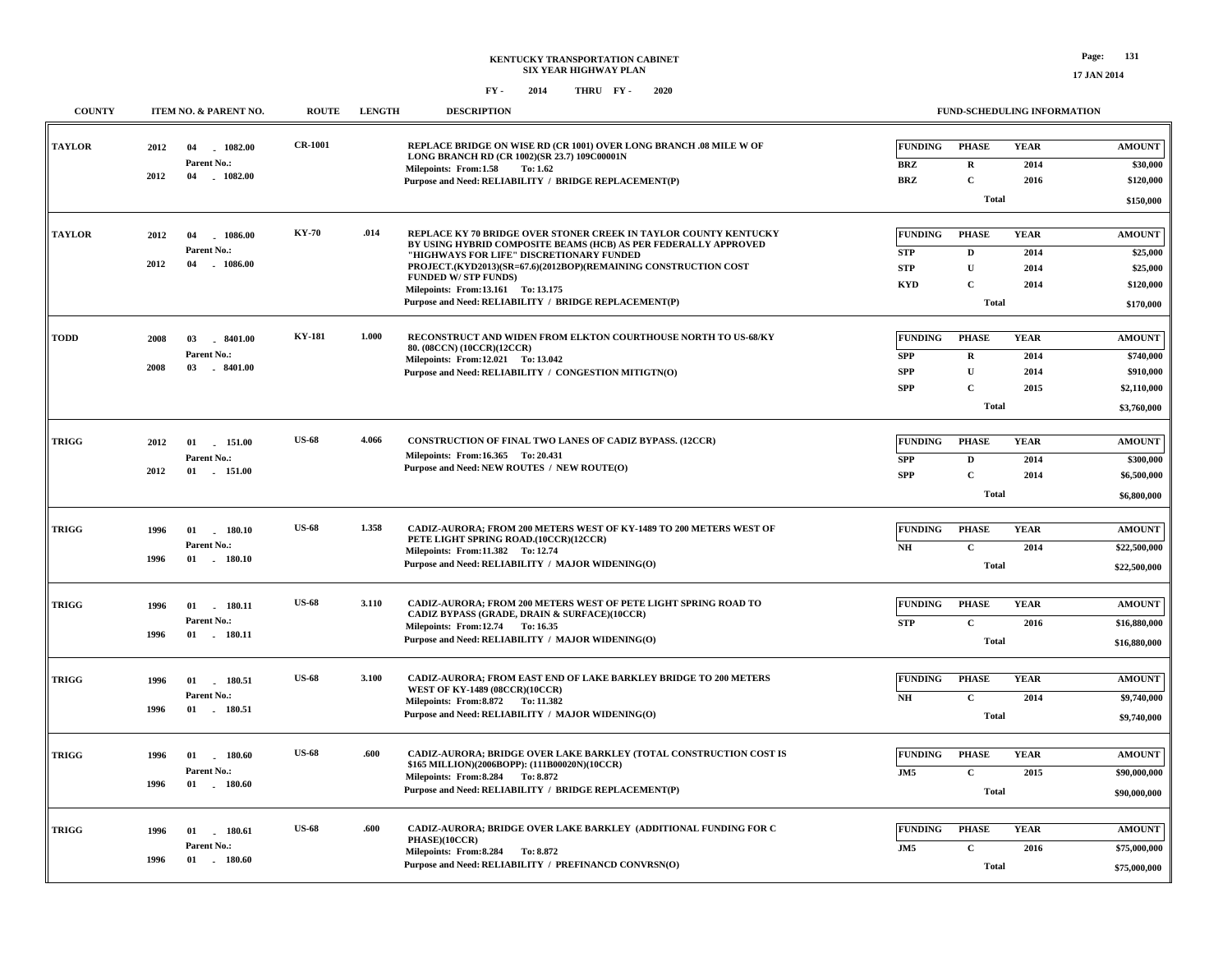| <b>COUNTY</b>                    | ITEM NO. & PARENT NO.                            | <b>ROUTE</b>                         | <b>LENGTH</b> | <b>DESCRIPTION</b>                                                                                                                                                                                                                              |                                                           | FUND-SCHEDULING INFORMATION                                                 |                                     |                                                                             |
|----------------------------------|--------------------------------------------------|--------------------------------------|---------------|-------------------------------------------------------------------------------------------------------------------------------------------------------------------------------------------------------------------------------------------------|-----------------------------------------------------------|-----------------------------------------------------------------------------|-------------------------------------|-----------------------------------------------------------------------------|
| <b>TRIGG</b>                     | 2010<br>01 1133.00<br>Parent No.:                | KY-1585                              | .100          | REPLACE BRIDGE ON KY-1585 (MP 4.87) OVER SINKING FORK; .3 MI. NORTH OF<br>HWY. 272 JCT.; (STRUCTURALLY DEFICIENT, SR=19.7) 111B00054N (AR/W)                                                                                                    | <b>FUNDING</b>                                            | <b>PHASE</b>                                                                | <b>YEAR</b>                         | <b>AMOUNT</b>                                                               |
|                                  | 2010<br>01 . 1133.00                             |                                      |               | Milepoints: From: 4.82<br>To: 4.92<br>Purpose and Need: RELIABILITY / BRIDGE REPLACEMENT(P)                                                                                                                                                     | <b>BRX</b><br><b>BRX</b>                                  | $\mathbf U$<br>$\mathbf C$<br><b>Total</b>                                  | 2014<br>2016                        | \$220,000<br>\$1,000,000<br>\$1,220,000                                     |
| TRIGG                            | 2012<br>01<br>Parent No.:<br>2008<br>99          | $I-24$<br>$-2039.00$<br>65.10        |               | OVERLAY BRIDGE DECK AND REPLACE EXPANSION JOINTS ON EASTBOUND I-24<br>BRIDGE OVER TRW RAILROAD EAST OF US 68 AT (MP 66.515). (111B00027R)<br>(2012BOP)<br>Milepoints: From:66.5<br>To: 66.53<br>Purpose and Need: RELIABILITY / BRIDGE REHAB(P) | FUNDING<br>IM                                             | <b>PHASE</b><br>$\mathbf C$<br><b>Total</b>                                 | <b>YEAR</b><br>2014                 | <b>AMOUNT</b><br>\$250,000<br>\$250,000                                     |
| <b>TRIMBLE</b>                   | 2004<br>05<br>Parent No.:<br>2000<br>05          | <b>US-421</b><br>135.81<br>135.80    | .600          | NEW MILTON-MADISON BRIDGE APPROACHES TO REALIGN US 421 AT BOTTOM<br>OF HILL AT NEW BRIDGE LOCATION.<br>Milepoints: From:18.776 To: 19.198<br>Purpose and Need: RELIABILITY / BRIDGE REPLACEMENT(P)                                              | <b>FUNDING</b><br><b>SPP</b><br><b>BRO</b>                | <b>PHASE</b><br>$\mathbf{D}$<br>$\mathbf C$<br><b>Total</b>                 | <b>YEAR</b><br>2014<br>2016         | <b>AMOUNT</b><br>\$750,000<br>\$5,000,000<br>\$5,750,000                    |
| <b>TRIMBLE</b>                   | 2010<br>05<br>Parent No.:<br>2010<br>05          | <b>US-421</b><br>905.00<br>$-905.00$ | .040          | ADDRESS SAFETY ISSUES AND ACCESS AT THE INTERSECTION OF US-421/KY-1226<br>AT MP 11.5. (12CCR)<br>Milepoints: From:11.278 To: 11.678<br>Purpose and Need: SAFETY / SAFETY(P)                                                                     | <b>FUNDING</b><br><b>STP</b><br><b>STP</b><br><b>STP</b>  | <b>PHASE</b><br>$\mathbf R$<br>$\mathbf U$<br>$\mathbf C$<br><b>Total</b>   | <b>YEAR</b><br>2014<br>2014<br>2015 | <b>AMOUNT</b><br>\$320,000<br>\$260,000<br>\$830,000<br>\$1,410,000         |
| <b>TRIMBLE</b>                   | 2014<br>05<br>Parent No.:<br>2014<br>05 1075.00  | KY-2871<br>1075.00                   | .040          | REPLACE BRIDGE OVER LITTLE KENTUCKY RIVER ON KY 2871 150 FT NW OF KY<br>1335. (112B00029N) (SR=46.2)<br>Milepoints: From:.228<br>To: .268<br>Purpose and Need: RELIABILITY / BRIDGE REPLACEMENT(P)                                              | <b>FUNDING</b><br><b>BRX</b>                              | <b>PHASE</b><br>$\mathbf{D}$<br><b>Total</b>                                | <b>YEAR</b><br>2019                 | <b>AMOUNT</b><br>\$375,000<br>\$375,000                                     |
| <b>TRIMBLE</b>                   | 2012<br>05<br>Parent No.:<br>2012<br>05 8712.00  | <b>US-421</b><br>8712.00             | .100          | CONSTRUCT TURN LANES INTO TRIMBLE COUNTY HIGH SCHOOL. (12CCN)<br>Milepoints: From:7.6<br>To: 7.7<br>Purpose and Need: SAFETY / SAFETY(P)                                                                                                        | FUNDING<br><b>SPP</b><br><b>SPP</b>                       | <b>PHASE</b><br>$\mathbf D$<br>$\mathbf{C}$<br><b>Total</b>                 | <b>YEAR</b><br>2014<br>2016         | <b>AMOUNT</b><br>\$250,000<br>\$2,000,000<br>\$2,250,000                    |
| <b>UNION</b><br><b>HENDERSON</b> | 1998<br>02<br>79.20<br>Parent No.:<br>1996<br>02 | <b>US-60</b><br>- 79.00              | 3.637         | PADUCAH-HENDERSON; RECONSTRUCT US-60 FROM WAVERLY BYPASS TO<br>CORYDON BYPASS. (PRIORITY SECTION)(08CCR)(12CCR)<br>Milepoints: From:23.86<br>To: 26.069<br>Milepoints: From:0<br>To: 1.428<br>Purpose and Need: RELIABILITY / RECONSTRUCTION(O) | <b>FUNDING</b><br><b>SPP</b><br><b>SP</b><br><b>SP</b>    | <b>PHASE</b><br>$\mathbf{D}$<br>$\mathbf R$<br>$\mathbf{U}$<br><b>Total</b> | <b>YEAR</b><br>2014<br>2015<br>2015 | <b>AMOUNT</b><br>\$1,800,000<br>\$5,680,000<br>\$2,250,000<br>\$9,730,000   |
| <b>UNION</b>                     | 1996<br>02<br>Parent No.:<br>1996<br>02          | <b>US-60</b><br>122.01<br>122.01     | 3.900         | PADUCAH-HENDERSON; MORGANFIELD BYPASS TO WAVERLY (08CCR)(12CCR)<br>Milepoints: From:17.6<br>To: 21.5<br>Purpose and Need: RELIABILITY / MAJOR WIDENING(O)                                                                                       | <b>FUNDING</b><br><b>SPP</b><br><b>SPP</b><br>${\bf SPP}$ | <b>PHASE</b><br>$\mathbf R$<br>$\mathbf U$<br>$\mathbf C$<br><b>Total</b>   | <b>YEAR</b><br>2014<br>2014<br>2016 | <b>AMOUNT</b><br>\$3,860,000<br>\$2,710,000<br>\$24,980,000<br>\$31,550,000 |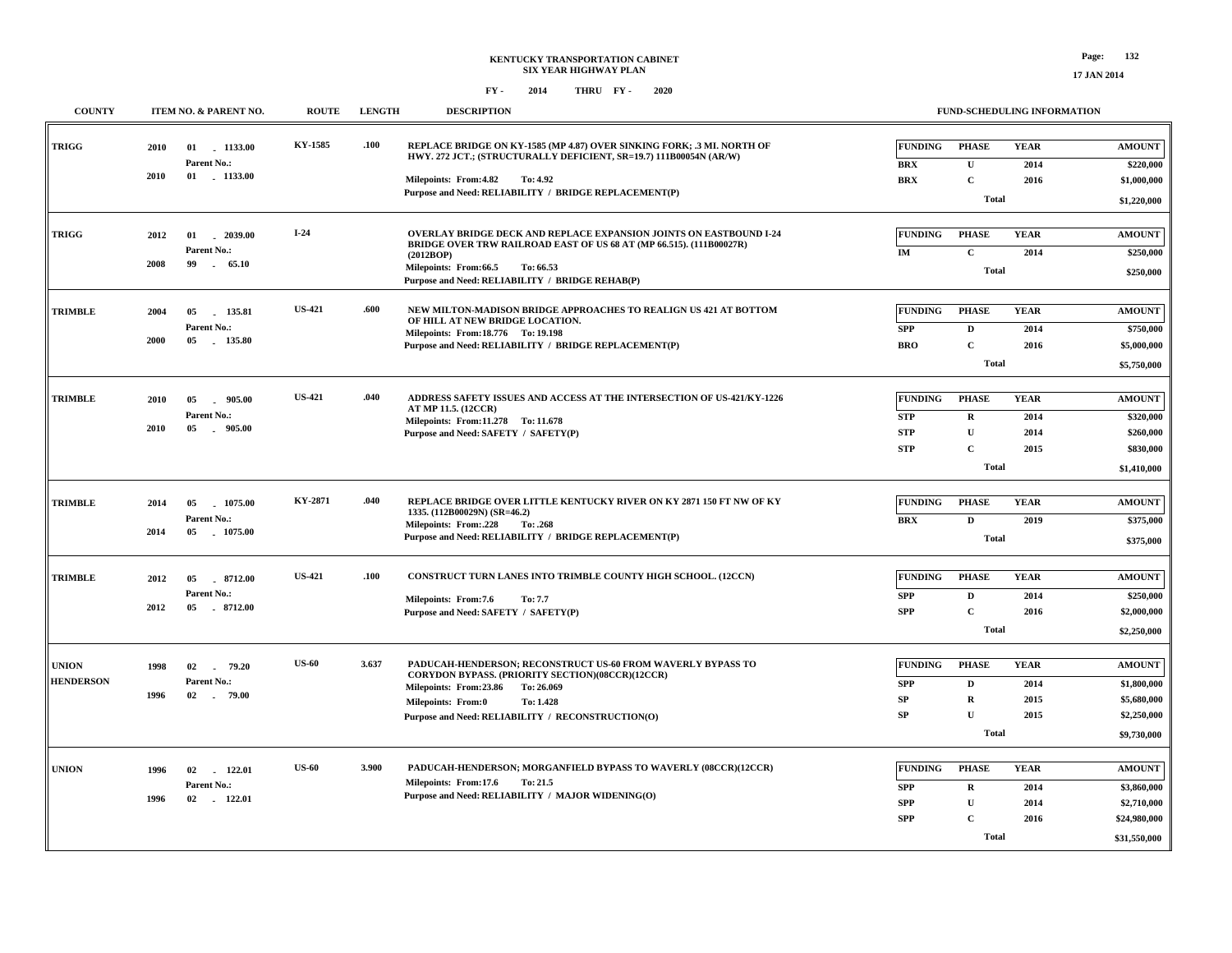| <b>COUNTY</b> |      | ITEM NO. & PARENT NO. | <b>ROUTE</b> | <b>LENGTH</b> | <b>DESCRIPTION</b>                                                                                                              |                 | FUND-SCHEDULING INFORMATION |             |               |  |
|---------------|------|-----------------------|--------------|---------------|---------------------------------------------------------------------------------------------------------------------------------|-----------------|-----------------------------|-------------|---------------|--|
| <b>UNION</b>  | 1996 | 02<br>123.01          | <b>US-60</b> | 2.600         | PADUCAH-HENDERSON; WAVERLY BYPASS. (12CCR)                                                                                      | <b>FUNDING</b>  | <b>PHASE</b>                | <b>YEAR</b> | <b>AMOUNT</b> |  |
|               |      | Parent No.:           |              |               | <b>Milepoints: From:</b><br>To:<br>Purpose and Need: RELIABILITY / BYPASS(O)                                                    | <b>SPP</b>      | $\mathbf R$                 | 2015        | \$1,730,000   |  |
|               | 1996 | 02 123.01             |              |               |                                                                                                                                 | <b>SPP</b>      | $\mathbf U$                 | 2015        | \$1,360,000   |  |
|               |      |                       |              |               |                                                                                                                                 | <b>SPP</b>      | $\mathbf C$                 | 2018        | \$18,260,000  |  |
|               |      |                       |              |               |                                                                                                                                 |                 | Total                       |             | \$21,350,000  |  |
| <b>UNION</b>  | 2000 | 02<br>139.00          | <b>US-60</b> | .300          | CONSTRUCT NEW US-60 BYPASS AT SULLIVAN. (04CCN)                                                                                 | <b>FUNDING</b>  | <b>PHASE</b>                | <b>YEAR</b> | <b>AMOUNT</b> |  |
|               |      | Parent No.:           |              |               | Milepoints: From:1.398 To:1.6<br>Purpose and Need: RELIABILITY / NEW ROUTE(O)                                                   | SP              | $\mathbf D$                 | 2014        | \$1,000,000   |  |
|               | 2000 | 02 139.00             |              |               |                                                                                                                                 |                 | <b>Total</b>                |             | \$1,000,000   |  |
| <b>UNION</b>  | 2006 | 310.10<br>02          | KY-56        | 4.318         | KY-56 FROM JUST WEST OF KY-360 TO THE MORGANFIELD BYPASS; WIDENING,<br>ADDING SHOULDERS AND ELIMINATING HORIZONTAL & VERTICAL   | <b>FUNDING</b>  | <b>PHASE</b>                | <b>YEAR</b> | <b>AMOUNT</b> |  |
|               |      | Parent No.:           |              |               | DEFICIENCIES.(10CCR)(12CCR)                                                                                                     | <b>SPP</b>      | $\mathbf C$                 | 2014        | \$11,700,000  |  |
|               | 2000 |                       |              |               | Milepoints: From: 7.182 To: 11.5<br>Purpose and Need: RELIABILITY / MINOR WIDENING(O)                                           |                 | <b>Total</b>                |             |               |  |
| <b>UNION</b>  | 2006 | 02<br>310.20          | KY-56        | 4.460         | ADDRESS SAFETY, CONDITION AND SERVICE CONCERN FROM KY 109 TO WEST                                                               | <b>FUNDING</b>  | <b>PHASE</b>                | <b>YEAR</b> | <b>AMOUNT</b> |  |
|               |      | Parent No.:           |              |               | OF KY 360 TO ESTABLISH TRUCK NETWORK CONNECTION TO SHAWNEETOWN                                                                  | <b>SPP</b>      | $\mathbf D$                 | 2014        | \$1,500,000   |  |
|               | 2000 | 02<br>$-310.01$       |              |               | <b>BRIDGE.</b><br>Milepoints: From: 2.723 To: 7.182                                                                             | <b>SPP</b>      | $\mathbf R$                 | 2016        | \$2,000,000   |  |
|               |      |                       |              |               | Purpose and Need: RELIABILITY / MINOR WIDENING(O)                                                                               | <b>SPP</b>      | $\mathbf U$                 | 2016        | \$2,000,000   |  |
|               |      |                       |              |               |                                                                                                                                 | <b>SPP</b>      | $\mathbf{C}$                | 2017        | \$14,500,000  |  |
|               |      |                       |              |               |                                                                                                                                 |                 | Total                       |             |               |  |
|               |      |                       |              |               |                                                                                                                                 |                 |                             |             | \$20,000,000  |  |
| <b>UNION</b>  | 2010 | 02<br>1073.00         | KY-359       | .100          | REPLACE BRIDGE ON KY-359 (MP 0.971) OVER LOST CREEK; .95 MI N.E. OF JCT US-<br>60; (FUNCTIONALLY OBSOLETE, SR=48.6) 113B00006N  | <b>FUNDING</b>  | <b>PHASE</b>                | <b>YEAR</b> | <b>AMOUNT</b> |  |
|               |      | <b>Parent No.:</b>    |              |               | Milepoints: From: 921<br>To: 1.021                                                                                              | <b>BRO</b>      | $\mathbf R$                 | 2014        | \$75,000      |  |
|               | 2010 | $-1073.00$<br>02      |              |               | Purpose and Need: RELIABILITY / BRIDGE REPLACEMENT(P)                                                                           | <b>BRO</b>      | $\mathbf{U}$                | 2014        | \$125,000     |  |
|               |      |                       |              |               |                                                                                                                                 | <b>BRO</b>      | $\mathbf{C}$                | 2016        | \$570,000     |  |
|               |      |                       |              |               |                                                                                                                                 |                 | Total                       |             | \$770,000     |  |
| <b>UNION</b>  | 2010 | 1074.00<br>02         | KY-359       | .100          | REPLACE BRIDGE ON KY-359 (MP 1.193) OVER SINKING CREEK; 1.1 MI N.E. OF JCT                                                      | <b>FUNDING</b>  | <b>PHASE</b>                | <b>YEAR</b> | <b>AMOUNT</b> |  |
|               |      | Parent No.:           |              |               | US-60; (FUNCTIONALLY OBSOLETE, SR=48.6) 113B00007N                                                                              | <b>BRO</b>      | $\mathbf R$                 | 2014        | \$75,000      |  |
|               | 2010 | 1074.00<br>02         |              |               | Milepoints: From:1.143 To:1.243                                                                                                 | <b>BRO</b>      | $\mathbf U$                 | 2014        | \$125,000     |  |
|               |      |                       |              |               | Purpose and Need: RELIABILITY / BRIDGE REPLACEMENT(P)                                                                           | <b>BRO</b>      | $\mathbf{C}$                | 2016        | \$570,000     |  |
|               |      |                       |              |               |                                                                                                                                 |                 | <b>Total</b>                |             | \$770,000     |  |
|               |      |                       |              |               |                                                                                                                                 |                 |                             |             |               |  |
| <b>UNION</b>  | 2010 | 02<br>8636.00         | <b>US-60</b> | .230          | CONSTRUCT CENTER TURN LANE AT UNION COUNTY HOSPITAL AND NEW UNION<br>COUNTY TECHNOLOGY CENTER. (10CCN)                          | <b>FUNDING</b>  | <b>PHASE</b>                | <b>YEAR</b> | <b>AMOUNT</b> |  |
|               |      | Parent No.:           |              |               | Milepoints: From:11.7<br>To: 11.93                                                                                              | SB <sub>2</sub> | $\mathbf{C}$                | 2014        | \$470,000     |  |
|               | 2010 | 02<br>$-8636.00$      |              |               | Purpose and Need: SAFETY / SAFETY(P)                                                                                            |                 | <b>Total</b>                |             | \$470,000     |  |
| <b>WARREN</b> | 2002 | 03<br>16.00           | I-65         |               | CONSTRUCT NEW INTERCHANGE ON I-65 TO ACCOMODATE MAJOR                                                                           | <b>FUNDING</b>  | <b>PHASE</b>                | <b>YEAR</b> | <b>AMOUNT</b> |  |
|               |      | Parent No.:           |              |               | DEVELOPMENT POSSIBILITIES NORTH OF BOWLING GREEN. (06CCR)(SEE 3-<br>16.03;3-16.04; FOR ADDITIONAL "HPP" AND "IM" FUNDS) (12CCR) | IM              | $\mathbf{C}$                | 2015        | \$7,500,000   |  |
|               | 2002 | 03<br>$-16.00$        |              |               | <b>Milepoints: From:</b><br>To:<br>Purpose and Need: RELIABILITY / NEW INTERCHANGE(O)                                           |                 | Total                       |             | \$7,500,000   |  |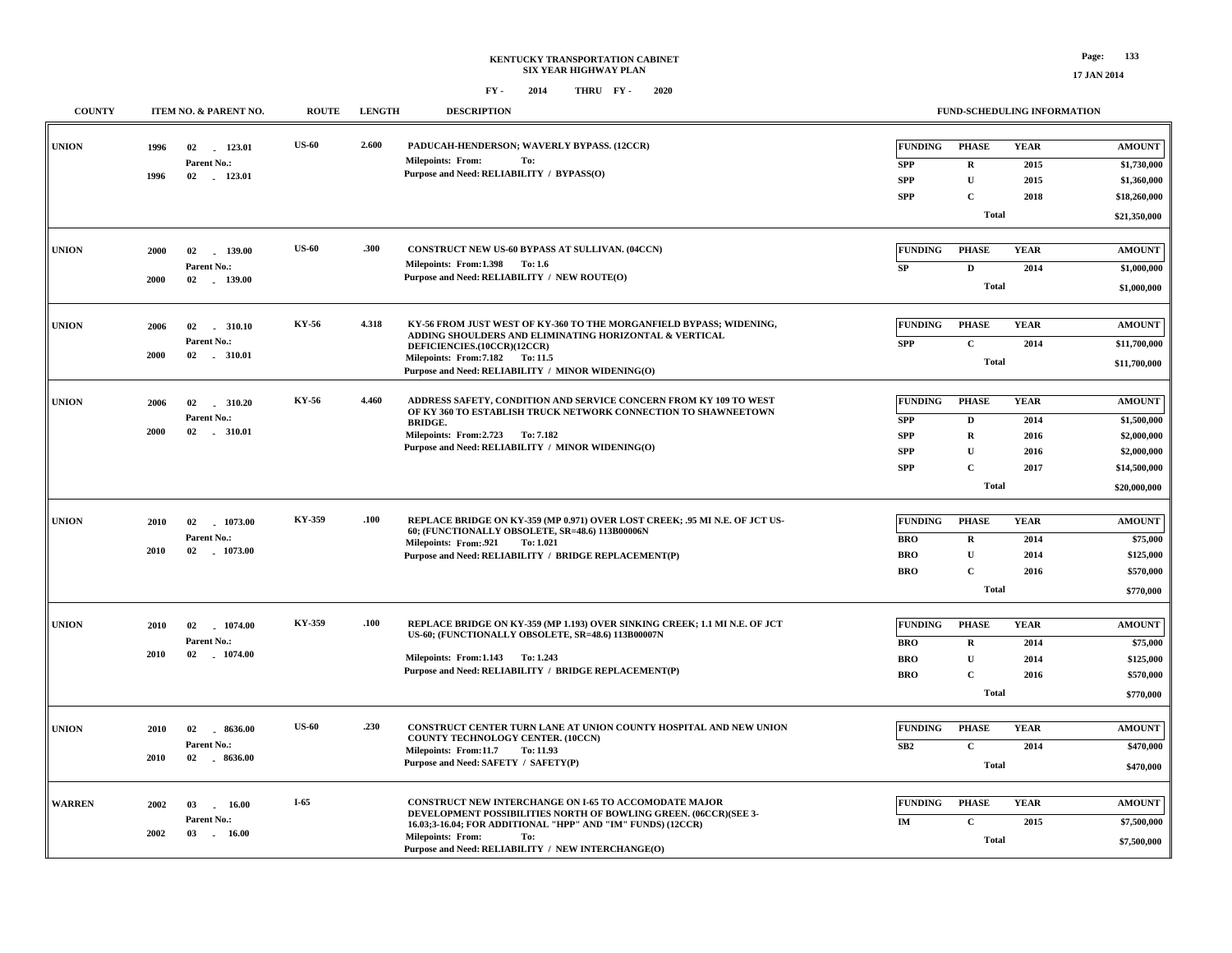| <b>COUNTY</b> | ITEM NO. & PARENT NO.                                            | <b>ROUTE</b>  | <b>LENGTH</b> | <b>DESCRIPTION</b>                                                                                                                                                                                                                                                                                                                                  | FUND-SCHEDULING INFORMATION                                                                                                                                                                    |                                                                                          |
|---------------|------------------------------------------------------------------|---------------|---------------|-----------------------------------------------------------------------------------------------------------------------------------------------------------------------------------------------------------------------------------------------------------------------------------------------------------------------------------------------------|------------------------------------------------------------------------------------------------------------------------------------------------------------------------------------------------|------------------------------------------------------------------------------------------|
| <b>WARREN</b> | 2004<br>03<br>16.03<br>Parent No.:<br>2004<br>03 16.03           | $I-65$        |               | <b>CONSTRUCTION OF NEW I-65 INTERCHANGE IN WARREN COUNTY.(GRADE &amp;</b><br>DRAIN ONLY, SEE 16.04 FOR C PHASE SURFACING) (2005HPP-KY137; KY150;<br>KY167)(SEE 3-16.00 AND 3-16.04 FOR "IM" C PHASE FUNDING)<br><b>Milepoints: From:</b><br>To:<br>Purpose and Need: RELIABILITY / NEW INTERCHANGE(O)                                               | <b>YEAR</b><br><b>FUNDING</b><br><b>PHASE</b><br>$\mathbf C$<br><b>HPP</b><br>2014<br><b>Total</b>                                                                                             | <b>AMOUNT</b><br>\$18,671,207<br>\$18,671,207                                            |
| <b>WARREN</b> | 2004<br>03<br>16.04<br>Parent No.:<br>2004<br>03<br>16.04        | $I-65$        |               | CONSTRUCTION OF NEW I-65 INTERCHANGE IN WARREN COUNTY.(SURFACING<br>ONLY, SEE 16.03 FOR G&D) (SEE 3-16.00 FOR STP COMPONENT)<br><b>Milepoints: From:</b><br>To:<br>Purpose and Need: RELIABILITY / NEW INTERCHANGE(O)                                                                                                                               | <b>FUNDING</b><br><b>PHASE</b><br><b>YEAR</b><br>$\mathbf C$<br>IM<br>2016<br><b>Total</b>                                                                                                     | <b>AMOUNT</b><br>\$13,000,000<br>\$13,000,000                                            |
| <b>WARREN</b> | 2012<br>17.10<br>03<br>Parent No.:<br>2002<br>03 17.00           | I-65          | .600          | <b>CONSTRUCTION OF PEDESTRIAN ACCESSIBILITY IMPROVEMENTS AT US 231-KEN</b><br>BALE BLVD AND US 231-CUMBERLAND TRACE (KY 2158) INTERSECTIONS WITHIN<br>THE I-65/US 231 (SCOTTSVILLE ROAD) INTERCHANGE AT BOWLING GREEN,<br>KENTUCKY.(2012BOP)<br>Milepoints: From: 22.088 To: 22.624<br>Purpose and Need: ECONOMIC DEVELOPMENT / I-CHANGE RECONST(O) | <b>FUNDING</b><br><b>PHASE</b><br><b>YEAR</b><br>NH<br>$\mathbf{C}$<br>2014<br><b>Total</b>                                                                                                    | <b>AMOUNT</b><br>\$420,000<br>\$420,000                                                  |
| <b>WARREN</b> | 102.20<br>2006<br>03<br>Parent No.:<br>03<br>2006<br>102.10      | <b>KY-884</b> | .709          | WIDEN THREE SPRINGS ROAD TO REDUCE CONGESTION FROM FLEALAND TO<br>0.30 MILE WEST OF SCOTTSVILLE ROAD.<br>Milepoints: From: 8.622 To: 9.331<br>Purpose and Need: RELIABILITY / MAJOR WIDENING(O)                                                                                                                                                     | <b>YEAR</b><br><b>FUNDING</b><br><b>PHASE</b><br><b>SPP</b><br>$\mathbf{C}$<br>2014<br><b>Total</b>                                                                                            | <b>AMOUNT</b><br>\$5,640,000<br>\$5,640,000                                              |
| <b>WARREN</b> | 03<br>2000<br>109.00<br>Parent No.:<br>2000<br>03<br>109.00      | <b>KY-101</b> | 2.700         | RECONSTRUCT KY-101 FROM SMITHS GROVE NORTH TO US-31W.<br>(00CCR)(04CCR)(06CCR)(FUNDING SWAP WITH 11-20.00) (12CCR)<br><b>Milepoints: From:</b><br>To:<br>Purpose and Need: RELIABILITY / RECONSTRUCTION(O)                                                                                                                                          | <b>FUNDING</b><br><b>PHASE</b><br><b>YEAR</b><br>SP<br>$\mathbf R$<br>2014<br>SP<br>$\mathbf{U}$<br>2014<br>$\mathbf{C}$<br><b>SP</b><br>2016<br><b>Total</b>                                  | <b>AMOUNT</b><br>\$3,310,000<br>\$1,410,000<br>\$12,670,000<br>\$17,390,000              |
| <b>WARREN</b> | 2000<br>03<br>110.00<br>Parent No.:<br>2000<br>03<br>$-110.00$   | <b>KY-185</b> | 5.600         | RECONSTRUCT KY-185 FROM NORTH OF THE JUNCTION WITH KY-263 NEAR<br>RICHARDSVILLE (MP 6.29) TO THE BUTLER COUNTY LINE (MP 11.913).<br>(02CCR)(04CCR)(06CCR)(10CCR)<br>Milepoints: From:6.29<br>To: 11.913<br>Purpose and Need: RELIABILITY / RECONSTRUCTION(O)                                                                                        | <b>FUNDING</b><br><b>PHASE</b><br><b>YEAR</b><br><b>SPP</b><br>2014<br>D<br>$\mathbf R$<br><b>SPP</b><br>2016<br>${\bf U}$<br><b>SPP</b><br>2016<br>$\mathbf{C}$<br>SP<br>2018<br><b>Total</b> | <b>AMOUNT</b><br>\$700,000<br>\$3,310,000<br>\$2,540,000<br>\$26,810,000<br>\$33,360,000 |
| <b>WARREN</b> | 2006<br>03<br>$-131.00$<br>Parent No.:<br>2006<br>03<br>. 131.00 | <b>US-31W</b> | .350          | CONSTRUCT ROUNDABOUT AT US-31W BYPASS AND CHESTNUT<br>STREET/UNIVERSITY BLVD/LOVING WAY.(06CCR) (08CCR) (10CCR)(12CCR)<br>Milepoints: From:11.55 To:11.9<br>Purpose and Need: SAFETY / SAFETY(P)                                                                                                                                                    | <b>FUNDING</b><br><b>PHASE</b><br><b>YEAR</b><br>$\mathbf C$<br>SB2<br>2014<br><b>Total</b>                                                                                                    | <b>AMOUNT</b><br>\$2,300,000<br>\$2,300,000                                              |
| <b>WARREN</b> | 2012<br>03<br>$-199.00$<br>Parent No.:<br>2012<br>03<br>199.00   | <b>US-31W</b> | 2.600         | WIDEN TO 5 LANES FROM 1.0 MILE SOUTH OF KY 242 (MP 4.1) TO DILLARD ROAD<br>$(MP 6.7)$ . $(12CCR)$<br>Milepoints: From:4.1<br>To: 6.7<br>Purpose and Need: RELIABILITY / MAJOR WIDENING(O)                                                                                                                                                           | <b>PHASE</b><br><b>YEAR</b><br><b>FUNDING</b><br><b>SPP</b><br>2015<br>$\bf R$<br>${\bf U}$<br><b>SPP</b><br>2015<br><b>SPP</b><br>$\mathbf{C}$<br>2017<br><b>Total</b>                        | <b>AMOUNT</b><br>\$3,570,000<br>\$3,820,000<br>\$11,250,000<br>\$18,640,000              |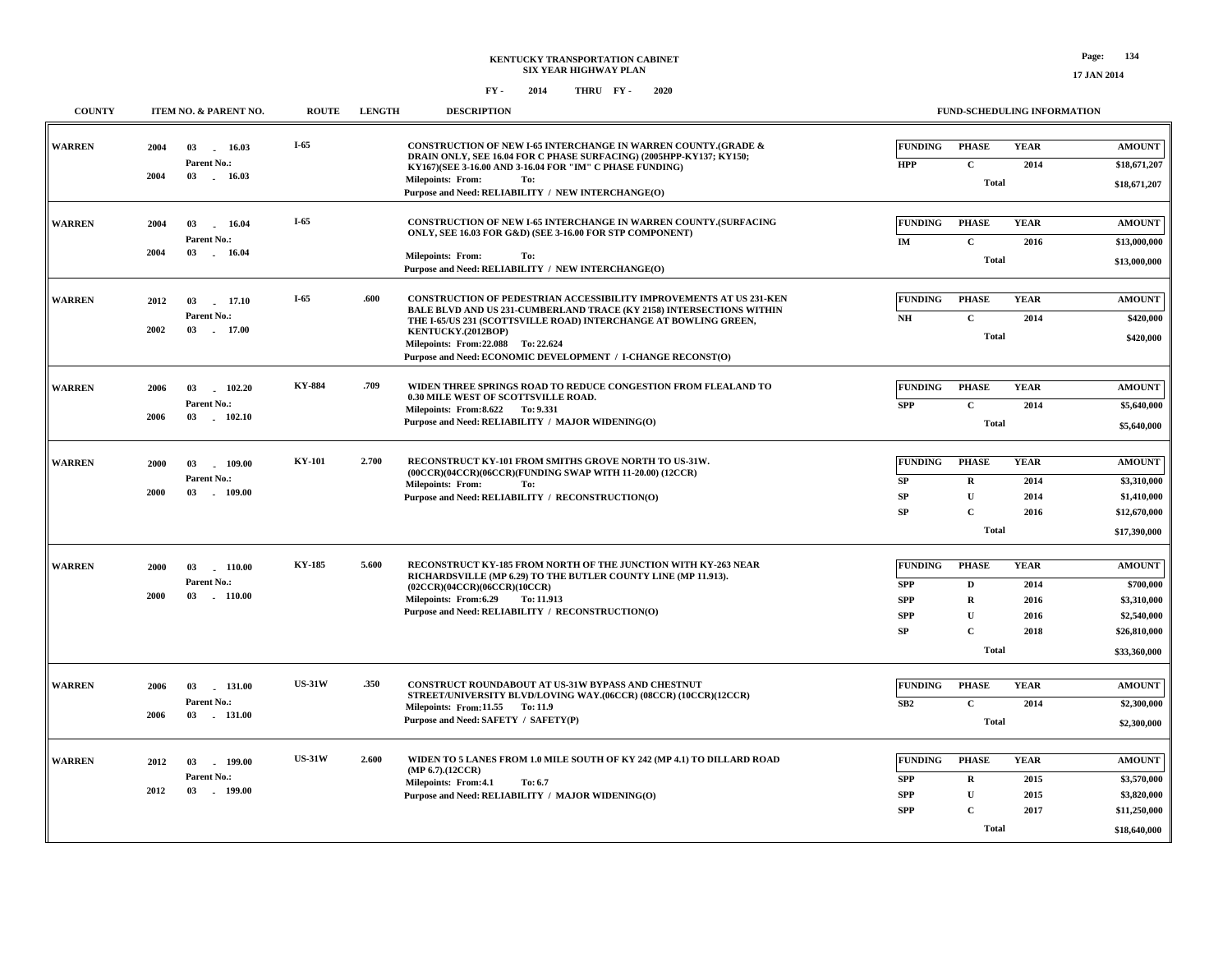**COUNTY ITEM NO. & PARENT NO. ROUTE LENGTH DESCRIPTION**

| <b>WARREN</b> | 2012<br>2012 | 03<br>$-200.00$<br>Parent No.:<br>03<br>$-200.00$ | <b>US-31W</b>  | .100 | REALIGN INTERSECTION OF US 31W AND MOORMAN LANE AND US 31W AND<br><b>BRISTOW ROAD. (12CCR)</b><br>Milepoints: From:18.8<br>To: 18.9     | <b>FUNDING</b><br><b>SPP</b> | <b>PHASE</b><br>$\mathbf C$ | <b>YEAR</b><br>2015 | <b>AMOUNT</b><br>\$700,000 |
|---------------|--------------|---------------------------------------------------|----------------|------|-----------------------------------------------------------------------------------------------------------------------------------------|------------------------------|-----------------------------|---------------------|----------------------------|
|               |              |                                                   |                |      | Purpose and Need: RELIABILITY / SAFETY(P)                                                                                               |                              | <b>Total</b>                |                     | \$700,000                  |
| <b>WARREN</b> | 2012         | 03<br>202.00                                      | <b>WN-9007</b> | .200 | RECONSTRUCT THE EXISTING NATCHER PARKWAY/US 231 INTERCHANGE ON                                                                          | <b>FUNDING</b>               | <b>PHASE</b>                | <b>YEAR</b>         | <b>AMOUNT</b>              |
|               |              | Parent No.:                                       |                |      | WEST SIDE OF BOWLING GREEN. (12CCR)<br>Milepoints: From: 9.4<br>To: 9.6                                                                 | N <sub>H</sub>               | $\mathbf D$                 | 2017                | \$1,000,000                |
|               | 2012         | 03 202.00                                         |                |      | Purpose and Need: SAFETY / SAFETY(P)                                                                                                    | NH                           | $\mathbf R$                 | 2018                | \$700,000                  |
|               |              |                                                   |                |      |                                                                                                                                         | $N\!H$                       | $\mathbf{U}$                | 2019                | \$1,500,000                |
|               |              |                                                   |                |      |                                                                                                                                         | $\mathbf{N}\mathbf{H}$       | $\mathbf C$                 | 2020                | \$5,000,000                |
|               |              |                                                   |                |      |                                                                                                                                         |                              | <b>Total</b>                |                     | \$8,200,000                |
| <b>WARREN</b> | 2008         | 03<br>1070.00                                     | <b>CR-1301</b> | .245 | WEST BOGLE ROAD; REPLACE BRIDGE AND APPROACHES OVER RJC RAILROAD<br>0.20 MILE SOUTHEAST OF US-68 (C7). (SR=16.5): (114C00007N)          | <b>FUNDING</b>               | <b>PHASE</b>                | <b>YEAR</b>         | <b>AMOUNT</b>              |
|               | 2008         | Parent No.:<br>03 1070.00                         |                |      | Milepoints: From:.1<br>To: .345                                                                                                         | <b>BRZ</b>                   | $\mathbf C$                 | 2014                | \$1,140,000                |
|               |              |                                                   |                |      | Purpose and Need: SAFETY / BRIDGE REPLACEMENT(P)                                                                                        |                              | <b>Total</b>                |                     | \$1,140,000                |
|               |              |                                                   |                |      |                                                                                                                                         |                              |                             |                     |                            |
| <b>WARREN</b> | 2012         | 03<br>1077.00                                     | KY-234         | .060 | REPLACE BRIDGE ON KY-234 OVER DRAKES CREEK 0.097 E OF SHAKER MILL RD<br>(CR-1131) (SR 42.8) 114B00012N.                                 | <b>FUNDING</b>               | <b>PHASE</b>                | <b>YEAR</b>         | <b>AMOUNT</b>              |
|               |              | Parent No.:                                       |                |      | Milepoints: From: 9.746 To: 9.806                                                                                                       | <b>BRO</b>                   | $\mathbf R$                 | 2015                | \$160,000                  |
|               | 2012         | 03<br>$-1077.00$                                  |                |      | Purpose and Need: RELIABILITY / BRIDGE REPLACEMENT(P)                                                                                   | <b>BRO</b>                   | $\mathbf{U}$                | 2015                | \$1,150,000                |
|               |              |                                                   |                |      |                                                                                                                                         | <b>BRO</b>                   | $\mathbf C$                 | 2018                | \$2,000,000                |
|               |              |                                                   |                |      |                                                                                                                                         |                              | <b>Total</b>                |                     | \$3,310,000                |
|               |              |                                                   |                |      |                                                                                                                                         |                              |                             |                     |                            |
| <b>WARREN</b> | 2014         | 03<br>1077.01                                     | KY-234         | .060 | REPLACE BRIDGE ON KY-234 OVER DRAKES CREEK 0.097 E OF SHAKER MILL RD<br>(CR-1131)(SR 42.8) 114B00012N. (ADDITIONAL FUNDING FOR C PHASE) | <b>FUNDING</b>               | <b>PHASE</b>                | <b>YEAR</b>         | <b>AMOUNT</b>              |
|               | 2012         | Parent No.:<br>03 1077.00                         |                |      | Milepoints: From: 9.746 To: 9.806                                                                                                       | <b>BRO</b>                   | $\mathbf C$                 | 2019                | \$3,850,000                |
|               |              |                                                   |                |      | Purpose and Need: RELIABILITY / PREFINANCD CONVRSN(O)                                                                                   |                              | <b>Total</b>                |                     | \$3,850,000                |
| <b>WARREN</b> | 2014         | 03<br>1090.00                                     | <b>CR-1425</b> | .015 | REPLACE BRIDGE OVER BRANCH OF INDIAN CREEK ON LODGE HALL ROAD (CR                                                                       | <b>FUNDING</b>               | <b>PHASE</b>                | <b>YEAR</b>         | <b>AMOUNT</b>              |
|               |              | Parent No.:                                       |                |      | 1425) 1.4 MI W OF KY 185 (114C00021N)(SR=49.4) (EBRP)<br>Milepoints: From:1.37<br>To: 1.385                                             | <b>BRZ</b>                   | D                           | 2015                | \$250,000                  |
|               | 2014         | 03<br>$-1090.00$                                  |                |      | Purpose and Need: RELIABILITY / BRIDGE REPLACEMENT(P)                                                                                   | <b>BRZ</b>                   | $\mathbf R$                 | 2016                | \$50,000                   |
|               |              |                                                   |                |      |                                                                                                                                         | <b>BRZ</b>                   | $\mathbf{U}$                | 2016                | \$75,000                   |
|               |              |                                                   |                |      |                                                                                                                                         | <b>BRZ</b>                   | $\mathbf C$                 | 2016                | \$260,000                  |
|               |              |                                                   |                |      |                                                                                                                                         |                              | <b>Total</b>                |                     | \$635,000                  |
|               |              |                                                   |                |      |                                                                                                                                         |                              |                             |                     |                            |
| <b>WARREN</b> | 2010         | 03<br>8632.00                                     | <b>CS-1691</b> | .100 | REALIGN HENNESEY WAY AT CORVETTE DRIVE. (10CCN)<br><b>Milepoints: From:0</b><br>To: .1                                                  | <b>FUNDING</b>               | <b>PHASE</b>                | <b>YEAR</b>         | <b>AMOUNT</b>              |
|               | 2010         | Parent No.:<br>03 . 8632.00                       |                |      | Purpose and Need: RELIABILITY / NEW ROUTE(O)                                                                                            | SB2                          | $\mathbf{D}$                | 2014                | \$100,000                  |
|               |              |                                                   |                |      |                                                                                                                                         |                              | <b>Total</b>                |                     | \$100,000                  |
|               |              |                                                   |                |      |                                                                                                                                         |                              |                             |                     |                            |
| <b>WARREN</b> | 2012         | 8702.00<br>03                                     | <b>US-231</b>  | .998 | WIDEN AND EXPAND US 231 FROM LOVER'S LANE TO THREE SPRINGS ROAD.<br>(12CCN)                                                             | <b>FUNDING</b>               | <b>PHASE</b>                | <b>YEAR</b>         | <b>AMOUNT</b>              |
|               |              | Parent No.:                                       |                |      |                                                                                                                                         | <b>SPP</b>                   | $\mathbf R$                 | 2014                | \$1,600,000                |
|               | 2012         | 03<br>8702.00                                     |                |      | Milepoints: From: 9.455 To: 10.453<br>Purpose and Need: RELIABILITY / MAJOR WIDENING(O)                                                 | <b>SPP</b>                   | $\mathbf U$                 | 2015                | \$2,000,000                |
|               |              |                                                   |                |      |                                                                                                                                         | <b>SPP</b>                   | $\mathbf C$                 | 2016                | \$5,000,000                |
|               |              |                                                   |                |      |                                                                                                                                         |                              | <b>Total</b>                |                     | \$8,600,000                |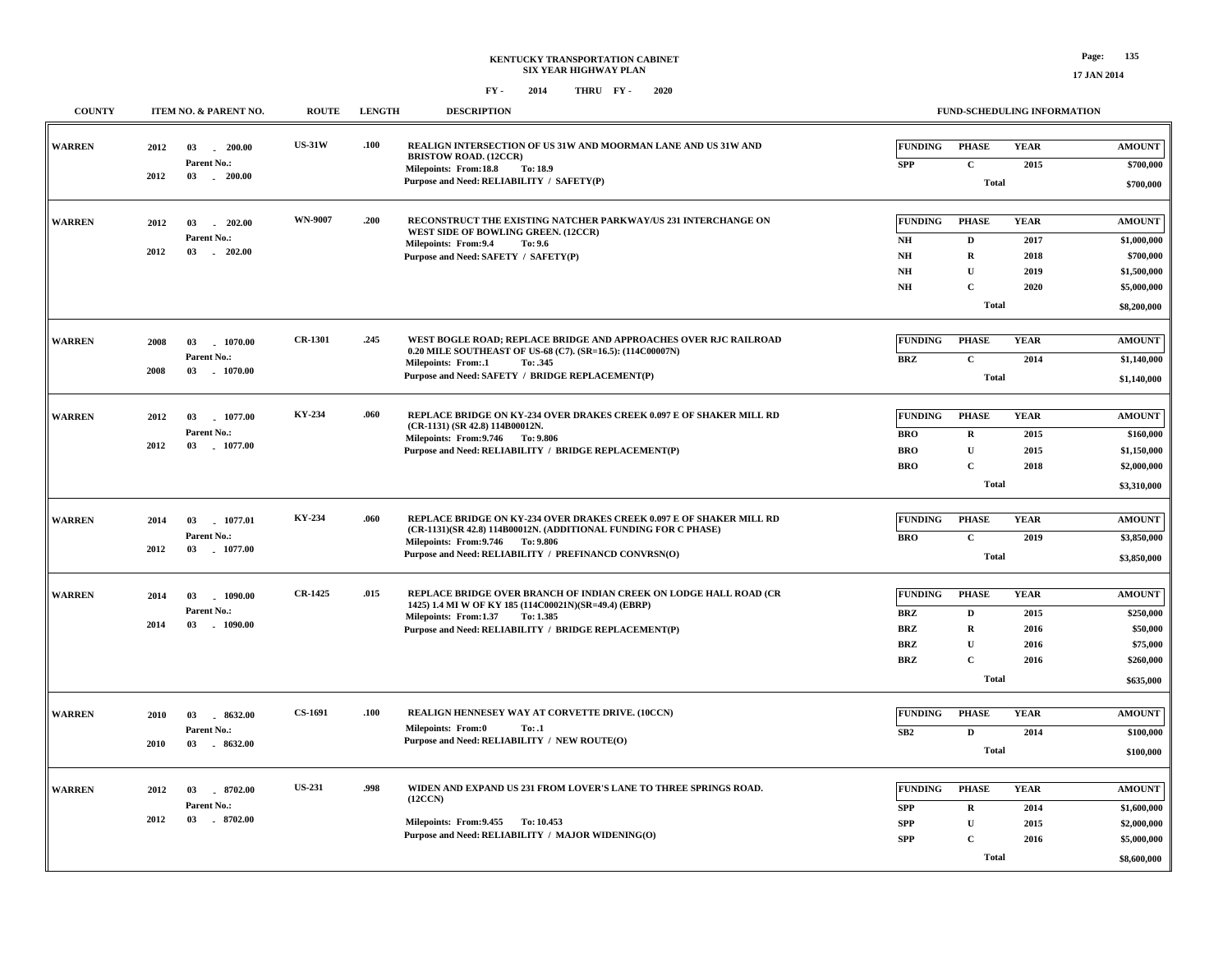| <b>COUNTY</b>                      | ITEM NO. & PARENT NO.                                             | <b>ROUTE</b>   | <b>LENGTH</b> | <b>DESCRIPTION</b>                                                                                                                                                                                                                                |                                                                                        |                                                                            | FUND-SCHEDULING INFORMATION         |                                                                            |
|------------------------------------|-------------------------------------------------------------------|----------------|---------------|---------------------------------------------------------------------------------------------------------------------------------------------------------------------------------------------------------------------------------------------------|----------------------------------------------------------------------------------------|----------------------------------------------------------------------------|-------------------------------------|----------------------------------------------------------------------------|
| <b>WARREN</b>                      | 2012<br>03<br>8707.00<br>Parent No.:                              | <b>WN-9007</b> | .600          | CONSTRUCT A NEW INTERCHANGE ON THE NATCHER PARKWAY AT ELROD<br>ROAD IN BOWLING GREEN (MP 3.4 TO MP 4.0).(12CCN)                                                                                                                                   | <b>FUNDING</b><br>N <sub>H</sub>                                                       | <b>PHASE</b><br>D                                                          | <b>YEAR</b><br>2015                 | <b>AMOUNT</b>                                                              |
|                                    | 2012<br>03 . 8707.00                                              |                |               | Milepoints: From:3.4<br>To: 4<br>Purpose and Need: RELIABILITY / NEW INTERCHANGE(O)                                                                                                                                                               | $\mathbf{NH}{}$<br>N <sub>H</sub><br>NH                                                | $\mathbf R$<br>$\mathbf U$<br>$\mathbf{C}$<br><b>Total</b>                 | 2017<br>2017<br>2019                | \$700,000<br>\$2,000,000<br>\$950,000<br>\$6,300,000<br>\$9,950,000        |
| <b>WASHINGTON</b><br><b>NELSON</b> | 2014<br>04<br>$-396.00$<br>Parent No.:<br>2014<br>04<br>$-396.00$ | <b>US-150</b>  | 12.178        | DESIGN STUDY TO DETERMINE IMPROVEMENTS NEEDED FOR US 150 BETWEEN<br>SPRINGFIELD AND BARDSTOWN.<br>To: 6.557<br>Milepoints: From:0<br>Milepoints: From:2.032<br>To: 7.653<br>Purpose and Need: SAFETY / SCOPING STUDY DD (O)                       | <b>FUNDING</b><br><b>SPP</b>                                                           | <b>PHASE</b><br>$\mathbf D$<br><b>Total</b>                                | <b>YEAR</b><br>2015                 | <b>AMOUNT</b><br>\$500,000<br>\$500,000                                    |
| <b>WAYNE</b>                       | 109.10<br>2004<br>08<br>Parent No.:<br>2000<br>109.00<br>08       | <b>KY-90</b>   | 1.800         | RECONSTRUCT KY-90 FROM OLD MILL SPRINGS ROAD TO BRIDGE AT MP 19.5.<br>(12CCR)<br>Milepoints: From:17.691 To: 19.5<br>Purpose and Need: SAFETY / SAFETY(P)                                                                                         | <b>FUNDING</b><br>SB2<br>SP                                                            | <b>PHASE</b><br>${\bf R}$<br>$\mathbf C$<br><b>Total</b>                   | <b>YEAR</b><br>2014<br>2016         | <b>AMOUNT</b><br>\$1,580,000<br>\$8,440,000<br>\$10,020,000                |
| <b>WAYNE</b>                       | 110.00<br>2000<br>08<br>Parent No.:<br>2000<br>08<br>$-110.00$    | <b>CS-1125</b> | .100          | WIDEN WASHAM LANE FROM COLUMBIA AVENUE (KY 92) TO PREVIOUSLY<br>WIDENED SECTION 0.1 MILE SW OF COLUMBIA AVE THE BYPASS IN<br>MONTICELLO. (08CCR)(10CCR)<br>Milepoints: From: 763<br>To: .863<br>Purpose and Need: RELIABILITY / MINOR WIDENING(O) | <b>FUNDING</b><br><b>SPB</b>                                                           | <b>PHASE</b><br>$\mathbf C$<br><b>Total</b>                                | <b>YEAR</b><br>2014                 | <b>AMOUNT</b><br>\$120,000<br>\$120,000                                    |
| <b>WAYNE</b>                       | 2012<br>08<br>$-394.00$<br>Parent No.:<br>2012<br>08<br>$-394.00$ | KY-92          | 2.061         | RAISE GRADE TO PREVENT FLOODING FROM 0.5 MI W OF VALLEY VIEW DRIVE<br>TO 0.7 MI W OF KY 1258. (12CCR)<br>Milepoints: From: 9.624 To: 11.685<br>Purpose and Need: RELIABILITY / RECONSTRUCTION(O)                                                  | <b>FUNDING</b><br>SP<br><b>SP</b><br><b>SP</b>                                         | <b>PHASE</b><br>$\mathbf R$<br>$\mathbf{U}$<br>$\mathbf C$<br><b>Total</b> | <b>YEAR</b><br>2014<br>2014<br>2015 | <b>AMOUNT</b><br>\$1,660,000<br>\$2,170,000<br>\$9,000,000<br>\$12,830,000 |
| <b>WAYNE</b>                       | $-397.00$<br>2014<br>08<br>Parent No.:<br>2014<br>$-397.00$<br>08 | <b>KY-90</b>   | .100          | INSTALL TURN LANES ON KY 90 IN THE VICINITY OF WALMART.<br>Milepoints: From:12.39 To: 12.49<br>Purpose and Need: SAFETY / SAFETY(P)                                                                                                               | <b>FUNDING</b><br><b>SPP</b>                                                           | <b>PHASE</b><br>$\mathbf C$<br><b>Total</b>                                | <b>YEAR</b><br>2015                 | <b>AMOUNT</b><br>\$4,000,000<br>\$4,000,000                                |
| <b>WAYNE</b>                       | 2010<br>08<br>1050.00<br>Parent No.:<br>2010<br>08<br>1050.00     | CR-1136        | .100          | REPLACE BRIDGE ON CR-1136 (MP 0.225) OVER LITTLE SOUTH FORK RIVER; 0.25<br>MI SE OF JCT CR-5137; (STRUCTURALLY DEFICIENT, SR=16.6) 116C00007N<br>Milepoints: From: 175<br>To: .275<br>Purpose and Need: RELIABILITY / BRIDGE REPLACEMENT(P)       | <b>FUNDING</b><br>$\mathbf{B}\mathbf{R}\mathbf{Z}$<br><b>BRZ</b><br><b>BRZ</b>         | <b>PHASE</b><br>$\mathbf R$<br>$\mathbf U$<br>$\mathbf{C}$<br><b>Total</b> | <b>YEAR</b><br>2014<br>2014<br>2016 | <b>AMOUNT</b><br>\$90,000<br>\$80,000<br>\$570,000<br>\$740,000            |
| <b>WAYNE</b>                       | 2010<br>08<br>1051.00<br>Parent No.:<br>2010<br>08<br>1051.00     | <b>CR-1700</b> | .100          | REPLACE BRIDGE ON CR-1700 (MP 0.008) OVER DRY HOLLOW CREEK; 15' E. JCT<br>CR-5213; (STRUCTURALLY DEFICIENT, SR=5.6) 116C00040N (AR/W)<br>Milepoints: From:0<br>To: .1<br>Purpose and Need: RELIABILITY / BRIDGE REPLACEMENT(P)                    | <b>FUNDING</b><br>$\mathbf{B}\mathbf{R}\mathbf{Z}$<br>$\mathbf{B}\mathbf{R}\mathbf{Z}$ | <b>PHASE</b><br>$\mathbf U$<br>$\mathbf C$<br>Total                        | <b>YEAR</b><br>2014<br>2016         | <b>AMOUNT</b><br>\$65,000<br>\$410,000<br>\$475,000                        |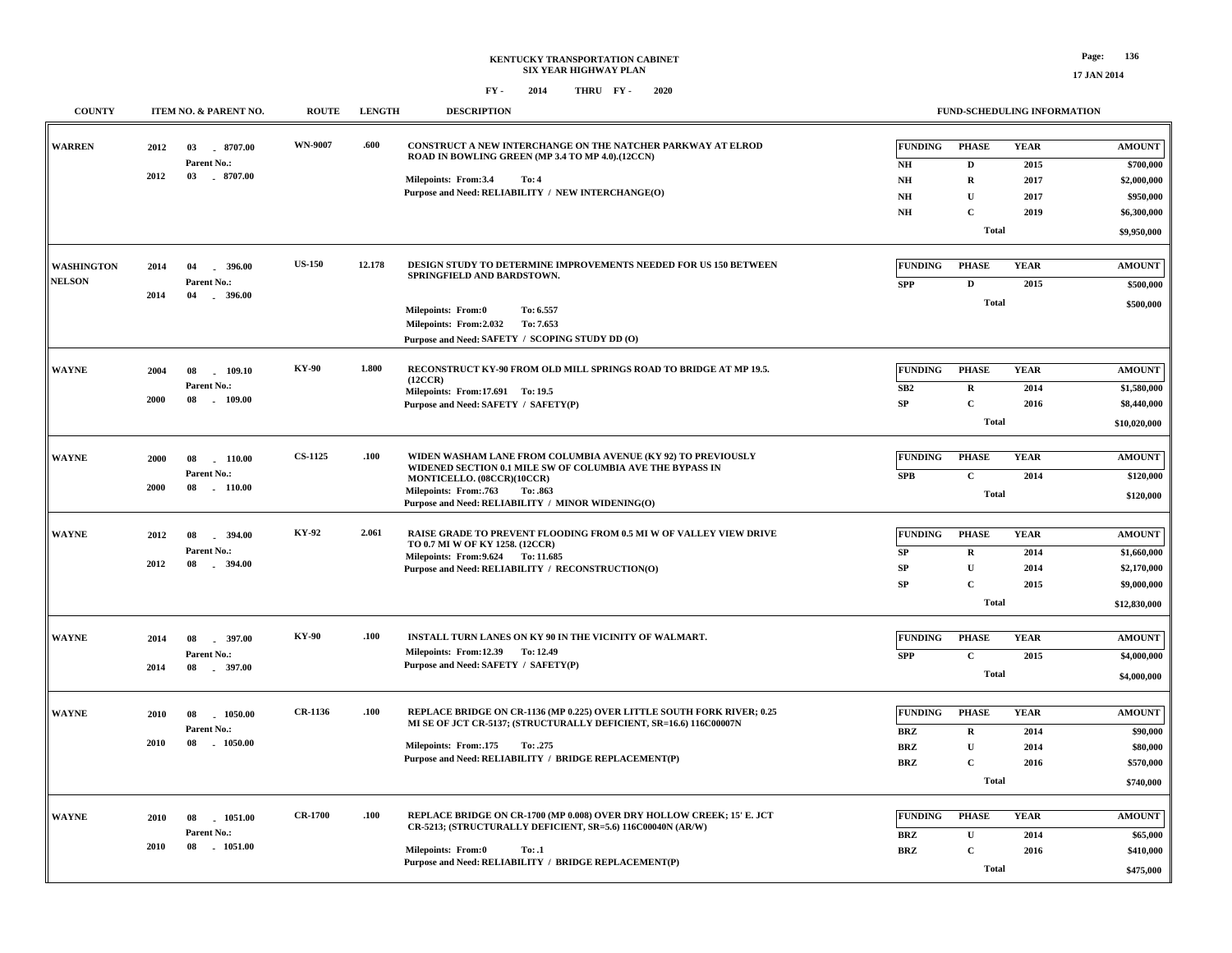| <b>COUNTY</b>  | ITEM NO. & PARENT NO.                                              | <b>ROUTE</b>   | <b>LENGTH</b> | <b>DESCRIPTION</b>                                                                                                                                                                                                                                           |                                                          | FUND-SCHEDULING INFORMATION                                                                |                                             |                                                                                            |
|----------------|--------------------------------------------------------------------|----------------|---------------|--------------------------------------------------------------------------------------------------------------------------------------------------------------------------------------------------------------------------------------------------------------|----------------------------------------------------------|--------------------------------------------------------------------------------------------|---------------------------------------------|--------------------------------------------------------------------------------------------|
| <b>WEBSTER</b> | 2000<br>02 143.00<br>Parent No.:<br>2000<br>02<br>$-143.00$        | <b>US-41A</b>  | 9.000         | RECONSTRUCT US-41A BETWEEN PROVIDENCE AND DIXON<br>(04CCN)(08CCR)(10CCR)(12CCR)<br>Milepoints: From:1.324 To: 10.01<br>Purpose and Need: RELIABILITY / NEW ROUTE(O)                                                                                          | FUNDING<br><b>SPP</b><br>SP<br>${\bf SP}$<br>SP          | <b>PHASE</b><br>$\mathbf{D}$<br>$\mathbf R$<br>$\mathbf{U}$<br>$\mathbf C$<br><b>Total</b> | <b>YEAR</b><br>2014<br>2015<br>2015<br>2017 | <b>AMOUNT</b><br>\$1,760,000<br>\$5,370,000<br>\$4,430,000<br>\$32,030,000<br>\$43,590,000 |
| <b>WEBSTER</b> | 2012<br>02<br>228.00<br><b>Parent No.:</b><br>2012<br>228.00<br>02 | <b>KY-138</b>  | .281          | RECONSTRUCT BETWEEN KY 120 AND RR BRIDGE AT SLAUGHTERS TO<br>ALLEVIATE FLOODING. (12CCR)<br>Milepoints: From:10.449 To: 10.73<br>Purpose and Need: RELIABILITY / RECONSTRUCTION(O)                                                                           | <b>FUNDING</b><br><b>SPP</b><br><b>SPP</b><br><b>SPP</b> | <b>PHASE</b><br>$\bf R$<br>$\mathbf U$<br>$\mathbf C$<br><b>Total</b>                      | <b>YEAR</b><br>2014<br>2014<br>2015         | <b>AMOUNT</b><br>\$100,000<br>\$250,000<br>\$1,200,000<br>\$1,550,000                      |
| <b>WEBSTER</b> | 02<br>8637.00<br>2010<br>Parent No.:<br>2010<br>02<br>$-8637.00$   | EB-9004        | .450          | RECONSTRUCT EDWARD T BREATHITT (PENNYRILE) PARKWAY / KY 56<br>INTERCHANGE NEAR SEBREE. (I-69 CORRIDOR IMPROVEMENT). (10CCN)(AR/W)<br>Milepoints: From:62.4<br>To: 62.85<br>Purpose and Need: RELIABILITY / DESIGN ENGINEERING(O)                             | <b>FUNDING</b><br>N <sub>H</sub>                         | <b>PHASE</b><br>$\mathbf C$<br>Total                                                       | <b>YEAR</b><br>2015                         | <b>AMOUNT</b><br>\$10,400,000<br>\$10,400,000                                              |
| <b>WHITLEY</b> | 2014<br>11 184.10<br>Parent No.:<br>2010<br>11 . 184.00            | KY-92          | 4.172         | RECONSTRUCT KY-92 FROM 500 FT WEST OF THE WHITLEY/MCCREARY COUNTY<br>LINE TO 1200 FT EAST OF OLD JELLICO CREEK ROAD. (SECTION 1)<br>Milepoints: From:0<br>To: 4.172<br>Purpose and Need: RELIABILITY / RELOCATION(O)                                         | <b>FUNDING</b><br><b>SPP</b><br><b>SPP</b>               | <b>PHASE</b><br>U<br>$\mathbf C$<br><b>Total</b>                                           | <b>YEAR</b><br>2015<br>2016                 | <b>AMOUNT</b><br>\$1,800,000<br>\$22,000,000<br>\$23,800,000                               |
| WHITLEY        | 2012<br>11<br>186.00<br>Parent No.:<br>2012<br>11 . 186.00         | <b>US-25W</b>  | 2.225         | MAJOR WIDENING, ADDRESSES CONGESTION, FREIGHT MOVEMENT, AND<br>ACCESS ALONG 25W FROM KY 727 TO KY 3041. (12CCR)<br>Milepoints: From:28.2<br>To: 30.425<br>Purpose and Need: RELIABILITY / MAJOR WIDENING(O)                                                  | <b>FUNDING</b><br><b>STP</b><br><b>STP</b><br><b>STP</b> | <b>PHASE</b><br>$\mathbf R$<br>$\mathbf{U}$<br>$\mathbf C$<br>Total                        | <b>YEAR</b><br>2015<br>2016<br>2017         | <b>AMOUNT</b><br>\$1,935,000<br>\$2,540,000<br>\$9,000,000<br>\$13,475,000                 |
| <b>WHITLEY</b> | 11 . 931.00<br>2012<br>Parent No.:<br>2008<br>99<br>$-911.03$      | <b>KY-204</b>  | 9.576         | INSTALL GUARDRAIL ALONG KY 204 FROM 1.67 MILES FROM KY 296 TO 0.67<br>MILES SOUTH OF US 25. (2012BOP)<br>Milepoints: From: 1.672 To: 11.248<br>Purpose and Need: SAFETY / SAFETY-HAZARD ELIM(P)                                                              | <b>FUNDING</b><br><b>SAF</b>                             | <b>PHASE</b><br>$\mathbf{C}$<br><b>Total</b>                                               | <b>YEAR</b><br>2014                         | <b>AMOUNT</b><br>\$140,000<br>\$140,000                                                    |
| <b>WHITLEY</b> | 2010<br>11 1085.00<br>Parent No.:<br>2010<br>11 1085.00            | <b>CR-1184</b> |               | REPLACE BRIDGE ON CR-1184 (MP 0.139) OVER PATTERSON CREEK; .2 MI EAST OF<br>JCT KY 904; (STRUCTURALLY DEFICIENT, SR=16.5) 118C00012N. (12CCR)(AR/W)<br><b>Milepoints: From:.089</b><br>To: .189<br>Purpose and Need: RELIABILITY / BRIDGE REPLACEMENT(P)     | <b>FUNDING</b><br><b>BRZ</b><br>SB2                      | <b>PHASE</b><br>$\mathbf{U}$<br>$\mathbf C$<br><b>Total</b>                                | <b>YEAR</b><br>2014<br>2014                 | <b>AMOUNT</b><br>\$200,000<br>\$950,000<br>\$1,150,000                                     |
| <b>WHITLEY</b> | 2006<br>11 . 8306.00<br>Parent No.:<br>11 . 8306.00<br>2006        | KY-2386        | .400          | RECONSTRUCT KY-2386 SOUTH OF BAILEY'S CURVE TO THE INTERSECTION OF<br>SOUTH 2ND STREET BY STRAIGHTENING AND RAISING ABOVE THE FLOOD<br>PLAIN. (06CCN)(10CCR)<br><b>Milepoints: From:.05</b><br>To: .459<br>Purpose and Need: RELIABILITY / RECONSTRUCTION(O) | <b>FUNDING</b><br><b>SPP</b>                             | <b>PHASE</b><br>$\mathbf C$<br><b>Total</b>                                                | <b>YEAR</b><br>2014                         | $\boldsymbol{\mathrm{AMOUNT}}$<br>\$2,980,000<br>\$2,980,000                               |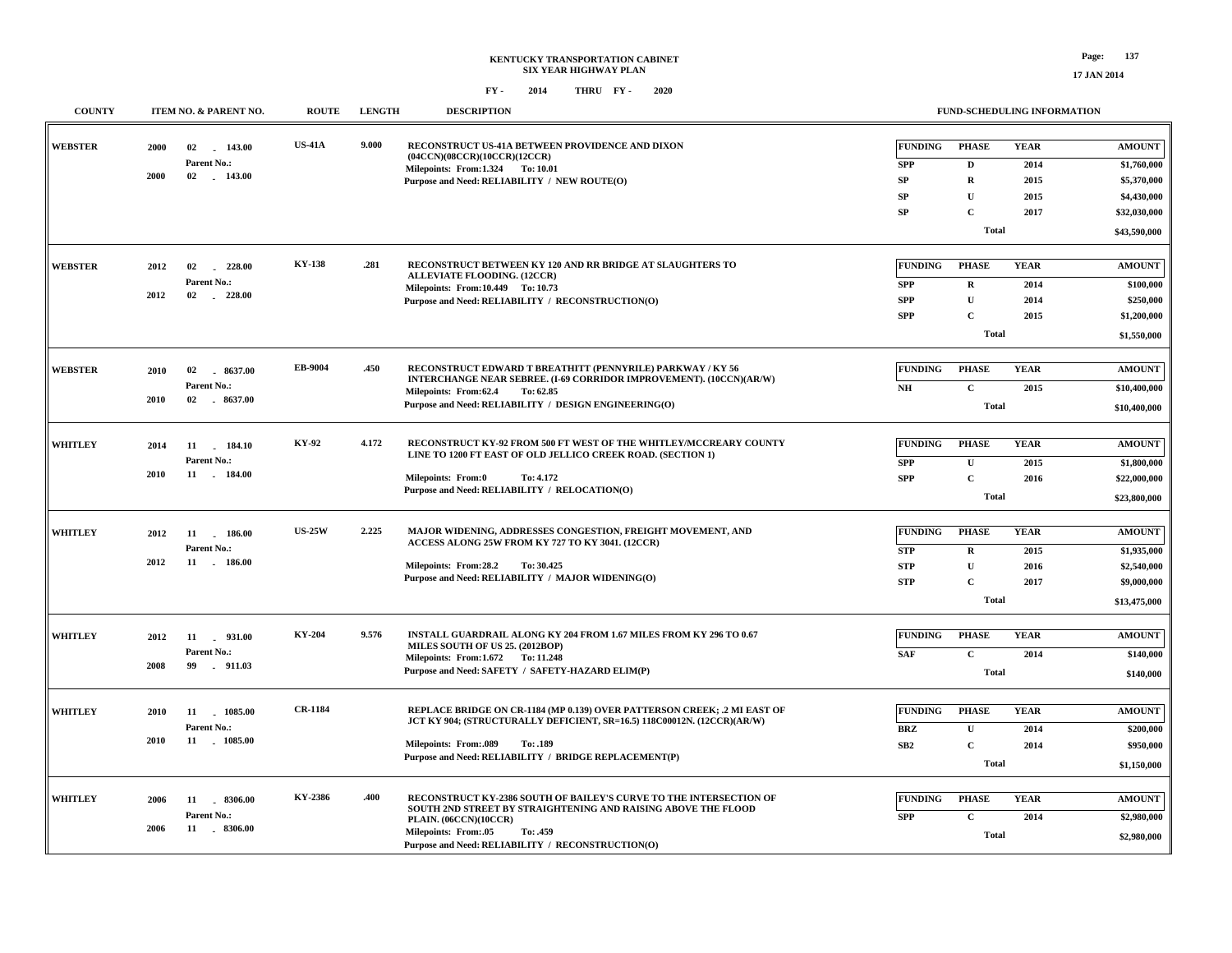| <b>COUNTY</b>   | <b>ITEM NO. &amp; PARENT NO.</b>    | <b>ROUTE</b> | <b>LENGTH</b> | <b>DESCRIPTION</b>                                                                                                                             |                | FUND-SCHEDULING INFORMATION |             |               |
|-----------------|-------------------------------------|--------------|---------------|------------------------------------------------------------------------------------------------------------------------------------------------|----------------|-----------------------------|-------------|---------------|
| <b>WOLFE</b>    | 1996<br>10<br>126.70                | KY-9009      | 2.500         | MOUNTAIN PARKWAY CORRIDOR: WIDEN THE MOUNTAIN PARKWAY TO 4<br>LANES FROM 0.45 MI W OF KY 205 (MP 56.8) TO CR 1226 PARKWAY ROAD TUNNEL          | <b>FUNDING</b> | <b>PHASE</b>                | <b>YEAR</b> | <b>AMOUNT</b> |
| <b>MORGAN</b>   | Parent No.:<br>1996<br>10           |              |               | (MP 59.30). (2012BOP)                                                                                                                          | <b>STP</b>     | D                           | 2014        | \$980,000     |
|                 | 126.03                              |              |               | Milepoints: From:56.8<br>To: 57.72                                                                                                             | <b>STP</b>     | $\mathbf R$                 | 2015        | \$2,000,000   |
|                 |                                     |              |               | Milepoints: From:57.72<br>To: 59.3                                                                                                             | <b>STP</b>     | $\mathbf U$                 | 2015        | \$750,000     |
|                 |                                     |              |               | Purpose and Need: RELIABILITY / MAJOR WIDENING(O)                                                                                              | <b>STP</b>     | $\mathbf C$                 | 2017        | \$20,000,000  |
|                 |                                     |              |               |                                                                                                                                                |                | Total                       |             | \$23,730,000  |
| <b>WOLFE</b>    | 2014<br>10<br>126.71                | KY-9009      | 2.500         | MOUNTAIN PARKWAY CORRIDOR: WIDEN THE MOUNTAIN PARKWAY TO 4                                                                                     | <b>FUNDING</b> | <b>PHASE</b>                | <b>YEAR</b> | <b>AMOUNT</b> |
| <b>MORGAN</b>   | Parent No.:                         |              |               | LANES FROM 0.45 MI W OF KY 205 (MP 56.8) TO CR 1226 PARKWAY ROAD TUNNEL<br>(MP 59.30). (2012BOP)(ADDITIONAL FUNDING FOR C PHASE)               | <b>STP</b>     | $\mathbf{C}$                | 2018        | \$21,000,000  |
|                 | 1996<br>10<br>126.70                |              |               | Milepoints: From:56.8<br>To: 57.72                                                                                                             |                | <b>Total</b>                |             |               |
|                 |                                     |              |               | Milepoints: From:57.72<br>To: 59.3                                                                                                             |                |                             |             | \$21,000,000  |
|                 |                                     |              |               | Purpose and Need: RELIABILITY / PREFINANCD CONVRSN(O)                                                                                          |                |                             |             |               |
| <b>WOLFE</b>    | 2012<br>10<br>162.00                | KY-9000      | .600          | RECONSTRUCT TO CURRENT STANDARDS THE CURVE FROM THE KY 15                                                                                      | <b>FUNDING</b> | <b>PHASE</b>                | <b>YEAR</b> | <b>AMOUNT</b> |
|                 | Parent No.:                         |              |               | OVERPASS TO 2700 EAST OF KY 15 OVERPASS. (12CCR)                                                                                               | <b>SPP</b>     | $\mathbf R$                 | 2016        | \$50,000      |
|                 | 2012<br>10<br>$-162.00$             |              |               | <b>Milepoints: From:38</b><br>To: 38.6                                                                                                         | <b>SPP</b>     | $\mathbf U$                 | 2016        | \$50,000      |
|                 |                                     |              |               | Purpose and Need: RELIABILITY / RECONSTRUCTION(O)                                                                                              | <b>SPP</b>     | $\mathbf C$                 | 2017        | \$2,990,000   |
|                 |                                     |              |               |                                                                                                                                                |                | Total                       |             | \$3,090,000   |
|                 |                                     |              |               |                                                                                                                                                |                |                             |             |               |
| <b>WOLFE</b>    | 2012<br>10 165.00                   | KY-1010      | .200          | ADDRESS SAFTEY ISSUES AT INTERSECTION OF KY 3356. (12CCR)                                                                                      | <b>FUNDING</b> | <b>PHASE</b>                | <b>YEAR</b> | <b>AMOUNT</b> |
|                 | Parent No.:                         |              |               | Milepoints: From:10.595 To: 10.795                                                                                                             | <b>SPP</b>     | $\mathbf{C}$                | 2014        | \$500,000     |
|                 | 2012<br>10 165.00                   |              |               | Purpose and Need: SAFETY / SAFETY(P)                                                                                                           |                | <b>Total</b>                |             | \$500,000     |
|                 |                                     |              |               |                                                                                                                                                |                |                             |             |               |
| <b>WOLFE</b>    | 1996<br>10<br>168.00                | KY-9009      | 11.000        | MOUNTAIN PARKWAY CORRIDOR: WIDEN THE MTN PKY TO 4 LANES FROM 0.6<br>MI W OF KY 191 OVERPASS TO 0.45 MI W OF KY 205 INTERCHANGE. (SEE 10-126.03 | <b>FUNDING</b> | <b>PHASE</b>                | <b>YEAR</b> | <b>AMOUNT</b> |
|                 | Parent No.:<br>1996                 |              |               | FOR PE & ENVIR FUNDS)(2012BOP)MTN PKY WILL BE TOLL FACILITY FROM                                                                               | <b>SPP</b>     | D                           | 2015        | \$10,000,000  |
|                 | 10<br>$-168.00$                     |              |               | WINCHESTER TO PRESTONBURG TO GENERATE THESE FUNDS.<br>Milepoints: From: 45.8<br>To: 56.8                                                       | <b>SPP</b>     | $\mathbf R$                 | 2017        | \$11,000,000  |
|                 |                                     |              |               | Purpose and Need: RELIABILITY / MAJOR WIDENING(O)                                                                                              | <b>SPP</b>     | $\mathbf U$                 | 2017        | \$2,250,000   |
|                 |                                     |              |               |                                                                                                                                                | $\rm I\!F$     | $\mathbf C$                 | 2019        | \$99,000,000  |
|                 |                                     |              |               |                                                                                                                                                |                | <b>Total</b>                |             | \$122,250,000 |
| <b>WOLFE</b>    |                                     | KY-9009      | 11.000        | MOUNTAIN PARKWAY CORRIDOR: WIDEN THE MTN PKY TO 4 LANES FROM                                                                                   | <b>FUNDING</b> | <b>PHASE</b>                | <b>YEAR</b> | <b>AMOUNT</b> |
|                 | 2014<br>10<br>168.01<br>Parent No.: |              |               | EAST OF CAMPTON TO KY 205. TO BE CONSTRUCTED WITH TOLL                                                                                         | IF             | $\mathbf{C}$                | 2019        | \$59,000,000  |
|                 | 1996<br>10<br>$-168.00$             |              |               | REVENUES. (ADDITIONAL FUNDING FOR C PHASE). MTN PKY WILL BE TOLL<br>FACILITY FROM WINCHESTER TO PRESTONBURG TO GENERATE THESE FUNDS.           |                | <b>Total</b>                |             |               |
|                 |                                     |              |               | Milepoints: From: 45.8<br>To: 56.8<br>Purpose and Need: RELIABILITY / PREFINANCD CONVRSN(O)                                                    |                |                             |             | \$59,000,000  |
|                 |                                     |              |               |                                                                                                                                                |                |                             |             |               |
| <b>WOLFE</b>    | 170.00<br>2014<br>10                | KY-9009      |               | MOUNTAIN PARKWAY CORRIDOR: DEVELOP TOLLING PLAN FOR THE                                                                                        | <b>FUNDING</b> | <b>PHASE</b>                | <b>YEAR</b> | <b>AMOUNT</b> |
| <b>MORGAN</b>   | Parent No.:                         |              |               | MOUNTAIN PARKWAY.<br><b>Milepoints: From:</b><br>To:                                                                                           | <b>SPP</b>     | $\mathbf{D}$                | 2016        | \$2,000,000   |
| <b>MAGOFFIN</b> | 2014<br>10<br>$-170.00$             |              |               | To:<br><b>Milepoints: From:</b>                                                                                                                |                | Total                       |             | \$2,000,000   |
| <b>FLOYD</b>    |                                     |              |               | <b>Milepoints: From:</b><br>To:                                                                                                                |                |                             |             |               |
|                 |                                     |              |               | <b>Milepoints: From:</b><br>To:                                                                                                                |                |                             |             |               |
|                 |                                     |              |               | Purpose and Need: RELIABILITY / MAJOR WIDENING(O)                                                                                              |                |                             |             |               |
|                 |                                     |              |               |                                                                                                                                                |                |                             |             |               |